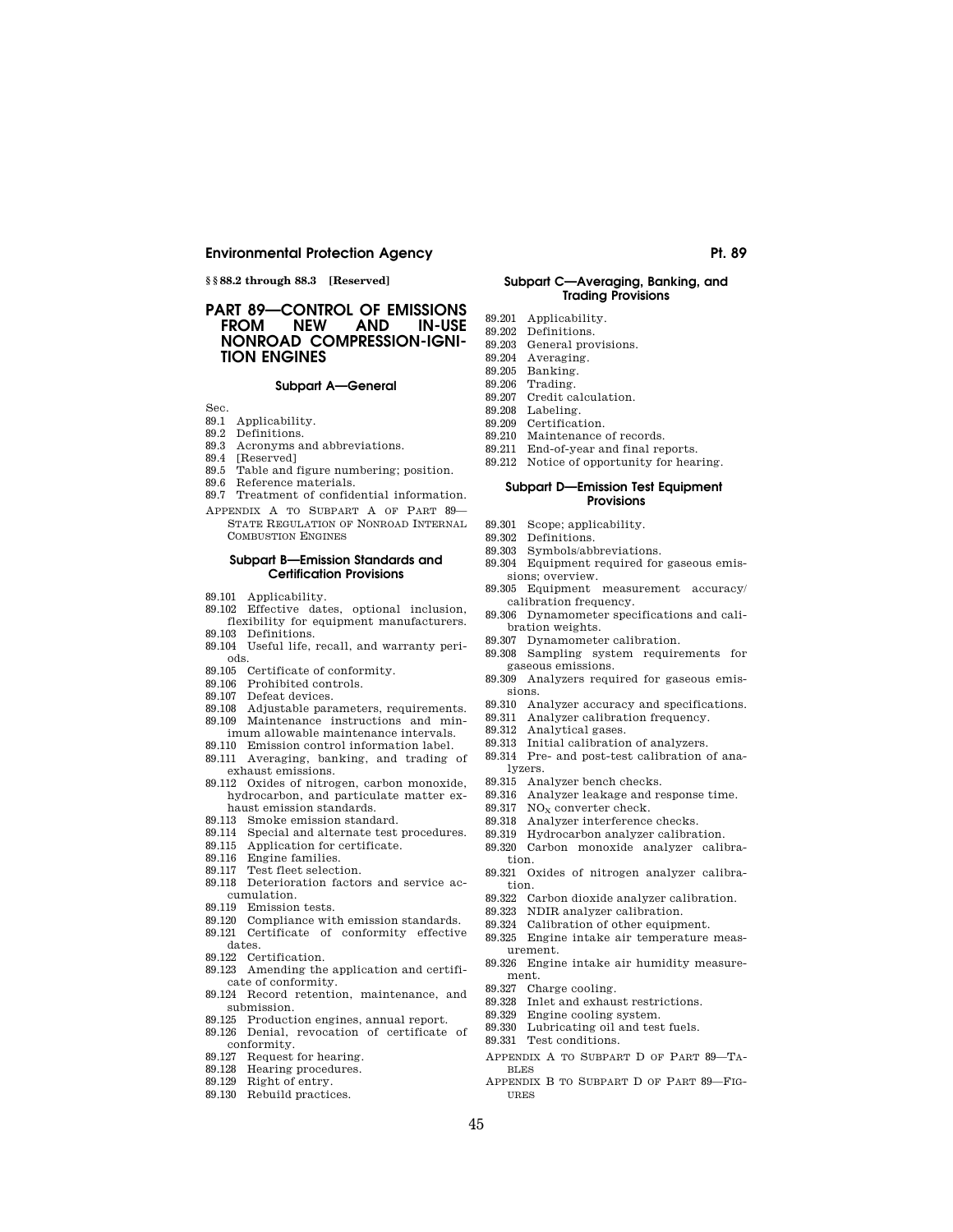## **Subpart E—Exhaust Emission Test Procedures**

- 89.401 Scope; applicability.
- 89.402 Definitions.
- 89.403 Symbols/abbreviations.
- 89.404 Test procedure overview.
- 89.405 Recorded information.
- 89.406 Pre-test procedures.
- 89.407 Engine dynamometer test run.
- 89.408 Post-test procedures.
- 89.409 Data logging.
- 89.410 Engine test cycle.
- 89.411 Exhaust sample procedure—gaseous components.
- 89.412 Raw gaseous exhaust sampling and analytical system description.
- 89.413 Raw sampling procedures.
- 89.414 Air flow measurement specifications. 89.415 Fuel flow measurement specifica-
- tions.
- 89.416 Raw exhaust gas flow.
- 89.417 Data evaluation for gaseous emissions.
- 89.418 Raw emission sampling calculations.
- 89.419 Dilute gaseous exhaust sampling and analytical system description.
- 89.420 Background sample.
- 89.421 Exhaust gas analytical system; CVS bag sample. 89.422 Dilute sampling procedures—CVS
- calibration.
- 89.423 [Reserved]
- 89.424 Dilute emission sampling calculations.
- 89.425 [Reserved]
- APPENDIX A TO SUBPART E OF PART 89—FIG-URES
- APPENDIX B TO SUBPART E OF PART 89—TA-BLES 1

## **Subpart F—Selective Enforcement Auditing**

- 89.501 Applicability.
- 89.502 Definitions.
- 89.503 Test orders.
- 
- 89.504 Testing by the Administrator. 89.505 Maintenance of records; submittal of
- information.
- 89.506 Right of entry and access.
- 89.507 Sample selection.
- 89.508 Test procedures.
- 89.509 Calculation and reporting of test results.
- 89.510 Compliance with acceptable quality level and passing and failing criteria for selective enforcement audits.
- 89.511 Suspension and revocation of certificates of conformity.
- 89.512 Request for public hearing.
- 89.513 Administrative procedures for public hearing.
- 89.514 Hearing procedures.
- 89.515 Appeal of hearing decision.
- 89.516 Treatment of confidential information.

## **Pt. 89 40 CFR Ch. I (7–1–21 Edition)**

APPENDIX A TO SUBPART F OF PART 89—SAM-PLING PLANS FOR SELECTIVE ENFORCE-MENT AUDITING OF NONROAD ENGINES

### **Subpart G—Importation of Nonconforming Nonroad Engines**

- 89.601 Applicability.
- 89.602 Definitions.
- 89.603 General requirements for importation of nonconforming nonroad engines.
- 89.604 Conditional admission.
- 89.605 Final admission of certified nonroad engines.
- 89.606 Inspection and testing of imported nonroad engines.
- 89.607 Maintenance of independent commercial importer's records.
- 89.608 ''In Use'' inspections and recall requirements.
- 89.609 Final admission of modification nonroad engines and test nonroad engines.
- 89.610 Maintenance instructions, warranties, emission labeling.
- 89.611 Exemptions and exclusions.
- 89.612 Prohibited acts; penalties.
- 89.613 Treatment of confidential information.

### **Subpart H—Recall Regulations**

- 89.701 Applicability.
- 89.702 Definitions.
- 89.703 Applicability of part 85, subpart S.

### **Subpart I—Emission Defect Reporting Requirements**

- 89.801 Applicability.
- 89.802 Definitions.
- 89.803 Applicability of part 85, subpart T.

## **Subpart J—Exemption Provisions**

- 89.901 Applicability.
- 89.902 Definitions.
- 89.903 Application of section 216(10) of the Act.
- 89.904 Who may request an exemption.<br>89.905 Testing exemption.
- Testing exemption.
- 89.906 Manufacturer-owned exemption and precertification exemption.
- 89.907 Display exemption.
- 89.908 National security exemption.
- 89.909 Export exemptions.
- 89.910 Granting of exemptions.<br>89.911 Submission of exemption
- Submission of exemption requests.
- 89.912 Treatment of confidential information.
- 89.913 What provisions apply to engines certified under the motor-vehicle program?
	- 89.914 What provisions apply to vehicles certified under the motor-vehicle program?
	- 89.915 Staged-assembly exemption.
	- 89.916 Emergency-vessel exemption for marine engines below 37 kW.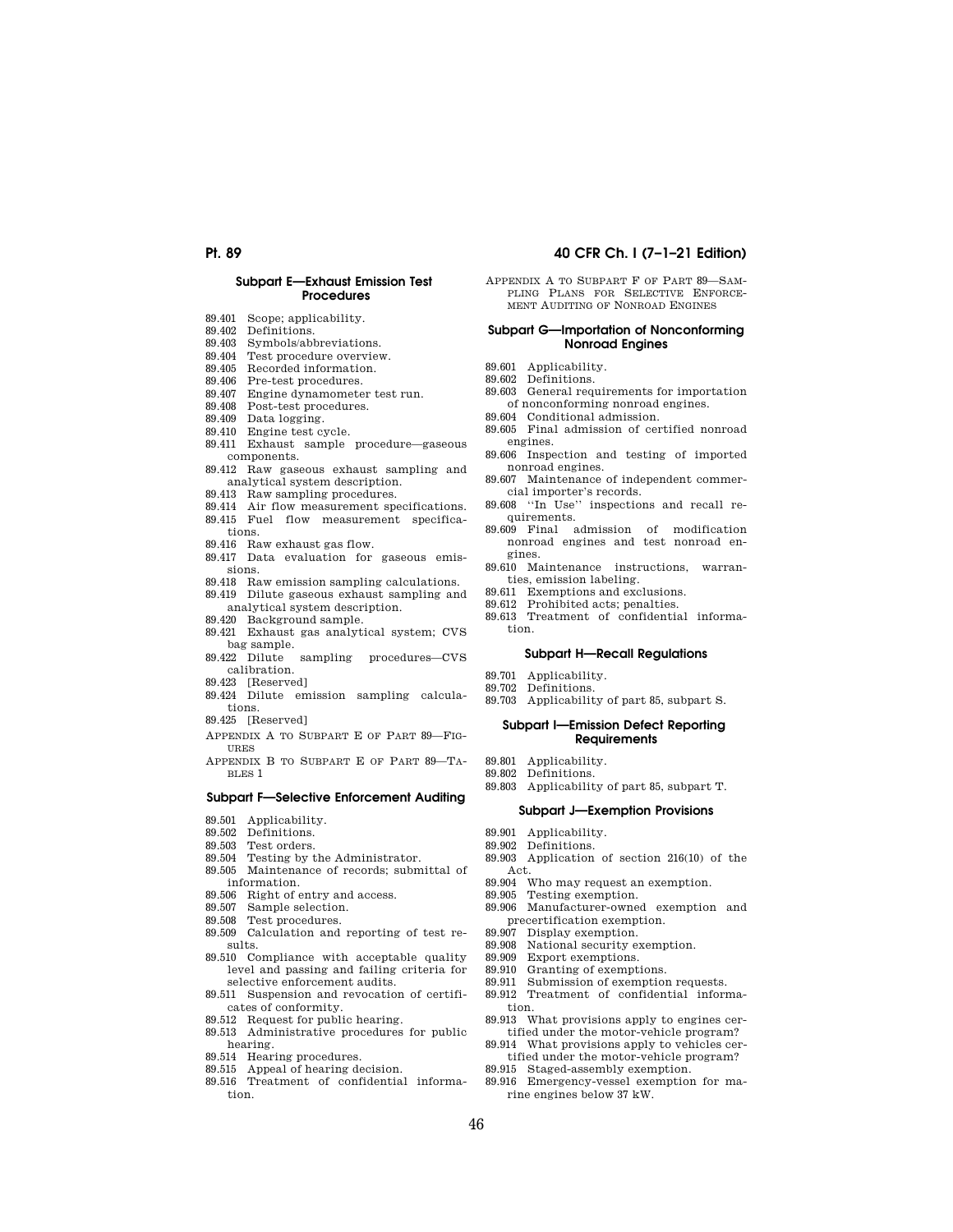## **Subpart K—General Enforcement Provisions and Prohibited Acts**

- 89.1001 Applicability.
- 89.1002 Definitions.
- 89.1003 Prohibited acts.
- 89.1004 General enforcement provisions.
- 89.1005 Injunction proceedings for prohibited acts.
- 89.1006 Penalties.
- 89.1007 Warranty provisions.
- 89.1008 In-use compliance provisions.
- 89.1009 What special provisions apply to branded engines?

AUTHORITY: 42 U.S.C. 7401–7671q.

SOURCE: 59 FR 31335, June 17, 1994, unless otherwise noted.

## **Subpart A—General**

## **§ 89.1 Applicability.**

(a) This part applies for all compression-ignition nonroad engines (see definition of ''nonroad engine'' in §89.2) except those specified in paragraph (b) of this section. This means that the engines for which this part applies include but are not limited to the following:

(1) Compression-ignition engines exempted from the requirements of 40 CFR Part 92 by 40 CFR 92.907;

(2) Compression-ignition engines exempted from the requirements of 40 CFR Part 94 by 40 CFR 94.907;

(3) Portable compression-ignition engines that are used in but not installed in marine vessels (as defined in the General Provisions of the United States Code, 1 U.S.C. 3);

(4) Non-propulsion compression-ignition engines used in locomotives; and

(5) Compression-ignition marine engines with rated power under 37 kW.

(b) (1) *Aircraft engines.* This part does not apply for engines used in aircraft (as defined in 40 CFR 87.1).

(2) *Mining engines.* This part does not apply for engines used in underground mining equipment and regulated by the Mining Safety and Health Administration (MSHA) in 30 CFR parts 7, 31, 32, 36, 56, 57, 70, and 75.

(3) *Locomotive engines.* This part does not apply for engines that:

(i) Are subject to the standards of 40 CFR part 92; or

(ii) Are exempted from the requirements of 40 CFR part 92 by exemption provisions of 40 CFR part 92 other than those specified in 40 CFR 92.907.

(4) *Marine engines.* This part does not apply for engines that:

(i) Are subject to the standards of 40 CFR part 94;

(ii) Are exempted from the requirements of 40 CFR part 94 by exemption provisions of 40 CFR part 94 other than those specified in 40 CFR 94.907 or 94.912.

(iii) Are marine engines (as defined in 40 CFR part 94) with rated power at or above 37kW that are manufactured in calendar years in which the standards of 40 CFR part 94 are not yet applicable.

(5) *Hobby engines.* This part does not apply for engines installed in reducedscale models of vehicles that are not capable of transporting a person.

(6) *Tier 4 engines.* This part does not apply to engines that are subject to emission standards under 40 CFR part 1039. See 40 CFR 1039.1 to determine when that part 1039 applies. Note that certain requirements and prohibitions apply to engines built on or after January 1, 2006 if they are installed in stationary applications or in equipment that will be used solely for competition, as described in 40 CFR 1039.1 and 40 CFR 1068.1; those provisions apply instead of the provisions of this part 89.

(c) In certain cases, the regulations in this part 89 apply to engines at or above 250 kW that would otherwise be covered by 40 CFR part 1048. See 40 CFR 1048.620 for provisions related to this allowance.

(d) This part applies as specified in 40 CFR part 60 subpart IIII, to compression-ignition engines subject to the standards of 40 CFR part 60, subpart IIII.

[64 FR 73330, Dec. 29, 1999, as amended at 69 FR 39212, June 29, 2004; 70 FR 40444, July 13, 2005; 71 FR 39184, July 11, 2006; 72 FR 53126, Sept. 18, 2007; 74 FR 8423, Feb. 24, 2009]

## **§ 89.2 Definitions.**

The following definitions apply to part 89. All terms not defined herein have the meaning given them in the Act.

*Act* means the Clean Air Act, as amended, 42 U.S.C. 7401 *et seq.* 

*Adjustable parameter* means any device, system, or element of design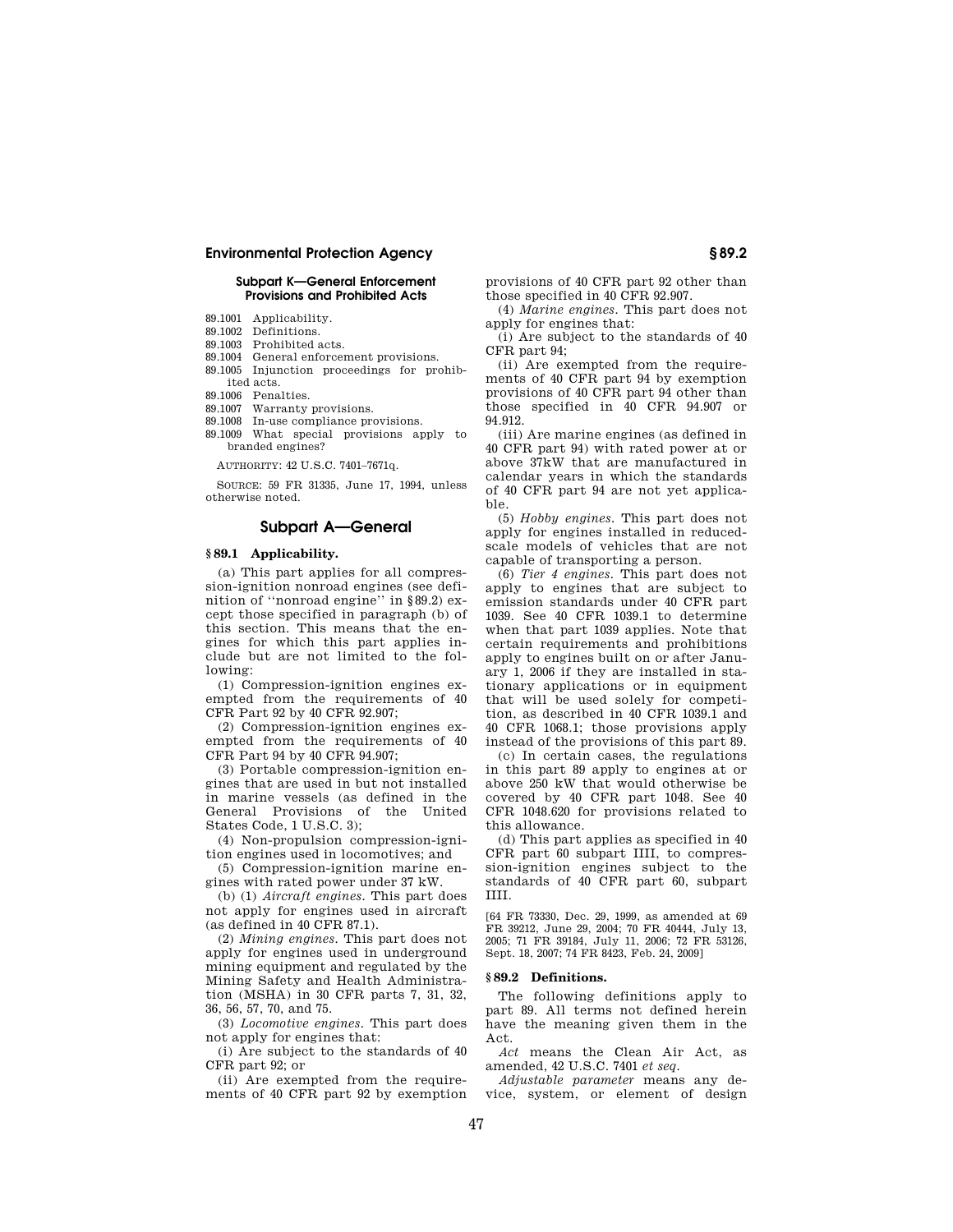which is physically capable of being adjusted (including those which are difficult to access) and which, if adjusted, may affect emissions or engine performance during emission testing.

*Administrator* means the Administrator of the Environmental Protection Agency or his or her authorized representative.

*Aircraft* means any vehicle capable of sustained air travel above treetop heights

*Amphibious vehicle* means a vehicle with wheels or tracks that is designed primarily for operation on land and secondarily for operation in water.

*Auxiliary emission control device (AECD)* means any element of design that senses temperature, vehicle speed, engine RPM, transmission gear, or any other parameter for the purpose of activating, modulating, delaying, or deactivating the operation of any part of the emission control system.

*Auxiliary marine diesel engine* means a marine diesel engine that is not a propulsion marine diesel engine.

*Blue Sky Series engine* means a nonroad engine meeting the requirements of §89.112(f).

*Certification* means, with respect to new nonroad engines, obtaining a certificate of conformity for an engine family complying with the nonroad engine emission standards and requirements specified in this part.

*Compression-ignition* means relating to a type of reciprocating, internalcombustion engine that is not a sparkignition engine.

*Constant-speed engine* means an engine that is governed to operate only at rated speed.

*Crankcase emissions* means airborne substances emitted to the atmosphere from any portion of the engine crankcase ventilation or lubrication systems.

*Designated Enforcement Officer* means the Director, Air Enforcement Division  $(2242A)$ , U.S. Environmental Protection<br>Agency 1200 Pennsylvania Ave Agency, 1200 Pennsylvania Ave., NW.,Washington, DC 20460.

*Emission control system* means any device, system, or element of design which controls or reduces the emission of substances from an engine.

*Engine,* as used in this part, refers to nonroad engine.

**§ 89.2 40 CFR Ch. I (7–1–21 Edition)** 

*Engine manufacturer* means any person engaged in the manufacturing or assembling of new nonroad engines or importing such engines for resale, or who acts for and is under the control of any such person in connection with the distribution of such engines. Engine manufacturer does not include any dealer with respect to new nonroad engines received by such person in commerce.

*Engine used in a locomotive* means either an engine placed in the locomotive to move other equipment, freight, or passenger traffic, or an engine mounted on the locomotive to provide auxiliary power.

*EPA enforcement officer* means any officer or employee of the Environmental Protection Agency so designated in writing by the Administrator (or by his or her designee).

*Exhaust gas recirculation* means an emission control technology that reduces emissions by routing exhaust gases that had been exhausted from the combustion chamber(s) back into the engine to be mixed with incoming air prior to or during combustion. The use of valve timing to increase the amount of residual exhaust gas in the combustion chamber(s) that is mixed with incoming air prior to or during combustion is not considered to be exhaust gas recirculation for the purposes of this part.

*Family emission limit (FEL)* means an emission level that is declared by the manufacturer to serve in lieu of an emission standard for certification purposes and for the averaging, banking, and trading program. A FEL must be expressed to the same number of decimal places as the applicable emission standard.

*Full load governed speed* is the maximum full load speed as specified by the manufacturer in the sales and service literature and certification application. This speed is the highest engine speed with an advertised power greater than zero.

*Gross power* means the power measured at the crankshaft or its equivalent, the engine being equipped only with the standard accessories (such as oil pumps, coolant pumps, and so forth) necessary for its operation on the test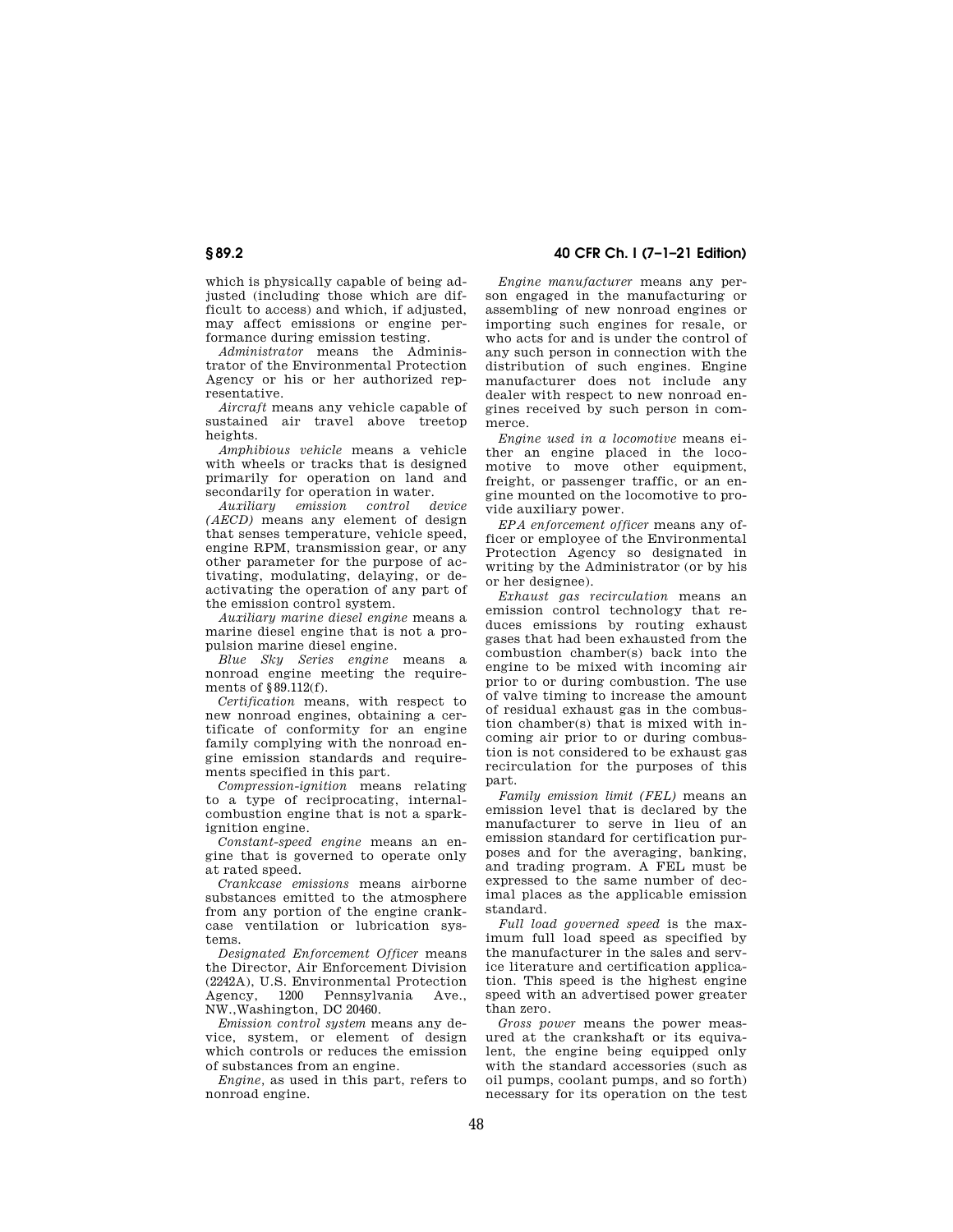bed. Alternators must be used, if necessary, to run the engine. Fans, air conditioners, and other accessories may be used at the discretion of the manufacturer, but no power adjustments for these accessories may be made.

*Identification number* means a specification (for example, model number/ serial number combination) which allows a particular nonroad engine to be distinguished from other similar engines.

*Intermediate speed* means peak torque speed if peak torque speed occurs from 60 to 75 percent of rated speed. If peak torque speed is less than 60 percent of rated speed, intermediate speed means 60 percent of rated speed. If peak torque speed is greater than 75 percent of rated speed, intermediate speed means 75 percent of rated speed.

*Marine engine* means a nonroad engine that is installed or intended to be installed on a marine vessel. This includes a portable auxiliary marine engine only if its fueling, cooling, or exhaust system is an integral part of the vessel. There are two kinds of marine engines:

(1) Propulsion marine engine means a marine engine that moves a vessel through the water or directs the vessel's movement.

(2) Auxiliary marine engine means a marine engine not used for propulsion.

*Marine vessel* has the meaning given in 1 U.S.C. 3, except that it does not include amphibious vehicles. The definition in 1 U.S.C. 3 very broadly includes every craft capable of being used as a means of transportation on water.

*Model year (MY)* means the manufacturer's annual new model production period which includes January 1 of the calendar year, ends no later than December 31 of the calendar year, and does not begin earlier than January 2 of the previous calendar year. Where a manufacturer has no annual new model production period, model year means calendar year.

*New* for purposes of this part, means a nonroad engine, nonroad vehicle, or nonroad equipment the equitable or legal title to which has never been transferred to an ultimate purchaser. Where the equitable or legal title to the engine, vehicle, or equipment is not

transferred to an ultimate purchaser until after the engine, vehicle, or equipment is placed into service, then the engine, vehicle, or equipment will no longer be new after it is placed into service. A nonroad engine, vehicle, or equipment is placed into service when it is used for its functional purposes. With respect to imported nonroad engines, nonroad vehicles, or nonroad equipment, the term *new* means an engine, vehicle, or piece of equipment that is not covered by a certificate of conformity issued under this part at the time of importation, and that is manufactured after the effective date of a regulation issued under this part which is applicable to such engine, vehicle, or equipment (or which would be applicable to such engine, vehicle, or equipment had it been manufactured for importation into the United States).

*Nonroad engine* means:

(1) Except as discussed in paragraph (2) of this definition, a nonroad engine is any internal combustion engine:

(i) In or on a piece of equipment that is self-propelled or serves a dual purpose by both propelling itself and performing another function (such as gar-<br>den tractors off-highway mobile tractors, off-highway mobile cranes and bulldozers); or

(ii) In or on a piece of equipment that is intended to be propelled while performing its function (such as lawnmowers and string trimmers); or

(iii) That, by itself or in or on a piece of equipment, is portable or transportable, meaning designed to be and capable of being carried or moved from one location to another. Indicia of transportability include, but are not limited to, wheels, skids, carrying handles, dolly, trailer, or platform.

(2) An internal combustion engine is not a nonroad engine if:

(i) the engine is used to propel a motor vehicle or a vehicle used solely for competition, or is subject to standards promulgated under section 202 of the Act; or

(ii) the engine is regulated by a federal New Source Performance Standard promulgated under section 111 of the Act; or

(iii) the engine otherwise included in paragraph (1)(iii) of this definition remains or will remain at a location for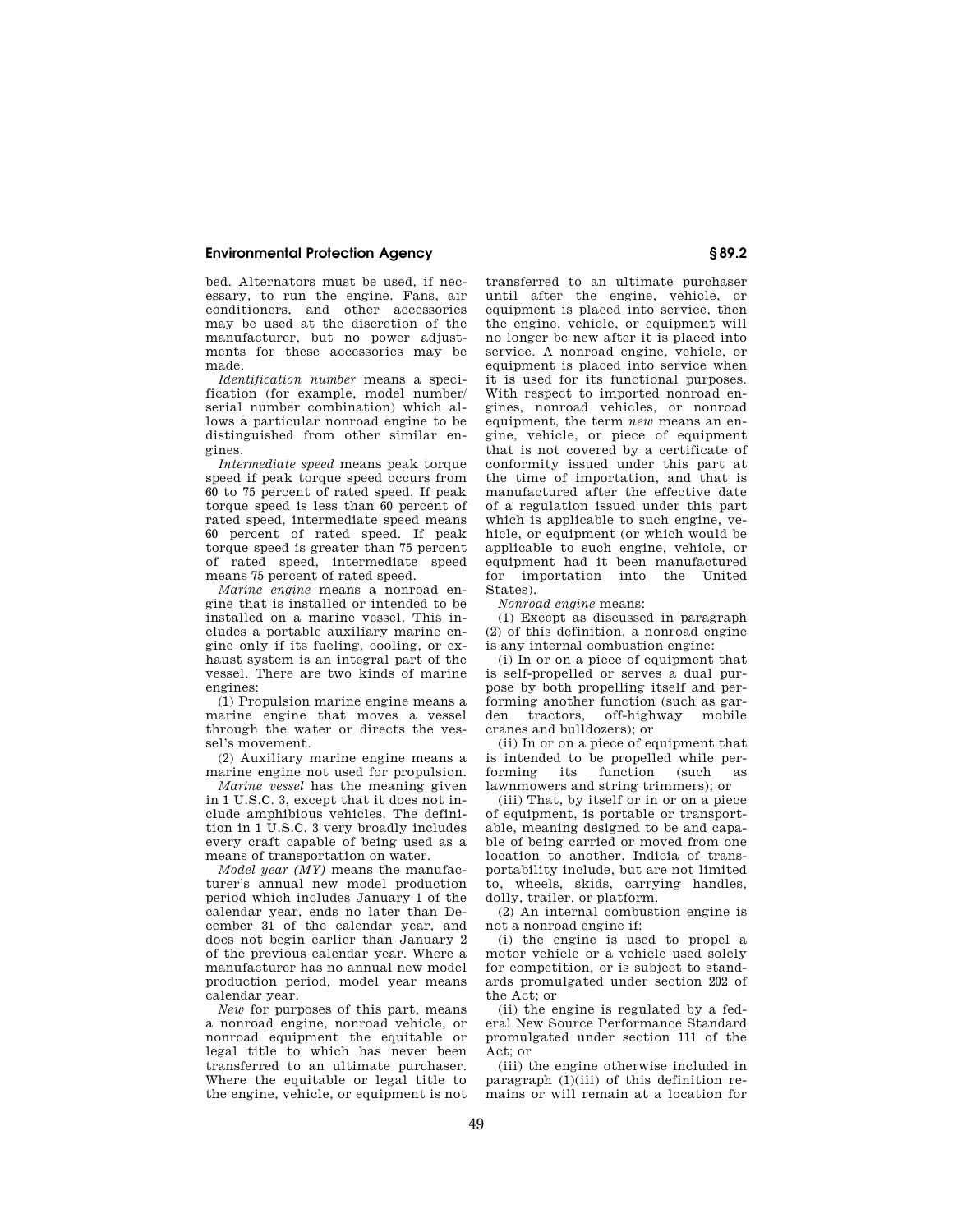## **§ 89.2 40 CFR Ch. I (7–1–21 Edition)**

more than 12 consecutive months or a shorter period of time for an engine located at a seasonal source. A location is any single site at a building, structure, facility, or installation. Any engine (or engines) that replaces an engine at a location and that is intended to perform the same or similar function as the engine replaced will be included in calculating the consecutive time period. An engine located at a seasonal source is an engine that remains at a seasonal source during the full annual operating period of the seasonal source. A seasonal source is a stationary source that remains in a single location on a permanent basis (i.e., at least two years) and that operates at that single location approximately three months (or more) each year. This paragraph does not apply to an engine after the engine is removed from the location.

*Nonroad equipment* means equipment that is powered by nonroad engines.

*Nonroad vehicle* means a vehicle that is powered by a nonroad engine as defined in this section and that is not a motor vehicle or a vehicle used solely for competition.

*Nonroad vehicle or nonroad equipment manufacturer* means any person engaged in the manufacturing or assembling of new nonroad vehicles or equipment or importing such vehicles or equipment for resale, or who acts for and is under the control of any such person in connection with the distribution of such vehicles or equipment. A nonroad vehicle or equipment manufacturer does not include any dealer with respect to new nonroad vehicles or equipment received by such person in commerce. A nonroad vehicle or equipment manufacturer does not include any person engaged in the manufacturing or assembling of new nonroad vehicles or equipment who does not install an engine as part of that manufacturing or assembling process. All nonroad vehicle or equipment manufacturing entities that are under the control of the same person are considered to be a single nonroad vehicle or nonroad equipment manufacturer.

*Opacity* means the fraction of a beam of light, expressed in percent, which fails to penetrate a plume of smoke.

*Operating hours* means:

(1) For engine storage areas or facilities, all times during which personnel other than custodial personnel are at work in the vicinity of the storage area or facility and have access to it.

(2) For all other areas or facilities, all times during which an assembly line is in operation or all times during which testing, maintenance, service accumulation, production or compilation of records, or any other procedure or activity related to certification testing, to translation of designs from the test stage to the production stage, or to engine manufacture or assembly is being carried out in a facility.

*Post-manufacture marinizer* means a person who produces a marine diesel engine by substantially modifying a certified or uncertified complete or partially complete engine, and is not controlled by the manufacturer of the base engine or by an entity that also controls the manufacturer of the base engine. For the purpose of this definition, ''substantially modify'' means changing an engine in a way that could change engine emission characteristics.

*Presentation of credentials* means the display of the document designating a person as an EPA enforcement officer or EPA authorized representative.

*Propulsion marine diesel engine* means a marine diesel engine that is intended to move a vessel through the water or direct the movement of a vessel.

*Rated speed* is the maximum full load governed speed for governed engines and the speed of maximum horsepower for ungoverned engines.

*Spark-ignition* means relating to a gasoline-fueled engine or other engines with a spark plug (or other sparking device) and with operating characteristics significantly similar to the theoretical Otto combustion cycle. Sparkignition engines usually use a throttle to regulate intake air flow to control power during normal operation.

*Specific emissions* means emissions expressed on the basis of observed brake power, using units of g/kW-hr. Observed brake power measurement includes accessories on the engine if these accessories are required for running an emission test (except for the cooling fan).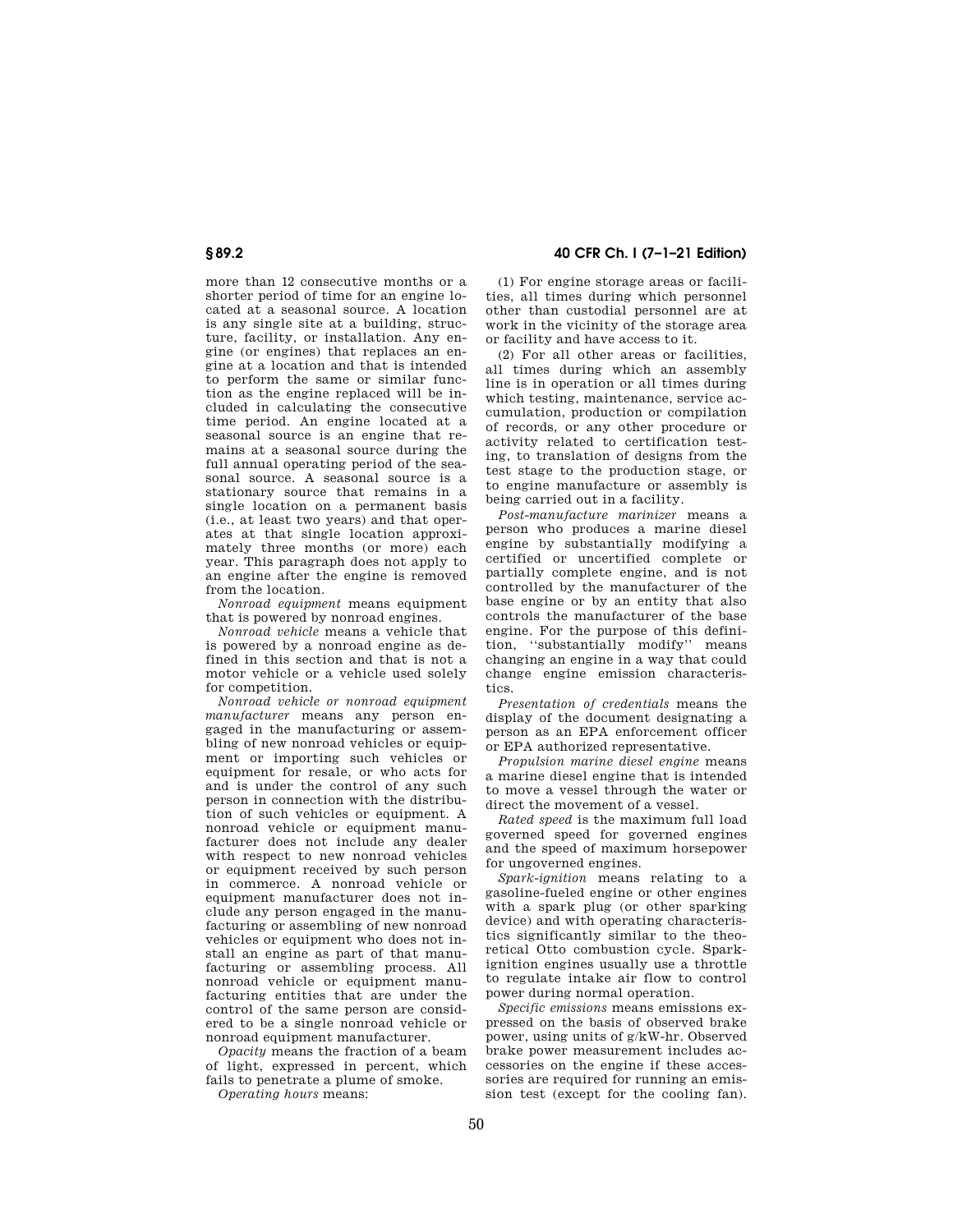When it is not possible to test the engine in the gross conditions, for example, if the engine and transmission form a single integral unit, the engine may be tested in the net condition. Power corrections from net to gross conditions will be allowed with prior approval of the Administrator.

*Sulfur-sensitive technology* means an emission-control technology that experiences a significant drop in emissioncontrol performance or emission-system durability when an engine is operated on low-sulfur fuel (*i.e.*, fuel with a sulfur concentration up to 500 ppm) as compared to when it is operated on ultra low-sulfur fuel (*i.e.*, fuel with a sulfur concentration less than 15 ppm). Exhaust-gas recirculation is not a sulfur-sensitive technology.

*Test fleet* means the engine or group of engines that a manufacturer uses during certification to determine compliance with emission standards.

*Tier 1 engine* means an engine subject to the Tier 1 emission standards listed in §89.112(a).

*Tier 2 engine* means an engine subject to the Tier 2 emission standards listed in §89.112(a).

*Tier 3 engine* means an engine subject to the Tier 3 emission standards listed in §89.112(a).

*Ultimate purchaser* means, with respect to any new nonroad engine, new nonroad vehicle, or new nonroad equipment, the first person who in good faith purchases such new nonroad engine, nonroad vehicle, or nonroad equipment for purposes other than resale.

*United States* means the States, the District of Columbia, the Commonwealth of Puerto Rico, the Commonwealth of the Northern Mariana Islands, Guam, American Samoa, and the U.S. Virgin Islands.

*Used solely for competition* means exhibiting features that are not easily removed and that would render its use other than in competition unsafe, impractical, or highly unlikely.

*U.S.-directed production volume* means the number of nonroad equipment, vehicle, or marine diesel engine units produced by a manufacturer for which the manufacturer has reasonable assurance that sale was or will be made to ultimate purchasers in the United States.

[59 FR 31335, June 17, 1994, as amended at 61 FR 52102, Oct. 4, 1996; 63 FR 18998, Apr. 16, 1998; 63 FR 56996, Oct. 23, 1998; 65 FR 73331, Dec. 29, 1999; 67 FR 68339, Nov. 8, 2002; 69 FR 39212, June 29, 2004; 70 FR 40444, July 13, 2005; 72 FR 53126, Sept. 18, 2007]

## **§ 89.3 Acronyms and abbreviations.**

The following acronyms and abbreviations apply to part 89.

AECD—Auxiliary emission control device

ASME—American Society of Mechanical Engineers

ASTM—American Society for Testing and Materials

CAA—Clean Air Act

CAAA—Clean Air Act Amendments of 1990

CI—Compression-ignition

CO—Carbon monoxide

CO<sub>2</sub>-Carbon dioxide

EGR—Exhaust gas recirculation

EPA—Environmental Protection Agency FEL—Family emission limit

FTP—Federal Test Procedure

g/kW-hr—Grams per kilowatt hour HC—Hydrocarbons

ICI—Independent Commercial Importer

kW—Kilowatt

NIST—National Institute for Standards and Testing

NMHC—Nonmethane hydrocarbon

NTIS—National Technical Information Serv-

ice

NO—Nitric oxide

NO2—Nitrogen dioxide

 $NO<sub>x</sub>$ —Oxides of nitrogen

 $O_2$ —Oxygen

OEM—Original equipment manufacturer

PM—Particulate matter

SAE—Society of Automotive Engineers

SEA—Selective Enforcement Auditing SI—Spark-ignition

THC—Total hydrocarbon

U.S.C.—United States Code

VOC—Volatile organic compounds

[59 FR 31335, June 17, 1994, as amended at 63 FR 56997, Oct. 23, 1998]

### **§ 89.4 [Reserved]**

### **§ 89.5 Table and figure numbering; position.**

(a) Tables for each subpart appear in an appendix at the end of the subpart. Tables are numbered consecutively by order of appearance in the appendix. The table title will indicate the model year (if applicable) and the topic.

(b) Figures for each subpart appear in an appendix at the end of the subpart. Figures are numbered consecutively by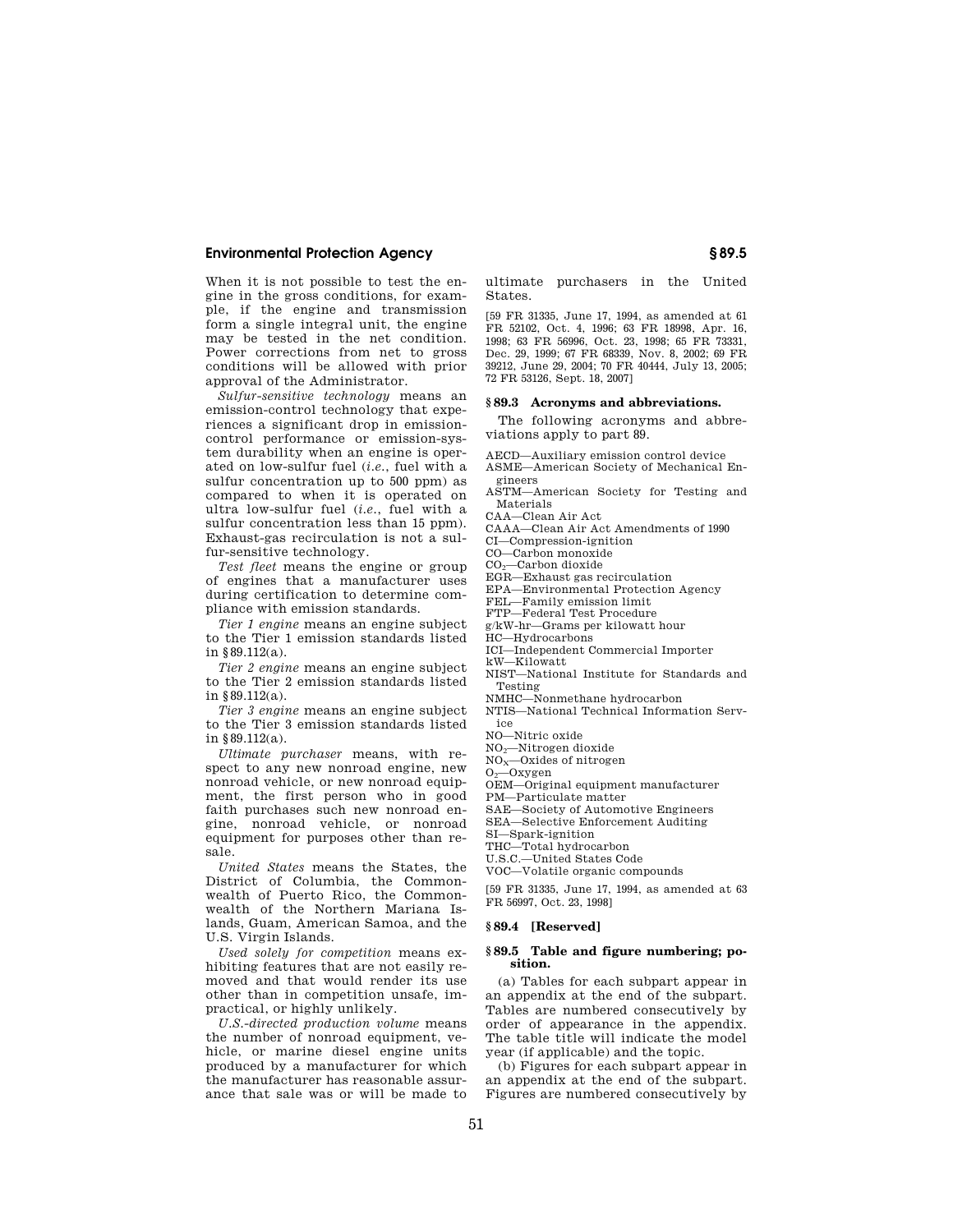order of appearance in the appendix. The figure title will indicate the model year (if applicable) and the topic.

## **§ 89.6 Reference materials.**

The materials listed in this section are incorporated by reference into this part with the approval of the Director of the Federal Register under 5 U.S.C. 552(a) and 1 CFR part 51. To enforce any edition other than that specified in this section, a document must be published in the FEDERAL REGISTER and the material must be available to the public. All approved materials are available for inspection at the Air and Radiation Docket and Information Center (Air Docket) in the EPA Docket Center (EPA/DC) at Rm. 3334, EPA West Bldg., 1301 Constitution Ave., NW., Washington, DC. The EPA/DC Public Reading Room hours of operation are 8:30 a.m. to 4:30 p.m., Monday through Friday, excluding legal holidays. The telephone number of the EPA/DC Public Reading Room is (202) 566–1744, and the telephone number for the Air Docket is (202) 566–1742. These approved materials are also available for inspection at the National Archives and Records Administration (NARA). For information on the availability of this material at NARA, call (202) 741– 6030 or go to *http://www.archives.gov/federal*l*register/* 

*code*l*of*l*federal*l*regulations/* 

*ibr locations.html*. In addition, these materials are available from the sources listed below.

(a) *ASTM material.* Copies of these materials may be obtained from ASTM International, 100 Barr Harbor Dr., P.O. Box C700, West Conshohocken, PA 19428–2959, or by calling (877) 909–ASTM, or at *http://www.astm.org.* 

(1) ASTM D86–97, Standard Test Method for Distillation of Petroleum Products at Atmospheric Pressure, IBR approved for appendix A to subpart D.

(2) ASTM D93–09 (Approved December 15, 2009), Standard Test Methods for Flash Point by Pensky-Martens Closed Cup Tester, IBR approved for appendix A to subpart D.

(3) ASTM D129–95, Standard Test Method for Sulfur in Petroleum Products (General Bomb Method), IBR approved for appendix A to subpart D.

(4) ASTM D287–92, Standard Test Method for API Gravity of Crude Petroleum and Petroleum Products (Hydrometer Method), IBR approved for appendix A to subpart D.

(5) ASTM D445–09 (Approved July 1, 2009), Standard Test Method for Kinematic Viscosity of Transparent and Opaque Liquids (the Calculation of Dynamic Viscosity), IBR approved for appendix A to subpart D.

(6) ASTM D613–95, Standard Test Method for Cetane Number of Diesel Fuel Oil, IBR approved for appendix A to subpart D.

(7) ASTM D1319–98, Standard Test Method for Hydrocarbon Types in Liquid Petroleum Products by Fluorescent Indicator Adsorption, IBR approved for appendix A to subpart D.

(8) ASTM D2622–98, Standard Test Method for Sulfur in Petroleum Products by Wavelength Dispersive X-ray Fluorescence Spectrometry, IBR approved for appendix A to subpart D.

(9) ASTM D5186–96, Standard Test Method for ''Determination of the Aromatic Content and Polynuclear Aromatic Content of Diesel Fuels and Aviation Turbine Fuels By Supercritical Fluid Chromatography, IBR approved for appendix A to subpart D.

(10) ASTM E29–93a, Standard Practice for Using Significant Digits in Test Data to Determine Conformance with Specifications, IBR approved for §§89.120, 89.207, 89.509.

(b) *California Air Resources Board Test Procedure.* The material is from Title 13, California Code of Regulations, Sections 2420–2427, as amended by California Air Resources Board Resolution 92–2 and published in California Air Resources Board mail out #93–42, September 1, 1993. Copies of these materials may be obtained from the California Air Resources Board, Haagen-Smit Laboratory, 9528 Telstar Ave., El Monte, CA 91731–2908, or by calling (800) 242–4450.

(1) California Regulations for New 1996 and Later Heavy-Duty Off-Road Diesel Cycle Engines, IBR approved for §§89.112, 89.119, 89.508.

(2) [Reserved]

(c) *SAE material.* Copies of these materials may be obtained from the Society of Automotive Engineers International, 400 Commonwealth Dr.,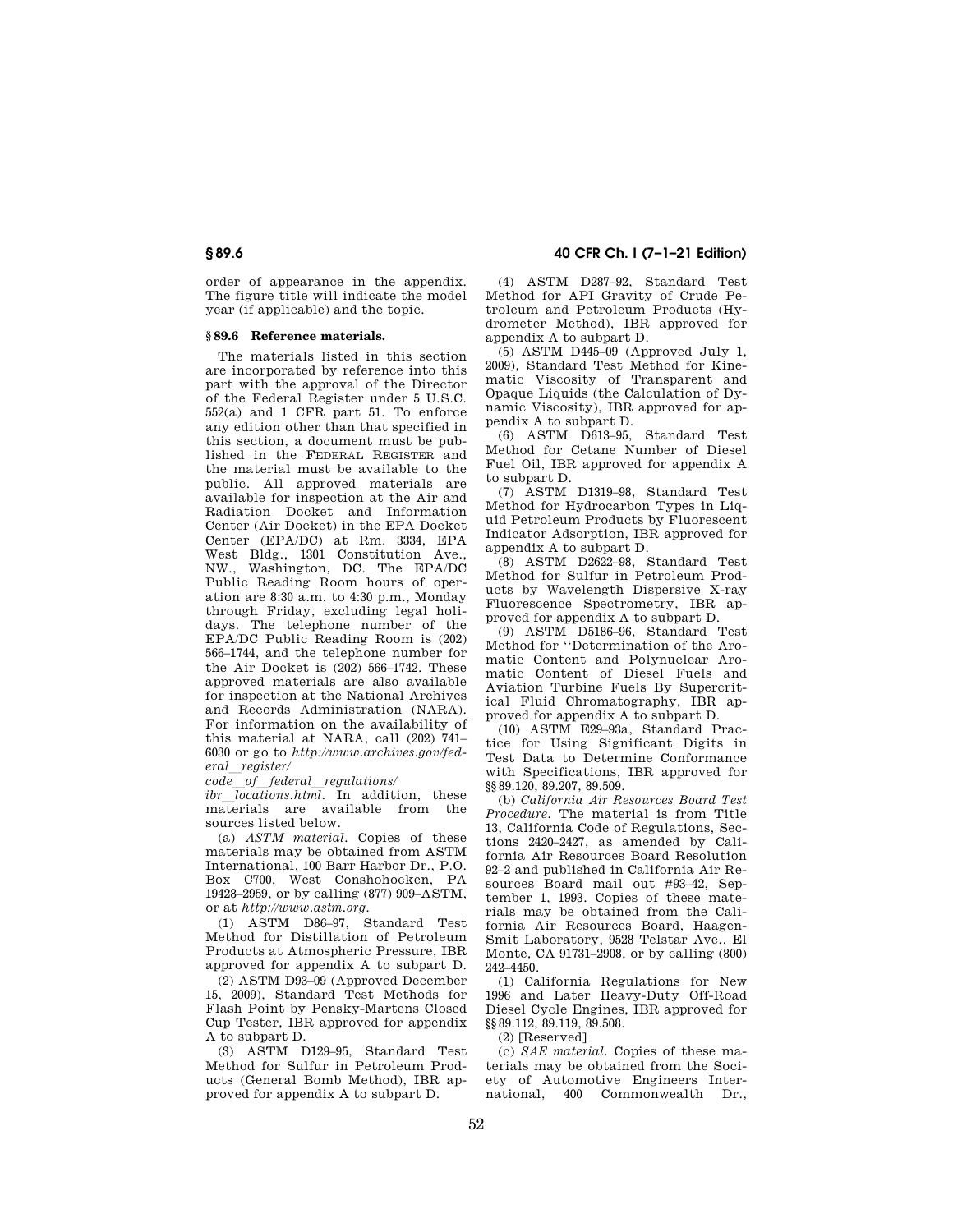Warrendale, PA 15096–0001, or by calling (877) 606–7323 (United States and Canada only) or (724) 776–4970 (outside the United States and Canada only), or at *http://www.sae.org.* 

(1) SAE J244, June 83, Recommended Practice for Measurement of Intake Air or Exhaust Gas Flow of Diesel Engines, IBR approved for §89.416.

(2) SAE J1937, November 89, Recommended Practice for Engine Testing with Low Temperature Charge Air Cooler Systems in a Dynamometer Test Cell, IBR approved for §89.327.

(3) SAE Paper 770141, 1977, Optimization of a Flame Ionization Detector for Determination of Hydrocarbon in Diluted Automotive Exhausts, Glenn D. Reschke, IBR approved for §89.319.

[77 FR 2461, Jan. 18, 2012]

### **§ 89.7 Treatment of confidential information.**

(a) Any manufacturer may assert that some or all of the information submitted pursuant to this part is entitled to confidential treatment as provided by part 2, subpart B of this chapter.

(b) Any claim of confidentiality must accompany the information at the time it is submitted to EPA.

(c) To assert that information submitted pursuant to this part is confidential, a manufacturer must indicate clearly the items of information claimed confidential by marking, circling, bracketing, stamping, or otherwise specifying the confidential information. Furthermore, EPA requests, but does not require, that the submitter also provide a second copy of its submittal from which all confidential information has been deleted. If a need arises to publicly release nonconfidential information, EPA will assume that the submitter has accurately deleted the confidential information from this second copy.

(d) If a claim is made that some or all of the information submitted pursuant to this part is entitled to confidential treatment, the information covered by that confidentiality claim will be disclosed by the Administrator only to the extent and by means of the procedures set forth in part 2, subpart B of this chapter.

(e) Information provided without a claim of confidentiality at the time of submission may be made available to the public by EPA without further notice to the submitter, in accordance with  $§2.204(c)(2)(i)(A)$  of this chapter.

### APPENDIX A TO SUBPART A OF PART 89— STATE REGULATION OF NONROAD IN-TERNAL COMBUSTION ENGINES

This appendix sets forth the Environmental Protection Agency's (EPA's) interpretation of the Clean Air Act regarding the authority of states to regulate the use and operation of nonroad engines.

EPA believes that states are not precluded under section 209 from regulating the use and operation of nonroad engines, such as regulations on hours of usage, daily mass emission limits, or sulfur limits on fuel; nor are permits regulating such operations precluded, once the engine is no longer new. EPA believes that states are precluded from requiring retrofitting of used nonroad engines except that states are permitted to adopt and enforce any such retrofitting requirements identical to California requirements which have been authorized by EPA under section 209 of the Clean Air Act.

[62 FR 67736, Dec. 30, 1997]

## **Subpart B—Emission Standards and Certification Provisions**

## **§ 89.101 Applicability.**

(a) The requirements of subpart B of this part are applicable to all new nonroad compression-ignition engines subject to the provisions of subpart A of this part 89, pursuant to the schedule delineated in §89.102.

(b) In a given model year, you may ask us to approve the use of procedures for certification, labeling, reporting, and recordkeeping specified in 40 CFR part 1039 or 1068 instead of the comparable procedures specified in this part 89. We will approve the request as long as it does not prevent us from ensuring that you fully comply with the intent of this part.

[72 FR 53127, Sept. 18, 2007]

### **§ 89.102 Effective dates, optional inclusion, flexibility for equipment manufacturers.**

(a) This subpart applies to all engines described in §89.101 with the following power rating and manufactured after the following dates: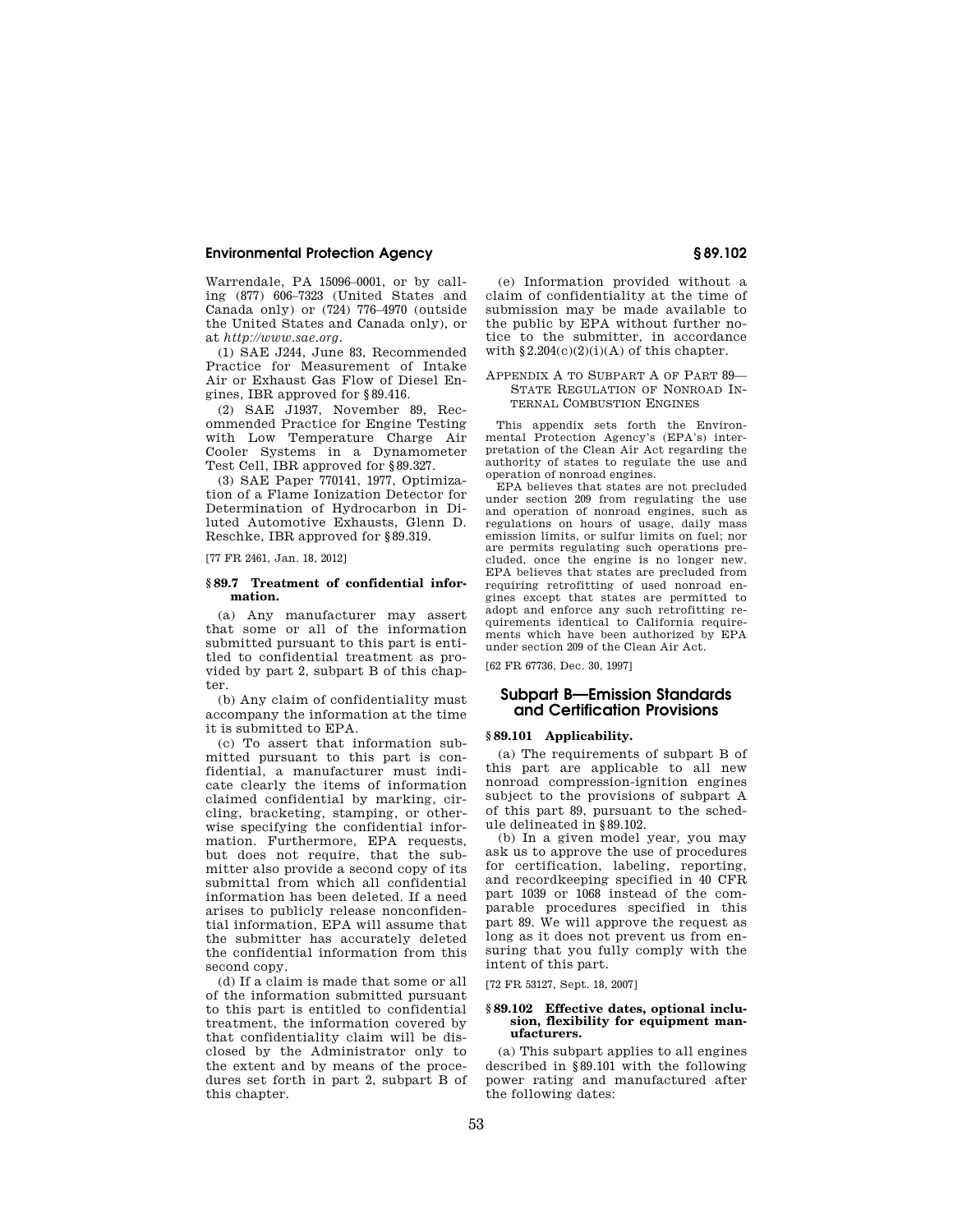**§ 89.102 40 CFR Ch. I (7–1–21 Edition)** 

(1) Less than 19 kW and manufactured on or after January 1, 2000;

(2) Greater than or equal to 19 kW but less than 37 kW and manufactured on or after January 1, 1999;

(3) Greater than or equal to 37 kW but less than 75 kW and manufactured on or after January 1, 1998;

(4) Greater than or equal to 75 kW but less than 130 kW and manufactured on or after January 1, 1997;

(5) Greater than or equal to 130 kW but less than or equal to 560 kW and manufactured on or after January 1,  $1996$ 

(6) Greater than 560 kW and manufactured on or after January 1, 2000.

(b) A manufacturer can optionally certify engines manufactured up to one calendar year prior to the effective date of mandatory certification to earn emission credits under the averaging, banking, and trading program. Such optionally certified engines are subject to all provisions relating to mandatory certification and enforcement described in this part.

(c) Engines meeting the voluntary standards described in §89.112(f) may be designated as Blue Sky Series engines through the 2004 model year.

(d) *Implementation flexibility for equipment and vehicle manufacturers and postmanufacture marinizers.* Nonroad equipment and vehicle manufacturers and post-manufacture marinizers may take any of the otherwise prohibited actions identified in  $§ 89.1003(a)(1)$  and  $(b)(4)$ with respect to nonroad equipment and vehicles and marine diesel engines, subject to the requirements of paragraph (e) of this section. The following allowances apply separately to each engine power category subject to standards under §89.112:

(1) *Percent-of-production allowances* — (i) *Equipment rated at or above 37 kW.*  For nonroad equipment and vehicles with engines rated at or above 37 kW, a manufacturer may take any of the actions identified in  $§ 89.1003(a)(1)$  for a portion of its U.S.-directed production volume of such equipment and vehicles during the seven years immediately following the date on which Tier 2 engine standards first apply to engines used in such equipment and vehicles, provided that the seven-year sum of these portions in each year, as ex-

pressed as a percentage for each year, does not exceed 80, and provided that all such equipment and vehicles or equipment contain Tier 1 or Tier 2 engines;

(ii) *Equipment rated under 37 kW.* For nonroad equipment and vehicles and marine diesel engines with engines rated under 37 kW, a manufacturer may take any of the actions identified in  $§89.1003(a)(1)$  for a portion of its U.S.-directed production volume of such equipment and vehicles during the seven years immediately following the date on which Tier 1 engine standards first apply to engines used in such equipment and vehicles, provided that the seven-year sum of these portions in each year, as expressed as a percentage for each year, does not exceed 80.

(2) *Small volume allowances.* A nonroad equipment or vehicle manufacturer or post-manufacture marinizer may exceed the production percentages in paragraph (d)(1) of this section, provided that in each regulated power category the manufacturer's total of excepted nonroad equipment and vehicles and marine diesel engines:

(i) Over the years in which the percent-of-production allowance applies does not exceed 100 units times the number of years in which the percentof-production allowance applies; and

(ii) Does not exceed 200 units in any year; and

(iii) Does not use engines from more than one engine family, or, for excepted equipment vehicles, and marine diesel engines using engines not belonging to any engine family, from more than one engine manufacturer. For purposes of this paragraph  $(d)(2)(iii)$ , engine family refers to engines that have common characteristics as described in §89.116.

(3) *Inclusion of previous-tier engines.*  Nonroad equipment and vehicles and marine diesel engines built with previous tier or noncertified engines under the existing inventory provisions of  $§89.1003(b)(4)$  need not be included in determining compliance with paragraphs  $(d)(1)$  and  $(d)(2)$  of this section.

(e) *Recordkeeping and calculation to verify compliance.* The following shall apply to nonroad equipment or vehicle manufacturers and post-manufacture marinizers who produce excepted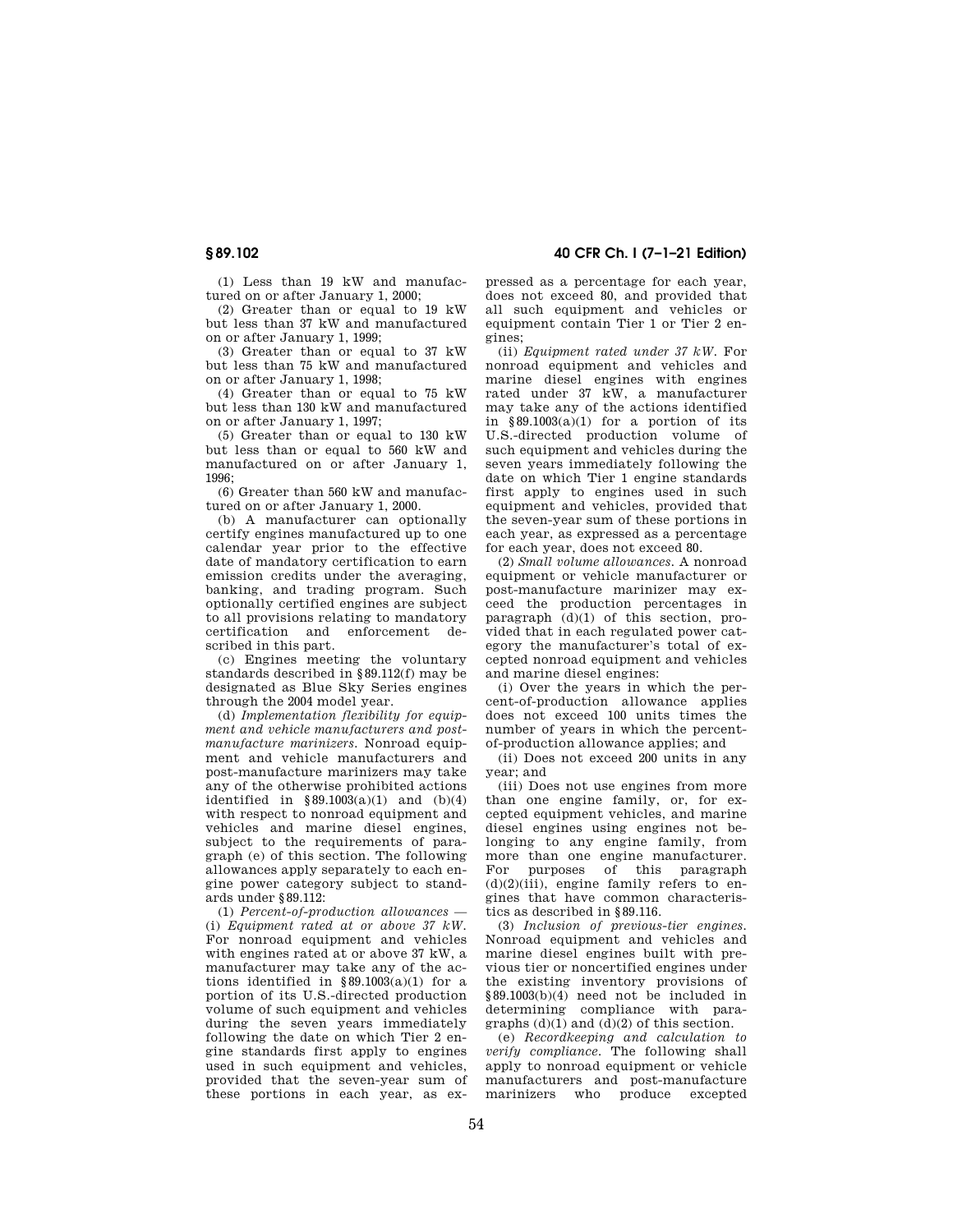equipment or vehicles or marine diesel engines under the provisions of paragraph (d) of this section:

(1) For each power category in which excepted nonroad equipment or vehicles or marine diesel engines are produced, a calculation to verify compliance with the requirements of paragraph (d) of this section shall be made by the nonroad equipment or vehicle manufacturer or post-manufacture marinizer. This calculation shall be made no later than December 31 of the year following the last year in which allowances are used, and shall be based on actual production information from the subject years. If both the percentof-production and small volume allowances have been exceeded, then the manufacturer is in violation of section 203 of the Act and §89.1003, except as provided under paragraphs (f) and (h) of this section.

(2) A nonroad equipment or vehicle manufacturer or post-manufacture marinizer shall keep records of all nonroad equipment and vehicles and marine diesel engines excepted under the provisions of paragraph (d) of this section, for each power category in which exceptions are taken. These records shall include equipment and engine model numbers, serial numbers, and dates of manufacture, and engine rated power. In addition, the manufacturer shall keep records sufficient to demonstrate the verifications of compliance required in paragraph (e)(1) of this section. All records shall be kept until at least two full years after the final year in which allowances are available for each power category, and shall be made available to EPA upon request.

(f) *Hardship relief.* Nonroad equipment and vehicle manufacturers and postmanufacture marinizers may take any of the otherwise prohibited actions identified in  $§ 89.1003(a)(1)$  if approved by the Administrator, and subject to the following requirements:

(1) Application for relief must be submitted to the Engine Programs and Compliance Division of the EPA in writing prior to the earliest date in which the applying manufacturer would be in violation of §89.1003. The manufacturer must submit evidence showing that the requirements for approval have been met.

(2) The applying manufacturer must not be the manufacturer of the engines used in the equipment for which relief is sought. This requirement does not apply to post-manufacture marinizers.

(3) The conditions causing the impending violation must not be substantially the fault of the applying manufacturer.

(4) The conditions causing the impending violation must be such that the applying manufacturer will experience serious economic hardship if relief is not granted.

(5) The applying manufacturer must demonstrate that no allowances under paragraph (d) of this section will be available to avoid the impending violation.

(6) Any relief granted must begin within one year after the implementation date of the standard applying to the engines being used in the equipment, or to the marine diesel engines, for which relief is requested, and may not exceed one year in duration.

(7) The Administrator may impose other conditions on the granting of relief including provisions to recover the lost environmental benefit.

(g) *Allowance for the production of engines.* Engine manufacturers may take any of the otherwise prohibited actions identified in  $§ 89.1003(a)(1)$  with regard to uncertified engines, Tier 1 engines, or Tier 2 engines, as appropriate, if the engine manufacturer has received written assurance from the equipment manufacturer that the engine is required to meet the demand for engines created under paragraph (d), (f), or (h) of this section.

(h) *Alternative Flexibility for Post-Manufacture Marinizers.* Post-manufacture marinizers may elect to delay the effective date of the Tier 1 standards in §89.112 for marine diesel engines rated under 37 kW by one year, instead of using the provisions of paragraphs (d) and (f) of this section. Post-manufacture marinizers wishing to take advantage of this provision must inform the Director of the Engine Programs and Compliance Division of their intent to do so in writing before the date that the standards would otherwise take effect.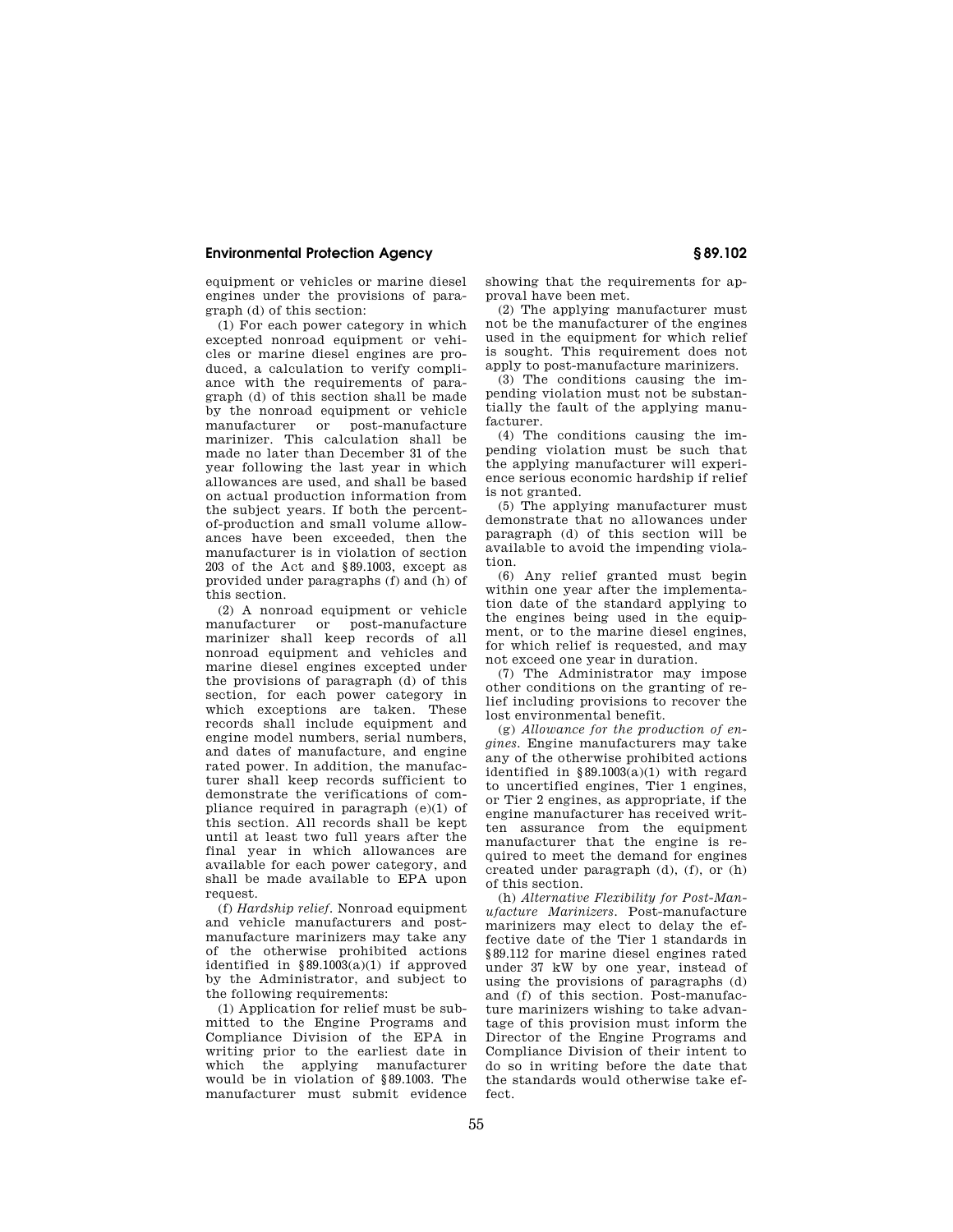(i) *Additional exemptions for technical or engineering hardship.* You may request additional engine allowances under paragraph  $(d)(1)$  of this section for 56–560 kW power categories or, if you are a small equipment manufacturer, under paragraph (d)(2) of this section for engines at or above 37 and below 75 kW. However, you may use these extra allowances only for those equipment models for which you, or an affiliated company, do not also produce the engine. After considering the circumstances, we may permit you to introduce into U.S. commerce equipment with such engines that do not comply with Tier 3 emission standards, as follows:

(1) We may approve additional exemptions if extreme and unusual circumstances that are clearly outside your control and that could not have been avoided with reasonable discretion have resulted in technical or engineering problems that prevent you from meeting the requirements of this part. You must show that you exercised prudent planning and have taken all reasonable steps to minimize the scope of your request for additional allowances.

(2) To apply for exemptions under this paragraph (i), send the Designated Compliance Officer and the Designated Enforcement Officer a written request as soon as possible before you are in violation. In your request, include the following information:

(i) Describe your process for designing equipment.

(ii) Describe how you normally work cooperatively or concurrently with your engine supplier to design products.

(iii) Describe the engineering or technical problems causing you to request the exemption and explain why you have not been able to solve them. Describe the extreme and unusual circumstances that led to these problems and explain how they were unavoidable.

(iv) Describe any information or products you received from your engine supplier related to equipment design such as written specifications, performance data, or prototype engines—and when you received it.

**§ 89.102 40 CFR Ch. I (7–1–21 Edition)** 

(v) Compare the design processes of the equipment model for which you need additional exemptions and that for other models for which you do not need additional exemptions. Explain the technical differences that justify your request.

(vi) Describe your efforts to find and use other compliant engines, or otherwise explain why none is available.

(vii) Describe the steps you have taken to minimize the scope of your request.

(viii) Include other relevant information. You must give us other relevant information if we ask for it.

(ix) Estimate the increased percent of production you need for each equipment model covered by your request, as described in paragraph  $(i)(3)$  of this section. Estimate the increased number of allowances you need for each equipment model covered by your request, as described in paragraph  $(i)(4)$ of this section.

(3) We may approve your request to increase the allowances under paragraph (d)(1) of this section, subject to the following limitations:

(i) The additional allowances will not exceed 50 percent for each power category.

(ii) You must use up the allowances under paragraph  $(d)(1)$  of this section before using any additional allowance under this paragraph (i).

(iii) Any allowances we approve under this paragraph (i)(3) expire 24 months after the provisions of this section start for a given power category. You may use these allowances only for the specific equipment models covered by your request.

(4) We may approve your request to increase the allowances for the 37–75 kW power category under paragraph  $(d)(2)$  of this section, subject to the following limitations:

(i) You are eligible for additional allowances under this paragraph (i)(4) only if you are a small equipment manufacturer and you do not use the provisions of paragraph (i)(3) of this section to obtain additional allowances for the 37–75 kW power category.

(ii) You must use up all the available allowances for the 37–75 kW power category under paragraph  $(d)(2)$  of this section in a given year before using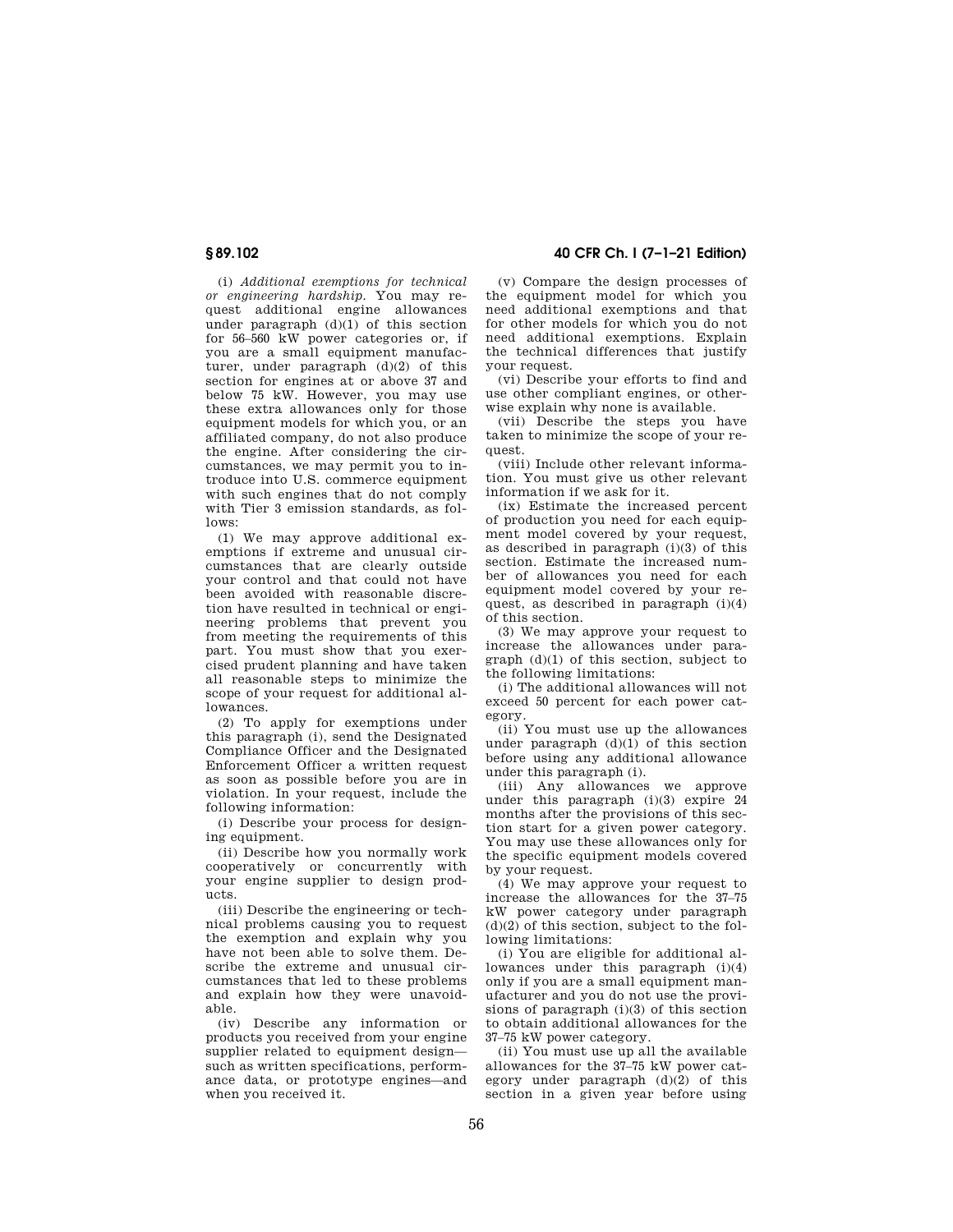any additional allowances under this paragraph (i)(4).

(iii) Base your request only on equipment you produce with engines at or above 37 kW and below 75 kW. You may use any additional allowances only for equipment you produce with engines at or above 37 kW and below 75 kW.

(iv) Any allowances we approve under this paragraph  $(i)(4)$  expire 24 months after the provisions of this section start for this power category. These additional allowances are not subject to the annual limits specified in paragraph  $(d)(2)$  of this section. You may use these allowances only for the specific equipment models covered by your request.

(v) The total allowances under paragraph (d)(2) of this section for the 37–75 kW power category will not exceed 700 units. The total allowances under this paragraph (i)(4) follow the requirements under paragraph  $(d)(2)$  of this section for the 37–75 kW power category and will not exceed 200 units. Therefore, the total maximum allowances for the 37–75 kW power category will not exceed 900 units.

(5) For purposes of this paragraph (i), small equipment manufacturer means an equipment manufacturer that had annual U.S.-directed production volume of equipment using nonroad diesel engines between 37 and 75 kW of no more than 3,000 units in 2002 and all earlier calendar years, and has 750 or fewer employees (500 or fewer employees for nonroad equipment manufacturers that produce no construction equipment or industrial trucks). For manufacturers owned by a parent company, the production limit applies to the production of the parent company and all its subsidiaries and the employee limit applies to the total number of employees of the parent company and all its subsidiaries.

(6) The following provisions for adjusted flexibilities for Tier 4 engines apply to equipment manufacturers that are granted additional exemptions for technical or engineering hardship:

(i) If you use the additional allowance under this paragraph (i) you shall forfeit percent of production flexibility plus technical or engineering hardship exemptions available for Tier 4 engines in the amounts shown in Table 1 of this section.

(ii) Table 1 of this section shows the percent of production flexibility and technical or engineering hardship exemptions that you must forfeit for Tier 4 engines. The amount of Tier 4 flexibility forfeited by each equipment manufacturer depends on the percent of production flexibility used for Tier 2 engines and the technical or engineering hardship exemptions granted for Tier 3 engines in the proportions shown in Table 1. For example, if you used 45 percent of your production flexibility for Tier 2 engines, you must forfeit 2 percent of your production flexibility for Tier 4 engines for every 1 percent of technical or engineering hardship flexibility granted for Tier 3 engines. In addition you must also forfeit 1 percent of any technical or engineering hardship exemptions available for Tier 4 engines for every 1 percent technical or engineering hardship exemptions available for Tier 3 engines. If you use the Tier 3 technical or engineering hardship allowances for 5 percent of your equipment in each of two different years, you have used a total allowance of 10 percent. Therefore you must forfeit a total of 20 percent of production flexibility for Tier 4 engines plus 10 percent of any technical or engineering hardship exemptions available for Tier 4 engines.

TABLE 1 OF § 89.102—ADJUSTMENTS TO TIER 4 **FLEXIBILITIES** 

| Percent of use Tier 2 production<br>flexibility | Percent of<br>forfeit Tier 4<br>production<br>flexibility | Percent of<br>forfeit Tier 4<br>tech./eng.<br>exemption |  |
|-------------------------------------------------|-----------------------------------------------------------|---------------------------------------------------------|--|
| Greater than 0% and up to 20%                   | O                                                         |                                                         |  |
| Greater than 20% and up to                      |                                                           |                                                         |  |
| Greater than 40% and up to                      | 2                                                         |                                                         |  |
| Greater than 60% and up to<br>80%               | з                                                         |                                                         |  |

(iii) Because the Tier 3 and Tier 4 rules have different power category ranges, the availability of technical relief will be further adjusted based on the sales volume by power category. Table 2 of this section shows the applicable power categories for Tier 3 and Tier 4. The Tier 3 power categories of 37kW to 75kW and 75kW to 130kW correspond to the Tier 4 power category of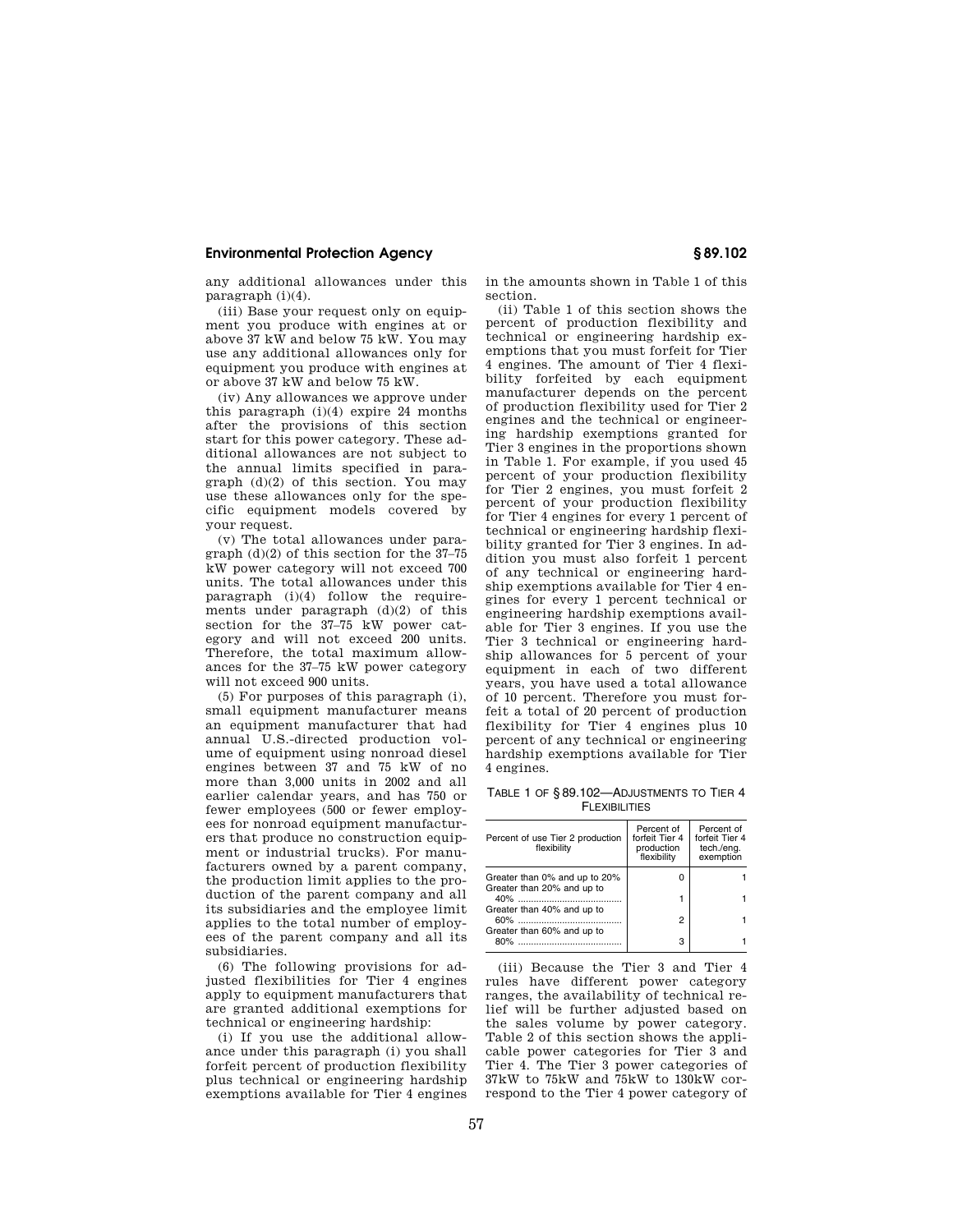56kW to 130kW. For the Tier 3 equipment in the 37 to 75kW category, you must only use the sales volume for equipment that uses engines with a rated power greater than 56kW. For example, if you have a Tier 3 piece of equipment that uses a 40 kW engine, the sales of the equipment are counted in the Tier 4 power category of 19kW to 56kW. If you have a Tier 3 piece of equipment that uses a 60kW engine, the sales of the equipment are counted in the Tier 4 power category of 56kW to 130kW. The Tier 3 power categories of 130kW to 225kW, 225kW to 450kW and 450kW to 560kW correspond to the Tier 4 power category of 130kW to 560kW. You will need to sum the sales of the Tier 3 power categories that correspond to the Tier 4 power category during each calendar year in which Tier 3 technical relief is used. The sum of all the Tier 3 units that are produced and exempted by the technical relief divided by the sum of all the Tier 3 units sold in the corresponding Tier 4 power category will determine the percentage of Tier 4 flexibility affected. For example, if you produce 50 units using Tier 3 technical relief in the range of 130kW to 225kW, and you produce 50 units using Tier 3 technical relief in the range of 225 to 450kW, and no units are produced in the 450kW to 560kW range, and your overall sales volume for the power ranges of 130kW to 560kW in Tier 3 is 400 units, the amount of Tier 3 technical relief used is 100/400 or 25 percent. Because you forfeit 1 percent of your Tier 4 technical relief for every 1 percent of Tier 3 technical relief used, then you will lose 25 percent of your Tier 4 technical relief in the 130kW to 560kW power range category. If you used 45 percent of your production flexibility for Tier 2 engines, you must forfeit 2 percent of production flexibility for Tier 4 engines for every 1 percent of Tier 3 technical relief. Therefore, you will forfeit 50 percent of your Tier 4 production allowance in the 130kW to 560kW power range category.

TABLE 2 OF § 89.102—CORRESPONDING TIER 3 AND TIER 4 POWER CATEGORIES

| Tier 3<br>power categories                                     | Tier 4<br>power<br>categories |
|----------------------------------------------------------------|-------------------------------|
| 37 <kw<75*< td=""><td>19<kw<56< td=""></kw<56<></td></kw<75*<> | 19 <kw<56< td=""></kw<56<>    |

## **§ 89.102 40 CFR Ch. I (7–1–21 Edition)**

TABLE 2 OF § 89.102—CORRESPONDING TIER 3 AND TIER 4 POWER CATEGORIES—Continued

| Tier 3<br>power categories                                         | Tier 4<br>power<br>categories |
|--------------------------------------------------------------------|-------------------------------|
| 37≤kW<75**. 75≤kW<130<br>225≤kW<450.<br>130≤kW<225.<br>450≤kW<560. | 56≤kW<130<br>130≤kW≤560       |

Applies only to use of engines rated between 37kW and 56kW by small volume equipment manufacturers. \*\* Includes only equipment that uses engines with a rated power greater than 56kw.

(iv) Manufacturers using allowances under this paragraph (i) must comply with the notification and reporting requirements specified in paragraph (i)(7) of this section.

(7) Notification and reporting. You must notify us of your intent to use the technical relief provisions of this paragraph (i) and send us an annual report to verify that you are not exceeding the allowances, as follows:

(i) Before the first year you intend to use the provisions of this section, send the Designated Compliance Officer and the Designated Enforcement Officer a written notice of your intent, including:

(A) Your company's name and address, and your parent company's name and address, if applicable.

(B) Whom to contact for more information.

(C) The calendar years in which you expect to use the exemption provisions of this section.

(D) The name and address of the company that produces the engines you will be using for the equipment exempted under this section.

(E) Your best estimate of the number of units in each power category you will produce under this section and whether you intend to comply under paragraph  $(d)(1)$  or  $(d)(2)$  of this section.

(F) The number of units in each power category you have sold in previous calendar years under paragraph (d) of this section.

(ii) For each year that you use the provisions of this section, send the Designated Compliance Officer and the Designated Enforcement Officer a written report by March 31 of the following year. Include in your report the total number of engines you sold in the preceding year for each power category,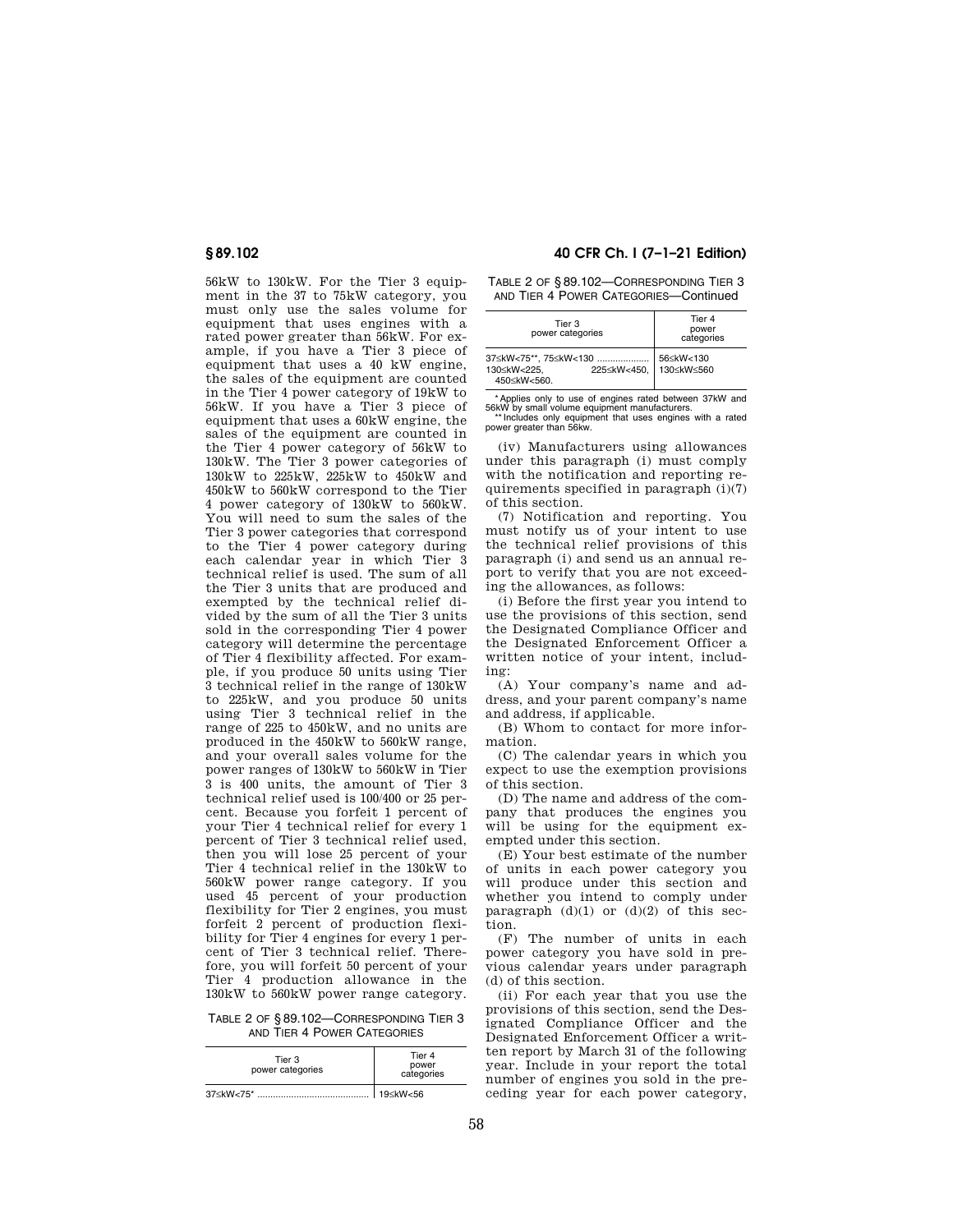based on actual U.S.-directed production information. Also identify the percentages of U.S.-directed production that correspond to the number of units in each power category and the cumulative numbers and percentages of units for all the units you have sold under this section for each power category. You may omit the percentage figures if you include in the report a statement that you will not be using the percent-of-production allowances in paragraph (d) of this section.

(8) *Recordkeeping.* Keep the following records of all equipment with exempted engines you produce under this paragraph (i) for at least five full years after the final year in which allowances are available for each power category:

(i) The model number, serial number, and the date of manufacture for each engine and piece of equipment.

(ii) The maximum power of each engine.

(iii) The total number or percentage of equipment with exempted engines, as described in paragraph (d) of this section and all documentation supporting your calculation.

(iv) The notifications and reports we require under paragraph (i)(7) of this section.

(9) *Equipment Labeling.* Any engine produced under this paragraph (i) must meet the labeling requirements of 40 CFR 89.110, but add the following statement instead of the compliance statement in 40 CFR 89.110 (b)(10): THIS EN-GINE MEETS U.S. EPA EMISSION STANDARDS UNDER 40 CFR 89.102. SELLING OR INSTALLING THIS EN-GINE FOR ANY PURPOSE OTHER THAN FOR THE EQUIPMENT FLEXI-BILITY PROVISIONS OF 40 CFR 89.102 MAY BE A VIOLATION OF FEDERAL LAW SUBJECT TO CIVIL PENALTY.

(10) *Enforcement.* Producing more exempted engines or equipment than we allow under this paragraph (i) or installing engines that do not meet the applicable Tier 1 emission standards described in §89.112 violates the prohibitions in  $\S 89.1003(a)(1)$ . You must give us the records we require under this

paragraph (i) if we ask for them (*see*   $§ 89.1003(a)(2)$ .

[59 FR 31335, June 17, 1994. Redesignated and amended at 63 FR 56995, 56997, Oct. 23, 1998; 70 FR 40444, July 13, 2005; 72 FR 53127, Sept. 18, 2007; 72 FR 72956, Dec. 26, 2007]

## **§ 89.103 Definitions.**

The definitions in subpart A of part 89 apply to this subpart. All terms not defined herein or in subpart A have the meaning given them in the Act.

[59 FR 31335, June 17, 1994. Redesignated at 63 FR 56995, Oct. 23, 19981

## **§ 89.104 Useful life, recall, and warranty periods.**

(a) The useful life is based on the rated power and rated speed of the engine.

(1) For all engines rated under 19 kW, and for constant speed engines rated under 37 kW with rated speeds greater than or equal to 3,000 rpm, the useful life is a period of 3,000 hours or five years of use, whichever first occurs.

(2) For all other engines rated at or above 19 kW and under 37 kW, the useful life is a period of 5,000 hours or seven years of use, whichever first occurs.

(3) For all engines rated at or above 37 kW, the useful life is a period of 8,000 hours of operation or ten years of use, whichever first occurs.

(b) Engines are subject to recall testing for a period based on the rated power and rated speed of the engines. However, in a recall, engines in the subject class or category would be subject to recall regardless of actual years or hours of operation.

(1) For all engines rated under 19 kW, and for constant speed engines rated under 37 kW with rated speeds greater than or equal to 3,000 rpm, the engines are subject to recall testing for a period of 2,250 hours or four years of use, whichever first occurs.

(2) For all other engines rated at or above 19 kW and under 37 kW, the engines are subject to recall for a period of 3,750 hours or five years of use, whichever first occurs.

(3) For all engines rated at or above 37 kW, the engines are subject to recall for a period of 6,000 hours of operation or seven years of use, whichever first occurs.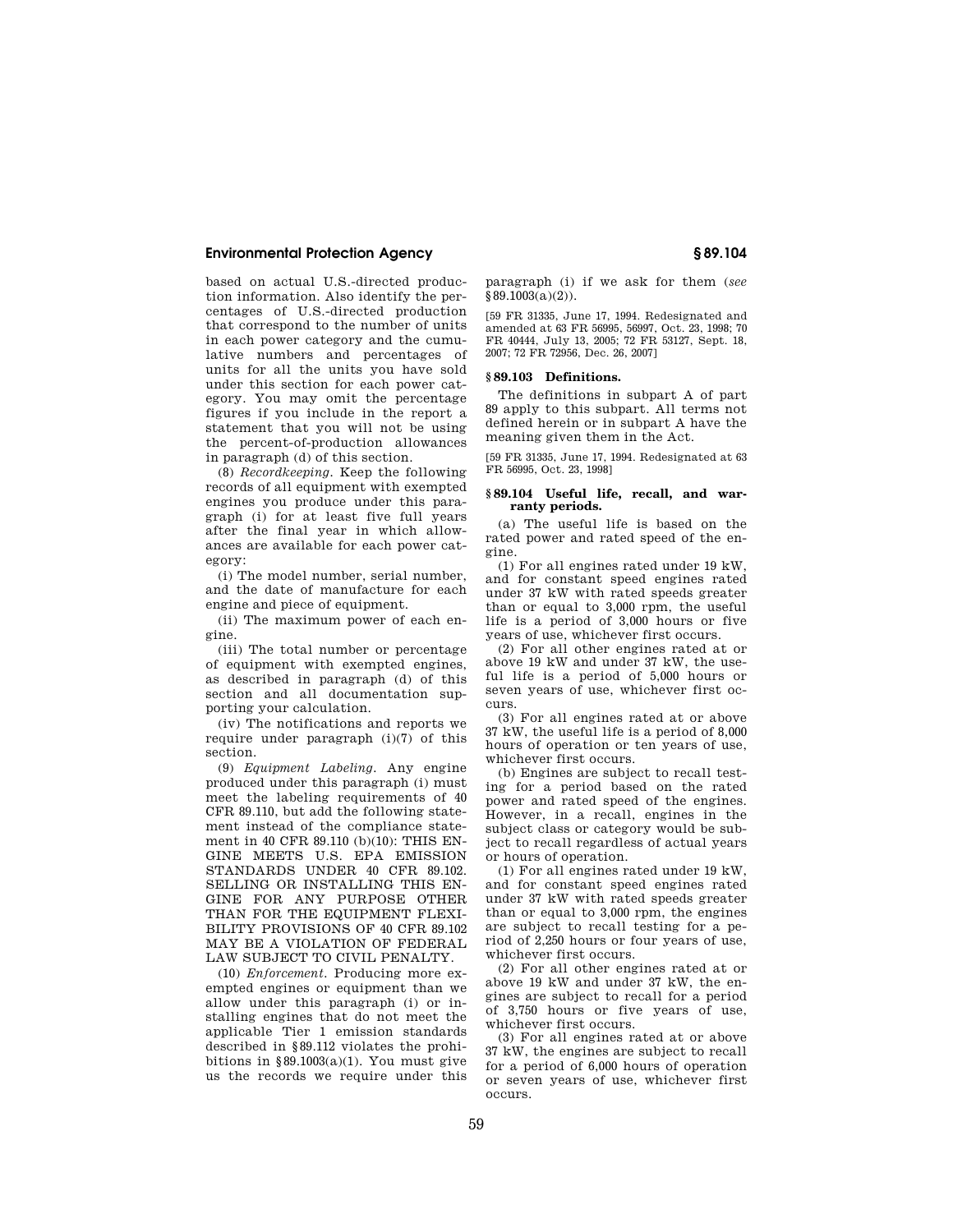(c) The warranty periods for warranties imposed by the Clean Air Act and §89.1007 for all engines rated under 19 kW, and for constant speed engines rated under 37 kW with rated speeds greater than or equal to 3,000 rpm, are 1,500 hours of operation or two years of use, whichever first occurs. For all other engines, the warranty periods for warranties imposed by the Clean Air Act and §89.1007 are 3,000 hours of operation or five years of use, whichever first occurs.

(d) Manufacturers may apply to the Administrator for approval for a shorter useful life period for engines that are subject to severe service in seasonal equipment, or are designed specifically for lower useful life hours to match equipment life. Such an application must be made prior to certification.

[59 FR 31335, June 17, 1994. Redesignated and amended at 63 FR 56995, 56998, Oct. 23, 1998]

### **§ 89.105 Certificate of conformity.**

Every manufacturer of a new nonroad compression-ignition engine must obtain a certificate of conformity covering the engine family, as described in §89.116. The certificate of conformity must be obtained from the Administrator prior to selling, offering for sale, introducing into commerce, or importing into the United States the new nonroad compression-ignition engine for each model year.

[59 FR 31335, June 17, 1994. Redesignated at 63 FR 56995, Oct. 23, 1998]

### **§ 89.106 Prohibited controls.**

(a) An engine may not be equipped with an emission control system for the purpose of complying with emission standards if such system will cause or contribute to an unreasonable risk to public health, welfare, or safety in its operation or function.

(b) You may not design your engines with emission-control devices, systems, or elements of design that cause or contribute to an unreasonable risk to public health, welfare, or safety while operating. For example, this would apply if the engine emits a noxious or toxic substance it would other-

## **§ 89.105 40 CFR Ch. I (7–1–21 Edition)**

wise not emit that contributes to such an unreasonable risk.

[59 FR 31335, June 17, 1994. Redesignated at 63 FR 56995, Oct. 23, 1998; 67 FR 68339, Nov. 8, 2002]

### **§ 89.107 Defeat devices.**

(a) An engine may not be equipped with a defeat device.

(b) For purposes of this section, ''defeat device'' means any device, system, or element of design which senses operation outside normal emission test conditions and reduces emission control effectiveness.

(1) Defeat device includes any auxiliary emission control device (AECD) that reduces the effectiveness of the emission control system under conditions which may reasonably be expected to be encountered in normal operation and use unless such conditions are included in the test procedure.

(2) Defeat device does not include such items which either operate only during engine starting or are necessary to protect the engine (or equipment in which it is installed) against damage or accident during its operation.

[59 FR 31335, June 17, 1994. Redesignated at 63 FR 56995, Oct. 23, 1998]

### **§ 89.108 Adjustable parameters, requirements.**

(a) Nonroad engines equipped with adjustable parameters must comply with all requirements of this subpart for any adjustment in the physically adjustable range.

(b) An operating parameter is not considered adjustable if it is permanently sealed or otherwise not normally accessible using ordinary tools.

(c) The Administrator may require that adjustable parameters be set to any specification within its adjustable range for certification, selective enforcement audit, or in-use testing to determine compliance with the requirements of this subpart.

(d) For engines that use noncommercial fuels significantly different than the specified test fuel of the same type, the manufacturer may ask to use the parameter-adjustment provisions of 40 CFR 1039.615 instead of those in this section. Engines certified under this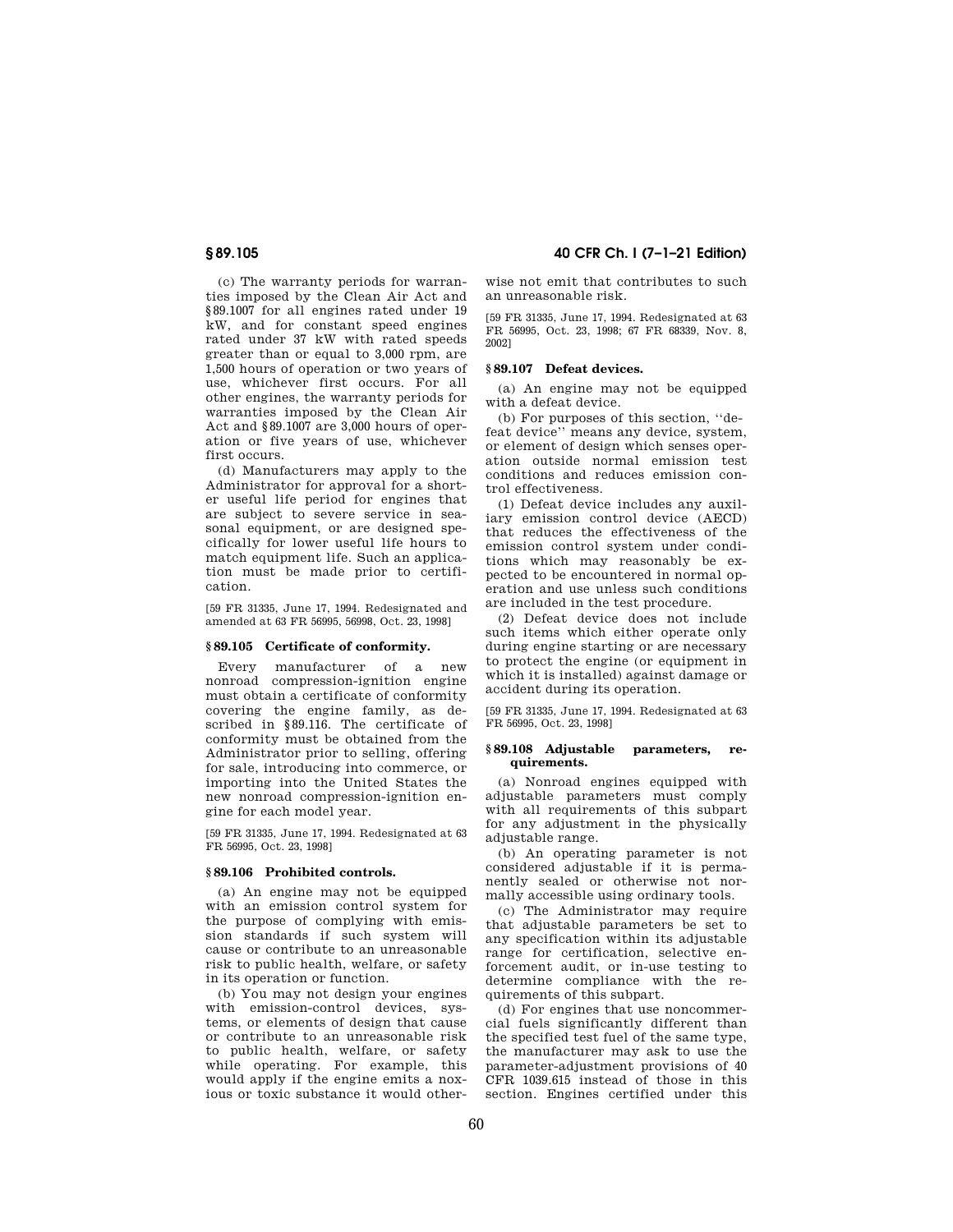paragraph (d) must be in a separate engine family. See 40 CFR 1039.801 for the definition of ''noncommercial fuels''.

[59 FR 31335, June 17, 1994. Redesignated at 63 FR 56995, Oct. 23, 1998, as amended at 72 FR 53129, Sept. 18, 2007]

### **§ 89.109 Maintenance instructions and minimum allowable maintenance intervals.**

(a) The manufacturer must furnish or cause to be furnished to the ultimate purchaser of each new nonroad engine subject to standards under this part written instructions for the maintenance needed to ensure proper functioning of the emission control system. Paragraphs (b) through (h) of this section do not apply to Tier 1 engines with rated power at or above 37 kW.

(b) Maintenance performed on equipment, engines, subsystems or components used to determine exhaust emission deterioration factors is classified as either emission-related or nonemission-related and each of these can be classified as either scheduled or unscheduled. Further, some emission-related maintenance is also classified as critical emission-related maintenance.

(c) This paragraph (c) specifies emission-related scheduled maintenance for purposes of obtaining durability data for nonroad engines. The maintenance intervals specified below are minimum intervals:

(1) All emission-related scheduled maintenance for purposes of obtaining durability data must occur at the same or longer hours of use intervals as those specified in the manufacturer's maintenance instructions furnished to the ultimate purchaser of the engine under paragraph (a) of this section. This maintenance schedule may be updated as necessary throughout the testing of the engine, provided that no maintenance operation is deleted from the maintenance schedule after the operation has been performed on the test equipment or engine.

(2) Any emission-related maintenance which is performed on equipment, engines, subsystems, or components must be technologically necessary to ensure in-use compliance with the emission standards. The manufacturer must submit data which demonstrate to the Administrator that all of the emission-related scheduled maintenance which is to be performed is technologically necessary. Scheduled maintenance must be approved by the Administrator prior to being performed or being included in the maintenance instructions provided to the purchasers under paragraph (a) of this section.

(i) The Administrator may require longer maintenance intervals than those listed in paragraphs (c)(3) and (c)(4) of this section where the listed intervals are not technologically necessary.

(ii) The Administrator may allow manufacturers to specify shorter maintenance intervals than those listed in paragraphs  $(c)(3)$  and  $(c)(4)$  of this section where technologically necessary for engines rated under 19 kW, or for constant speed engines rated under 37 kW with rated speeds greater than or equal to 3,000 rpm.

(3) The adjustment, cleaning, repair, or replacement of items listed in paragraphs  $(c)(3)(i)$  through  $(c)(3)(iii)$  of this section shall occur at 1,500 hours of use and at 1,500-hour intervals thereafter.

(i) Exhaust gas recirculation systemrelated filters and coolers.

(ii) Positive crankcase ventilation valve.

(iii) Fuel injector tips (cleaning only).

(4) The adjustment, cleaning and repair of items in paragraphs  $(c)(4)(i)$ through (c)(4)(vii) of this section shall occur at 3,000 hours of use and at 3,000 hour intervals thereafter for nonroad compression-ignition engines rated under 130 kW, or at 4,500-hour intervals thereafter for nonroad compression-ignition engines rated at or above 130 kW.

(i) Fuel injectors.

(ii) Turbocharger.

(iii) Electronic engine control unit and its associated sensors and actuators.

(iv) Particulate trap or trap-oxidizer system (including related components).

(v) Exhaust gas recirculation system (including all related control valves and tubing) except as otherwise provided in paragraph  $(c)(3)(i)$  of this section.

(vi) Catalytic convertor.

(vii) Any other add-on emission-related component (i.e., a component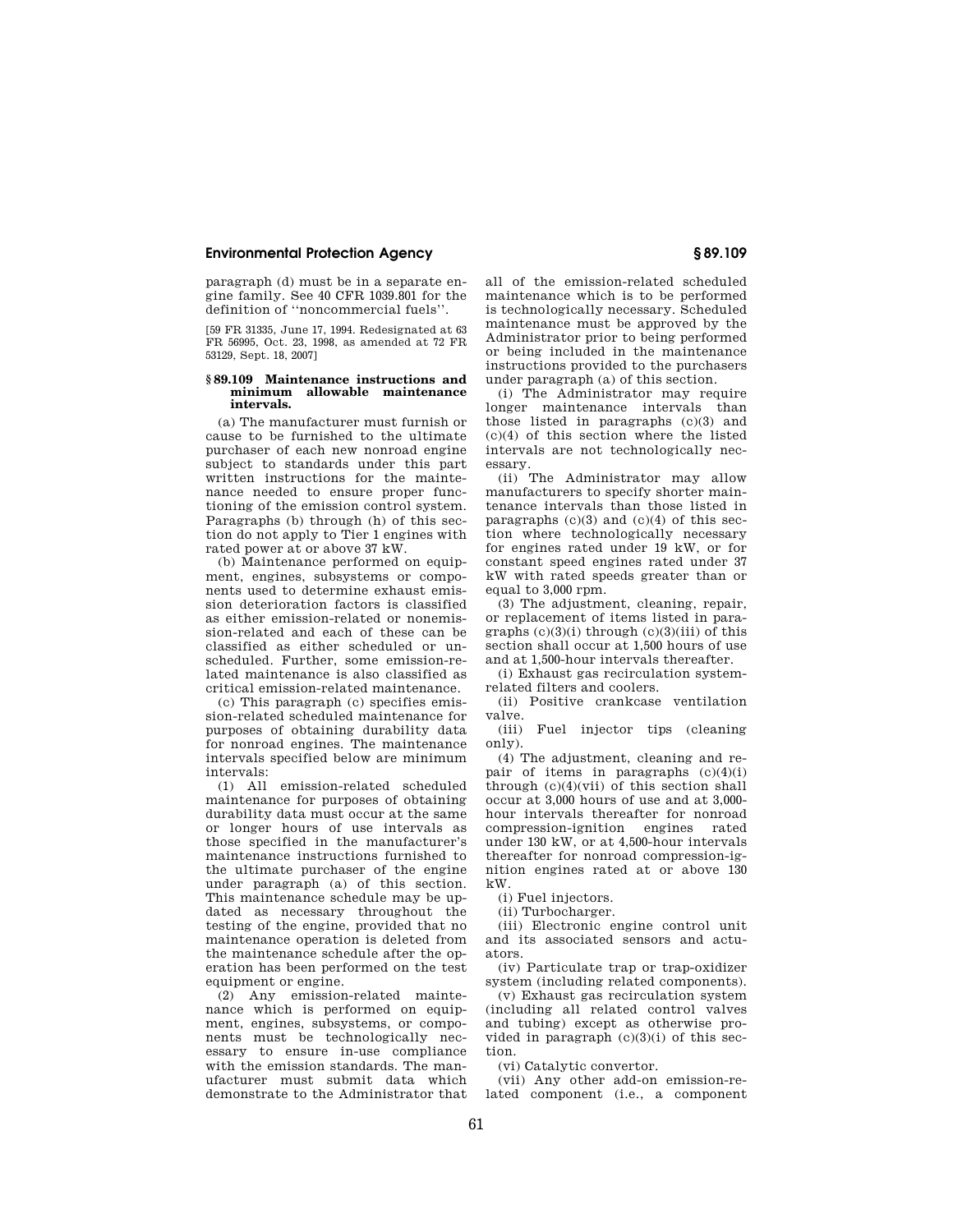whose sole or primary purpose is to reduce emissions or whose failure will significantly degrade emission control and whose function is not integral to the design and performance of the engine).

(d) Scheduled maintenance not related to emissions which is reasonable and technologically necessary (e.g., oil change, oil filter change, fuel filter change, air filter change, cooling system maintenance, adjustment of idle speed, governor, engine bolt torque, valve lash, injector lash, timing, lubrication of the exhaust manifold heat control valve, etc.) may be performed on durability vehicles at the least frequent intervals recommended by the manufacturer to the ultimate purchaser, (e.g., not the intervals recommended for severe service).

(e) Adjustment of engine idle speed on emission data engines may be performed once before the low-hour emission test point. Any other engine, emission control system, or fuel system adjustment, repair, removal, disassembly, cleaning, or replacement on emission data vehicles shall be performed only with advance approval of the Administrator.

(f) Equipment, instruments, or tools may not be used to identify malfunctioning, maladjusted, or defective engine components unless the same or equivalent equipment, instruments, or tools will be available to dealerships and other service outlets and:

(1) Are used in conjunction with scheduled maintenance on such components; or

(2) Are used subsequent to the identification of a vehicle or engine malfunction, as provided in paragraph (e) of this section for emission data engines; or

(3) Specifically authorized by the Administrator.

(g) All test data, maintenance reports, and required engineering reports shall be compiled and provided to the Administrator in accordance with §89.124.

(h)(1) The components listed in paragraphs  $(h)(1)(i)$  through  $(h)(1)(vi)$  of this section are defined as critical emission-related components.

(i) Catalytic converter.

**§ 89.109 40 CFR Ch. I (7–1–21 Edition)** 

(ii) Electronic engine control unit and its associated sensors and actuators.

(iii) Exhaust gas recirculation system (including all related filters, coolers, control valves, and tubing).

(iv) Positive crankcase ventilation valve.

(v) Particulate trap or trap-oxidizer system.

(vi) Any other add-on emission-related component (i.e., a component whose sole or primary purpose is to reduce emissions or whose failure will significantly degrade emission control and whose function is not integral to the design and performance of the engine).

(2) All critical emission-related scheduled maintenance must have a reasonable likelihood of being performed in use. The manufacturer must show the reasonable likelihood of such maintenance being performed in-use. Critical emission-related scheduled maintenance items which satisfy one of the conditions defined in paragraphs  $(h)(2)(i)$  through  $(h)(2)(vi)$  of this section will be accepted as having a reasonable likelihood of being performed in use.

(i) Data are presented which establish for the Administrator a connection between emissions and vehicle performance such that as emissions increase due to lack of maintenance, vehicle performance will simultaneously deteriorate to a point unacceptable for typical operation.

(ii) Survey data are submitted which adequately demonstrate to the Administrator with an 80 percent confidence level that 80 percent of such engines already have this critical maintenance item performed in-use at the recommended interval(s).

(iii) A clearly displayed visible signal system approved by the Administrator is installed to alert the equipment operator that maintenance is due. A signal bearing the message ''maintenance needed'' or ''check engine,'' or a similar message approved by the Administrator, shall be actuated at the appropriate usage point or by component failure. This signal must be continuous while the engine is in operation and not be easily eliminated without performance of the required maintenance.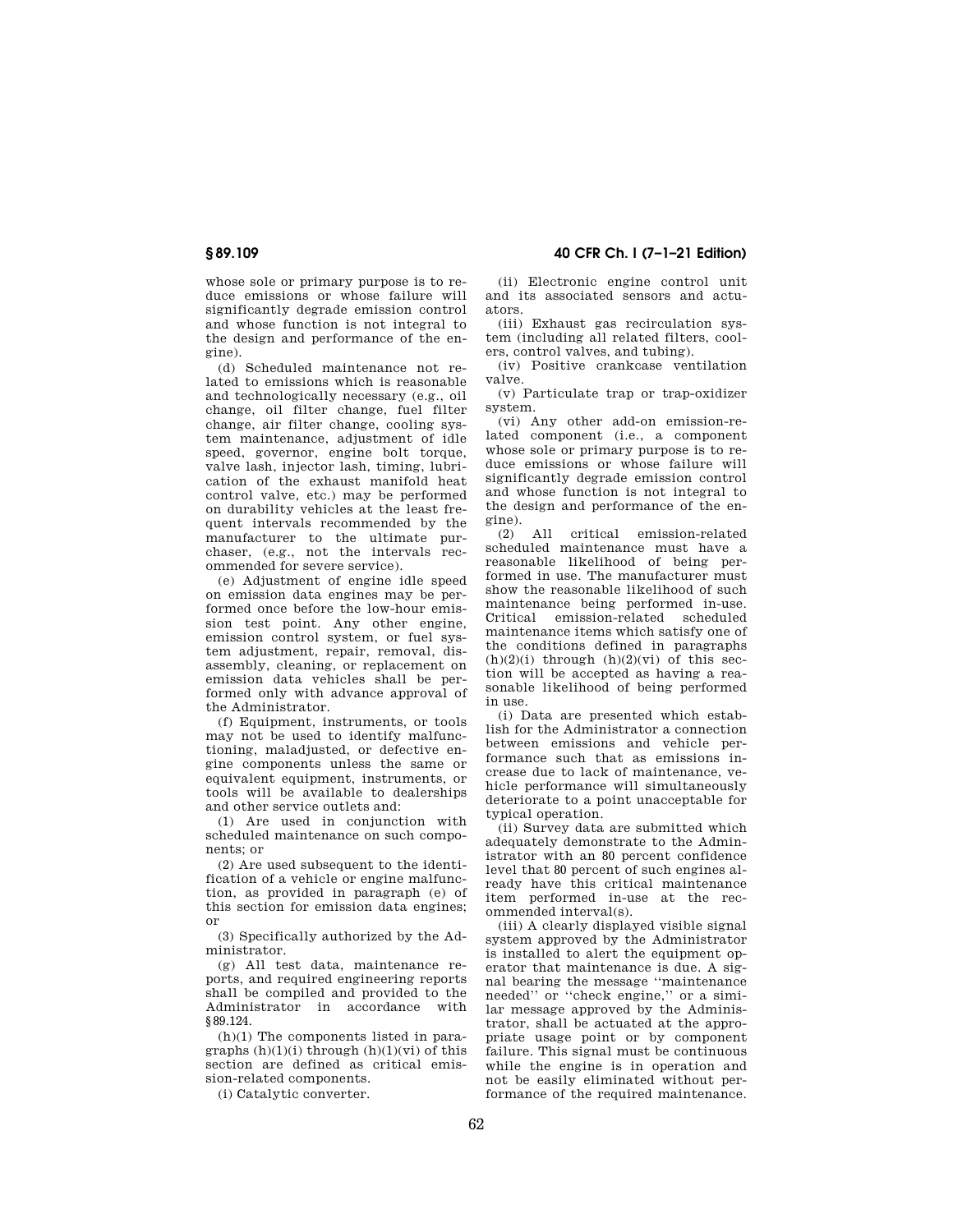Resetting the signal shall be a required step in the maintenance operation. The method for resetting the signal system shall be approved by the Administrator. The system must not be designed to deactivate upon the end of the useful life of the engine or thereafter.

(iv) A manufacturer may desire to demonstrate through a survey that a critical maintenance item is likely to be performed without a visible signal on a maintenance item for which there is no prior in-use experience without the signal. To that end, the manufacturer may in a given model year market up to 200 randomly selected vehicles per critical emission-related maintenance item without such visible signals, and monitor the performance of the critical maintenance item by the owners to show compliance with paragraph  $(h)(2)(ii)$  of this section. This option is restricted to two consecutive model years and may not be repeated until any previous survey has been completed. If the critical maintenance involves more than one engine family, the sample will be sales weighted to ensure that it is representative of all the families in question.

(v) The manufacturer provides the maintenance free of charge, and clearly informs the customer that the maintenance is free in the instructions provided under paragraph (a) of this section.

(vi) The manufacturer uses any other method which the Administrator approves as establishing a reasonable likelihood that the critical maintenance will be performed in-use.

(3) Visible signal systems used under paragraph  $(h)(2)(iii)$  of this section are considered an element of design of the emission control system. Therefore, disabling, resetting, or otherwise rendering such signals inoperative without also performing the indicated maintenance procedure is a prohibited act.

[63 FR 56999, Oct. 23, 1998]

### **§ 89.110 Emission control information label.**

(a) The manufacturer must affix at the time of manufacture a permanent and legible label identifying each nonroad engine. The label must meet the following requirements:

(1) Be attached in such a manner that it cannot be removed without destroying or defacing the label;

(2) Be durable and readable for the entire engine life;

(3) Be secured to an engine part necessary for normal engine operation and not normally requiring replacement during engine life;

(4) Be written in English; and

(5) Be located so as to be readily visible to the average person after the engine is installed in the equipment. A supplemental label meeting all the requirements of this section may be attached to a location other than the engine, in cases where the required label must be obscured after the engine is installed in the equipment.

(b) The label must contain the following information:

(1) The heading ''Important Engine Information;''

(2) The full corporate name and<br>trademark of the manufacturer the manufacturer; though the label may identify another company and use its trademark instead of the manufacturer's if the provisions of §89.1009 are met.

(3) EPA standardized engine family designation;

(4) Engine displacement;

(5) Advertised power;

(6) Engine tuneup specifications and adjustments. These should indicate the proper transmission position during tuneup, and accessories (for example, air conditioner), if any, that should be in operation;

(7) Fuel requirements;

(8) Date of manufacture (month and year). The manufacturer may, in lieu of including the date of manufacture on the engine label, maintain a record of the engine manufacture dates. The manufacturer shall provide the date of manufacture records to the Administrator upon request;

(9) Family emission limits (FELs) if applicable:

(10) The statement: ''This engine conforms to [model year] U.S. EPA regulations large nonroad compression- ignition engines;"

(11) Engines belonging to an engine family that has been certified as a constant-speed engine using the test cycle specified in Table 2 of appendix B to subpart E of this part must contain the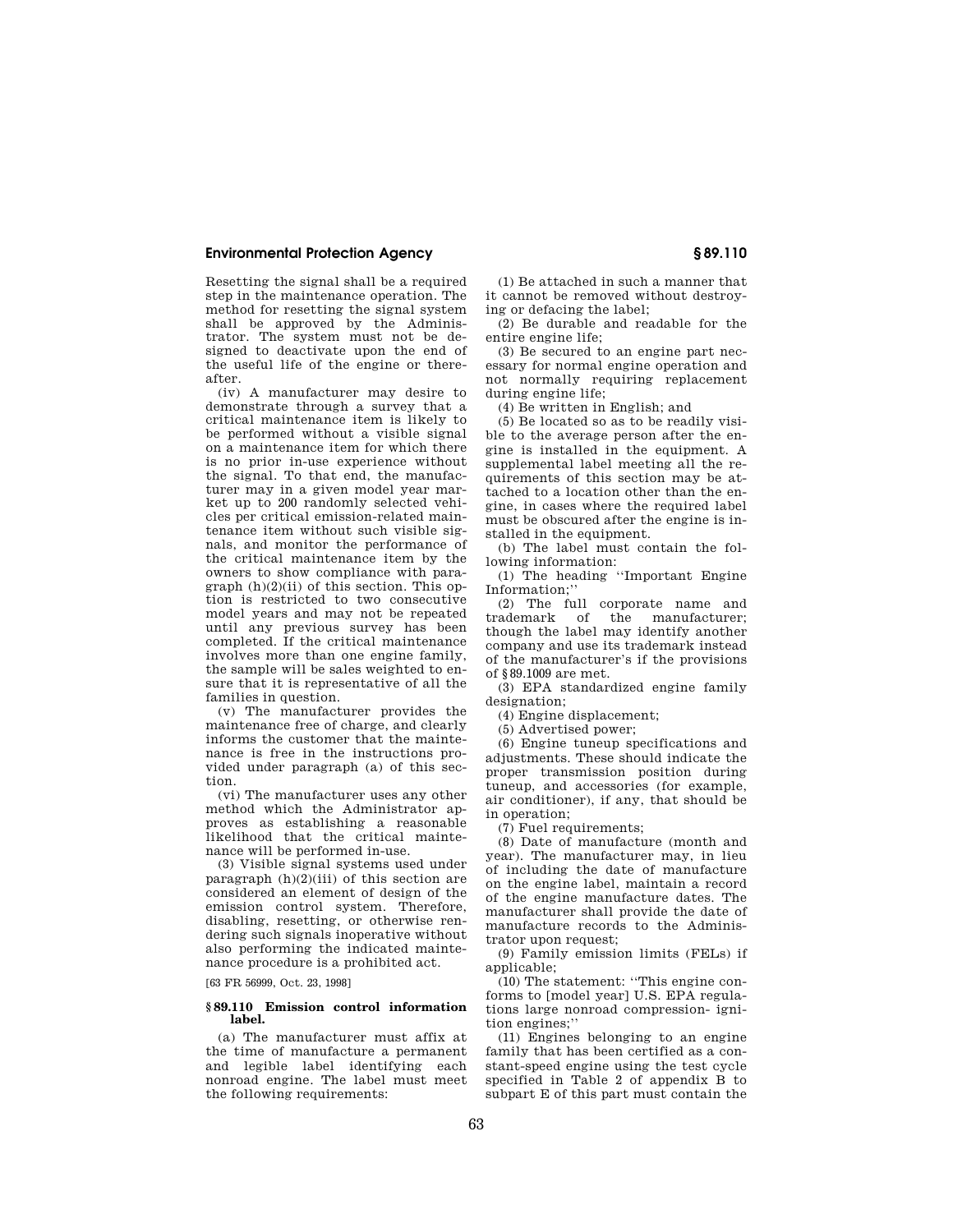**§ 89.111 40 CFR Ch. I (7–1–21 Edition)** 

statement on the label: ''constantspeed only''; and

(12) Engines meeting the voluntary standards described in §89.112(f)(1) to be designated as Blue Sky Series engines must contain the statement on the label: ''Blue Sky Series''.

(c) Other information concerning proper maintenance and use or indicating compliance or noncompliance with other standards may be indicated on the label.

(d) Each engine must have a legible unique engine identification number permanently affixed to or engraved on the engine.

[59 FR 31335, June 17, 1994. Redesignated and amended at 63 FR 56995, 57000, Oct. 23, 1998; 70 FR 40444, July 13, 2005]

### **§ 89.111 Averaging, banking, and trading of exhaust emissions.**

Regulations regarding the availability of an averaging, banking, and trading program along with applicable record- keeping requirements are found in subpart C of this part. Participation in the averaging, banking, and trading program is optional.

[59 FR 31335, June 17, 1994. Redesignated at 63 FR 56995, Oct. 23, 1998]

### **§ 89.112 Oxides of nitrogen, carbon monoxide, hydrocarbon, and particulate matter exhaust emission standards.**

(a) Exhaust emission from nonroad engines to which this subpart is applicable shall not exceed the applicable exhaust emission standards contained in Table 1, as follows: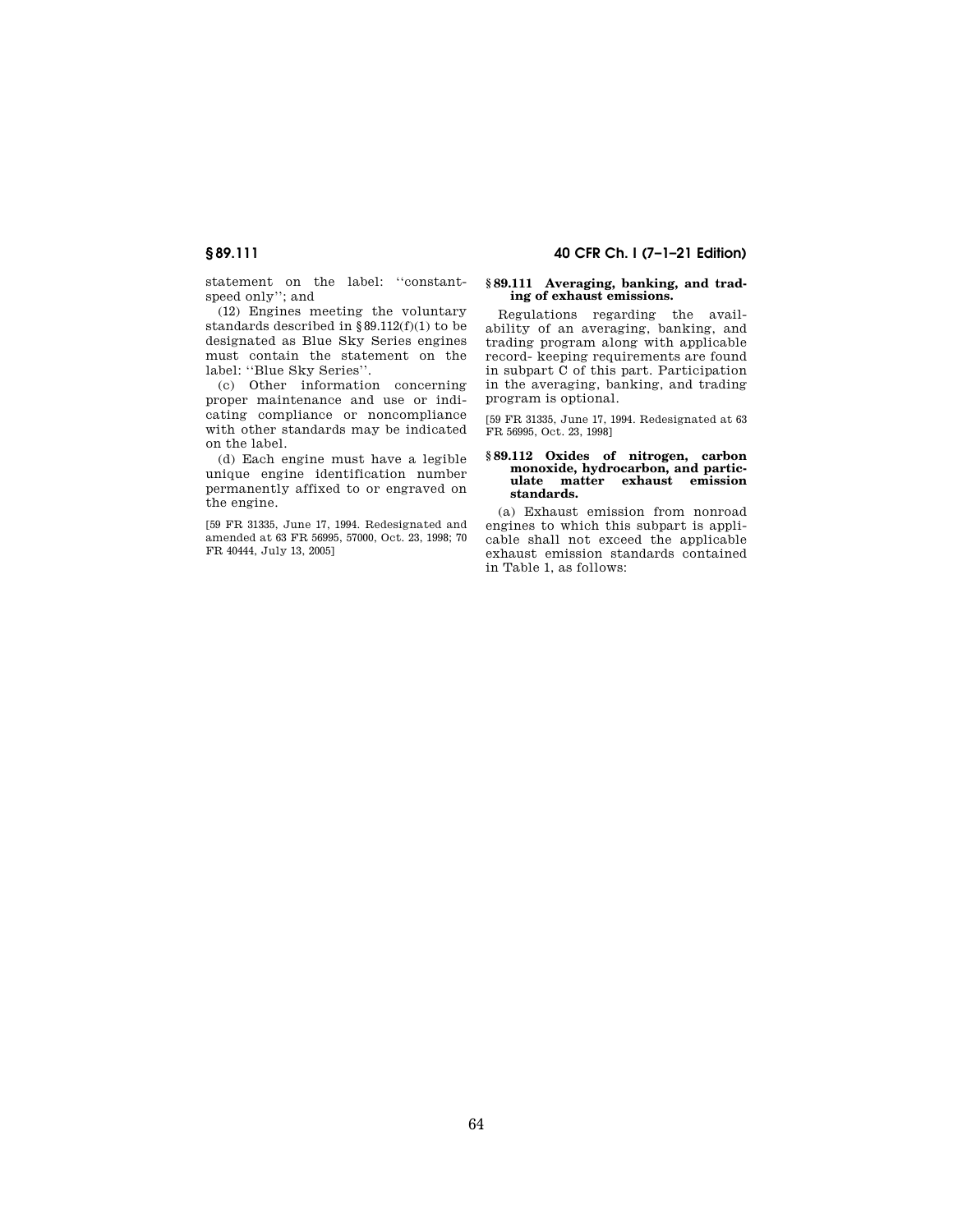| Rated<br>Power (kW) | Tier   | Model<br>Year <sup>1</sup> | <b>NOx</b>               | HC                       | <b>NMHC</b><br>$+$ NO $x$ | $_{\rm CO}$ | PM   |
|---------------------|--------|----------------------------|--------------------------|--------------------------|---------------------------|-------------|------|
| kW<8                | Tier 1 | 2000                       |                          |                          | 10.5                      | 8.0         | 1.0  |
|                     | Tier 2 | 2005                       |                          |                          | 7.5                       | 8.0         | 0.80 |
| $8 \leq kW < 19$    | Tier 1 | 2000                       |                          |                          | 9.5                       | 6.6         | 0.80 |
|                     | Tier 2 | 2005                       |                          |                          | 7.5                       | 6.6         | 0.80 |
| 19≤kW<37            | Tier 1 | 1999                       |                          |                          | 9.5                       | 5.5         | 0.80 |
|                     | Tier 2 | 2004                       | $\overline{\phantom{0}}$ |                          | 7.5                       | 5.5         | 0.60 |
| 37≤kW<75            | Tier 1 | 1998                       | 9.2                      |                          |                           |             |      |
|                     | Tier 2 | 2004                       | $\overline{\phantom{0}}$ |                          | 7.5                       | 5.0         | 0.40 |
|                     | Tier 3 | 2008                       |                          |                          | 4.7                       | 5.0         |      |
| 75≤kW<130           | Tier 1 | 1997                       | 9.2                      |                          | $\overline{\phantom{0}}$  |             |      |
|                     | Tier 2 | 2003                       |                          |                          | 6.6                       | 5.0         | 0.30 |
|                     | Tier 3 | 2007                       |                          |                          | 4.0                       | 5.0         |      |
| 130≤kW<225          | Tier 1 | 1996                       | 9.2                      | 1.3                      | $\overline{\phantom{0}}$  | 11.4        | 0.54 |
|                     | Tier 2 | 2003                       | $\overline{\phantom{a}}$ |                          | 6.6                       | 3.5         | 0.20 |
|                     | Tier 3 | 2006                       |                          |                          | 4.0                       | 3.5         |      |
| 225≤kW<450          | Tier 1 | 1996                       | 9.2                      | 1.3                      | -                         | 11.4        | 0.54 |
|                     | Tier 2 | 2001                       |                          |                          | 6.4                       | 3.5         | 0.20 |
|                     | Tier 3 | 2006                       |                          |                          | 4.0                       | 3.5         |      |
| 450≤kW≤560          | Tier 1 | 1996                       | 9.2                      | 1.3                      | $\overline{\phantom{a}}$  | 11.4        | 0.54 |
|                     | Tier 2 | 2002                       |                          | $\overline{\phantom{0}}$ | 6.4                       | 3.5         | 0.20 |
|                     | Tier 3 | 2006                       | $\overline{\phantom{0}}$ | $\overline{\phantom{0}}$ | 4.0                       | 3.5         |      |
| kW>560              | Tier 1 | 2000                       | 9.2                      | 1.3                      |                           | 11.4        | 0.54 |
|                     | Tier 2 | 2006                       |                          |                          | 6.4                       | 3.5         | 0.20 |

Table 1.-Emission Standards (g/kW-hr)

<sup>1</sup> The model years listed indicate the model years for which the specified tier of standards take effect.

(b) Exhaust emissions of oxides of nitrogen, carbon monoxide, hydrocarbon, and nonmethane hydrocarbon are

measured using the procedures set forth in subpart E of this part.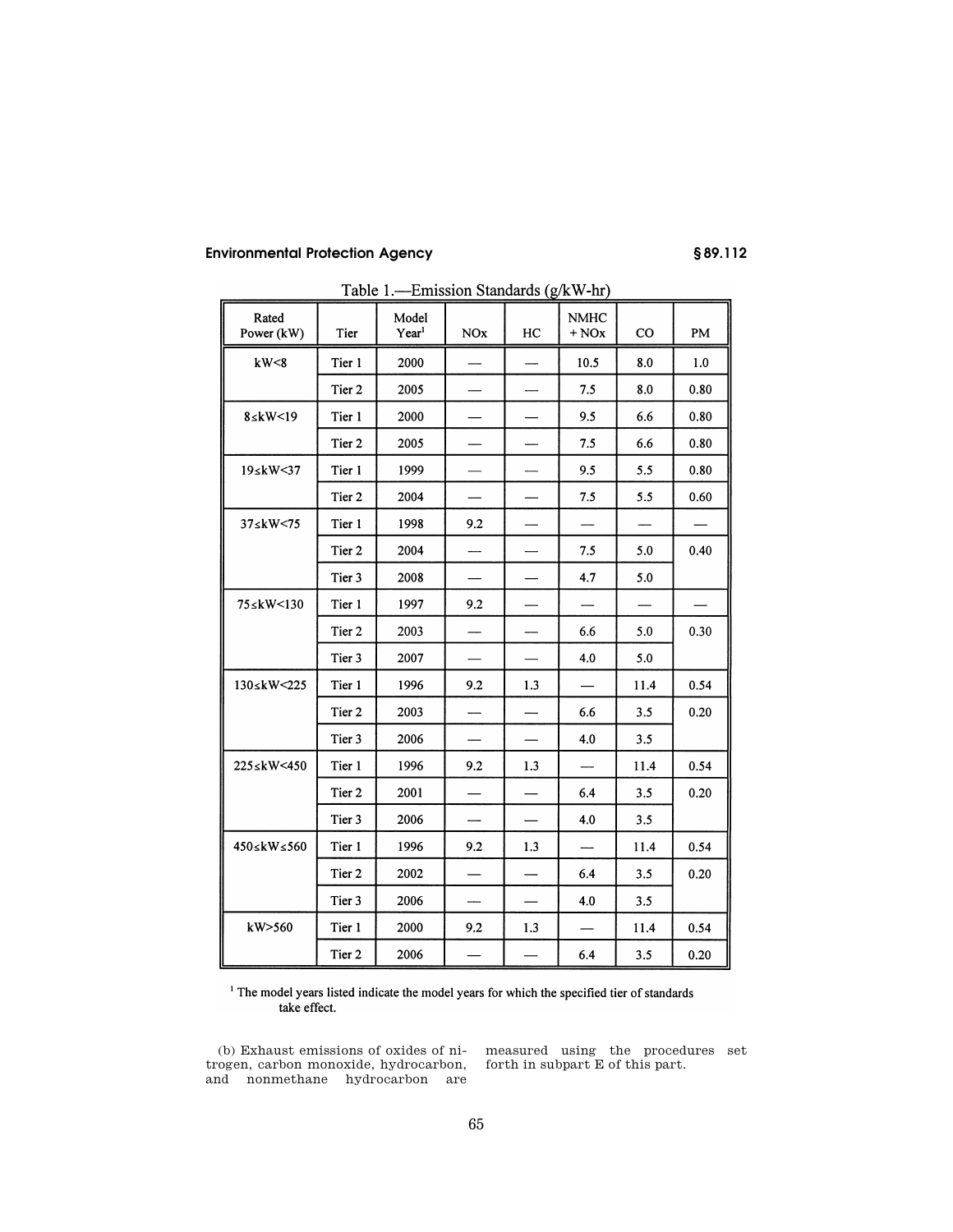(c) Exhaust emission of particulate matter is measured using the California Regulations for New 1996 and Later Heavy-Duty Off-Road Diesel Cycle Engines. This procedure is incorporated by reference. See §89.6.

(d) In lieu of the  $NO<sub>x</sub>$  standards,  $NMHC + NO<sub>X</sub>$  standards, and PM standards specified in paragraph (a) of this section, manufacturers may elect to in-

# **§ 89.112 40 CFR Ch. I (7–1–21 Edition)**

clude engine families in the averaging, banking, and trading program, the provisions of which are specified in subpart C of this part. The manufacturer must set a family emission limit (FEL) not to exceed the levels contained in Table 2. The FEL established by the manufacturer serves as the standard for that engine family. Table 2 follows: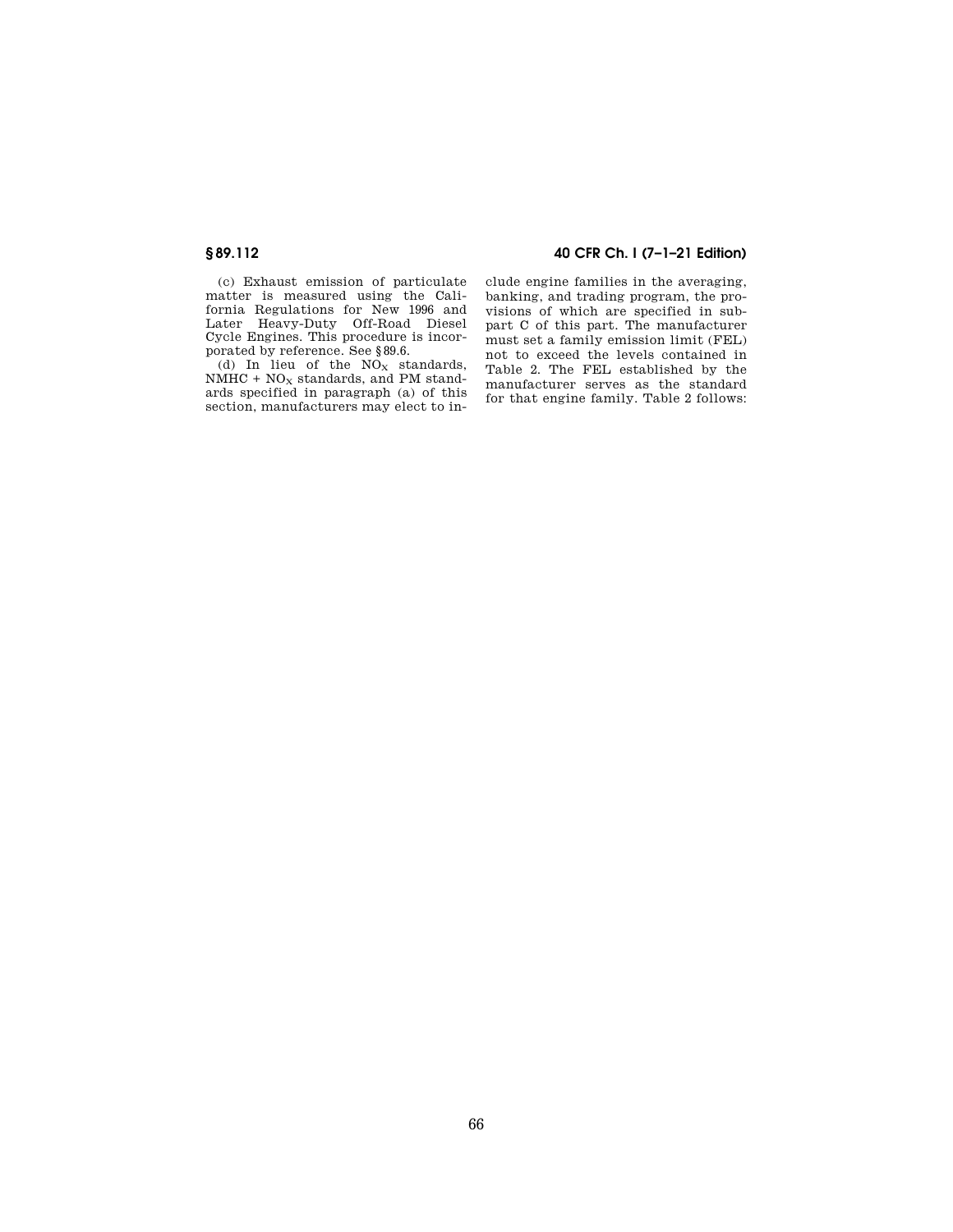| Rated<br>Power (kW) | Tier   | Model Year <sup>1</sup> | <b>NOx</b><br>NMHC+ NOx<br><b>FEL</b><br><b>FEL</b> |      | PM<br><b>FEL</b> |
|---------------------|--------|-------------------------|-----------------------------------------------------|------|------------------|
| kW<8                | Tier 1 | 2000                    |                                                     | 16.0 |                  |
|                     | Tier 2 | 2005                    |                                                     | 10.5 | 1.0              |
| $8 \leq kW < 19$    | Tier 1 | 2000                    |                                                     | 16.0 | 1.2              |
|                     | Tier 2 | 2005                    |                                                     | 9.5  | 0.80             |
| 19 skW<37           | Tier 1 | 1999                    |                                                     | 16.0 | 1.2              |
|                     | Tier 2 | 2004                    |                                                     | 9.5  | 0.80             |
| 37 skW<75           | Tier 1 | 1998                    | 14.6                                                |      |                  |
|                     | Tier 2 | 2004                    |                                                     | 11.5 | 1.2              |
|                     | Tier 3 | 2008                    |                                                     | 7.5  |                  |
| 75≤kW<130           | Tier 1 | 1997                    | 14.6                                                |      |                  |
|                     | Tier 2 | 2003                    |                                                     | 11.5 | 1.2              |
|                     | Tier 3 | 2007                    |                                                     | 6.6  |                  |
| 130≤kW<225          | Tier 1 | 1996                    | 14.6                                                |      |                  |
|                     | Tier 2 | 2003                    | $\overline{\phantom{a}}$                            | 10.5 | 0.54             |
|                     | Tier 3 | 2006                    |                                                     | 6.6  |                  |
| 225≤kW<450          | Tier 1 | 1996                    | 14.6                                                |      |                  |
|                     | Tier 2 | 2001                    |                                                     | 10.5 | 0.54             |
|                     | Tier 3 | 2006                    |                                                     | 6.4  |                  |
| 450≤kW≤560          | Tier 1 | 1996                    | 14.6                                                |      |                  |
|                     | Tier 2 | 2002                    |                                                     | 10.5 | 0.54             |
|                     | Tier 3 | 2006                    |                                                     | 6.4  |                  |
| kW>560              | Tier 1 | 2000                    | 14.6                                                |      |                  |
|                     | Tier 2 | 2006                    |                                                     | 10.5 | 0.54             |

Table 2.—Upper Limit for Family Emission Limits (g/kW-hr)

<sup>1</sup> The model years listed indicate the model years for which the specified tier of limits take effect.

(e) Naturally aspirated nonroad engines to which this subpart is applicable shall not discharge crankcase emissions into the ambient atmosphere, un-

less such crankcase emissions are permanently routed into the exhaust and included in all exhaust emission measurements. This provision applies to all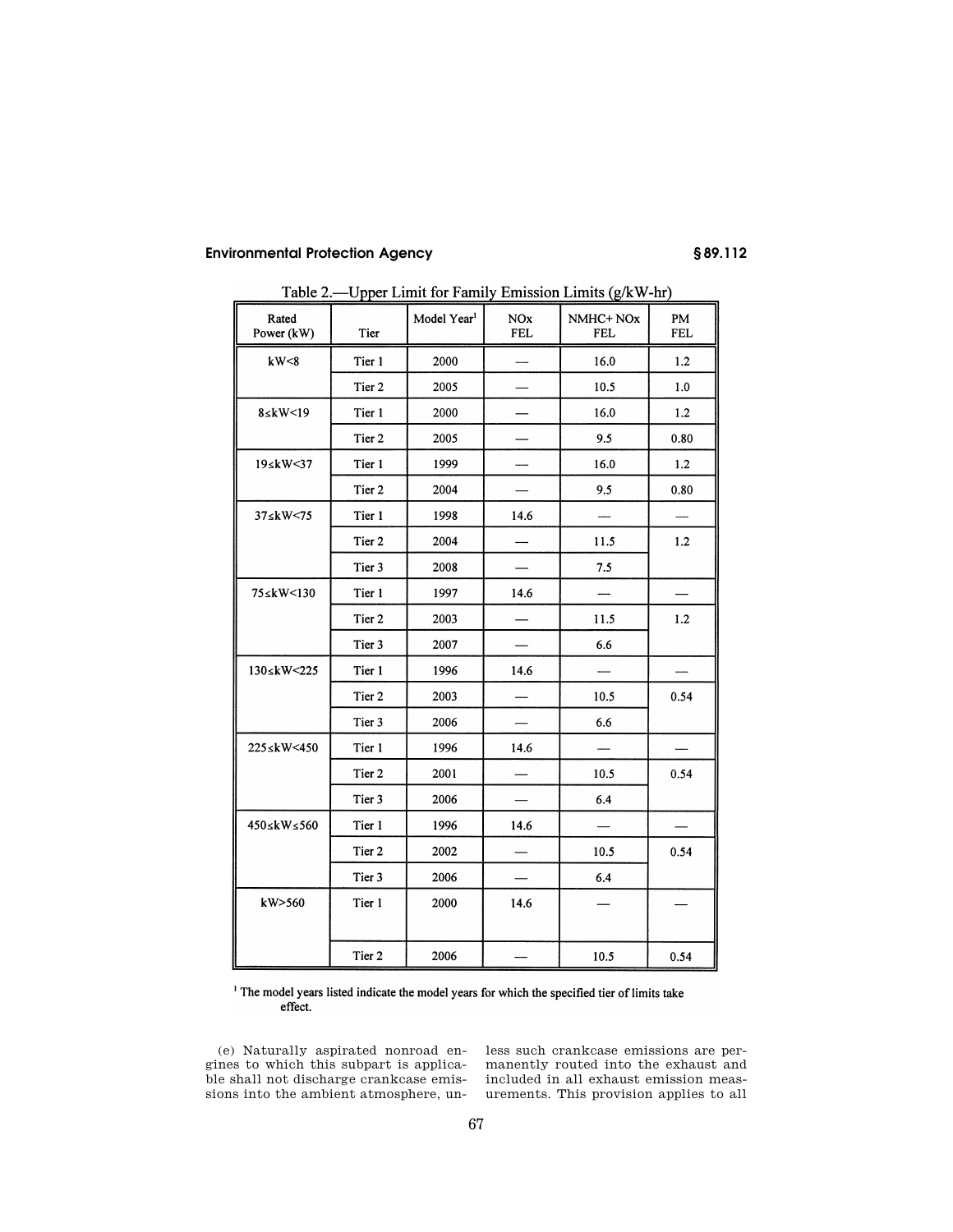Tier 2 engines and later models. This provision does not apply to engines using turbochargers, pumps, blowers, or superchargers for air induction.

(f) The following paragraphs define the requirements for low-emitting Blue Sky Series engines:

(1) *Voluntary standards.* Engines may be designated ''Blue Sky Series'' engines by meeting the voluntary standards listed in Table 3, which apply to all certification and in-use testing, as follows:

TABLE 3—VOLUNTARY EMISSION STANDARDS (G/ KW-HR)

| <b>Rated Brake</b><br>Power (kW) | $NMHC +$<br>$NO_{Y}$ | <b>PM</b>       |
|----------------------------------|----------------------|-----------------|
|                                  | 4.6                  | 0.48            |
|                                  | 4.5                  | 0.48            |
|                                  | 4.5                  | 0.36            |
|                                  | 47                   | 0.24            |
| 75 < kW < 130                    | 4.0                  | 0.18            |
|                                  | 4.0                  | 01 <sub>2</sub> |
|                                  | 3.8                  | 0 12            |

(2) *Additional standards.* Blue Sky Series engines are subject to all provisions that would otherwise apply under this part, except as specified in paragraph (f)(3) of this section.

(3) *Test procedures.* NO<sub>x</sub>, NMHC, and PM emissions are measured using the procedures set forth in 40 CFR part 1065, in lieu of the procedures set forth in subpart E of this part. CO emissions may be measured using the procedures set forth either in 40 CFR part 1065 or in subpart E of this part. Manufacturers may use an alternate procedure to demonstrate the desired level of emission control if approved in advance by the Administrator. Engines meeting the requirements to qualify as Blue Sky Series engines must be capable of maintaining a comparable level of emission control when tested using the procedures set forth in paragraph (c) of this section and subpart E of this part. The numerical emission levels measured using the procedures from subpart E of this part may be up to 20 percent higher than those measured using the procedures from 40 CFR part 1065 and still be considered comparable.

(g) Manufacturers of engines at or above 37 kW and below 56 kW from model years 2008 through 2012 that are subject to the standards of this section

## **§ 89.113 40 CFR Ch. I (7–1–21 Edition)**

under 40 CFR 1039.102 must take the following additional steps:

(1) State the applicable PM standard on the emission control information label.

(2) Add information to the emissionrelated installation instructions to clarify the equipment manufacturer's obligations under 40 CFR 1039.104(f).

[59 FR 31335, June 17, 1994. Redesignated and amended at 63 FR 56995, 57000, Oct. 23, 1998; 69 FR 39212, June 29, 2004; 70 FR 40444, July 13, 2005]

### **§ 89.113 Smoke emission standard.**

(a) Exhaust opacity from compression-ignition nonroad engines for which this subpart is applicable must not exceed:

(1) 20 percent during the acceleration mode;

(2) 15 percent during the lugging mode; and

(3) 50 percent during the peaks in either the acceleration or lugging modes. (b) Opacity levels are to be measured

and calculated as set forth in 40 CFR part 86, subpart I. Notwithstanding the provisions of 40 CFR part 86, subpart I, two-cylinder nonroad engines may be tested using an exhaust muffler that is representative of exhaust mufflers used with the engines in use.

(c) The following engines are exempt from the requirements of this section:

(1) Single-cylinder engines;

(2) Propulsion marine diesel engines; and

(3) Constant-speed engines.

[59 FR 31335, June 17, 1994. Redesignated and amended at 63 FR 56995, 57003, Oct. 23, 1998]

### **§ 89.114 Special and alternate test procedures.**

(a) *Special test procedures.* The Administrator may, on the basis of written application by a manufacturer, establish special test procedures other than those set forth in this part, for any nonroad engine that the Administrator determines is not susceptible to satisfactory testing under the specified test procedures set forth in subpart E of this part or 40 CFR part 86, subpart I.

(b) *Alternate test procedures.* (1) A manufacturer may elect to use an alternate test procedure provided that it yields equivalent results to the specified procedures, its use is approved in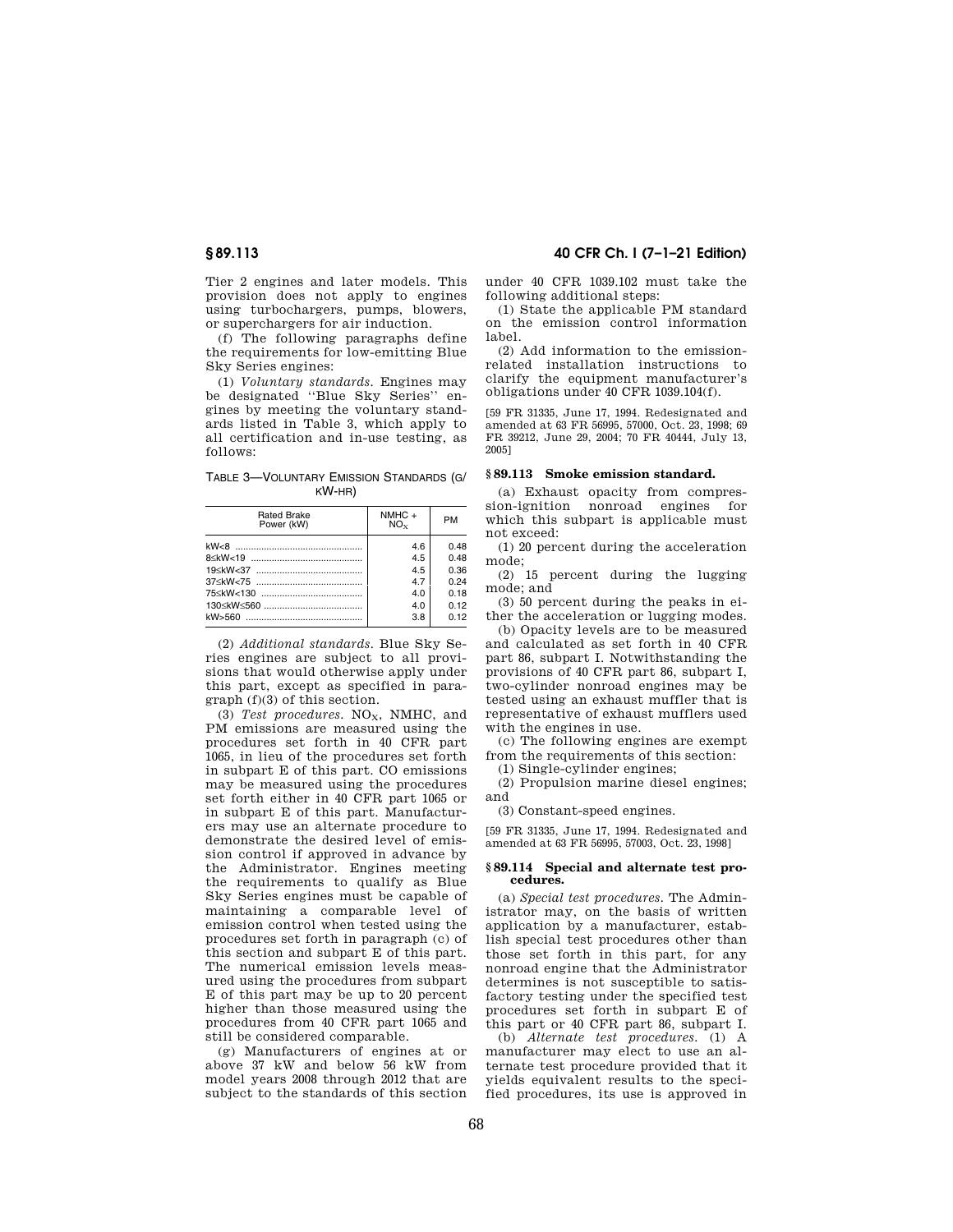advance by the Administrator, and the basis for equivalent results with the specified test procedures is fully described in the manufacturer's application.

(2) The Administrator may reject data generated under alternate test procedures which do not correlate with data generated under the specified procedures.

(3) A manufacturer may elect to use the test procedures in 40 CFR part 1065 as an alternate test procedure without advance approval by the Administrator. The manufacturer must identify in its application for certification that the engines were tested using the procedures in 40 CFR part 1065. For any EPA testing with Tier 2 or Tier 3 engines, EPA will use the manufacturer's selected procedures for mapping engines, generating duty cycles, and applying cycle-validation criteria. For any other parameters, EPA may conduct testing using either of the specified procedures.

(4) Where we specify mandatory compliance with the procedures of 40 CFR part 1065, such as in §89.419, manufacturers may elect to use the procedures specified in 40 CFR part 86, subpart N, as an alternate test procedure without advance approval by the Administrator.

[59 FR 31335, June 17, 1994. Redesignated and amended at 63 FR 56995, 57003, Oct. 23, 1998; 69 FR 39212, June 29, 2004; 70 FR 40445, July 13, 2005]

### **§ 89.115 Application for certificate.**

(a) For each engine family that complies with all applicable standards and requirements, the engine manufacturer must submit to the Administrator a completed application for a certificate of conformity.

(b) The application must be approved and signed by the authorized representative of the manufacturer.

(c) The application will be updated and corrected by amendment as provided for in §89.123 to accurately reflect the manufacturer's production.

(d) *Required content.* Each application must include the following information:

(1) A description of the basic engine design including, but not limited to, the engine family specifications, the provisions of which are contained in §89.116;

(2) An explanation of how the emission control system operates, including a detailed description of all emission control system components, each auxiliary emission control device (AECD), and all fuel system components to be installed on any production or test engine(s);

(3) Proposed test fleet selection and the rationale for the test fleet selection;

(4) Special or alternate test procedures, if applicable;

(5) The period of operation necessary to accumulate service hours on test engines and stabilize emission levels;

(6) A description of all adjustable operating parameters (including, but not limited to, injection timing and fuel rate), including the following:

(i) The nominal or recommended setting and the associated production tolerances;

(ii) The intended physically adjustable range;

(iii) The limits or stops used to establish adjustable ranges;

(iv) Production tolerances of the limits or stops used to establish each physically adjustable range; and

(v) Information relating to why the physical limits or stops used to establish the physically adjustable range of each parameter, or any other means used to inhibit adjustment, are effective in preventing adjustment of parameters to settings outside the manufacturer's intended physically adjustable ranges on in-use engines;

(7) For families participating in the averaging, banking, and trading program, the information specified in subpart C of this part;

(8) A description of the test equipment and fuel proposed to be used;

(9) All test data obtained by the manufacturer on each test engine, including  $CO<sub>2</sub>$  as specified in §89.407(d)(1);

(10) An unconditional statement certifying that all engines in the engine family comply with all requirements of this part and the Clean Air Act.

(11) A statement indicating whether the engine family contains only nonroad engines, only stationary engines, or both.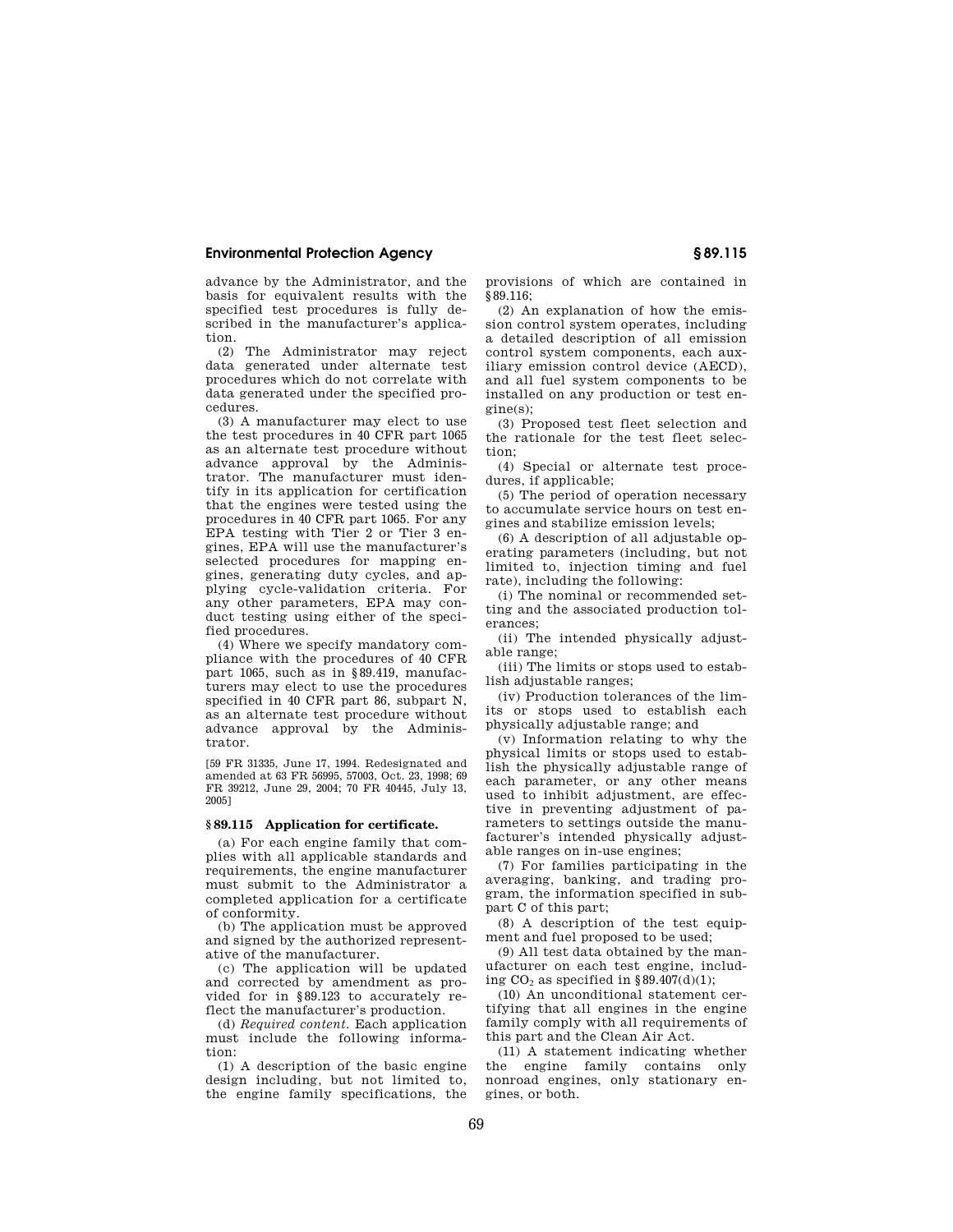(e) At the Administrator's request, the manufacturer must supply such additional information as may be required to evaluate the application including, but not limited to, projected nonroad engine production.

(f)(1) The Administrator may modify the information submission requirements of paragraph (d) of this section, provided that all of the information specified therein is maintained by the engine manufacturer as required by §89.124, and amended, updated, or corrected as necessary.

(2) For the purposes of this paragraph, §89.124(a)(1) includes all information specified in paragraph (d) of this section whether or not such information is actually submitted to the Administrator for any particular model year.

(3) The Administrator may review an engine manufacturer's records at any time. At the Administrator's discretion, this review may take place either at the manufacturer's facility or at another facility designated by the Administrator.

(g) The manufacturer must name an agent for service located in the United States. Service on this agent constitutes service on the manufacturer or any of its officers or employees for any action by EPA or otherwise by the United States related to the requirements of this part.

[59 FR 31335, June 17, 1994, as amended at 61 FR 20741, May 8, 1996. Redesignated at 63 FR 56995, Oct. 23, 1998, as amended at 71 FR 39184, July 11, 2006; 72 FR 53129, Sept. 18, 2007; 74 FR 56374, Oct. 30, 2009]

## **§ 89.116 Engine families.**

(a) A manufacturer's product line is divided into engine families that are comprised of engines expected to have similar emission characteristics throughout their useful life periods.

(b) The following characteristics distinguish engine families:

(1) Fuel;

(2) Cooling medium;

(3) Method of air aspiration;

(4) Method of exhaust aftertreatment (for example, catalytic converter or

particulate trap);

(5) Combustion chamber design;

(6) Bore;

(7) Stroke;

## **§ 89.116 40 CFR Ch. I (7–1–21 Edition)**

(8) Number of cylinders, (engines with aftertreatment devices only); and (9) Cylinder arrangement (engines

with aftertreatment devices only). (c) Upon a showing by the manufac-

turer that the useful life period emission characteristics are expected to be similar, engines differing in one or more of the characteristics in paragraph (b) of this section may be grouped in the same engine family.

(d) Upon a showing by the manufacturer that the expected useful life period emission characteristics will be different, engines identical in all the characteristics of paragraph (b) of this section may be divided into separate engine families.

(e)(1) This paragraph (e) applies only to the placement of Tier 1 engines with power ratings under 37 kW into engine families. The provisions of paragraphs (a) through (d) of this section also apply to these engines. The power categories referred to in this paragraph (e) are those for which separate standards or implementation dates are described in §89.112.

(2) A manufacturer may place engines with power ratings in one power category into an engine family comprised of engines with power ratings in another power category, and consider all engines in the engine family as being in the latter power category for the purpose of determining compliance with the standards and other requirements of this part, subject to approval in advance by the Administrator and the following restrictions:

(i) The engines that have power ratings outside the engine family's power category must constitute less than half of the engine family's sales in each model year for which the engine family grouping is made; and

(ii) The engines that have power ratings outside the engine family's power category must have power ratings that are within ten percent of either of the two power levels that define the engine family's power category.

(3) The restrictions described in paragraphs  $(e)(2)(i)$  and  $(e)(2)(ii)$  of this section do not apply if the emissions standards and other requirements of this part are at least as stringent for the engine family's power category as those of the other power categories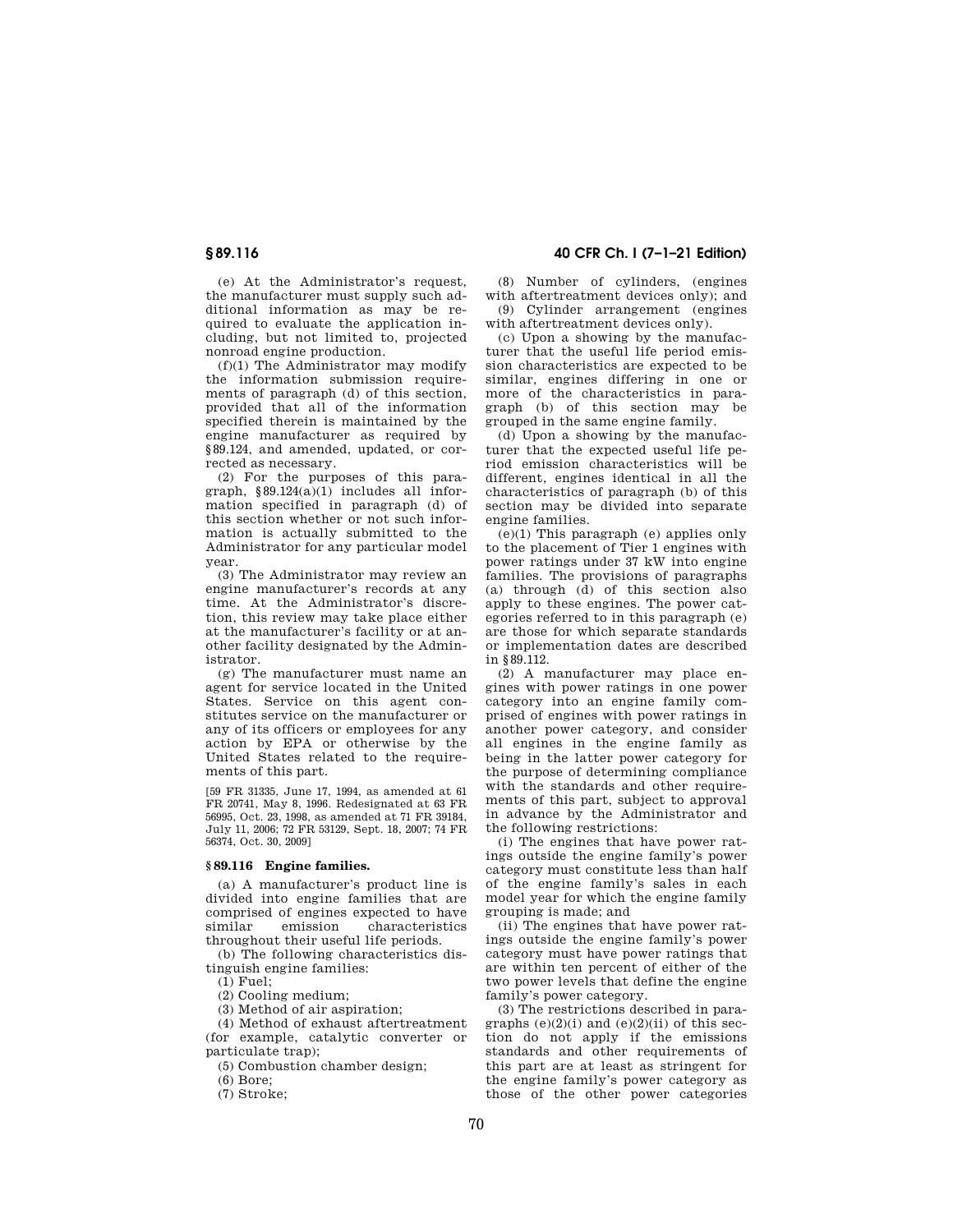containing engines in the engine family.

[59 FR 31335, June 17, 1994. Redesignated and amended at 63 FR 56995, 57003, Oct. 23, 1998]

## **§ 89.117 Test fleet selection.**

(a) The manufacturer must select for testing, from each engine family, the engine with the most fuel injected per stroke of an injector, primarily at the speed of maximum torque and secondarily at rated speed.

(b) Each engine in the test fleet must be constructed to be representative of production engines.

(c) After review of the manufacturer's test fleet, the Administrator may select from the available fleet one additional test engine from each engine family.

(d) For establishing deterioration factors, the manufacturer shall select the engines, subsystems, or components to be used to determine exhaust emission deterioration factors for each engine-family control system combination. Engines, subsystems, or components shall be selected so that their emission deterioration characteristics are expected to represent those of inuse engines, based on good engineering judgment.

[59 FR 31335, June 17, 1994. Redesignated and amended at 63 FR 56995, 57003, Oct. 23, 1998]

### **§ 89.118 Deterioration factors and service accumulation.**

This section applies to service accumulation used to determine deterioration factors and service accumulation used to condition test engines. Paragraphs (a) and (b) of this section apply only for service accumulation used to condition test engines. Paragraph (e) of this section applies only for service accumulation used to determine deterioration factors. Paragraphs (c) and (d) of this section apply for all service accumulation required by this part.

(a)(1) Each test engine in the test fleet must be operated with all emission control systems operating properly for a period sufficient to stabilize emissions.

(2) A manufacturer may elect to consider as stabilized emission levels from engines with no more than 125 hours of service.

(b) No maintenance, other than recommended lubrication and filter changes, may be performed during service accumulation without the Administrator's approval.

(c) Service accumulation should be performed in a manner using good engineering judgment to ensure that emissions are representative of in-use engines.

(d) The manufacturer must maintain, and provide to the Administrator if requested, records stating the rationale for selecting the service accumulation period and records describing the method used to accumulate service hours on the test engine(s).

(e) This paragraph (e) describes service accumulation and alternative requirements for the purpose of developing deterioration factor.

(1) *Service accumulation on engines, subsystems, or components selected by the manufacturer under §89.117(d).* The manufacturer shall describe the form and extent of this service accumulation in the application for certification.

(2) *Determination of exhaust emission deterioration factors.* The manufacturer shall determine the deterioration factors in accordance with the applicable provisions of this part based on service accumulation and related testing, according to the manufacturer's procedures, except as provided in paragraph (e)(3) of this section.

(3) *Alternatives to service accumulation and testing for the determination of a deterioration factor.* A written explanation of the appropriateness of using an alternative must be included in the application for certification.

(i) *Carryover and carryacross of durability emission data.* In lieu of testing an emission data or durability data engine selected under §89.117(d), a manufacturer may, with Administrator approval, use exhaust emission deterioration data on a similar engine for which certification to the same standard has previously been obtained or for which all applicable data required under §89.124 has previously been submitted. This data must be submitted in the application for certification.

(ii) *Use of on-highway deterioration data.* In the case where a manufacturer produces a certified on-highway engine that is similar to the nonroad engine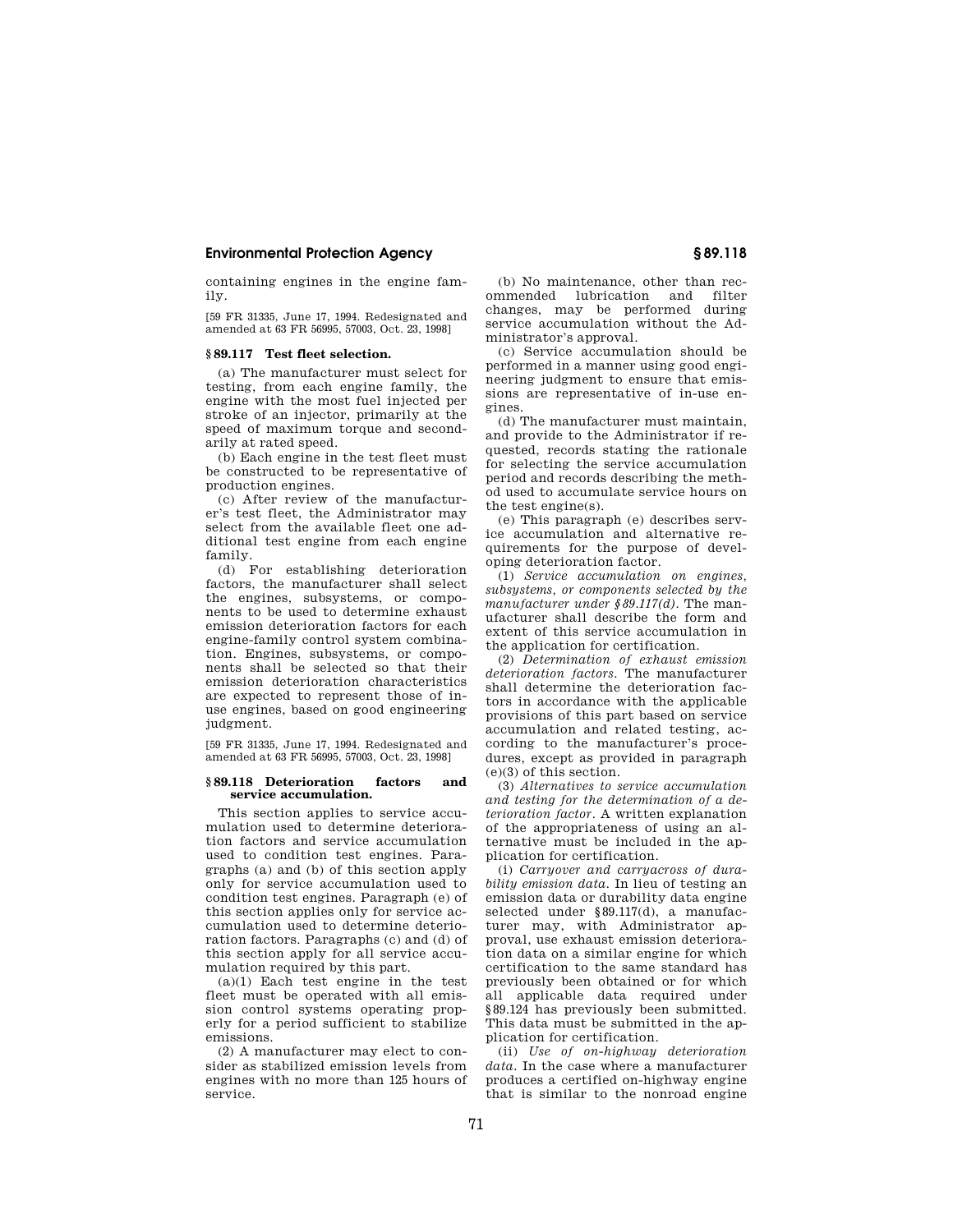to be certified, deterioration data from the on-highway engine may be applied to the nonroad engine. This application of deterioration data from an on-highway engine to a nonroad engine is subject to Administrator approval, and the determination of whether the engines are similar must be based on good engineering judgment.

(iii) *Engineering analysis for established technologies.* (A) In the case where an engine family uses established technology, an analysis based on good engineering practices may be used in lieu of testing to determine a deterioration factor for that engine family, subject to Administrator approval.

(B) Engines for which the certification levels are not at or below the Tier 3 NMHC +  $NO<sub>X</sub>$  standards described in §89.112 are considered established technology, except as provided in paragraph  $(e)(3)(iii)(D)$  of this section.

(C) Manufacturers may petition the Administrator to consider an engine with a certification level below the Tier  $3 + NO_X$  standards as established technology. This petition must be based on proof that the technology used is not significantly different than that used on engines that have certification levels that are not below the Tier  $3$  NMHC +  $NO<sub>x</sub>$  levels.

(D) Engines using exhaust gas recirculation or aftertreatment are excluded from the provision set forth in<br>paragraphs  $(e)(3)(iii)(A)$  through  $(e)(3)(iii)(A)$  $(e)(3)(iii)(C)$  of this section.

(E) The manufacturer shall provide a written statement to the Administrator that all data, analyses, test procedures, evaluations, and other documents, on which the deterioration factor is based, are available to the Administrator upon request.

(iv) *Interim provision for engines rated under 37 kW.* For model year 1999 and 2000 engines rated under 37 kW, manufacturers may determine deterioration factors based on good engineering judgement and reasonably available information. The manufacturer must maintain and provide to the Administrator, if requested, all information used to determine deterioration factors for these engines.

[59 FR 31335, June 17, 1994. Redesignated and amended at 63 FR 56995, 57003, Oct. 23, 1998]

## **§ 89.119 40 CFR Ch. I (7–1–21 Edition)**

## **§ 89.119 Emission tests.**

(a) *Manufacturer testing.* (1) Upon completion of service accumulation, the manufacturer must test each test engine using the specified test procedures, except as provided in §89.114. The procedures to be used are set forth in:

(i) Subpart E of this part;

(ii) The California Regulations for New 1996 and Later Heavy-Duty Off-Road Diesel Cycle Engines. This procedure has been incorporated by reference. See §89.6; and

(iii) Part 86, subpart I of this chapter. (2) Each test engine must be configured to be representative of actual inuse operation. The Administrator may specify the adjustment of any adjustable parameter. All test results must be reported to the Administrator.

(b) *Confirmatory testing.* The Administrator may conduct confirmatory testing or other testing on any test engine. The manufacturer must deliver test engines as directed by the Administrator. When the Administrator conducts confirmatory testing or other testing, those test results are used to determine compliance with emission standards.

(c) *Use of carryover test data.* In lieu of testing to certify an engine family for a given model year, the manufacturer may submit, with the Administrator's approval, emission test data used to certify that engine family in previous years. This ''carryover'' data is only allowable if the submitted test data show that the test engine would comply with the emission standard(s) for the model year for which certification is being sought.

(d) The provisions of this paragraph (d) apply only to Tier 1 nonroad engines without exhaust aftertreatment rated at or above 37 kW.

(1) Particulate emission measurements from Tier 1 nonroad engines without exhaust aftertreatment rated at or above 37 kW may be adjusted to a sulfur content of 0.05 weight percent.

(2) Adjustments to the particulate measurement shall be made using the following equation:

 $PM<sub>adi</sub> = PM-IBSFC \times 0.0917 \times (FSF (0.0005)$ ]

Where: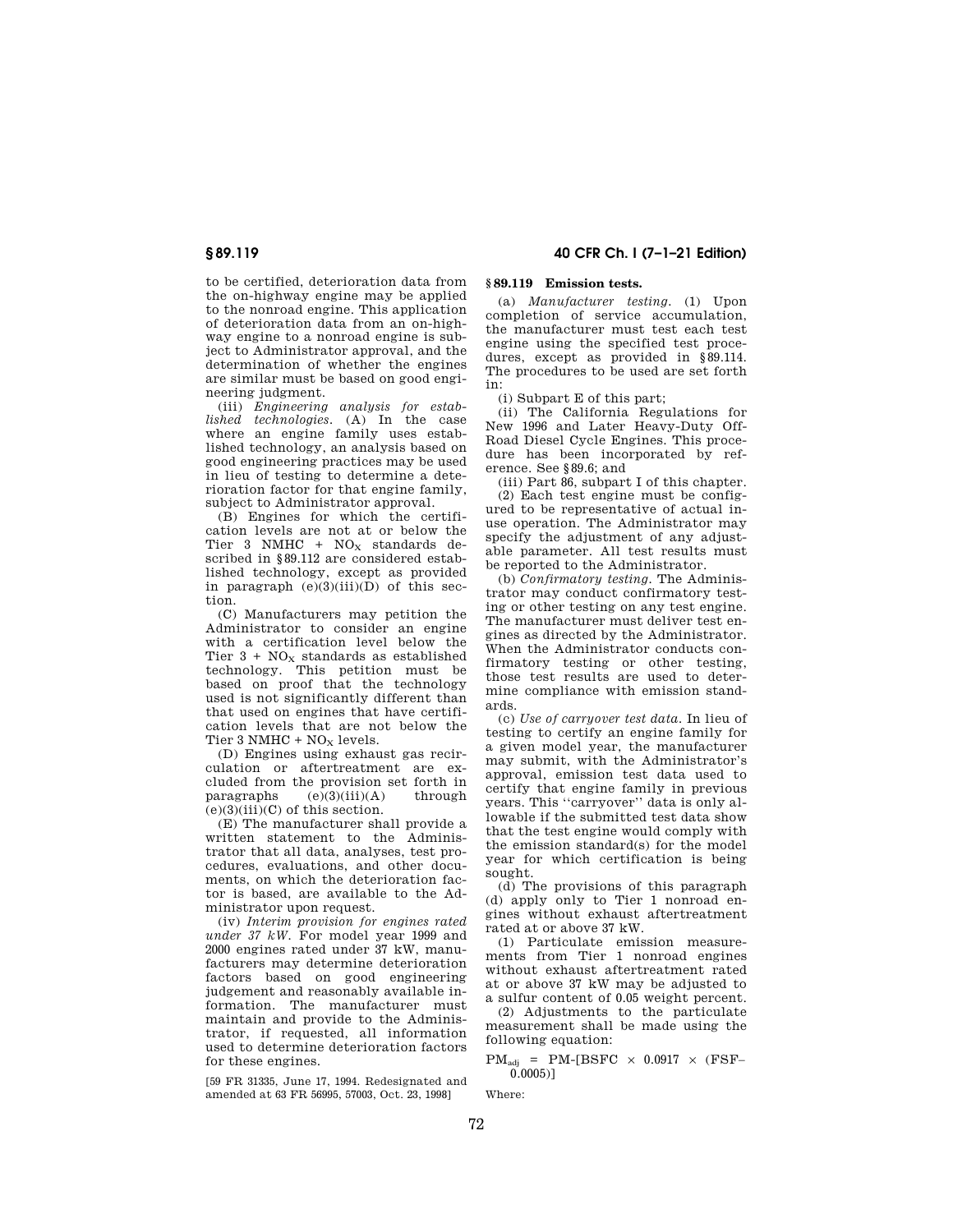$PM_{\text{adj}}$  = adjusted measured PM level [g/Kwhr].

PM = measured weighted PM level [g/Kw-hr]. BSFC = measured brake specific fuel consumption [G/Kw-hr].

FSF = fuel sulfur weight fraction.

(3) Where a manufacturer certifies using test fuel with a sulfur content less than or equal to 0.050 weight percent, EPA shall not use emission data collected using test fuel with a sulfur content greater than 0.050 weight percent to determine compliance with the Tier 1 PM standards.

(4) Where a manufacturer certifies using test fuel with a sulfur content greater than 0.050 weight percent, EPA shall not use emission data collected using test fuel with a sulfur content greater than 0.050 weight percent to determine compliance with the Tier 1 PM standards, unless EPA adjusts the PM measurement using the equation specified in paragraph  $(d)(2)$  of this section.

[59 FR 31335, June 17, 1994. Redesignated and amended at 63 FR 56995, 57004, Oct. 23, 1998]

### **§ 89.120 Compliance with emission standards.**

(a) If all test engines representing an engine family have emissions less than or equal to each emission standard, that family complies with the emission standards.

(b) If any test engine representing an engine family has emissions greater than each emission standard, that family will be deemed not in compliance with the emission standard(s).

(c) For each nonroad engine family, except Tier 1 engine families with rated power at or above 37 kW that do not employ aftertreatment, a deterioration factor must be determined and applied.

(1) The applicable exhaust emission standards (or family emission limits, as appropriate) for nonroad compression-ignition engines apply to the emissions of engines for their useful life.

(2) [Reserved]

 $(3)(i)$  This paragraph  $(c)(3)$  describes the procedure for determining compliance of an engine with emission standards (or family emission limits, as appropriate), based on deterioration factors supplied by the manufacturer. The  $NMHC + NO<sub>X</sub>$  deterioration factors shall be established based on the sum of the pollutants, except as provided in paragraph  $(c)(3)(iv)$  of this section. When establishing deterioration factors for NMHC +  $NO<sub>X</sub>$ . a negative deterioration (emissions decrease from the official emissions test result) for one pollutant may not offset deterioration of the other pollutant.

(ii) Separate emission deterioration factors, determined by the manufacturer according to the requirements of §89.118, shall be provided in the certification application for each engine-system combination. Separate deterioration factors shall be established for each regulated pollutant, except that a combined NMHC +  $NO<sub>x</sub>$  deterioration factor shall be established for compression-ignition nonroad engines not utilizing aftertreatment technology. For smoke testing, separate deterioration factors shall also be established for the acceleration mode (designated as ''A''), the lugging mode (designated as ''B''), and peak opacity (designated as ''C'').

(iii) *Compression-ignition nonroad engines not utilizing aftertreatment technology (e.g., particulate traps).* For CO,  $N\overline{M}$ HC + NO<sub>X</sub>. and particulate, the official exhaust emission results for each emission data engine at the selected test point shall be adjusted by addition of the appropriate deterioration factor. However, if the deterioration factor supplied by the manufacturer is less than zero, it shall be zero for the purposes of this paragraph (c)(3)(iii).

(iv) *Compression-ignition nonroad engines utilizing aftertreatment technology (e.g., particulate traps).* For CO, NMHC + NOX. and particulate, the official exhaust emission results for each emission data engine at the selected test point shall be adjusted by multiplication by the appropriate deterioration factor. Separate NMHC and  $NO<sub>x</sub>$  deterioration factors shall be applied to the results for these pollutants prior to combining the results. If the deterioration factor supplied by the manufacturer is less than one, it shall be one for the purposes of this paragraph  $(c)(3)(iv)$ .

(v) For acceleration smoke (''A''), lugging smoke (''B''), and peak opacity (''C''), the official exhaust emission results for each emission data engine at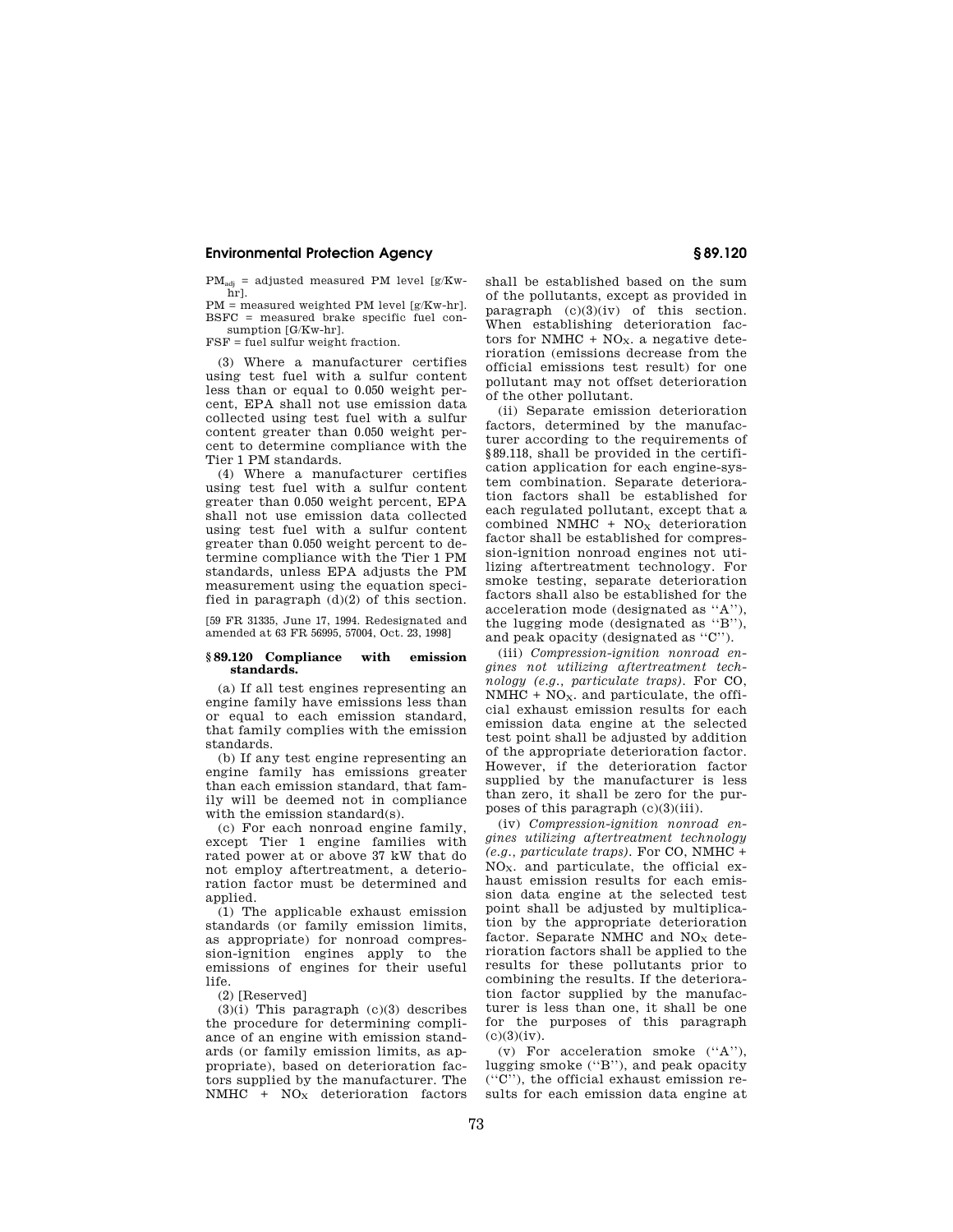the selected test point shall be adjusted by the addition of the appropriate deterioration factor. However if the deterioration supplied by the manufacturer is less than zero, it shall be zero for the purposes of this paragraph  $(c)(3)(v).$ 

(vi) The emission values to compare with the standards (or family emission limits, as appropriate) shall be the adjusted emission values of paragraphs  $(c)(3)(iii)$  through  $(v)$  of this section, rounded to the same number of significant figures as contained in the applicable standard in accordance with ASTM E29–93a, for each emission data engine. This procedure has been incorporated by reference at §89.6.

(4) Every test engine of an engine family must comply with all applicable standards (or family emission limits, as appropriate), as determined in paragraph (c)(3)(vi) of this section, before any engine in that family will be certified.

(d) For engine families included in the averaging, banking, and trading program, the families' emission limits (FELs) are used in lieu of the applicable federal emission standard.

(e) For the purposes of setting an NMHC +  $NO<sub>x</sub>$  certification level or FEL, one of the following options shall be used for the determination of NMHC for an engine family. The manufacturer must declare which option is used in its application for certification of that engine family.

(1) The manufacturer may assume that up to two percent of the measured THC is methane (NMHC =  $0.98 \times THC$ ).

(2) The manufacturer may measure NMHC emissions using a method approved by the Administrator prior to the start of testing. This option allows the determination of NMHC emissions by subtracting measured methane emissions from measured THC emissions.

[59 FR 31335, June 17, 1994. Redesignated and amended at 63 FR 56995, 57004, Oct. 23, 1998]

## **§ 89.121 Certificate of conformity effective dates.**

The certificate of conformity is valid from the date of issuance by EPA until

**§ 89.121 40 CFR Ch. I (7–1–21 Edition)** 

31 December of the model year or calendar year for which it is issued.

[59 FR 31335, June 17, 1994. Redesignated at 63 FR 56995, Oct. 23, 1998]

## **§ 89.122 Certification.**

(a) If, after a review of the manufacturer's application, request for certificate, information obtained from any inspection, and such other information as the Administrator may require, the Administrator determines that the application is complete and that the engine family meets the requirements of this part and the Clean Air Act, the Administrator shall issue a certificate of conformity.

(b) If, after a review of the information described in paragraph (a) of this section, the Administrator determines that the requirements of this part and the Clean Air Act have not been met, the Administrator will deny certification. The Administrator must give a written explanation when certification is denied. The manufacturer may request a hearing on a denial.

[59 FR 31335, June 17, 1994. Redesignated at 63 FR 56995, Oct. 23, 1998]

### **§ 89.123 Amending the application and certificate of conformity.**

(a) The manufacturer of nonroad compression-ignition engines must notify the Administrator when changes to information required to be described in the application for certification are to be made to a product line covered by a certificate of conformity. This notification must include a request to amend the application or the existing certificate of conformity. Except as provided in paragraph (e) of this section, the manufacturer shall not make said changes or produce said engines prior to receiving approval from EPA.

(b) A manufacturer's request to amend the application or the existing certificate of conformity shall include the following information:

(1) A full description of the change to be made in production or of the engine to be added;

(2) Engineering evaluations or data showing that engines as modified or added will comply with all applicable emission standards; and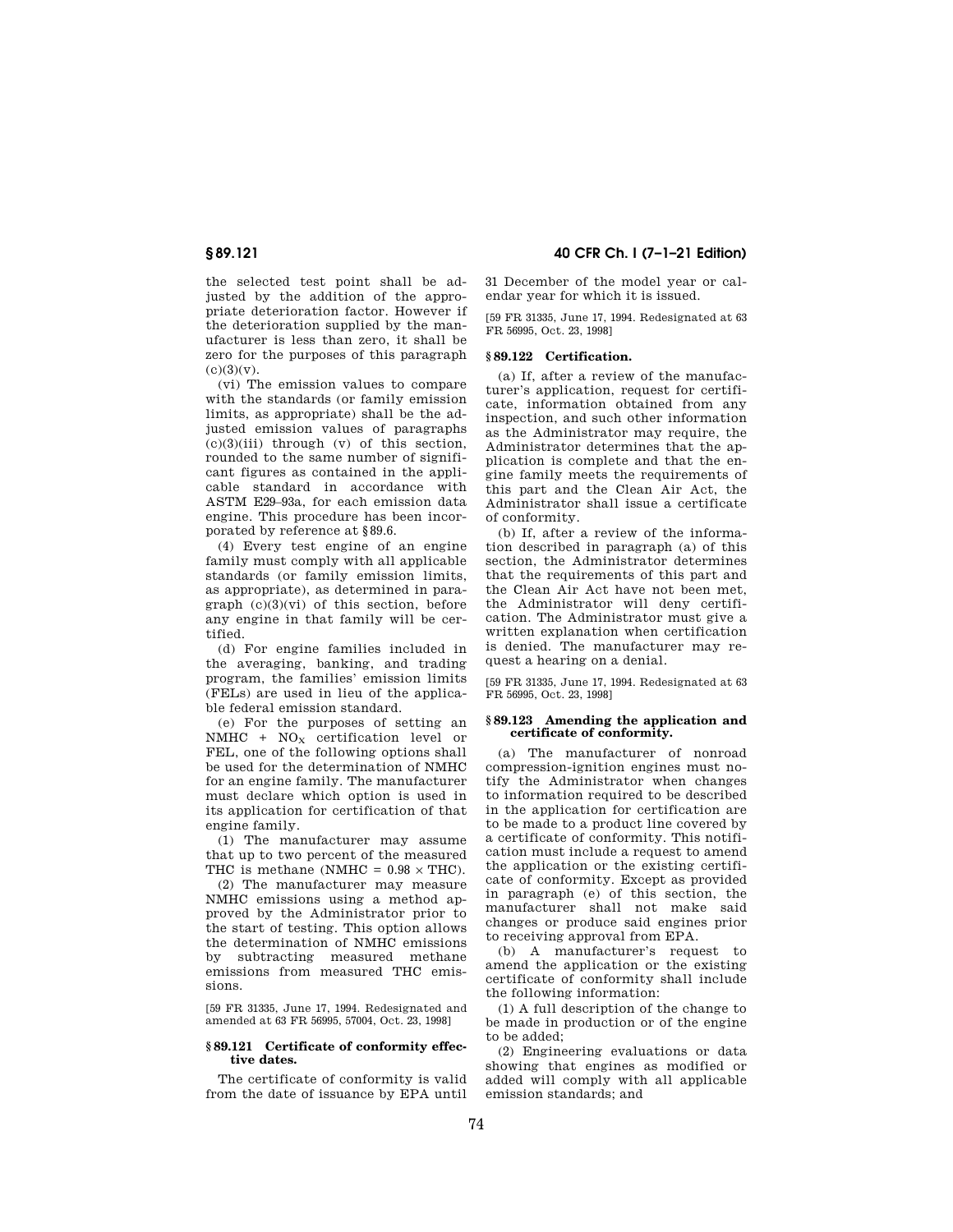(3) A determination whether the manufacturer's original test fleet selection is still appropriate, and if the original test fleet selection is determined not to be appropriate, proposed test fleet selection(s) representing the engines changed or added which would have been required if the engines had been included in the original application for certification.

(c) The Administrator may require the manufacturer to perform tests on the engine representing the engine to be added or changed.

(d) *Decision by Administrator.* (1) Based on the description of the proposed amendment and data derived from such testing as the Administrator may require or conduct, the Administrator will determine whether the proposed change or addition would still be covered by the certificate of conformity then in effect.

(2) If the Administrator determines that the change or new engine(s) meets the requirements of this subpart and the Act, the appropriate certificate of conformity is amended.

(3) If the Administrator determines that the changed or new engine(s) does not meet the requirements of this subpart and the Act, the certificate of conformity will not be amended. The Administrator shall provide a written explanation to the manufacturer of the decision not to amend the certificate. The manufacturer may request a hearing on a denial.

(e) A manufacturer may make changes in or additions to production engines concurrently with notifying the Administrator as required by paragraph (a) of this section, if the manufacturer complies with the following requirements:

(1) In addition to the information required in paragraph (b) of this section, the manufacturer must supply supporting documentation, test data, and engineering evaluations as appropriate to demonstrate that all affected engines will still meet applicable emission standards.

(2) If, after a review, the Administrator determines additional testing is required, the manufacturer must provide required test data within 30 days or cease production of the affected engines.

(3) If the Administrator determines that the affected engines do not meet applicable requirements, the Administrator will notify the manufacturer to cease production of the affected engines and to recall and correct at no expense to the owner all affected engines previously produced.

(4) Election to produce engines under this paragraph will be deemed to be a consent to recall all engines which the Administrator determines do not meet applicable standards and to cause such nonconformity to be remedied at no expense to the owner.

[59 FR 31335, June 17, 1994. Redesignated at 63 FR 56995, Oct. 23, 1998]

### **§ 89.124 Record retention, maintenance, and submission.**

(a) The manufacturer of any nonroad compression-ignition engine must maintain the following adequately organized records:

(1) Copies of all applications filed with the Administrator.

(2) A detailed history of each test engine used for certification including the following:

(i) A description of the test engine's construction, including a general description of the origin and buildup of the engine, steps taken to ensure that it is representative of production engines, description of components specially built for the test engine, and the origin and description of all emissionrelated components;

(ii) A description of the method used for service accumulation, including date(s) and the number of hours accumulated;

(iii) A description of all maintenance, including modifications, parts changes, and other servicing performed, and the date(s) and reason(s) for such maintenance;

(iv) A description of all emission tests performed (except tests performed by the EPA directly) including routine and standard test documentation, as specified in subpart E of this part, date(s) and the purpose of each test;

(v) A description of all tests performed to diagnose engine or emission control performance, giving the date and time of each and the reason(s) for the test; and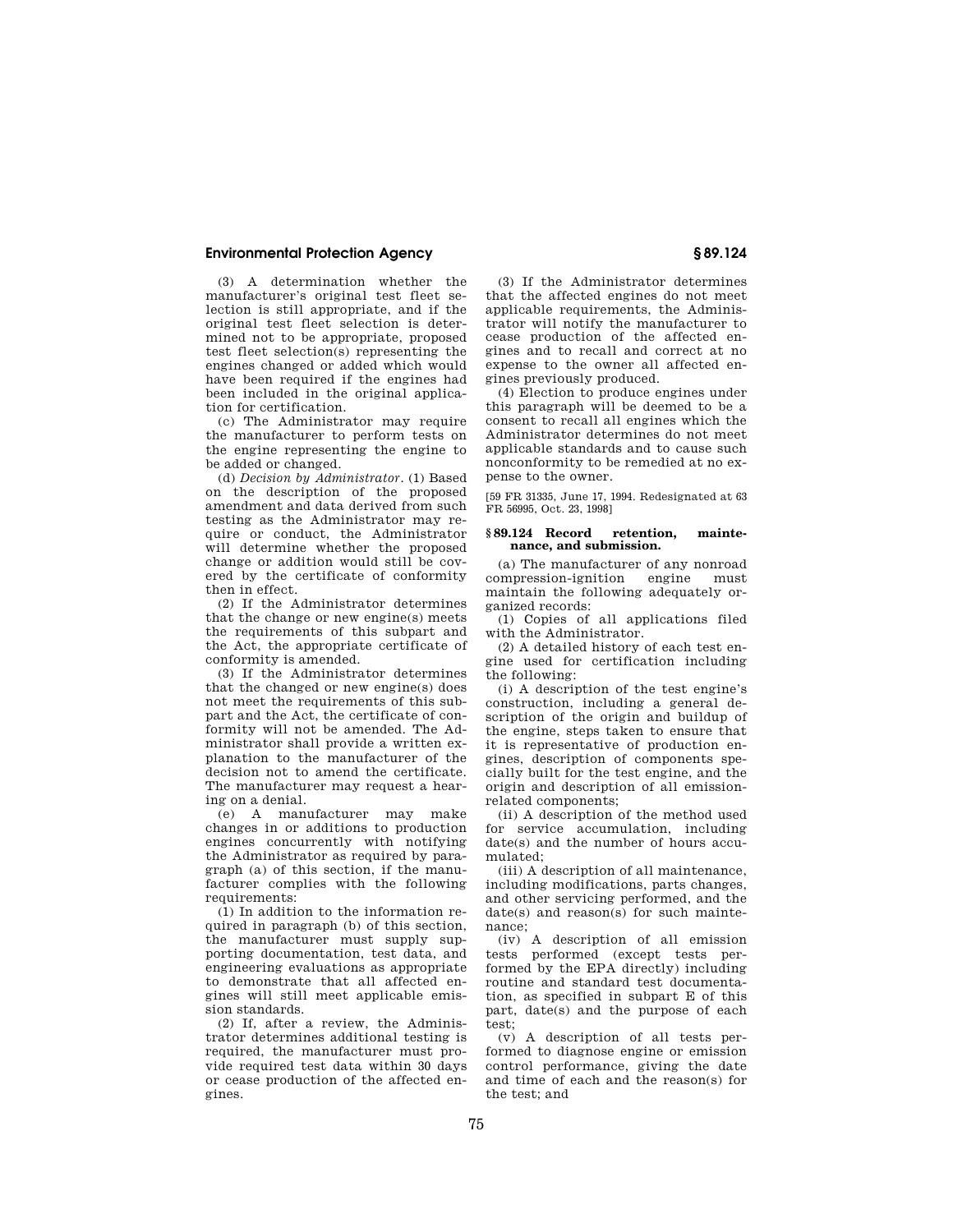(vi) A description of any significant event(s) affecting the engine during the period covered by the history of the test engine but not described by an entry under one of the previous paragraphs of this section.

(3) Information required to be kept by the manufacturer in §89.118(e)(3) for alternatives to service accumulation and testing for the determination of a deterioration factor.

(b) Routine emission test data, such as those reporting test cell temperature and relative humidity at start and finish of test and raw emission results from each mode or test phase, must be retained for a period of one year after issuance of all certificates of conformity to which they relate. All other information specified in paragraph (a) of this section must be retained for a period of eight years after issuance of all certificates of conformity to which they relate.

(c) Records may be kept in any format and on any media, provided that at the Administrator's request, organized, written records in English are promptly supplied by the manufacturer.

(d) The manufacturer must supply, at the Administrator's request, copies of any engine maintenance instructions or explanations issued by the manufacturer.

[59 FR 31335, June 17, 1994. Redesignated and amended at 63 FR 56995, 57005, Oct. 23, 1998]

### **§ 89.125 Production engines, annual report.**

(a) Upon the Administrator's request, the manufacturer must supply a reasonable number of production engines for testing and evaluation. These engines must be representative of typical production and must be supplied for testing at such time and place and for such reasonable periods as the Administrator may require.

(b) The manufacturer must annually, within 30 days after the end of the model year, notify the Administrator of the number of engines produced by engine family, by gross power, by displacement, by fuel system, and, for engines produced under the provision of  $§89.102(g)$ , by engine model and purchaser (or shipping destination for engines used by the engine manufac-

**§ 89.125 40 CFR Ch. I (7–1–21 Edition)** 

turer), or by other categories as the Administrator may require.

[59 FR 31335, June 17, 1994. Redesignated and amended at 63 FR 56995, 57005, Oct. 23, 1998]

### **§ 89.126 Denial, revocation of certificate of conformity.**

(a) If, after review of the manufacturer's application, request for certification, information obtained from any inspection, and any other information the Administrator may require, the Administrator determines that one or more test engines do not meet applicable standards (or family emission limits, as appropriate), then the Administrator will notify the manufacturer in writing, setting forth the basis for this determination.

(b) Notwithstanding the fact that engines described in the application may comply with all other requirements of this subpart, the Administrator may deny the issuance of, suspend, or revoke a previously issued certificate of conformity if the Administrator finds any one of the following infractions to be substantial:

(1) The manufacturer submits false or incomplete information;

(2) The manufacturer denies an EPA enforcement officer or EPA authorized representative the opportunity to conduct authorized inspections;

(3) The manufacturer fails to supply requested information or amend its application to include all engines being produced;

(4) The manufacturer renders inaccurate any test data which it submits or otherwise circumvents the intent of the Act or this part;

(5) The manufacturer denies an EPA enforcement officer or EPA authorized representative reasonable assistance (as defined in  $§89.129(e)$ ).

(c) If a manufacturer knowingly commits an infraction specified in paragraph (b)(1) or (b)(4) of this section, knowingly commits any other fraudulent act which results in the issuance of a certificate of conformity, or fails to comply with the conditions specified in §89.203(d), §89.206(c), §89.209(c) or §89.210(g), the Administrator may deem such certificate void ab initio.

(d) When the Administrator denies, suspends, revokes, or voids ab initio a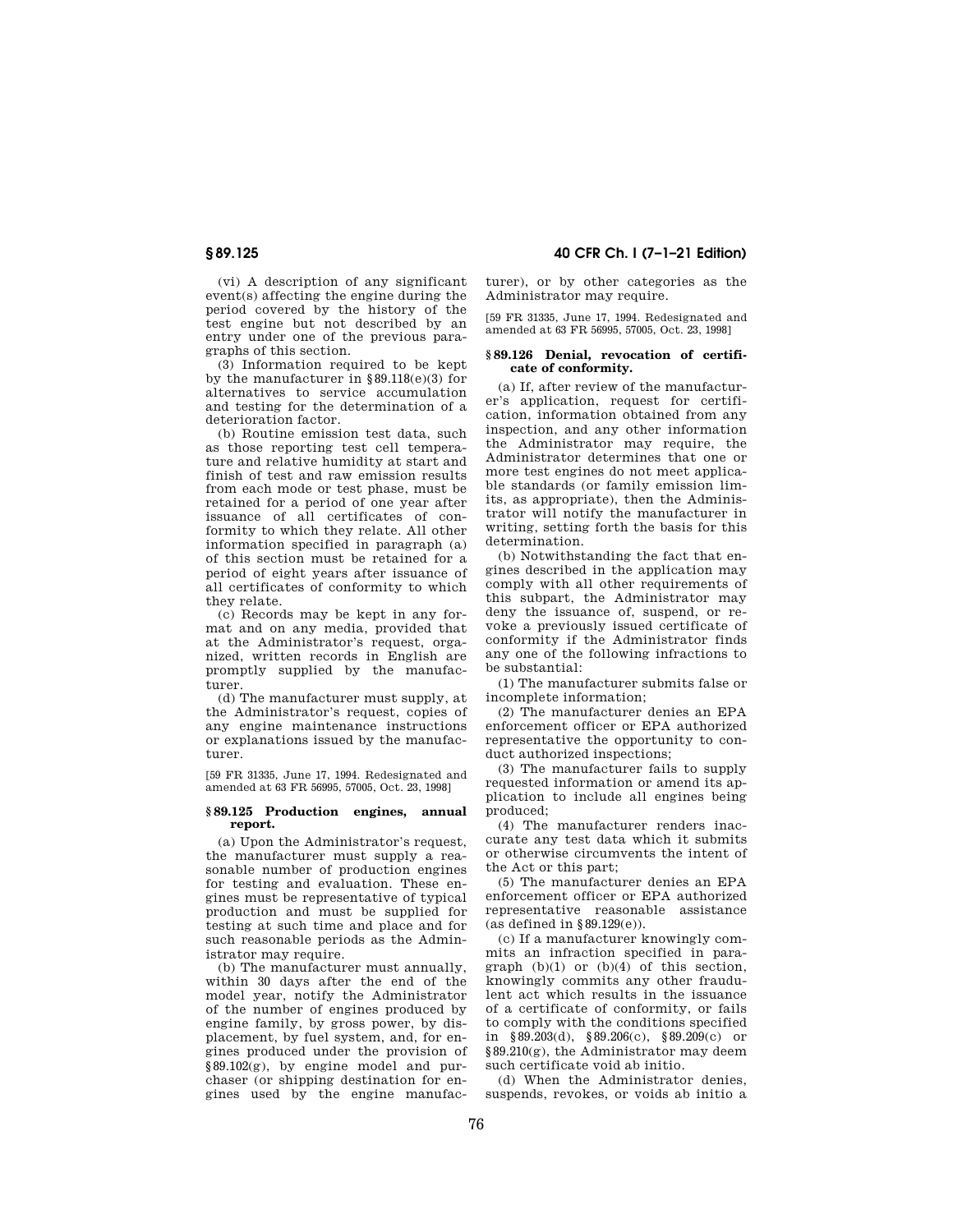certificate of conformity the manufacturer will be provided a written determination. The manufacturer may request a hearing under §89.127 on the Administrator's decision.

(e) Any suspension or revocation of a certificate of conformity shall extend no further than to forbid the introduction into commerce of engines previously covered by the certification which are still in the hands of the manufacturer, except in cases of such fraud or other misconduct that makes the certification invalid ab initio.

[59 FR 31335, June 17, 1994. Redesignated and amended at 63 FR 56995, 57005, Oct. 23, 1998]

### **§ 89.127 Request for hearing.**

(a) A manufacturer may request a hearing on the Administrator's denial, suspension, voiding ab initio or revocation of a certificate of conformity.

(b) The manufacturer's request must be filed within 30 days of the Administrator's decision, be in writing, and set forth the manufacturer's objections to the Administrator's decision and data to support the objections.

(c) If, after review of the request and supporting data, the Administrator finds that the request raises a substantial and factual issue, the Administrator will grant the manufacturer's request for a hearing.

[59 FR 31335, June 17, 1994. Redesignated at 63 FR 56995, Oct. 23, 1998]

## **§ 89.128 Hearing procedures.**

 $(a)(1)$  After granting a request for a hearing the Administrator shall designate a Presiding Officer for the hearing.

(2) The hearing will be held as soon as practicable at a time and place determined by the Administrator or by the Presiding Officer.

(3) The Administrator may, at his or her discretion, direct that all argument and presentation of evidence be concluded within a specified period established by the Administrator. Said period may be no less than 30 days from the date that the first written offer of a hearing is made to the manufacturer. To expedite proceedings, the Administrator may direct that the decision of the Presiding Officer (who may, but need not, be the Administrator) shall be the final EPA decision.

(b)(1) Upon appointment pursuant to paragraph (a) of this section, the Presiding Officer will establish a hearing file. The file shall consist of the following:

(i) The determination issued by the Administrator under §89.126(d);

(ii) The request for a hearing and the supporting data submitted therewith;

(iii) All documents relating to the request for certification and all documents submitted therewith; and

(iv) Correspondence and other data material to the hearing.

(2) The hearing file will be available for inspection by the applicant at the office of the Presiding Officer.

(c) An applicant may appear in person or may be represented by counsel or by any other duly authorized representative.

(d)(1) The Presiding Officer, upon the request of any party or at his or her discretion, may arrange for a prehearing conference at a time and place he/she specifies. Such prehearing conference will consider the following:

(i) Simplification of the issues;

(ii) Stipulations, admissions of fact, and the introduction of documents;

(iii) Limitation of the number of expert witnesses;

(iv) Possibility of agreement disposing of any or all of the issues in dispute; and

(v) Such other matters as may aid in the disposition of the hearing, including such additional tests as may be agreed upon by the parties.

(2) The results of the conference shall be reduced to writing by the Presiding Officer and made part of the record.

(e)(1) Hearings shall be conducted by the Presiding Officer in an informal but orderly and expeditious manner. The parties may offer oral or written evidence, subject to the exclusion by the Presiding Officer of irrelevant, immaterial, and repetitious evidence.

(2) Witnesses will not be required to testify under oath. However, the Presiding Officer shall call to the attention of witnesses that their statements may be subject to the provisions of 18 U.S.C. 1001 which imposes penalties for knowingly making false statements or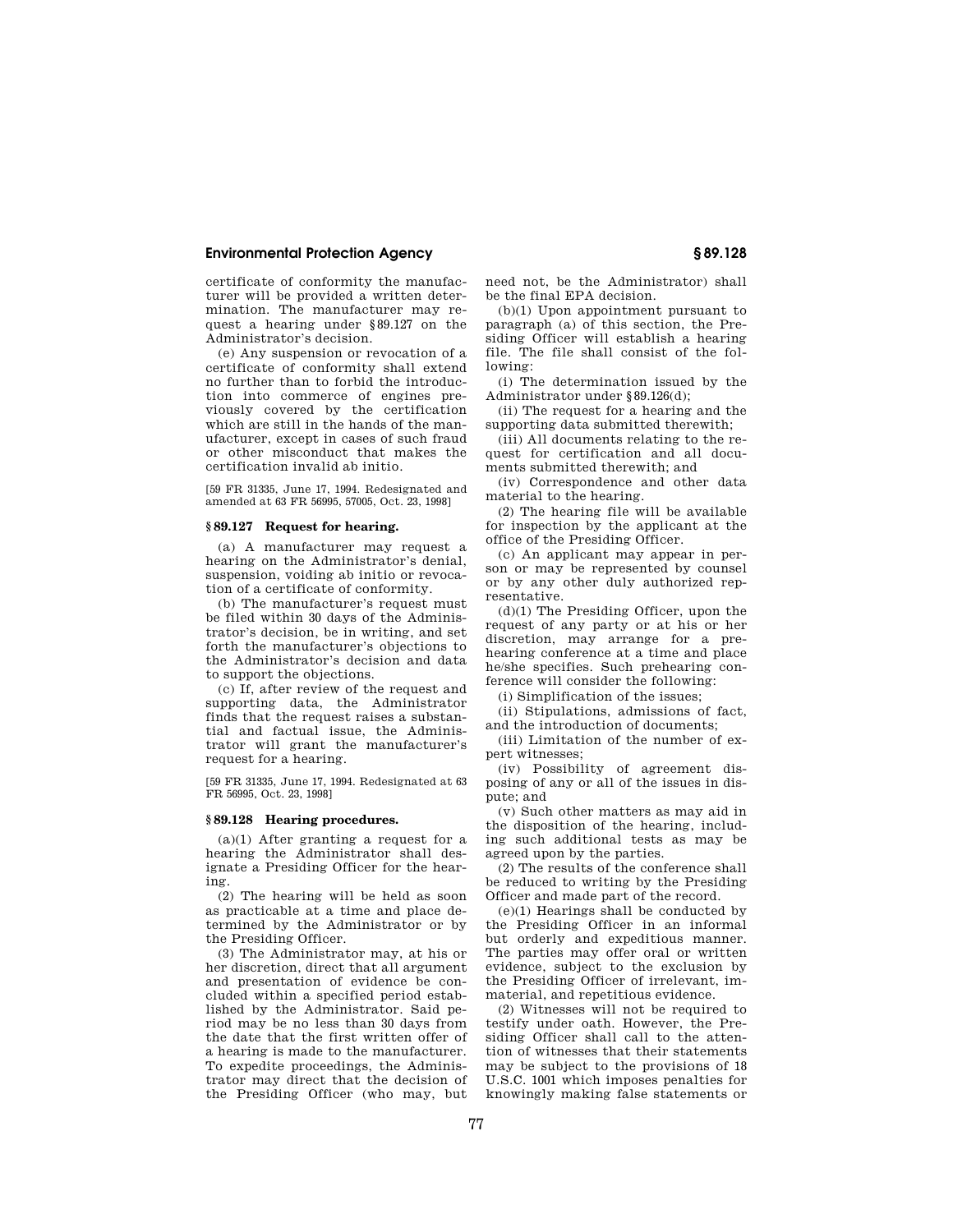representations or using false documents in any matter within the jurisdiction of any department or agency of the United States.

(3) Any witness may be examined or cross-examined by the Presiding Officer, the parties, or their representatives.

(4) Hearings shall be reported verbatim. Copies of transcripts of proceedings may be purchased by the applicant from the reporter.

(5) All written statements, charts, tabulations, and similar data offered in evidence at the hearings shall, upon a showing satisfactory to the Presiding Officer of their authenticity, relevancy, and materiality, be received in evidence and shall constitute a part of the record.

(6) Oral argument may be permitted at the discretion of the Presiding Officer and shall be reported as part of the record unless otherwise ordered by the Presiding Officer.

(f)(1) The Presiding Officer shall make an initial decision which shall include written findings and conclusions and the reasons or basis regarding all the material issues of fact, law, or discretion presented on the record. The findings, conclusions, and written decision shall be provided to the parties and made a part of the record. The initial decision shall become the decision of the Administrator without further proceedings, unless there is an appeal to the Administrator or motion for review by the Administrator within 20 days of the date the initial decision was filed. If the Administrator has determined under paragraph (a) of this section that the decision of the Presiding Officer is final, there is no right of appeal to the Administrator.

(2) On appeal from or review of the initial decision, the Administrator shall have all the powers which he or she would have in making the initial decision, including the discretion to require or allow briefs, oral argument, the taking of additional evidence, or the remanding to the Presiding Officer for additional proceedings. The decision by the Administrator may adopt the original decision or shall include written findings and conclusions and the reasons or basis therefor on all the material issues of fact, law, or discre-

**§ 89.129 40 CFR Ch. I (7–1–21 Edition)** 

tion presented on the appeal or considered in the review.

[59 FR 31335, June 17, 1994. Redesignated at 63 FR 56995, Oct. 23, 1998]

## **§ 89.129 Right of entry.**

(a) Any manufacturer who has applied for certification of a new engine or engine family subject to certification testing under this subpart shall admit or cause to be admitted to any of the following facilities during operating hours any EPA enforcement officer or EPA authorized representative on presentation of credentials.

(1) Any facility where any such certification testing or any procedures or activities connected with such certification testing are or were performed;

(2) Any facility where any new engine which is being, was, or is to be tested is present;

(3) Any facility where any construction process or assembly process used in the modification or buildup of such an engine into a certification engine is taking place or has taken place; and

(4) Any facility where any record or other document relating to any of the above is located.

(b) Upon admission to any facility referred to in paragraph  $(a)(1)$  of this section, any EPA enforcement officer or EPA authorized representative shall be allowed:

(1) To inspect and monitor any part or aspect of such procedures, activities, and testing facilities, including, but not limited to, monitoring engine preconditioning, emission tests and service accumulation, maintenance, and engine storage procedures, and to verify correlation or calibration of test equipment:

(2) To inspect and make copies of any such records, designs, or other documents; and

(3) To inspect and photograph any part or aspect of any such certification engine and any components to be used in the construction thereof.

(c) To allow the Administrator to determine whether production engines conform in all material respects to the design specifications applicable to those engines, as described in the application for certification for which a certificate of conformity has been issued, any manufacturer shall admit any EPA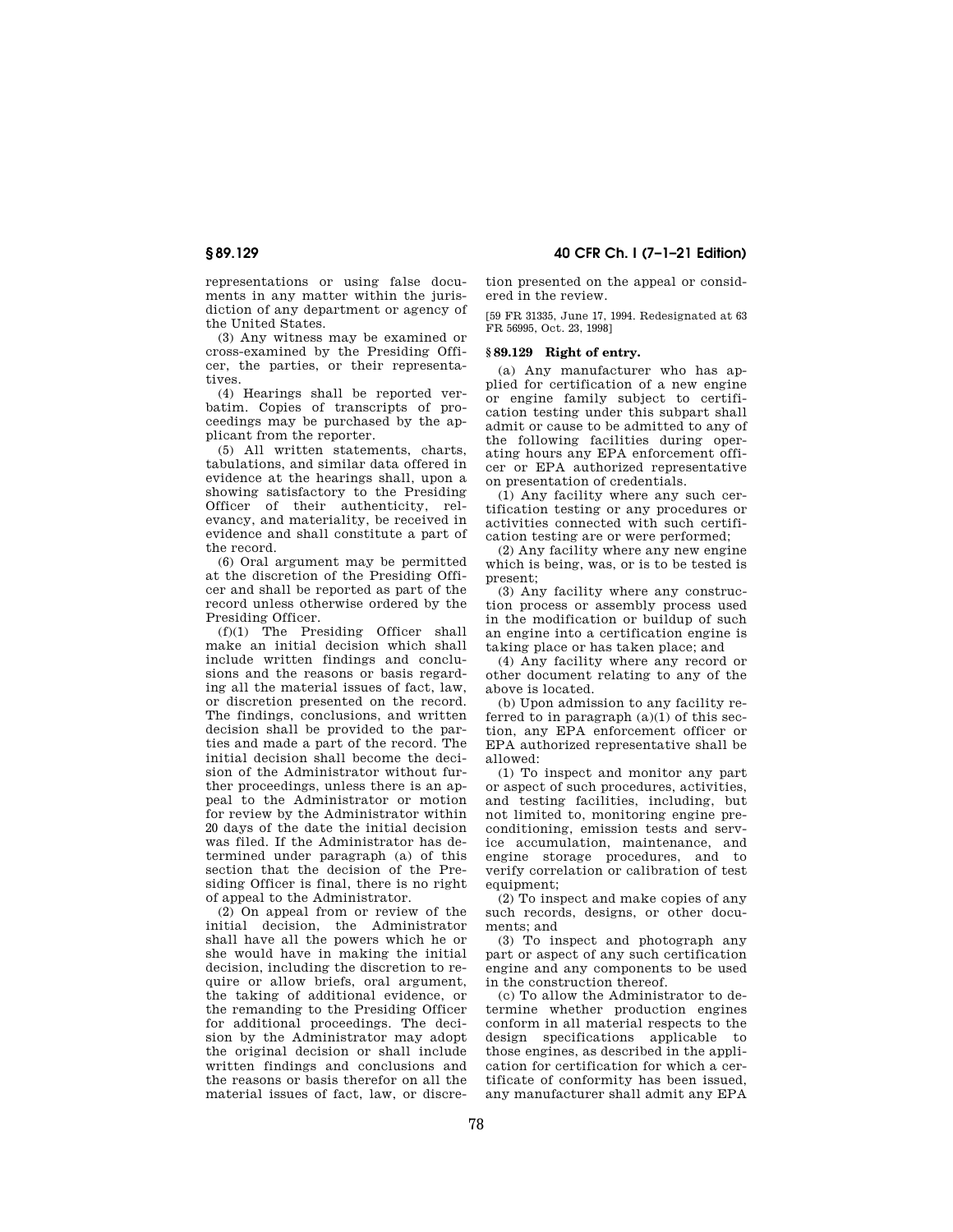enforcement officer or EPA authorized representative on presentation of credentials to:

(1) Any facility where any document, design, or procedure relating to the translation of the design and construction of engines and emission-related components described in the application for certification or used for certification testing into production engines is located or carried on; and

(2) Any facility where any engines to be introduced into commerce are manufactured or assembled.

(d) On admission to any such facility referred to in paragraph (c) of this section, any EPA enforcement officer or EPA authorized representative shall be allowed:

(1) To inspect and monitor any aspects of such manufacture or assembly and other procedures;

(2) To inspect and make copies of any such records, documents or designs; and

(3) To inspect and photograph any part or aspect of any such new engines and any component used in the assembly thereof that are reasonably related to the purpose of his or her entry.

(e) Any EPA enforcement officer or EPA authorized representative shall be furnished by those in charge of a facility being inspected with such reasonable assistance as he or she may request to help the enforcement officer or authorized representative discharge any function listed in this paragraph. Each applicant for or recipient of certification is required to cause those in charge of a facility operated for its benefit to furnish such reasonable assistance without charge to EPA whether or not the applicant controls the facility.

(1) Reasonable assistance includes, but is not limited to, clerical, copying, interpretation and translation services; the making available on request of personnel of the facility being inspected during their working hours to inform the EPA enforcement officer or EPA authorized representative of how the facility operates and to answer the officer's questions; and the performance on request of emission tests on any engine which is being, has been, or will be used for certification testing. Such tests shall be nondestructive, but may require appropriate service accumulation.

(2) A manufacturer may be compelled to cause any employee at a facility being inspected to appear before an EPA enforcement officer or EPA authorized representative. The request for the employee's appearance shall be in writing, signed by the Assistant Administrator for Air and Radiation, and served on the manufacturer. Any employee who has been instructed by the manufacturer to appear will be entitled to be accompanied, represented, and advised by counsel.

(f) The duty to admit or cause to be admitted any EPA enforcement officer or EPA authorized representative applies whether or not the applicant owns or controls the facility in question and applies both to domestic and to foreign manufacturers and facilities. EPA will not attempt to make any inspections which it has been informed that local law forbids. However, if local law makes it impossible to do what is necessary to ensure the accuracy of data generated at a facility, no informed judgment that an engine is certifiable or is covered by a certificate can properly be based on those data. It is the responsibility of the manufacturer to locate its testing and manufacturing facilities in jurisdictions where this situation will not arise.

(g) Any entry without 24 hours prior written or oral notification to the affected manufacturer shall be authorized in writing by the Assistant Administrator for Enforcement.

[59 FR 31335, June 17, 1994. Redesignated at 63 FR 56995, Oct. 23, 1998]

## **§ 89.130 Rebuild practices.**

The provisions of 40 CFR 1068.120 apply to rebuilding of engines subject to the requirements of this part 89, except Tier 1 engines rated at or above 37 kW.

[70 FR 40445, July 13, 2005]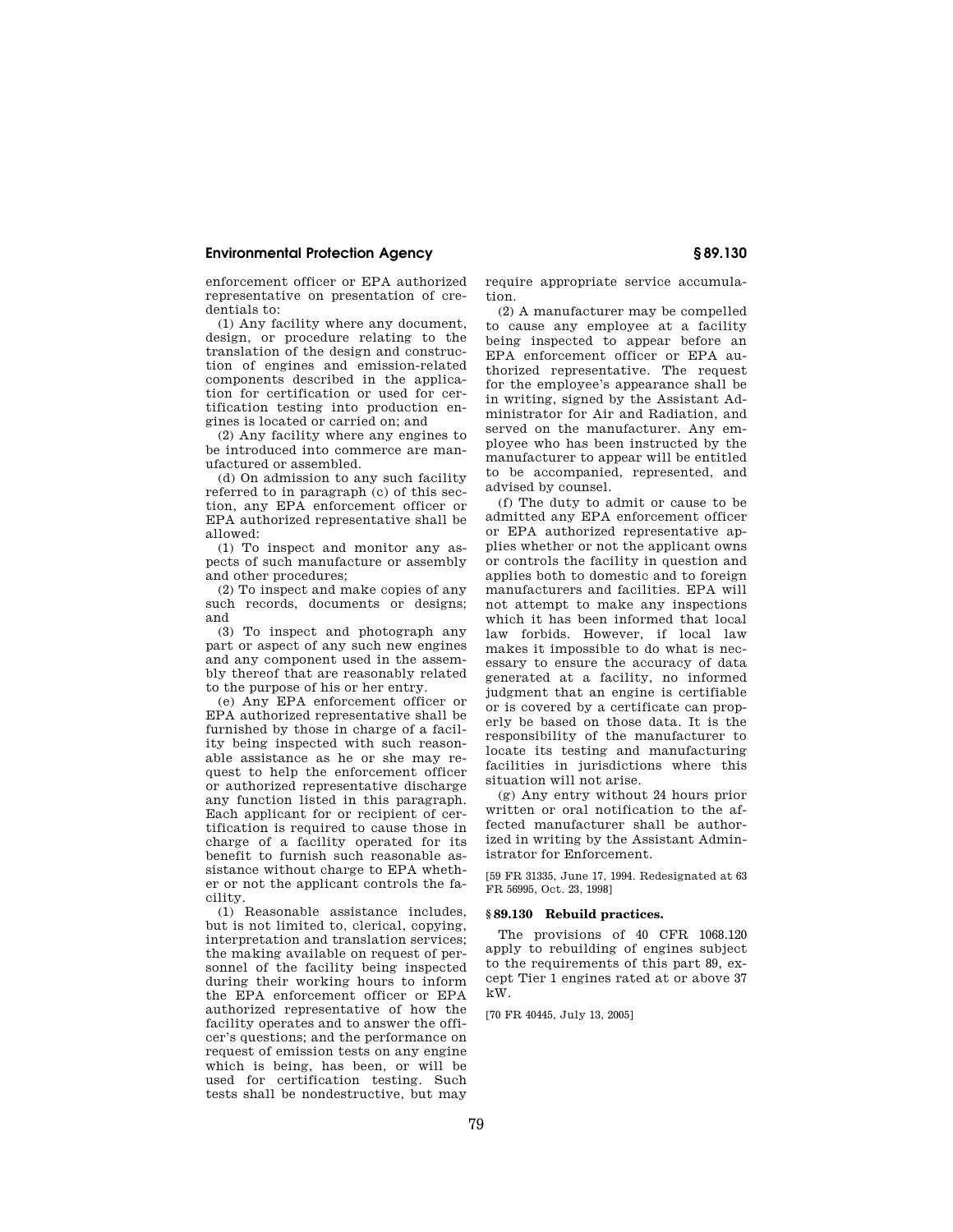## **Subpart C—Averaging, Banking, and Trading Provisions**

## **§ 89.201 Applicability.**

Nonroad compression-ignition engines subject to the provisions of subpart A of this part are eligible to participate in the averaging, banking, and trading program described in this subpart. To the extent specified in 40 CFR part 60, subpart IIII, stationary engines certified under this part and subject to the standards of 40 CFR part 60, subpart IIII, may participate in the averaging, banking, and trading program described in this subpart.

[71 FR 39184, July 11, 2006]

### **§ 89.202 Definitions.**

The definitions in subpart A of this part apply to this subpart. The following definitions also apply to this subpart:

*Averaging* for nonroad engines means the exchange of emission credits among engine families within a given manufacturer's product line.

*Banking* means the retention of nonroad engine emission credits by the manufacturer generating the emission credits for use in future model year averaging or trading as permitted by these regulations.

*Emission credits* represent the amount of emission reduction or exceedance, by a nonroad engine family, below or above the emission standard, respectively. Emission reductions below the standard are considered as ''positive credits,'' while emission exceedances above the standard are considered as ''negative credits.'' In addition, ''projected credits'' refer to emission credits based on the projected applicable production/sales volume of the engine family. ''Reserved credits'' are emission credits generated within a model year waiting to be reported to EPA at the end of the model year. ''Actual credits'' refer to emission credits based on actual applicable production/sales volume as contained in the end-of-year reports submitted to EPA. Some or all of these credits may be revoked if EPA review of the end-of-year reports or any subsequent audit action(s) uncovers problems or errors.

**§ 89.201 40 CFR Ch. I (7–1–21 Edition)** 

*Trading* means the exchange of nonroad engine emission credits between manufacturers.

[59 FR 31335, June 17, 1994. Redesignated at 63 FR 56995, Oct. 23, 1998]

## **§ 89.203 General provisions.**

(a) The averaging, banking, and trading programs for  $NO<sub>X</sub>$ . NMHC +  $NO<sub>X</sub>$ . and PM emissions from eligible nonroad engines are described in this subpart. Participation in these programs is voluntary.

(b) *Requirements for Tier 1 engines rated at or above 37 kW.* (1) A nonroad engine family is eligible to participate in the averaging, banking, and trading program for  $NO_X$  emissions and the banking and trading program for PM emissions if it is subject to regulation under subpart B of this part with certain exceptions specified in paragraph (b)(2) of this section. No averaging, banking, and trading program is available for meeting the Tier 1 HC, CO, or smoke emission standards specified in subpart B of this part. No averaging program is available for meeting the Tier 1 PM emission standards specified in subpart B of this part.

(2) Nonroad engines may not participate in the averaging, banking, and trading programs if they are exported or are sold as Blue Sky Series engines as described in §89.112(f). Nonroad engines certified on a special test procedure under §89.114(a), may not participate in the averaging, banking and trading programs unless the manufacturer has requested that the engines be included in the averaging, banking, and trading programs at the time the request for the special test procedure is made and has been granted approval by the Administrator for inclusion in the averaging, banking, and trading programs.

(3) A manufacturer may certify one or more nonroad engine families at  $NO<sub>X</sub>$  family emission limits (FELs) above or below the Tier  $1$  NO<sub>x</sub> emission standard, provided the summation of the manufacturer's projected balance of all  $NO<sub>X</sub>$  credit transactions in a given model year is greater than or equal to zero, as determined under §89.207(a). A manufacturer may certify one or more nonroad engine families at PM FELs below the Tier 2 PM emission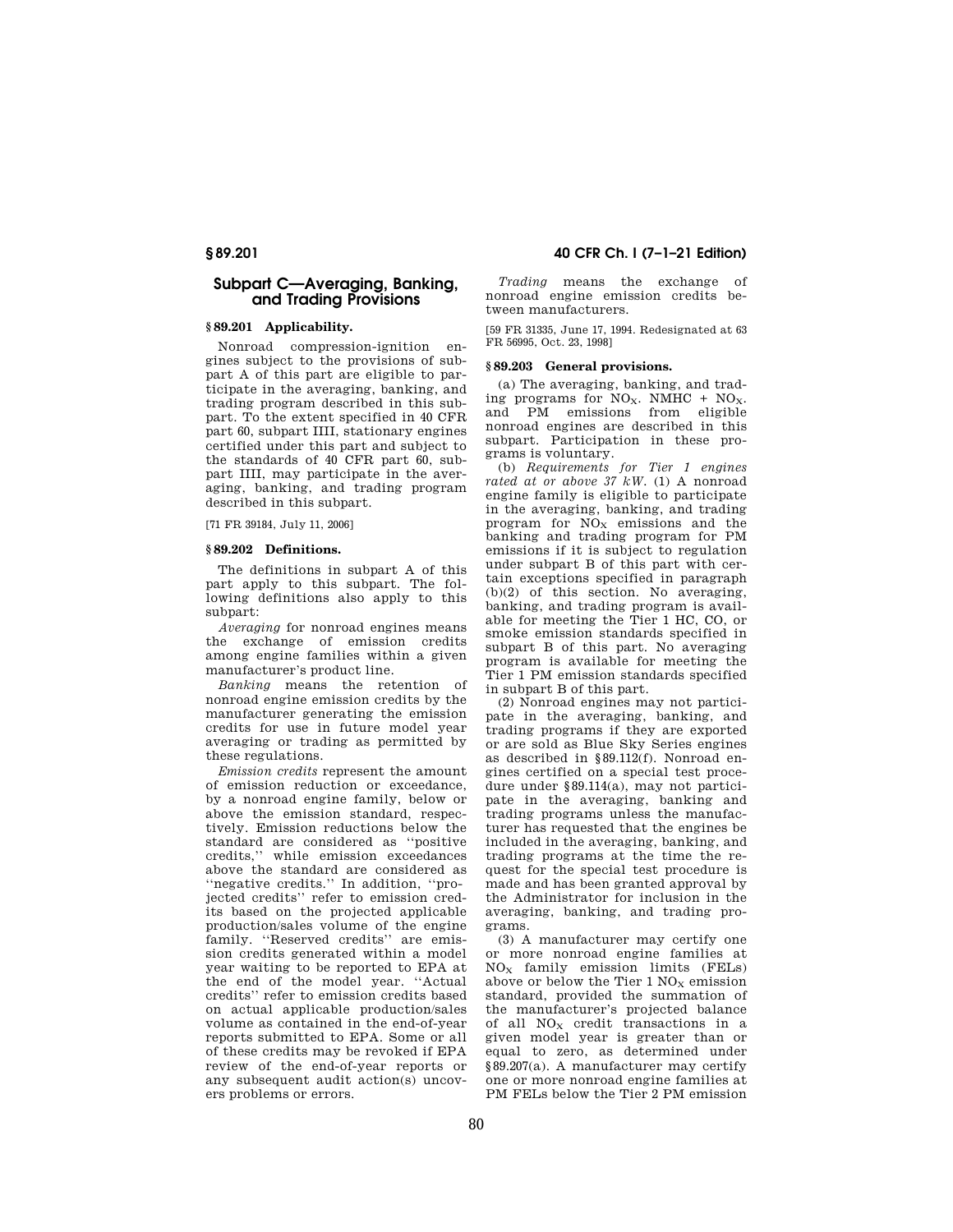standard that will be applicable to those engine families.

(i) FELs for  $NO<sub>x</sub>$  may not exceed the<br>ier 1 upper limit specified in Tier 1 upper limit specified §89.112(d).

(ii) An engine family certified to an FEL is subject to all provisions specified in this part, except that the applicable FEL replaces the emission standard for the family participating in the averaging, banking, and trading program.

(iii) A manufacturer of an engine family with a  $NO<sub>x</sub>$  FEL exceeding the Tier  $1$  NO<sub>x</sub> emission standard must obtain  $NO<sub>x</sub>$  emission credits sufficient to address the associated credit shortfall via averaging, banking, or trading.

(iv) An engine family with a  $NO<sub>x</sub>$ FEL below the applicable Tier 1 standard may generate emission credits for averaging, banking, trading, or a combination thereof. An engine family with a PM FEL below the Tier 2 standard that will be applicable to that engine family may generate emission credits for banking, trading, or a combination thereof. Emission credits may not be used to offset an engine family's emissions that exceed its applicable FEL. Credits may not be used to remedy nonconformity determined by a Selective Enforcement Audit (SEA) or by recall (in-use) testing. However, in the case of an SEA failure, credits may be used to allow subsequent production of engines for the family in question if the manufacturer elects to recertify to a higher FEL.

(4)  $NO<sub>x</sub>$  credits generated in a given model year may be used to address credit shortfalls with other engines during that model year or in any subsequent model year except as noted under paragraph  $(b)(5)(ii)$  of this section. PM credits may be used to address credit shortfalls with Tier 2 and later engines greater than or equal to 37 kW and Tier 1 and later engines less than 37 kW and greater than or equal to 19 kW. Credits generated in one model year may not be used for prior model years.

(5) The following provisions apply to the use of Tier  $1$  NO<sub>X</sub> credits for showing compliance with the Tier 2 or Tier  $3$  NMHC + NO<sub>x</sub> standards.

(i) A manufacturer may use  $NO<sub>x</sub>$ credits from engines subject to the Tier 1 NO<sub>x</sub> standard to address NMHC +  $NO<sub>x</sub>$ credit shortfalls with engines in the same averaging set subject to Tier 1 NMHC +  $NO<sub>X</sub>$  or Tier 2 NMHC +  $NO<sub>X</sub>$ emission standards.

(ii) A manufacturer may not use  $NO<sub>X</sub>$ credits from engines subject to the Tier 1 standards to address NMHC +  $NO_X$ credit shortfalls with engines subject to the Tier 3 NMHC +  $NO<sub>x</sub>$  emission standards.

(c) *Requirements for Tier 2 and later engines rated at or above 37 kW and Tier 1 and later engines rated under 37 kW.* (1) A nonroad engine family is eligible to participate in the averaging, banking, and trading programs for NMHC +  $NO<sub>x</sub>$ emissions and PM emissions if it is subject to regulation under subpart B of this part with certain exceptions specified in paragraph  $(c)(2)$  of this section. No averaging, banking, and trading program is available for meeting the CO or smoke emission standards specified in subpart B of this part.

(2) Nonroad engines may not participate in the averaging, banking, and trading programs if they are exported or are sold as Blue Sky Series engines as described in §89.112(f). Nonroad engines certified on a special test procedure under §89.114(a), may not participate in the averaging, banking and trading programs unless the manufacturer has requested that the engines be included in the averaging, banking, and trading programs at the time the request for the special test procedure is made and has been granted approval by the Administrator for inclusion in the averaging, banking, and trading programs.

(3)(i) A manufacturer may certify one or more nonroad engine families at FELs above or below the applicable  $NMHC + NO<sub>X</sub>$  emission standard and PM emission standard, provided the summation of the manufacturer's projected balance of all NMHC  $+$  NO<sub>x</sub> credit transactions and the summation of the manufacturer's projected balance of all PM credit transactions in a given model year in a given averaging set is greater than or equal to zero, as determined under §89.207(b).

(A) FELs for NMHC +  $NO<sub>X</sub>$  and FELs for PM may not exceed the upper limits specified in §89.112(d).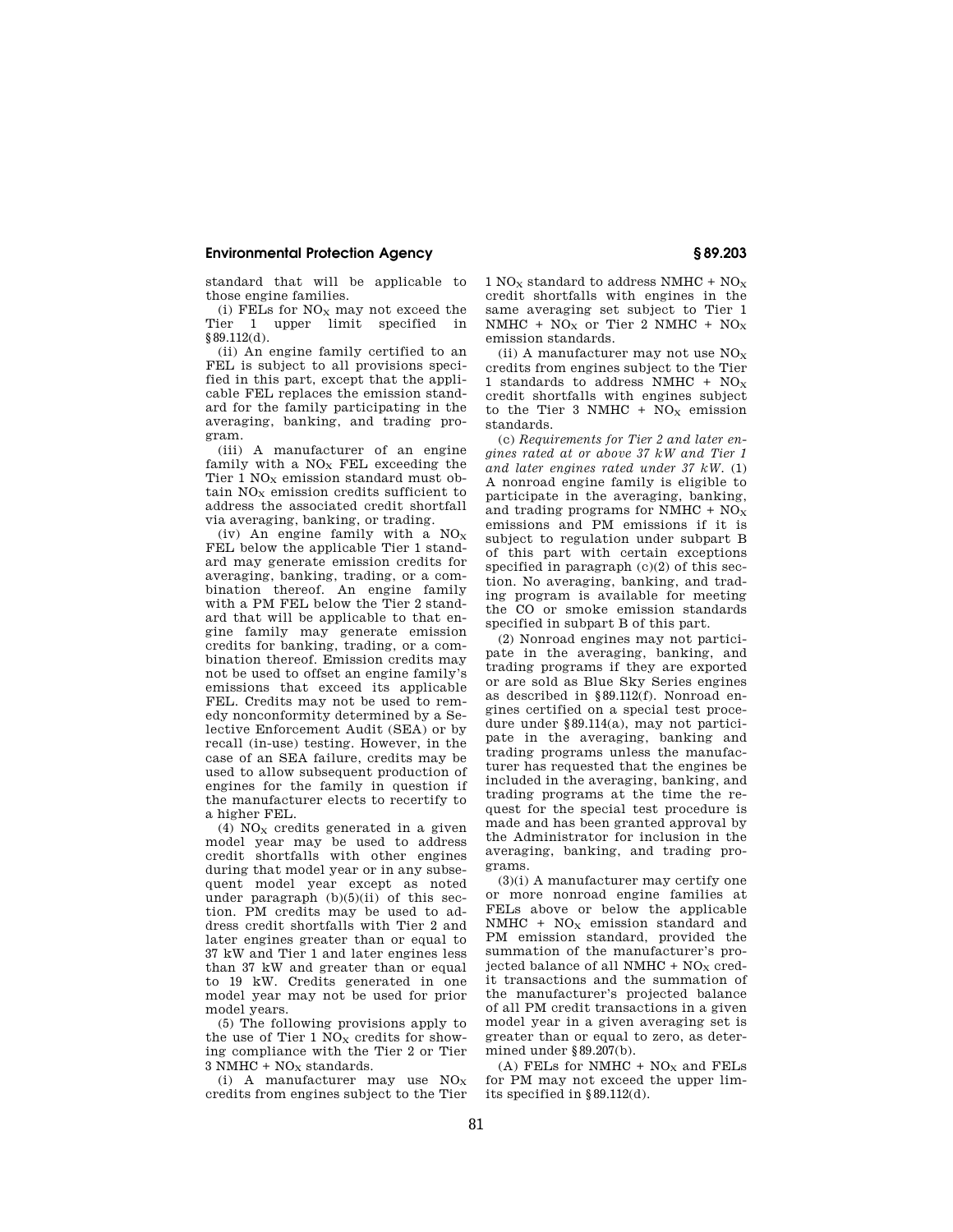(B) An engine family certified to an FEL is subject to all provisions specified in this part, except that the applicable FEL replaces the emission standard for the family participating in the averaging, banking, and trading program.

(C) A manufacturer of an engine family with an FEL exceeding the applicable emission standard must obtain emission credits sufficient to address the associated credit shortfall via averaging, banking, or trading, within the restrictions described in §89.204(c) and §89.206(b)(4).

(D) An engine family with an FEL below the applicable standard may generate emission credits for averaging, banking, trading, or a combination thereof. Emission credits may not be used to offset an engine family's emissions that exceed its applicable FEL. Credits may not be used to remedy nonconformity determined by a Selective Enforcement Audit (SEA) or by recall (in-use) testing. However, in the case of an SEA failure, credits may be used to allow subsequent production of engines for the family in question if the manufacturer elects to recertify to a higher FEL.

(ii)(A) In lieu of generating credits under paragraph  $(c)(3)(i)$  of this section, a manufacturer may certify one or more nonroad engine families rated under 37 kW at family emission limits (FELs) above or below the applicable NMHC +  $NO<sub>x</sub>$  emission standard and PM emission standard. The summation of the manufacturer's projected balance of all NMHC +  $NO<sub>x</sub>$  credit transactions and the summation of the manufacturer's projected balance of all PM credit transactions in a given model year, as determined under §89.207(b), are each allowed to be less than zero. Separate calculations shall be required for the following two categories of engines: engines rated under 19 kW and engines rated at or above 19 kW and under 37 kW.

(B) For each calendar year a negative credit balance exists as of December 31, a penalty equal to ten percent of the negative credit balance as of December 31 of the calendar year shall be added to the negative credit balance. The resulting negative credit balance shall be carried into the next calendar year.

# **§ 89.203 40 CFR Ch. I (7–1–21 Edition)**

(C) For engines rated under 19 kW, a manufacturer will be allowed to carry over a negative credit balance until December 31, 2003. For engines rated at or above 19 kW and under 37 kW, a manufacturer will be allowed to carry over a negative credit balance until December 31, 2002. As of these dates, the summation of the manufacturer's projected balance of all NMHC  $+$  NO<sub>x</sub> credit transactions and the summation of the manufacturer's projected balance of all PM credit transactions must each be greater than or equal to zero.

(D) FELs for NMHC +  $NO<sub>x</sub>$  and FELs for PM may not exceed the upper limits specified in §89.112(d).

(E) An engine family certified to an FEL is subject to all provisions specified in this part, except that the applicable NMHC +  $NO<sub>x</sub>$  FEL or PM FEL replaces the NMHC +  $NO<sub>X</sub>$  emission standard or PM emission standard for the family participating in the averaging and banking program.

(F) A manufacturer of an engine family with an FEL exceeding the applicable emission standard must obtain emission credits sufficient to address the associated credit shortfall via averaging or banking. The exchange of emission credits generated under this program with other nonroad engine manufacturers in trading is not allowed.

(G) An engine family with an FEL below the applicable standard may generate emission credits for averaging, banking, or a combination thereof. Emission credits may not be used to offset an engine family's emissions that exceed its applicable FEL. Credits may not be used to remedy nonconformity determined by a Selective Enforcement Audit (SEA) or by recall (inuse) testing. However, in the case of an SEA failure, credits may be used to allow subsequent production of engines for the family in question if the manufacturer elects to recertify to a higher FEL.

 $(4)(i)$  Except as noted in paragraphs  $(c)(4)(ii)$ ,  $(c)(4)(iii)$ , and  $(c)(4)(iv)$  of this section, credits generated in a given model year may be used during that model year or used in any subsequent model year. Except as allowed under paragraph  $(c)(3)(ii)$  of this section,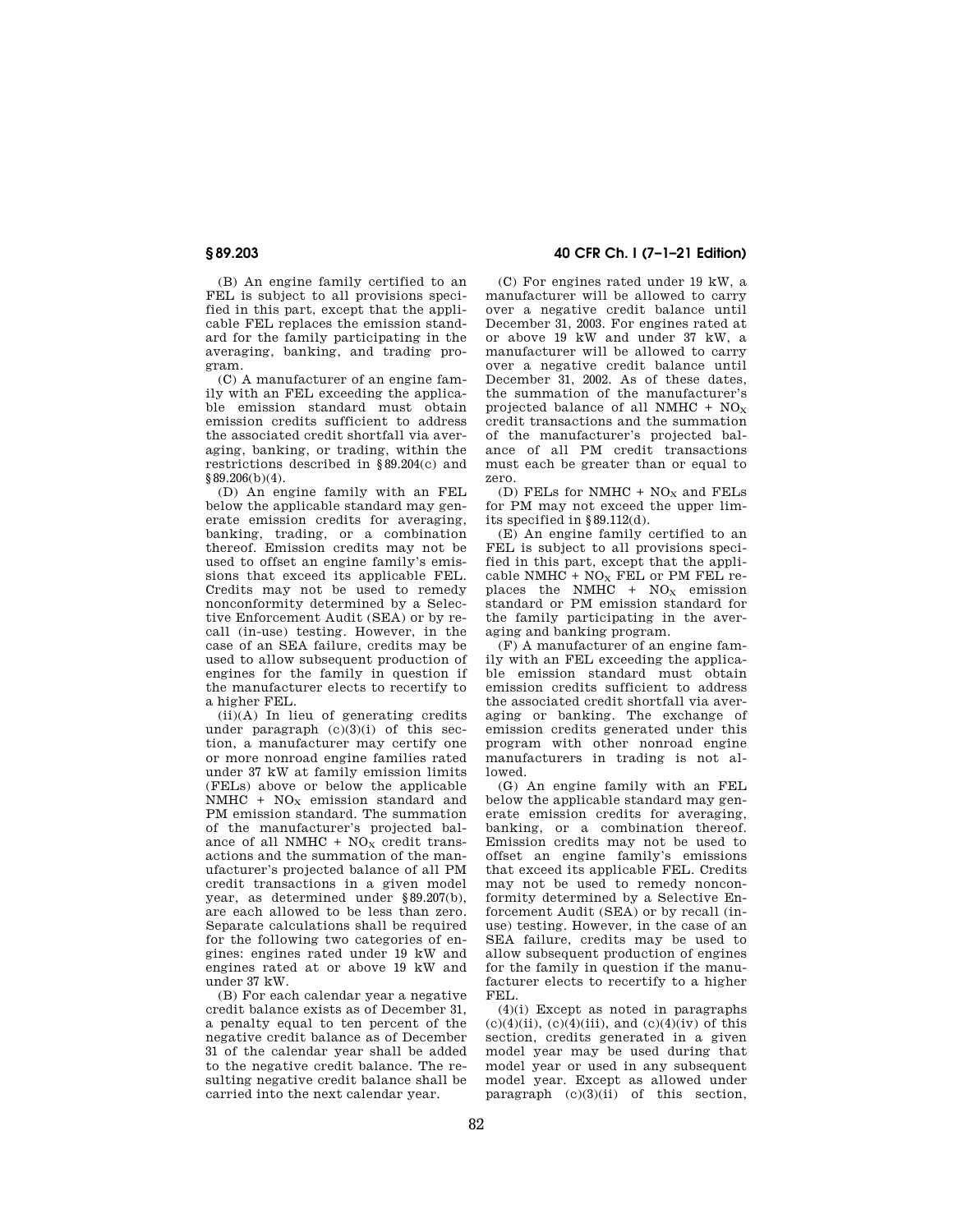credits generated in one model year may not be used for prior model years.

(ii) Credits generated from engines rated under 19 kW prior to the implementation date of the applicable Tier 2 standards, shall expire on December 31, 2007.

(iii) Credits generated from engines rated under 19 kW under the provisions of paragraph (c)(3)(ii) shall expire on December 31, 2003.

(iv) Credits generated from engines rated at or above 19 kW and under 37 kW under the provisions of paragraph  $(c)(3)(ii)$  of this section shall expire on December 31, 2002.

(5) Except as provided in paragraph (b)(3) of this section, engine families may not generate credits for one pollutant while also using credits for another pollutant in the same model year.

(6) Model year 2008 and 2009 engines rated under 8 kW that are allowed to certify under this part because they meet the criteria in 40 CFR 1039.101(c) may not generate emission credits.

(d) Manufacturers must demonstrate compliance under the averaging, banking, and trading programs for a particular model year within 270 days of the end of the model year. Except as allowed under paragraph (c)(3)(ii) of this section, manufacturers that have certified engine families to FELs above the applicable emission standards and do not have sufficient emission credits to offset the difference between the emission standards and the FEL for such engine families will be in violation of the conditions of the certificate of conformity for such engine families. The certificates of conformity may be voided ab initio under §89.126(c) for those engine families.

[63 FR 57006, Oct. 23, 1998, as amended at 69 FR 39213, June 29, 2004]

# **§ 89.204 Averaging.**

(a) *Requirements for Tier 1 engines rated at or above 37 kW.* A manufacturer may use averaging to offset an emission exceedance of a nonroad engine family caused by a  $NO<sub>x</sub>$  FEL above the applicable emission standard.  $NO<sub>x</sub>$ credits used in averaging may be obtained from credits generated by another engine family in the same model year, credits banked in a previous model year, or credits obtained through trading.

(b) *Requirements for Tier 2 and later engines rated at or above 37 kW and Tier 1 and later engines rated under 37 kW.* A manufacturer may use averaging to offset an emission exceedance of a nonroad engine family caused by an NMHC  $+$ ; NO<sub>X</sub> FEL or a PM FEL above the applicable emission standard. Credits used in averaging may be obtained from credits generated by another engine family in the same model year, credits banked in previous model years that have not expired, or credits obtained through trading. The use of credits shall be within the restrictions described in paragraph (c) of this section,  $$89.206(b)(4)$  and  $$89.203(b)(5)(ii)$ .

(c) *Averaging sets for emission credits.*  The averaging and trading of  $NO_X$ emission credits, NMHC +  $NO<sub>x</sub>$  emission credits, and PM emissions credits will only be allowed between engine families in the same averaging set. The averaging sets for the averaging and trading of  $NO<sub>X</sub>$  emission credits, NMHC  $+$  NO<sub>X</sub> emission credits, and PM emission credits for nonroad engines are defined as follows:

(1) Eligible engines rated at or above 19 kW, other than marine diesel engines, constitute an averaging set.

(2) Eligible engines rated under 19 kW, other than marine diesel engines, constitute an averaging set.

(3) Marine diesel engines rated at or above 19 kW constitute an averaging set. Emission credits generated from marine diesel engines rated at or above 19 kW may be used to address credit shortfalls for eligible engines rated at or above 19 kW other than marine diesel engines.

(4) Marine diesel engines rated under 19 kW constitute an averaging set. Emission credits generated from marine diesel engines rated under 19 kW may be used to address credit shortfalls for eligible engines rated under 19 kW other than marine diesel engines.

[63 FR 57007, Oct. 23, 1998]

## **§ 89.205 Banking.**

(a) *Requirements for Tier 1 engines rated at or above 37 kW.* (1) A manufacturer of a nonroad engine family with a NO<sup>X</sup> FEL below the applicable standard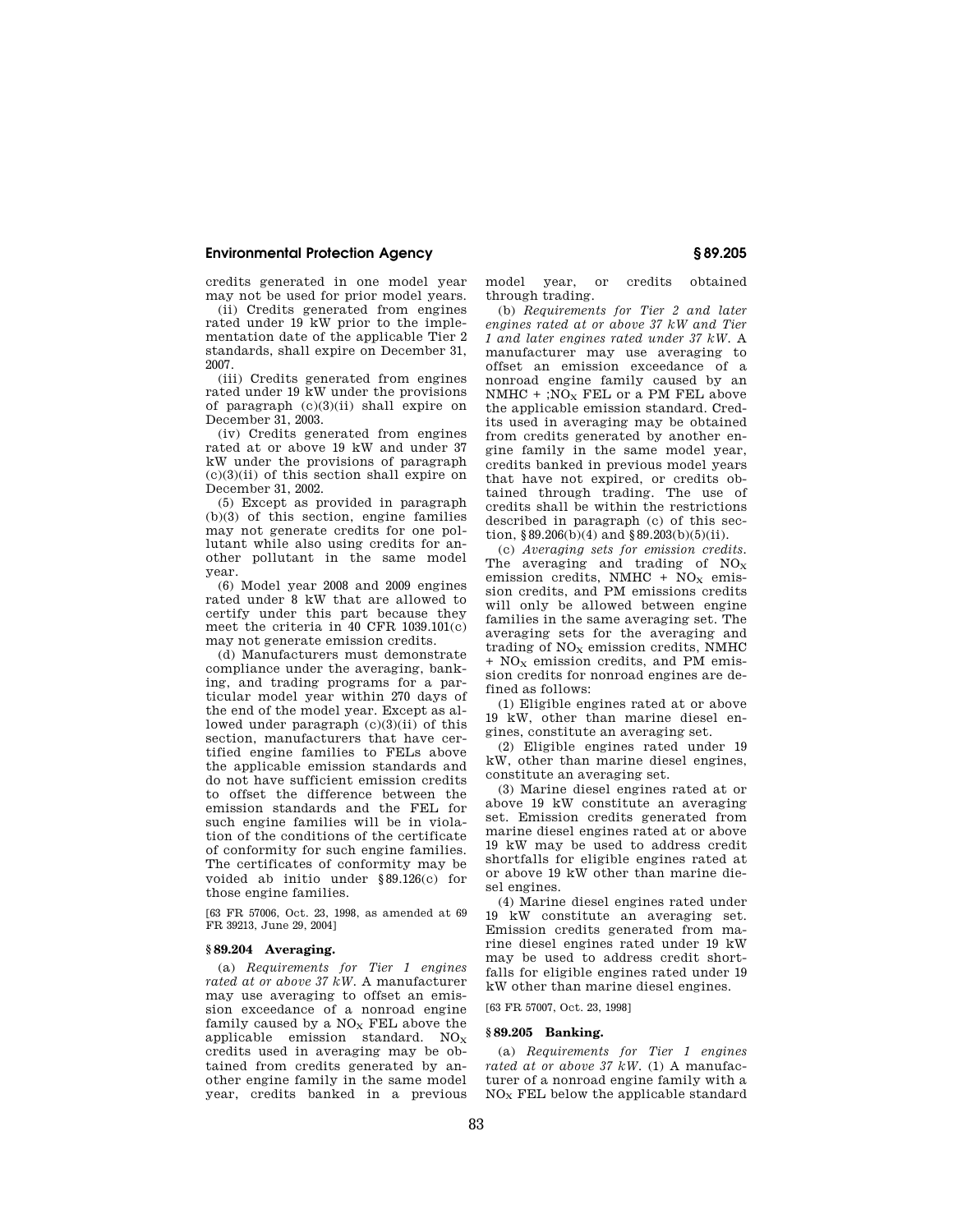for a given model year may bank credits in that model year for use in averaging and trading in any subsequent model year.

(2) A manufacturer of a nonroad engine family may bank  $NO<sub>x</sub>$  credits up to one calendar year prior to the effective date of mandatory certification. Such engines must meet the requirements of subparts A, B, D, E, F, G, H, I, J, and K of this part.

(3)(i) A manufacturer of a nonroad engine family may bank PM credits from Tier 1 engines under the provisions specified in  $\frac{89.207(b)}{200}$  for use in averaging and trading in the Tier 2 or later timeframe. These credits are considered to be Tier 2 credits.

(ii) Such engine families are subject to all provisions specified in subparts A, B, D, E, F, G, H, I, J, and K of this part, except that the applicable PM FEL replaces the PM emission standard for the family participating in the banking and trading program.

(b) *Requirements for Tier 2 and later engines rated at or above 37 kW and Tier 1 and later engines rated under 37 kW.* (1) A manufacturer of a nonroad engine family with an NMHC +  $NO<sub>X</sub>$  FEL or a PM FEL below the applicable standard for a given model year may bank credits in that model year for use in averaging and trading in any following model year.

(2) For engine rated under 37 kW, a manufacturer of a nonroad engine family may bank credits prior to the effective date of mandatory certification. Such engines must meet the requirements of subparts A, B, D, E, F, G, H, I, J, and K of this part.

(c) A manufacturer may bank actual credits only after the end of the model year and after EPA has reviewed the manufacturer's end-of-year reports. During the model year and before submittal of the end-of-year report, credits originally designated in the certification process for banking will be considered reserved and may be redesignated for trading or averaging in the end-of-year report and final report.

(d) Credits declared for banking from the previous model year that have not been reviewed by EPA may be used in averaging or trading transactions. However, such credits may be revoked at a later time following EPA review of

**§ 89.206 40 CFR Ch. I (7–1–21 Edition)** 

the end-of-year report or any subsequent audit actions.

[63 FR 57008, Oct. 23, 1998, as amended at 72 FR 53129, Sept. 18, 2007]

# **§ 89.206 Trading.**

(a) *Requirements for Tier 1 engines rated at or above 37 kW.* (1) A nonroad engine manufacturer may exchange emission credits with other nonroad engine manufacturers within the same averaging set in trading.

(2) Credits for trading can be obtained from credits banked in a previous model year or credits generated during the model year of the trading transaction.

(3) Traded credits can be used for averaging, banking, or further trading transactions within the restrictions described in §89.204(c).

(b) *Requirements for Tier 2 and later engines rated at or above 37 kW and Tier 1 and later engines rated under 37 kW.* (1) A nonroad engine manufacturer may exchange emission credits with other nonroad engine manufacturers within the same averaging set in trading.

(2) Credits for trading can be obtained from credits banked in previous model years that have not expired or credits generated during the model year of the trading transaction.

(3) Traded credits can be used for averaging, banking, or further trading transactions within the restrictions described in §89.204(c) and paragraph (b)(4) of this section.

(4) Emission credits generated from engines rated at or above 19 kW utilizing indirect fuel injection may not be traded to other manufacturers.

(c) In the event of a negative credit balance resulting from a transaction, both the buyer and the seller are liable, except in cases deemed involving fraud. Certificates of all engine families participating in a negative trade may be voided ab initio under §89.126(c).

[63 FR 57008, Oct. 23, 1998]

#### **§ 89.207 Credit calculation.**

(a) *Requirements for calculating NO*<sup>X</sup> *credits from Tier 1 engines rated at or above 37 kW.* (1) For each participating engine family, emission credits (positive or negative) are to be calculated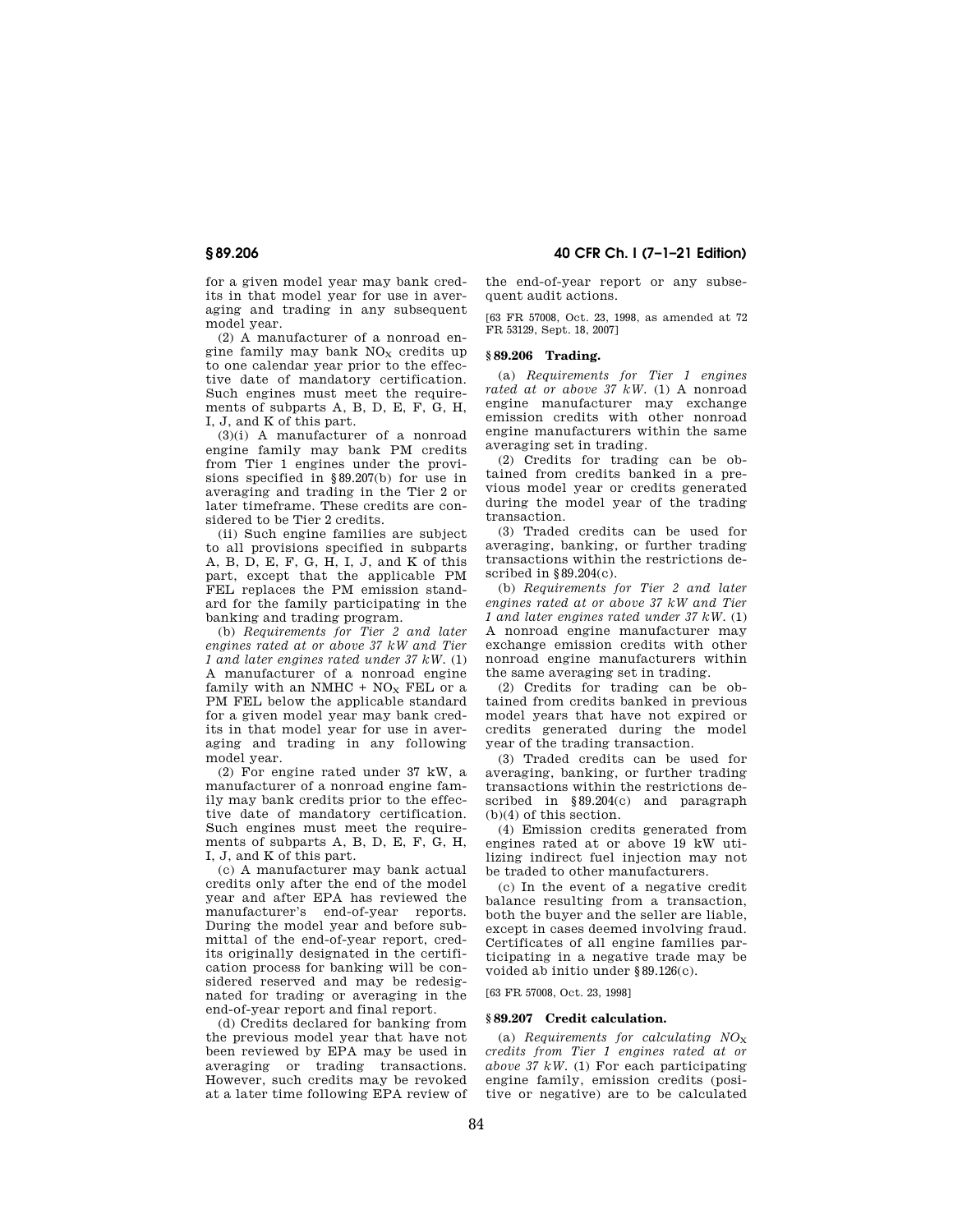according to one of the following equations and rounded, in accordance with ASTM E29–93a, to the nearest one-hundredth of a megagram (Mg). This ASTM procedure has been incorporated by reference (see §89.6). Consistent units are to be used throughout the equation.

(i) For determining credit availability from all engine families generating credits: Emission credits =<br>(Std-FEL) × (Volume) × (AvgPR) ×  $(UL) \times (Adjustment) \times (10^{-6})$ 

(ii) For determining credit usage for all engine families requiring credits to offset emissions in excess of the standard:

Emission credits =  $(Std - FEL) \times (Vol$  $ume) \times (AvgPR) \times (UL) \times (10^{-6})$ 

Where:

- Std = the applicable Tier 1  $NO<sub>X</sub>$  nonroad engine emission standard, in grams per kilowatt-hour.
- $FEL =$  the  $NO<sub>x</sub>$  family emission limit for the engine family in grams per kilowatthour.
- Volume = the number of nonroad engines eligible to participate in the averaging, banking, and trading program within the given engine family during the model year. Engines sold to equipment or vehicle manufacturers under the provisions of §89.102(g) shall not be included in this number. Quarterly production projections are used for initial certification. Actual applicable production/sales volume is used for end-of-year compliance determination.
- AvgPR = the average power rating of all of the configurations within an engine family, calculated on a sales-weighted basis, in kilowatts.
- $UL =$  the useful life for the engine family, in hours.
- Adjustment  $=$  a one-time adjustment, as specified in paragraph (a)(2) of this section, to be applied to Tier 1  $NO<sub>x</sub>$  credits to be banked or traded for determining compliance with the Tier 1  $NO<sub>x</sub>$  standards or Tier 2  $NO<sub>X</sub>$  + NMHC standards<br>specified in subpart B of this part. Banked credits traded in a subsequent model year will not be subject to an additional adjustment. Banked credits used in a subsequent model year's averaging program will not have the adjustment restored.

(2) If an engine family is certified to a  $NO<sub>x</sub>$  FEL of 8.0 g/kW-hr or less, an Adjustment value of 1.0 shall be used in the credit generation calculation described in paragraph  $(a)(1)(i)$  of this section. If an engine family is certified to a  $NO<sub>x</sub>$  FEL above 8.0 g/kW-hr, an Adjustment value of 0.65 shall be used in the credit generation calculation described in paragraph  $(a)(1)(i)$  of this section. If the credits are to be used by the credit-generating manufacturer for averaging purposes in the same model year in which they are generated, an Adjustment value of 1.0 shall be used for all engines regardless of the level of the  $NO<sub>X</sub>$  FEL. If the credits are to be banked by the credit-generating manufacturer and used in a subsequent model year for another Tier 1 engine family, an Adjustment value of 1.0 shall be used for all engines regardless of the level of the  $NO<sub>x</sub> FEL$ .

(b) *Requirements for calculating NMHC + NO*<sup>X</sup> *Credits from Tier 2 and later engines rated at or above 37 kW and Tier 1 and later engines rated under 37 kW and PM credits from all engines.* (1) For each participating engine family,  $NO<sub>x</sub>$  + NMHC emission credits and PM emission credits (positive or negative) are to be calculated according to one of the following equations and rounded, in accordance with ASTM E29–93a, to the nearest one-hundredth of a megagram (Mg). This procedure has been incorporated by reference (see §89.6). Consistent units are to be used throughout the equation.

(i) For determining credit availability from all engine families generating credits:

Emission credits =  $(Std-FEL) \times (Vol$  $ume) \times (AvgPR) \times (UL) \times (10^{-6})$ 

(ii) For determining credit usage for all engine families requiring credits to offset emissions in excess of the standard:

Emission credits =  $(Std-FEL) \times (Vol$  $ume) \times (AvgPR) \times (UL) \times (10^{-6})$ 

Where:

Std = the current and applicable nonroad engine emission standard, in grams per kilowatt-hour, except for PM calculations where it is the applicable nonroad engine Tier 2 PM emission standard, and except for engines rated under 19 kW where it is the applicable nonroad engine Tier 2 emission standard, in grams per kilowatt-hour. (Engines rated under 19 kW participating in the averaging and banking program provisions of §89.203(c)(3)(ii) shall use the Tier 1 standard for credit calculations.)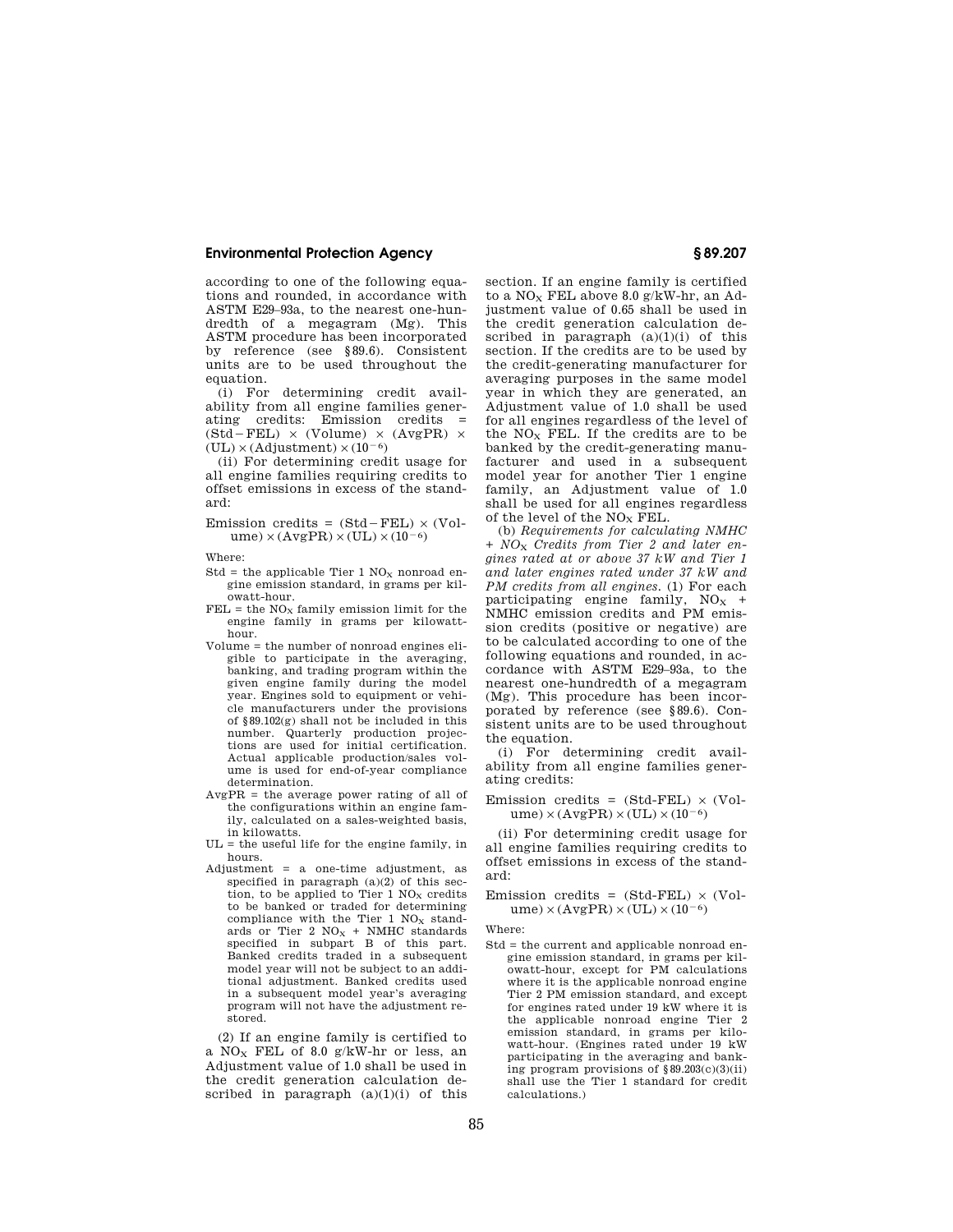- $FET<sub>i</sub>$  = the family emission limit for the engine family in grams per kilowatt-hour.
- Volume = the number of nonroad engines eligible to participate in the averaging, banking, and trading program within the given engine family during the model year. Engines sold to equipment or vehicle manufacturers under the provisions of §89.102(g) shall not be included in this number. Quarterly production projec-tions are used for initial certification. Actual applicable production/sales volume is used for end-of-year compliance determination.
- $AvgPR = the average power rating of all of$ the configurations within an engine family, calculated on a sales-weighted basis, in kilowatts.
- $UL =$  the useful life for the given engine family, in hours.

[63 FR 57008, Oct. 23, 1998]

## **§ 89.208 Labeling.**

For all nonroad engines included in the averaging, banking, and trading programs, the family emission limits to which the engine is certified must be included on the label required in §89.110.

[63 FR 57009, Oct. 23, 1998]

#### **§ 89.209 Certification.**

(a) In the application for certification a manufacturer must:

(1) Declare its intent to include specific engine families in the averaging, banking, and trading programs.

(2) Submit a statement that the engines for which certification is requested will not, to the best of the manufacturer's belief, cause the manufacturer to have a negative credit balance when all credits are calculated for all the manufacturer's engine families participating in the averaging, banking, and trading programs, except as allowed under §89.203(c)(3)(ii).

(3) Declare the applicable FELs for each engine family participating in averaging, banking, and trading.

(i) The FELs must be to the same number of significant digits as the emission standard for the applicable pollutant.

(ii) In no case may the FEL exceed the upper limits prescribed in §89.112(d).

(4) Indicate the projected number of credits generated/needed for this family; the projected applicable production/sales volume, by quarter; and the

values required to calculate credits as given in §89.207.

(5) Submit calculations in accordance with §89.207 of projected emission credits (positive or negative) based on quarterly production projections for each participating family.

 $(6)(i)$  If the engine family is projected to have negative emission credits, state specifically the source (manufacturer/engine family or reserved) of the credits necessary to offset the credit deficit according to quarterly projected production, or, if the engine family is to be included in the provisions of §89.203(c)(3)(ii), state that the engine family will be subject to those provisions.

(ii) If the engine family is projected to generate credits, state specifically (manufacturer/engine family or reserved) where the quarterly projected credits will be applied.

(b) All certificates issued are conditional upon manufacturer compliance with the provisions of this subpart both during and after the model year of production.

(c) Failure to comply with all provisions of this subpart will be considered to be a failure to satisfy the conditions upon which the certificate was issued, and the certificate may be deemed void ab initio.

(d) The manufacturer bears the burden of establishing to the satisfaction of the Administrator that the conditions upon which the certificate was issued were satisfied or waived.

(e) Projected credits based on information supplied in the certification application may be used to obtain a certificate of conformity. However, any such credits may be revoked based on review of end-of-year reports, follow-up audits, and any other verification steps deemed appropriate by the Administrator.

[59 FR 31335, June 17, 1994. Redesignated and amended at 63 FR 56995, 57009, Oct. 23, 1998]

#### **§ 89.210 Maintenance of records.**

(a) The manufacturer of any nonroad engine that is certified under the averaging, banking, and trading program must establish, maintain, and retain the following adequately organized and indexed records for each such engine produced: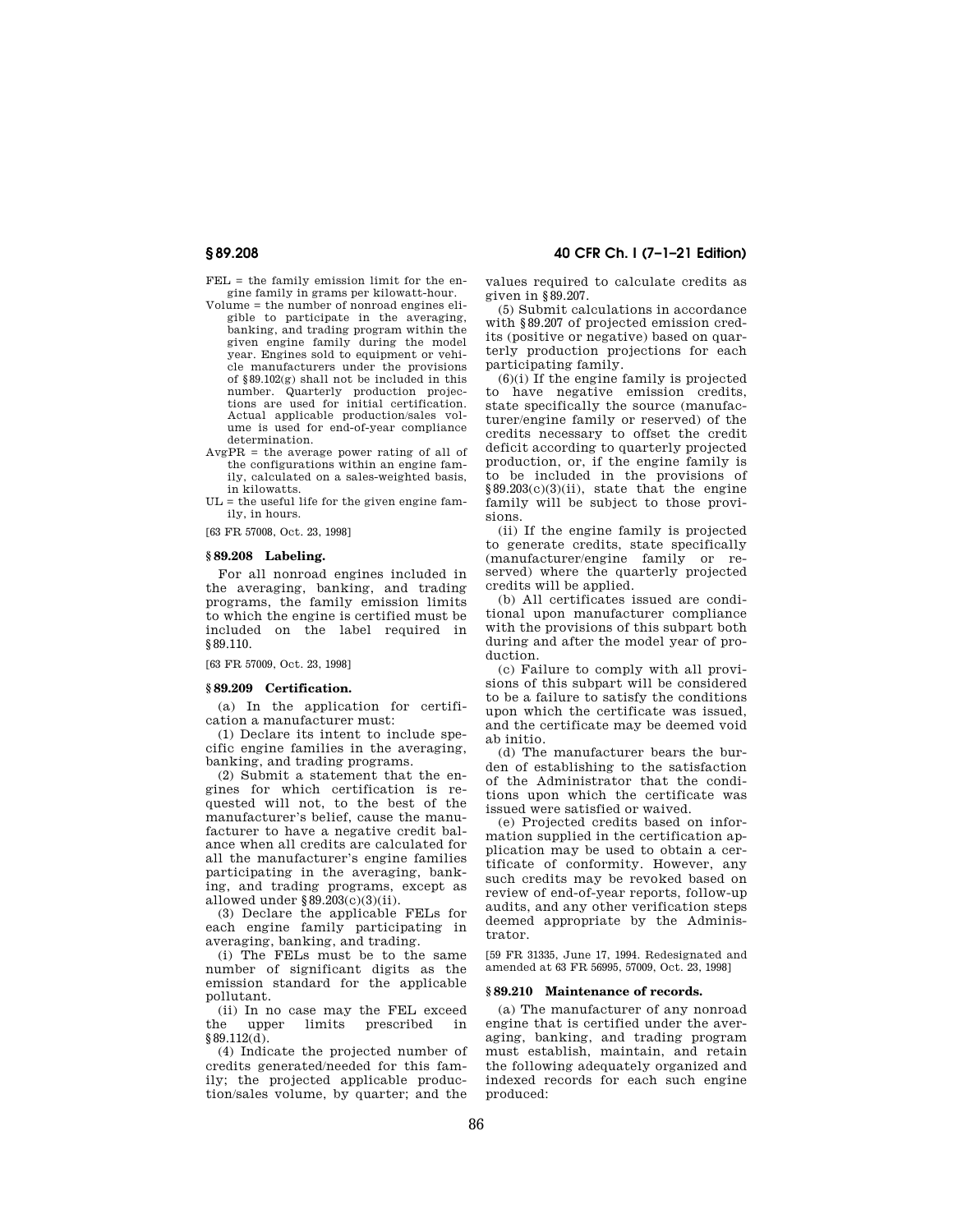(1) EPA engine family;

(2) Engine identification number;

(3) Engine model year and build date,

(4) Power rating;

(5) Purchaser and destination; and

(6) Assembly plant.

(b) The manufacturer of any nonroad engine family that is certified under the averaging, banking, and trading programs must establish, maintain, and retain the following adequately organized and indexed records for each such family:

(1) EPA engine family;

(2) Family emission limits (FEL);

(3) Power rating for each configuration tested;

(4) Projected applicable production/ sales volume for the model year; and

(5) Actual applicable production/sales volume for the model year.

(c) Any manufacturer producing an engine family participating in trading reserved credits must maintain the following records on a quarterly basis for each engine family in the trading program:

(1) The engine family;

(2) The actual quarterly and cumulative applicable production/sales volume;

(3) The values required to calculate credits as given in §89.207;

(4) The resulting type and number of credits generated/required;

(5) How and where credit surpluses are dispersed; and

(6) How and through what means credit deficits are met.

(d) The manufacturer must retain all records required to be maintained under this section for a period of eight years from the due date for the end-ofmodel-year report. Records may be retained as hard copy or reduced to microfilm, ADP diskettes, and so forth, depending on the manufacturer's record retention procedure; provided, that in every case all information contained in the hard copy is retained.

(e) Nothing in this section limits the Administrator's discretion in requiring the manufacturer to retain additional records or submit information not specifically required by this section.

(f) Pursuant to a request made by the Administrator, the manufacturer must submit to the Administrator the information that the manufacturer is required to retain.

(g) EPA may void ab initio under §89.126(c) a certificate of conformity for an engine family for which the manufacturer fails to retain the records required in this section or to provide such information to the Administrator upon request.

[59 FR 31335, June 17, 1994. Redesignated and amended at 63 FR 56995, 57009, Oct. 23, 1998]

#### **§ 89.211 End-of-year and final reports.**

(a) End-of-year and final reports must indicate the engine family, the actual applicable production/sales volume, the values required to calculate credits as given in §89.207, and the number of credits generated/required. Manufacturers must also submit how and where credit surpluses were dispersed (or are to be banked) and/or how and through what means credit deficits were met. Copies of contracts related to credit trading must be included or supplied by the broker, if applicable. The report shall include a calculation of credit balances to show that the summation of the manufacturer's use of credits results in a credit balance equal to or greater than zero, except as allowed under §89.203(c)(3)(ii). Manufacturers participating under the program described in  $\S 89.203(c)(3)(ii)$  shall include the NMHC +  $NO<sub>X</sub>$  credit balance and the PM credit balance as of December 31 of that calendar year.

(b) The applicable production/sales volume for end-of-year and final reports must be based on the location of the point of first retail sale (for example, retail customer, dealer, secondary manufacturer) also called the final product purchase location.

(c)(1) End-of-year reports must be submitted within 90 days of the end of the model year to: Director, Engine Programs and Compliance Division (6405-J), U.S. Environmental Protection Agency, 401 M St., SW., Washington, DC 20460.

(2) Final reports must be submitted within 270 days of the end of the model year to: Director, Engine Programs and Compliance Division (6405-J), U.S. Environmental Protection Agency, 401 M St., SW., Washington, DC 20460.

(d) Failure by a manufacturer participating in the averaging, banking, or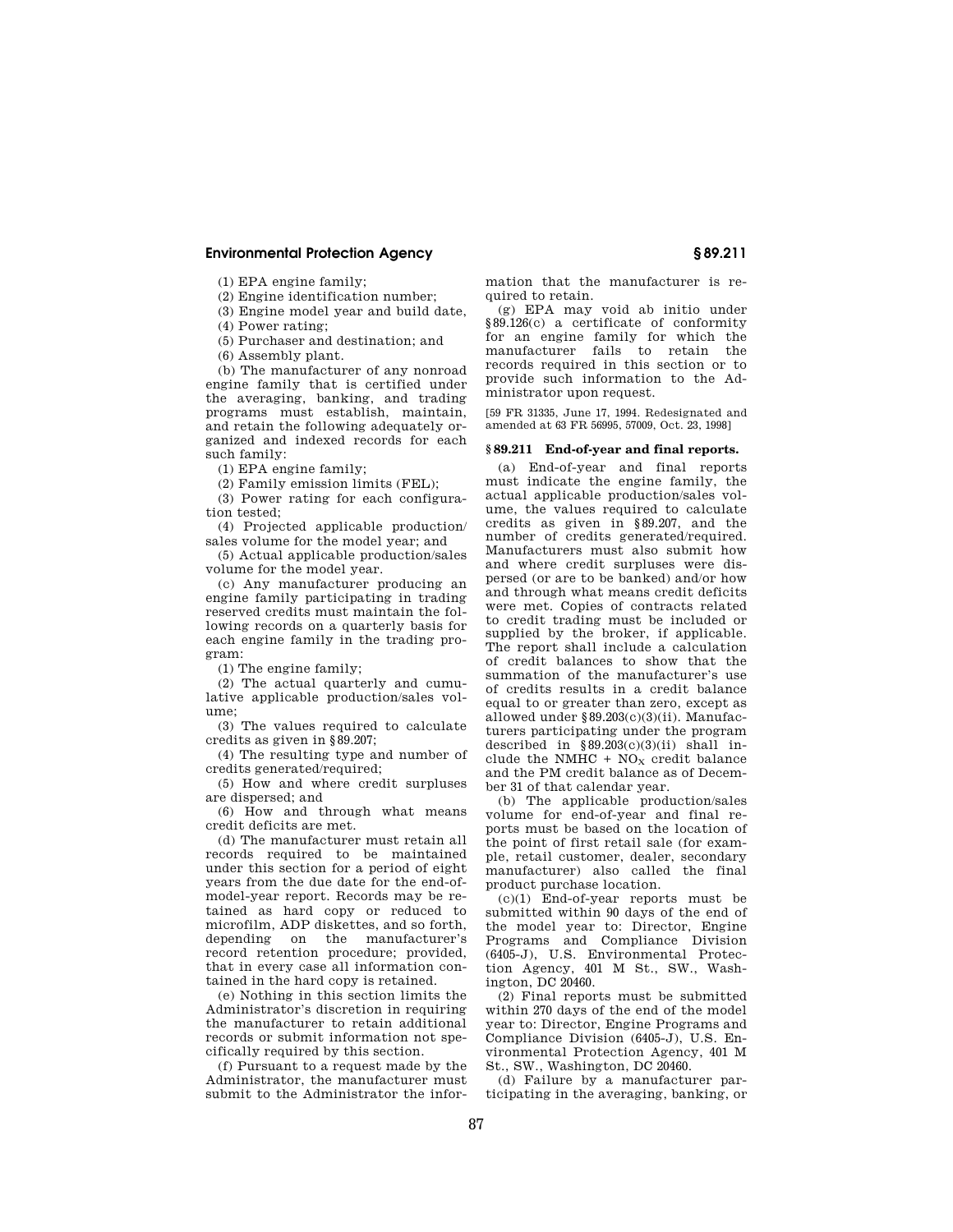trading program to submit any end-ofyear or final reports in the specified time for all engines is a violation of sections 203(a)(1) and 213 of the Clean Air Act for each engine.

(e) A manufacturer generating credits for deposit only who fails to submit end-of-year reports in the applicable specified time period (90 days after the end of the model year) may not use the credits until such reports are received and reviewed by EPA. Use of projected credits pending EPA review is not permitted in these circumstances.

(f) Errors discovered by EPA or the manufacturer in the end-of-year report, including errors in credit calculation, may be corrected in the final report up to 270 days from the end of the model year.

(g) If EPA or the manufacturer determines that a reporting error occurred on an end-of-year or final report previously submitted to EPA under this section, the manufacturer's credits and credit calculations will be recalculated. Erroneous positive credits will be void except as provided in paragraph (h) of this section. Erroneous negative credit balances may be adjusted by EPA.

(h) If within 270 days of the end of the model year, EPA review determines a reporting error in the manufacturer's favor (that is, resulting in an increased credit balance) or if the manufacturer discovers such an error within 270 days of the end of the model year, the credits shall be restored for use by the manufacturer.

[59 FR 31335, June 17, 1994. Redesignated and amended at 63 FR 56995, 57009, Oct. 23, 1998]

# **§ 89.212 Notice of opportunity for hearing.**

Any voiding of the certificate under  $89.203(d)$ ,  $89.206(c)$ ,  $89.209(c)$  or  $\S$ §89.203(d), 89.206(c), 89.209(c) or  $89.210(g)$  will be made only after the manufacturer concerned has been offered an opportunity for a hearing conducted in accordance with §§89.512 and 89.513 and, if a manufacturer requests such a hearing, will be made only after an initial decision by the Presiding Officer.

[63 FR 57010, Oct. 23, 1998]

**§ 89.212 40 CFR Ch. I (7–1–21 Edition)** 

# **Subpart D—Emission Test Equipment Provisions**

## **§ 89.301 Scope; applicability.**

(a) This subpart describes the equipment required in order to perform exhaust emission tests on new nonroad compression-ignition engines subject to the provisions of subpart B of part 89.

(b) Exhaust gases, either raw or dilute, are sampled while the test engine is operated using an 8-mode test cycle on an engine dynamometer. The exhaust gases receive specific component analysis determining concentration of pollutant, exhaust volume, the fuel flow, and the power output during each mode. Emission is reported as grams per kilowatt hour (g/kw-hr). See subpart E of this part for a complete description of the test procedure.

(c) General equipment and calibration requirements are given in §89.304 through 89.324. Sections 89.325 through 89.331 set forth general test specifications.

(d) Additional information about system design, calibration methodologies, and so forth, for raw gas sampling can be found in 40 CFR part 1065. Examples for system design, calibration methodologies, and so forth, for dilute exhaust gas sampling can be found in 40 CFR part 1065.

[59 FR 31335, June 17, 1994. Redesignated at 63 FR 56995, Oct. 23, 1998, as amended at 70 FR 40445, July 13, 2005]

### **§ 89.302 Definitions.**

The definitions in subpart A of this part apply to this subpart. For terms not defined in this part, the definitions in 40 CFR part 86, subparts A, D, I, and N, apply to this subpart.

[63 FR 57010, Oct. 23, 1998]

#### **§ 89.303 Symbols/abbreviations.**

(a) The abbreviations in §86.094–3 or part 89.3 of this chapter apply to this subpart.

(b) The abbreviations in table 1 in appendix A of this subpart apply to this subpart. Some abbreviations from §89.3 have been included for the convenience of the reader.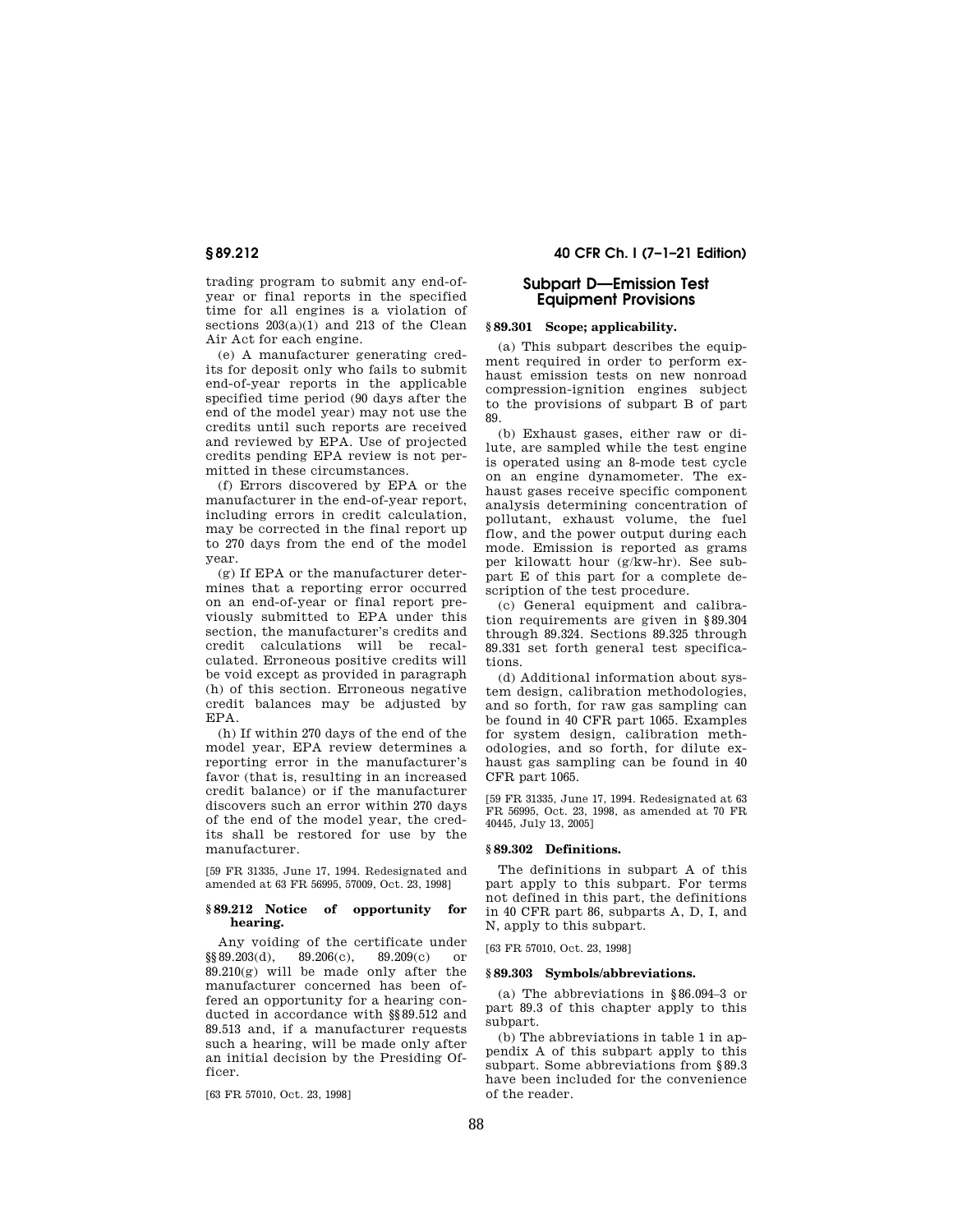(c) The symbols in table 2 in appendix A of this subpart apply to this subpart.

[59 FR 31335, June 17, 1994. Redesignated at 63 FR 56995, Oct. 23, 1998]

#### **§ 89.304 Equipment required for gaseous emissions; overview.**

(a) All engines subject to this subpart are tested for exhaust emissions. Engines are operated on dynamometers meeting the specification given in §89.306.

(b) The exhaust is tested for gaseous emissions using a raw gas sampling system as described in §89.412 or a constant volume sampling (CVS) system as described in §89.419. Both systems require analyzers (see paragraph (c) of this section) specific to the pollutant being measured.

(c) Analyzers used are a non-dispersive infrared (NDIR) absorption type for carbon monoxide and carbon dioxide analysis; a heated flame ionization (HFID) type for hydrocarbon analysis; and a chemiluminescent detector (CLD) or heated chemiluminescent detector (HCLD) for oxides of nitrogen analysis. Sections 89.309 through 89.324 set forth a full description of analyzer requirements and specifications.

[59 FR 31335, June 17, 1994. Redesignated and amended at 63 FR 56995, 57010, Oct. 23, 1998]

### **§ 89.305 Equipment measurement accuracy/calibration frequency.**

The accuracy of measurements must be such that the maximum tolerances shown in Table 3 in appendix A of this subpart are not exceeded. Calibrate all equipment and analyzers according to the frequencies shown in Table 3 in appendix A of this subpart.

[59 FR 31335, June 17, 1994. Redesignated at 63 FR 56995, Oct. 23, 1998]

#### **§ 89.306 Dynamometer specifications and calibration weights.**

(a) *Dynamometer specifications.* The dynamometer test stand and other instruments for measurement of power output must meet the accuracy and calibration frequency requirements shown in table 3 in appendix A of this subpart. The dynamometer must be capable of performing the test cycle described in §89.410.

(b) *Dynamometer calibration weights.* A minimum of six calibration weights for each range used are required. The weights must be spaced to reflect good engineering judgement such that they cover the range of weights required and must be traceable to within 0.5 percent of NIST weights. Laboratories located in foreign countries may certify calibration weights to local government bureau standards.

[59 FR 31335, June 17, 1994. Redesignated at 63 FR 56995, Oct. 23, 1998]

# **§ 89.307 Dynamometer calibration.**

(a) If necessary, follow the dynamometer manufacturer's instructions for initial start-up and basic operating adjustments.

(b) Check the dynamometer torque measurement for each range used by the following method:

(1) Warm up the dynamometer following the dynamometer manufacturer's specifications.

(2) Determine the dynamometer calibration moment arm (a distance/weight measurement). Dynamometer manufacturer's data, actual measurement, or the value recorded from the previous calibration used for this subpart may be used.

(3) When calibrating the engine flywheel torque transducer, any lever arm used to convert a weight or a force through a distance into a torque must be in a horizontal position (±5 degrees).

(4) Calculate the indicated torque (IT) for each calibration weight to be used by:

IT = calibration weight  $(N) \times$  calibration moment arm (m)

(5) Attach each calibration weight specified in §89.306 to the moment arm at the calibration distance determined in paragraph (b)(2) of this section. Record the power measurement equipment response  $(N-m)$  to each weight.

(6) For each calibration weight, compare the torque value measured in paragraph (b)(5) of this section to the calculated torque determined in paragraph (b)(4) of this section.

(7) The measured torque must be within either 2 percent of point or 1 percent of the engine maximum torque of the calculated torque.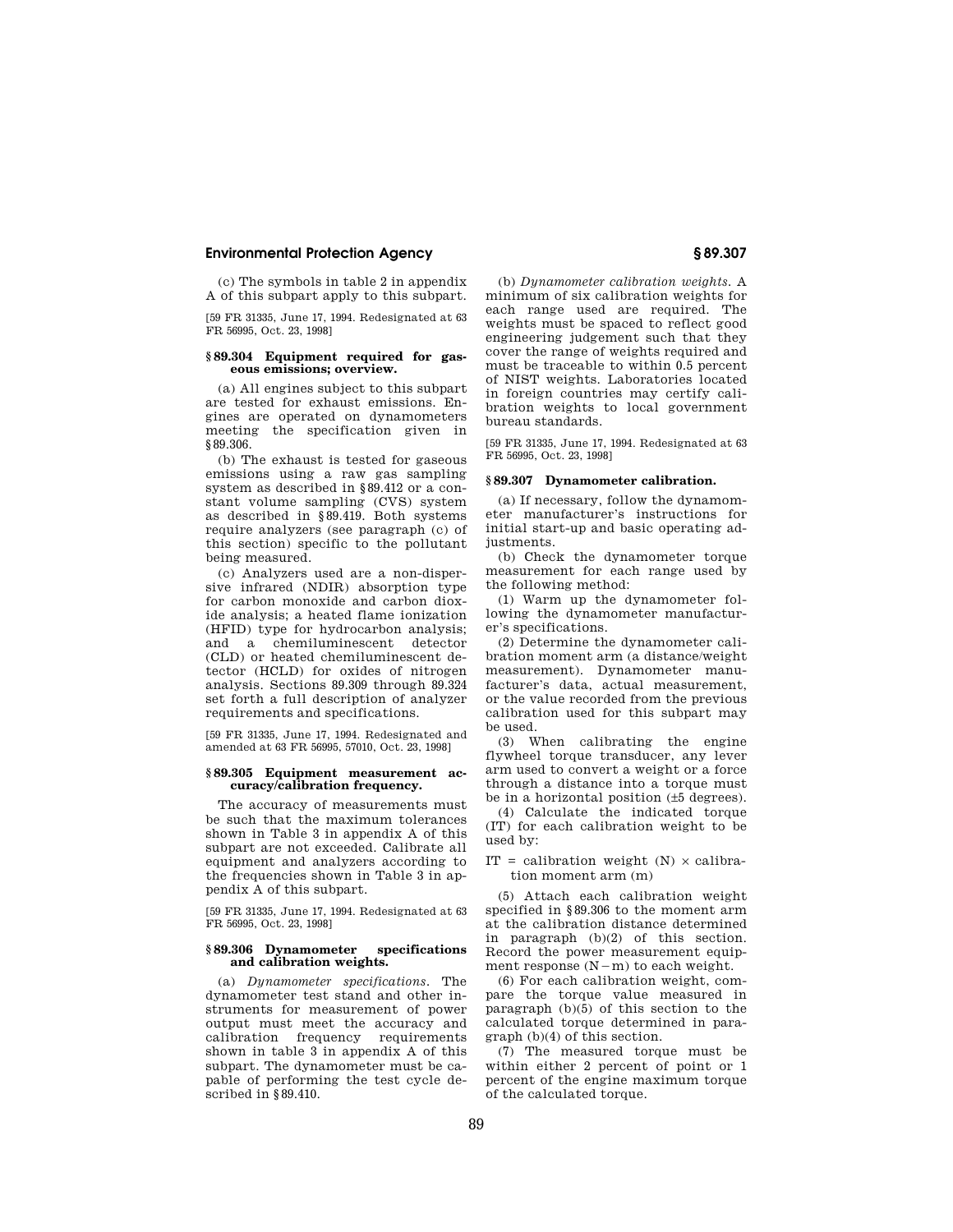**§ 89.308 40 CFR Ch. I (7–1–21 Edition)** 

(8) If the measured torque is not within the above requirements, adjust or repair the system. Repeat steps in paragraphs  $(b)(1)$  through  $(b)(6)$  of this section with the adjusted or repaired system.

(c) Optional. A master load-cell or transfer standard may be used to verify the torque measurement system.

(1) The master load-cell and read out system must be calibrated with weights at each test weight specified in §89.306. The calibration weights must be traceable to within 0.1 percent of applicable national standards.

(2) Warm up the dynamometer following the equipment manufacturer's specifications.

(3) Attach the master load-cell and loading system.

(4) Load the dynamometer to a minimum of 6 equally spaced torque values as indicated by the master load-cell for each in-use range used.

(5) The in-use torque measurement must be within 2 percent of the torque measured by the master system for each load used.

(6) If the in-use torque is not within 2 percent of the master torque, adjust or repair the system. Repeat steps in paragraphs  $(c)(2)$  through  $(c)(5)$  of this section with the adjusted or repaired system.

(d) Calibrated resistors may not be used for engine flywheel torque transducer calibration, but may be used to span the transducer prior to engine testing.

(e) Perform other engine dynamometer system calibrations as dictated by good engineering practice.

[59 FR 31335, June 17, 1994. Redesignated and amended at 63 FR 56995, 57010, Oct. 23, 1998]

#### **§ 89.308 Sampling system requirements for gaseous emissions.**

(a) For each component (pump, sample line section, filters, and so forth) in the heated portion of the sampling system that has a separate source of power or heating element, use engineering judgment to locate the coolest portion of that component and monitor the temperature at that location. If several components are within an oven, then only the surface temperature of the component with the largest thermal mass and the oven temperature need be measured.

(b) If water is removed by condensation, the sample gas temperature shall be monitored within the water trap or the sample dewpoint shall be monitored downstream. In either case, the indicated temperature shall not exceed 7 °C.

[59 FR 31335, June 17, 1994. Redesignated and amended at 63 FR 56995, 57010, Oct. 23, 1998]

#### **§ 89.309 Analyzers required for gaseous emissions.**

(a) *Analyzers.* The following instruments are required for analyzing the measured gases:

(1) *Carbon Monoxide (CO) analysis.* (i) The carbon monoxide analyzer must be of the non-dispersive infrared (NDIR) absorption type.

(ii) The use of linearizing circuits is permitted.

(2) *Carbon Dioxide (CO*2) *analysis.* (i) The carbon dioxide analyzer must be of the non-dispersive infrared (NDIR) absorption type.

(ii) The use of linearizing circuits is permitted.

(3) [Reserved]

(4) *Hydrocarbon (HC) analysis.* (i) The hydrocarbon analyzer must be of the heated flame ionization (HFID) type.

(ii) If the temperature of the exhaust gas at the sample probe is below 190 °C, the temperature of the valves, pipework, and so forth, must be controlled so as to maintain a wall temperature of 190 °C ±11 °C. If the temperature of the exhaust gas at the sample probe is above 190 °C, the temperature of the valves, pipework, and so forth, must be controlled so as to maintain a wall temperature greater than 180 °C.

(iii) The FID oven must be capable of maintaining temperature within 5.5 °C of the set point.

(iv) Fuel and burner air must conform to the specifications in §89.312.

(v) The percent of oxygen interference must be less than 3 percent, as specified in §89.319(d).

(5) *Oxides of nitrogen (NO*X) *analysis.*  (i) This analysis device must consist of the subsequent items, following the sample probe, in the given order:

(A) Pipework, valves, and so forth, controlled so as to maintain a wall temperature above 60 °C.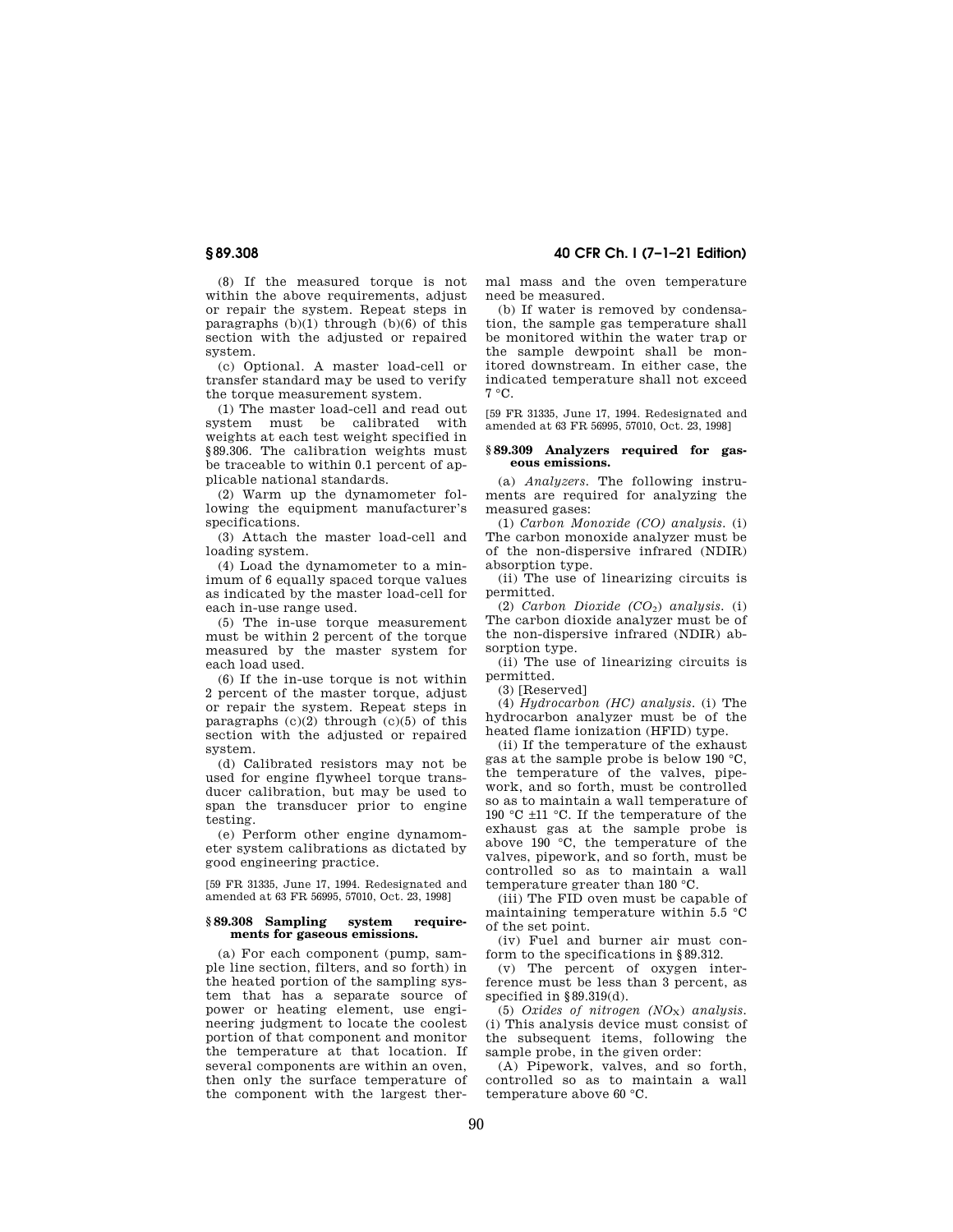(B) A  $NO<sub>2</sub>$  to NO converter. The  $NO<sub>2</sub>$ to NO converter efficiency must be at least 90 percent.

(C) For raw analysis, an ice bath or other cooling device located after the NO<sup>X</sup> converter (optional for dilute analysis).

(D) A chemiluminescent detector (CLD or HCLD).

(ii) The quench interference must be less than 3.0 percent as measured in §89.318.

(b) Other gas analyzers yielding equivalent results may be used with advance approval of the Administrator.

(c) The following requirements must be incorporated in each system used for testing under this subpart.

(1) Carbon monoxide and carbon dioxide measurements must be made on a dry basis (for raw exhaust measurement only). Specific requirements for the means of drying the sample can be found in §89.309(e).

(2) Calibration or span gases for the  $NO<sub>x</sub>$  measurement system must pass through the  $NO<sub>2</sub>$  to NO converter.

(d) The electromagnetic compatibility (EMC) of the equipment must be on a level as to minimize additional errors.

(e) *Gas drying.* Chemical dryers are not an acceptable method of removing water from the sample. Water removal by condensation is acceptable. A water trap performing this function and meeting the specifications in §89.308(b) is an acceptable method. Means other than condensation may be used only with prior approval from the Administrator.

[59 FR 31335, June 17, 1994. Redesignated and amended at 63 FR 56995, 57010, Oct. 23, 1998]

#### **§ 89.310 Analyzer accuracy and specifications.**

(a) *Measurement accuracy—general.*  The analyzers must have a measuring range which allows them to measure the concentrations of the exhaust gas sample pollutants with the accuracies shown in Table 3 in Appendix A of this subpart.

(1) *Response time.* As necessary, measure and account for the response time of the analyzer.

(2) *Precision.* The precision of the analyzer must be, at worst, ±1 percent of full-scale concentration for each range

used at or above 100 ppm (or ppmC) or ±2 percent for each range used below 100 ppm (or ppmC). The precision is defined as 2.5 times the standard deviation(s) of 10 repetitive responses to a given calibration or span gas.

(3) *Noise.* The analyzer peak-to-peak response to zero and calibration or span gases over any 10-second period must not exceed 2 percent of full-scale chart deflection on all ranges used.

(4) *Zero drift.* The analyzer zero-response drift during a 1-hour period must be less than 2 percent of full-scale chart deflection on the lowest range used. The zero-response is defined as the mean response including noise to a zero-gas during a 30-second time interval.

(5) *Span drift.* The analyzer span drift during a 1-hour period must be less than 2 percent of full-scale chart deflection on the lowest range used. The analyzer span is defined as the difference between the span-response and the zero-response. The span-response is defined as the mean response including noise to a span gas during a 30-second time interval.

(b) *Operating procedure for analyzers and sampling system.* Follow the startup and operating instructions of the instrument manufacturer. Adhere to the minimum requirements given in §89.314 to §89.323.

(c) *Emission measurement accuracy— Bag sampling.* (1) Good engineering practice dictates that exhaust emission sample analyzer readings below 15 percent of full-scale chart deflection should generally not be used.

(2) Some high resolution read-out systems, such as computers, data loggers, and so forth, can provide sufficient accuracy and resolution below 15 percent of full scale. Such systems may be used provided that additional calibrations of at least 4 non-zero nominally equally spaced points, using good engineering judgement, below 15 percent of full scale are made to ensure the accuracy of the calibration curves. If a gas divider is used, the gas divider must conform to the accuracy requirements specified in §89.312(c). The procedure in paragraph (c)(3) of this section may be used for calibration below 15 percent of full scale.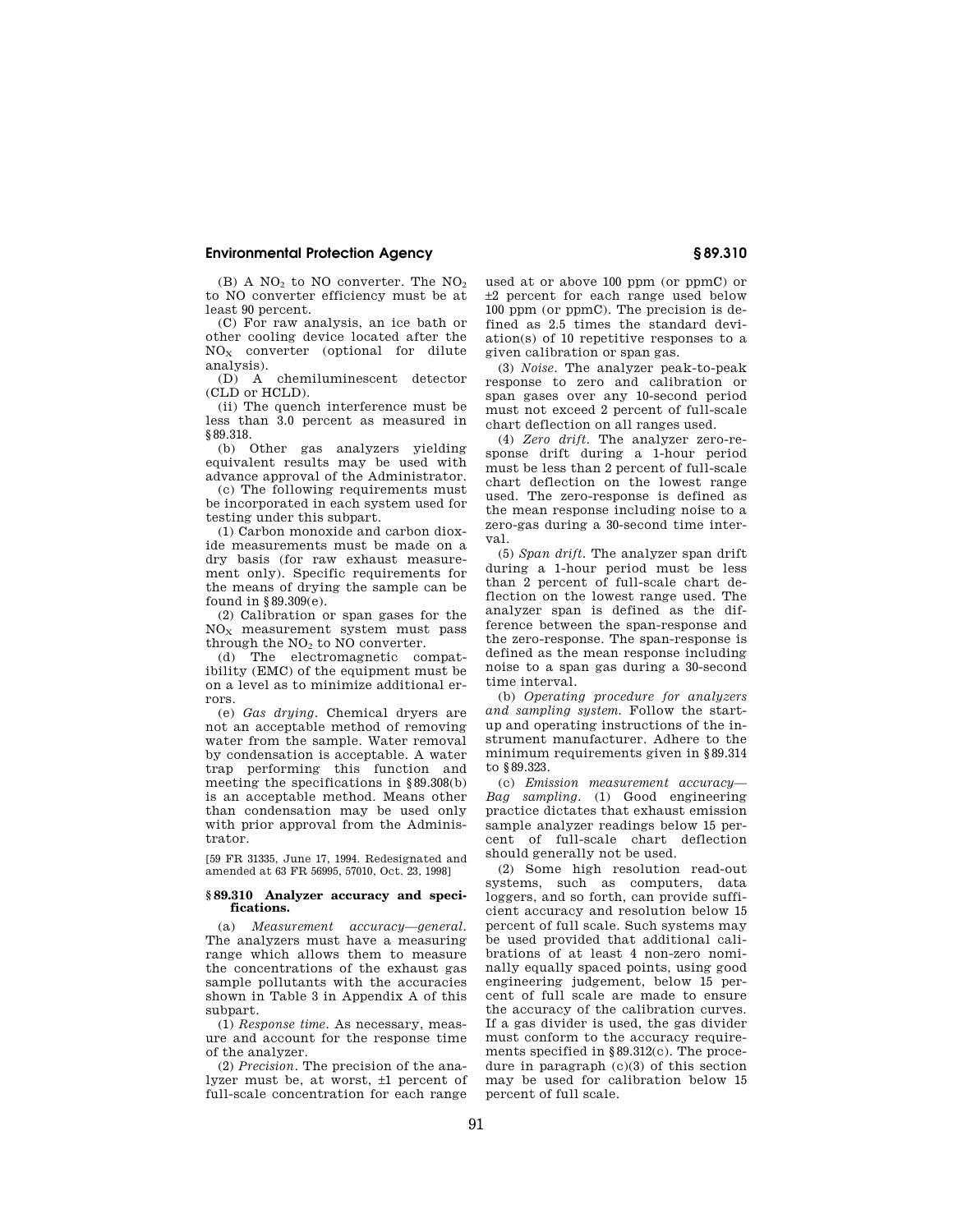**§ 89.311 40 CFR Ch. I (7–1–21 Edition)** 

(3) The following procedure shall be followed:

(i) Span the analyzer using a calibration gas meeting the accuracy requirements of §89.312(c), within the operating range of the analyzer, and at least 90% of full scale.

(ii) Generate a calibration over the full concentration range at a minimum of 6, approximately equally spaced, points (e.g. 15, 30, 45, 60, 75, and 90 percent of the range of concentrations provided by the gas divider). If a gas divider or blender is being used to calibrate the analyzer and the requirements of paragraph  $(c)(2)$  of this section are met, verify that a second calibration gas between 10 and 20 percent of full scale can be named within 2 percent of its certified concentration.

(iii) If a gas divider or blender is being used to calibrate the analyzer, input the value of a second calibration gas (a span gas may be used for the CO2 analyzer) having a named concentration between 10 and 20 percent of full scale. This gas shall be included on the calibration curve. Continue adding calibration points by dividing this gas until the requirements of paragraph (c)(2) of this section are met.

(iv) Fit a calibration curve per §89.319 through §89.322 for the full scale range of the analyzer using the calibration data obtained with both calibration gases.

(d) *Emission measurement accuracy continuous sampling.* Analyzers used for continuous analysis must be operated such that the measured concentration falls between 15 and 100 percent of fullscale chart deflection. Exceptions to these limits are:

(1) The analyzer's response may be less than 15 percent or more than 100 percent of full scale if automatic range change circuitry is used and the limits for range changes are between 15 and 100 percent of full-scale chart deflection;

(2) The analyzer's response may be less than 15 percent of full scale if:

(i) Alternative  $(c)(2)$  of this section is used to ensure that the accuracy of the calibration curve is maintained below 15 percent; or

(ii) The full-scale value of the range is 155 ppm (or ppmC) or less.

[59 FR 31335, June 17, 1994. Redesignated and amended at 63 FR 56995, 57010, Oct. 23, 1998]

#### **§ 89.311 Analyzer calibration frequency.**

(a) Prior to initial use and after major repairs, bench check each analyzer (see §89.315).

(b) Calibrations are performed as specified in §§89.319 through 89.324.

(c) At least monthly, or after any maintenance which could alter calibration, the following calibrations and checks are performed.

(1) Leak check the vacuum side of the system (see §89.316).

(2) Check that the analysis system response time has been measured and accounted for.

(3) Verify that the automatic data collection system (if used) meets the requirements found in Table 3 in appendix A of this subpart.

(4) Check the fuel flow measurement instrument to insure that the specifications in Table 3 in appendix A of this subpart are met.

(d) Verify that all NDIR analyzers meet the water rejection ratio and the CO<sup>2</sup> rejection ratio as specified in §89.318.

(e) Verify that the dynamometer test stand and power output instrumentation meet the specifications in Table 3 in appendix A of this subpart.

[59 FR 31335, June 17, 1994. Redesignated at 63 FR 56995, Oct. 23, 1998]

#### **§ 89.312 Analytical gases.**

(a) The shelf life of all calibration gases must not be exceeded. The expiration date of the calibration gases stated by the gas manufacturer shall be recorded.

(b) *Pure gases.* The required purity of the gases is defined by the contamination limits given below. The following gases must be available for operation:

(1) Purified nitrogen (Contamination ≤1 ppm C, ≤1 ppm CO, ≤400 ppm CO<sub>2</sub>, ≤0.1 ppm NO)

(2) [Reserved]

(3) Hydrogen-helium mixture (40  $\pm$ 2 percent hydrogen, balance helium) (Contamination ≤31 ppm C, ≤400 ppm CO)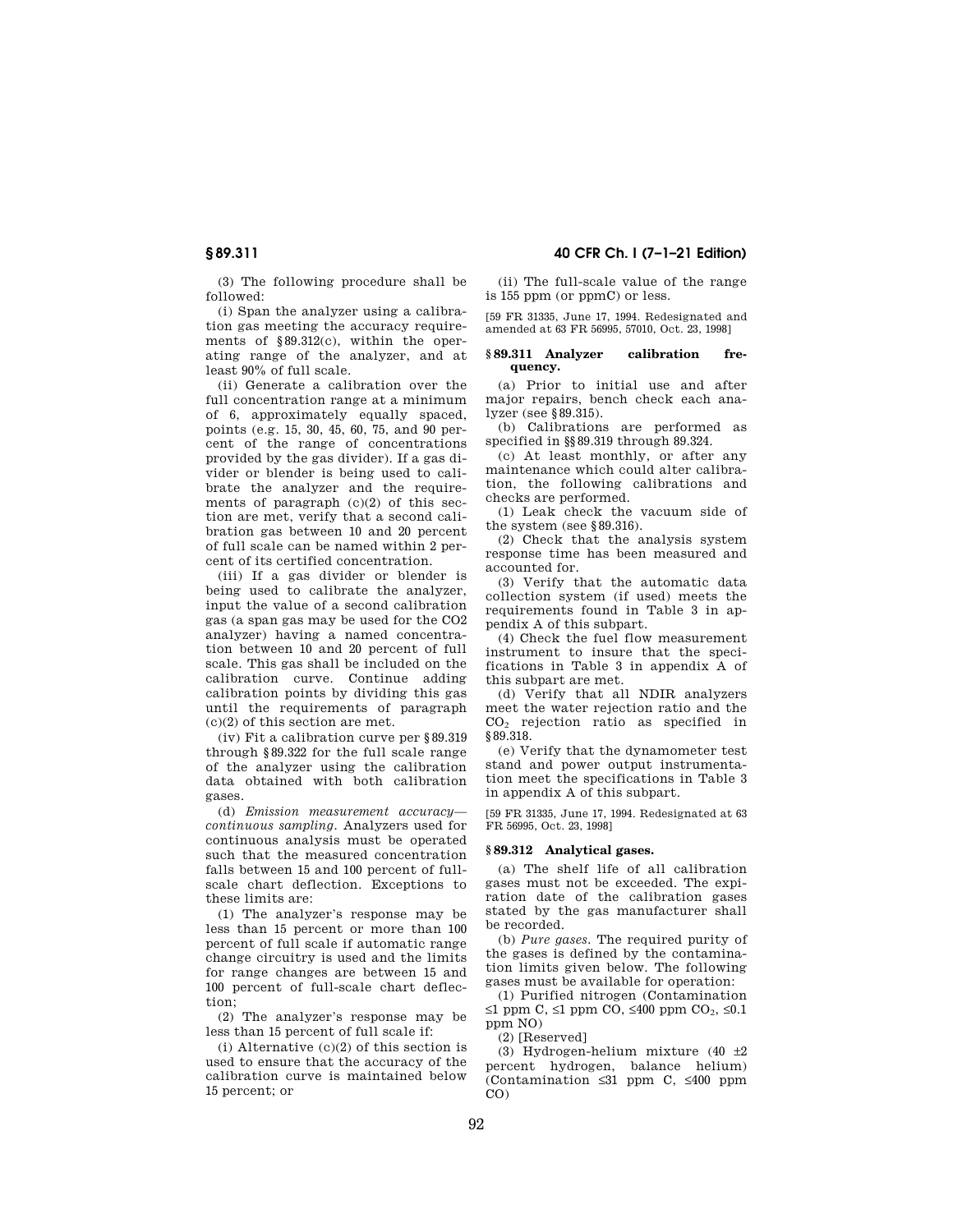(4) Purified synthetic air (Contamination ≤1 ppm C, ≤1 ppm CO, ≤400 ppm  $CO<sub>2</sub>$ ,  $\leq 0.1$  ppm NO) (Oxygen content between 18–21 percent vol.)

(c) *Calibration and span gases.* (1) Calibration gas values are to be derived from NIST Standard Reference Materials (SRM's) or other standardized gas samples and are to be single blends as listed in the following paragraph.

(2) Mixtures of gases having the following chemical compositions shall be available:

(i)  $C_3H_8$  and purified synthetic air;

(ii)  $C_3H_8$  and purified nitrogen (optional for raw measurements);

(iii) CO and purified nitrogen;

(iv)  $NO<sub>x</sub>$  and purified nitrogen (the amount of  $NO<sub>2</sub>$  contained in this calibration gas must not exceed 5 percent of the NO content);

 $(v)$  CO<sub>2</sub> and purified nitrogen.

(3) The true concentration of a span gas must be within ±2 percent of the NIST gas standard. The true concentration of a calibration gas must be within ±1 percent of the NIST gas standard. The use of precision blending devices (gas dividers) to obtain the required calibration gas concentrations is acceptable, provided that the blended gases are accurate to within ±1.5 percent of NIST gas standards, or other gas standards which have been approved by the Administrator. This accuracy implies that primary gases used (or blending) must be ''named'' to an accuracy of at least ±1 percent, traceable to NIST or other approved gas standards. All concentrations of calibration gas shall be given on a volume basis (volume percent or volume ppm).

(4) The gas concentrations used for calibration and span may also be obtained by means of a gas divider, either diluting with purified  $N_2$  or diluting with purified synthetic air. The accuracy of the mixing device must be such that the concentration of the diluted gases may be determined to within  $\pm 2$ percent.

(d) Oxygen interference check gases shall contain propane with 350 ppmC ±75 ppmC hydrocarbon. The three oxygen interference gases shall contain  $21\% \pm 1\%$  O<sub>2</sub>,  $10\% \pm 1\%$  O<sub>2</sub>, and  $5\% \pm 1\%$  O<sub>2</sub>. The concentration value shall be determined to calibration gas tolerances by chromatographic anal-

ysis of total hydrocarbons plus impurities or by dynamic blending. Nitrogen shall be the predominant diluent with the balance oxygen.

(e) Fuel for the FID shall be a blend of 40 percent  $\pm 2$  percent hydrogen with the balance being helium. The mixture shall contain less than 1 ppm equivalent carbon response; 98 to 100 percent hydrogen fuel may be used with advance approval of the Administrator.

(f) Hydrocarbon analyzer burner air. The concentration of oxygen for raw sampling must be within 1 mole percent of the oxygen concentration of the burner air used in the latest oxygen interference check  $(\%O_2I)$ . If the difference in oxygen concentration is greater than 1 mole percent, then the oxygen interference must be checked and, if necessary, the analyzer adjusted to meet the  $\%O_2I$  requirements. The burner air must contain less than 2 ppmC hydrocarbon.

(g) Gases for the methane analyzer shall be single blends of methane using air as the diluent.

[59 FR 31335, June 17, 1994. Redesignated and amended at 63 FR 56995, 57010, Oct. 23, 1998]

#### **§ 89.313 Initial calibration of analyzers.**

(a) *Warming-up time.* The warming-up time should be according to the recommendations of the manufacturer. If not specified, a minimum of two hours shall be allowed for warming up the analyzers.

(b) *NDIR and HFID analyzer.* The NDIR analyzer shall be tuned and maintained according to the instrument manufacturer's instructions. The combustion flame of the HFID analyzer shall be optimized in order to meet the specifications in §89.319(b)(2).

(c) *Zero setting and calibration.* (1) Using purified synthetic air (or nitrogen), the CO,  $CO<sub>2</sub>$ , NO<sub>x</sub>. and HC analyzers shall be set at zero.

(2) Introduce the appropriate calibration gases to the analyzers and the values recorded. The same gas flow rates shall be used as when sampling exhaust.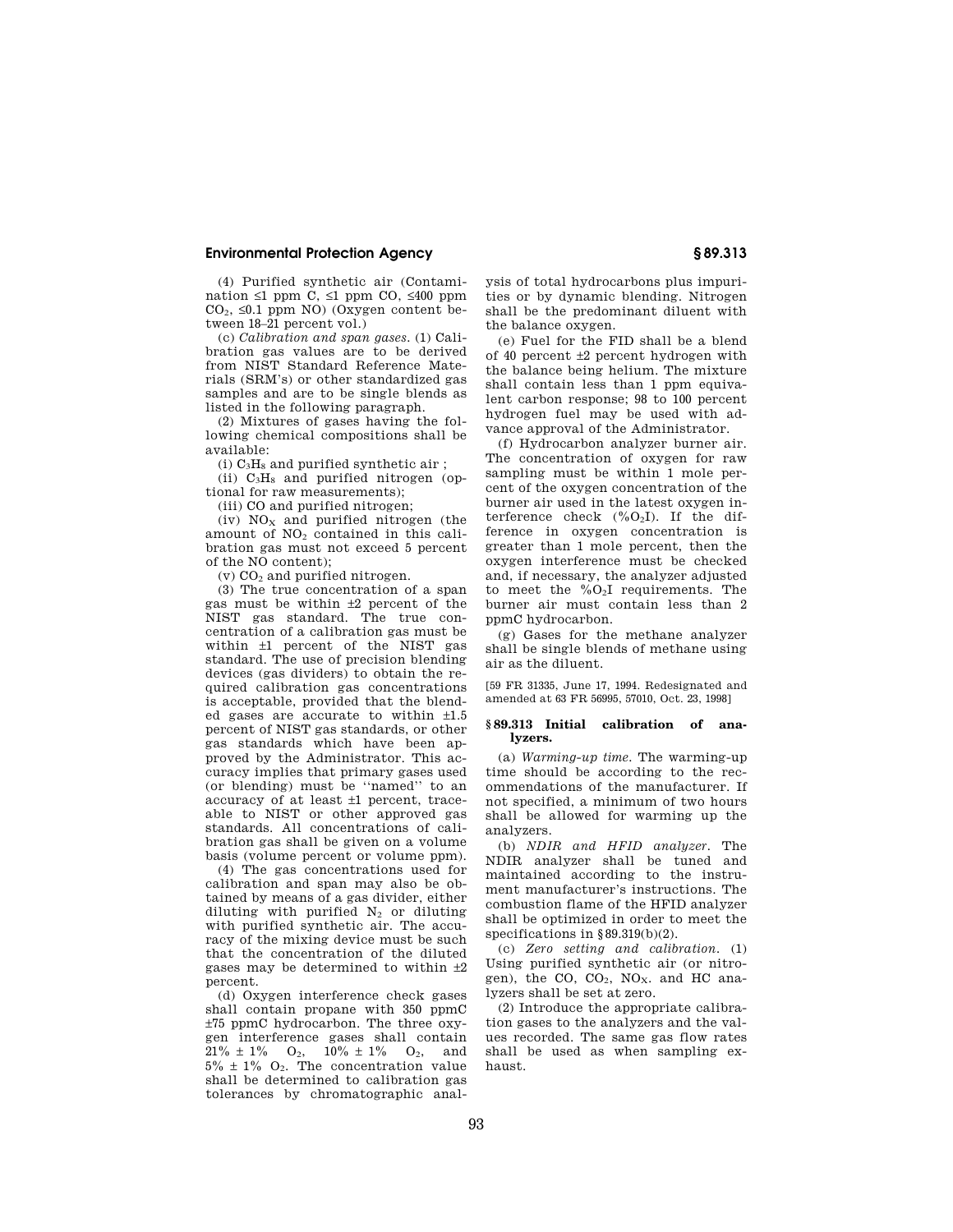(d) *Rechecking of zero setting.* The zero setting shall be rechecked and the procedure described in paragraph (c) of this section repeated, if necessary.

[59 FR 31335, June 17, 1994. Redesignated at 63 FR 56995, Oct. 23, 1998]

#### **§ 89.314 Pre- and post-test calibration of analyzers.**

Each operating range used during the test shall be checked prior to and after each test in accordance with the following procedure. (A chronic need for parameter adjustment can indicate a need for instrument maintenance.):

(a) The calibration is checked by using a zero gas and a span gas whose nominal value is between 75 percent and 100 percent of full-scale, inclusive, of the measuring range.

(b) After the end of the final mode, a zero gas and the same span gas will be used for rechecking. As an option, the zero and span may be rechecked at the end of each mode or each test segment. The analysis will be considered acceptable if the difference between the two measuring results is less than 2 percent of full scale.

[59 FR 31335, June 17, 1994. Redesignated and amended at 63 FR 56995, 57011, Oct. 23, 1998]

### **§ 89.315 Analyzer bench checks.**

(a) Prior to initial use and after major repairs verify that each analyzer complies with the specifications given in Table 3 in appendix A of this subpart.

(b) If a stainless steel  $NO<sub>2</sub>$  to  $NO$  converter is used, condition all new or replacement converters. The conditioning consists of either purging the converter with air for a minimum of 4 hours or until the converter efficiency is greater than 90 percent. The converter must be at operational temperature while purging. Do not use this procedure prior to checking converter efficiency on in-use converters.

[59 FR 31335, June 17, 1994. Redesignated at 63 FR 56995, Oct. 23, 1998]

#### **§ 89.316 Analyzer leakage and response time.**

(a) *Vacuum side leak check.* (1) Any location within the analysis system where a vacuum leak could affect the test results must be checked.

# **§ 89.314 40 CFR Ch. I (7–1–21 Edition)**

(2) The maximum allowable leakage rate on the vacuum side is 0.5 percent of the in-use flow rate for the portion of the system being checked. The analyzer flows and bypass flows may be used to estimate the in-use flow rates.

(3) The sample probe and the connection between the sample probe and valve V2 (see Figure 1 in appendix B of this subpart) may be excluded from the leak check.

(b) [Reserved]

(c) The response time shall be accounted for in all emission measurement and calculations.

[59 FR 31335, June 17, 1994. Redesignated and amended at 63 FR 56995, 57011, Oct. 23, 1998]

#### § 89.317 NO<sub>X</sub> converter check.

(a) Prior to its introduction into service, and monthly thereafter, the chemiluminescent oxides of nitrogen analyzer shall be checked for  $NO<sub>2</sub>$  to NO converter efficiency. Figure 2 in appendix B of this subpart is a reference for the following paragraphs.

(b) Follow good engineering practices for instrument start-up and operation. Adjust the analyzer to optimize performance.

(c) Zero the oxides of nitrogen analyzer with zero-grade air or zero-grade nitrogen.

(d) Connect the outlet of the  $NO_x$ generator to the sample inlet of the oxides of nitrogen analyzer which has been set to the most common operating range.

(e) Introduce into the  $NO<sub>x</sub>$  generator analyzer-system an NO-in-nitrogen  $(N_2)$ mixture with an NO concentration equal to approximately 80 percent of the most common operating range. The NO<sup>2</sup> content of the gas mixture shall be less than 5 percent of the NO concentration.

(f) With the oxides of nitrogen analyzer in the NO mode, record the concentration of NO indicated by the analyzer.

(g) Turn on the  $NO<sub>x</sub>$  generator  $O<sub>2</sub>$  (or air) supply and adjust the  $0<sub>2</sub>$  (or air) flow rate so that the NO indicated by the analyzer is about 10 percent less than indicated in paragraph (f) of this section. Record the concentration of NO in this  $NO + O_2$  mixture.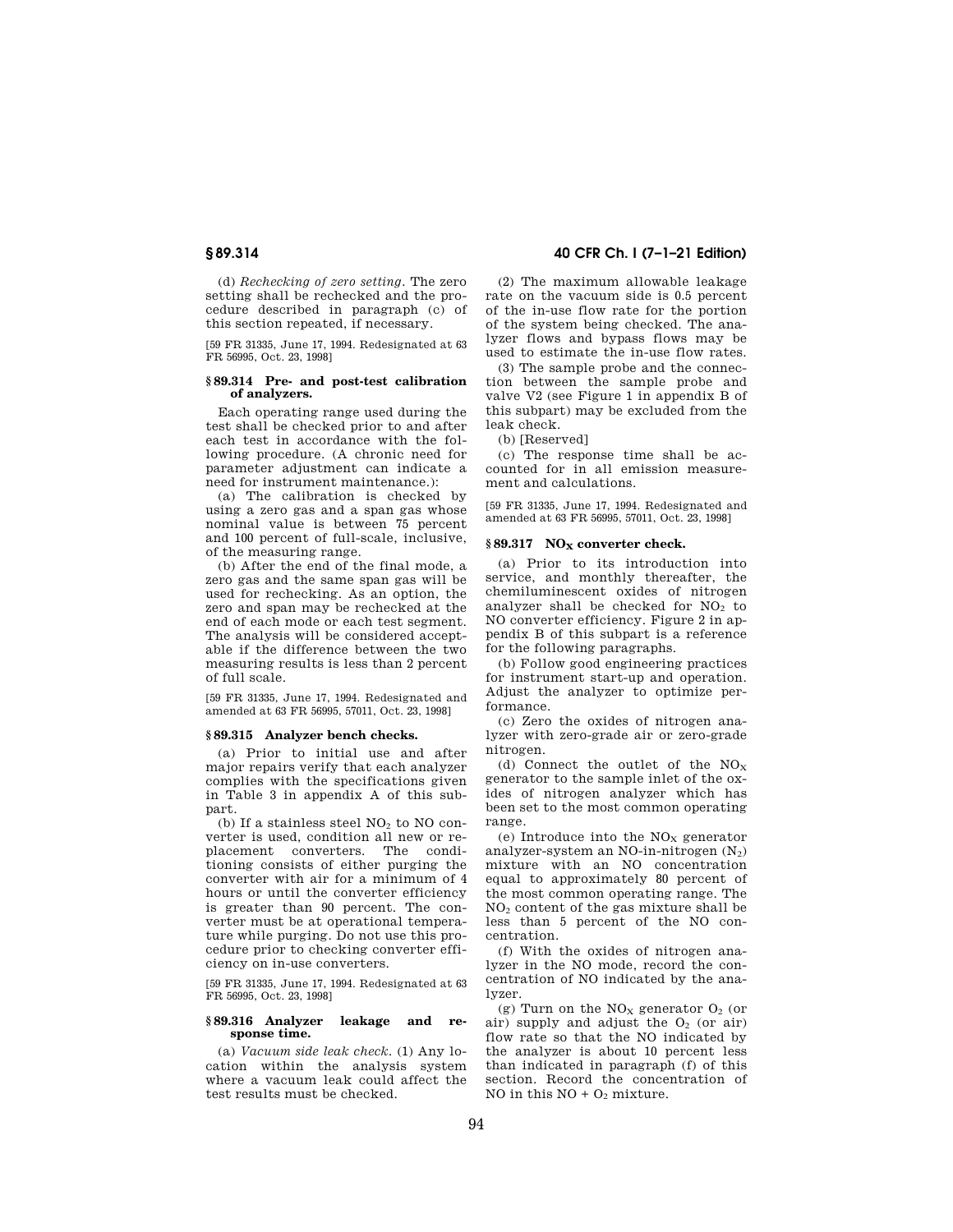(h) Switch the  $NO<sub>x</sub>$  generator to the generation mode and adjust the generation rate so that the NO measured on the analyzer is 20 percent of that measured in paragraph (f) of this section. There must be at least 10 percent unreacted NO at this point. Record the concentration of residual NO.

(i) Switch the oxides of nitrogen analyzer to the  $NO<sub>x</sub>$  mode and measure total NO<sub>x</sub>. Record this value.

(j) Switch off the  $NO<sub>x</sub>$  generator but maintain gas flow through the system. The oxides of nitrogen analyzer will indicate the  $NO<sub>X</sub>$  in the NO +  $O<sub>2</sub>$  mixture. Record this value.

(k) Turn off the  $NO<sub>x</sub>$  generator  $O<sub>2</sub>$  (or air) supply. The analyzer will now indicate the  $NO<sub>x</sub>$  in the original NO-in- $N<sub>2</sub>$ mixture. This value should be no more than 5 percent above the value indicated in paragraph (f) of this section.

[59 FR 31335, June 17, 1994. Redesignated and amended at 63 FR 56995, 57011, Oct. 23, 1998]

# **§ 89.318 Analyzer interference checks.**

(a) Gases present in the exhaust other than the one being analyzed can interfere with the reading in several ways. Positive interference occurs in NDIR and PMD instruments when the interfering gas gives the same effect as the gas being measured, but to a lesser degree. Negative interference occurs in NDIR instruments by the interfering gas broadening the absorption band of the measured gas and in CLD instruments by the interfering gas quenching the radiation. The interference checks described in this section are to be made initially and after any major repairs that could affect analyzer performance.

(b) *CO analyzer water and CO*<sup>2</sup> *interference checks.* Prior to its introduction into service and annually thereafter, the NDIR carbon monoxide analyzer shall be checked for response to water vapor and  $CO<sub>2</sub>$ .

(1) Follow good engineering practices for instrument start-up and operation. Adjust the analyzer to optimize performance on the most sensitive range to be used.

(2) Zero the carbon monoxide analyzer with either zero-grade air or zerograde nitrogen.

(3) Bubble a mixture of 3 percent  $CO<sub>2</sub>$ in N<sup>2</sup> through water at room temperature and record analyzer response.

(4) An analyzer response of more than 1 percent of full scale for ranges above 300 ppm full scale or more than 3 ppm on ranges below 300 ppm full scale requires corrective action. (Use of conditioning columns is one form of corrective action which may be taken.)

(c) *NO*<sup>X</sup> *analyzer quench check.* The two gases of concern for CLD (and  $HCLD$ ) analyzers are  $CO<sub>2</sub>$  and water vapor. Quench responses to these two gases are proportional to their concentrations and, therefore, require test techniques to determine quench at the highest expected concentrations experienced during testing.

(1) *NO*<sup>X</sup> *analyzer CO<sup>2</sup> quench check.* A CO<sup>2</sup> span gas having a concentration of 80 percent to 100 percent of full scale of the maximum operating range used during testing shall be passed through the CO<sup>2</sup> NDIR analyzer and the value recorded as *a.* It is diluted approximately 50 percent with NO span gas and then passed through the CO<sup>2</sup> NDIR and CLD (or HCLD), with the  $CO<sub>2</sub>$  and NO values recorded as *b* and *c* respectively. The  $CO<sub>2</sub>$  shall then be shut off and only the NO span gas passed through the CLD (or HCLD) and the NO value recorded as *d*. Percent CO<sub>2</sub> quench shall be calculated as follows and shall not exceed 3 percent:

$$
\% CO_2 \text{ quench} = 100 \times \left(1 - \frac{(c \times a)}{(d \times a) - (d \times b)}\right) \times (a/b)
$$

Where:

 $a =$  Undiluted  $CO<sub>2</sub>$  concentration (percent)

 $b =$  Diluted CO<sub>2</sub> concentration (percent)

 $c =$  Diluted NO concentration (ppm)

 $d =$  Undiluted NO concentration (ppm)

(2) *NO*<sup>X</sup> *analyzer water quench check.*  (i) This check applies to wet measurements only. An NO span gas having a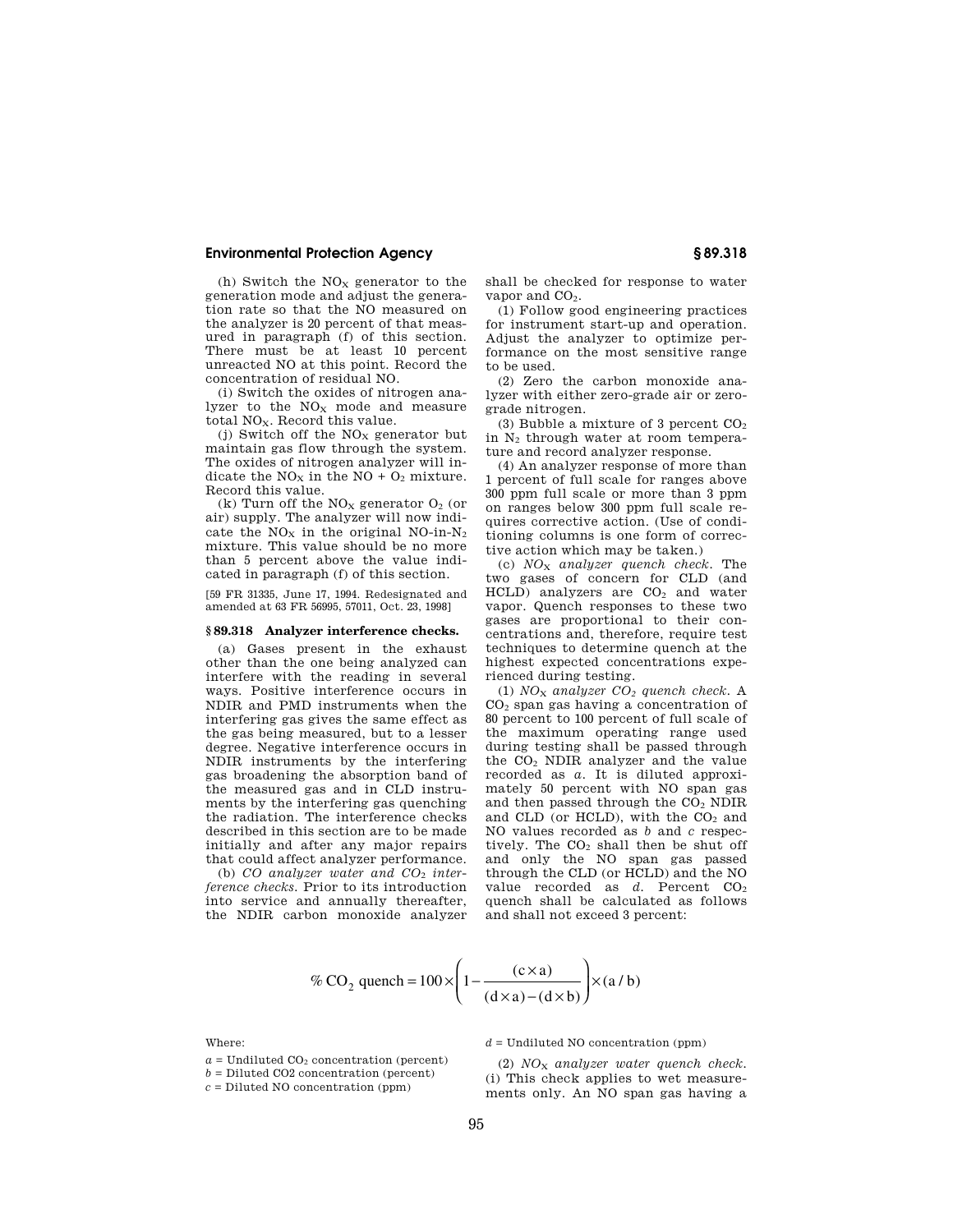concentration of 80 to 100 percent of full scale of a normal operating range shall be passed through the CLD (or HCLD) and the response recorded as D. The NO span gas shall then be bubbled through water at room temperature and passed through the CLD (or HCLD) and the analyzer response recorded as AR. Determine and record the bubbler absolute operating pressure and the bubbler water temperature. (It is important that the NO span gas contains minimal  $NO<sub>2</sub>$  concentration for this check. No allowance for absorption of NO<sup>2</sup> in water has been made in the following quench calculations. This test may be optionally run in the NO mode to minimize the effect of any  $NO<sub>2</sub>$  in the NO span gas.)

(ii) Calculations for water quench must consider dilution of the NO span gas with water vapor and scaling of the water vapor concentration of the mixture to that expected during testing. Determine the mixture's saturated vapor pressure (designated as *Pwb*) that corresponds to the bubbler water temperature. Calculate the water concentration (Z1, percent) in the mixture by the following equation:

# **§ 89.319 40 CFR Ch. I (7–1–21 Edition)**

$$
Z1 = 100 \times \frac{\text{Pwb}}{\text{GP}}
$$

where

GP = analyzer operating pressure (Pa)

(iii) Calculate the expected dilute NO span gas and water vapor mixture concentration (designated as *D1*) by the following equation:

$$
D1 = D \times \left(1 - \frac{Z1}{100}\right)
$$

(iv)(A) The maximum raw or dilute exhaust water vapor concentration expected during testing (designated as Wm) can be estimated from the  $CO<sub>2</sub>$ span gas (or as defined in the equation in this paragraph and designated as A) criteria in paragraph (c)(1) of this section and the assumption of a fuel atom H/C ratio of 1.8:1 as:

$$
Wm(\%) = 0.9 \times A(\%)
$$

Where:

A = maximum CO2 concentration expected in the sample system during testing.

(B) Percent water quench shall not exceed 3 percent and shall be calculated by:

$$
\% \text{Water Quench} = 100 \times \frac{\text{D1} - \text{AR}}{\text{D1}} \times \frac{\text{Wm}}{\text{Z1}}
$$

[59 FR 31335, June 17, 1994. Redesignated and amended at 63 FR 56995, 57011, Oct. 23, 1998; 63 FR 58101, Oct. 29, 1998]

# **§ 89.319 Hydrocarbon analyzer calibration.**

(a) The FID hydrocarbon analyzer shall receive the initial and periodic calibration as described in this section. The HFID used with petroleum-fueled diesel (compression-ignition) engines shall be operated to a set point  $\pm 5.5$  °C between 185 and 197 °C.

(b) *Initial and periodic optimization of detector response.* Prior to introduction into service and at least annually thereafter, adjust the FID hydrocarbon analyzer for optimum hydrocarbon response as specified in this paragraph. Alternate methods yielding equivalent

results may be used, if approved in advance by the Administrator.

(1) Follow good engineering practices for initial instrument start-up and basic operating adjustment using the appropriate fuel (see §89.312(e)) and zero-grade air.

(2) Optimize the FID's response on the most common operating range. The response is to be optimized with respect to fuel pressure or flow. Efforts shall be made to minimize response variations to different hydrocarbon species that are expected to be in the exhaust. Good engineering judgment is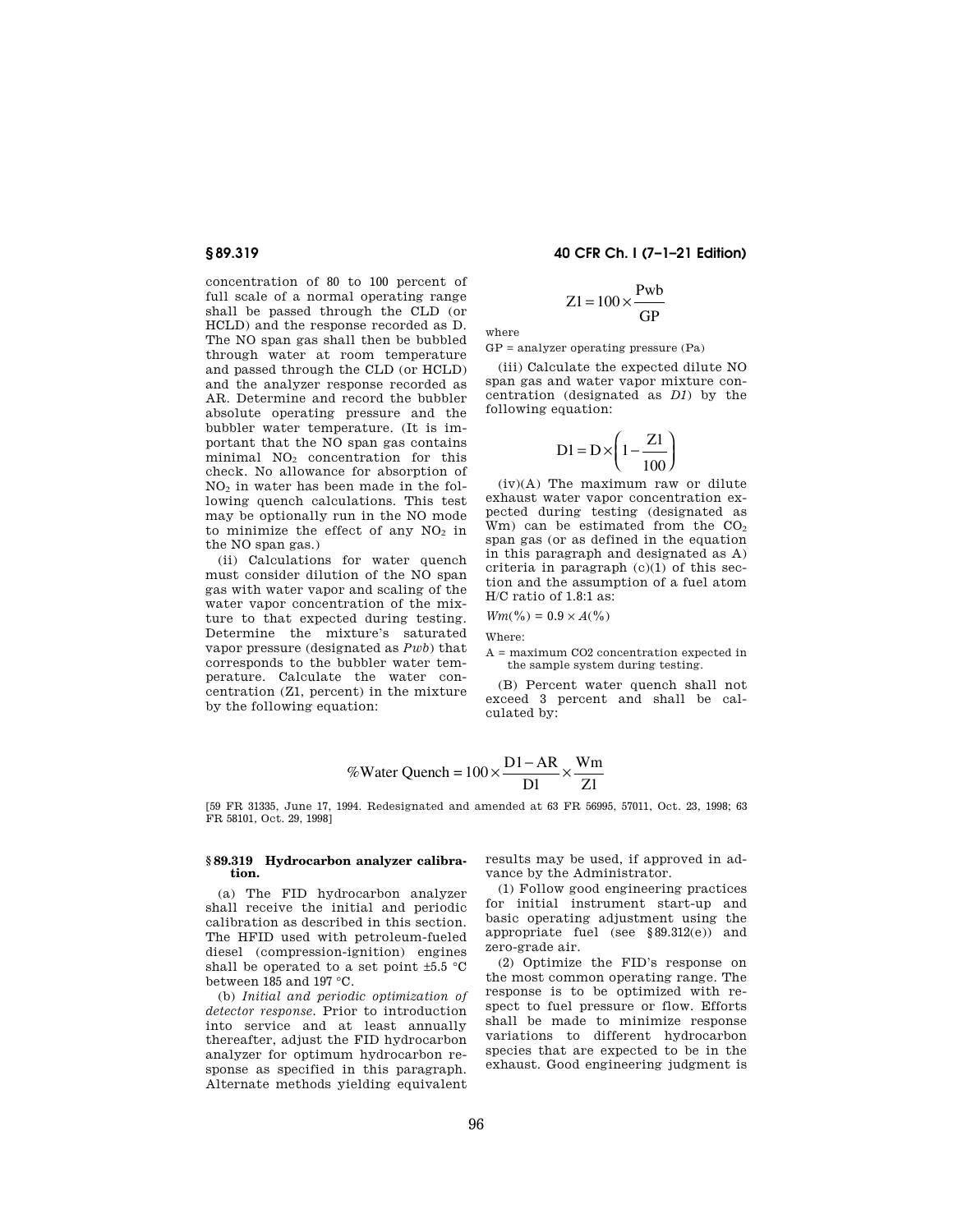to be used to trade off optimal FID response to propane-in-air against reductions in relative responses to other hydrocarbons. A good example of trading off response on propane for relative responses to other hydrocarbon species is given in Society of Automotive Engineers (SAE) Paper No. 770141, ''Optimization of Flame Ionization Detector for Determination of Hydrocarbon in Diluted Automotive Exhausts''; author Glenn D. Reschke. It is also required that the response be set to optimum condition with respect to air flow and sample flow. Heated Flame Ionization Detectors (HFIDs) must be at their specified operating temperature. One of the following procedures is required for FID or HFID optimization:

(i) The procedure outlined in Society of Automotive Engineers (SAE) paper No. 770141, ''Optimization of a Flame Ionization Detector for Determination of Hydrocarbon in Diluted Automotive Exhausts''; author, Glenn D. Reschke. This procedure has been incorporated by reference at §89.6.

(ii) The HFID optimization procedures outlined in 40 CFR part 1065, subpart D.

(iii) Alternative procedures may be used if approved in advance by the Administrator.

(iv) The procedures specified by the manufacturer of the FID or HFID.

(3) After the optimum flow rates have been determined, record them for future reference.

(c) *Initial and periodic calibration.*  Prior to introduction into service, after any maintenance which could alter calibration, and monthly thereafter, the FID or HFID hydrocarbon analyzer shall be calibrated on all normally used instrument ranges using the steps in this paragraph (c). Use the same flow rate and pressures as when analyzing samples. Calibration gases shall be introduced directly at the analyzer, unless the ''overflow'' calibration option of 40 CFR part 1065, subpart F, for the HFID is taken. New calibration curves need not be generated each month if the existing curve can be verified as continuing to meet the requirements of paragraph (c)(3) of this section.

(1) Adjust analyzer to optimize performance.

(2) Zero the hydrocarbon analyzer with zero-grade air.

(3) Calibrate on each used operating range with propane-in-air (dilute or raw) or propane-in-nitrogen (raw) calibration gases having nominal concentrations starting between 10–15 percent and increasing in at least six incremental steps to 90 percent (e.g., 15, 30, 45, 60, 75, and 90 percent of that range) of that range. The incremental steps are to be spaced to represent good engineering practice. For each range calibrated, if the deviation from a least-squares best-fit straight line is 2 percent or less of the value at each data point, concentration values may be calculated by use of a single calibration factor for that range. If the deviation exceeds 2 percent at each nonzero data point and within ±0.3 percent of full scale on the zero, the best-fit non-linear equation which represents the data to within these limits shall be used to determine concentration.

(d) *Oxygen interference optimization (required for raw).* Choose a range where the oxygen interference check gases will fall in the upper 50 percent. Conduct the test, as outlined in this paragraph, with the oven temperature set as required by the instrument manufacturer. Oxygen interference check gas specifications are found in  $§89.312(d).$ 

(1) Zero the analyzer.

(2) Span the analyzer with the 21% oxygen interference gas specified in §89.312(d).

(3) Recheck zero response. If it has changed more than 0.5 percent of full scale repeat paragraphs  $(d)(1)$  and  $(d)(2)$ of this section to correct problem.

(4) Introduce the 5 percent and 10 percent oxygen interference check gases.

(5) Recheck the zero response. If it has changed more ±1 percent of full scale, repeat the test.

(6) Calculate the percent of oxygen interference (designated as percent  $O_2I$ ) for each mixture in paragraph (d)(4) of this section.

percent  $O_2I = ((B - C) \times 100)/B$ 

Where:

 $A = hvdrocarbon concentration (pnmC) of$ the span gas used in paragraph  $(d)(2)$  of this section.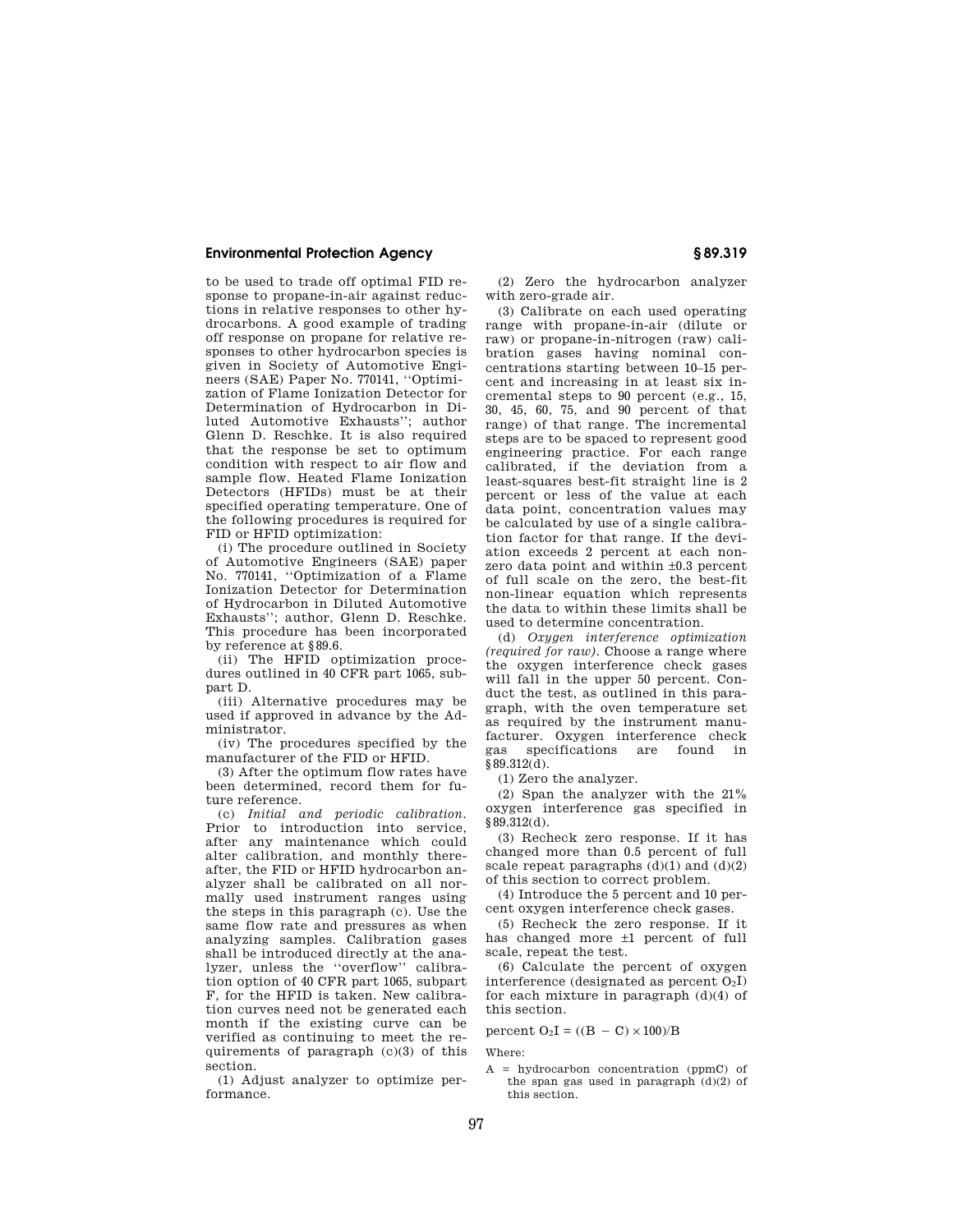$B = hvdrocarbon concentration (mmC) of the$ oxygen interference check gases used in paragraph (d)(4) of this section.

 $C =$  analyzer response (ppmC) =  $A/D$ ; where

 $D =$  (percent of full-scale analyzer response due to  $A$ )  $\times$  (percent of full-scale analyzer response due to B)

[59 FR 31335, June 17, 1994. Redesignated and amended at 63 FR 56995, 57011, Oct. 23, 1998; 70 FR 40445, July 13, 2005]

#### **§ 89.320 Carbon monoxide analyzer calibration.**

(a) Calibrate the NDIR carbon monoxide as described in this section.

(b) *Initial and periodic interference check.* Prior to its introduction into service and annually thereafter, the NDIR carbon monoxide analyzer shall be checked for response to water vapor and  $CO<sub>2</sub>$  in accordance with §318.96(b).

(c) *Initial and periodic calibration.*  Prior to its introduction into service, after any maintenance which could alter calibration, and every two months thereafter, the NDIR carbon monoxide analyzer shall be calibrated. New calibration curves need not be generated every two months if the existing curve can be verified as continuing to meet the requirements of paragraph (c)(3) of this section.

(1) Adjust the analyzer to optimize performance.

(2) Zero the carbon monoxide analyzer with either zero-grade air or zerograde nitrogen.

(3) Calibrate on each used operating range with carbon monoxide-in- $N_2$  calibration gases having nominal concentrations starting between 10 and 15 percent and increasing in at least six incremental steps to 90 percent (e.g., 15, 30, 45, 60, 75, and 90 percent) of that range. The incremental steps are to be spaced to represent good engineering practice. For each range calibrated, if the deviation from a least-squares bestfit straight line is 2 percent or less of the value at each non-zero data point and within ±0.3 percent of full scale on the zero, concentration values may be calculated by use of a single calibration factor for that range. If the deviation exceeds these limits, the best-fit non-linear equation which represents the data to within these limits shall be used to determine concentration.

(d) The initial and periodic interference, system check, and calibration

**§ 89.320 40 CFR Ch. I (7–1–21 Edition)** 

test procedures specified in 40 CFR part 1065 may be used in lieu of the procedures specified in this section.

[59 FR 31335, June 17, 1994. Redesignated and amended at 63 FR 56995, 57012, Oct. 23, 1998; 70 FR 40445, July 13, 2005]

### **§ 89.321 Oxides of nitrogen analyzer calibration.**

(a) The chemiluminescent oxides of nitrogen analyzer shall receive the initial and periodic calibration described in this section.

(b) Prior to its introduction into service, and monthly thereafter, the chemiluminescent oxides of nitrogen analyzer is checked for  $NO<sub>2</sub>$  to  $NO$  converter efficiency according to §89.317.

(c) *Initial and periodic calibration.*  Prior to its introduction into service, after any maintenance which could alter calibration, and monthly thereafter, the chemiluminescent oxides of nitrogen analyzer shall be calibrated on all normally used instrument ranges. New calibration curves need not be generated each month if the existing curve can be verified as continuing to meet the requirements of paragraph (c)(3) of this section. Use the same flow rate as when analyzing samples. Proceed as follows:

(1) Adjust analyzer to optimize performance.

(2) Zero the oxides of nitrogen analyzer with zero-grade air or zero-grade nitrogen.

(3) Calibrate on each normally used operating range with  $NO-in-N<sub>2</sub>$  calibration gases with nominal concentrations starting at between 10 and 15 percent and increasing in at least six incremental steps to 90 percent (e.g., 15, 30, 45, 60, 75, and 90 percent) of that range. The incremental steps are to be spaced to represent good engineering practice. For each range calibrated, if the deviation from a least-squares best-fit straight line is 2 percent or less of the value at each non-zero data point and within ±0.3 percent of full scale on the zero, concentration values may be calculated by use of a single calibration factor for that range. If the deviation exceeds these limits, the best-fit nonlinear equation which represents the data to within these limits shall be used to determine concentration.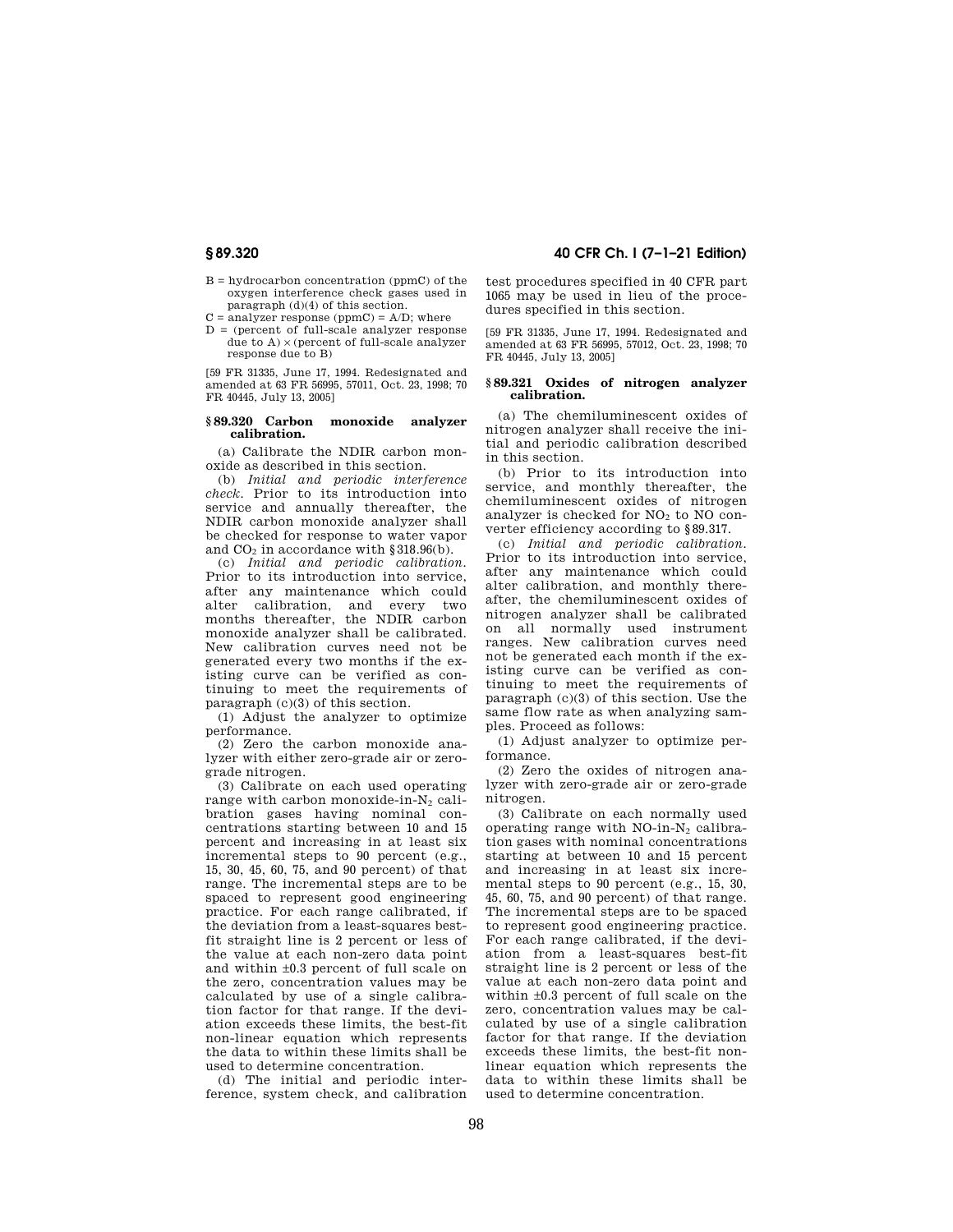(d) The initial and periodic interference, system check, and calibration test procedures specified in 40 CFR part 1065 may be used in lieu of the procedures specified in this section.

[59 FR 31335, June 17, 1994. Redesignated and amended at 63 FR 56995, 57012, Oct. 23, 1998; 70 FR 40445, July 13, 2005]

#### **§ 89.322 Carbon dioxide analyzer calibration.**

(a) Prior to its introduction into service, after any maintenance which could alter calibration, and bi-monthly thereafter, the NDIR carbon dioxide analyzer shall be calibrated on all normally used instrument ranges. New calibration curves need not be generated each month if the existing curve can be verified as continuing to meet the requirements of paragraph (a)(3) of this section. Proceed as follows:

(1) Follow good engineering practices for instrument start-up and operation. Adjust the analyzer to optimize performance.

(2) Zero the carbon dioxide analyzer with either zero-grade air or zero-grade nitrogen.

(3) Calibrate on each normally used operating range with carbon dioxide $in-N<sub>2</sub>$  calibration or span gases having nominal concentrations starting between 10 and 15 percent and increasing in at least six incremental steps to 90 percent (e.g., 15, 30, 45, 60, 75, and 90 percent) of that range. The incremental steps are to be spaced to represent good engineering practice. For each range calibrated, if the deviation from a least-squares best-fit straight line is 2 percent or less of the value at each non-zero data point and within ±0.3 percent of full scale on the zero, concentration values may be calculated by use of a single calibration factor for that range. If the deviation exceeds these limits, the best-fit nonlinear equation which represents the data to within these limits shall be used to determine concentration.

(b) The initial and periodic interference, system check, and calibration test procedures specified in 40 CFR part 1065 may be used in lieu of the procedures in this section.

[59 FR 31335, June 17, 1994. Redesignated and amended at 63 FR 56995, 57012, Oct. 23, 1998; 70 FR 40445, July 13, 2005]

# **§ 89.323 NDIR analyzer calibration.**

(a) *Detector optimization.* If necessary, follow the instrument manufacturer's instructions for initial start-up and basic operating adjustments.

(b) *Calibration curve.* Develop a calibration curve for each range used as follows:

(1) Zero the analyzer.

(2) Span the analyzer to give a response of approximately 90 percent of full-scale chart deflection.

(3) Recheck the zero response. If it has changed more than 0.5 percent of full scale, repeat the steps given in paragraphs  $(b)(1)$  and  $(b)(2)$  of this section.

(4) Record the response of calibration gases having nominal concentrations starting between 10 and 15 percent and increasing in at least six incremental steps to 90 percent of that range. The incremental steps are to be spaced to represent good engineering practice.

(5) Generate a calibration curve. The calibration curve shall be of fourth order or less, have five or fewer coefficients. If any range is within 2 percent of being linear a linear calibration may be used. Include zero as a data point. Compensation for known impurities in the zero gas can be made to the zerodata point. The calibration curve must fit the data points within 2 percent of point.

(6) Optional. A new calibration curve need not be generated if:

(i) A calibration curve conforming to paragraph (b)(5) of this section exists; or

(ii) The responses generated in paragraph (b)(4) of this section are within 1 percent of full scale or 2 percent of point, whichever is less, of the responses predicted by the calibration curve for the gases used in paragraph (b)(4) of this section.

(7) If multiple range analyzers are used, the lowest range used must meet the curve fit requirements below 15 percent of full scale.

[59 FR 31335, June 17, 1994. Redesignated at 63 FR 56995, Oct. 23, 1998]

#### **§ 89.324 Calibration of other equipment.**

(a) Other test equipment used for testing shall be calibrated as often as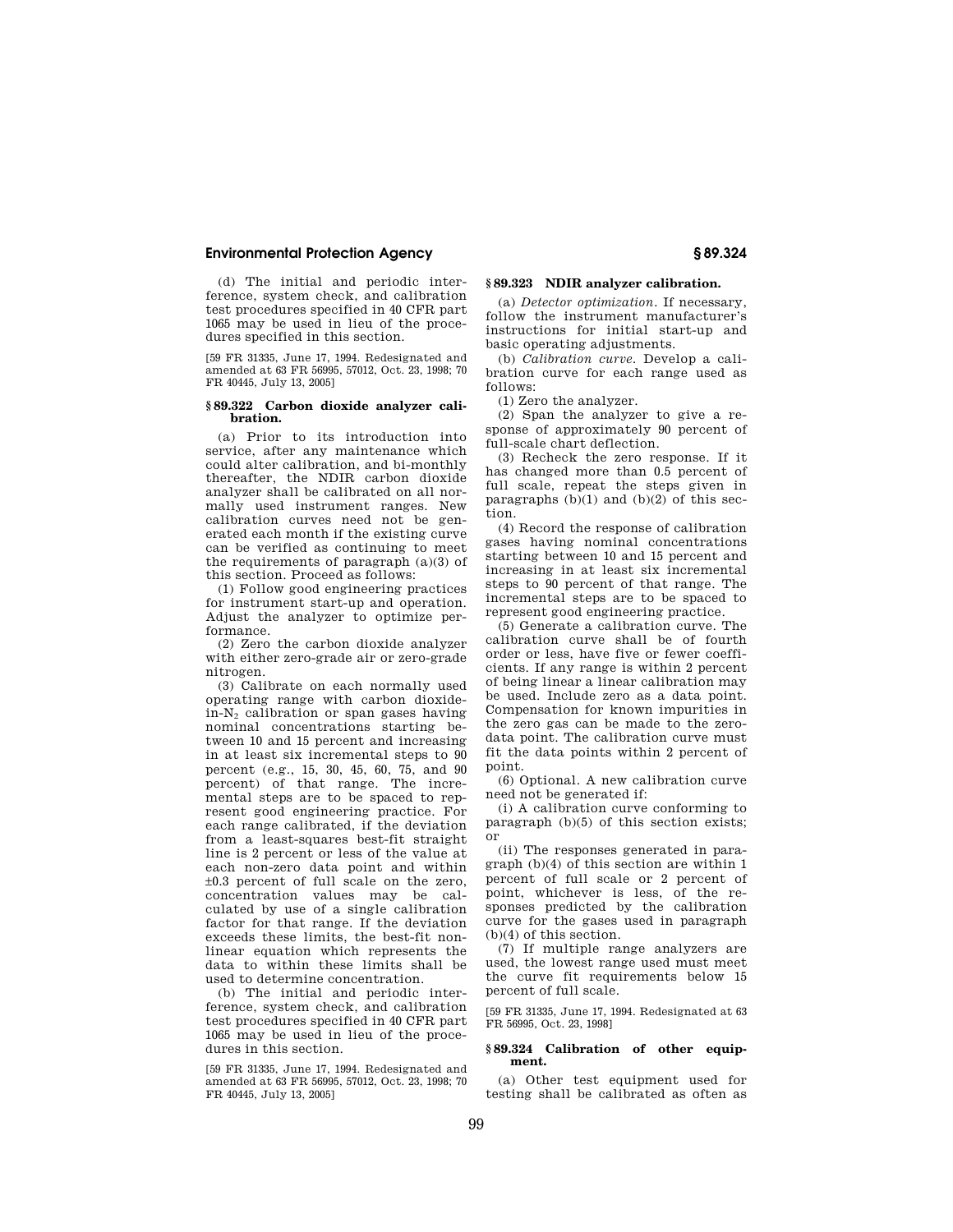required by the instrument manufacturer or necessary according to good practice.

(b) If a methane analyzer is used, the methane analyzer shall be calibrated prior to introduction into service and monthly thereafter:

(1) Follow the manufacturer's instructions for instrument startup and operation. Adjust the analyzer to optimize performance.

(2) Zero the methane analyzer with zero-grade air.

(3) Calibrate on each normally used operating range with CH<sup>4</sup> in air with nominal concentrations starting between 10 and 15 percent and increasing in at least six incremental steps to 90 percent (e.g., 15, 30, 45, 60, 75, and 90 percent) of that range. The incremental steps are to be spaced to represent good engineering practice. For each range calibrated, if the deviation from a least-squares best-fit straight line is 2 percent or less of the value at each non-zero data point and within ±0.3 percent of full scale on the zero, concentration values may be calculated by use of a single calibration factor for that range. If the deviation exceeds these limits, the best-fit nonlinear equation which represents the data to within these limits shall be used to determine concentration.

[63 FR 57013, Oct. 23, 1998]

#### **§ 89.325 Engine intake air temperature measurement.**

(a) Engine intake air temperature measurement must be made within 122 cm of the engine. The measurement location must be made either in the supply system or in the air stream entering the supply system.

(b) The temperature measurements shall be accurate to within ±2 °C.

[59 FR 31335, June 17, 1994. Redesignated at 63 FR 56995, Oct. 23, 1998]

## **§ 89.326 Engine intake air humidity measurement.**

(a) *Humidity conditioned air supply.*  Air that has had its absolute humidity altered is considered humidity- conditioned air. For this type of intake air supply, the humidity measurements must be made within the intake air

**§ 89.325 40 CFR Ch. I (7–1–21 Edition)** 

supply system and after the humidity conditioning has taken place.

(b) *Nonconditioned air supply proce*dure. Humidity measurements in nonconditioned intake air supply systems must be made in the intake air stream entering the supply system. Alternatively, the humidity measurements can be measured within the intake air supply stream.

[59 FR 31335, June 17, 1994. Redesignated at 63 FR 56995, Oct. 23, 1998]

# **§ 89.327 Charge cooling.**

For engines with an air-to-air intercooler (or any other low temperature charge air cooling device) between the turbocharger compressor and the intake manifold, follow SAE J1937. This procedure has been incorporated by reference. See §89.6. The temperature of the cooling medium and the temperature of the charge air shall be monitored and recorded.

[59 FR 31335, June 17, 1994. Redesignated at 63 FR 56995, Oct. 23, 1998]

#### **§ 89.328 Inlet and exhaust restrictions.**

(a) The manufacturer is liable for emission compliance over the full range of restrictions that are specified by the manufacturer for that particular engine.

(b) Perform testing at the following inlet and exhaust restriction settings.

(1) Equip the test engine with an air inlet system presenting an air inlet restriction within 5 percent of the upper limit at maximum air flow, as specified by the engine manufacturer for a clean air cleaner. A system representative of the installed engine may be used. In other cases a test shop system may be used.

(2) The exhaust backpressure must be within 5 percent of the upper limit at maximum declared power, as specified by the engine manufacturer. A system representative of the installed engine may be used. In other cases a test shop system may be used.

[59 FR 31335, June 17, 1994. Redesignated and amended at 63 FR 56995, 57013, Oct. 23, 1998]

## **§ 89.329 Engine cooling system.**

An engine cooling system is required with sufficient capacity to maintain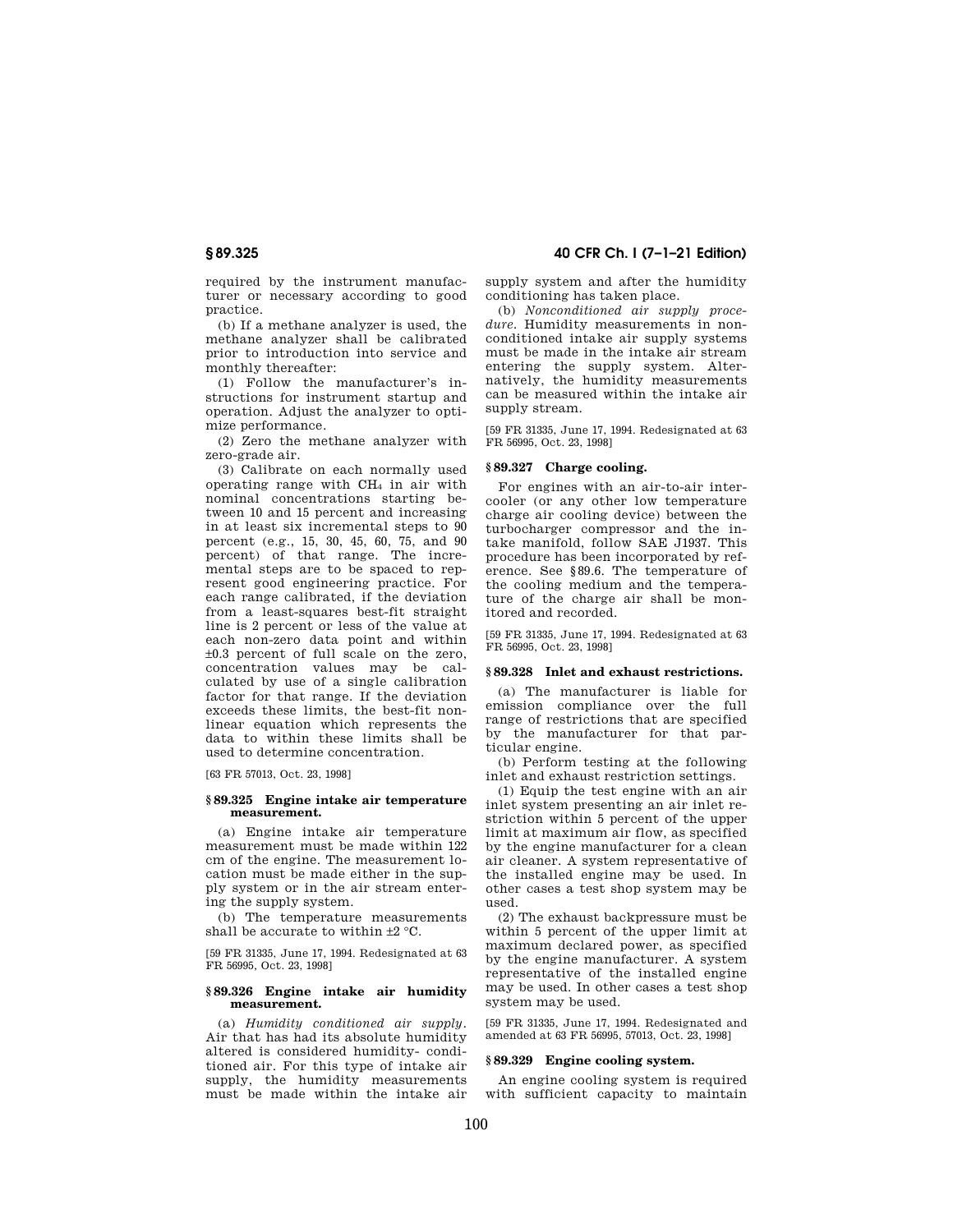the engine at normal operating temperatures as prescribed by the engine manufacturer.

[59 FR 31335, June 17, 1994. Redesignated at 63 FR 56995, Oct. 23, 1998]

## **§ 89.330 Lubricating oil and test fuels.**

(a) *Lubricating oil.* Use the engine lubricating oil for testing that meets the requirements as specified by the manufacturer for a particular engine and intended usage. Record the specifications of the lubricating oil used for the test.

(b) *Test fuels.* (1) Use diesel fuels for testing which are clean and bright, with pour and cloud points adequate for operability. The diesel fuel may contain nonmetallic additives as follows: Cetane improver, metal deactivator, antioxidant, dehazer, antirust, pour depressant, dye, dispersant, and biocide.

(2) Use petroleum fuel meeting the specifications in Table 4 in Appendix A of this subpart, or substantially equivalent specifications approved by the Administrator, for exhaust emission testing. The grade of diesel fuel used must be commercially designated as ''Type 2–D'' grade diesel fuel and recommended by the engine manufacturer.

(3) Testing of Tier 1 and Tier 2 engines rated under 37 kW and Tier 2 and Tier 3 engines rated at or above 37 kW that is conducted by the Administrator shall be performed using test fuels that meet the specifications in Table 4 in Appendix A of this subpart and that have a sulfur content no higher than 0.20 weight percent.

(c) Other fuels may be used for testing provided they meet the following qualifications:

(1) They are commercially available; (2) Information acceptable to the Administrator is provided to show that only the designated fuel would be used in customer service;

(3) Use of a fuel listed under paragraph (b) of this section would have a detrimental effect on emissions or durability; and

(4) Fuel specifications are approved in writing by the Administrator prior to the start of testing.

(d) Report the specification range of the fuel to be used under paragraphs  $(b)(2)$  and  $(c)(1)$  through  $(c)(4)$  of this

section in the application for certification in accordance with §89.115 (a)(8).

(e) *Low-sulfur test fuel.* (1) Upon request, for engines rated at or above 75 kW in model years 2006 or 2007, the diesel test fuel may be the low-sulfur diesel test fuel specified in 40 CFR part 1065, subject to the provisions of this paragraph (e)(1).

(i) To use this option, the manufacturer must—

(A) Ensure that ultimate purchasers of equipment using these engines are informed that the use of fuel meeting the 500 ppm specification is recommended.

(B) Recommend to equipment manufacturers that a label be applied at the fuel inlet recommending 500 ppm fuel.

(ii) None of the engines in the engine family may employ sulfur-sensitive technologies.

(iii) For engines rated at or above 130 kW, this option may be used in 2006 and 2007. For engines rated at or above 75 kW and under 130 kW, this option may be used only in 2007.

(2) For model years 2008 through 2010, except as otherwise provided, the diesel test fuel shall be the low-sulfur diesel test fuel specified in 40 CFR part 1065.

(3) The diesel test fuel shall be the ultra low-sulfur diesel test fuel specified in 40 CFR part 1065 for model years 2011 and later.

(4) For model years 2007 through 2010 engines that use sulfur-sensitive emission-control technology, the diesel test fuel is the ultra low-sulfur fuel specified in 40 CFR part 1065 if the manufacturer demonstrates that the in-use engines will use only fuel with 15 ppm or less of sulfur.

(5) Instead of the test fuels described in paragraphs  $(e)(2)$  through  $(4)$  of this section, for model years 2008 and later, manufacturers may use the test fuel described in appendix A of this subpart. In such cases, the test fuel described in appendix A of this subpart shall be the test fuel for all manufacturer and EPA testing.

[59 FR 31335, June 17, 1994. Redesignated and amended at 63 FR 56995, 57013, Oct. 23, 1998; 69 FR 39213, June 29, 2004]

#### **§ 89.331 Test conditions.**

(a) *General requirements.* Calculate all volumes and volumetric flow rates at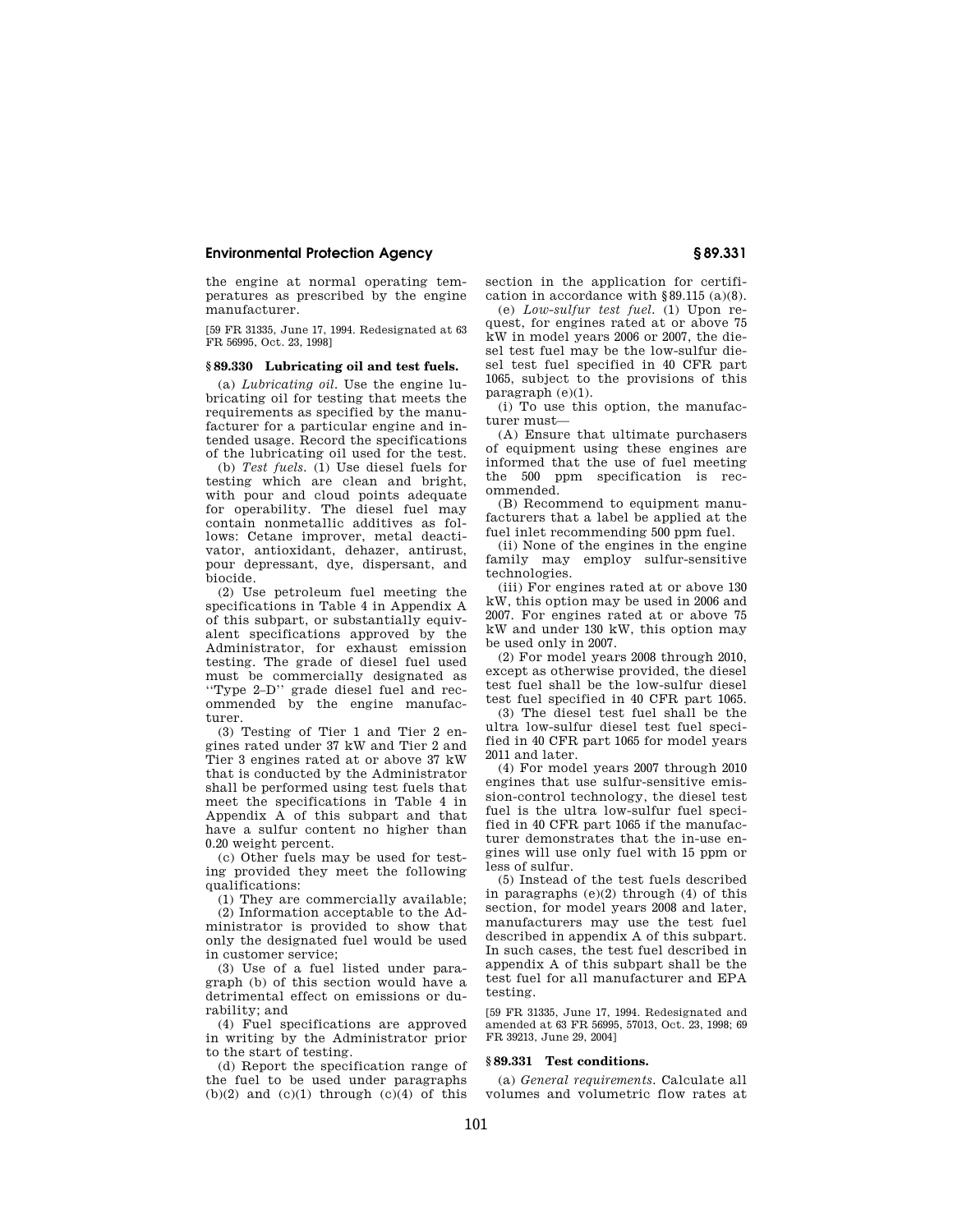standard conditions for temperature and pressure (0  $\degree$ C and 101.3 kPa), and these conditions must be used consistently throughout all calculations.

(b) *Engine test conditions.* Measure the absolute temperature (designated as *T*  and expressed in Kelvin) of the engine air at the inlet to the engine, and the dry atmospheric pressure (designated as *p* and expressed in kPa), and determine the parameter *f* according to the following provisions:

(1) Naturally aspirated and mechanically supercharged engines:

$$
f = \frac{99}{p_s} \times \left(\frac{T}{298}\right)^{0.7}
$$

# **Pt. 89, Subpt. D, App. A 40 CFR Ch. I (7–1–21 Edition)**

(2) Turbocharged engine with or without cooling of inlet air:

$$
f = \left(\frac{99}{P_s}\right)^{0.7} \times \left(\frac{T}{298}\right)^{1.5}
$$

(c) For a test to be recognized as valid, the parameter *f* shall be between the limits as shown below:

# $0.98 < f < 1.02$

[59 FR 31335, June 17, 1994. Redesignated at 63 FR 56995, Oct. 23, 1998]

### APPENDIX A TO SUBPART D OF PART 89—TABLES

#### TABLE 1—ABBREVIATIONS USED IN SUBPART D

| CLD. | Chemiluminescent detector.                    |
|------|-----------------------------------------------|
| CO   | Carbon monoxide.                              |
|      | I Carbon dioxide.                             |
|      | Hydrocarbons.                                 |
|      | Heated chemiluminescent detector.             |
|      | Heated flame ionization detector.             |
|      | I Gas chromatograph.                          |
|      | Non-dispersive infra-red analyzer.            |
|      | National Institute for Standards and Testing. |
|      | Nitric Oxide.                                 |
|      | Nitrogen Dioxide.                             |
|      | Oxides of nitrogen.                           |
|      |                                               |

## TABLE 2—SYMBOLS USED IN SUBPARTS D AND E

| Symbol            | Term                                                           | Unit  |
|-------------------|----------------------------------------------------------------|-------|
| conc              |                                                                | ppm   |
| $f$               | Engine specific parameter considering atmospheric conditions   |       |
| $F_{\text{FCB}}$  | Fuel specific factor for the carbon balance calculation        |       |
| <b>FED.</b>       | Fuel specific factor for exhaust flow calculation on dry basis |       |
| $F_{\rm FH}$      | Fuel specific factor representing the hydrogen to carbon ratio |       |
| $F_{FW}$          | Fuel specific factor for exhaust flow calculation on wet basis |       |
| FR                |                                                                | g/h   |
| $G_{\text{AIRW}}$ |                                                                | kg/h  |
| $G_{\text{AIBD}}$ |                                                                | kg/h  |
| $G_{\rm EXHW}$    |                                                                | kg/h  |
| $G_{\text{End}}$  |                                                                | kg/h  |
| <b>H</b>          |                                                                | g/kg  |
| $i$               | Subscript denoting an individual mode                          |       |
| $K_{\rm H}$       | Humidity correction factor                                     |       |
| $L$               |                                                                | $\%$  |
| $mass$            |                                                                | q/h   |
| $n_{d-1}$         |                                                                | 1/min |
| P.                |                                                                | kPa   |
| $P_{d}$           |                                                                | kPa   |
| P                 |                                                                | kW    |
| $P_{\text{AIIX}}$ |                                                                | kW    |
| $P_M$             |                                                                | kW    |
| $P_i$             | $P_i = P_{M-i} + P_{AIX-i}$                                    |       |
| $P_{\rm B}$       |                                                                |       |
| $P_v$             |                                                                |       |
|                   |                                                                |       |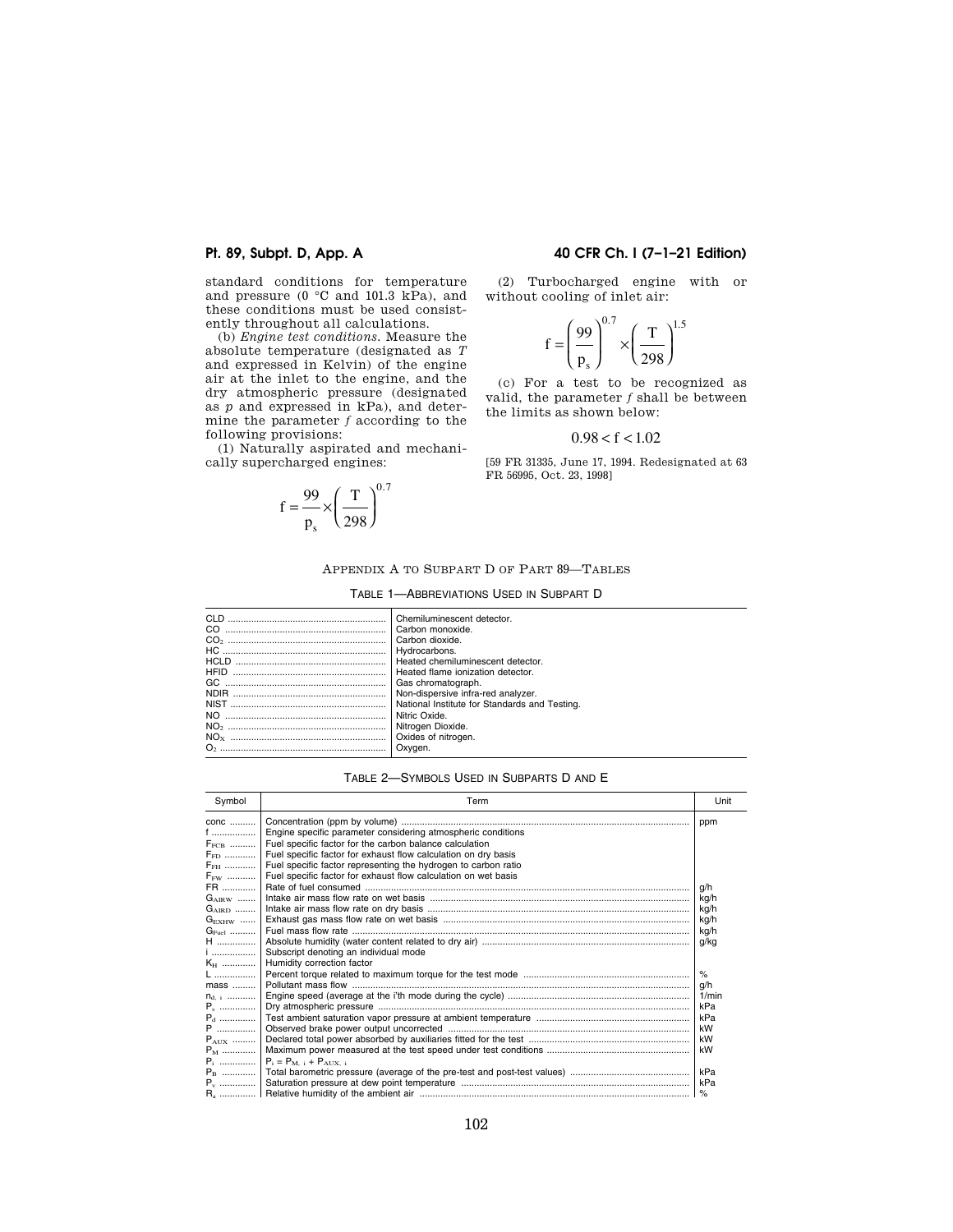# Environmental Protection Agency **Pt. 89, Subpt. D, App. A**

TABLE 2—SYMBOLS USED IN SUBPARTS D AND E—Continued

| Symbol | Term                                                     | Unit                                                                            |
|--------|----------------------------------------------------------|---------------------------------------------------------------------------------|
|        | WF    Weighing factor<br>$WFE$ Effective weighing factor | kW<br>K<br>К<br>K<br>К<br>N-m<br>K<br>K<br>$m^3/h$<br>$m^3/h$<br>kPa<br>$m^3/h$ |

# TABLE 3—MEASUREMENT ACCURACY AND CALIBRATION FREQUENCY

| No. | Item                                                            | Calibration accuracy <sup>1</sup>                               | Calibration frequency                 |
|-----|-----------------------------------------------------------------|-----------------------------------------------------------------|---------------------------------------|
|     |                                                                 |                                                                 | 30 days.                              |
| 2   |                                                                 | Larger of $\pm 2\%$ of point or<br>$\pm 1\%$ of engine maximum. | 30 days.                              |
|     |                                                                 | $\pm 2\%$ of engine maximum                                     | 30 days.                              |
|     |                                                                 | $\pm 2\%$ of engine maximum                                     | As required.                          |
| 5   |                                                                 |                                                                 | As required.                          |
|     |                                                                 |                                                                 | As required.                          |
|     |                                                                 | $\pm 1.0\%$ of engine maximum                                   | As required.                          |
| 8   |                                                                 | 1.0% of engine maximum                                          | As required.                          |
| 9   |                                                                 |                                                                 | As required.                          |
| 10  |                                                                 |                                                                 | As required.                          |
| 11  |                                                                 |                                                                 | As required.                          |
| 12  | Humidity (combustion air) (g of H <sub>2</sub> O/Kg of dry air) |                                                                 | As required.                          |
| 13  |                                                                 |                                                                 | As required.                          |
| 14  |                                                                 |                                                                 | As required.                          |
| 15  |                                                                 |                                                                 | As required.                          |
| 16  |                                                                 |                                                                 | Monthly or as required.               |
| 17  |                                                                 |                                                                 | Once per 60 days or as re-<br>quired. |
| 18  |                                                                 |                                                                 | Monthly or as required.               |
| 19  |                                                                 |                                                                 | Monthly or as required.               |
| 20  |                                                                 |                                                                 | Monthly.                              |
| 21  |                                                                 |                                                                 | Once per 60 days or as re-            |
|     |                                                                 |                                                                 | quired.                               |

1All accuracy requirements pertain to the final recorded value which is inclusive of the data acquisition system.

TABLE 4—FEDERAL TEST FUEL SPECIFICATIONS

| Item                     | Procedure (ASTM) <sup>1</sup> | Value (type 2- |
|--------------------------|-------------------------------|----------------|
| Distillation Range:      |                               | $40 - 48$      |
|                          |                               | $171 - 204$    |
|                          |                               | 204-238        |
|                          |                               | 243-282        |
|                          |                               | 293-332        |
|                          |                               | $321 - 366$    |
|                          |                               | $32 - 37$      |
|                          |                               | $0.03 - 0.40$  |
| Hydrocarbon composition: |                               |                |
|                          |                               | 210            |
|                          |                               | (3)            |
|                          |                               | 54             |
|                          | D445-09                       | $2.0 - 3.2$    |

1 All ASTM procedures in this table have been incorporated by reference. See § 89.6.<br><sup>2</sup> Minimum.<br><sup>3</sup> Remainder.

[63 FR 57013, Oct. 23, 1998, as amended at 77 FR 2461, Jan. 18, 2012]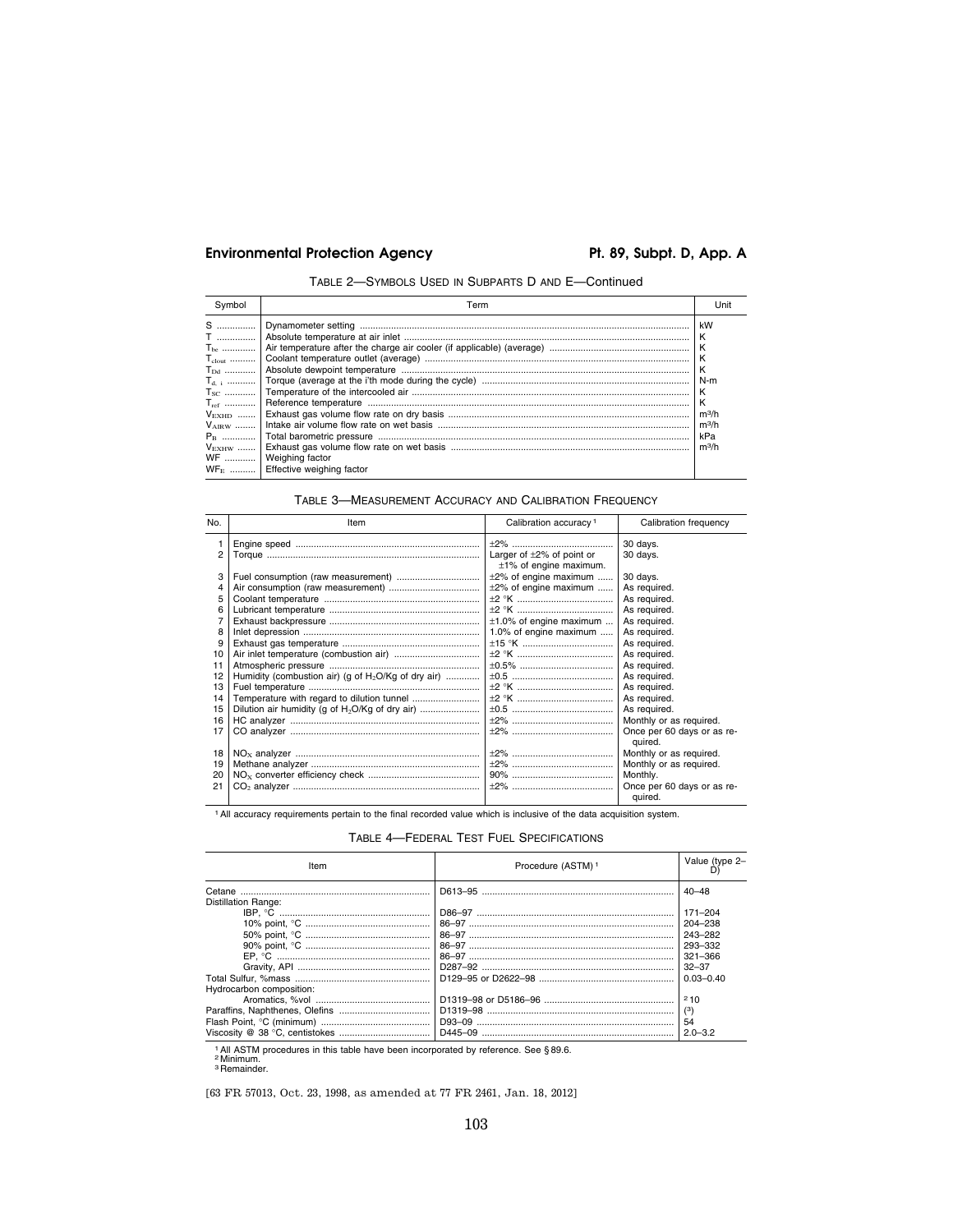**Pt. 89, Subpt. D, App. B 40 CFR Ch. I (7–1–21 Edition)** 





104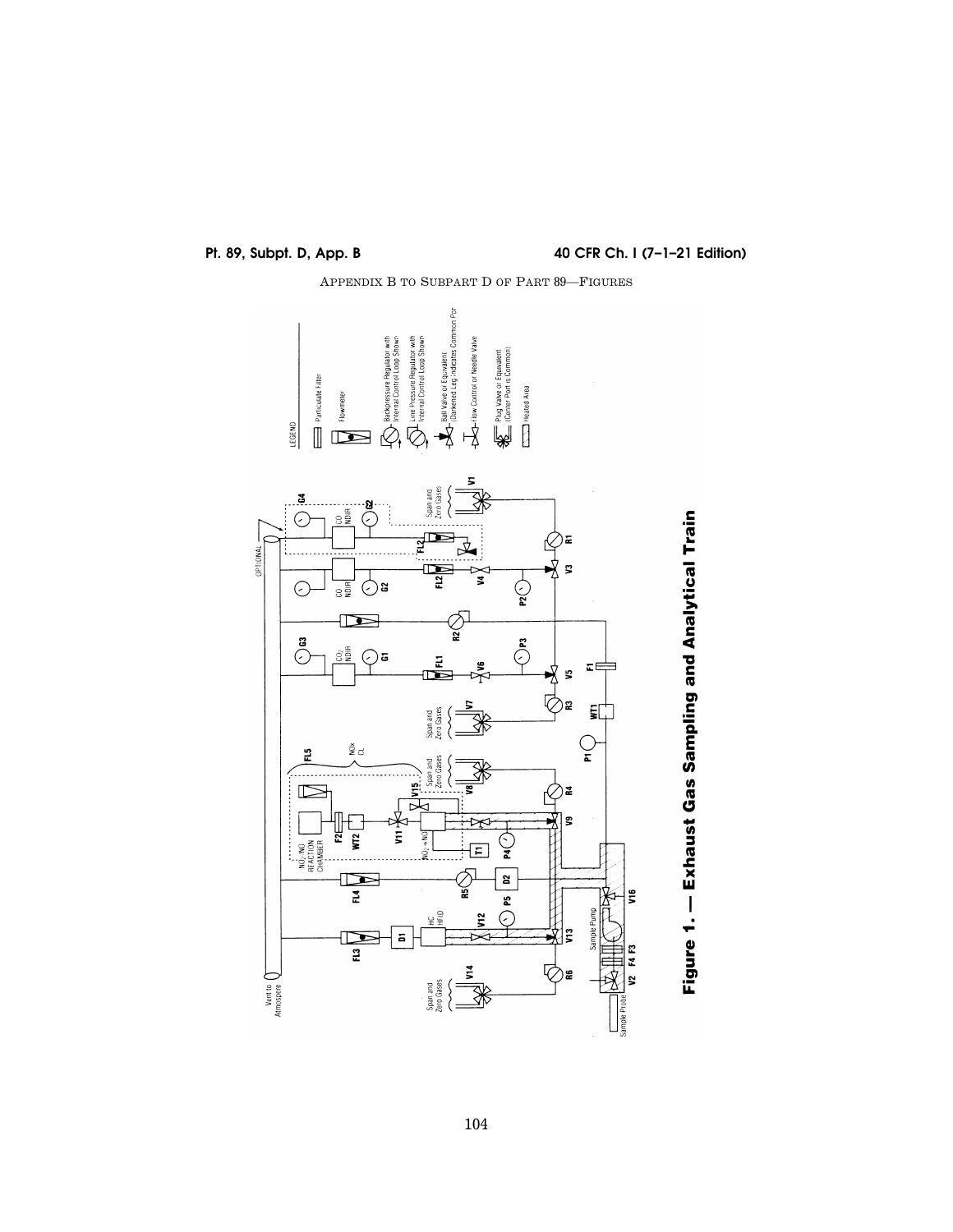

# **Subpart E—Exhaust Emission Test Procedures**

# **§ 89.401 Scope; applicability.**

(a) This subpart describes the procedures to follow in order to perform exhaust emission tests on new nonroad compression-ignition engines subject to the provisions of subpart B of this part.

(b) Exhaust gases, either raw or dilute, are sampled while the test engine is operated using the appropriate test cycle on an engine dynamometer. The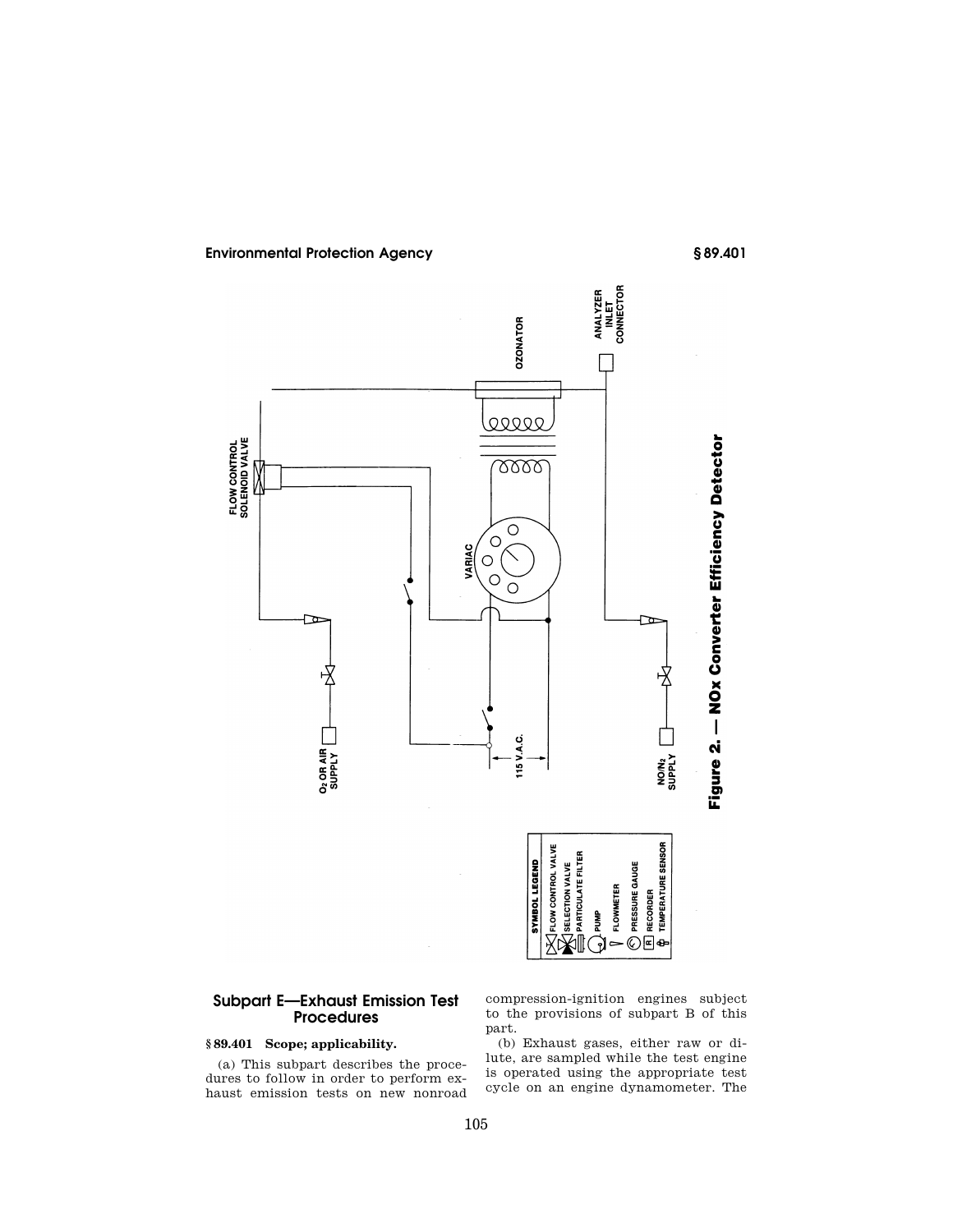exhaust gases receive specific component analysis determining concentration of pollutant, exhaust volume, the fuel flow (raw analysis), and the power output during each mode. Emissions are reported as grams per kilowatt hour (g/kW-hr).

(c) Requirements for emission test equipment and calibrating this equipment are found in subpart D of this part.

[59 FR 31335, June 17, 1994. Redesignated and amended at 63 FR 56995, 57015, Oct. 23, 1998]

# **§ 89.402 Definitions.**

The definitions in subpart A of this part apply to this subpart. For terms not defined in this part, the definitions in 40 CFR part 86, subparts A, D, I, and N, apply to this subpart.

[63 FR 57015, Oct. 23, 1998]

#### **§ 89.403 Symbols/abbreviations.**

(a) The abbreviations in §86.094–3 or §89.3 of this chapter apply to this subpart.

(b) The abbreviations in Table 1 in appendix A to subpart D also apply to this subpart. Some abbreviations from §89.3 have been included for the convenience of the reader.

(c) The symbols in Table 2 in appendix A to subpart D apply to this subpart.

[59 FR 31335, June 17, 1994. Redesignated at 63 FR 56996, Oct. 23, 1998]

# **§ 89.404 Test procedure overview.**

(a) The test consists of prescribed sequences of engine operating conditions to be conducted on an engine dynamometer. The exhaust gases, generated raw or dilute during engine operation, are sampled for specific component analysis through the analytical train. The test is applicable to engines equipped with catalytic or direct-flame afterburners, induction system modifications, or other systems, or to uncontrolled engines.

(b) The test is designed to determine the brake-specific emissions of hydrocarbons, carbon monoxide, oxides of nitrogen, and particulate matter. For more information on particulate matter sampling see §89.112(c). The test cycles consist of various steady-state operating modes that include different

# **§ 89.402 40 CFR Ch. I (7–1–21 Edition)**

combinations of engine speeds and loads. These procedures require the determination of the concentration of each pollutant, exhaust volume, the fuel flow (raw analysis), and the power output during each mode. The measured values are weighted and used to calculate the grams of each pollutant emitted per kilowatt hour (g/kW-hr).

 $(c)(1)$  When an engine is tested for exhaust emissions, the complete engine shall be tested with all emission control devices installed and functioning.

(2) On air-cooled engines, the fan shall be installed.

(3) Additional accessories (for example, oil cooler, alternators, or air compressors) may be installed but such accessory loading will be considered parasitic in nature and observed power shall be used in the emission calculation.

(d) All emission control systems installed on or incorporated in the application must be functioning during all procedures in this subpart. In cases of component malfunction or failure, maintenance to correct component failure or malfunction must be authorized in accordance with §86.094–25 of this chapter.

[59 FR 31335, June 17, 1994. Redesignated and amended at 63 FR 56995, 57015, Oct. 23, 1998]

### **§ 89.405 Recorded information.**

(a) The information described in this section must be recorded, where applicable, for each test.

(b) *Engine description and specification.* A copy of the information specified in this paragraph must accompany each engine sent to the Administrator for compliance testing. The manufacturer need not record the information specified in this paragraph for each test if the information, with the exception of paragraphs  $(b)(3)$  and  $(b)(9)$  of this section, is included in the manufacturer's application for certification.

(1) Engine-system combination.

(2) Engine identification numbers.

(3) Number of hours of operation accumulated on engine.

(4) Rated maximum horsepower and torque.

(5) Maximum horsepower and torque speeds.

(6) Engine displacement.

(7) Governed speed.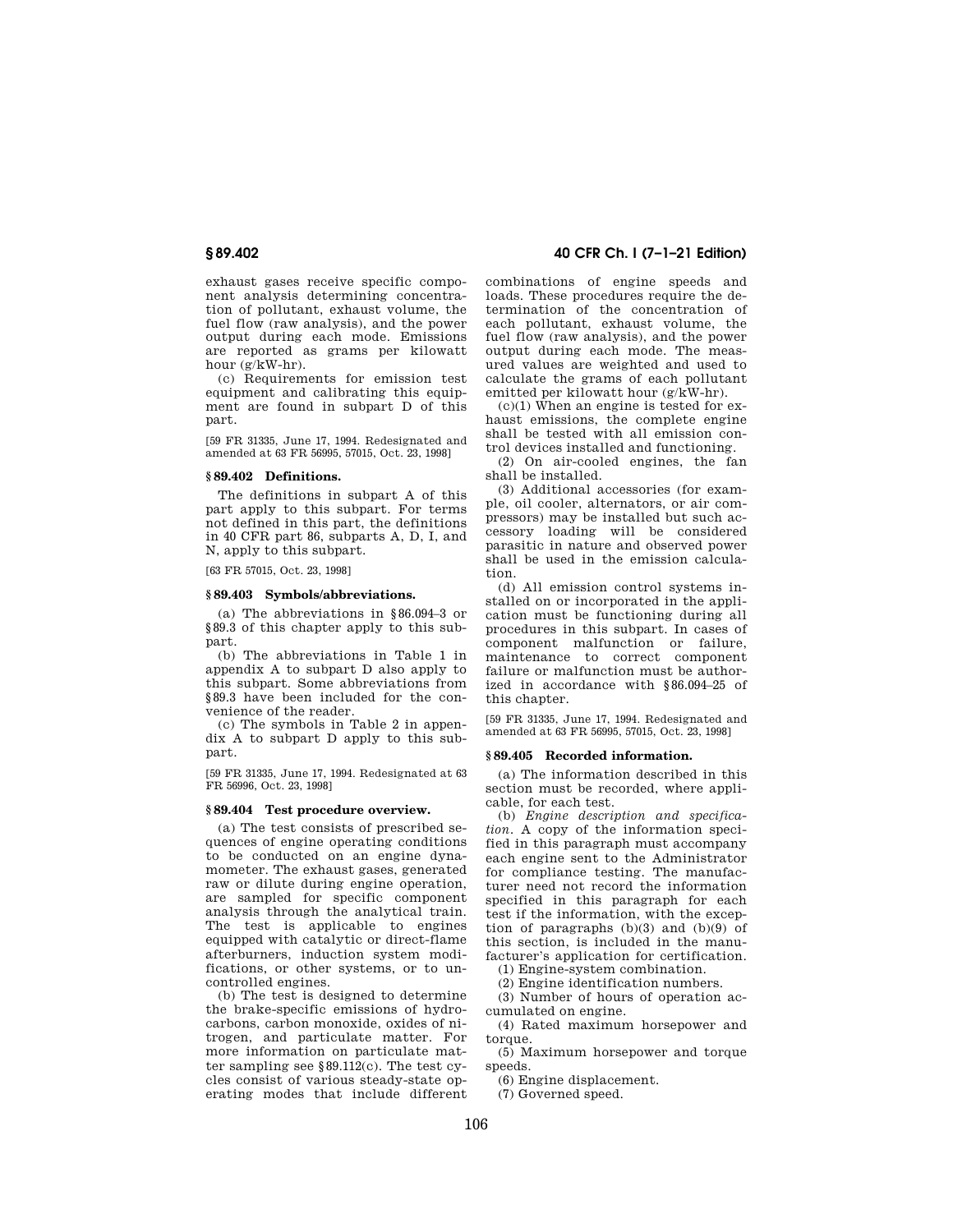(8) Idle rpm.

(9) Fuel consumption at maximum power and torque.

(10) Maximum air flow.

(11) Air inlet restriction.

(12) Exhaust pipe diameter(s).

(13) Maximum exhaust system backpressure.

(c) *Test data; general.* (1) Engine-system combination.

(2) Engine identification number.

(3) Instrument operator.

(4) Engine operator.

(5) Number of hours of operation accumulated on the engine prior to beginning the warm-up portion of the test.

(6) Fuel identification.

(7) Date of most recent analytical assembly calibration.

(8) All pertinent instrument information such as tuning, gain, serial numbers, detector number, and calibration curve numbers. As long as this information is available for inspection by the Administrator, it may be summarized by system number or analyzer identification numbers.

(d) *Test data; pre-test.* (1) Date and time of day.

(2) Test number.

(3) Intermediate speed and rated speed as defined in §89.2 and maximum observed torque for these speeds.

(4) Recorder chart or equivalent. Identify the zero traces for each range used, and span traces for each range used.

(5) Air temperature after and pressure drop across the charge air cooler (if applicable) at maximum observed torque and rated speed.

(e) *Test data; modal.* (1) Recorder chart or equivalent. Identify for each test mode the emission concentration traces and the associated analyzer range(s). Identify the start and finish of each test.

(2) Observed engine torque.

(3) Observed engine rpm.

(4) Record engine torque and engine rpm continuously during each mode with a chart recorder or equivalent recording device.

(5) Intake air flow (for raw mass flow sampling method only) and depression for each mode.

(6) Engine intake air temperature at the engine intake or turbocharger inlet for each mode.

(7) Mass fuel flow (for raw sampling) for each mode.

(8) Engine intake humidity.

(9) Coolant temperature outlet.

(10) Engine fuel inlet temperature at the pump inlet.

(f) *Test data; post-test.* (1) Recorder chart or equivalent. Identify the zero traces for each range used and the span traces for each range used. Identify hangup check, if performed.

(2) Total number of hours of operation accumulated on the engine.

[59 FR 31335, June 17, 1994. Redesignated and amended at 63 FR 56995, 57015, Oct. 23, 1998]

#### **§ 89.406 Pre-test procedures.**

(a) Allow a minimum of 30 minutes warmup in the standby or operating mode prior to spanning the analyzers.

(b) Replace or clean the filter elements and then vacuum leak check the system per §89.316(a). Allow the heated sample line, filters, and pumps to reach operating temperature.

(c) Perform the following system checks:

(1) Check the sample-line temperatures (see  $$89.309(a)(4)(ii)$  and  $(a)(5)(i)(A)).$ 

(2) Check that the system response time has been accounted for prior to sample collection data recording.

(3) A hang-up check is permitted, but is optional.

(d) Check analyzer zero and span at a minimum before and after each test. Further, check analyzer zero and span any time a range change is made or at the maximum demonstrated time span for stability for each analyzer used.

(e) Check system flow rates and pressures.

[59 FR 31335, June 17, 1994. Redesignated and amended at 63 FR 56995, 57015, Oct. 23, 1998]

#### **§ 89.407 Engine dynamometer test run.**

(a) Measure and record the temperature of the air supplied to the engine, the fuel temperature, the intake air humidity, and the observed barometric pressure during the sampling for each mode. The fuel temperature shall be less than or equal to 43C during the sampling for each mode.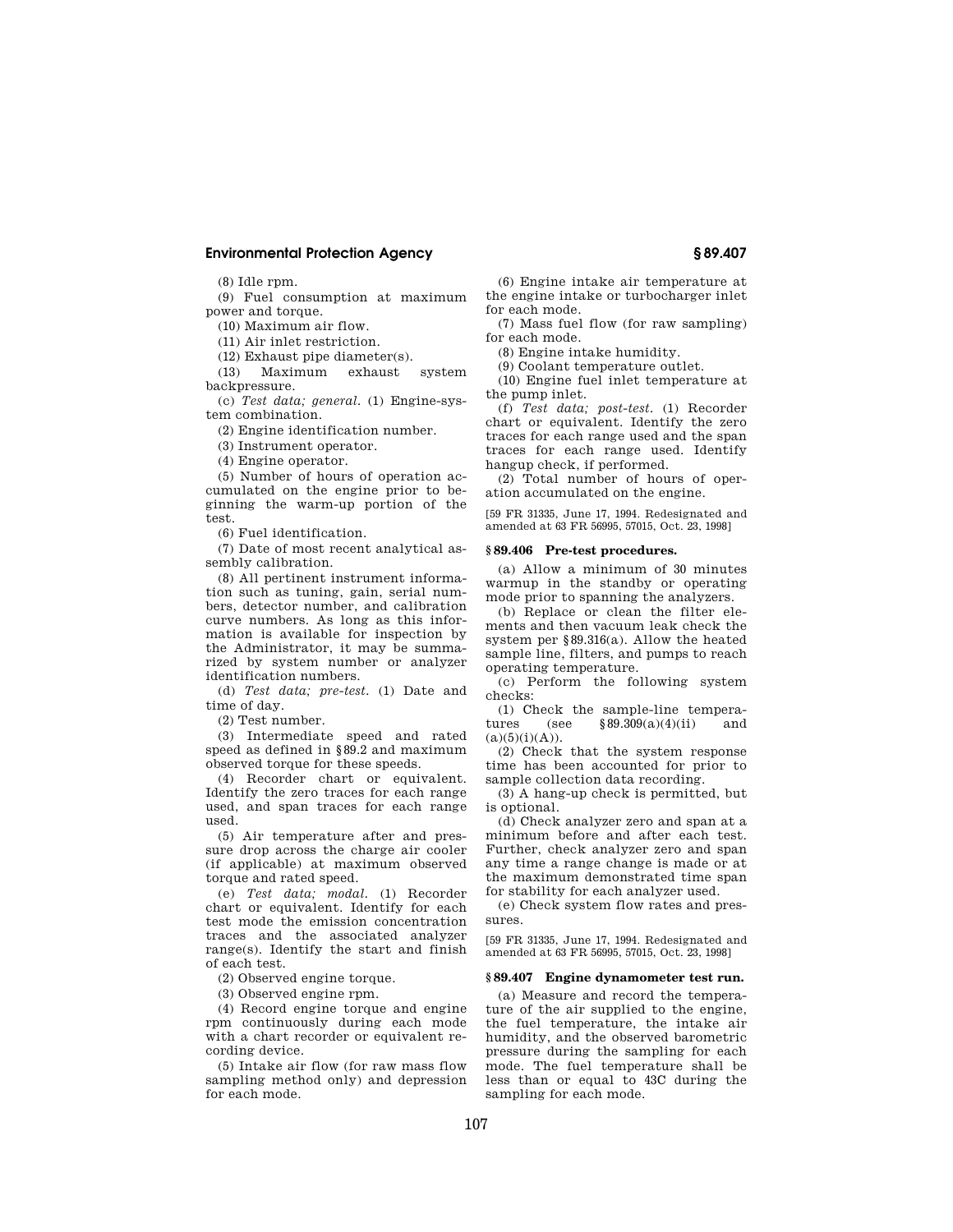(b) The governor and fuel system shall have been adjusted to provide engine performance at the levels reported in the application for certification required under §89.115.

(c) The following steps are taken for each test:

(1) Install instrumentation and sample probes as required.

(2) Perform the pre-test procedure as specified in §89.406.

(3) Read and record the general test data as specified in  $889.405(c)$ .

(4) Start cooling system.

(5) Precondition (warm up) the engine in the following manner:

(i) For variable-speed engines:

(A) Operate the engine at idle for 2 to 3 minutes;

(B) Operate the engine at approximately 50 percent power at the peak torque speed for 5 to 7 minutes;

(C) Operate the engine at rated speed and maximum horsepower for 25 to 30 minutes;

(ii) For constant-speed engines:

(A) Operate the engine at minimum load for 2 to 3 minutes;

(B) Operate the engine at 50 percent load for 5 to 7 minutes;

(C) Operate the engine at maximum load for 25 to 30 minutes;

(iii) Optional. It is permitted to precondition the engine at rated speed and maximum horsepower until the oil and water temperatures are stabilized. The temperatures are defined as stabilized if they are maintained within 2 percent of point on an absolute basis for 2 minutes. The engine must be operated a minimum of 10 minutes for this option. This optional procedure may be substituted for the procedure in paragraph  $(c)(5)(i)$ or  $(c)(5)(ii)$  of this section;

(iv) Optional. If the engine has been operating on service accumulation for a minimum of 40 minutes, the service accumulation may be substituted for the procedure in paragraphs  $(c)(5)(i)$ through (iii) of this section.

(6) Read and record all pre-test data specified in §89.405(d).

(7) Start the test cycle (see §89.410) within 20 minutes of the end of the warmup. (See paragraph  $(c)(13)$  of this section.) A mode begins when the speed and load requirements are stabilized to within the requirements of §89.410(b). A mode ends when valid emission sam-

**§ 89.407 40 CFR Ch. I (7–1–21 Edition)** 

pling for that mode ends. For a mode to be valid, the speed and load requirements must be maintained continuously during the mode. Sampling in the mode may be repeated until a valid sample is obtained as long the speed and torque requirements are met.

(8) Calculate the torque for any mode with operation at rated speed.

(9) During the first mode with intermediate speed operation, if applicable, calculate the torque corresponding to 75 and 50 percent of the maximum observed torque for the intermediate speed.

(10) Record all modal data specified in §89.405(e) during a minimum of the last 60 seconds of each mode.

(11) Record the analyzer(s) response to the exhaust gas during the a minimum of the last 60 seconds of each mode.

(12) Test modes may be repeated, as long as the engine is preconditioned by running the previous mode. In the case of the first mode of any cycle, precondition according to paragraph  $(c)(5)$ of this section.

(13) If a delay of more than 20 minutes, but less than 4 hours, occurs between the end of one mode and the beginning of another mode, precondition the engine by running the previous mode. If the delay exceeds 4 hours, the test shall include preconditioning (begin at paragraph  $(c)(2)$  of this section).

(14) The speed and load points for each mode are listed in Tables 1 through 4 of Appendix B of this subpart. The engine speed and load shall be maintained as specified in §89.410(b).

(15) If at any time during a test mode, the test equipment malfunctions or the specifications in paragraph (c)(14) of this section are not met, the test mode is void and may be aborted. The test mode may be restarted by preconditioning with the previous mode.

(16) Fuel flow and air flow during the idle load condition may be determined just prior to or immediately following the dynamometer sequence, if longer times are required for accurate measurements.

(d) *Exhaust gas measurements.* (1)  $Mearmathbb{R}$  CO,  $CO<sub>2</sub>$ , and  $NO<sub>X</sub>$  concentrations in the exhaust sample. Use the same units and modal calculations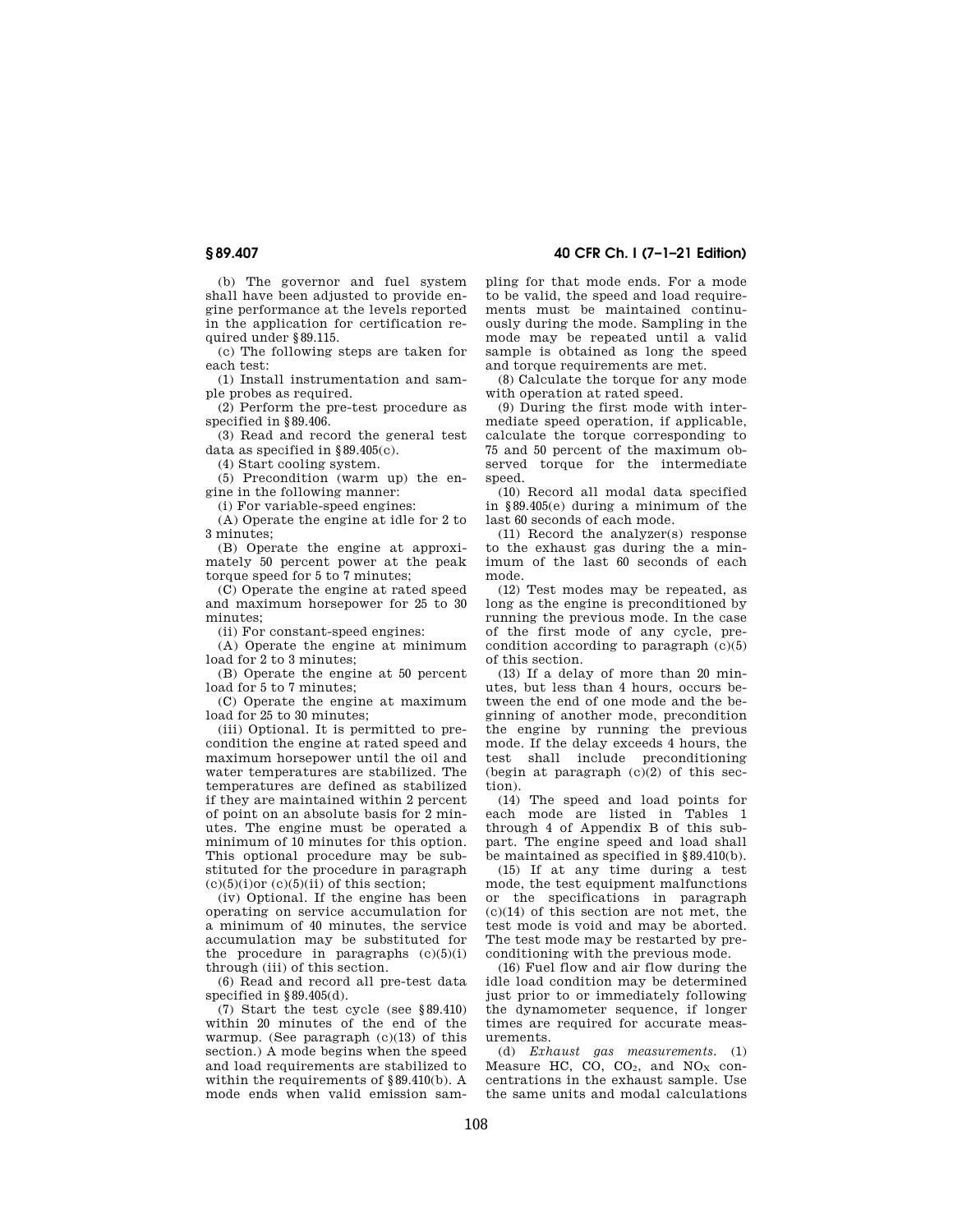as for your other results to report a single weighted value for  $CO<sub>2</sub>$ ; round CO<sup>2</sup> to the nearest 1 g/kW-hr.

(2) Each analyzer range that may be used during a test mode must have the zero and span responses recorded prior to the execution of the test. Only the zero and span for the range(s) used to measure the emissions during the test are required to be recorded after the completion of the test.

(3) It is permissible to change filter elements between test modes.

(4) A leak check is permitted between test segments.

(5) A hangup check is permitted between test segments.

(6) If, during the emission measurement portion of a test segment, the value of the gauges downstream of the NDIR analyzer(s) *G3* or *G4* (see Figure 1 in appendix B to subpart D) differs by more than ±0.5 kPa from the pretest value, the test segment is void.

[59 FR 31335, June 17, 1994. Redesignated and amended at 63 FR 56996, 57015, Oct. 23, 1998; 74 FR 56374, Oct. 30, 2009]

# **§ 89.408 Post-test procedures.**

(a) A hangup check is recommended at the completion of the last test mode using the following procedure:

(1) Within 30 seconds introduce a zero-grade gas or room air into the sample probe or valve *V2* (see Figure 1 in appendix B to subpart D) to check the ''hangup zero'' response. Simultaneously start a time measurement.

(2) Select the lowest HC range used during the test.

(3) Within four minutes of beginning the time measurement in paragraph  $(a)(1)$  of this section, the difference between the span-zero response and the hangup zero response shall not be greater than 5.0 percent of full scale or 10 ppmC whichever is greater.

(b) Begin the analyzer span checks within 6 minutes after the completion of the last mode in the test. Record for each analyzer the zero and span response

(c) If during the test, the filter element(s) were replaced or cleaned, as of §89.316(a), the test is void.

(d) Record the post-test data specified in §89.405(f).

(e) For a valid test, the zero and span checks performed before and after each test for each analyzer must meet the following requirements:

(1) The span drift (defined as the change in the difference between the zero response and the span response) must not exceed 3 percent of full-scale chart deflection for each range used.

(2) The zero response drift must not exceed 3 percent of full-scale chart deflection.

[59 FR 31335, June 17, 1994. Redesignated and amended at 63 FR 56996, 57016, Oct. 23, 1998]

# **§ 89.409 Data logging.**

(a) A computer or any other automatic data processing device(s) may be used as long as the system meets the requirements of this subpart.

(b) Determine from the data collection records the analyzer responses corresponding to the end of each mode.

(c) Record data at a minimum of once every 5 seconds.

(d) Determine the final value for  $CO<sub>2</sub>$ , CO, HC, and  $NO<sub>X</sub>$  concentrations by averaging the concentration of each point taken during the sample period for each mode.

(e) For purposes of this section, calibration data includes calibration curves, linearity curves, span-gas responses, and zero-gas responses.

[59 FR 31335, June 17, 1994. Redesignated at 63 FR 56996, Oct. 23, 1998]

#### **§ 89.410 Engine test cycle.**

(a) Emissions shall be measured using one of the test cycles specified in tables 1 through 4 of appendix B of this subpart, subject to the provisions of paragraphs  $(a)(1)$  through  $(a)(4)$  of this section. These cycles shall be used to test engines on a dynamometer.

(1) The 8-mode test cycle described in table 1 of appendix B of this subpart shall be used for all engines, except constant speed engines, engines rated under 19 kW, and propulsion marine diesel engines.

(2) The 5-mode test cycle described in table 2 of appendix B of this subpart shall be used for constant-speed engines as defined in §89.2. Any engine certified under this test cycle must meet the labeling requirements of §89.110(b)(11).

(3) The 6-mode test cycle described in table 3 of appendix B of this subpart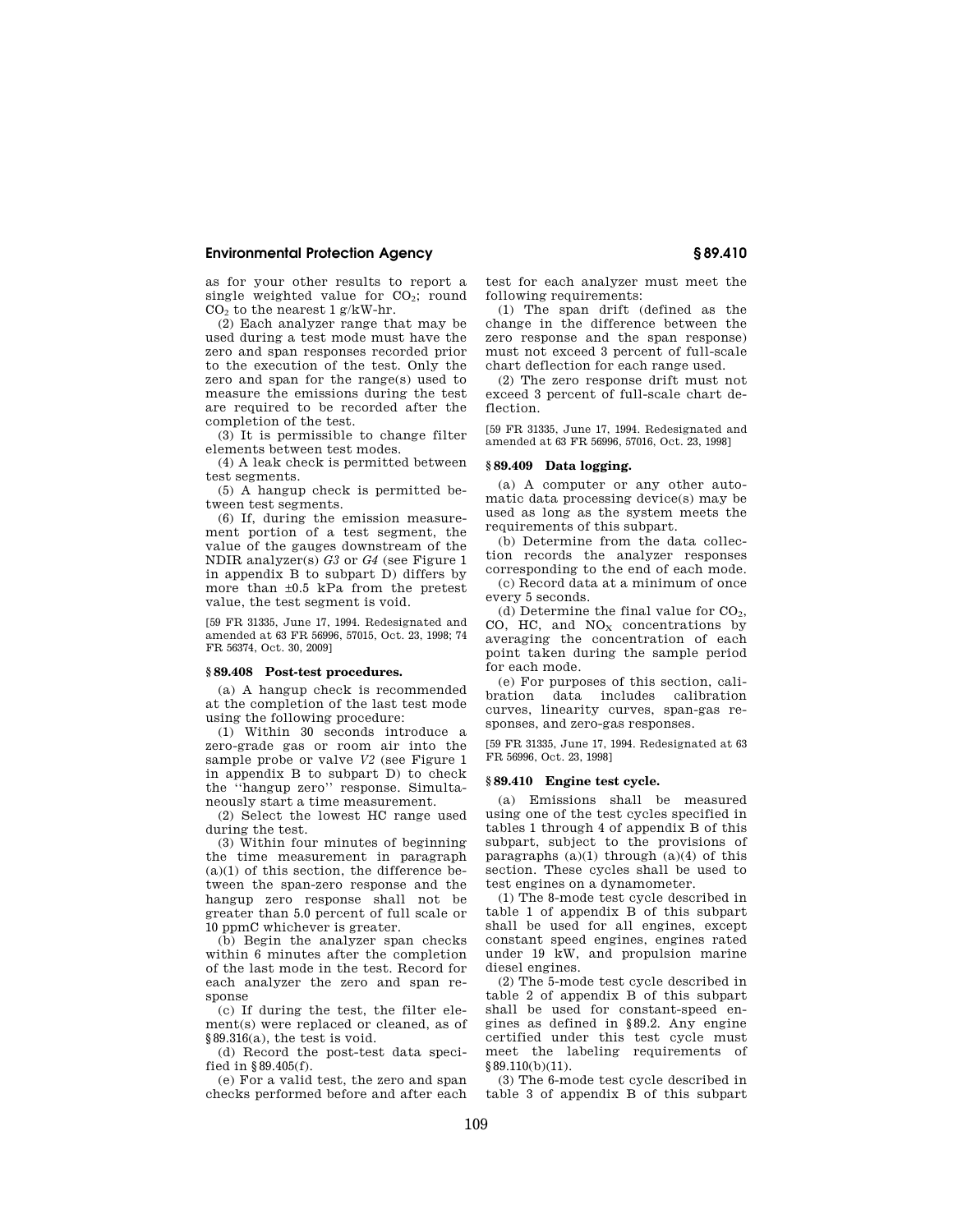shall be used for variable speed engines rated under 19 kW.

(4) Notwithstanding the provisions of paragraphs  $(a)(1)$  through  $(a)(3)$  of this section, the 4-mode test cycle described in table 4 of appendix B of this subpart shall be used for propulsion marine diesel engines.

(5) Notwithstanding the provisions of paragraphs  $(a)(1)$  through  $(a)(4)$  of this section:

(i) Manufacturers may use the 8 mode test cycle described in table 1 of appendix B of this subpart for:

(A) Constant speed engines, or variable speed engines rated under 19 kW; or

(B) Propulsion marine diesel engines, provided the propulsion marine diesel engines are certified in an engine family that includes primarily non-marine diesel engines, and the manufacturer obtains advance approval from the Administrator.

(ii) The Administrator may use the 8 mode test cycle specified in table 1 of appendix B of this subpart during testing of any engine which was certified based on emission data collected from that test cycle.

(b) During each non-idle mode, hold the specified load to within 2 percent of the engine maximum value and speed to within ±2 percent of point. During each idle mode, speed must be held within the manufacturer's specifications for the engine, and the throttle must be in the fully closed position and torque must not exceed 5 percent of the peak torque value of mode 5.

(c) For any mode except those involving either idle or full-load operation, if the operating conditions specified in paragraph (b) of this section cannot be maintained, the Administrator may authorize deviations from the specified load conditions. Such deviations shall not exceed 10 percent of the maximum torque at the test speed. The minimum deviations above and below the specified load necessary for stable operation shall be determined by the manufacturer and approved by the Administrator prior to the test run.

(d) Power generated during the idle mode may not be included in the calculation of emission results.

(e) Manufacturers may optionally use the ramped-modal duty cycles cor-

**§ 89.411 40 CFR Ch. I (7–1–21 Edition)** 

responding to the discrete-mode duty cycles specified in this section, as described in 40 CFR 1039.505.

[59 FR 31335, June 17, 1994. Redesignated and amended at 63 FR 56996, 57016, Oct. 23, 1998; 70 FR 40445, July 13, 2005]

#### **§ 89.411 Exhaust sample procedure gaseous components.**

(a) *Automatic data collection equipment requirements.* The analyzer response may be read by automatic data collection (ADC) equipment such as computers, data loggers, and so forth. If ADC equipment is used, the following is required:

(1) For bag sample analysis, the analyzer response must be stable at greater than 99 percent of the final reading for the dilute exhaust sample bag. A single value representing the average chart deflection over a 10-second stabilized period shall be stored.

(2) For continuous analysis systems, a single value representing the average integrated concentration over a cycle shall be stored.

(3) The chart deflections or average integrated concentrations required in paragraphs  $(a)(1)$  and  $(a)(2)$  of this section may be stored on long-term computer storage devices such as computer tapes, storage discs, punch cards, and so forth, or they may be printed in a listing for storage. In either case a chart recorder is not required and records from a chart recorder, if they exist, need not be stored.

(4) If ADC equipment is used to interpret analyzer values, the ADC equipment is subject to the calibration specifications of the analyzer as if the ADC equipment is part of analyzer system.

(b) Data records from any one or a combination of analyzers may be stored as chart recorder records.

(c) *Bag sample analysis.* For bag sample analysis perform the following sequence:

(1) Warm up and stabilize the analyzers; clean and/or replace filter elements, conditioning columns (if used), and so forth, as necessary.

(2) Obtain a stable zero reading.

(3) Zero and span the analyzers with zero and span gases. The span gases must have concentrations between 75 and 100 percent of full-scale chart deflection. The flow rates and system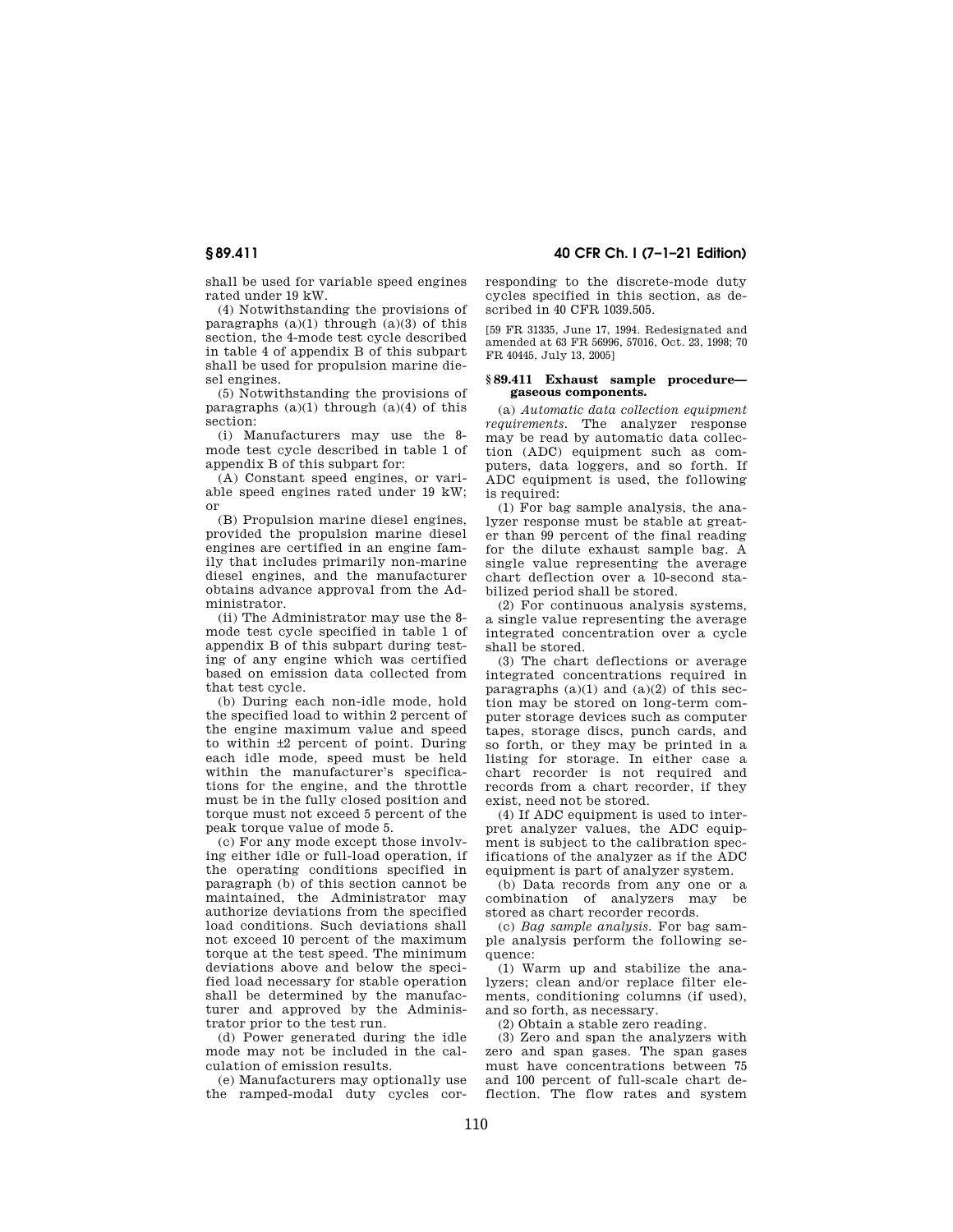pressures during spanning shall be approximately the same as those encountered during sampling. A sample bag may be used to identify the required analyzer range.

(4) Recheck zero response. If this zero response differs from the zero response recorded in paragraph (c)(3) of this section by more than 1 percent of full scale, then paragraphs  $(c)(2)$ ,  $(c)(3)$ , and (c)(4) of this section must be repeated.

(5) If a chart recorder is used, identify and record the most recent zero and span response as the pre-analysis values.

(6) If ADC equipment is used, electronically record the most recent zero and span response as the pre-analysis values.

(7) Measure HC, CO, CO<sub>2</sub>, and  $NO_X$ background concentrations in the sample bag(s) with approximately the same flow rates and pressures used in paragraph (c)(3) of this section. (Constituents measured continuously do not require bag analysis.)

(8) A post-analysis zero and span check of each range must be performed and the values recorded. The number of events that may occur between the preand post-analysis checks is not specified. However, the difference between pre-analysis zero and span values (recorded in paragraph  $(c)(5)$  or  $(c)(6)$  of this section) versus those recorded for the post-analysis check may not exceed the zero drift limit or the span drift limit of 2 percent of full-scale chart deflection for any range used. Otherwise the test is void.

(d) *Continuous sample analysis.* For continuous sample analysis perform the following sequence:

(1) Warm up and stabilize the analyzers; clean and/or replace filter elements, conditioning columns (if used), and so forth, as necessary.

(2) Leak check portions of the sampling system that operate at negative gauge pressures when sampling, and allow heated sample lines, filters, pumps, and so forth to stabilize at operating temperature.

(3) Optional: Perform a hangup check for the HFID sampling system:

(i) Zero the analyzer using zero air introduced at the analyzer port.

(ii) Flow zero air through the overflow sampling system. Check the analyzer response.

(iii) If the overflow zero response exceeds the analyzer zero response by 2 percent or more of the HFID full-scale deflection, hangup is indicated and corrective action must be taken.

(iv) The complete system hangup check specified in paragraph (e) of this section is recommended as a periodic check.

(4) Obtain a stable zero reading.

(5) Zero and span each range to be used on each analyzer operated prior to the beginning of the test cycle. The span gases shall have a concentration between 75 and 100 percent of full-scale chart deflection. The flow rates and system pressures shall be approximately the same as those encountered during sampling. The HFID analyzer shall be zeroed and spanned either through the overflow sampling system or through the analyzer port.

(6) Re-check zero response. If this zero response differs from the zero response recorded in paragraph (d)(5) of this section by more than 1 percent of full scale, then paragraphs  $(d)(4)$ ,  $(d)(5)$ , and (d)(6) of this section must be repeated.

(7) If a chart recorder is used, identify and record the most recent zero and span response as the pre-analysis values.

(8) If ADC equipment is used, electronically record the most recent zero and span response as the pre-analysis values.

(9) Collect background HC, CO, CO2, and  $NO<sub>x</sub>$  in a sample bag (for dilute exhaust sampling only, see §89.420).

(10) Perform a post-analysis zero and span check for each range used at the conditions specified in paragraph  $(d)(5)$ of this section. Record these responses as the post-analysis values.

(11) Neither the zero drift nor the span drift between the pre-analysis and post-analysis checks on any range used may exceed 3 percent for HC, or 2 percent for  $NO<sub>x</sub>$ . CO, and  $CO<sub>2</sub>$ , of full scale chart deflection, or the test is void. (If the HC drift is greater than 3 percent of full-scale chart deflection, hydrocarbon hangup is likely.)

(12) Determine background levels of NOX. CO, or CO<sup>2</sup> (for dilute exhaust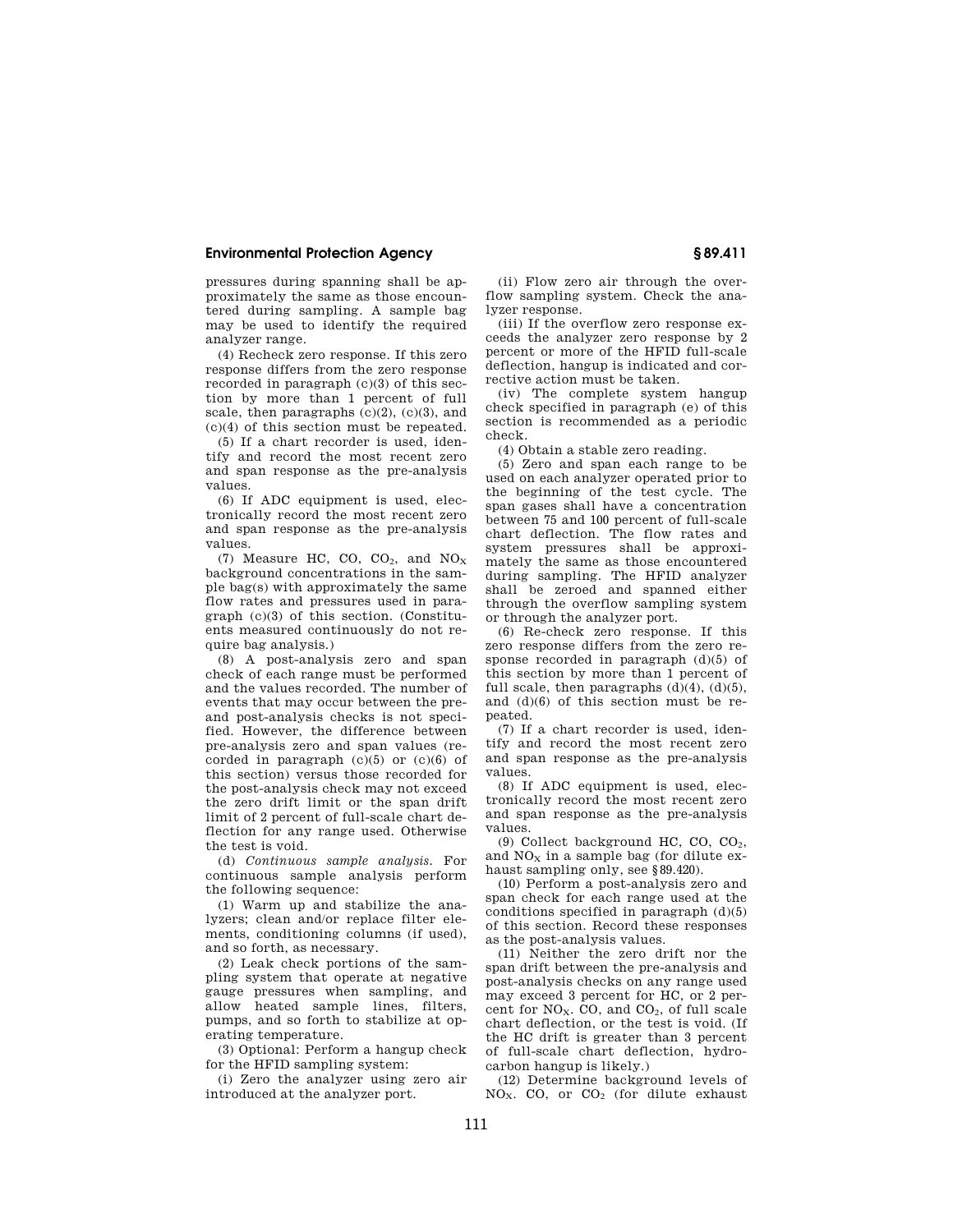sampling only) by the bag sample technique outlined in paragraph (c) of this section.

(e) *Hydrocarbon hangup.* If HC hangup is indicated, the following sequence may be performed:

(1) Fill a clean sample bag with background air.

(2) Zero and span the HFID at the analyzer ports.

(3) Analyze the background air sample bag through the analyzer ports.

(4) Analyze the background air through the entire sample probe system.

(5) If the difference between the readings obtained greater than or equal to 2 percent of full scale deflection, clean the sample probe and the sample line.

(6) Reassemble the sample system, heat to specified temperature, and repeat the procedure in paragraphs  $(e)(1)$ through  $(e)(6)$  of this section.

[59 FR 31335, June 17, 1994. Redesignated and amended at 63 FR 56996, 57016, Oct. 23, 1998]

#### **§ 89.412 Raw gaseous exhaust sampling and analytical system description.**

(a) *Schematic drawing.* An example of a sampling and analytical system which may be used for testing under this subpart is shown in Figure 1 in appendix B to subpart D. All components or parts of components that are wetted by the sample or corrosive calibration gases shall be either chemically cleaned stainless steel or inert material, for example, polytetrafluoroethylene resin. The use of ''gauge savers'' or ''protectors'' with nonreactive diaphragms to reduce dead volumes is permitted.

(b) *Sample probe.* (1) The sample probe shall be a straight, closed-end, stainless steel, multi-hole probe. The inside diameter shall not be greater than the inside diameter of the sample line plus 0.03 cm. The wall thickness of the probe shall not be greater than 0.10 cm. The fitting that attaches the probe to the exhaust pipe shall be as small as practical in order to minimize heat loss from the probe.

(2) The probe shall have a minimum of three holes. The spacing of the radial planes for each hole in the probe must be such that they cover approximately equal cross-sectional areas of

**§ 89.412 40 CFR Ch. I (7–1–21 Edition)** 

the exhaust duct. See Figure 1 in appendix A to this subpart. The angular spacing of the holes must be approximately equal. The angular spacing of any two holes in one plane may not be 180° ±20° (that is, section view C-C of Figure 1 in appendix A to this subpart). The holes should be sized such that each has approximately the same flow. If only three holes are used, they may not all be in the same radial plane.

(3) The probe shall extend radially across the exhaust duct. The probe must pass through the approximate center and must extend across at least 80 percent of the diameter of the duct.

(c) *Sample transfer line.* (1) The maximum inside diameter of the sample line shall not exceed 1.32 cm.

(2) If valve *V2* is used, the sample probe must connect directly to valve *V2.* The location of optional valve *V2*  may not be greater than 1.22 m from the exhaust duct.

(3) The location of optional valve V16 may not be greater than 61 cm from the sample pump.

(d) *Venting.* All vents, including analyzer vents, bypass flow, and pressure relief vents of regulators, should be vented in such a manner to avoid endangering personnel in the immediate area.

(e) Any variation from the specifications in this subpart including performance specifications and emission detection methods may be used only with prior approval by the Administrator.

(f) Additional components, such as instruments, valves, solenoids, pumps, switches, and so forth, may be employed to provide additional information and coordinate the functions of the component systems.

(g) The following requirements must be incorporated in each system used for raw testing under this subpart.

(1) [Reserved]

(2) The sample transport system from the engine exhaust pipe to the HC analyzer and the  $NO<sub>x</sub>$  analyzer must be heated as indicated in Figure 1 in appendix B of subpart D.

[59 FR 31335, June 17, 1994. Redesignated and amended at 63 FR 56996, 57016, Oct. 23, 1998]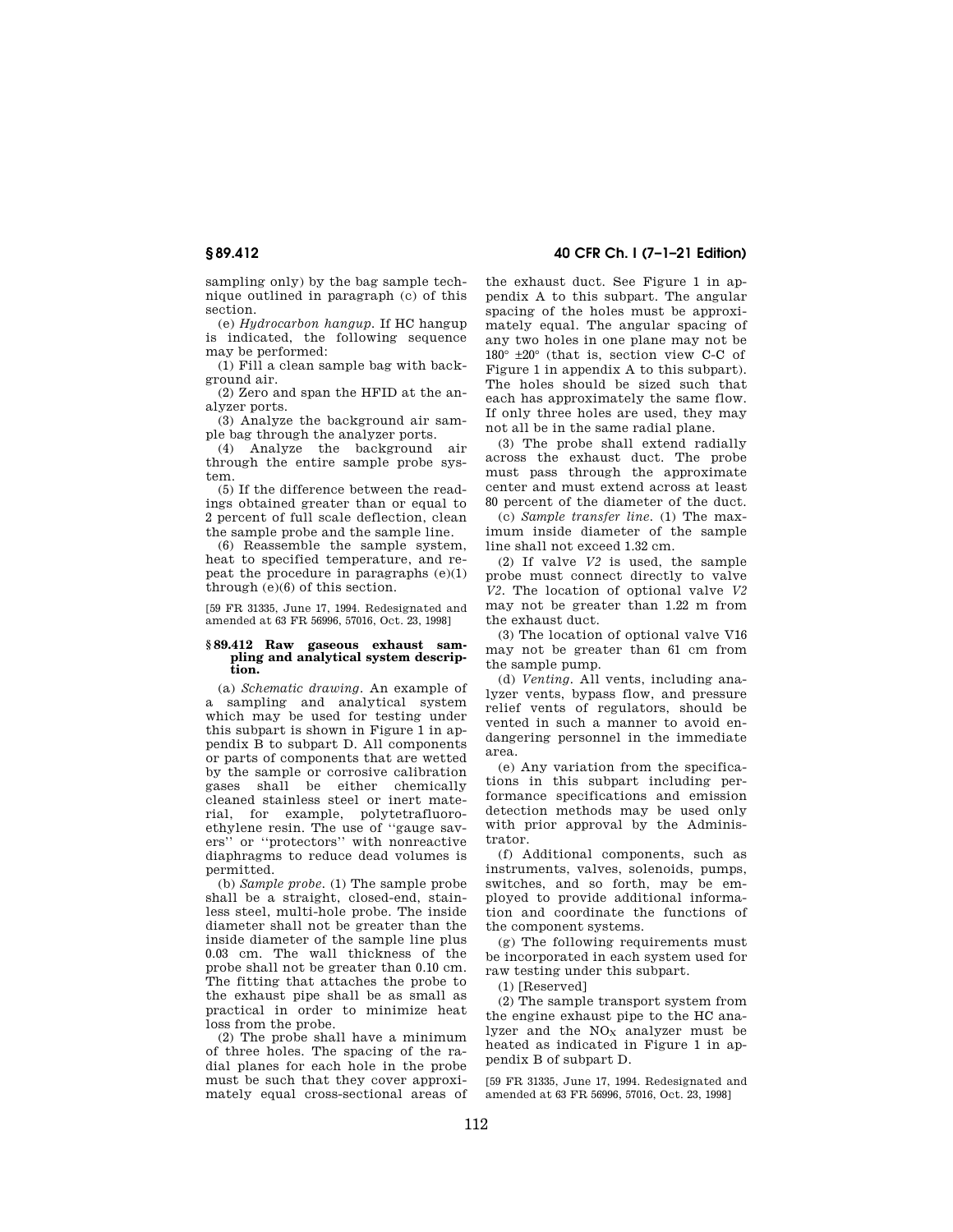# **§ 89.413 Raw sampling procedures.**

Follow these procedures when sampling for gaseous emissions.

(a) The gaseous emission sampling probe must be installed at least 0.5 m or 3 times the diameter of the exhaust pipe—whichever is the larger—upstream of the exit of the exhaust gas system.

(b) In the case of a multi-cylinder engine with a branched exhaust manifold, the inlet of the probe shall be located sufficiently far downstream so as to ensure that the sample is representative of the average exhaust emissions from all cylinders.

(c) In multi-cylinder engines having distinct groups of manifolds, such as in a ''Vee'' engine configuration, it is permissible to:

(1) Sample after all exhaust pipes have been connected together into a single exhaust pipe.

(2) For each mode, sample from each exhaust pipe and average the gaseous concentrations to determine a value for each mode.

(3) Sample from all exhaust pipes simultaneously with the sample lines connected to a common manifold prior to the analyzer. It must be demonstrated that the flow rate through each individual sample line is ±4 percent of the average flow rate through all the sample lines.

(4) Use another method, if it has been approved in advance by the Administrator.

(d) All gaseous heated sampling lines shall be fitted with a heated filter to extract solid particles from the flow of gas required for analysis. The sample line for  $CO$  and  $CO<sub>2</sub>$  analysis may be heated or unheated.

[59 FR 31335, June 17, 1994. Redesignated and amended at 63 FR 56996, 57016, Oct. 23, 1998]

#### **§ 89.414 Air flow measurement specifications.**

(a) The air flow measurement method used must have a range large enough to accurately measure the air flow over the engine operating range during the test. Overall measurement accuracy must be ±2 percent of the maximum engine value for all modes. The Administrator must be advised of the method used prior to testing.

(b) When an engine system incorporates devices that affect the air flow measurement (such as air bleeds) that result in understated exhaust emission results, corrections to the exhaust emission results shall be made to account for such effects.

[59 FR 31335, June 17, 1994. Redesignated and amended at 63 FR 56996, 57017, Oct. 23, 1998]

#### **§ 89.415 Fuel flow measurement specifications.**

The fuel flow rate measurement instrument must have a minimum accuracy of 2 percent of the engine maximum fuel flow rate. The controlling parameters are the elapsed time measurement of the event and the weight or volume measurement.

[63 FR 57017, Oct. 23, 1998]

## **§ 89.416 Raw exhaust gas flow.**

The exhaust gas flow shall be determined by one of the methods described in this section and conform to the tolerances of table 3 in appendix A to subpart D:

(a) Measurement of the air flow and the fuel flow by suitable metering systems (for details see SAE J244. This procedure has been incorporated by reference. See §89.6.) and calculation of the exhaust gas flow as follows:

$$
G_{EXHW} = G_{AIRW} + G_{FUEL}
$$
 (for wet ex-  
haust mass)

or

$$
V_{EXHD} = V_{AIBD} + (-.767) \times G_{FUEL}
$$
 (for  
dry exhaust volume) (101)

or

 $V_{\text{EXHW}} = V_{\text{AIRW}} + .749 \times G_{\text{FUEL}}$  (for wet exhaust volume)

(b) Exhaust mass calculation from fuel consumption (see §89.415) and exhaust gas concentrations using the method found in §89.418.

[59 FR 31335, June 17, 1994. Redesignated at 63 FR 56996, Oct. 23, 1998]

### **§ 89.417 Data evaluation for gaseous emissions.**

For the evaluation of the gaseous emission recording, the last 60 seconds of each mode are recorded, and the average values for HC, CO,  $CO<sub>2</sub>$ , and  $NO<sub>X</sub>$ during each mode are determined from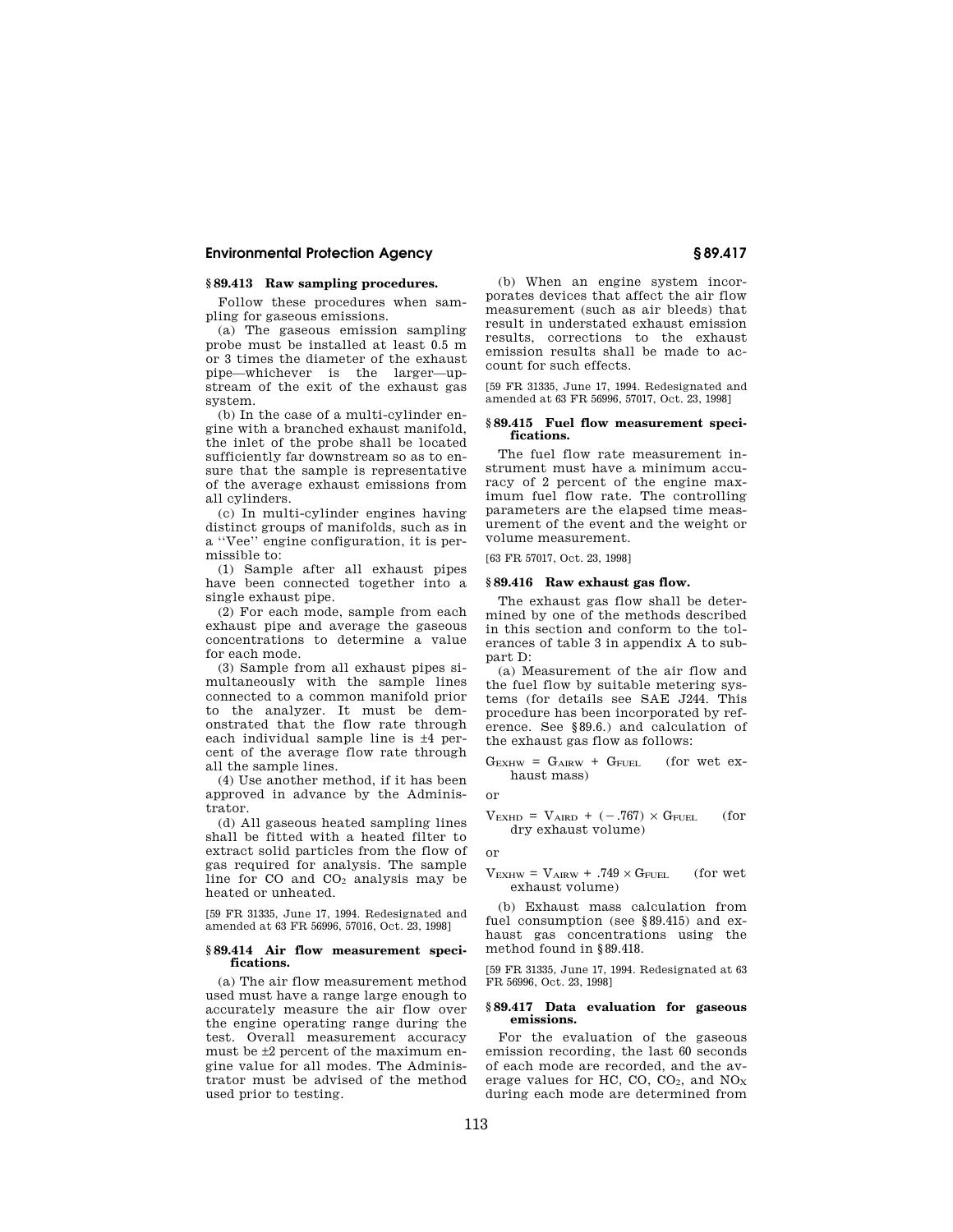**§ 89.418 40 CFR Ch. I (7–1–21 Edition)** 

the average concentration readings determined from the corresponding calibration data.

[59 FR 31335, June 17, 1994. Redesignated at 63 FR 56996, Oct. 23, 1998]

# **§ 89.418 Raw emission sampling calculations.**

(a) The final test results shall be derived through the steps described in this section.

(b) The exhaust gas flow rate  $G_{\rm EXHW}$ and VEXHW shall be determined for each mode.

(1) For measurements using the mass flow method, see §89.416(a).

(2) For measurements using the fuel consumption and exhaust gas concentrations method, use the following equations:

$$
G_{\text{EXHW}} = G_{\text{fuel}} + G_{\text{aird}} \left( 1 + \left( \frac{H}{1000} \right) \right)
$$

Where:

$$
G_{\text{aird}} = \frac{G_{\text{fuel}}}{(fla)} = \frac{\text{Mass Feul Measured}}{G_{\text{airw}} \times \left(1 - \frac{H}{1000}\right)}
$$

$$
(fla) = \frac{4.77 (1 + \alpha/4) (fla)_{stoich}}{X - \left(\frac{DCO}{2 X (10)^6}\right) - \left(\frac{DHC}{X (10)^6}\right) + \frac{\alpha}{4} \left(1 - \frac{DHC}{X (10)^6}\right) - \frac{0.75 \alpha}{\left(\frac{K}{X (10)^6}\right) + \left(\frac{(1 - K)}{X (10)^6}\right)}
$$

$$
(\text{fla})_{\text{Stoich}} = \frac{M_c + \alpha M_H}{138.18 (1 + \alpha/4)}
$$

$$
X = \frac{\text{DCO}_2}{\frac{128.18}{1.12}} + \frac{\text{DCO}}{1.286} + \frac{\text{DHC}}{1.286}
$$

$$
X = \frac{DCO_2}{10^2} + \frac{DCO}{10^6} + \frac{DTC}{10^6}
$$

 $K = 3.5$  (3) Humidity values may be calculated from either one of the following equations:

$$
H = \frac{6.22 \times R_a \times p_d}{p_R - (p_d \times R_a \times 10^{-2})}
$$

or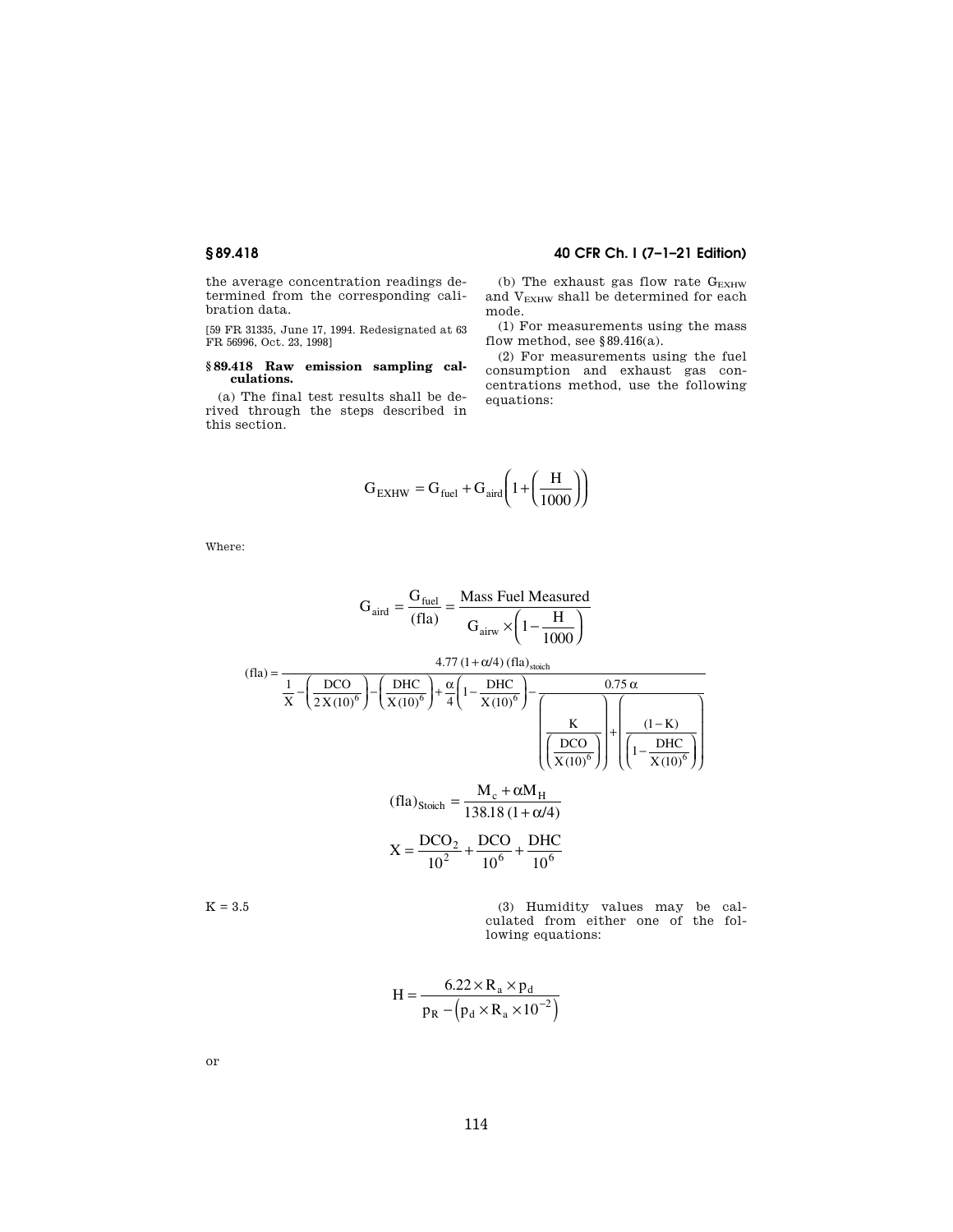$$
H = \frac{622 \times P_v}{(P_B - P_v)}
$$

(c) When applying  $\rm G_{EXHW},$  the measured ''dry'' concentration shall be corrected to a wet basis, if not already measured on a wet basis. This section is applicable only for measurements made on raw exhaust gas. Correction to a wet basis shall be according to the following formula:

 $Conc_{WET} = K_w \times Conc_{DRY}$ 

Where:

 $\mathbf{K}_{\textrm{W}}$  is determined according to the equations in paragraph (c)(1) or (c)(2) of this section.

(1) For measurements using the mass flow method (see  $§ 89.416(a)$ ):

$$
K_{\rm W} = \left[1 - F_{\rm FH} \times \frac{G_{\rm fuel}}{G_{\rm aird}}\right] - K_{\rm W1}
$$

$$
F_{\rm FH} = ALF \times 0.1448 \times \frac{1}{1 + \left(\frac{G_{\rm fuel}}{G_{\rm aird}}\right)} \text{ for diesel fuel only}
$$

ALF = Hydrogen mass percentage of fuel =  $\frac{1.008 \times \alpha}{12.01 + 1.008 \times \alpha} \times 100 = 13.12$  for CH<sub>1.8</sub> fuel

 $\alpha$  = H/C mole ratio of the fuel. (2) For measurements using the fuel consumption and exhaust gas concentrations method (see §89.416(b)):

$$
K_{\rm W} = \frac{1}{1 + 1.8 \times 0.005 \times \left[\frac{\rm DCO}{10^4} = \rm DCO_2\right]} - K_{\rm W1}
$$

Where:

$$
K_{\text{W1}} = \frac{1.608 \times H}{1000 + 1.608 \times H}
$$

(d) As the  $NO<sub>X</sub>$  emission depends on intake air conditions, the  $\overline{NO_X}$  concentration shall be corrected for intake air temperature and humidity with the factor  $\bar{K}_h$  given in the following formula. For engines operating on alternative combustion cycles, other correction formulas may be used if they can be justified or validated. The formula follows: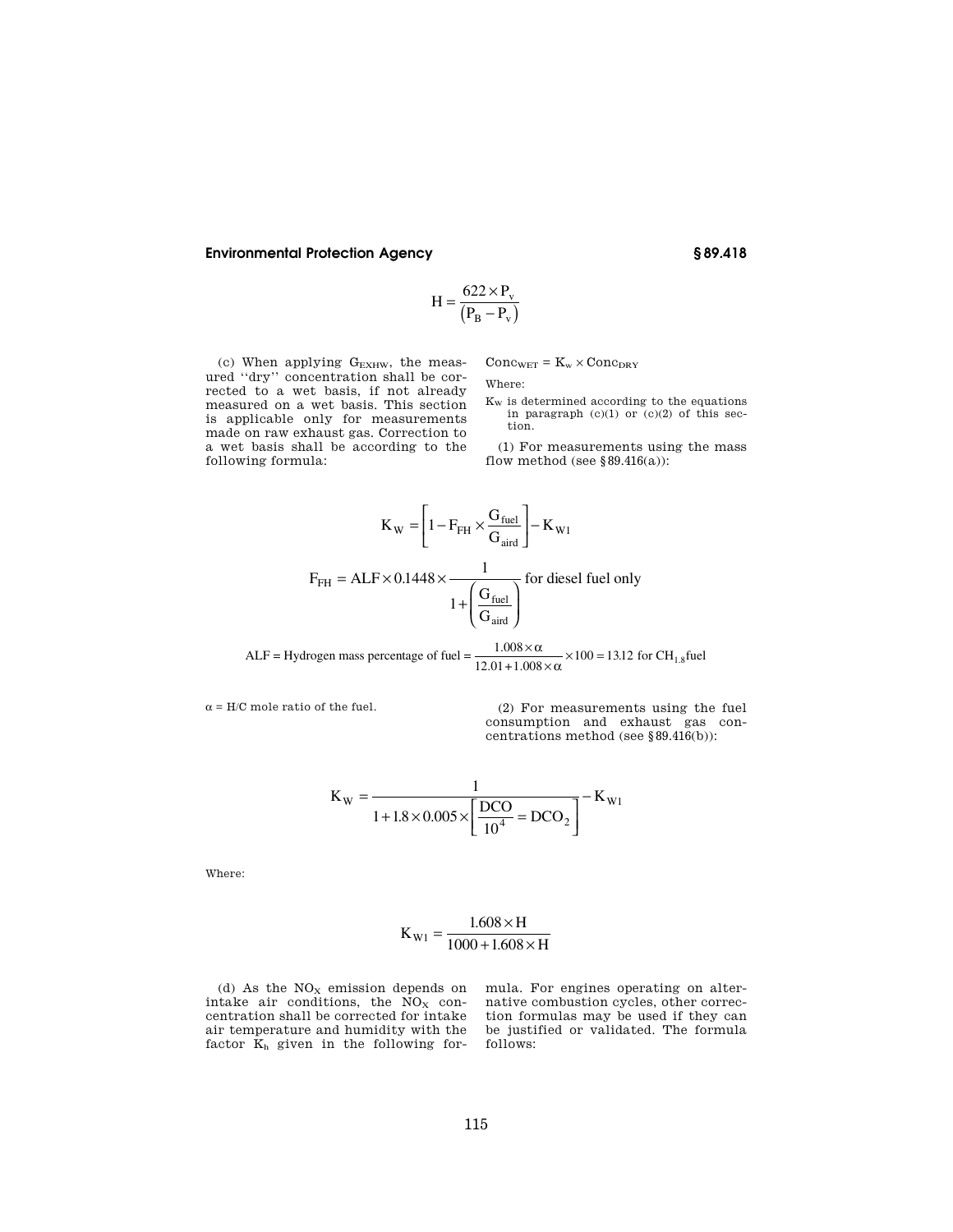# **§ 89.418 40 CFR Ch. I (7–1–21 Edition)**

$$
K_{H} = \frac{1}{1 - 0.0182(H - 10.71)}
$$

(e) The pollutant mass flow for each mode shall be calculated as follows:

Gas mass =  $u \times$  Gas conc.  $\times$  *G*<sub>EXHW</sub> Gas mass =  $v \times$  Gas conc.  $\times$   $V_{\text{EXHD}}$ 

Gas mass =  $w \times$  Gas conc.  $\times$   $V_{\text{EXHW}}$ The coefficients *u* (wet), *v* (dry), and

*w* (wet) are to be used according to the following table:

| Gas                      |                                           |                             | w                                       | conc.                            |
|--------------------------|-------------------------------------------|-----------------------------|-----------------------------------------|----------------------------------|
| $NO_{Y}$<br>НC<br>$\sim$ | 0.001587<br>0.000966<br>0.000478<br>15.19 | 0.00205<br>0.00125<br>19.64 | 0.00205<br>0.00125<br>0.000618<br>19.64 | ppm.<br>ppm.<br>ppm.<br>percent. |

NOTE: The given coefficients u, v, and w are calculated for 273.15 °K (0 °C) and 101.3 kPa. In cases where the reference con-<br>ditions vary from those stated, an error may occur in the calculations.

(f) The following equations may be used to calculate the coefficients u, v, and w in paragraph (e) of this section for other conditions of temperature and pressure:

(1) For the calculation of u, v, and w for  $NO<sub>x</sub>$  (as  $NO<sub>2</sub>$ ), CO, HC (in paragraph (e) of this section as  $CH<sub>1.80</sub>$ ),  $CO<sub>2</sub>$ , and  $O_2$ :

Where:

 $\rm w=4.4615.10^{-5}\times M$  if conc. in ppm

 $w = 4.4615.10^{-1} \times M$  if conc. in percent

 $v = w$ 

 $u = w/\rho_{Air}$ 

 $M = Molecular weight$ 

 $\rho_{\text{Air}}$  = Density of dry air at 273.15 °K (0 °C), 101.3 kPa =  $1.293$  kg/m<sup>3</sup>

(2) For real gases at 273.15 °K (0 °C) and 101.3 kPa: For the calculation of *u, v,* and *w* 

 $w = {\rm gas} \times 10^{-6}$  if conc. in ppm

 $v = w$  $u = w/p_{Air}$ 

 $p_{\text{Gas}}$  = Density of measured gas at 0 °C, 101.3 kPas in g/m3

(3) General formulas for the calculation of concentrations at temperature (designated as *T*) and pressure (designated as *p*):

—for ideal gases

$$
\text{conc}\frac{\text{g}}{\text{m}_3} = \frac{\text{M}}{\text{M}_\text{v}} \times \frac{\text{T}_\text{o}}{\text{T}_\text{o} + \text{T}} \times \frac{\text{P}}{\text{P}_\text{o}} \frac{\text{Conc(ppm)}}{10^6}
$$

—for real gases

$$
\text{conc}\frac{\text{g}}{\text{m}_3} = \rho_{\text{Gas}} \times \frac{\text{T}_\text{o}}{\text{T}_\text{o} + \text{T}} \times \frac{\text{P}}{\text{P}_\text{o}} \frac{\text{Conc(ppm)}}{10^6}
$$

with:

 $1\% = 10^4$  ppm

 $M =$  Molecular weight in g/Mo1

 $M_v$  = Molecular Volume = 22.414  $\times$  10<sup>-3</sup> m<sup>3</sup>/

- Mol for ideal gases
- $T =$  reference temperature 273.15 K

*p* = reference pressure 101.3 kPa

 $T =$  Temperature in  $^{\circ}$ C

 $p =$  pressure in  $kPa$ 

 $p_{\text{Gas}}$  = Density of the measured gas at 0  $\degree$ C, 101.3 kPa

*Conc.* = Gas concentration

 $(g)(1)$  The emission shall be calculated for all individual components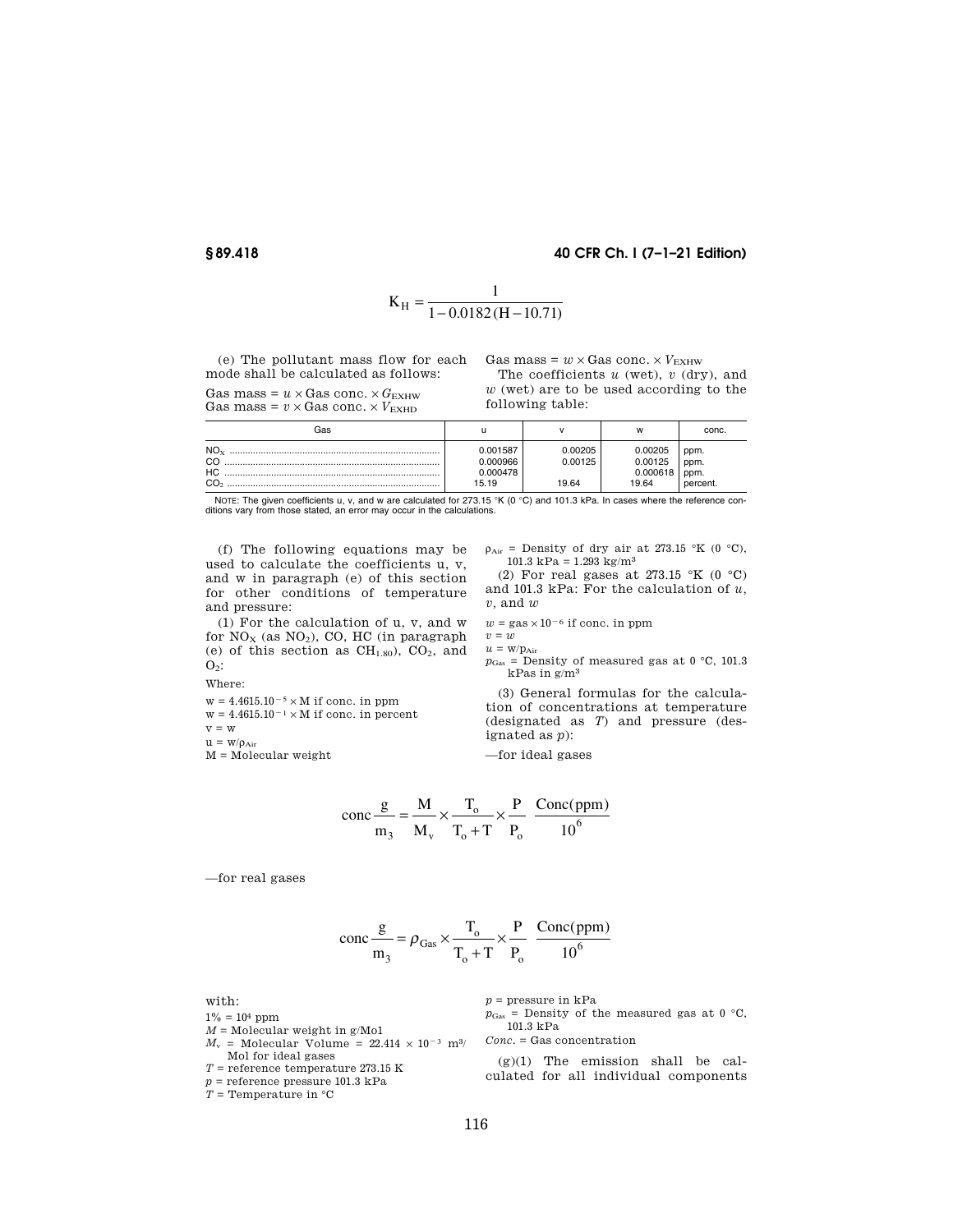in the following way where power at idle is equal to zero:

$$
individualgas = \frac{\displaystyle\sum_{i=1}^{i=n} (g_i \times WF_i)}{\displaystyle\sum_{i=1}^{i=n} (P_i \times WF_i)}
$$

(2) The weighting factors and the number of modes (n) used in the calculation in paragraph  $(g)(1)$  of this section are according to §89.410.

[59 FR 31335, June 17, 1994. Redesignated and amended at 63 FR 56996, 57017, Oct. 23, 1998]

# **§ 89.419 Dilute gaseous exhaust sam-pling and analytical system description.**

(a) *General.* The exhaust gas sampling system described in this section is designed to measure the true mass of gaseous emissions in the exhaust of petroleum-fueled nonroad compression-ignition engines. This system utilizes the CVS concept (described in 40 CFR part 1065, subparts A and B) of measuring mass emissions of HC, CO, and CO<sub>2</sub>. A continuously integrated system is required for HC and NO<sub>X</sub> measurement and is allowed for all CO and  $CO<sub>2</sub>$  measurements. The mass of gaseous emissions is determined from the sample concentration and total flow over the test period. As an option, the measurement of total fuel mass consumed over a cycle may be substituted for the exhaust measurement of  $CO<sub>2</sub>$ . General requirements are as follows:

(1) This sampling system requires the use of a PDP-CVS and a heat exchanger or a CFV-CVS with either a heat exchanger or electronic flow compensation. Figure 2 in appendix A to this subpart is a schematic drawing of the PDP-CVS system. Figure 3 in appendix A to this subpart is a schematic drawing of the CFV-CVS system.

(2) The HC analytical system for petroleum-fueled compression-ignition engines requires a heated flame ionization detector (HFID) and heated sample system  $(191 \pm 11 \degree C)$ .

(i) The HFID sample must be taken directly from the diluted exhaust stream through a heated probe and integrated continuously over the test cycle. Unless compensation for varying flow is made, the HFID must be used with a constant flow system to ensure a representative sample.

(ii) The heated probe shall be located in the primary dilution tunnel and far enough downstream of the mixing chamber to ensure a uniform sample distribution across the CVS duct at the point of sampling.

(3) The CO and  $CO<sub>2</sub>$  analytical system requires:

(i) Bag sampling (see 40 CFR part 1065) and analytical capabilities (see 40 CFR part 1065), as shown in Figure 2 and Figure 3 in appendix A to this subpart; or

(ii) Continuously integrated measurement of diluted CO and CO<sub>2</sub> meeting the minimum requirements and technical specifications contained in paragraph (b)(4) of this section. Unless compensation for varying flow is made, a constant flow system must be used to ensure a representative sample.

(4) The  $NO<sub>x</sub>$  analytical system requires a continuously integrated measurement of diluted  $NO<sub>X</sub>$  meeting the minimum requirements and technical specifications contained in paragraph (b)(4) of this section. Unless compensation for varying flow is made, a constant flow system must be used to ensure a representative sample.

(5) Since various configurations can produce equivalent results, exact conformance with these drawings is not required. Additional components such as instruments, valves, solenoids, pumps, and switches may be used to provide additional information and coordinate the functions of the component systems. Other components, such as snubbers, which are not needed to maintain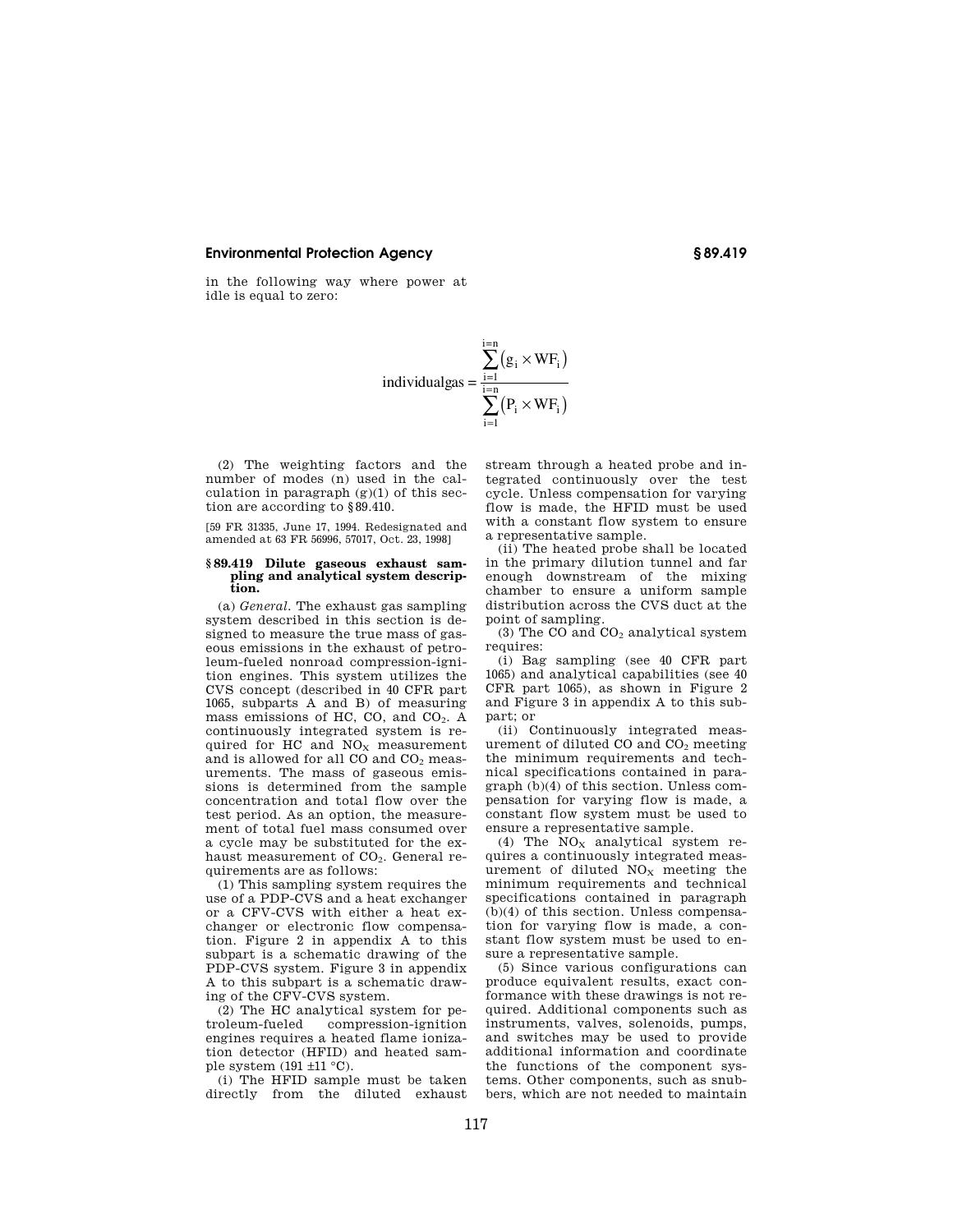accuracy on some systems, may be excluded if their exclusion is based upon good engineering judgment.

(6) Other sampling and/or analytical systems may be used if shown to yield equivalent results and if approved in advance by the Administrator.

(b) *Component description.* The components necessary for exhaust sampling shall meet the following requirements:

(1) *Exhaust dilution system.* The PDP– CVS shall conform to all of the requirements listed for the exhaust gas PDP– CVS in 40 CFR part 1065. The CFV–CVS shall conform to all the requirements listed for the exhaust gas CFV–CVS in 40 CFR part 1065. In addition, the CVS must conform to the following requirements:

(i) The flow capacity of the CVS must be sufficient to maintain the diluted exhaust stream at or below the temperature required for the measurement of hydrocarbon emissions noted in the following paragraph and to prevent condensation of water at any point in the dilution tunnel.

(ii) The flow capacity of the CVS must be sufficient to maintain the diluted exhaust stream in the primary dilution tunnel at a temperature of 191 °C or less at the sampling zone for hydrocarbon measurement and as required to prevent condensation at any point in the dilution tunnel. Gaseous emission samples may be taken directly from this sampling point.

(iii) For the CFV-CVS, either a heat exchanger or electronic flow compensation is required (see Figure 3 in appendix A to this subpart).

(iv) For the CFV-CVS when a heat exchanger is used, the gas mixture temperature, measured at a point immediately ahead of the critical flow venturi, shall be within ±11 °C) of the average operating temperature observed during the test with the simultaneous requirement that condensation does not occur. The temperature measuring system (sensors and readout) shall have an accuracy and precision of ±2 °C. For systems utilizing a flow compensator to maintain proportional flow, the requirement for maintaining constant temperature is not necessary.

(v) The primary dilution air shall have a temperature of 25 °C  $\pm$ 5 °C.

**§ 89.419 40 CFR Ch. I (7–1–21 Edition)** 

(2) *Continuous HC measurement system.*  (i) The continuous HC sample system (as shown in Figure 2 or 3 in appendix A to this subpart) uses an ''overflow'' zero and span system. In this type of system, excess zero or span gas spills out of the probe when zero and span checks of the analyzer are made. The ''overflow'' system may also be used to calibrate the HC analyzer according to 40 CFR part 1065, subpart F, although this is not required.

(ii) No other analyzers may draw a sample from the continuous HC sample probe, line or system, unless a common sample pump is used for all analyzers and the sample line system design reflects good engineering practice.

(iii) The overflow gas flow rates into the sample line shall be at least 105 percent of the sample system flow rate.

(iv) The overflow gases shall enter the heated sample line as close as practical to the outside surface of the CVS duct or dilution tunnel.

(v) The continuous HC sampling system shall consist of a probe (which must raise the sample to the specified temperature) and, where used, a sample transfer system (which must maintain the specified temperature). The continuous hydrocarbon sampling system (exclusive of the probe) shall:

(A) Maintain a wall temperature of 191 °C ±11 °C as measured at every separately controlled heated component (that is, filters, heated line sections), using permanent thermocouples located at each of the separate components.

(B) Have a wall temperature of 191 °C ±11 °C over its entire length. The temperature of the system shall be demonstrated by profiling the thermal characteristics of the system where possible at initial installation and after any major maintenance performed on the system. The profiling shall be accomplished using the insertion thermocouple probing technique. The system temperature will be monitored continuously during testing at the locations and temperature described in 40 CFR 1065.145.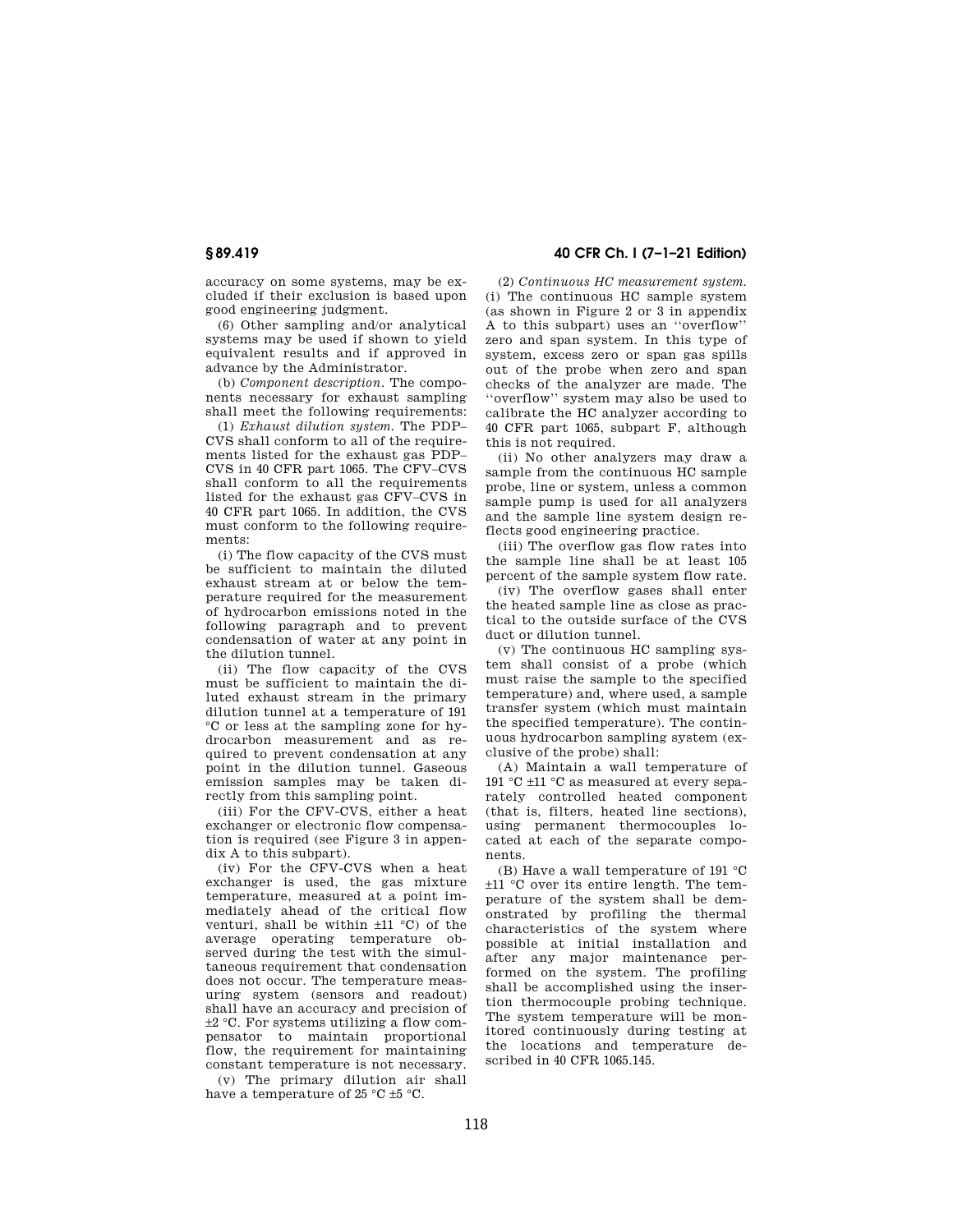(C) Maintain a gas temperature of 191 °C ±11 °C immediately before the heated filter and HFID. These gas temperatures will be determined by a temperature sensor located immediately upstream of each component.

(vi) The continuous hydrocarbon sampling probe shall:

(A) Be defined as the first 25 cm to 76 cm of the continuous hydrocarbon sampling system.

(B) Have a 0.48 cm minimum inside diameter.

(C) Be installed in the primary dilution tunnel at a point where the dilution air and exhaust are well mixed (that is, approximately 10 tunnel diameters downstream of the point where the exhaust enters the dilution tunnel).

(D) Be sufficiently distant (radially) from other probes and the tunnel wall so as to be free from the influence of any wakes or eddies.

(E) Increase the gas stream temperature to 191 °C ±11 °C at the exit of the probe. The ability of the probe to accomplish this shall be demonstrated using the insertion thermocouple technique at initial installation and after any major maintenance. Compliance with the temperature specification shall be demonstrated by continuously recording during each test the temperature of either the gas stream or the wall of the sample probe at its terminus.

(vii) The response time of the continuous measurement system shall be no greater than:

(A) 1.5 seconds from an instantaneous step change at the port entrance to the analyzer to within 90 percent of the step change.

(B) 20 seconds from an instantaneous step change at the entrance to the sample probe or overflow span gas port to within 90 percent of the step change. Analysis system response time shall be coordinated with CVS flow fluctuations and sampling time/test cycle offsets if necessary.

(C) For the purpose of verification of response times, the step change shall be at least 60 percent of full-scale chart deflection.

(3) *Primary dilution tunnel.* (i) The primary dilution tunnel shall be:

(A) Small enough in diameter to cause turbulent flow (Reynolds Number greater than 4000) and of sufficient length to cause complete mixing of the exhaust and dilution air;

(B) At least 46 cm in diameter; (engines below 110 kW may use a dilution tunnel that is 20 cm in diameter or larger)

(C) Constructed of electrically conductive material which does not react with the exhaust components; and

(D) Electrically grounded.

(ii) The temperature of the diluted exhaust stream inside of the primary dilution tunnel shall be sufficient to prevent water condensation.

(iii) The engine exhaust shall be directed downstream at the point where it is introduced into the primary dilution tunnel.

(4) *Continuously integrated NO*X. CO, and CO<sup>2</sup> *measurement systems.* (i) The sample probe shall:

(A) Be in the same plane as the continuous HC probe, but shall be sufficiently distant (radially) from other probes and the tunnel wall so as to be free from the influences of any wakes or eddies.

(B) Heated and insulated over the entire length, to prevent water condensation, to a minimum temperature of 55 °C. Sample gas temperature immediately before the first filter in the system shall be at least 55 °C.

(ii) The continuous  $NO<sub>x</sub>$ , CO, or  $CO<sub>2</sub>$ sampling and analysis system shall conform to the specifications of 40 CFR 1065.145 with the following exceptions and revisions:

(A) The system components required to be heated by 40 CFR 1065.145 need only be heated to prevent water condensation, the minimum component temperature shall be 55 °C.

(B) The system response shall meet the specifications in 40 CFR part 1065, subpart C.

 $(C)$  Alternative  $NO<sub>X</sub>$  measurement techniques outlined in 40 CFR part 1065, subpart D, are not permitted for  $NO<sub>x</sub>$  measurement in this subpart.

(D) All analytical gases must conform to the specifications of §89.312.

(E) Any range on a linear analyzer below 155 ppm must have and use a curve conforming §89.310.

(iii) The chart deflections or voltage output of analyzers with non-linear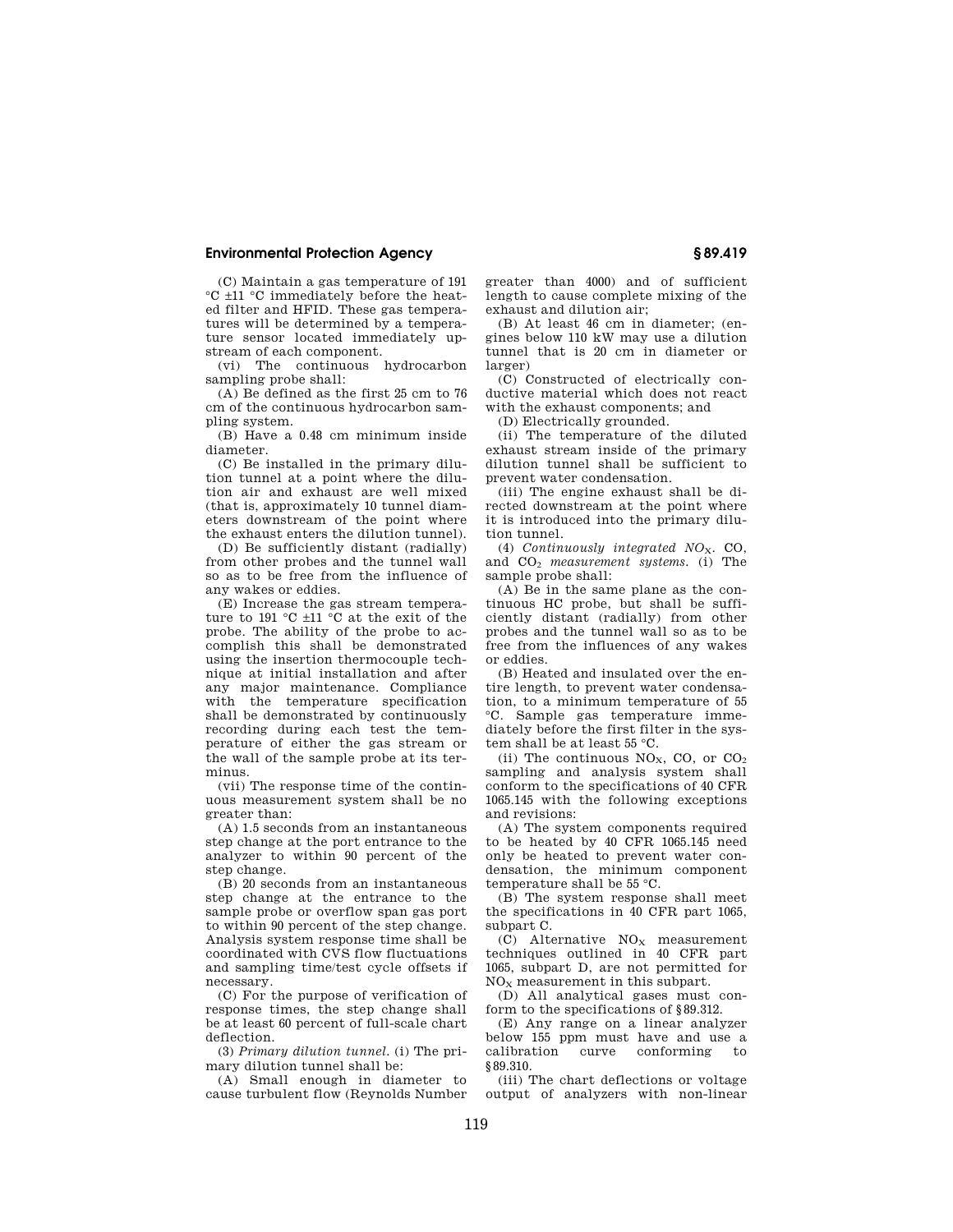calibration curves shall be converted to concentration values by the calibration curve(s) specified in §89.313 before flow correction (if used) and subsequent integration takes place.

[59 FR 31335, June 17, 1994. Redesignated at 63 FR 56996, Oct. 23, 1998, as amended at 70 FR 40445, July 13, 2005]

### **§ 89.420 Background sample.**

(a) Background samples are produced by continuously drawing a sample of dilution air during the exhaust collection phase of each test cycle mode.

(1) Individual background samples may be produced and analyzed for each mode. Hence, a unique background value will be used for the emission calculations for each mode.

(2) Alternatively, a single background sample may be produced by drawing a sample during the collection phase of each of the test cycle modes. Hence, a single cumulative background value will be used for the emission calculations for each mode.

(b) For analysis of the individual sample described in paragraph  $(a)(1)$  of this section, a single value representing the average chart deflection over a 10-second stabilized period is stored. All readings taken during the 10-second interval must be stable at the final value to within ±1 percent of full scale.

(c) Measure HC, CO,  $CO<sub>2</sub>$ , and  $NO<sub>X</sub>$  exhaust and background concentrations in the sample bag(s) with approximately the same flow rates and pressures used during calibration.

[59 FR 31335, June 17, 1994. Redesignated and amended at 63 FR 56996, 57018, Oct. 23, 1998]

### **§ 89.421 Exhaust gas analytical system; CVS bag sample.**

(a) *Schematic drawings.* Figure 4 in appendix A to this subpart is a schematic drawing of the exhaust gas analytical system used for analyzing CVS bag samples from compression- ignition engines. Since various configurations can produce accurate results, exact conformance with the drawing is not required. Additional components such as instruments, valves, solenoids, pumps and switches may be used to provide additional information and coordinate the functions of the component systems. Other components such as snub-

**§ 89.420 40 CFR Ch. I (7–1–21 Edition)** 

bers, which are not needed to maintain accuracy in some systems, may be excluded if their exclusion is based upon good engineering judgment.

(b) *Major component description.* The analytical system, Figure 4 in appendix A to this subpart, consists of a flame ionization detector (FID) (heated for petroleum-fueled compression-ignition engines to 191 °C  $\pm$ 6 °C) for the measurement of hydrocarbons, nondispersive infrared analyzers (NDIR) for the measurement of carbon monoxide and carbon dioxide, and a chemiluminescence detector (CLD) (or HCLD) for the measurement of oxides of nitrogen. The exhaust gas analytical system shall conform to the following requirements:

(1) The CLD (or HCLD) requires that the nitrogen dioxide present in the sample be converted to nitric oxide before analysis. Other types of analyzers may be used if shown to yield equivalent results and if approved in advance by the Administrator.

(2) If CO instruments are used which are essentially free of  $CO<sub>2</sub>$  and water vapor interference, the use of the conditioning column may be deleted. (See 40 CFR part 1065, subpart D.)

(3) A CO instrument will be considered to be essentially free of  $CO<sub>2</sub>$  and water vapor interference if its response to a mixture of 3 percent  $CO<sub>2</sub>$  in N2, which has been bubbled through water at room temperature, produces an equivalent CO response, as measured on the most sensitive CO range, which is less than 1 percent of full scale CO concentration on ranges above 300 ppm full scale or less than 3 ppm on ranges below 300 ppm full scale. (See 40 CFR part 1065, subpart D.)

(c) *Alternate analytical systems.* Alternate analysis systems meeting the specifications of 40 CFR part 1065, subpart A, may be used for the testing required under this subpart. Heated analyzers may be used in their heated configuration.

(d) Other analyzers and equipment. Other types of analyzers and equipment may be used if shown to yield equivalent results and if approved in advance by the Administrator.

[59 FR 31335, June 17, 1994. Redesignated at 63 FR 56996, Oct. 23, 1998, as amended at 70 FR 40446, July 13, 2005]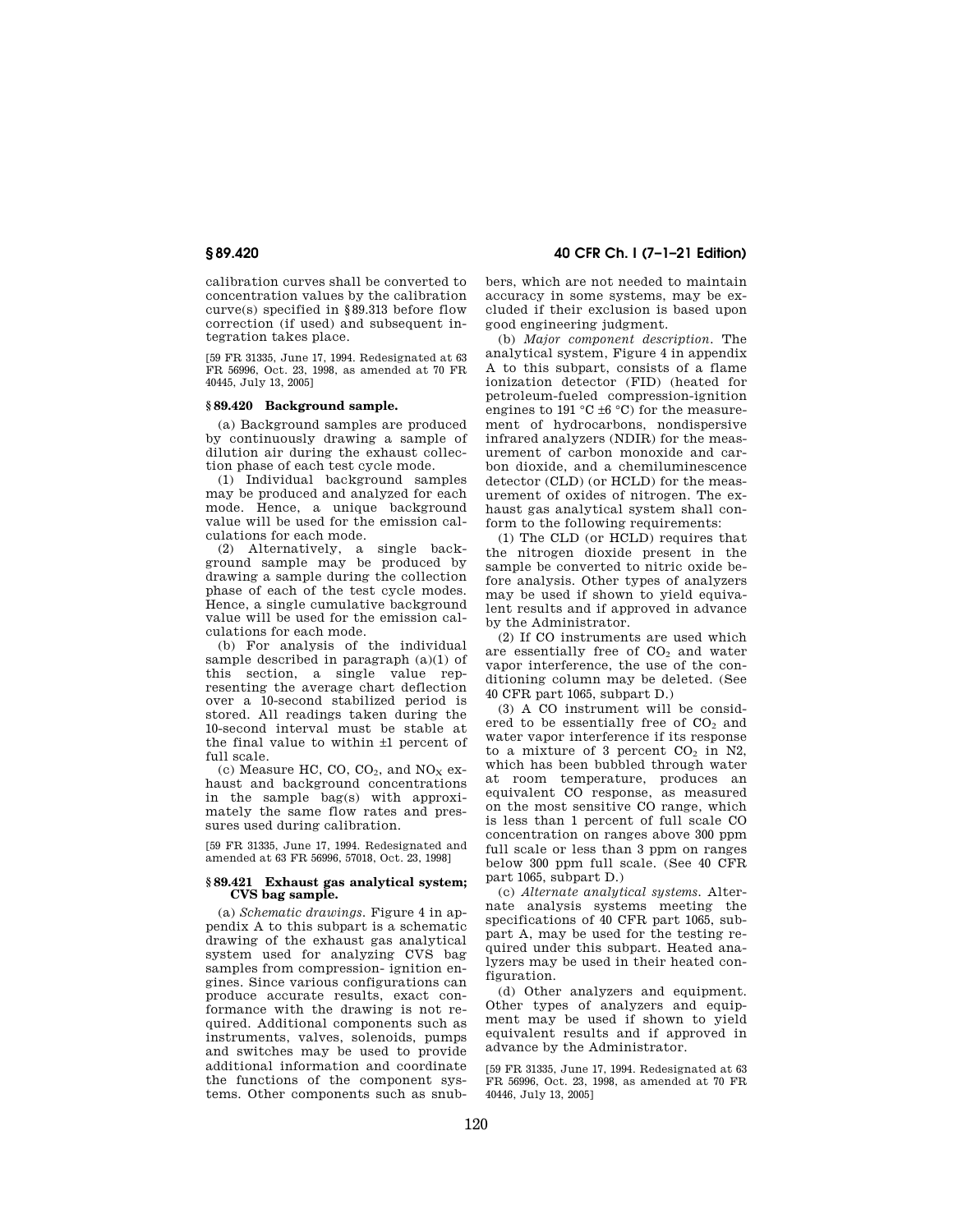## **§ 89.422 Dilute sampling procedures— CVS calibration.**

(a) The CVS is calibrated using an accurate flowmeter and restrictor valve.

(1) The flowmeter calibration must be traceable to NIST measurements, and will serve as the reference value (NIST ''true'' value) for the CVS calibration. (Note: In no case should an upstream screen or other restriction which can affect the flow be used ahead of the flowmeter unless calibrated throughout the flow range with such a device.)

(2) The CVS calibration procedures are designed for use of a ''metering venturi'' type flowmeter. Large radius or ASME flow nozzles are considered equivalent if traceable to NIST measurements. Other measurement systems may be used if shown to be equivalent under the test conditions in this section and traceable to NIST measurements.

(3) Measurements of the various flowmeter parameters are recorded and related to flow through the CVS.

(4) Procedures used by EPA for both PDP-CVS and CFV-CVS are outlined below. Other procedures yielding equivalent results may be used if approved in advance by the Administrator.

(b) After the calibration curve has been obtained, verification of the entire system may be performed by injecting a known mass of gas into the system and comparing the mass indicated by the system to the true mass injected. An indicated error does not necessarily mean that the calibration is wrong, since other factors can influence the accuracy of the system (for example, analyzer calibration, leaks, or HC hangup). A verification procedure is found in paragraph (e) of this section.

(c) *PDP-CVS calibration.* (1) The following calibration procedure outlines the equipment, the test configuration, and the various parameters which must be measured to establish the flow rate of the PDP-CVS pump.

(i) All the parameters related to the pump are simultaneously measured with the parameters related to a flowmeter which is connected in series with the pump.

(ii) The calculated flow rate, in

(cm3/s), (at pump inlet absolute pressure and temperature) can then be plotted versus a correlation function which is the value of a specific combination of pump parameters.

(iii) The linear equation which relates the pump flow and the correlation function is then determined.

(iv) In the event that a CVS has a multiple speed drive, a calibration for each range used must be performed.

(2) This calibration procedure is based on the measurement of the absolute values of the pump and flowmeter parameters that relate the flow rate at each point. Two conditions must be maintained to assure the accuracy and integrity of the calibration curve:

(i) The temperature stability must be maintained during calibration. (Flowmeters are sensitive to inlet temperature oscillations; this can cause the data points to be scattered. Gradual changes in temperature are acceptable as long as they occur over a period of several minutes.)

(ii) All connections and ducting between the flowmeter and the CVS pump must be absolutely void of leakage.

(3) During an exhaust emission test the measurement of these same pump parameters enables the user to calculate the flow rate from the calibration equation.

(4) Connect a system as shown in Figure 5 in appendix A to this subpart. Although particular types of equipment are shown, other configurations that yield equivalent results may be used if approved in advance by the Administrator. For the system indicated, the following measurements and accuracies are required:

CALIBRATION DATA MEASUREMENTS

| Parameter | Symbol      | Units                            | Sensor-readout tolerances |
|-----------|-------------|----------------------------------|---------------------------|
|           | $P_{\rm p}$ | kPa<br>+ °C ………………… <sup>-</sup> | ∣±.34 kPa<br>$+.3 °C$     |
|           | FTI         | $\circ$                          | $+1$ 1 $^{\circ}$ C       |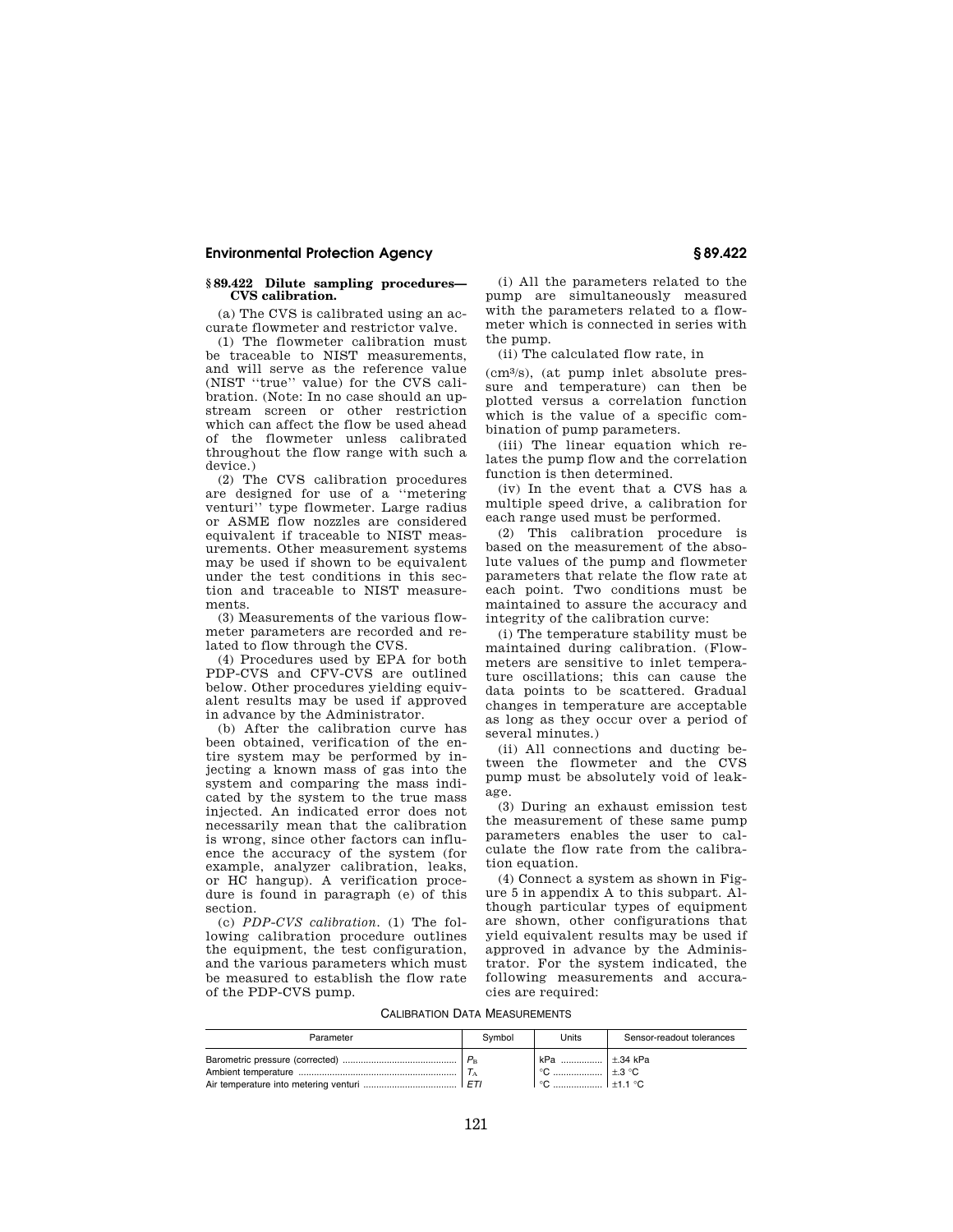# **§ 89.422 40 CFR Ch. I (7–1–21 Edition)**

| Parameter                                                              | Symbol     | Units               | Sensor-readout tolerances           |
|------------------------------------------------------------------------|------------|---------------------|-------------------------------------|
| Pressure drop between the inlet and throat of metering EDP<br>venturi. |            | kPa    ±.01 kPa     |                                     |
|                                                                        | $Q_{S}$    |                     | $m^3$ /min $\pm 5\%$ of NIST value. |
|                                                                        | PTI        | °C ……………… I ±1.1 °C |                                     |
|                                                                        | PPI        | kPa    ±.055 kPa    |                                     |
|                                                                        | <b>PPO</b> | kPa    ±.055 kPa    |                                     |
|                                                                        |            | °C ………………   ±1.1 °C |                                     |
|                                                                        |            | Revs    ±1 Rev.     |                                     |
|                                                                        |            | $S$                 | $\pm$ .5 s.                         |

CALIBRATION DATA MEASUREMENTS—Continued

(5) After the system has been connected as shown in Figure 5 in appendix A to this subpart, set the variable restrictor in the wide open position and run the CVS pump for 20 minutes. Record the calibration data.

(6) Reset the restrictor valve to a more restricted condition in an increment of pump inlet depression that will yield a minimum of six data points for the total calibration. Allow the system to stabilize for 3 minutes and repeat the data acquisition.

(7) Data analysis:

(i) The air flow rate, *Q*s, at each test point is calculated in standard cubic meters per minute (0 °C, 101.3 kPa) from the flowmeter data using the manufacturer's prescribed method.

(ii) The air flow rate is then converted to pump flow,  $V_0$ , in cubic meter per revolution at absolute pump inlet temperature and pressure:

$$
V_o = \frac{Q_s}{n} \times \frac{T_p}{273} \times \frac{101.3}{P_p}
$$

Where:

- $V_o$  = Pump flow, (m<sup>3</sup>/rev) at  $T_p$ ,  $P_p$ .
- $Q<sub>s</sub>$  = Meter air flow rate in standard cubic meters per minute, standard conditions are 0 °C, 101.3 kPa.
- $n =$  Pump speed in revolutions per minute.
- $T_p$  = Pump inlet temperature  ${}^{\circ}$ K= $P_{ti}$  + 273  ${}^{\circ}$ K,  $P_{\text{ti}}$  = Pump inlet temp  $^{\circ}$ C

 $P_p$  = Absolute pump inlet pressure,  $(kPa)$  $= P_{\rm B} - P_{\rm PI}$ 

Where:

$$
P_{\rm B}
$$
 = barometric pressure, (kPa).

 $P_{\text{PI}}$  = Pump inlet depression, (kPa).

(iii) The correlation function at each test point is then calculated from the calibration data:

$$
X_o = \frac{1}{n} \sqrt{\frac{\Delta p}{P_e}}
$$

 $X_0$  = correlation function.

 $\Delta p$  = The pressure differential from pump inlet to pump outlet, (kPa).  $= P_e - P_p$ 

 $P_e$  = Absolute pump outlet pressure,  $(kPa)$  $= P_{\rm B} + P_{\rm PO}$ 

Where:

 $P_{\rm PO}$  = Pressure head at pump outlet, (kPa).

(iv) A linear least squares fit is performed to generate the calibration equation which has the form:

 $V_o = D_o - M(X_o)$ 

*D*<sup>o</sup> and *M* are the intercept and slope constants, respectively, describing the regression line.

(8) A CVS system that has multiple speeds must be calibrated on each speed used. The calibration curves generated for the ranges will be approximately parallel and the intercept values, *D*o, will increase as the pump flow range decreases.

(9) If the calibration has been performed carefully, the calculated values from the equation will be within  $\pm 0.50$ percent of the measured value of *V*o. Values of *M* will vary from one pump to another, but values of  $D_0$  for pumps of the same make, model, and range should agree within ±3 percent of each other. Calibrations should be performed at pump start-up and after major maintenance to assure the stability of the pump slip rate. Analysis of mass injection data will also reflect pump slip stability.

(d) *CFV-CVS calibration.* (1) Calibration of the CFV is based upon the flow equation for a critical venturi. Gas flow is a function of inlet pressure and temperature: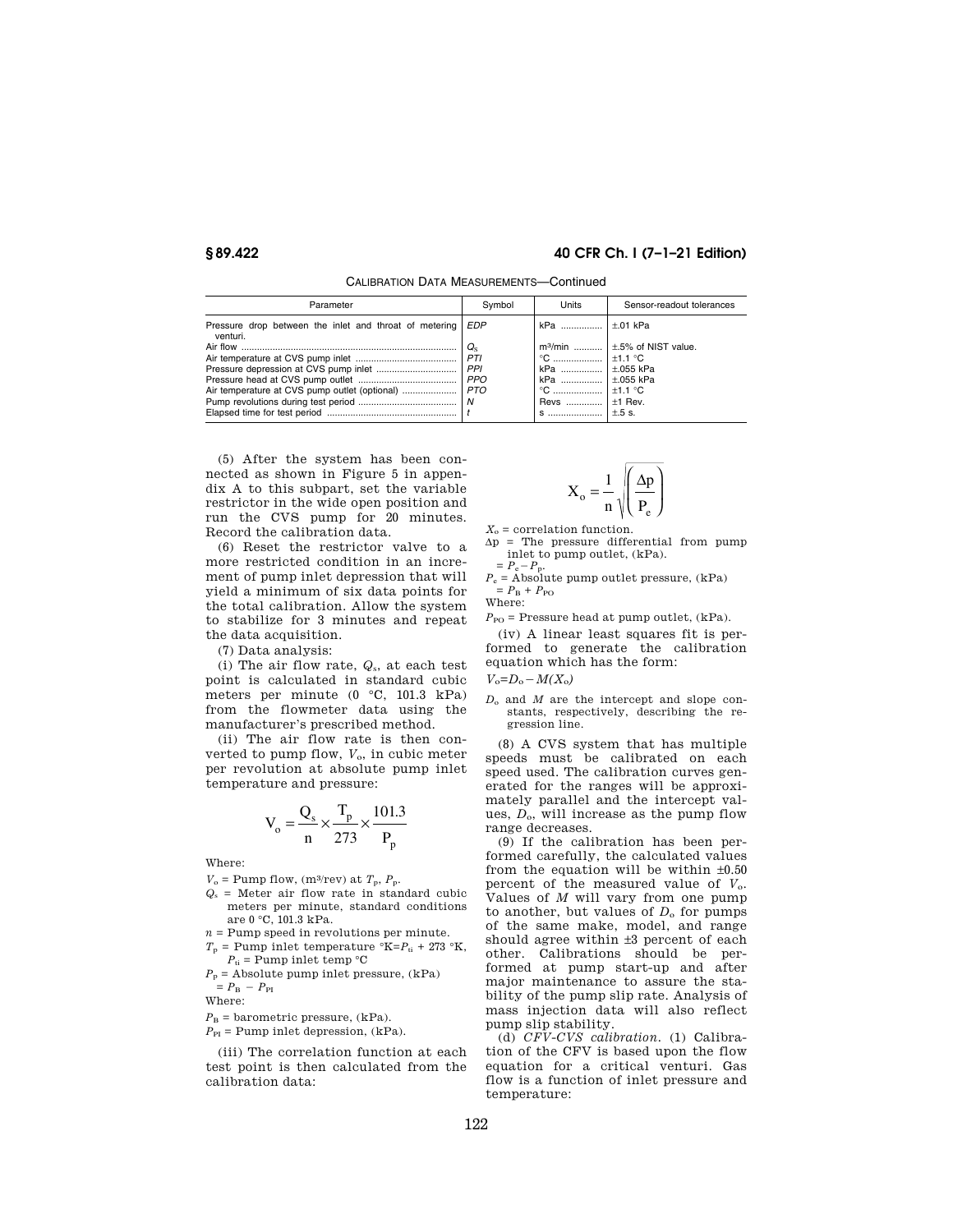$$
Q_s = \frac{K_v P}{\sqrt{T}}
$$

Where:

 $Qs = flow$ .  $Kv =$  calibration coefficient.

 $P =$ absolute pressure.

*T* = absolute temperature.

The calibration procedure described in paragraph  $(d)(3)$  of this section establishes the value of the calibration coefficient at measured values of pressure, temperature, and air flow.

(2) The manufacturer's recommended procedure shall be followed for calibrating electronic portions of the CFV. (3) Measurements necessary for flow

calibration are as follows:

CALIBRATION DATA MEASUREMENTS

| Parameter                                                                                                                                                                          | Symbol      | Units | Tolerances             |
|------------------------------------------------------------------------------------------------------------------------------------------------------------------------------------|-------------|-------|------------------------|
| Barometric pressure (corrected)    P <sub>B</sub><br>Pressure depression upstream of LFE<br>Pressure drop across LFE matrix    EDP<br>Specific gravity of manometer fluid    Sp.Gr | I EPI<br>Q. |       | $(1.75 \text{ oil})$ . |

(4) Set up equipment as shown in Figure 6 in appendix A to subpart and eliminate leaks. (Leaks between the flow measuring devices and the critical flow venturi will seriously affect the accuracy of the calibration.)

(5) Set the variable flow restrictor to the open position, start the blower, and allow the system to stabilize. Record data from all instruments.

(6) Vary the flow restrictor and make at least eight readings across the critical flow range of the venturi.

(7) *Data analysis.* The data recorded during the calibration are to be used in the following calculations:

(i) The air flow rate (designated as *Qs*) at each test point is calculated in standard cubic feet per minute from the flow meter data using the manufacturer's prescribed method.

(ii) Calculate values of the calibration coefficient for each test point:

$$
K_v = \frac{Q_s \sqrt{T_v}}{P_v}
$$

Where:

*Q<sup>s</sup>* = Flow rate in standard cubic meter per minute, at the standard conditions of 0 °C, 101.3 kPa.

 $T_v$  = Temperature at venturi inlet,  $K$ .

 $P_v$  = PB - PPI (= Pressure at venturi inlet, kPA) Where:

 $P_{PI}$  = Venturi inlet pressure depression, (kPa).

(iii) Plot *K<sup>v</sup>* as a function of venturi inlet pressure. For choked flow, *K<sup>v</sup>* will have a relatively constant value. As pressure decreases (vacuum increases), the venturi becomes unchoked and  $K_v$ decreases. (See Figure 7 in appendix A to this subpart.)

(iv) For a minimum of eight points in the critical region calculate an average *K<sup>v</sup>* and the standard deviation.

(v) If the standard deviation exceeds 0.3 percent of the average  $K_v$ , take corrective action.

(e) *CVS system verification.* The following ''gravimetric'' technique can be used to verify that the CVS and analytical instruments can accurately measure a mass of gas that has been injected into the system. (Verification can also be accomplished by constant flow metering using critical flow orifice devices.)

(1) Obtain a small cylinder that has been charged with 99.5 percent or greater propane or carbon monoxide gas (Caution—carbon monoxide is poisonous).

(2) Determine a reference cylinder weight to the nearest 0.01 grams.

(3) Operate the CVS in the normal manner and release a quantity of pure propane into the system during the sampling period (approximately 5 minutes).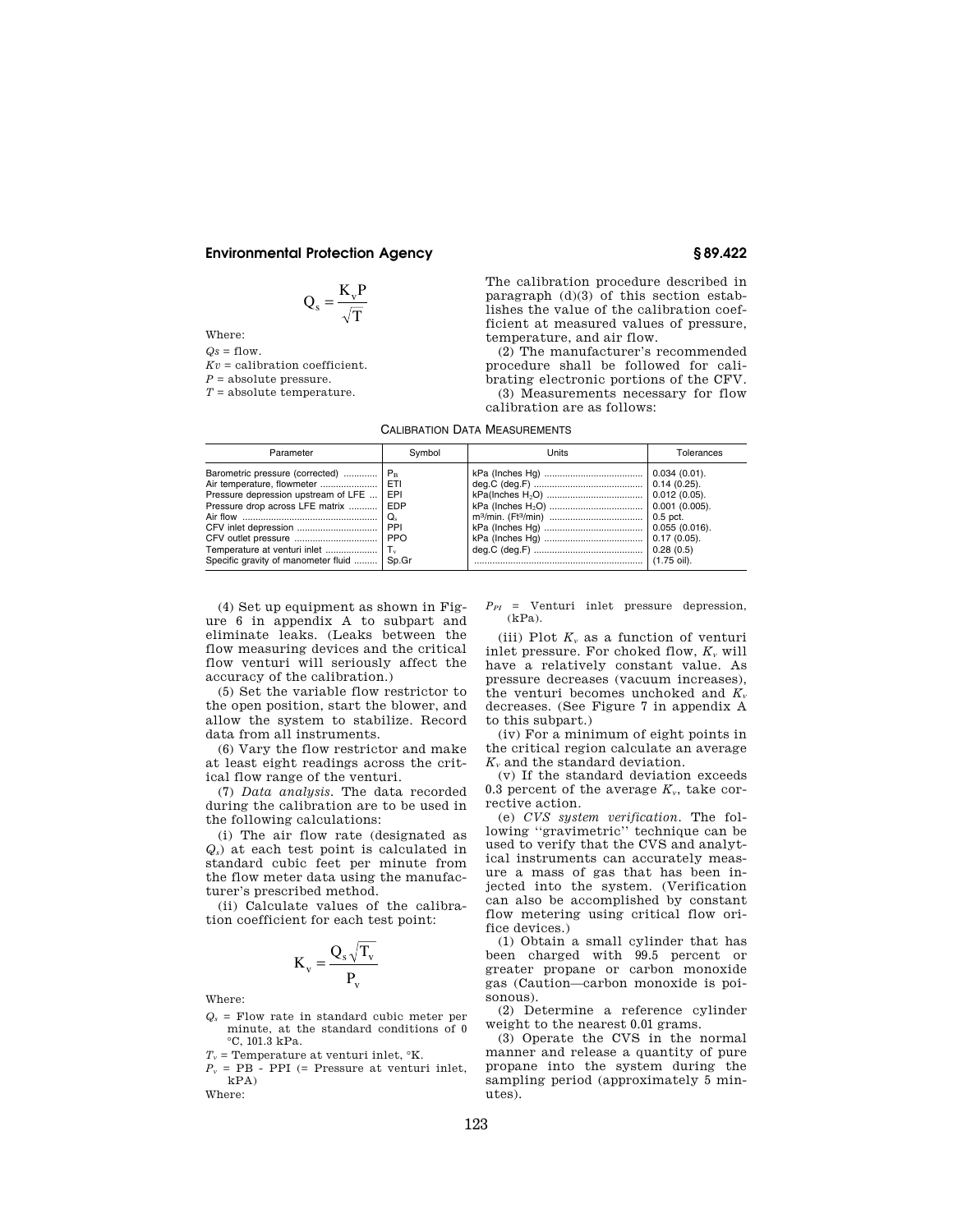**§ 89.423 40 CFR Ch. I (7–1–21 Edition)** 

(4) The calculations are performed in the normal way except in the case of propane. The density of propane (0.6109 kg/m3/carbon atom)) is used in place of the density of exhaust hydrocarbons.

(5) The gravimetric mass is subtracted from the CVS measured mass and then divided by the gravimetric mass to determine the percent accuracy of the system.

(6) Good engineering practice requires that the cause for any discrepancy greater than ±2 percent must be found and corrected.

[59 FR 31335, June 17, 1994. Redesignated and amended at 63 FR 56996, 57018, Oct. 23, 1998]

### **§ 89.423 [Reserved]**

# **§ 89.424 Dilute emission sampling calculations.**

(a) The final reported emission test results are computed by use of the following formula:

$$
A_{WM} = \frac{\displaystyle\sum_{i=1}^{i=n} \bigl(g_i \times WF_i\bigr)}{\displaystyle\sum_{i=1}^{i=n} \bigl(P_i \times WF_i\bigr)}
$$

Where:

 $A_{wm}$  = Weighted mass emission level (HC, CO,  $CO<sub>2</sub>$ , PM, or NO<sub>x</sub>) in g/kW-hr.

 $g_i$  = Mass flow in grams per hour, = grams measured during the mode divided by the sample time for the mode.

 $WF_i =$  Effective weighing factor.

 $P_i$  = Power measured during each mode (Power set = zero for the idle mode).

(b) The mass of each pollutant for each mode for bag measurements and diesel heat exchanger system measurements is determined from the following equations:

(1) Hydrocarbon mass:

$$
HC_{mass} = V_{mix} \times Density_{HC} \times (HC_{conc}/10^6)
$$
  
(2) Oxides of nitrogen mass:

 $NO_{Xmass}$  =  $V_{mix}$  × Density<sub>NO2</sub> × KH ×  $(NO<sub>Xcone</sub>/10<sup>6</sup>)$ 

(3) Carbon monoxide mass:

$$
CO_{mass}\textcolor{red}{=V_{mix}\times Density_{CO}\times (CO_{conc}/10^6)}
$$

(4) Carbon dioxide mass:

 $CO<sub>2mass</sub> = V<sub>mix</sub> \times Density<sub>CO2</sub> \times (CO<sub>2conc</sub>/10<sub>2</sub>)$ 

(c) The mass of each pollutant for the mode for flow compensated sample systems is determined from the following equations:

$$
HC_{\text{mass}} = V_{\text{mix}} \times \text{Density}_{HC} \frac{HC_e - HC_d \left(1 - \frac{1}{DF}\right)}{10^6}
$$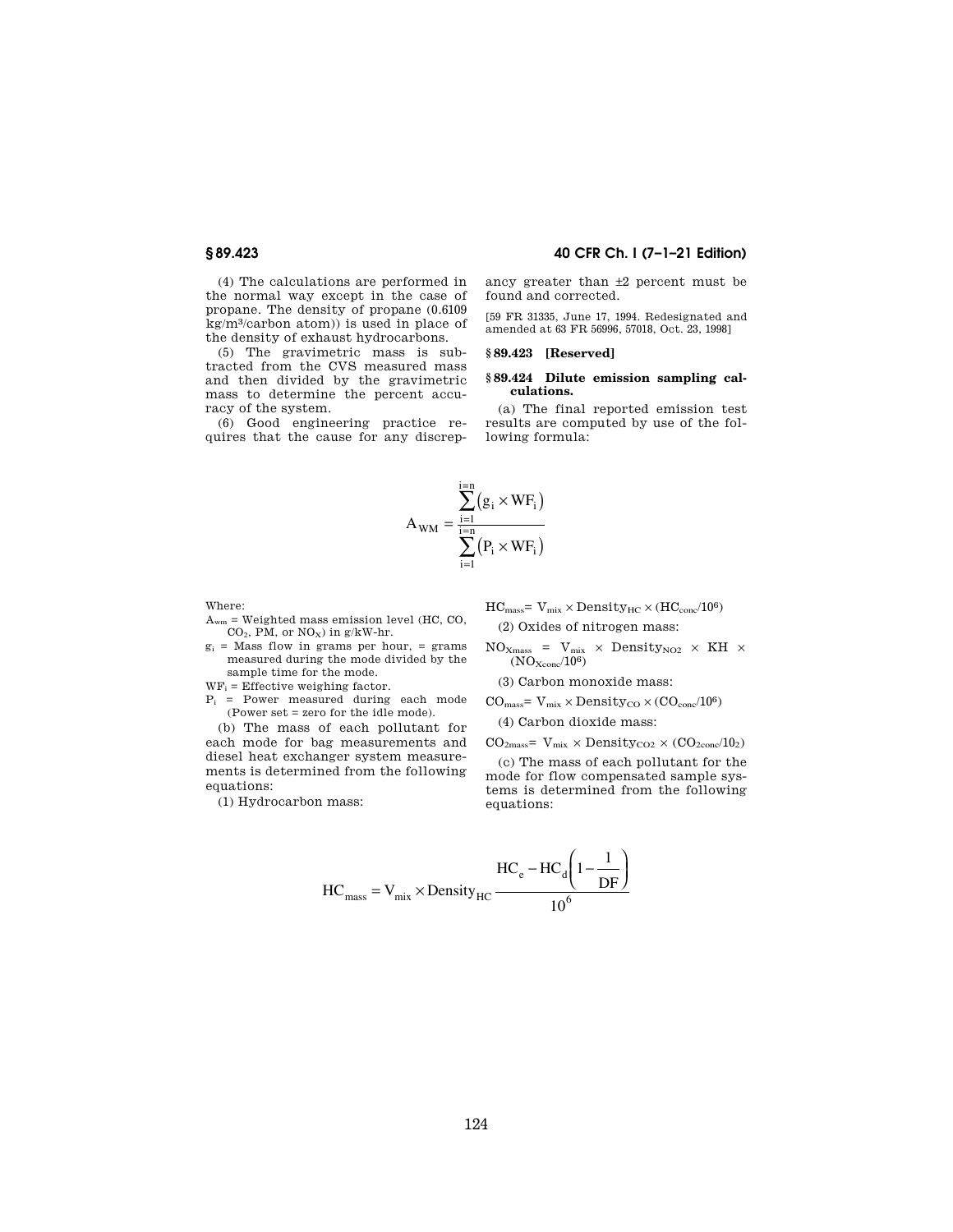$$
NOX_{mass} = K_{H} \frac{NOX_{e} - NOX_{d} \left(1 - \frac{1}{DF}\right)}{10^{6}} V_{mix} \times Density_{NO_{2}}
$$

$$
CO_{mass} = V_{mix} \times Density_{CO} \frac{CO_{c} - CO_{d} \left(1 - \frac{1}{DF}\right)}{10^{6}}
$$

$$
CO_{2_{mass}} = V_{mix} \times Density_{CO_{2}} \frac{CO_{2_{e}} - CO_{2_{d}} \left(1 - \frac{1}{DF}\right)}{10^{6}}
$$

(d) Meaning of symbols:

(1) For hydrocarbon equations:

*HC*mass= Hydrocarbon emissions, in grams per test mode.

*Density*<sub>HC</sub>= Density of hydrocarbons is (.5800 kg/m<sup>3</sup>) for #1 diesel, and  $(0.5746 \text{ kg/m}^3)$  for #2 diesel, assuming an average carbon to

hydrogen ratio of 1:1.93 for #1 diesel, and 1:1.80 for #2 diesel at 20 °C and 101.3 kPa pressure.

*HC*conc= Hydrocarbon concentration of the dilute exhaust sample corrected for background, in ppm carbon equivalent (that is, equivalent propane times 3).

$$
HC_{\text{conc}} = HC_e - HC_d \left(1 - \frac{1}{DF}\right)
$$

Where:

- *HC*e= Hydrocarbon concentration of the dilute exhaust bag sample or, for diesel heat exchanger systems, average hydrocarbon concentration of the dilute exhaust sample as calculated from the integrated HC traces, in ppm carbon equivalent. For flow compensated sample systems (*HC*e)<sup>i</sup> is the instantaneous concentration.
- $HC_{\rm d}=$  Hydrocarbon concentration of the dilution air as measured, in ppm carbon equivalent.

(2) For oxides of nitrogen equations:

- *NO*Xmass = Oxides of nitrogen emissions, in grams per test mode.
- *Density NO*2= Density of oxides of nitrogen is 1.913 kg/m3, assuming they are in the form of nitrogen dioxide, at 20 °C and 101.3 kPa pressure.
- *NO*Xconc= Oxides of nitrogen concentration of the dilute exhaust sample corrected for background, in ppm:

$$
NOx_{\text{conc}} = NOx_{\text{e}} - NOx_{\text{d}} \left( 1 - \frac{1}{DF} \right)
$$

Where:

- *NO*X.= Oxides of nitrogen concentration of the dilute exhaust bag sample as measured, in ppm. For flow compensated sample systems (*NO*X.)<sup>i</sup> is the instantaneous concentration.
- *NO*X.= Oxides of nitrogen concentration of the dilute air as measured, in ppm.

(3) For carbon monoxide equations:

- *CO*mass = Carbon monoxide emissions, grams per test mode. Density $_{\rm CO}$  = Density of carbon monoxide (1.164 kg/m<sup>3</sup> at 20  $\degree$ C and 101.3 kPa pressure).
- *CO*conc = Carbon monoxide concentration of the dilute exhaust sample corrected for background, water vapor, and  $CO<sub>2</sub>$  extraction, ppm.

$$
CO_{\text{conc}} = CO_{\text{e}} - CO_{\text{d}} \left( 1 - \frac{1}{DF} \right)
$$

Where: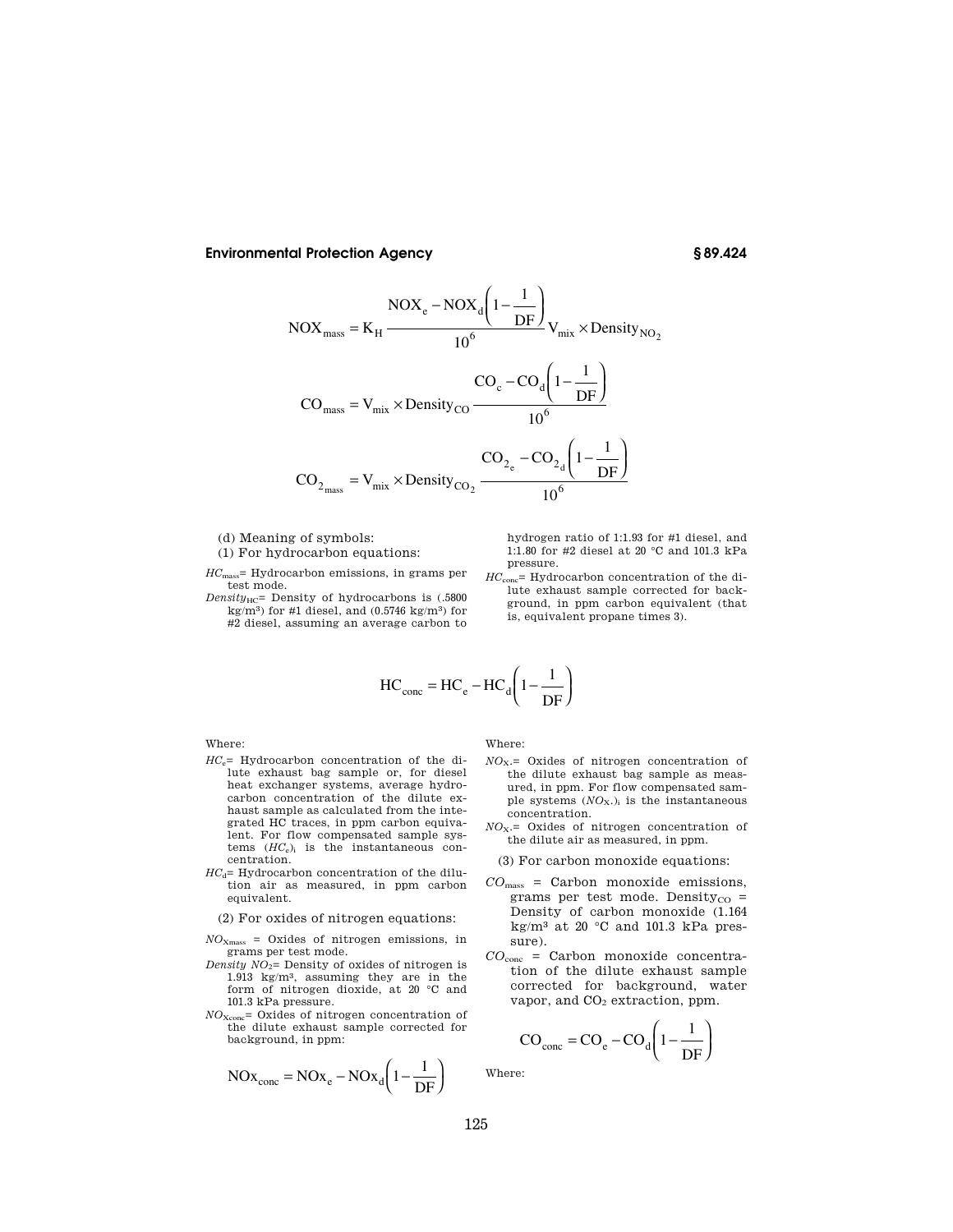- **§ 89.424 40 CFR Ch. I (7–1–21 Edition)**
- $CO<sub>e</sub>$  = Carbon monoxide concentration of the dilute exhaust bag sample volume corrected for water vapor and carbon dioxide extraction, ppm. For flow compensated sample systems,  $(CO_e)$ <sub>i</sub> is the instantaneous concentration.

The following calculation assumes the carbon to hydrogen ratio of the fuel is 1:1.85. As an option the measured actual carbon to hydrogen ratio may be used:

 $CO_e=[1-0.01925CO_2. -0.000323R]CO<sub>em</sub>$ 

Where:

- *CO*em = Carbon monoxide concentration of the dilute exhaust sample as measured, ppm.
- *CO*2. = Carbon dioxide concentration of the dilute exhaust bag sample, in percent, if measured. For flow compensated sample systems,  $(CO_2)$ <sub>i</sub> is the instantaneous concentration. For cases where exhaust sampling of  $CO<sub>2</sub>$  is not performed, the following approximation is permitted:

$$
CO_{2_e} = \frac{44.010}{12.011 + 1.008\alpha} \frac{M^1 453.6}{Density_{CO_2}} \frac{100}{V_{mix}}
$$

- a = Average carbon to hydrogen ratio.
- $\mathbf{M}^1$  = Fuel mass consumed during the mode.  $R =$  Relative humidity of the dilution air,
- percent.  $CO<sub>d</sub>$  = Carbon monoxide concentration of the dilution air corrected for water vapor extraction, ppm.

 $CO<sub>d</sub> = (1 - 0.000323R)CO<sub>dm</sub>$ 

Where:

ppm.

*CO*dm = Carbon monoxide concentration of the dilution air sample as measured,

(Note: If a CO instrument that meets the criteria specified in 40 CFR part 1065, subpart C, is used without a sample dryer according to 40 CFR 1065.145, COem must be substituted directly for

CO<sup>e</sup> and COdm must be substituted directly for  $CO<sub>d</sub>$ .)

(4) For carbon dioxide equation:

- $CO<sub>2</sub>$ <sub>mass</sub> = Carbon dioxide emissions, in grams per test mode.
- *Density*  $CO_2$  = Density of carbon dioxide is  $1.830$  kg/m², at 20  $^{\circ}\mathrm{C}$  and 760 mm Hg pressure.
- $CO_{2\mathrm{conc}}$  = Carbon dioxide concentration of the dilute exhaust sample corrected for background, in percent.

$$
\text{CO}_{2_{\text{mass}}} = \text{CO}_{2_{\text{e}}} - \text{CO}_{2_{\text{d}}} \left( 1 - \frac{1}{\text{DF}} \right)
$$

Where:

*CO*2. = Carbon dioxide concentration of the dilution air as measured, in percent.

(5) 
$$
DF = \frac{13.4}{CO_{2_e} + (HC_e + CO_e \times 10^{-4})}
$$
, or  $DF = \frac{13.4}{CO_{2_e}}$ .

(6) Measured ''dry'' concentrations shall be corrected to a wet basis, if not already measured on a wet basis. This section is applicable only for measurements made on dilute exhaust gas. Correction to a wet basis shall be according to the following formula:

 $Conc_{WET} = K_W \times Conc_{DRY}$ 

Where:  $K_W$  is determined according to the equation in paragraph  $(d)(6)(i)$  or  $(d)(6)(ii)$ , of this section.

(i) For wet  $\mathrm{CO}_2$  measurement:

$$
K_{w} = \left(1 - \frac{\alpha \times CO_{2} \% \text{ conc (wet)}}{200}\right) - K_{w1}
$$

(ii) For dry  $CO<sub>2</sub>$  measurement: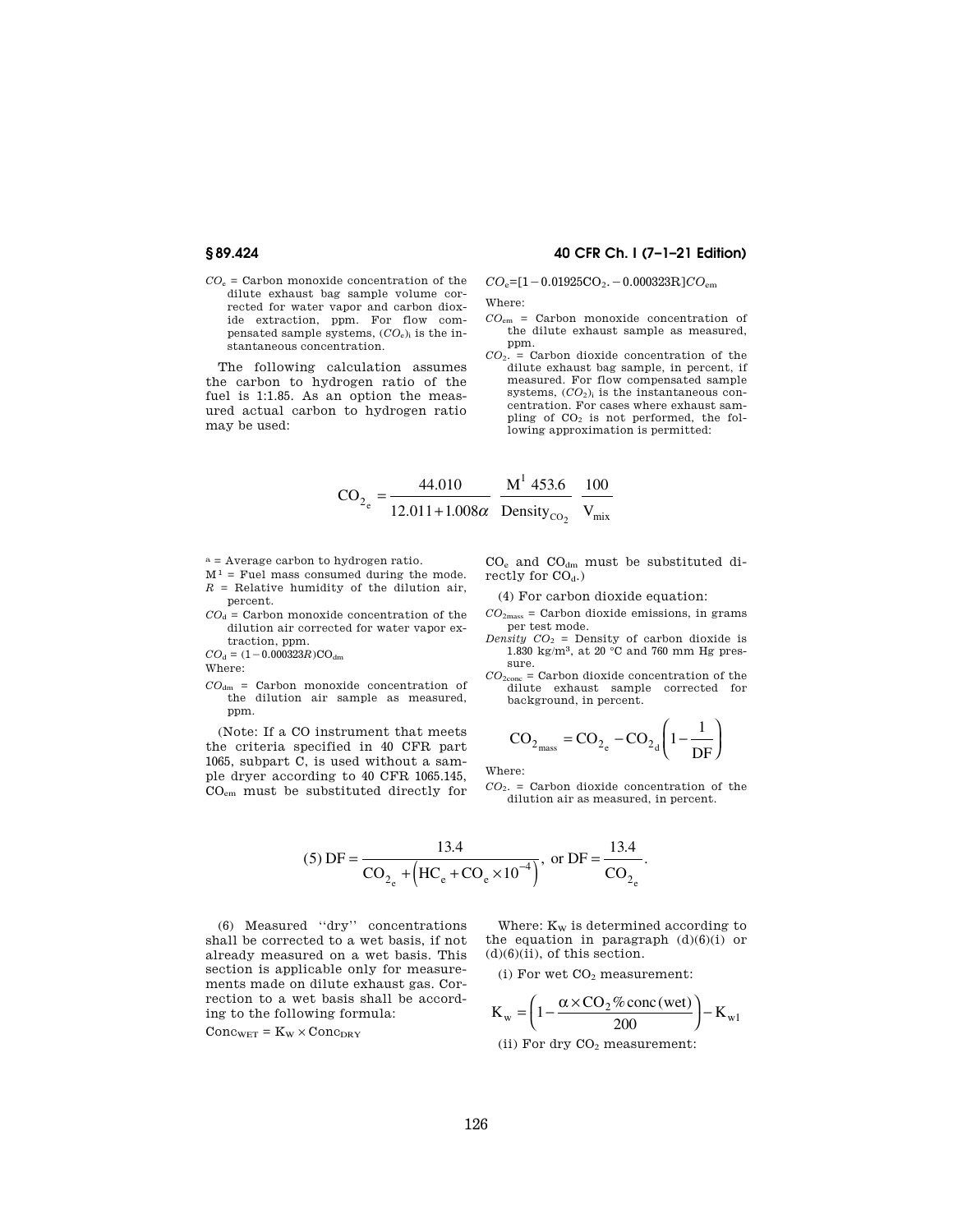$$
K_{w} = \left(\frac{\left(1 - K_{w1}\right)}{1 + \frac{\alpha \times CO_{2} \% \text{ conc (dry)}}{200}}\right)
$$

 $\overline{ }$ 

 $\overline{a}$ 

(iii) For the equations in paragraph  $(d)(6)(i)$  and  $(d)(6)(ii)$  of this section, the following equation applies:

$$
K_{w1} = \frac{1.608 \times [H_d \times (1 - \frac{1}{2}/H_a \times (\frac{1}{2}H_c)]}{1000 + \left\{1.608 \times [H_d \times (1 - \frac{1}{2}H_c) + H_a \times (\frac{1}{2}H_c)]\right\}} +
$$

Where:  $H_a$  and  $H_d$  are the grams of water per kilogram of dry air; as illustrated in the following equations:

$$
H_d = \frac{6.22 \times R_d \times p_d}{p_B - (p_d \times R_d \times 10^{-2})}
$$

$$
H_a = \frac{6.22 \times R_a \times p_a}{p_B - (p_a \times R_a \times 10^{-2})}
$$

(e) The final modal reported brakespecific fuel consumption (bsfc) shall

be computed by use of the following formula:

$$
bsfc = \frac{M}{kW - hr}
$$

Where:

- bsfc = brake-specific fuel consumption for a mode in grams of fuel per kilowatt-hour  $(kW-hr)$ .
- $M =$  mass of fuel in grams, used by the engine during a mode.
- kW-hr = total kilowatts integrated with respect to time for a mode.

(f) The mass of fuel for the mode is determined from mass fuel flow measurements made during the mode, or from the following equation:

$$
M = \left(\frac{G_S}{R_2}\right) \left(\frac{1}{273.15}\right)
$$

Where:

 $M =$  Mass of fuel, in grams, used by the engine during the mode.

⎠

 $G_s$  = Grams of carbon measured during the mode: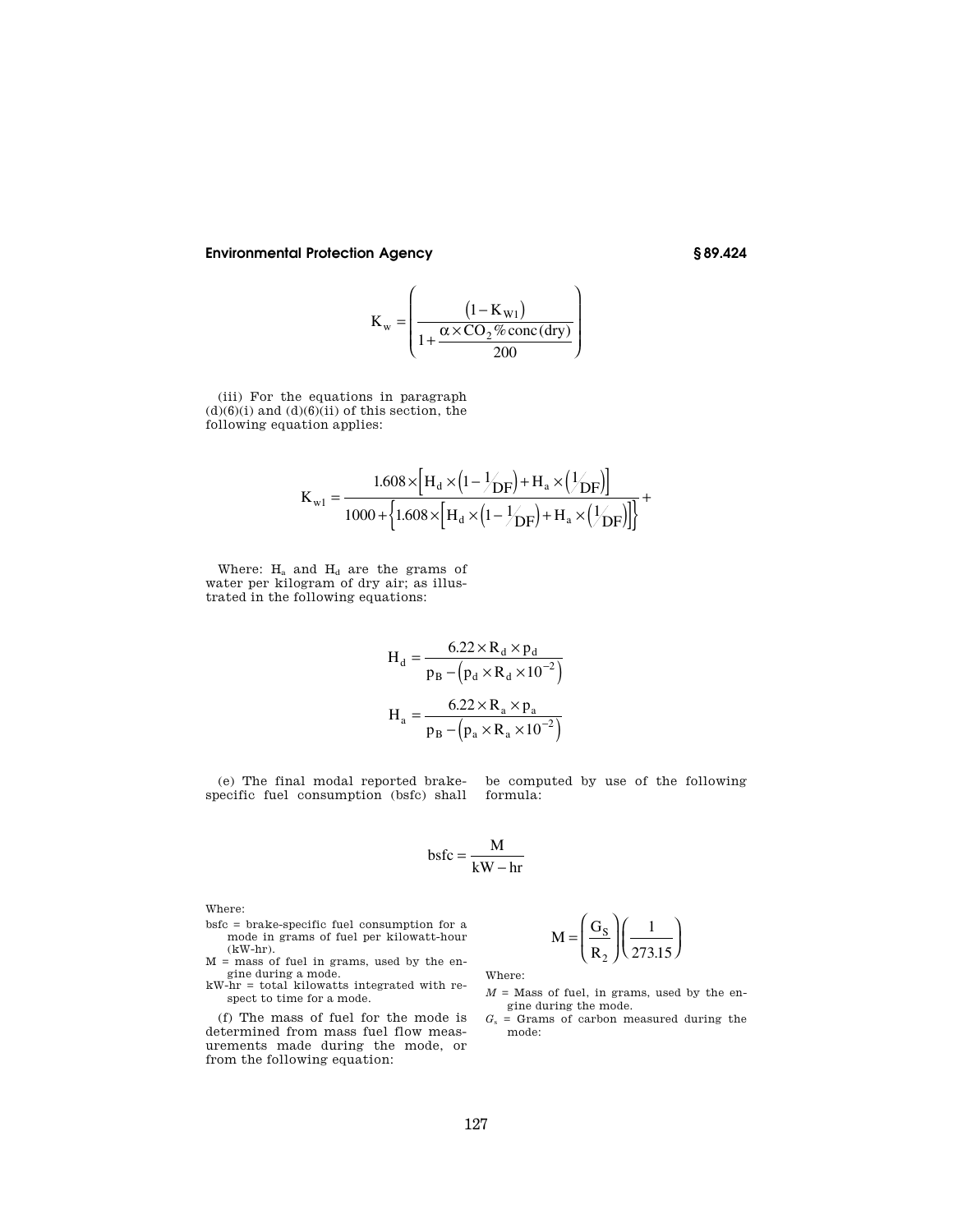# **§ 89.425 40 CFR Ch. I (7–1–21 Edition)**



 $R_2$  = Grams C in fuel per gram of fuel Where:

*HC*mass = hydrocarbon emissions, in grams for

the mode<br>  $CO_{2\text{mass}} = \text{carbon}$  monoxide emissions, in grams for the mode

 $CO<sub>2</sub>_{mass}$  = carbon dioxide emissions, in grams for the mode

 $\alpha$  = The atomic hydrogen to carbon ratio of the fuel.

[59 FR 31335, June 17, 1994. Redesignated and amended at 63 FR 56996, 57018, Oct. 23, 1998; 70 FR 40446, July 13, 2005]

**§ 89.425 [Reserved]**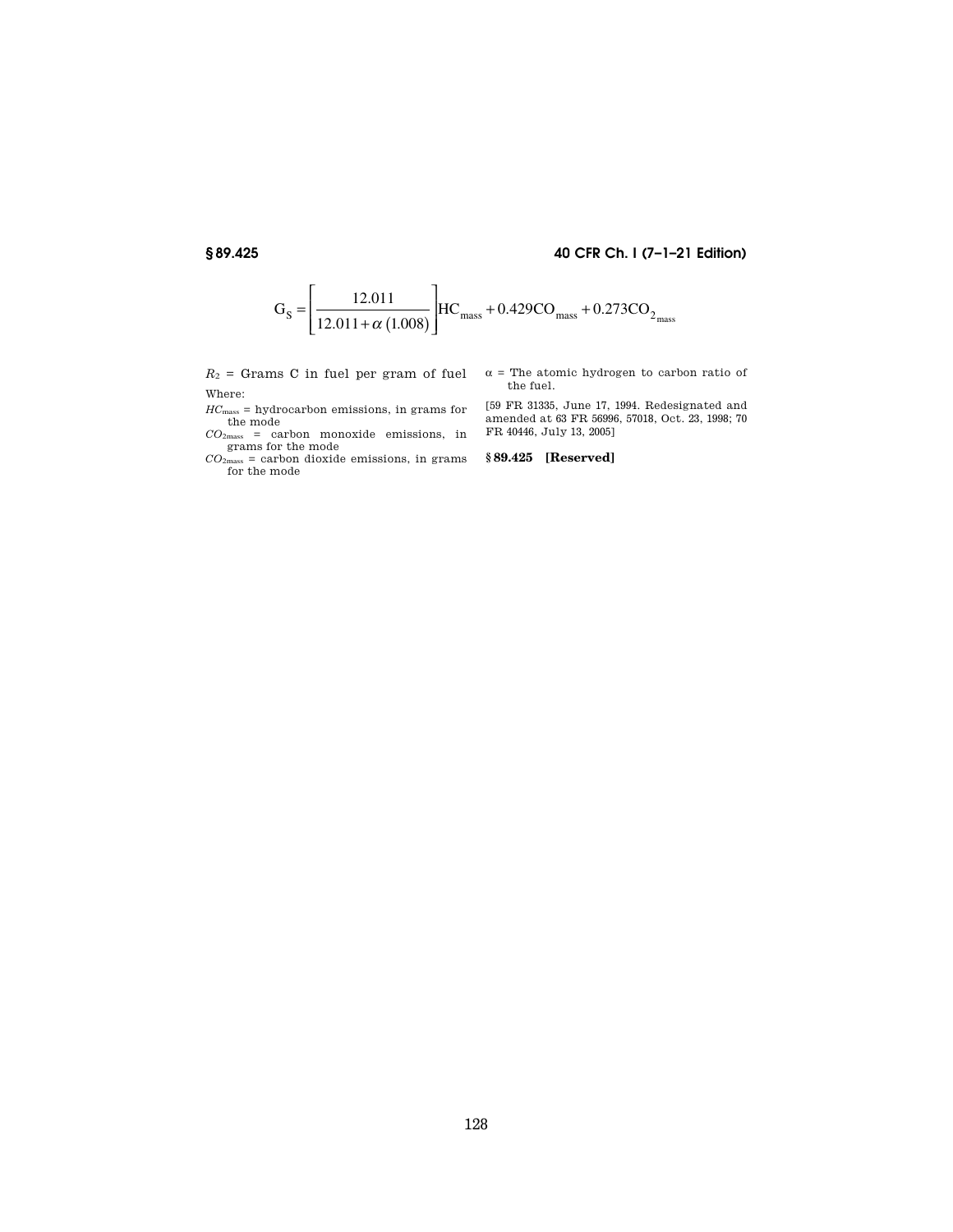# Environmental Protection Agency **Pt. 89, Subpt. E, App. A**

APPENDIX A TO SUBPART E OF PART 89—FIGURES



Figure 1.--SAMPLE PROBE AND TYPICAL HOLE SPACING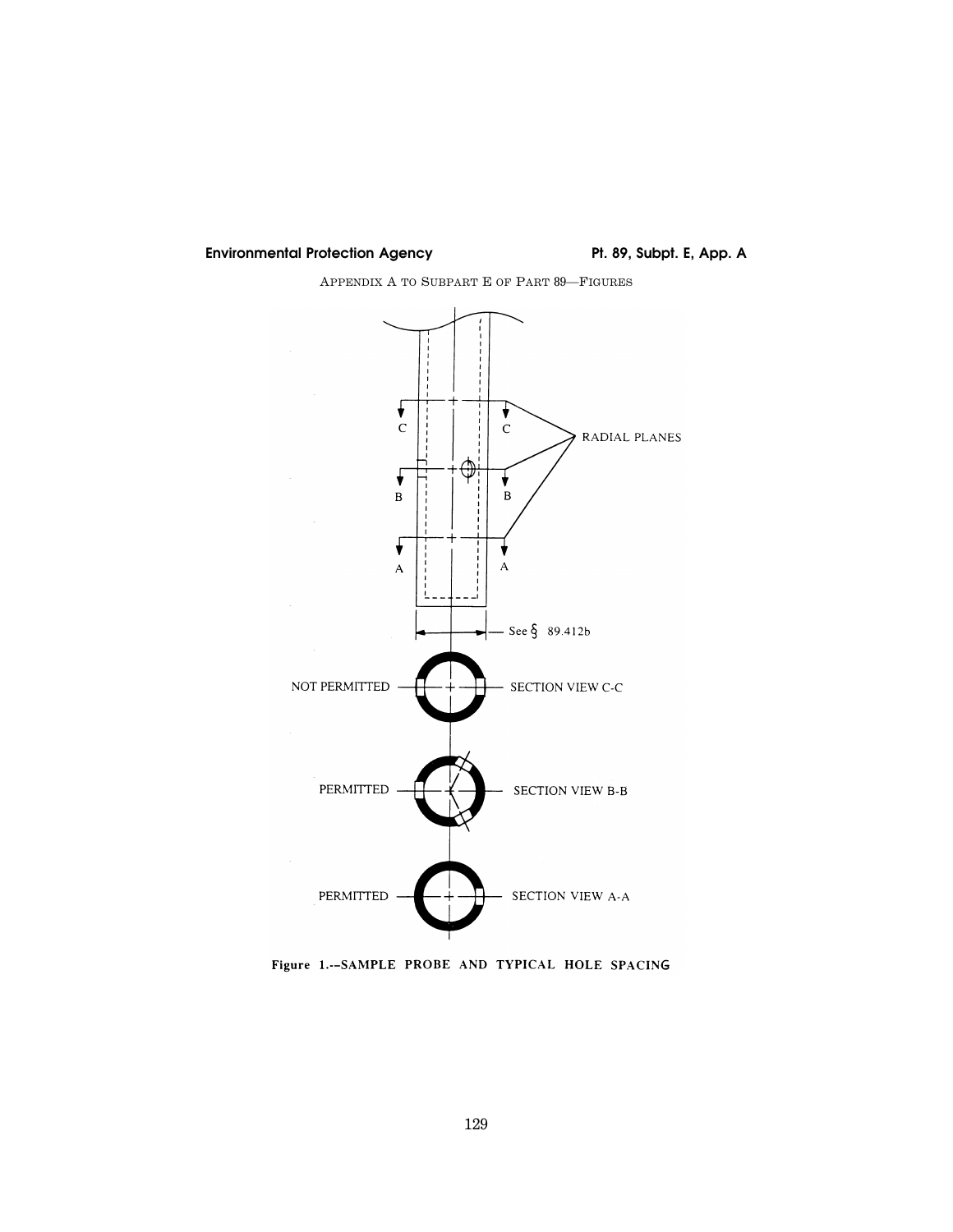

**Pt. 89, Subpt. E, App. A 40 CFR Ch. I (7–1–21 Edition)**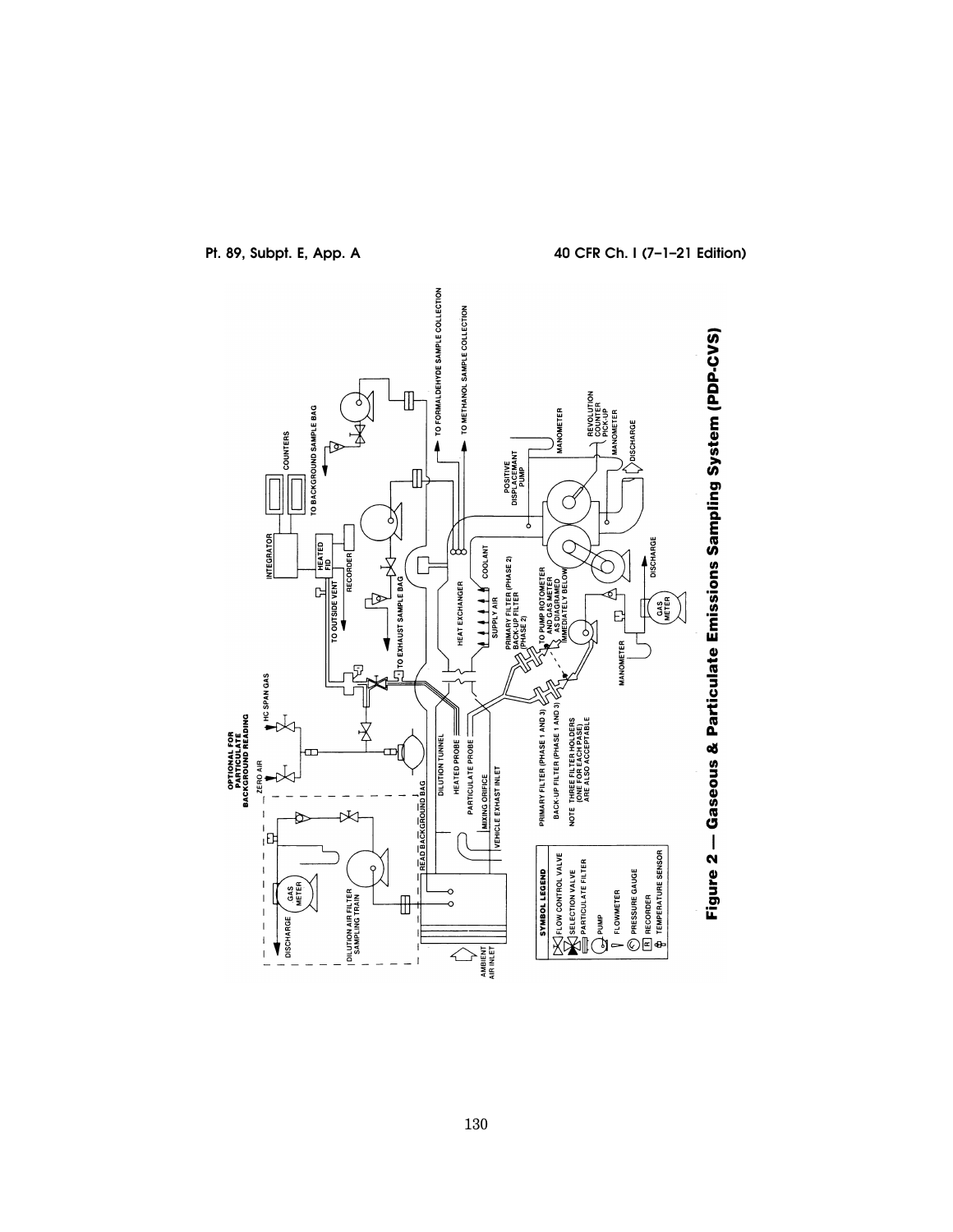

Environmental Protection Agency **Pt. 89, Subpt. E, App. A**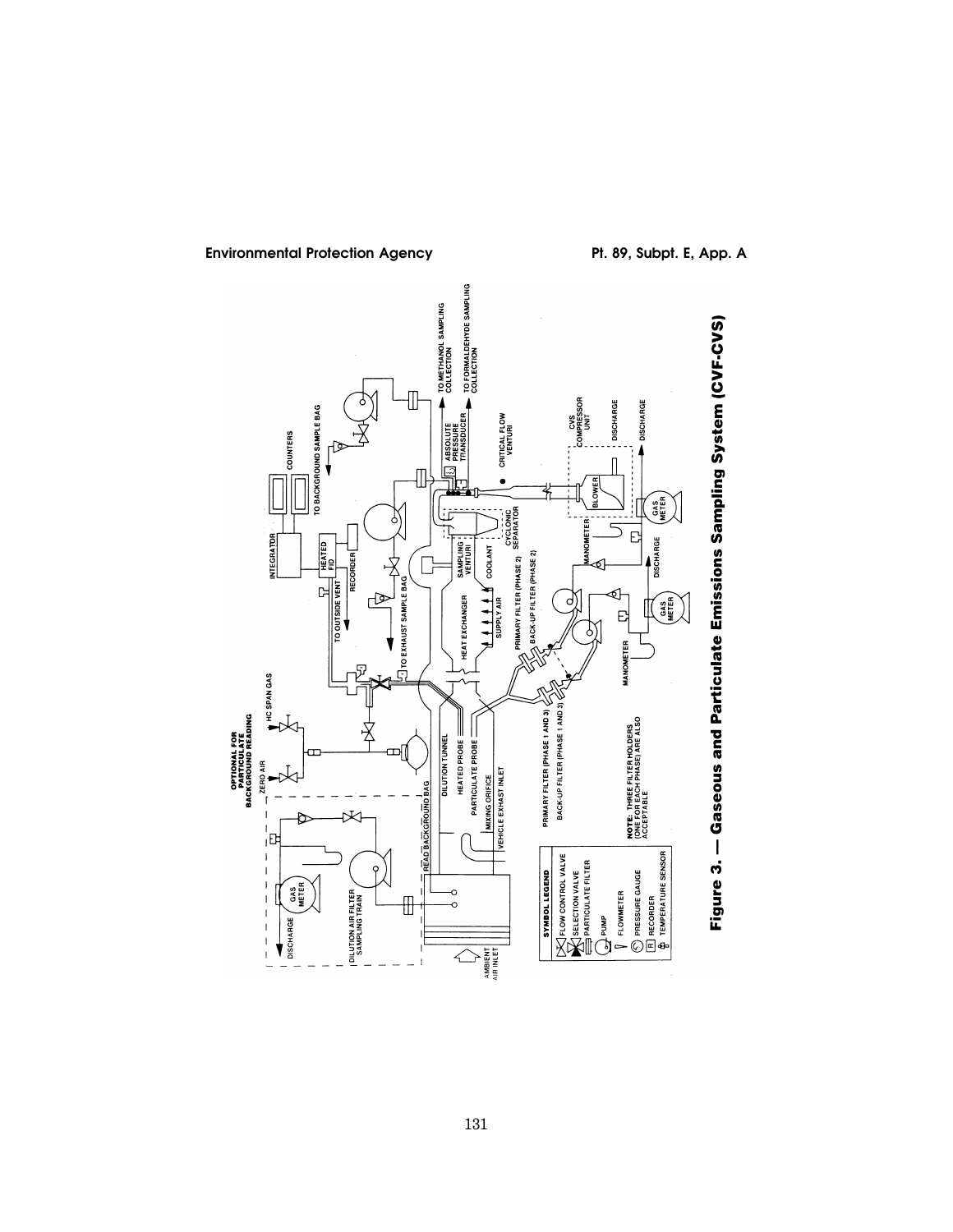# **Pt. 89, Subpt. E, App. A 40 CFR Ch. I (7–1–21 Edition)**



Figure 4. - Exhaust Gas Analytical System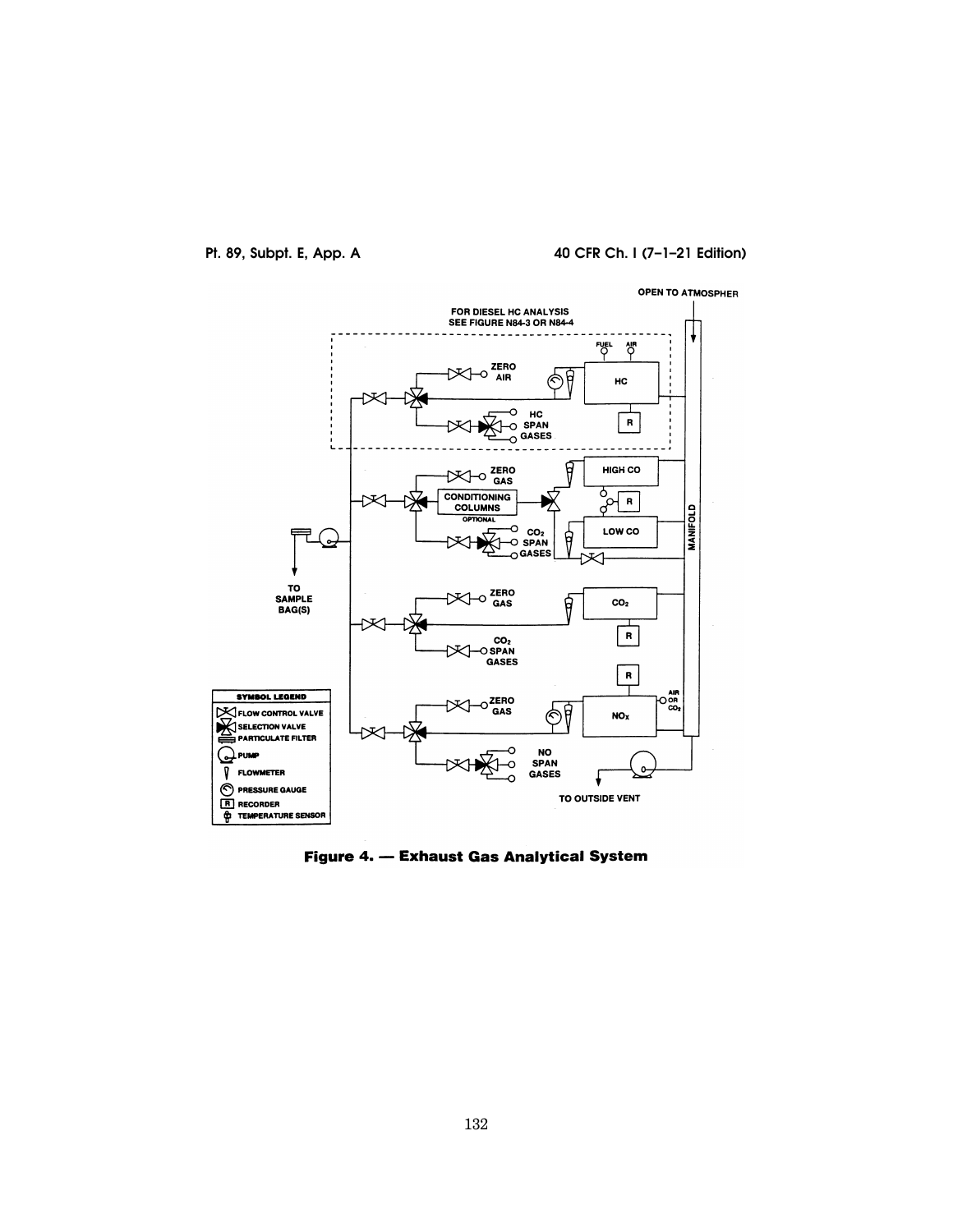

Environmental Protection Agency **Pt. 89, Subpt. E, App. A**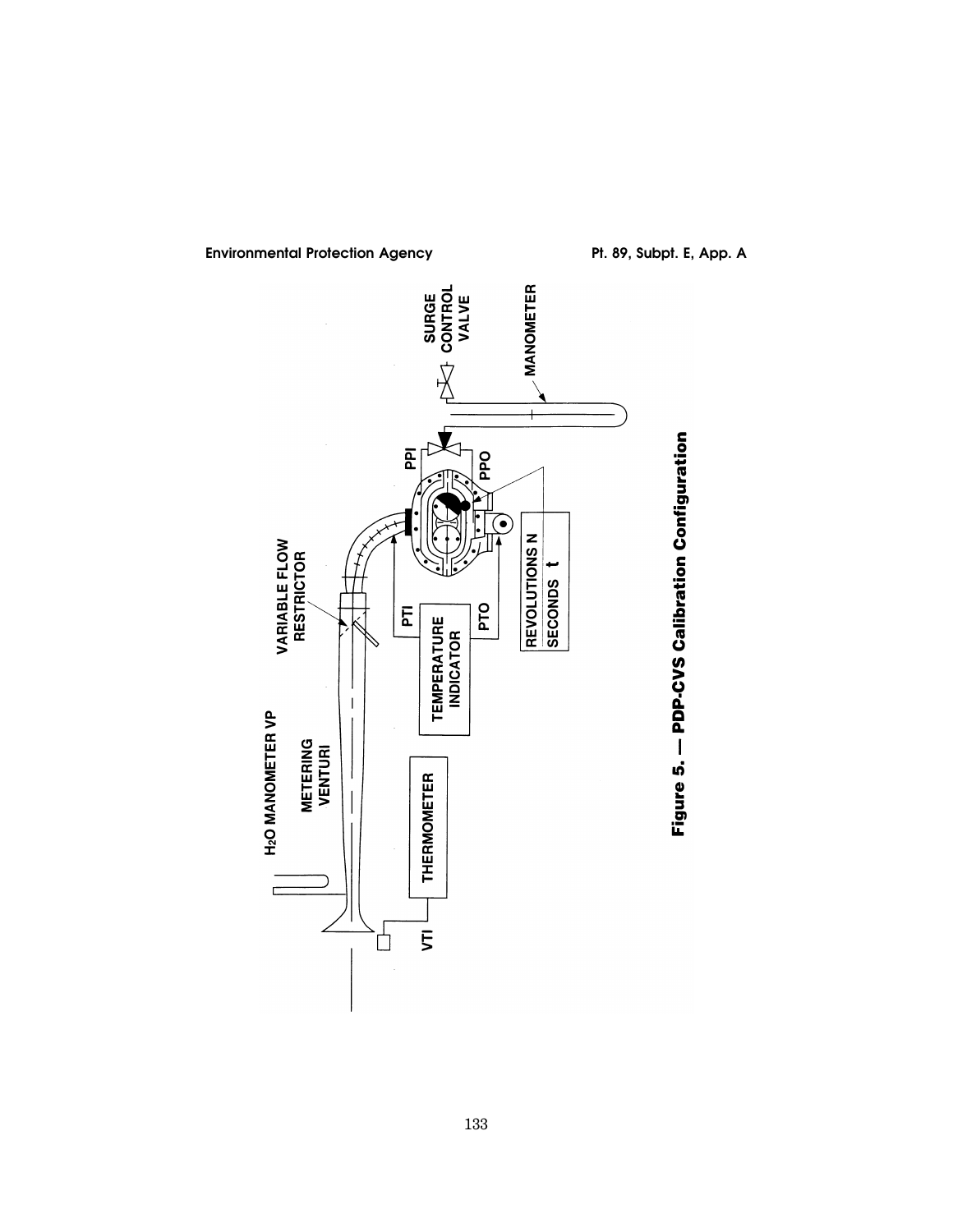

**Pt. 89, Subpt. E, App. A 40 CFR Ch. I (7–1–21 Edition)**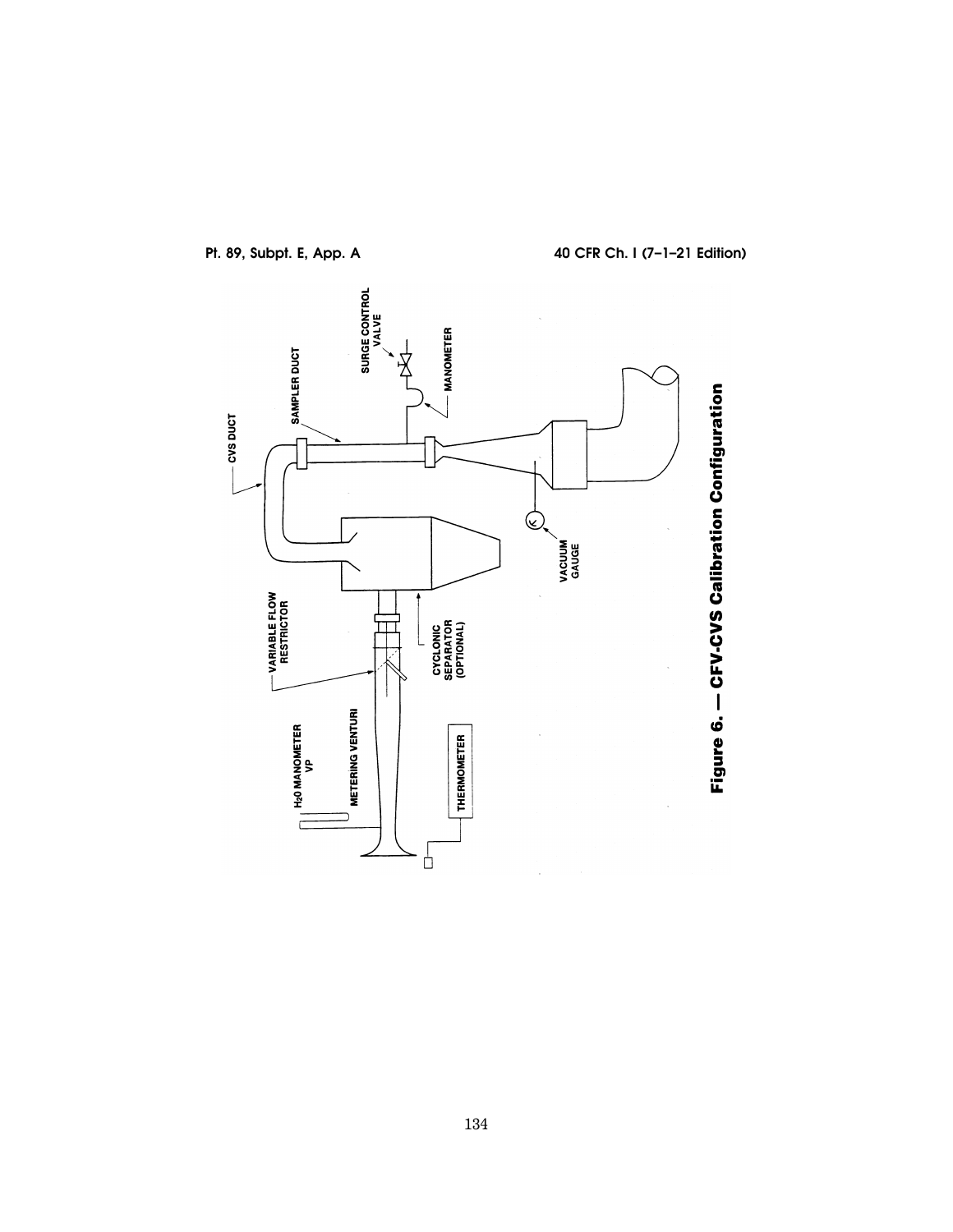



# **Figure 7.-Sonic Flow Choking**

APPENDIX B TO SUBPART E OF PART 89—TABLES

| Test segment | Mode number | Engine speed <sup>1</sup> | Observed<br>torque $2$<br>(percent of<br>max. ob-<br>served) | Minimum<br>time in<br>mode (min-<br>utes) | Weighting<br>factors |
|--------------|-------------|---------------------------|--------------------------------------------------------------|-------------------------------------------|----------------------|
|              |             | Rated                     | 100                                                          | 5.0                                       | 0.15                 |
|              |             | Rated                     | 75                                                           | 5.0                                       | 0.15                 |
|              |             | Rated                     | 50                                                           | 5.0                                       | 0.15                 |
|              |             | Rated                     | 10                                                           | 5.0                                       | 0.10                 |
| 2            |             | Int                       | 100                                                          | 5.0                                       | 0.10                 |
| 2            |             | Int                       | 75                                                           | 5.0                                       | 0.10                 |
| 2            |             | Int                       | 50                                                           | 5.0                                       | 0.10                 |
| 2            |             | Idle                      |                                                              | 5.0                                       | 0.15                 |

TABLE 1—8-MODE TEST CYCLE FOR VARIABLE-SPEED ENGINES

<sup>1</sup> Engine speed (non-idle): ±2 percent of point. Engine speed (idle): Within manufacturer's specifications. Idle speed is specified<br><sup>2</sup> Torque (non-idle): Throttle fully open for 100 percent points. Other non-idle points:

| TABLE 2-5-MODE TEST CYCLE FOR CONSTANT-SPEED ENGINES |  |  |  |  |  |
|------------------------------------------------------|--|--|--|--|--|
|------------------------------------------------------|--|--|--|--|--|

| Mode number    | Engine <sup>1</sup> Speed | Observed<br>torque <sup>2</sup><br>(percent of<br>max. ob-<br>served) | Minimum<br>time in<br>mode (min-<br>utes) | Weighting<br>factors |
|----------------|---------------------------|-----------------------------------------------------------------------|-------------------------------------------|----------------------|
| $\overline{2}$ | Rated<br>Rated            | 100<br>75                                                             | 5.0<br>5.0                                | 0.05<br>0.25         |
| 3              | Rated                     | 50                                                                    | 5.0                                       | 0.30                 |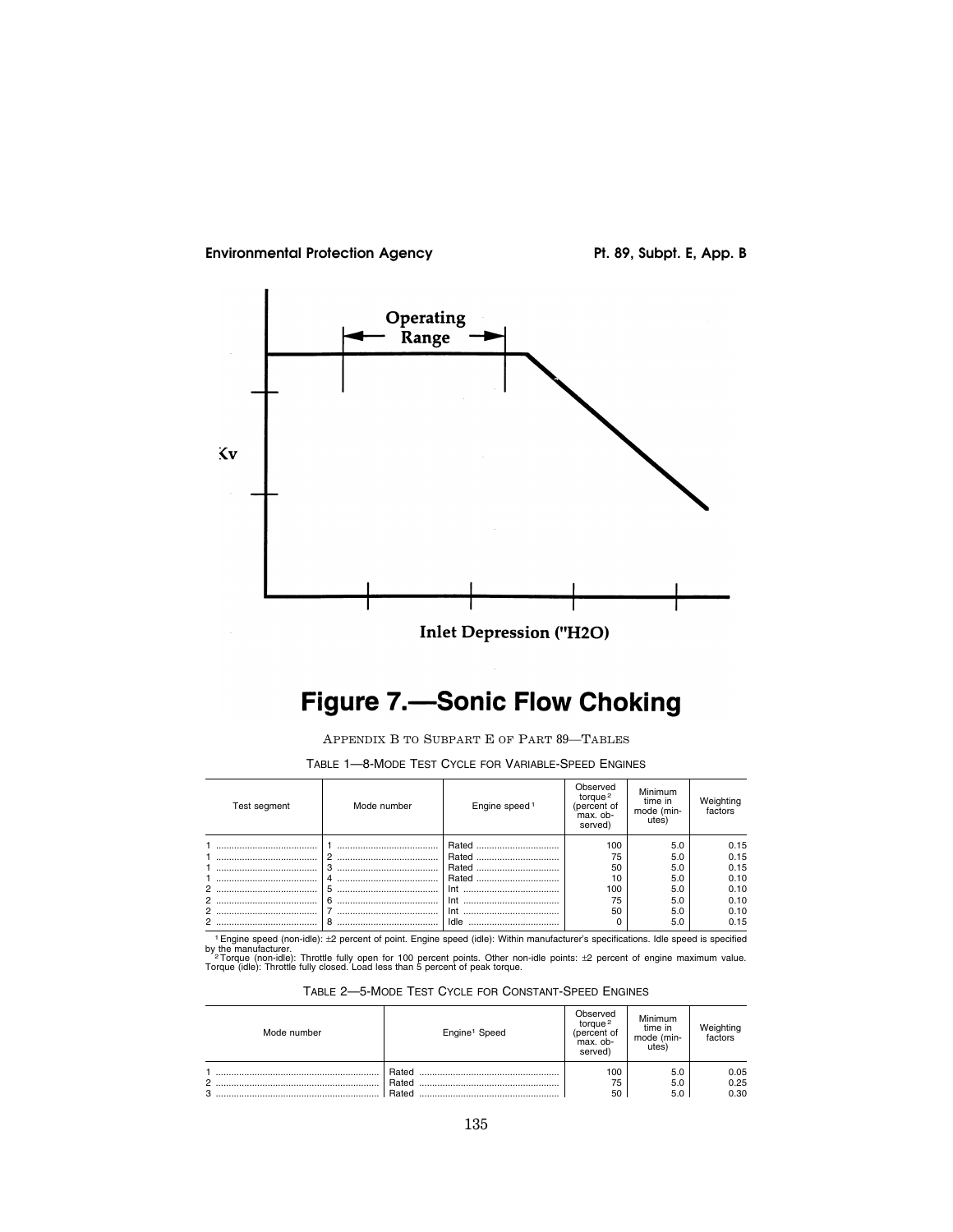# **§ 89.501 40 CFR Ch. I (7–1–21 Edition)**

| Mode number | Engine <sup>1</sup> Speed | Observed<br>torque <sup>2</sup><br>(percent of<br>max. ob-<br>served) | Minimum<br>time in<br>mode (min-<br>utes <sup>'</sup> | factors |
|-------------|---------------------------|-----------------------------------------------------------------------|-------------------------------------------------------|---------|
| 5           | Rated                     | 25                                                                    | 5.0                                                   | 0.30    |
|             | Rated                     | 10                                                                    | 5.0                                                   | 0.10    |

## TABLE 2—5-MODE TEST CYCLE FOR CONSTANT-SPEED ENGINES—Continued

<sup>1</sup> Engine speed: ±2 percent of point.<br><sup>2</sup>Torque: Throttle fully open for 100 percent point. Other points: ±2 percent of engine maximum value.

| TABLE 3-6-MODE TEST CYCLE FOR ENGINES RATED UNDER 19 KW |  |
|---------------------------------------------------------|--|
|---------------------------------------------------------|--|

| Mode number | Engine speed <sup>1</sup> | Observed<br>toraue <sup>2</sup><br>(percent of<br>max. ob-<br>served) | Minimum<br>time in<br>mode (min-<br>utes <sup>'</sup> | factors |
|-------------|---------------------------|-----------------------------------------------------------------------|-------------------------------------------------------|---------|
|             | Rated                     | 100                                                                   | 5.0                                                   | 0.09    |
|             | Rated                     | 75                                                                    | 5.0                                                   | 0.20    |
|             | Rated                     | 50                                                                    | 5.0                                                   | 0.29    |
| 4           | Rated                     | 25                                                                    | 5.0                                                   | 0.30    |
|             | Rated                     | 10                                                                    | 5.0                                                   | 0.07    |
| 6           | Idle                      |                                                                       | 5.0                                                   | 0.05    |

1Engine speed (non-idle): ±2 percent of point. Engine speed (idle): Within manufacturer's specifications. Idle speed is specified

by the manufacturer.<br>- <sup>2</sup> Torque (non-idle): Throttle fully open for operation at 100 percent point. Other nonidle points: ±2 percent of engine maximum<br>value. Torque (idle): Throttle fully closed. Load less than 5 percent

TABLE 4—4-MODE TEST CYCLE FOR PROPULSION MARINE DIESEL ENGINES

| Mode number | -naine<br>(per-<br>cent of max.<br>observed) | Observed<br>power <sup>2</sup> (per-<br>cent of max.<br>observed) | Minimum time<br>in mode (min-<br>utes) | Weighting fac-<br>l          |
|-------------|----------------------------------------------|-------------------------------------------------------------------|----------------------------------------|------------------------------|
| 2<br>3<br>4 | 100<br>91<br>80<br>63                        | 100<br>75<br>50<br>25                                             | 5.0<br>5.0<br>5.0<br>5.0               | 0.20<br>0.50<br>0.15<br>0.15 |

<sup>1</sup> Engine speed: ±2 percent of point.<br><sup>2</sup> Power: Throttle fully open for operation at 100 percent point. Other points: ±2 percent of engine maximum value.

[63 FR 57019, Oct. 23, 1998]

# **Subpart F—Selective Enforcement Auditing**

# **§ 89.501 Applicability.**

The requirements of subpart F are applicable to all nonroad engines subject to the provisions of subpart A of part 89.

[59 FR 31335, June 17, 1994. Redesignated at 63 FR 56996, Oct. 23, 1998]

# **§ 89.502 Definitions.**

The definitions in subpart A of this part apply to this subpart. The following definitions also apply to this subpart.

*Acceptable quality level* (AQL) means the maximum percentage of failing engines that can be considered a satisfactory process average for sampling inspections.

*Configuration* means any subclassification of an engine family which can be described on the basis of gross power, emission control system, governed speed, injector size, engine calibration, and other parameters as designated by the Administrator.

*Inspection criteria* means the pass and fail numbers associated with a particular sampling plan.

*Test engine* means an engine in a test sample.

*Test sample* means the collection of engines selected from the population of an engine family for emission testing.

[59 FR 31335, June 17, 1994. Redesignated at 63 FR 56996, Oct. 23, 1998]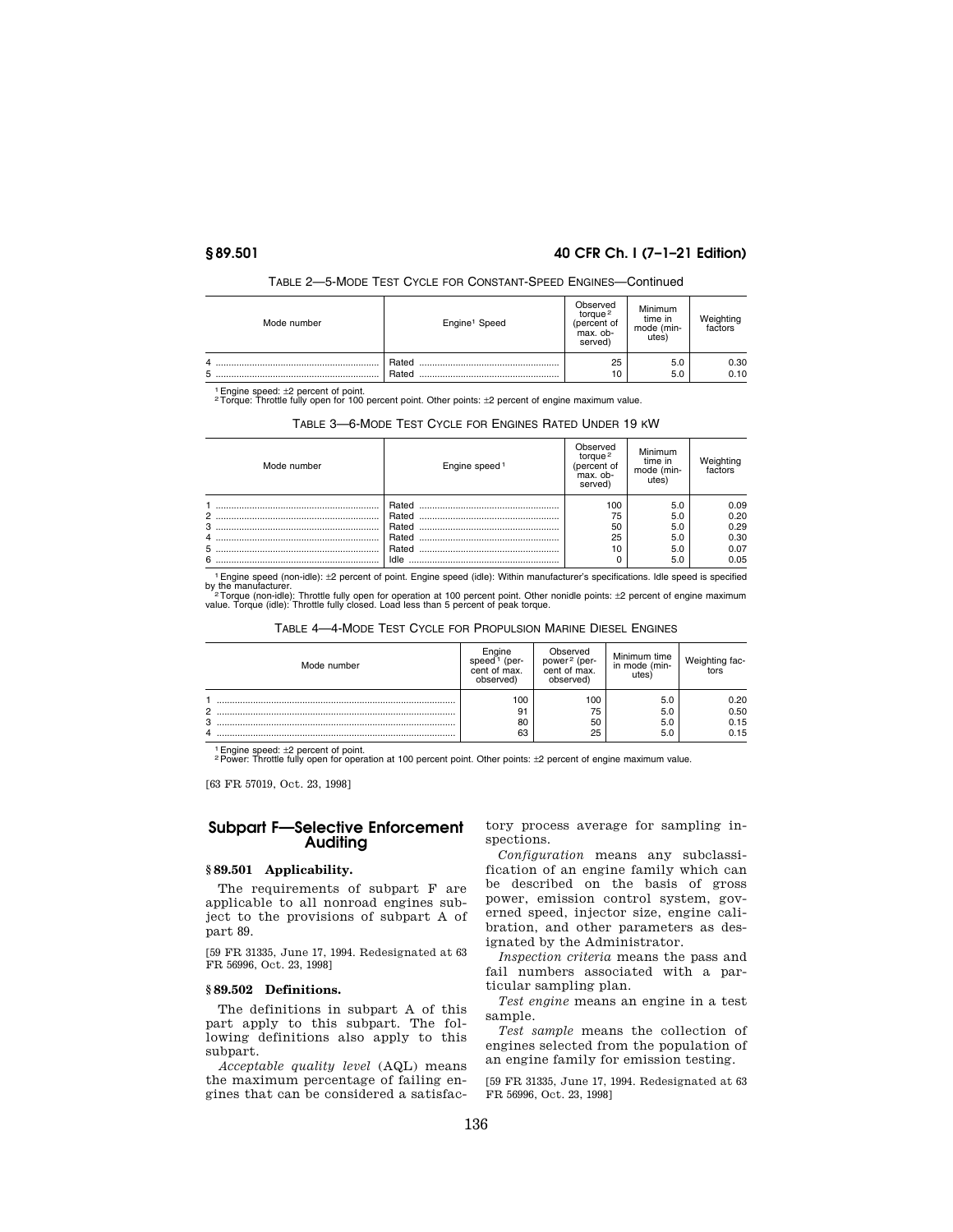# **§ 89.503 Test orders.**

(a) A test order addressed to the manufacturer is required for any testing under this subpart.

(b) The test order is signed by the Assistant Administrator for Air and Radiation or his or her designee. The test order must be delivered in person by an EPA enforcement officer or EPA authorized representative to a company representative or sent by registered mail, return receipt requested, to the manufacturer's representative who signed the application for certification submitted by the manufacturer, pursuant to the requirements of the applicable section of subpart B of this part. Upon receipt of a test order, the manufacturer must comply with all of the provisions of this subpart and instructions in the test order.

(c) *Information included in test order.*  (1) The test order will specify the engine family to be selected for testing, the manufacturer's engine assembly plant or associated storage facility or port facility (for imported engines) from which the engines must be selected, the time and location at which engines must be selected, and the procedure by which engines of the specified family must be selected. The test order may specify the configuration to be audited and/or the number of engines to be selected per day. Engine manufacturers are required to select a minimum of four engines per day unless an alternate selection procedure is approved pursuant to §89.507(a), or unless total production of the specified configuration is less than four engines per day. If total production of the specified configuration is less than four engines per day, the manufacturer selects the actual number of engines produced per day.

(2) The test order may include alternate families to be selected for testing at the Administrator's discretion in the event that engines of the specified family are not available for testing because those engines are not being manufactured during the specified time or are not being stored at the specified assembly plant, associated storage facilities, or port of entry.

(3) If the specified family is not being manufactured at a rate of at least two engines per day in the case of manufacturers specified in  $\S 89.508(g)(1)$ , or one engine per day in the case of manufacturers specified in §89.508(g)(2), over the expected duration of the audit, the Assistant Administrator or her or his designated representative may select engines of the alternate family for testing.

(4) In addition, the test order may include other directions or information essential to the administration of the required testing.

(d) A manufacturer may submit a list of engine families and the corresponding assembly plants, associated storage facilities, or (in the case of imported engines) port facilities from which the manufacturer prefers to have engines selected for testing in response to a test order. In order that a manufacturer's preferred location be considered for inclusion in a test order for a particular engine family, the list must be submitted prior to issuance of the test order. Notwithstanding the fact that a manufacturer has submitted the list, the Administrator may order selection at other than a preferred location.

(e) Upon receipt of a test order, a manufacturer must proceed in accordance with the provisions of this subpart.

(f)(1) During a given model year, the Administrator may not issue to a manufacturer more Selective Enforcement Auditing (SEA) test orders than an annual limit determined to be the larger of the following factors:

(i) Production factor, determined by dividing the projected nonroad engine sales in the United States for that model year, as declared by the manufacturer under §89.505(c)(1), by 16,000 and rounding to the nearest whole number. If the projected sales are less than 8,000, this factor is one.

(ii) Family factor, determined by dividing the manufacturer's total number of certified engine families by five and rounding to the nearest whole number.

(2) If a manufacturer submits to EPA in writing prior to or during the model year a reliable sales projection update or adds engine families or deletes engine families from its production, that information is used for recalculating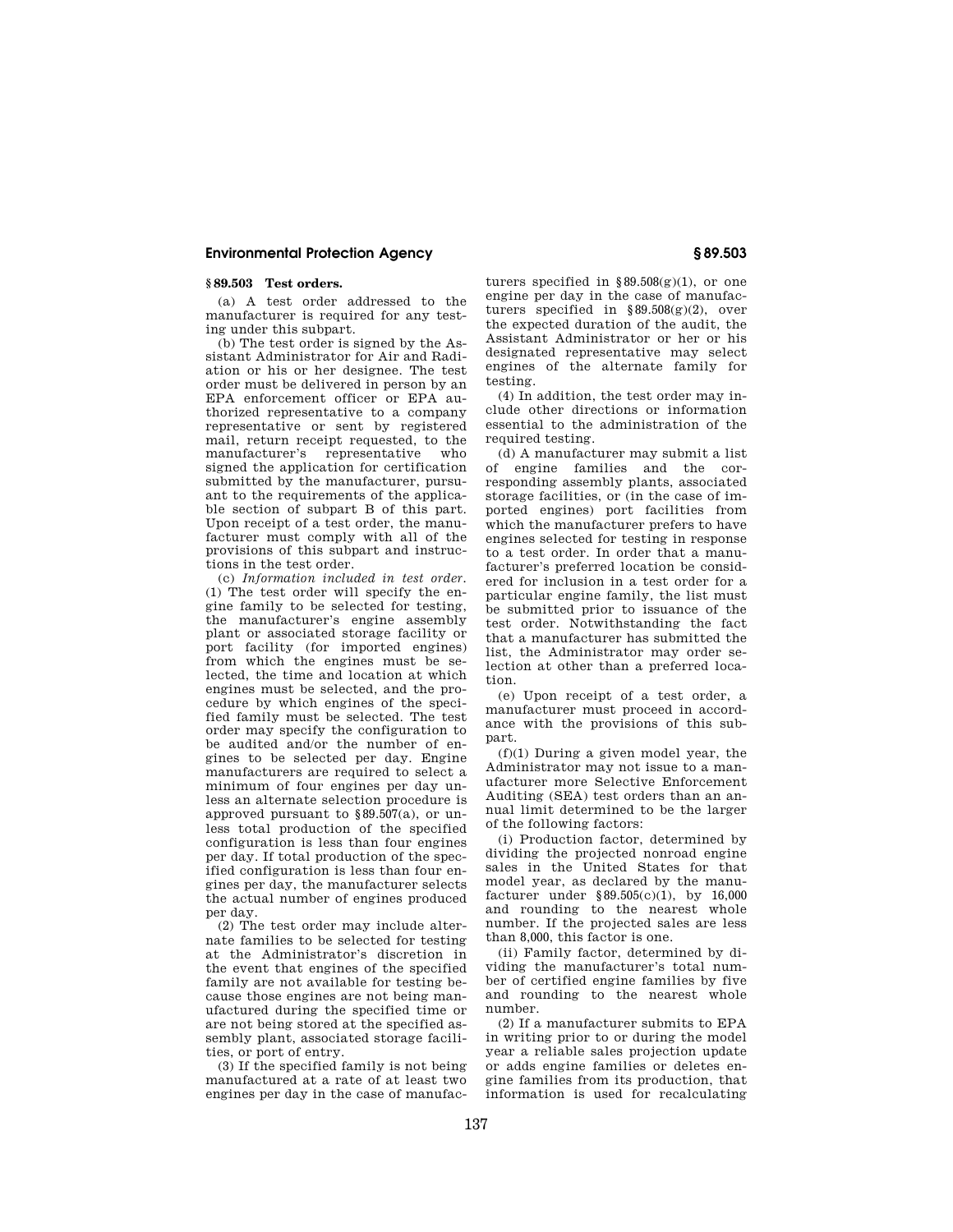the manufacturer's annual limit of SEA test orders.

(3) Any SEA test order for which the family fails under §89.510 or for which testing is not completed is not counted against the annual limit.

(4) When the annual limit has been met, the Administrator may issue additional test orders to test those families for which evidence exists indicating noncompliance. An SEA test order issued on this basis will include a statement as to the reason for its issuance.

[59 FR 31335, June 17, 1994. Redesignated at 63 FR 56996, Oct. 23, 19981

### **§ 89.504 Testing by the Administrator.**

(a) The Administrator may require by test order under §89.503 that engines of a specified family be selected in a manner consistent with the requirements of §89.507 and submitted to the Administrator at the place designated for the purpose of conducting emission tests. These tests will be conducted in accordance with §89.508 to determine whether engines manufactured by the manufacturer conform with the regulations with respect to which the certificate of conformity was issued.

(b) *Designating official data.* (1) Whenever the Administrator conducts a test on a test engine or the Administrator and manufacturer each conduct a test on the same test engine, the results of the Administrator's test comprise the official data for that engine.

(2) Whenever the manufacturer conducts all tests on a test engine, the manufacturer's test data is accepted as the official data, provided that if the Administrator makes a determination based on testing conducted under paragraph (a) of this section that there is a substantial lack of agreement between the manufacturer's test results and the Administrator's test results, no manufacturer's test data from the manufacturer's test facility will be accepted for purposes of this subpart.

(c) If testing conducted under §89.503 is unacceptable under paragraph (b)(2) of this section, the Administrator must:

(1) Notify the manufacturer in writing of the Administrator's determination that the test facility is inappropriate for conducting the tests required by this subpart and the reasons therefor; and

(2) Reinstate any manufacturer's data upon a showing by the manufacturer that the data acquired under §89.503 was erroneous and the manufacturer's data was correct.

(d) The manufacturer may request in writing that the Administrator reconsider the determination in paragraph (b)(2) of this section based on data or information which indicates that changes have been made to the test facility and these changes have resolved the reasons for disqualification.

[59 FR 31335, June 17, 1994. Redesignated at 63 FR 56996, Oct. 23, 1998]

#### **§ 89.505 Maintenance of records; submittal of information.**

(a) The manufacturer of any new nonroad engine subject to any of the provisions of this subpart must establish, maintain, and retain the following adequately organized and indexed records:

(1) *General records.* A description of all equipment used to test engines in accordance with §89.508 pursuant to a test order issued under this subpart, specifically, the equipment requirements specified in §§86.884–8 and 86.884– 9 of this chapter and the equipment requirements specified in §§89.306, 89.308, 89.309, and 89.312.

(2) *Individual records.* These records pertain to each audit conducted pursuant to this subpart and include:

(i) The date, time, and location of each test;

(ii) The number of hours of service accumulated on the engine when the test began and ended;

(iii) The names of all supervisory personnel involved in the conduct of the audit;

(iv) A record and description of any repairs performed prior to and/or subsequent to approval by the Administrator, giving the date, associated time, justification, name(s) of the authorizing personnel, and names of all supervisory personnel responsible for the conduct of the repair;

(v) The date the engine was shipped from the assembly plant, associated storage facility or port facility, and date the engine was received at the testing facility;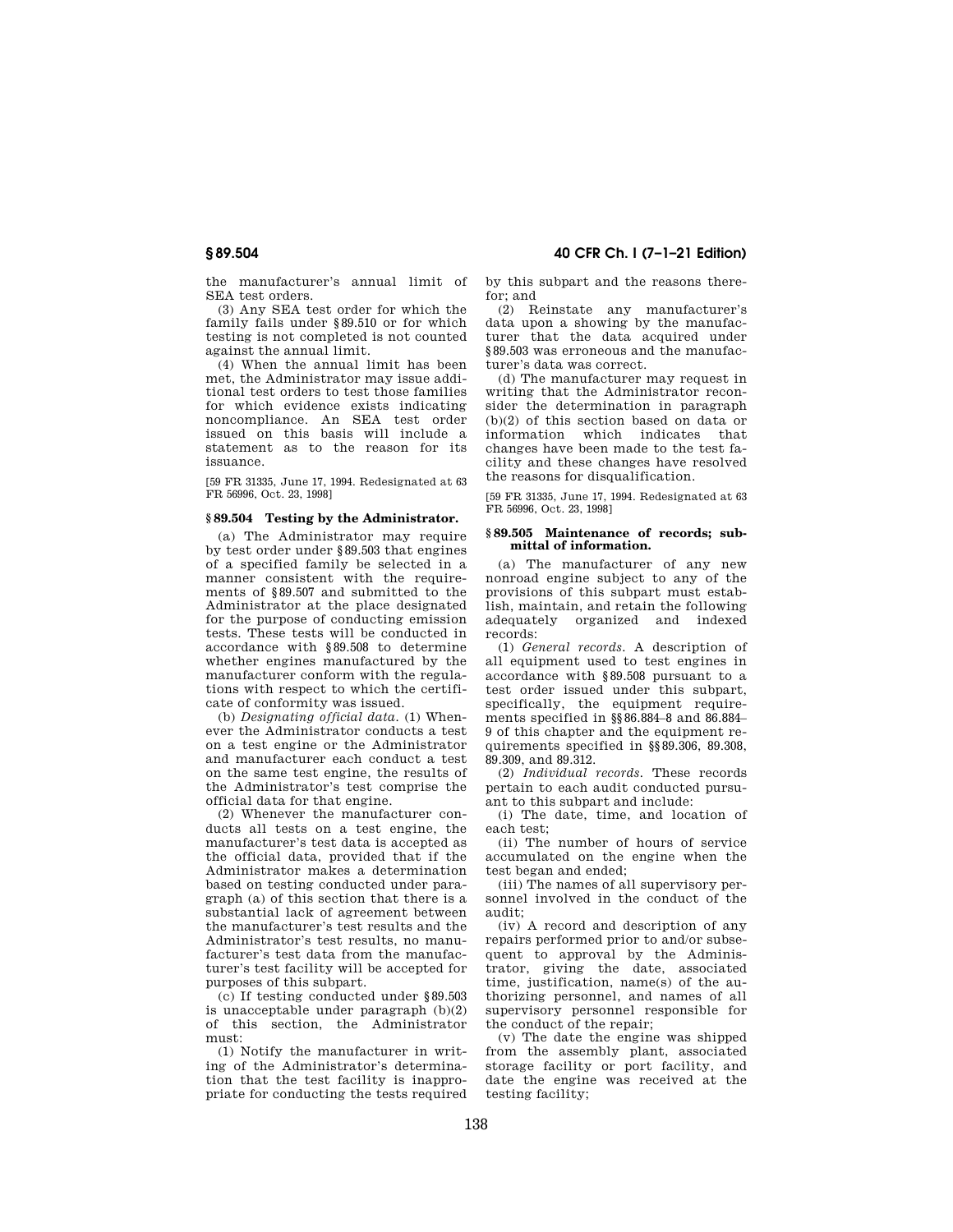(vi) A complete record of all emission tests performed pursuant to this subpart (except tests performed directly by EPA), including all individual worksheets and/or other documentation relating to each test, or exact copies thereof, to be in accordance with the record requirements specified in §89.404 or §86.884–10 of this chapter.

(vii) A brief description of any significant audit events not described under paragraph (a)(2) of this section, commencing with the test engine selection process and including such extraordinary events as engine damage during shipment.

(3) The manufacturer must record test equipment description, pursuant to paragraph  $(a)(1)$  of this section, for each test cell that can be used to perform emission testing under this subpart.

(b) The manufacturer must retain all records required to be maintained under this subpart for a period of one year after completion of all testing in response to a test order. Records may be retained as hard copy or reduced to microfilm, floppy disc, and so forth, depending upon the manufacturer's record retention procedure; provided, that in every case, all the information contained in the hard copy is retained.

(c) The manufacturer must, upon request by the Administrator, submit the following information with regard to engine production:

(1) Projected production for each engine configuration within each engine family for which certification is requested;

(2) Number of engines, by configuration and assembly plant, scheduled for production for the time period designated in the request;

(3) Number of engines, by configuration and by assembly plant, storage facility or port facility, scheduled to be stored at facilities for the time period designated in the request; and

(4) Number of engines, by configuration and assembly plant, produced during the time period designated in the request that are complete for introduction into commerce.

(d) Nothing in this section limits the Administrator's discretion in requiring the manufacturer to retain additional records or submit information not specifically required by this section.

(e) All reports, submissions, notifications, and requests for approvals made under this subpart are addressed to: Director, Engine Programs and Compliance Division (6405–J), U.S. Environmental Protection Agency, 1200 Pennsylvania Ave., NW., Washington, DC 20460.

[59 FR 31335, June 17, 1994. Redesignated and amended at 63 FR 56996, 57020, Oct. 23, 1998]

#### **§ 89.506 Right of entry and access.**

(a) To allow the Administrator to determine whether a manufacturer is complying with the provisions of this subpart and a test order issued thereunder, EPA enforcement officers or EPA authorized representatives may enter during operating hours and upon presentation of credentials any of the following places:

(1) Any facility where any engine to be introduced into commerce, including ports of entry, or any emission-related component is manufactured, assembled, or stored;

(2) Any facility where any tests conducted pursuant to a test order or any procedures or activities connected with these tests are or were performed;

(3) Any facility where any engine which is being tested, was tested, or will be tested is present; and

(4) Any facility where any record or other document relating to any of the above is located.

(b) Upon admission to any facility referred to in paragraph (a) of this section, EPA enforcement officers or EPA authorized representatives are authorized to perform the following inspection-related activities:

(1) To inspect and monitor any aspects of engine manufacture, assembly, storage, testing and other procedures, and the facilities in which these procedures are conducted;

(2) To inspect and monitor any aspect of engine test procedures or activities, including, but not limited to, engine selection, preparation, service accumulation, emission test cycles, and maintenance and verification of test equipment calibration;

(3) To inspect and make copies of any records or documents related to the assembly, storage, selection, and testing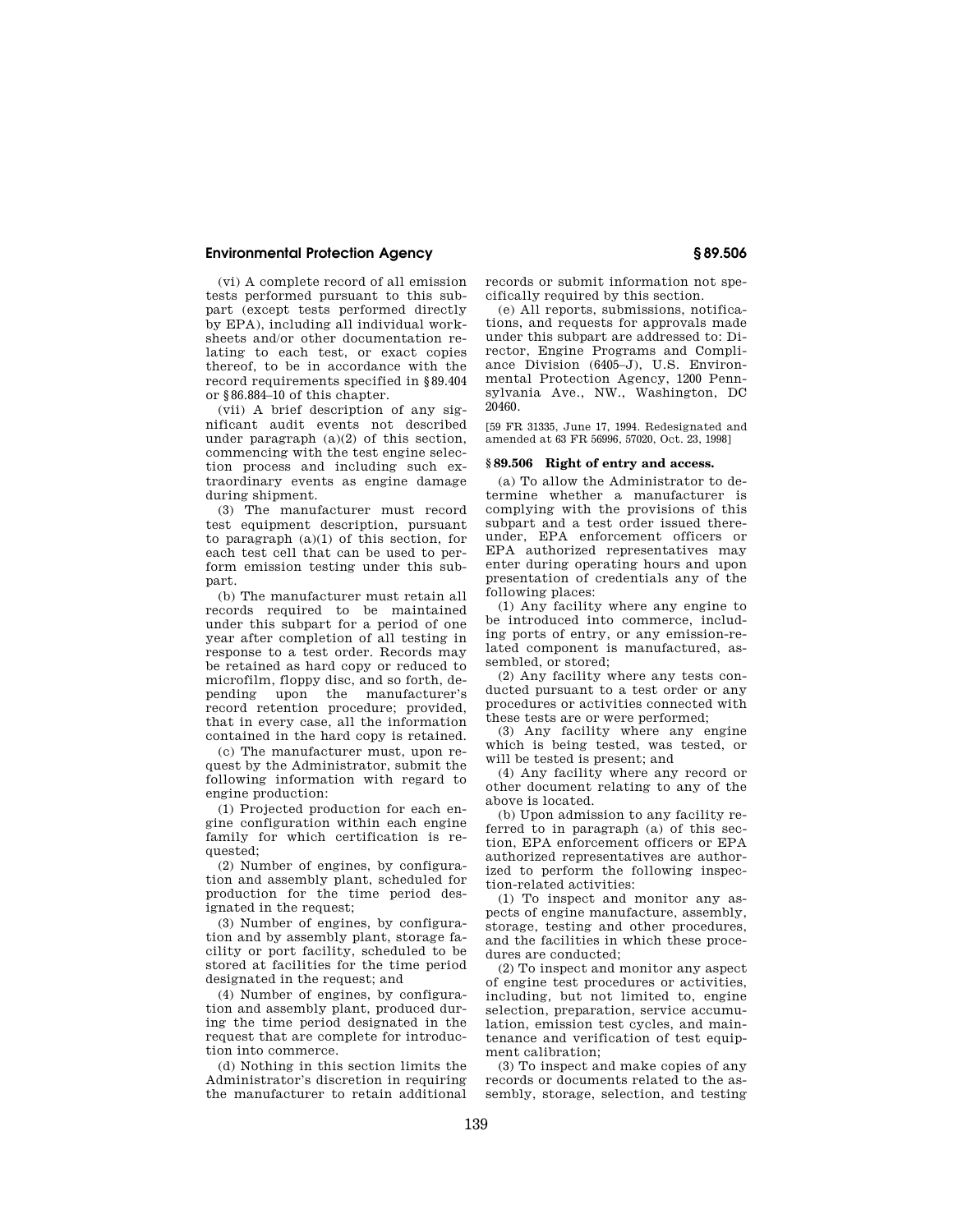of an engine in compliance with a test order; and

(4) To inspect and photograph any part or aspect of any engine and any component used in the assembly thereof that is reasonably related to the purpose of the entry.

(c) EPA enforcement officers or EPA authorized representatives are authorized to obtain reasonable assistance without cost from those in charge of a facility to help the officers perform any function listed in this subpart and they are authorized to request the recipient of a test order to make arrangements with those in charge of a facility operated for the manufacturer's benefit to furnish reasonable assistance without cost to EPA whether or not the recipient controls the facility.

(1) Reasonable assistance includes, but is not limited to, clerical, copying, interpretation and translation services; the making available on an EPA enforcement officer's or EPA authorized representative's request of personnel of the facility being inspected during their working hours to inform the EPA enforcement officer or EPA authorized representative of how the facility operates and to answer the officer's or representative's questions; and the performance on request of emission tests on any engine which is being, has been, or will be used for SEA testing.

(2) A manufacturer may be compelled to cause the personal appearance of any employee at such a facility before an EPA enforcement officer or EPA authorized representative by written request for his appearance, signed by the Assistant Administrator for Air and Radiation, served on the manufacturer. Any such employee who has been instructed by the manufacturer to appear will be entitled to be accompanied, represented, and advised by counsel.

(d) EPA enforcement officers or EPA authorized representatives are authorized to seek a warrant or court order authorizing the EPA enforcement officers or EPA authorized representatives to conduct activities related to entry and access as authorized in this section, as appropriate, to execute the functions specified in this section. EPA enforcement officers or authorized representatives may proceed ex parte to obtain a warrant whether or not the

# **§ 89.507 40 CFR Ch. I (7–1–21 Edition)**

EPA enforcement officers or EPA authorized representatives first attempted to seek permission of the recipient of the test order or the party in charge of the facilities in question to conduct activities related to entry and access as authorized in this section.

(e) A recipient of a test order must permit an EPA enforcement officer(s) or EPA authorized representative(s) who presents a warrant or court order to conduct activities related to entry and access as authorized in this section and as described in the warrant or court order. The recipient must also cause those in charge of its facility or a facility operated for its benefit to permit entry and access as authorized in this section pursuant to a warrant or court order whether or not the recipient controls the facility. In the absence of a warrant or court order, an EPA enforcement officer(s) or EPA authorized representative(s) may conduct activities related to entry and access as authorized in this section only upon the consent of the recipient of the test order or the party in charge of the facilities in question.

(f) It is not a violation of this part or the Clean Air Act for any person to refuse to permit an EPA enforcement officer(s) or EPA authorized representative(s) to conduct activities related to entry and access as authorized in this section if the officer(s) or representative(s) appears without a warrant or court order.

(g) A manufacturer is responsible for locating its foreign testing and manufacturing facilities in jurisdictions where local law does not prohibit an EPA enforcement officer(s) or EPA authorized representative(s) from conducting the entry and access activities specified in this section. EPA will not attempt to make any inspections which it has been informed that local foreign law prohibits.

[59 FR 31335, June 17, 1994. Redesignated and amended at 63 FR 56996, 57020, Oct. 23, 1998]

# **§ 89.507 Sample selection.**

(a) Engines comprising a test sample will be selected at the location and in the manner specified in the test order. If a manufacturer determines that the test engines cannot be selected in the manner specified in the test order, an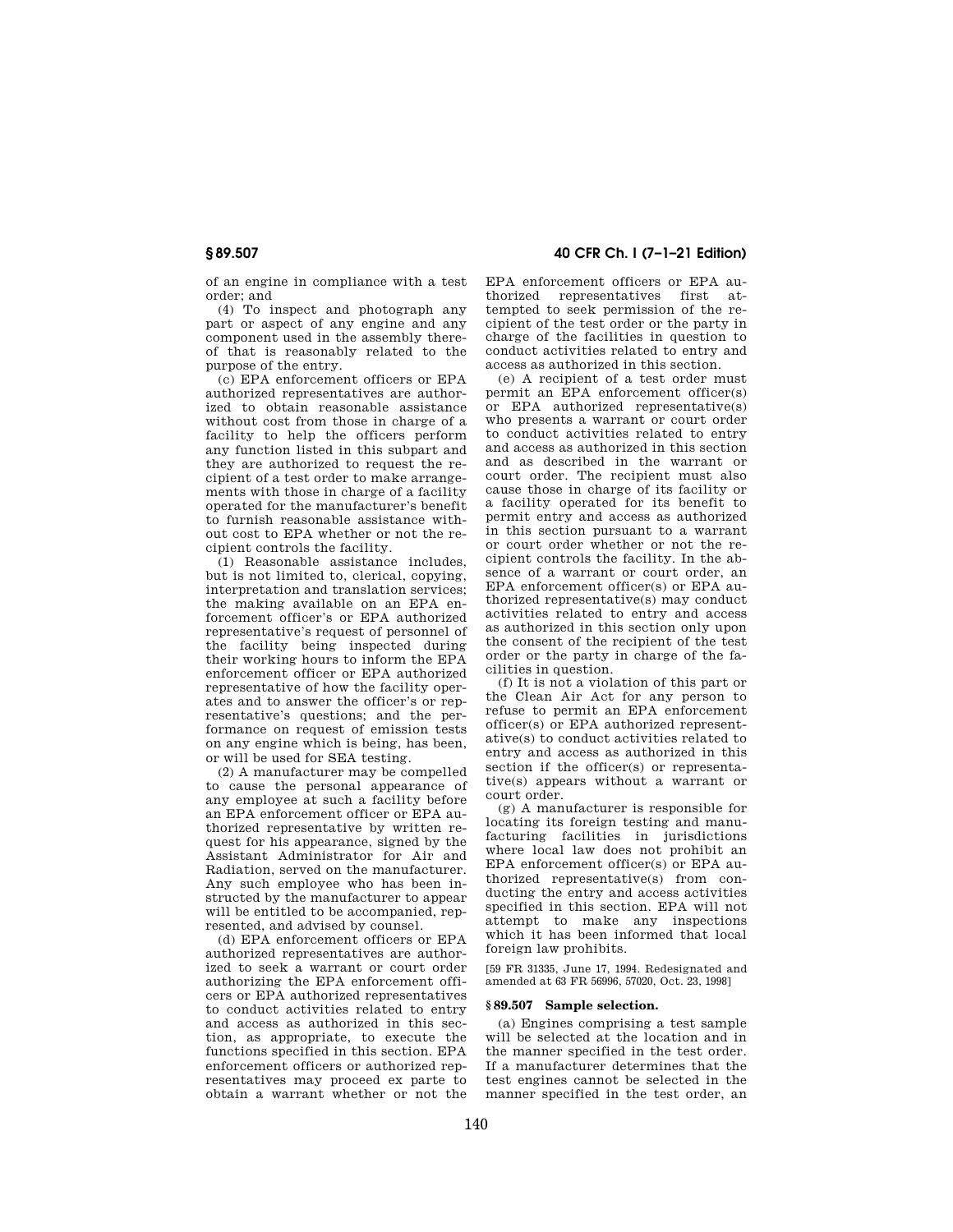alternative selection procedure may be employed, provided the manufacturer requests approval of the alternative procedure prior to the start of test sample selection, and the Administrator approves the procedure.

(b) The manufacturer must assemble the test engines of the family selected for testing using its normal mass production process for engines to be distributed into commerce. If, between the time the manufacturer is notified of a test order and the time the manufacturer finishes selecting test engines, the manufacturer implements any change(s) in its production processes, including quality control, which may reasonably be expected to affect the emissions of the engines selected, then the manufacturer must, during the audit, inform the Administrator of such changes. If the test engines are selected at a location where they do not have their operational and emission control systems installed, the test order will specify the manner and location for selection of components to complete assembly of the engines. The manufacturer must assemble these components onto the test engines using normal assembly and quality control procedures as documented by the manufacturer.

(c) No quality control, testing, or assembly procedures will be used on the test engine or any portion thereof, including parts and subassemblies, that have not been or will not be used during the production and assembly of all other engines of that family, unless the Administrator approves the modification in assembly procedures pursuant to paragraph (b) of this section.

(d) The test order may specify that an EPA enforcement officer(s) or authorized representative(s), rather than the manufacturer, select the test engines according to the method specified in the test order.

(e) The order in which test engines are selected determines the order in which test results are to be used in applying the sampling plan in accordance with §89.510.

(f) The manufacturer must keep on hand all untested engines, if any, comprising the test sample until a pass or fail decision is reached in accordance with §89.510(e). The manufacturer may ship any tested engine which has not failed the requirements as set forth in §89.510(b). However, once the manufacturer ships any test engine, it relinquishes the prerogative to conduct retests as provided in §89.508(i).

[59 FR 31335, June 17, 1994. Redesignated at 63 FR 56996, Oct. 23, 1998]

# **§ 89.508 Test procedures.**

(a)(1) For nonroad engines subject to the provisions of this subpart, the prescribed test procedures are the nonroad engine 8-mode test procedure as described in subpart E of this part, the federal smoke test as described in part 86, subpart I of this chapter, and the particulate test procedure as adopted in the California Regulations for New 1996 and Later Heavy-Duty Off-Road Diesel Cycle Engines. This procedure is incorporated by reference. See §89.6.

(2) The Administrator may, on the basis of a written application by a manufacturer, prescribe test procedures other than those specified in paragraph  $(a)(1)$  of this section for any nonroad engine he or she determines is not susceptible to satisfactory testing using the procedures specified in paragraph (a)(1) of this section.

(b)(1) The manufacturer may not adjust, repair, prepare, or modify the engines selected for testing and may not perform any emission tests on engines selected for testing pursuant to the test order unless this adjustment, repair, preparation, modification, and/or tests are documented in the manufacturer's engine assembly and inspection procedures and are actually performed or unless these adjustments and/or tests are required or permitted under this subpart or are approved in advance by the Administrator.

(2) The Administrator may adjust or cause to be adjusted any engine parameter which the Administrator has determined to be subject to adjustment for certification and Selective Enforcement Audit testing in accordance with §89.108, to any setting within the physically adjustable range of that parameter, as determined by the Administrator in accordance with §89.108, prior to the performance of any tests. However, if the idle speed parameter is one which the Administrator has determined to be subject to adjustment, the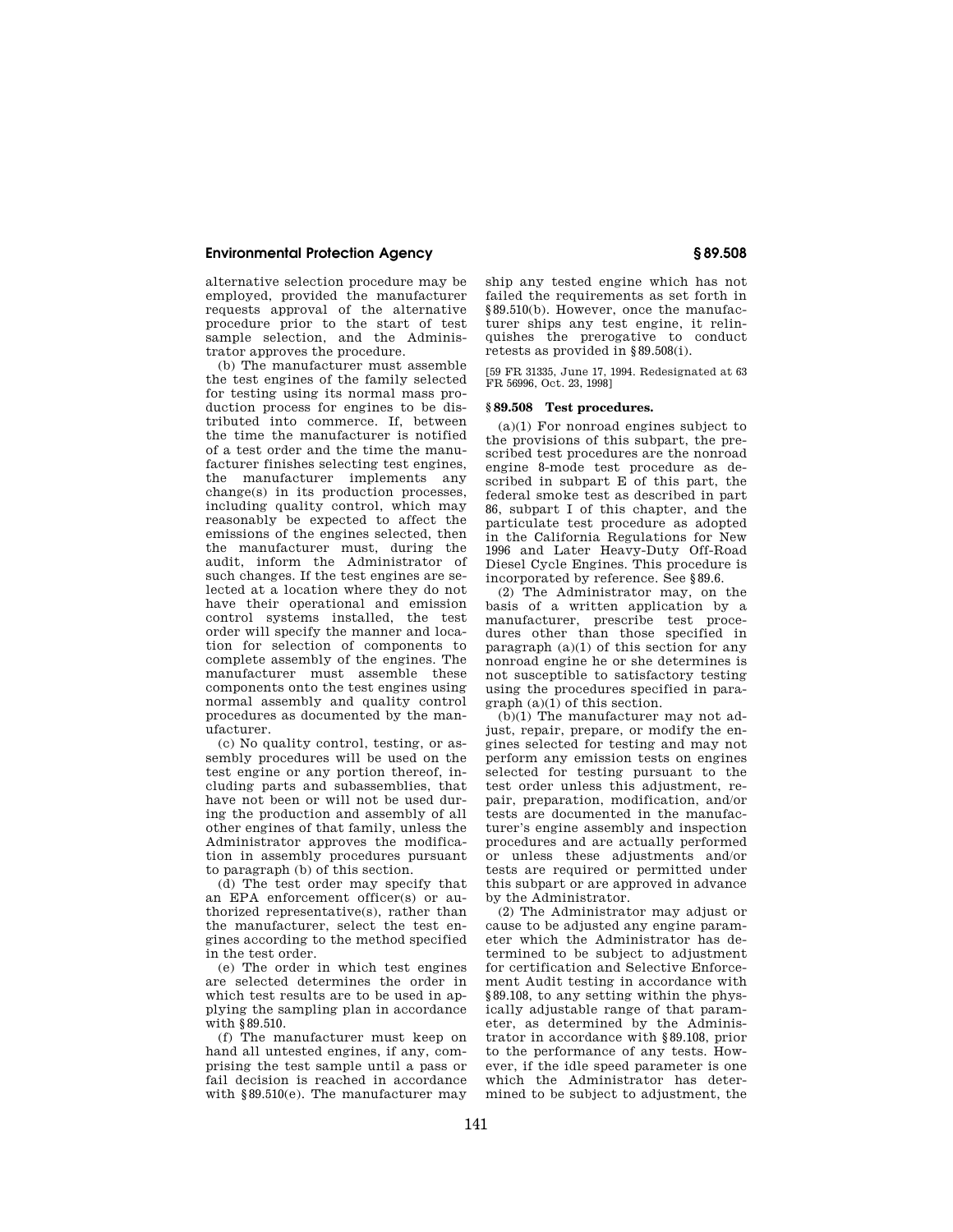Administrator may not adjust it to any setting which causes a lower engine idle speed than would have been possible within the physically adjustable range of the idle speed parameter if the manufacturer had accumulated 125 hours of service on the engine under paragraph (c) of this section, all other parameters being identically adjusted for the purpose of the comparison. The manufacturer may be requested to supply information needed to establish an alternate minimum idle speed. The Administrator, in making or specifying these adjustments, may consider the effect of the deviation from the manufacturer's recommended setting on emission performance characteristics as well as the likelihood that similar settings will occur on in-use engines. In determining likelihood, the Administrator may consider factors such as, but not limited to, the effect of the adjustment on engine performance characteristics and surveillance information from similar in-use engines.

(c) *Service Accumulation.* Prior to performing exhaust emission testing on an SEA test engine, the manufacturer may accumulate on each engine a number of hours of service equal to the greater of 125 hours or the number of hours the manufacturer accumulated during certification on the emission data engine corresponding to the family specified in the test order.

(1) Service accumulation must be performed in a manner using good engineering judgment to obtain emission results representative of normal production engines. This service accumulation must be consistent with the new engine break-in instructions contained in the applicable owner's manual.

(2) The manufacturer must accumulate service at a minimum rate of 16 hours per engine during each 24-hour period, unless otherwise approved by the Administrator.

(i) The first 24-hour period for service begins as soon as authorized checks, inspections, and preparations are completed on each engine.

(ii) The minimum service or mileage accumulation rate does not apply on weekends or holidays.

(iii) If the manufacturer's service or target is less than the minimum rate specified (16 hours per day), then the

**§ 89.508 40 CFR Ch. I (7–1–21 Edition)** 

minimum daily accumulation rate is equal to the manufacturer's service target.

(3) Service accumulation must be completed on a sufficient number of test engines during consecutive 24-hour periods to assure that the number of engines tested per day fulfills the requirements of paragraphs (g)(1) and  $(g)(2)$  of this section.

(d) The manufacturer may not perform any maintenance on test engines after selection for testing, nor may the Administrator allow deletion of any engine from the test sequence, unless requested by the manufacturer and approved by the Administrator before any engine maintenance or deletion.

(e) The manufacturer must expeditiously ship test engines from the point of selection to the test facility. If the test facility is not located at or in close proximity to the point of selection, the manufacturer must assure that test engines arrive at the test facility within 24 hours of selection. The Administrator may approve more time for shipment based upon a request by the manufacturer accompanied by a satisfactory justification.

(f) If an engine cannot complete the service accumulation or an emission test because of a malfunction, the manufacturer may request that the Administrator authorize either the repair of that engine or its deletion from the test sequence.

(g) Whenever a manufacturer conducts testing pursuant to a test order issued under this subpart, the manufacturer must notify the Administrator within one working day of receipt of the test order as to which test facility will be used to comply with the test order. If no test cells are available at a desired facility, the manufacturer must provide alternate testing capability satisfactory to the Administrator.

(1) A manufacturer with projected nonroad engine sales for the United States market for the applicable year of 7,500 or greater must complete emission testing at a minimum rate of two engines per 24-hour period, including each voided test and each smoke test.

(2) A manufacturer with projected nonroad engine sales for the United States market for the applicable year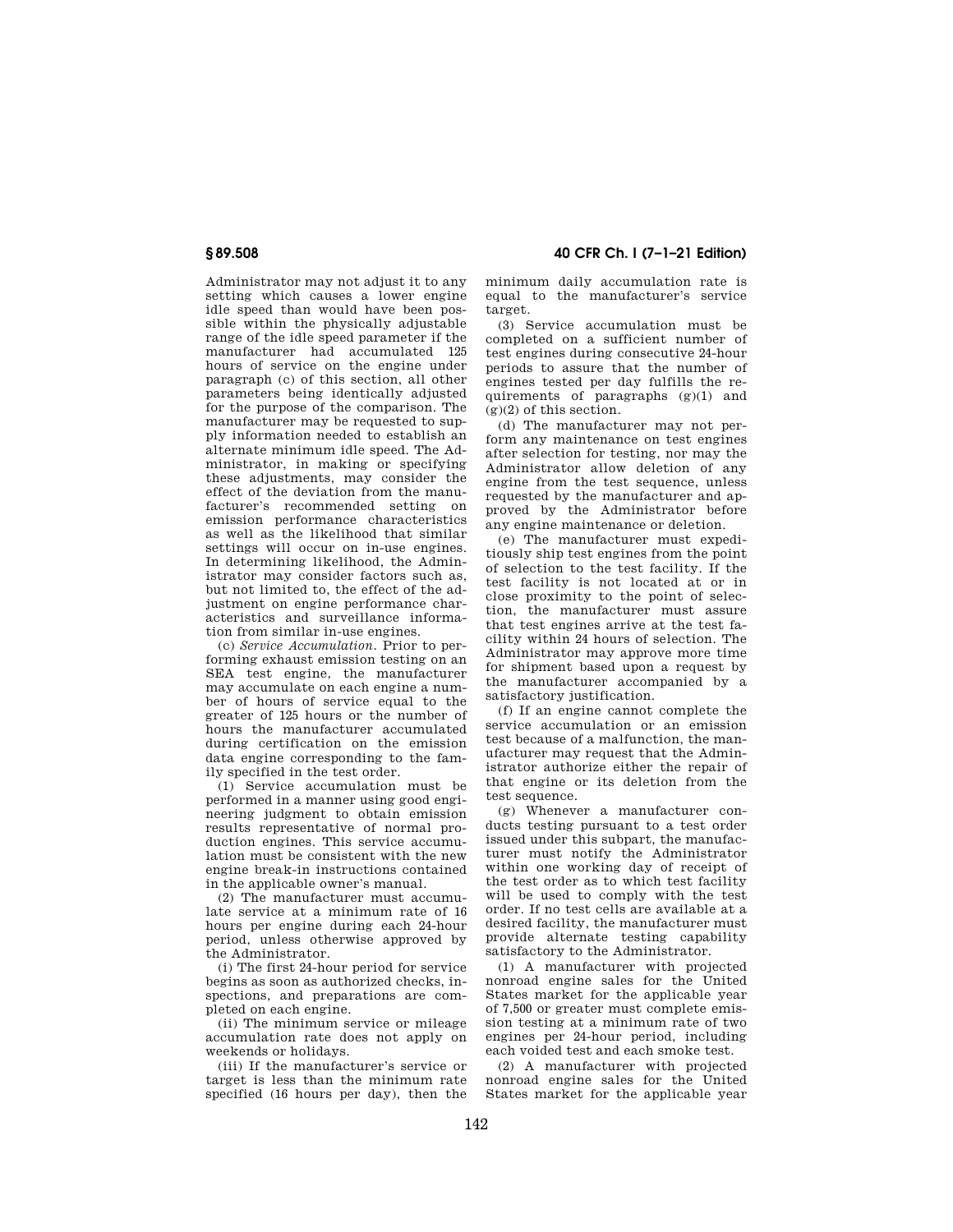of less than 7,500 must complete emission testing at a minimum rate of one engine per 24-hour period, including each voided test and each smoke test.

(3) The Administrator may approve a lower daily rate of emission testing based upon a request by a manufacturer accompanied by a satisfactory justification.

(h) The manufacturer must perform test engine selection, shipping, preparation, service accumulation, and testing in such a manner as to assure that the audit is performed in an expeditious manner.

(i) *Retesting.* (1) The manufacturer may retest any engines tested during a Selective Enforcement Audit once a fail decision for the audit has been reached in accordance with §89.510(e).

(2) The Administrator may approve retesting at other times based upon a request by the manufacturer accompanied by a satisfactory justification.

(3) The manufacturer may retest each engine a total of three times. The manufacturer must test each engine or vehicle the same number of times. The manufacturer may accumulate additional service before conducting a retest, subject to the provisions of paragraph (c) of this section.

(j) A manufacturer must test engines with the test procedure specified in subpart E of this part to demonstrate compliance with the exhaust emission standard (or applicable FEL) for oxides of nitrogen. If alternate procedures were used in certification pursuant to §89.114, then those alternate procedures must be used.

[59 FR 31335, June 17, 1994. Redesignated at 63 FR 56996, Oct. 23, 1998]

### **§ 89.509 Calculation and reporting of test results.**

(a) Initial test results are calculated following the applicable test procedure specified in §89.508(a). The manufacturer rounds these results, in accordance with ASTM E29–93a, to the number of decimal places contained in the applicable emission standard expressed to one additional significant figure. This procedure has been incorporated by reference. See §89.6.

(b) Final test results are calculated by summing the initial test results derived in paragraph (a) of this section for each test engine, dividing by the number of tests conducted on the engine, and rounding in accordance with the procedure specified in paragraph (a) of this section to the same number of decimal places contained in the applicable standard expressed to one additional significant figure.

(c) Within five working days after completion of testing of all engines pursuant to a test order, the manufacturer must submit to the Administrator a report which includes the following information:

(1) The location and description of the manufacturer's exhaust emission test facilities which were utilized to conduct testing reported pursuant to this section;

(2) The applicable standards and/or FEL against which the engines were tested;

(3) A description of the engine and its associated emission-related component selection method used;

(4) For each test conducted;

(i) Test engine description, including: (A) Configuration and engine family identification;

(B) Year, make, and build date;

(C) Engine identification number; and

(D) Number of hours of service accumulated on engine prior to testing;

(ii) Location where service accumulation was conducted and description of accumulation procedure and schedule;

(iii) Test number, date, test procedure used, initial test results before and after rounding, and final test results for all exhaust emission tests, whether valid or invalid, and the reason for invalidation, if applicable;

(iv) A complete description of any<br>nodification, repair, preparation, modification, repair, preparation, maintenance, and/or testing which was performed on the test engine and has not been reported pursuant to any other paragraph of this subpart and will not be performed on all other production engines;

(v) Where an engine was deleted from the test sequence by authorization of the Administrator, the reason for the deletion;

(vi) Any other information the Administrator may request relevant to the determination as to whether the new engines being manufactured by the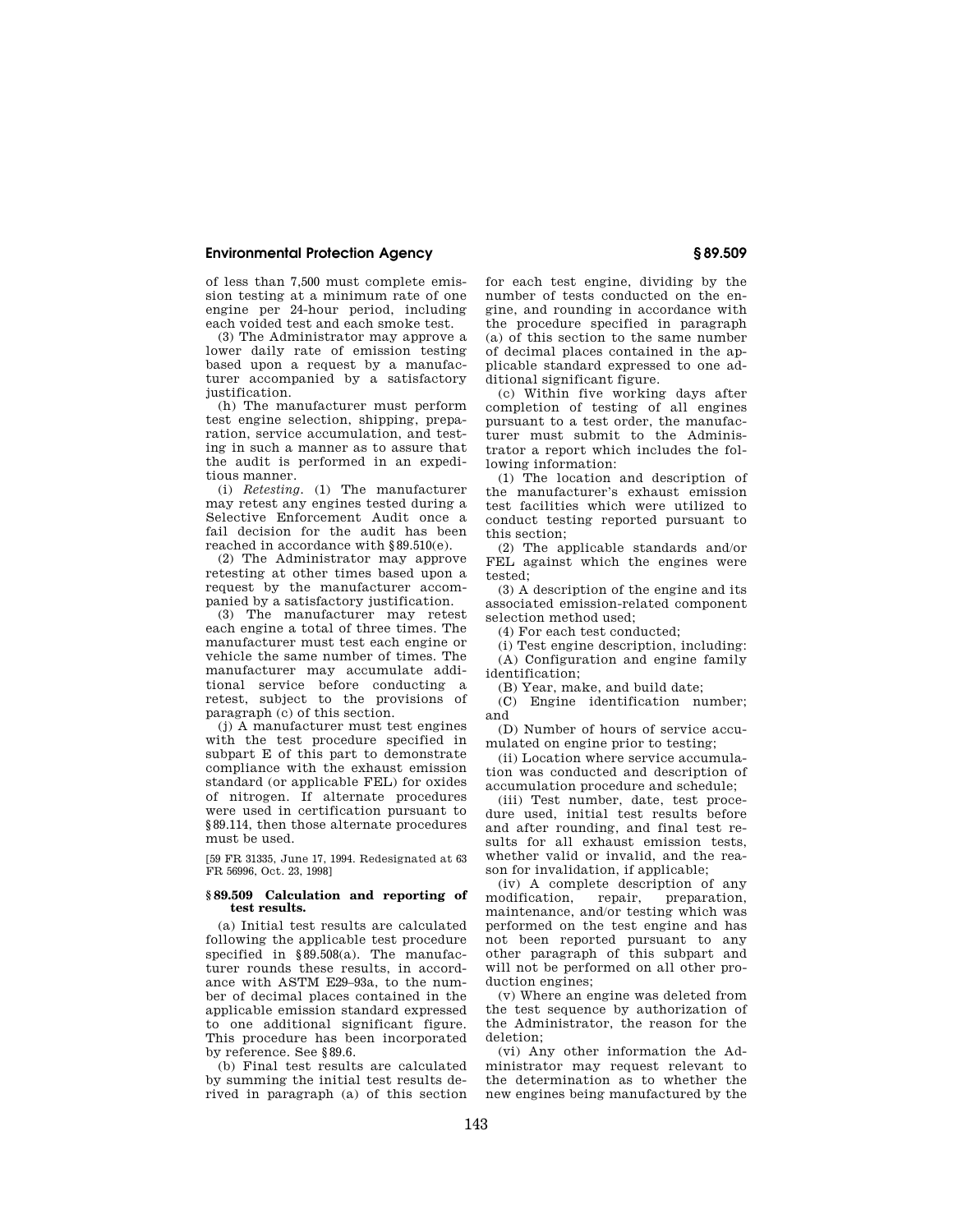manufacturer do in fact conform with the regulations with respect to which the certificate of conformity was issued; and

(5) The following statement and endorsement:

This report is submitted pursuant to sections 213 and 208 of the Clean Air Act. This Selective Enforcement Audit was conducted in complete conformance with all applicable regulations under 40 CFR part 89 *et seq.* and the conditions of the test order. No emissionrelated changes to production processes or quality control procedures for the engine family tested have been made between receipt of the test order and conclusion of the audit. All data and information reported herein is, to the best of (Company Name) knowledge, true and accurate. I am aware of the penalties associated with violations of the Clean Air Act and the regulations thereunder. (Authorized Company Representative.)

[59 FR 31335, June 17, 1994. Redesignated and amended at 63 FR 56996, 57020, Oct. 23, 1998]

#### **§ 89.510 Compliance with acceptable quality level and passing and failing criteria for selective enforcement audits.**

(a) The prescribed acceptable quality level is 40 percent.

(b) A failed engine is one whose final test results pursuant to §89.509(b), for one or more of the applicable pollutants, exceed the applicable emission standard or family emission level.

(c) The manufacturer must test engines comprising the test sample until a pass decision is reached for all pollutants or a fail decision is reached for one pollutant. A pass decision is reached when the cumulative number of failed engines, as defined in paragraph (b) of this section, for each pollutant is less than or equal to the pass decision number, as defined in paragraph (d) of this section, appropriate to the cumulative number of engines tested. A fail decision is reached when the cumulative number of failed engines for one or more pollutants is greater than or equal to the fail decision number, as defined in paragraph (d) of this section, appropriate to the cumulative number of engines tested.

(d) The pass and fail decision numbers associated with the cumulative number of engines tested are determined by using the tables in appendix A to this subpart, ''Sampling Plans for

# **§ 89.510 40 CFR Ch. I (7–1–21 Edition)**

Selective Enforcement Auditing of Nonroad Engines,'' appropriate to the projected sales as made by the manufacturer in its report to EPA under §89.505(c)(1). In the tables in appendix A to this subpart, sampling plan ''stage'' refers to the cumulative number of engines tested. Once a pass or fail decision has been made for a particular pollutant, the number of engines with final test results exceeding the emission standard for that pollutant shall not be considered any further for the purposes of the audit.

(e) Passing or failing of an SEA occurs when the decision is made on the last engine required to make a decision under paragraph (c) of this section.

(f) The Administrator may terminate testing earlier than required in paragraph (c) of this section.

[59 FR 31335, June 17, 1994. Redesignated at 63 FR 56996, Oct. 23, 1998]

#### **§ 89.511 Suspension and revocation of certificates of conformity.**

(a) The certificate of conformity is suspended with respect to any engine failing pursuant to paragraph (b) of §89.510 effective from the time that testing of that engine is completed.

(b) The Administrator may suspend the certificate of conformity for a family which does not pass an SEA, pursuant to paragraph §89.510(c), based on the first test or all tests conducted on each engine. This suspension will not occur before ten days after failure of the audit, unless the manufacturer requests an earlier suspension.

(c) If the results of testing pursuant to these regulations indicate that engines of a particular family produced at one plant of a manufacturer do not conform to the regulations with respect to which the certificate of conformity was issued, the Administrator may suspend the certificate of conformity with respect to that family for engines manufactured by the manufacturer at all other plants.

(d) Notwithstanding the fact that engines described in the application may be covered by a certificate of conformity, the Administrator may suspend such certificate immediately in whole or in part if the Administrator finds any one of the following infractions to be substantial: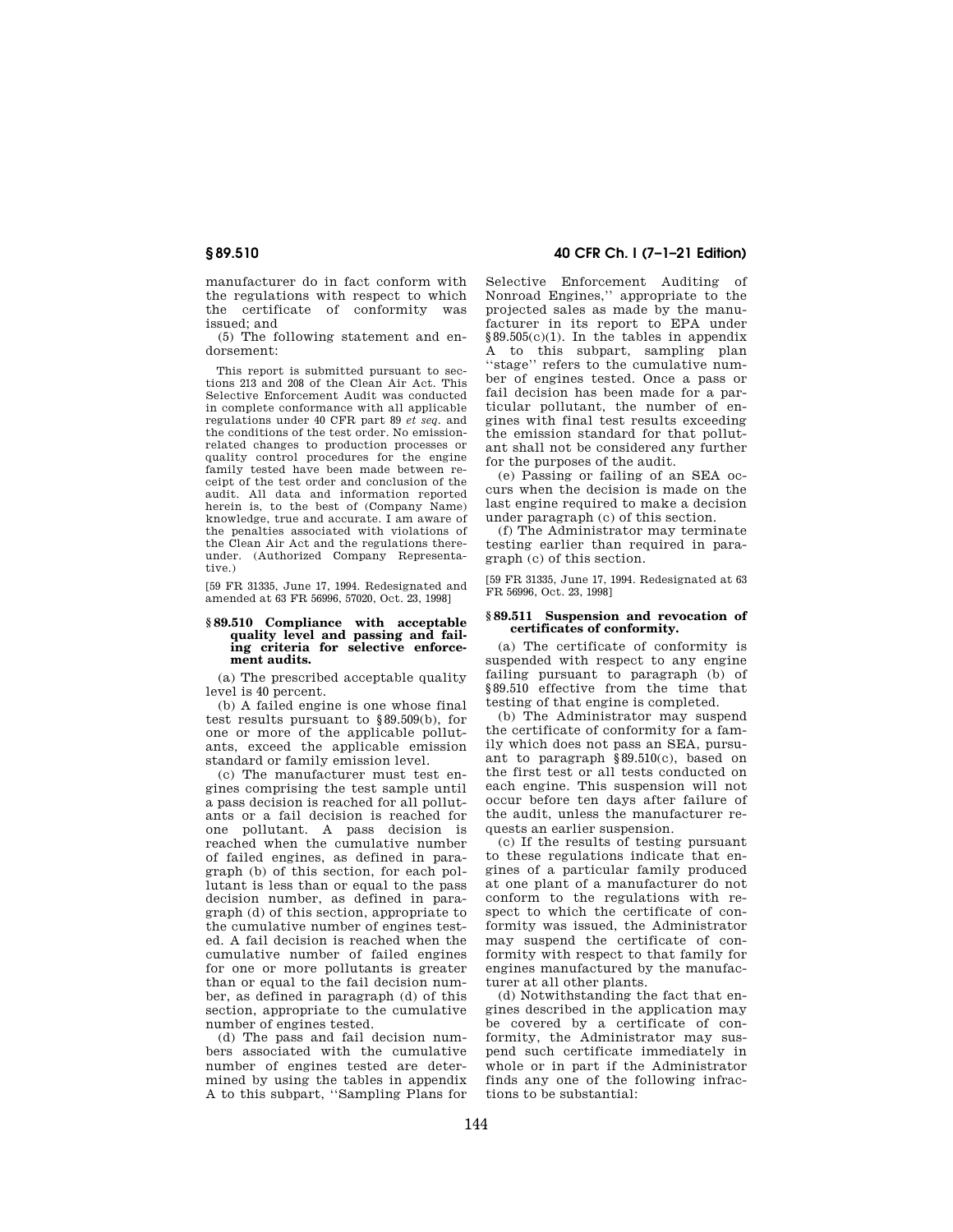(1) The manufacturer refuses to comply with the provisions of a test order issued by the Administrator under §89.503.

(2) The manufacturer refuses to comply with any of the requirements of this subpart.

(3) The manufacturer submits false or incomplete information in any report or information provided to the Administrator under this subpart.

(4) The manufacturer renders inaccurate any test data submitted under this subpart.

(5) An EPA enforcement officer(s) or EPA authorized representative(s) is denied the opportunity to conduct activities related to entry and access as authorized in this subpart and a warrant or court order is presented to the manufacturer or the party in charge of a facility in question.

(6) An EPA enforcement officer(s) or EPA authorized representative(s) is unable to conduct activities related to entry and access as authorized in §89.506 because a manufacturer has located a facility in a foreign jurisdiction where local law prohibits those activities.

(e) The Administrator must notify the manufacturer in writing of any suspension or revocation of a certificate of conformity in whole or in part; a suspension or revocation is effective upon receipt of the notification or ten days, except that the certificate is immediately suspended with respect to any failed engines as provided for in paragraph (a) of this section.

(f) The Administrator may revoke a certificate of conformity for a family when the certificate has been suspended pursuant to paragraph (b) or (c) of this section if the proposed remedy for the nonconformity, as reported by the manufacturer to the Administrator, is one requiring a design change or changes to the engine and/or emission control system as described in the application for certification of the affected family.

(g) Once a certificate has been suspended for a failed engine, as provided for in paragraph (a) of this section, the manufacturer must take the following actions before the certificate is reinstated for that failed engine:

(1) Remedy the nonconformity.

(2) Demonstrate that the engine conforms to applicable standards or family emission levels by retesting the engine in accordance with these regulations.

(3) Submit a written report to the Administrator, after successful completion of testing on the failed engine, which contains a description of the remedy and test results for each engine in addition to other information that may be required by this part.

(h) Once a certificate for a failed family has been suspended pursuant to paragraph (b) or (c) of this section, the manufacturer must take the following actions before the Administrator will consider reinstating the certificate:

(1) Submit a written report to the Administrator which identifies the reason for the noncompliance of the engines, describes the proposed remedy, including a description of any proposed quality control and/or quality assurance measures to be taken by the manufacturer to prevent future occurrences of the problem, and states the date on which the remedies will be implemented.

(2) Demonstrate that the engine family for which the certificate of conformity has been suspended does in fact comply with these regulations by testing engines selected from normal production runs of that engine family, at the plant(s), port facility(ies) or associated storage facility(ies) specified by the Administrator, in accordance with the conditions specified in the initial test order. If the manufacturer elects to continue testing individual engines after suspension of a certificate, the certificate is reinstated for an engine actually determined to be in conformance with the applicable standards or family emission levels through testing in accordance with the applicable test procedures, provided that the Administrator has not revoked the certificate pursuant to paragraph (f) of this section.

(i) Once the certificate for a family has been revoked under paragraph (f) of this section and the manufacturer desires to continue introduction into commerce of a modified version of that family, the following actions must be taken before the Administrator may consider issuing a certificate for that modified family: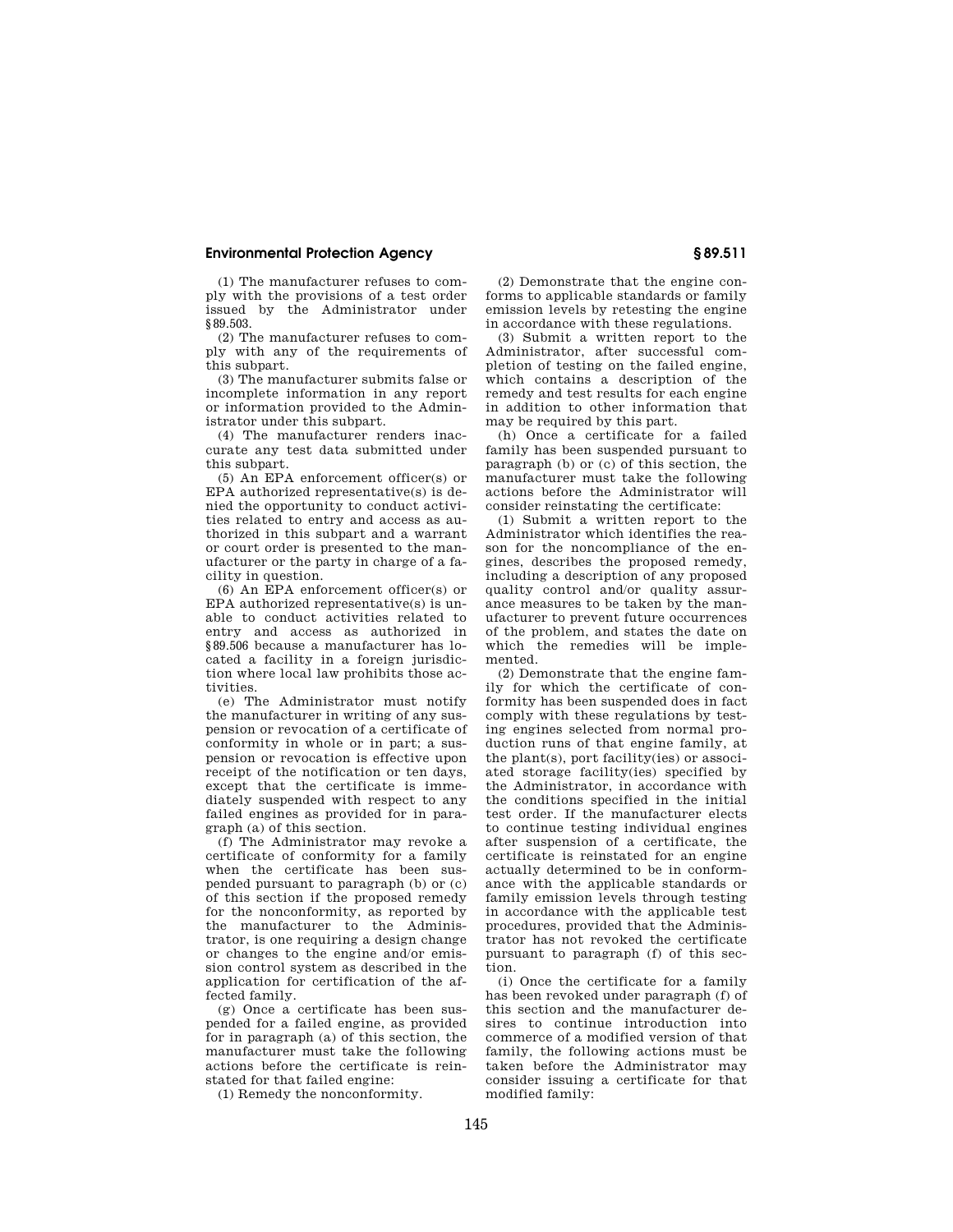(1) If the Administrator determines that the proposed change(s) in engine design may have an effect on emission performance deterioration, the Administrator will notify the manufacturer, within five working days after receipt of the report in paragraph (g) of this section, whether subsequent testing under this subpart is sufficient to evaluate the proposed change or changes or whether additional testing is required; and

(2) After implementing the change or changes intended to remedy the nonconformity, the manufacturer must demonstrate that the modified engine family does in fact conform with these regulations by testing engines selected from normal production runs of that modified engine family in accordance with the conditions specified in the initial test order. If the subsequent audit results in passing of the audit, the Administrator will reissue the certificate or issue a new certificate, as the case may be, to include that family, provided that the manufacturer has satisfied the testing requirements of para $graph (i)(1)$  of this section. If the subsequent audit is failed, the revocation remains in effect. Any design change approvals under this subpart are limited to the family affected by the test order.

(j) At any time subsequent to an initial suspension of a certificate of conformity for a test engine pursuant to paragraph (a) of this section, but not later than 15 days (or such other period as may be allowed by the Administrator) after notification of the Administrator's decision to suspend or revoke a certificate of conformity in whole or in part pursuant to paragraph (b), (c), or (f) of this section, a manufacturer may request a hearing as to whether the tests have been properly conducted or any sampling methods have been properly applied.

(k) Any suspension of a certificate of conformity under paragraph (d) of this section:

(1) will be in writing and will include the offer of an opportunity for a hearing conducted in accordance with §§89.512, 89.513, and 89.514 and

(2) need not apply to engines no longer in the hands of the manufacturer.

**§ 89.512 40 CFR Ch. I (7–1–21 Edition)** 

(l) After the Administrator suspends or revokes a certificate of conformity pursuant to this section and prior to the commencement of a hearing under §89.512, if the manufacturer demonstrates to the Administrator's satisfaction that the decision to suspend, revoke, or void the certificate was based on erroneous information, the Administrator will reinstate the certificate.

(m) To permit a manufacturer to avoid storing non-test engines when conducting an audit of a family subsequent to a failure of an SEA and while reauditing of the failed family, it may request that the Administrator conditionally reinstate the certificate for that family. The Administrator may reinstate the certificate subject to the condition that the manufacturer consents to recall all engines of that family produced from the time the certificate is conditionally reinstated if the family fails the subsequent audit at the level of the standard and to remedy any nonconformity at no expense to the owner.

[59 FR 31335, June 17, 1994. Redesignated at 63 FR 56996, Oct. 23, 1998]

# **§ 89.512 Request for public hearing.**

(a) If the manufacturer disagrees with the Administrator's decision under §89.511 (b), (c), (d), or (f) to suspend or revoke a certificate or disputes the basis for an automatic suspension pursuant to §89.511 (a), the manufacturer may request a public hearing.

(b) The manufacturer's request must be filed with the Administrator not later than 15 days after the Administrator's notification of the decision to suspend or revoke, unless otherwise specified by the Administrator. The manufacturer must simultaneously serve two copies of this request upon the Director of the Engine Programs and Compliance Division and file two copies with the Hearing Clerk of the Agency. Failure of the manufacturer to request a hearing within the time provided constitutes a waiver of the right to a hearing. Subsequent to the expiration of the period for requesting a hearing as of right, the Administrator may, at her or his discretion and for good cause shown, grant the manufacturer a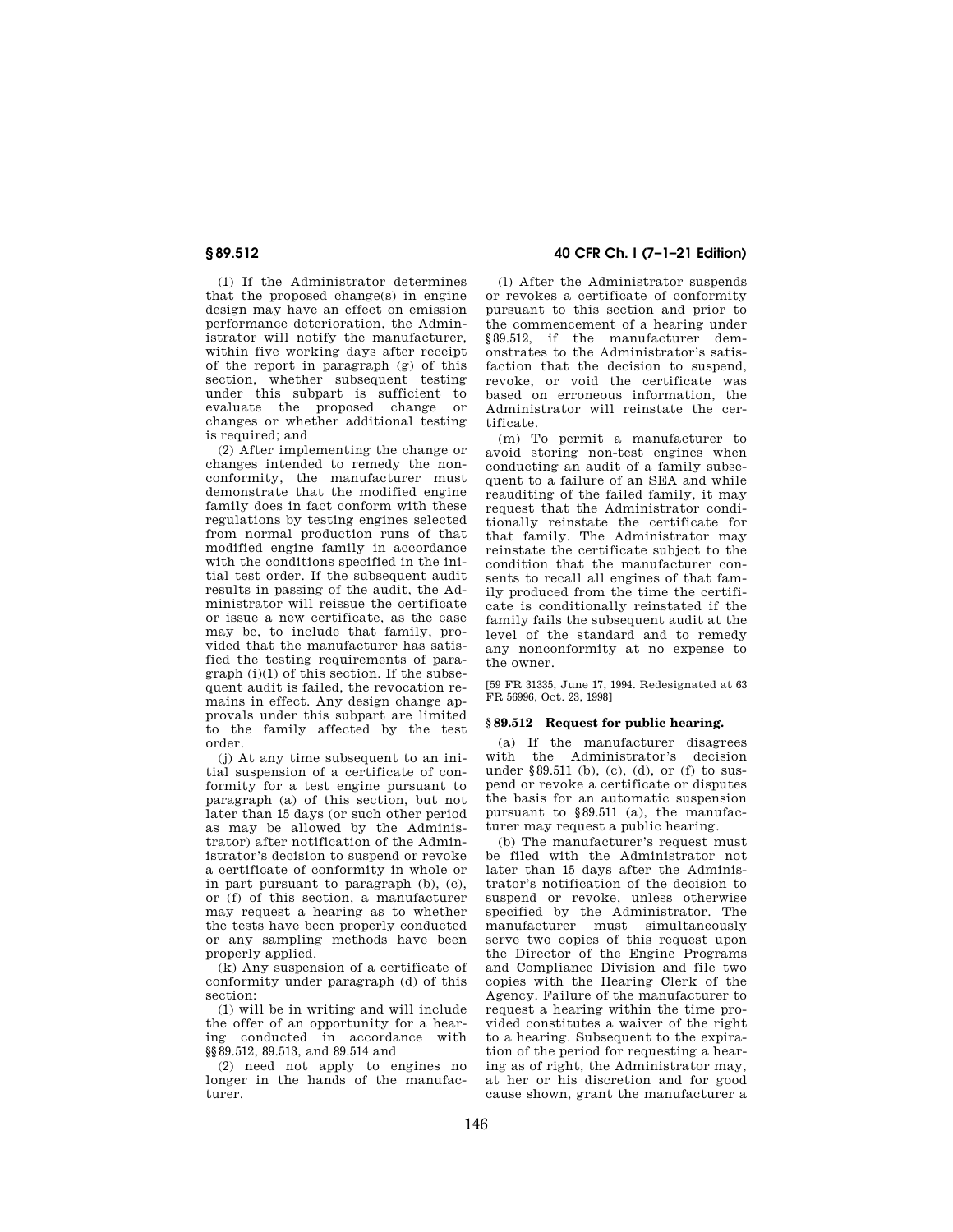hearing to contest the suspension or revocation.

(c) The manufacturer's request for a public hearing must include:

(1) A statement as to which engine configuration(s) within a family is to be the subject of the hearing;

(2) A concise statement of the issues to be raised by the manufacturer at the hearing, except that in the case of the hearing requested under §89.511(j), the hearing is restricted to the following issues:

(i) Whether tests have been properly conducted, specifically, whether the tests were conducted in accordance with applicable regulations under this part and whether test equipment was properly calibrated and functioning;

(ii) Whether sampling plans have been properly applied, specifically, whether sampling procedures specified in appendix A of this subpart were followed and whether there exists a basis for distinguishing engines produced at plants other than the one from which engines were selected for testing which would invalidate the Administrator's decision under §89.511(c);

(3) A statement specifying reasons why the manufacturer believes it will prevail on the merits of each of the issues raised; and

(4) A summary of the evidence which supports the manufacturer's position on each of the issues raised.

(d) A copy of all requests for public hearings will be kept on file in the Office of the Hearing Clerk and will be made available to the public during Agency business hours.

[59 FR 31335, June 17, 1994. Redesignated and amended at 63 FR 56996, 57020, Oct. 23, 1998]

### **§ 89.513 Administrative procedures for public hearing.**

(a) The Presiding Officer is an Administrative Law Judge appointed pursuant to 5 U.S.C. 3105 (see also 5 CFR part 930 as amended).

(b) The Judicial Officer is an officer or employee of the Agency appointed as a Judicial Officer by the Administrator, pursuant to this section, who meets the qualifications and performs functions as follows:

(1) *Qualifications.* A Judicial Officer may be a permanent or temporary employee of the Agency who performs other duties for the Agency. The Judicial Officer may not be employed by the Office of Enforcement or have any connection with the preparation or presentation of evidence for a hearing held pursuant to this subpart. The Judicial Officer must be a graduate of an accredited law school and a member in good standing of a recognized Bar Association of any state or the District of Columbia.

(2) *Functions.* The Administrator may consult with the Judicial Officer or delegate all or part of the Administrator's authority to act in a given case under this section to a Judicial Officer, provided that this delegation does not preclude the Judicial Officer from referring any motion or case to the Administrator when the Judicial Officer determines such referral to be appropriate.

(c) For the purposes of this section, one or more Judicial Officers may be designated. As work requires, a Judicial Officer may be designated to act for the purposes of a particular case.

(d) *Summary decision.* (1) In the case of a hearing requested under §89.511(j), when it clearly appears from the data and other information contained in the request for a hearing that no genuine and substantial question of fact or law exists with respect to the issues specified in §89.512(c)(2), the Administrator may enter an order denying the request for a hearing and reaffirming the original decision to suspend or revoke a certificate of conformity.

(2) In the case of a hearing requested under §89.512 to challenge a suspension of a certificate of conformity for the reasons specified in §89.511(d), when it clearly appears from the data and other information contained in the request for the hearing that no genuine and substantial question of fact or law exists with respect to the issue of whether the refusal to comply with the provisions of a test order or any other requirement of §89.503 was caused by conditions and circumstances outside the control of the manufacturer, the Administrator may enter an order denying the request for a hearing and suspending the certificate of conformity.

(3) Any order issued under paragraph  $(d)(1)$  or  $(d)(2)$  of this section has the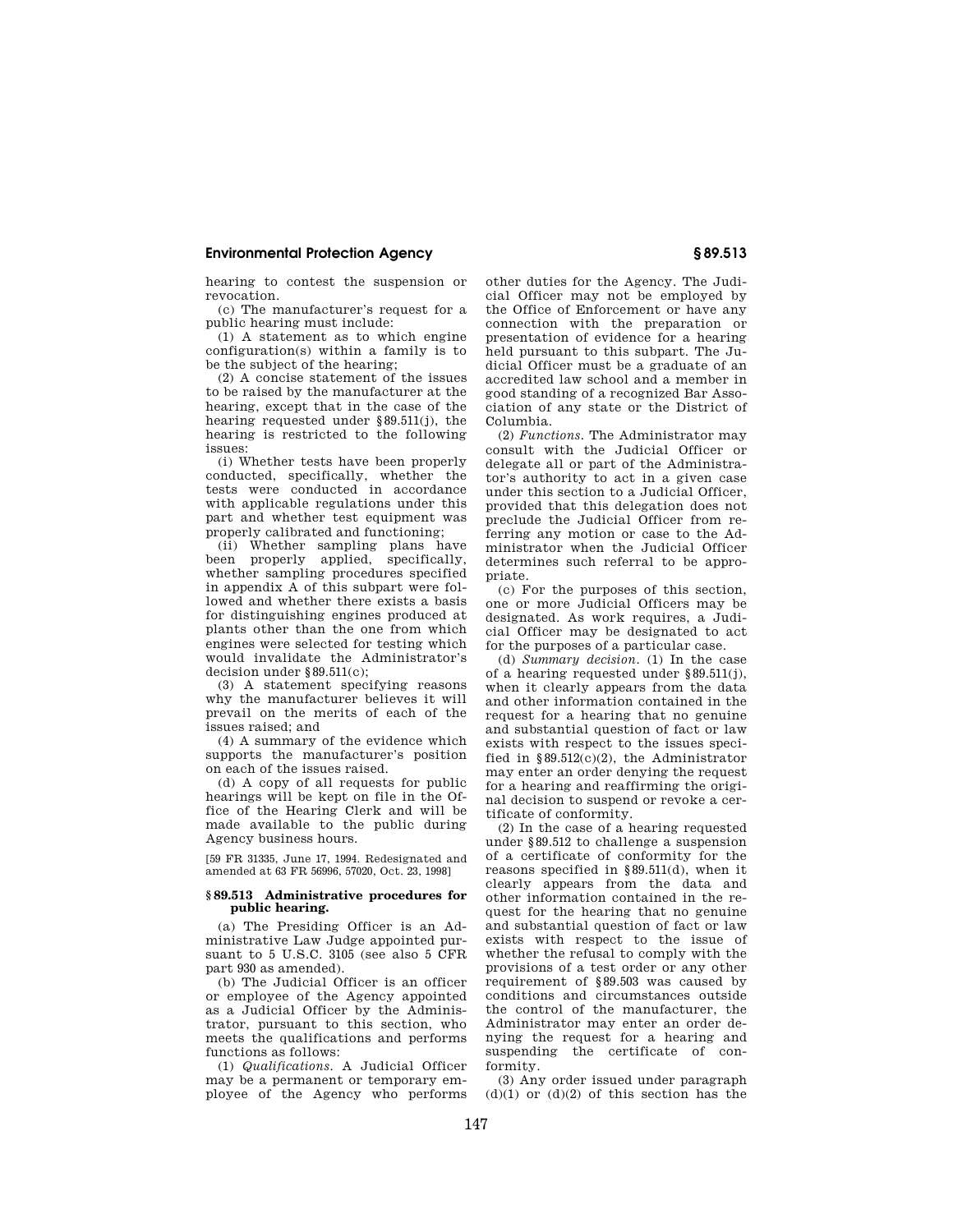force and effect of a final decision of the Administrator, as issued pursuant to §89.515.

(4) If the Administrator determines that a genuine and substantial question of fact or law does exist with respect to any of the issues referred to in paragraphs  $(d)(1)$  and  $(d)(2)$  of this section, the Administrator will grant the request for a hearing and publish a notice of public hearing in the FEDERAL REGISTER or by such other means as the Administrator finds appropriate to provide notice to the public.

(e) *Filing and service.* (1) An original and two copies of all documents or papers required or permitted to be filed pursuant to this section and  $§89.512(c)$ must be filed with the Hearing Clerk of the Agency. Filing is considered timely if mailed, as determined by the postmark, to the Hearing Clerk within the time allowed by this section and §89.512(b). If filing is to be accomplished by mailing, the documents must be sent to the address set forth in the notice of public hearing referred to in paragraph (d)(4) of this section.

(2) To the maximum extent possible, testimony will be presented in written form. Copies of written testimony will be served upon all parties as soon as practicable prior to the start of the hearing. A certificate of service will be provided on or accompany each document or paper filed with the Hearing Clerk. Documents to be served upon the Director of the Engine Programs and Compliance Division must be sent by registered mail to: Director, Engine Programs and Compliance Division (6405–J), U.S. Environmental Protection Agency, 1200 Pennsylvania Ave., NW., Washington, DC 20460. Service by registered mail is complete upon mailing.

(f) *Computation of time.* (1) In computing any period of time prescribed or allowed by this section, except as otherwise provided, the day of the act or event from which the designated period of time begins to run is not included. Saturdays, Sundays, and federal legal holidays are included in computing the period allowed for the filing of any document or paper, except that when the period expires on a Saturday, Sunday, or federal legal holiday, the period is

**§ 89.514 40 CFR Ch. I (7–1–21 Edition)** 

extended to include the next following business day.

(2) A prescribed period of time within which a party is required or permitted to do an act is computed from the time of service, except that when service is accomplished by mail, three days will be added to the prescribed period.

(g) *Consolidation.* The Administrator or the Presiding Officer in his discretion may consolidate two or more proceedings to be held under this section for the purpose of resolving one or more issues whenever it appears that consolidation will expedite or simplify consideration of these issues. Consolidation does not affect the right of any party to raise issues that could have been raised if consolidation had not occurred.

(h) *Hearing date.* To the extent possible hearings under §89.512 will be scheduled to commence within 14 days of receipt of the application in §89.512.

[59 FR 31335, June 17, 1994. Redesignated and amended at 63 FR 56996, 57020, Oct. 23, 1998]

#### **§ 89.514 Hearing procedures.**

The procedures provided in §86.1014– 84 (i) to (s) apply for hearings requested pursuant to §89.512, suspension, revocation, or voiding of a certificate of conformity.

[59 FR 31335, June 17, 1994. Redesignated at 63 FR 56996, Oct. 23, 1998]

#### **§ 89.515 Appeal of hearing decision.**

The procedures provided in §86.1014– 84 (t) to (aa) apply for appeals filed with respect to hearings held pursuant to §89.514.

[59 FR 31335, June 17, 1994. Redesignated at 63 FR 56996, Oct. 23, 1998]

### **§ 89.516 Treatment of confidential information.**

The provisions for treatment of confidential information as described in §89.7 apply.

[59 FR 31335, June 17, 1994. Redesignated at 63 FR 56996, Oct. 23, 1998]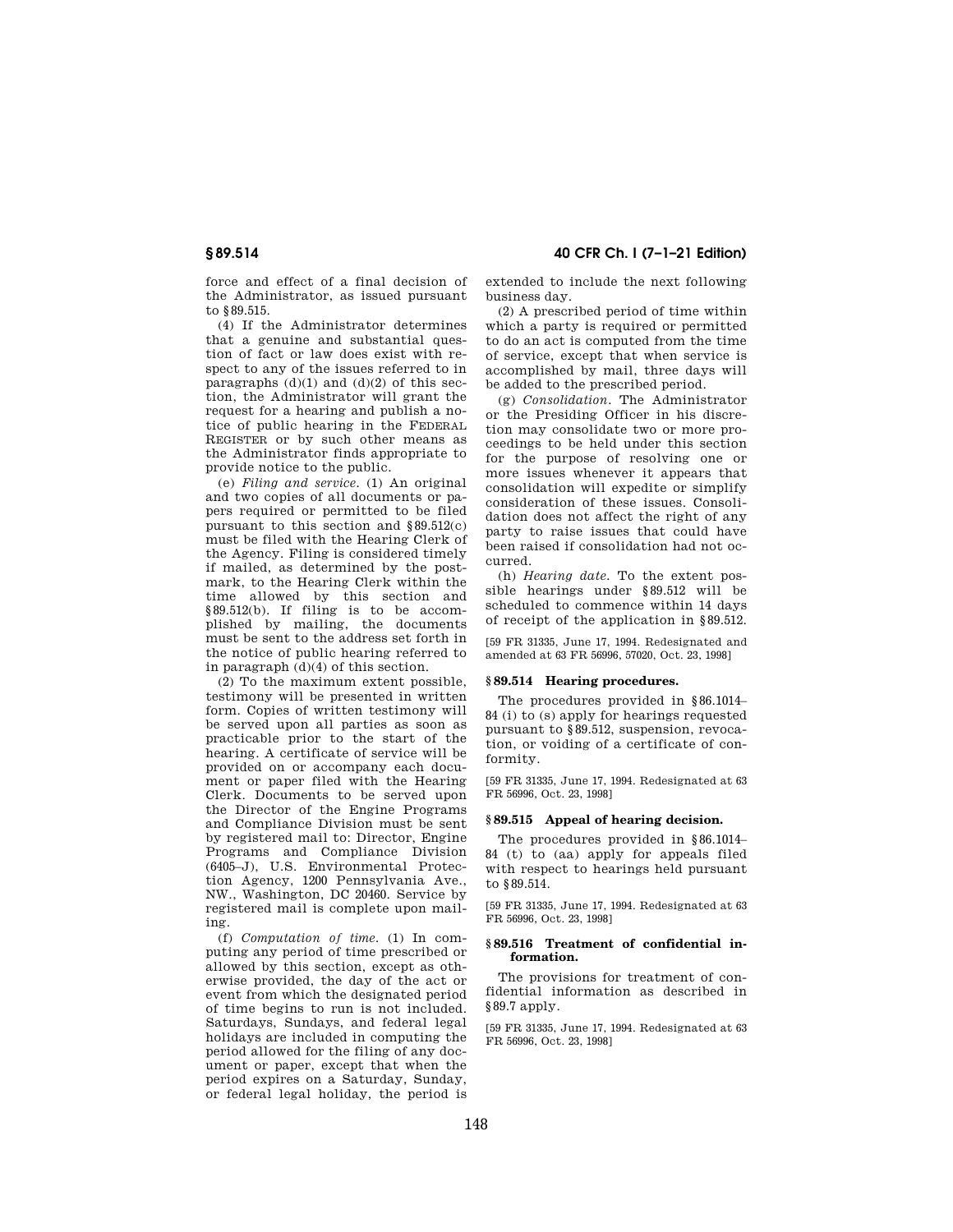APPENDIX A TO SUBPART F OF PART 89-SAMPLING PLANS FOR SELECTIVE EN-FORCEMENT AUDITING OF NONROAD **ENGINES** 

TABLE 1-SAMPLING PLAN CODE LETTER

| Annual engine family sales | Code<br>letter               |
|----------------------------|------------------------------|
|                            | $\Delta \Delta$ <sup>1</sup> |

The manufacturer may optionally use either the sampling<br>plan for code letter "AA" or sampling plan for code letter "A"<br>for Selective Enforcement Audits of engine families with an-<br>nual sales between 20 and 50 engines. Add

### TABLE 2-SAMPLING PLAN FOR CODE LETTER  $"AA"$

#### [Sample inspection criteria]

| Stage    | Pass No.   | Fail No.  |
|----------|------------|-----------|
| 1<br>2   | (1)<br>(1) | (2)<br>(2 |
| 3        | ი          | (2        |
| 4<br>5   |            | 2)<br>5   |
| 6        |            | 6         |
| 7<br>8   | 2<br>2     | 6         |
| 9        | 3          |           |
| 10       | 3          | 8         |
| 11<br>12 | 4<br>4     | 8<br>9    |
| 13       | 5          | 9         |
| 14       | 5          | 10        |
| 15<br>16 | 6<br>6     | 10<br>10  |
| 17       | 7          | 10        |
| 18<br>19 | 8<br>8     | 10<br>10  |
| 20       | 9          | 10        |
|          |            |           |

<sup>1</sup>Test sample passing not permitted at this stage.<br><sup>2</sup>Test sample failure not permitted at this stage.

# TABLE 3-SAMPLING PLAN FOR CODE LETTER "А"

#### [Sample inspection criteria]

| Stage   | Pass No. | Fail No. |
|---------|----------|----------|
|         |          | 2)       |
| 2       |          | 2)       |
| з       |          | 2)       |
| 4       | Ω        | 2)       |
| 5       | ŋ        | 2)       |
| 6       |          | հ        |
| 7       |          |          |
| 8       | 2        |          |
| 9       | 2        | 8        |
| 10      | 3        | 8        |
| 11      | 3        | 8        |
| 12<br>. | 4        | 9        |
| 13      | 5        | 10       |
| 14      | 5        | 10       |
| 15      | 6        |          |
| 16      | 6        |          |
| 17      |          | 12       |

# Pt. 89, Subpt. F, App. A

# TABLE 3-SAMPLING PLAN FOR CODE LETTER "A"-Continued

[Sample inspection criteria]

| Stage | Pass No. | Fail No. |
|-------|----------|----------|
|       |          | 12       |
|       | 8        | 13       |
|       | 8        | 13       |
|       | 9        | 14       |
|       | 10       | 14       |
|       | 10       | 15       |
|       | 11       | 15       |
|       | 11       | 16       |
|       | 12       | 16       |
|       | 12       | 17       |
|       | 13       | 17       |
|       | 14       | 17       |
|       | 16       | 17       |

<sup>1</sup> Test sample passing not permitted at this stage. <sup>2</sup> Test sample failure not permitted at this stage.

### TABLE 4-SAMPLING PLAN FOR CODE LETTER "B"

[Sample Inspection Criteria]

| Stage | Pass No.       | Fail No.       |
|-------|----------------|----------------|
| 1     | (1)            | (2)            |
|       | (1)            | (2)            |
|       | (1)            | (2)            |
| 4     | (1)            | (2)            |
|       | $\Omega$       | (2)            |
|       | 1              | 6              |
|       | $\mathbf{1}$   | 7              |
|       | $\overline{2}$ | $\overline{7}$ |
|       | 2              | 8              |
|       | 3              | 8              |
|       | 3              | 9              |
|       | 4              | 9              |
|       | 4              | 10             |
|       | 5              | 10             |
|       | 5              | 11             |
|       | 6              | 12             |
|       | 6              | 12             |
| 18    | 7              | 13             |
|       | 8              | 13             |
|       | 8              | 14             |
|       | 9              | 14             |
|       | 9              | 15             |
|       | 10             | 15             |
|       | 10             | 16             |
|       | 11             | 16             |
|       | 11             | 17             |
|       | 12             | 17             |
|       | 12             | 18             |
|       | 13             | 18             |
|       | 13             | 19             |
|       | 14             | 19             |
|       | 14             | 20             |
|       | 15             | 20             |
| 34    | 16             | 21             |
|       | 16             | 21             |
|       | 17             | 22             |
|       | 17             | 22             |
|       | 18             | 22             |
|       | 18             | 22             |
|       | 21             | 22             |

<sup>1</sup> Test sample passing not permitted at this stage. <sup>2</sup> Test sample publics not permitted at this stage.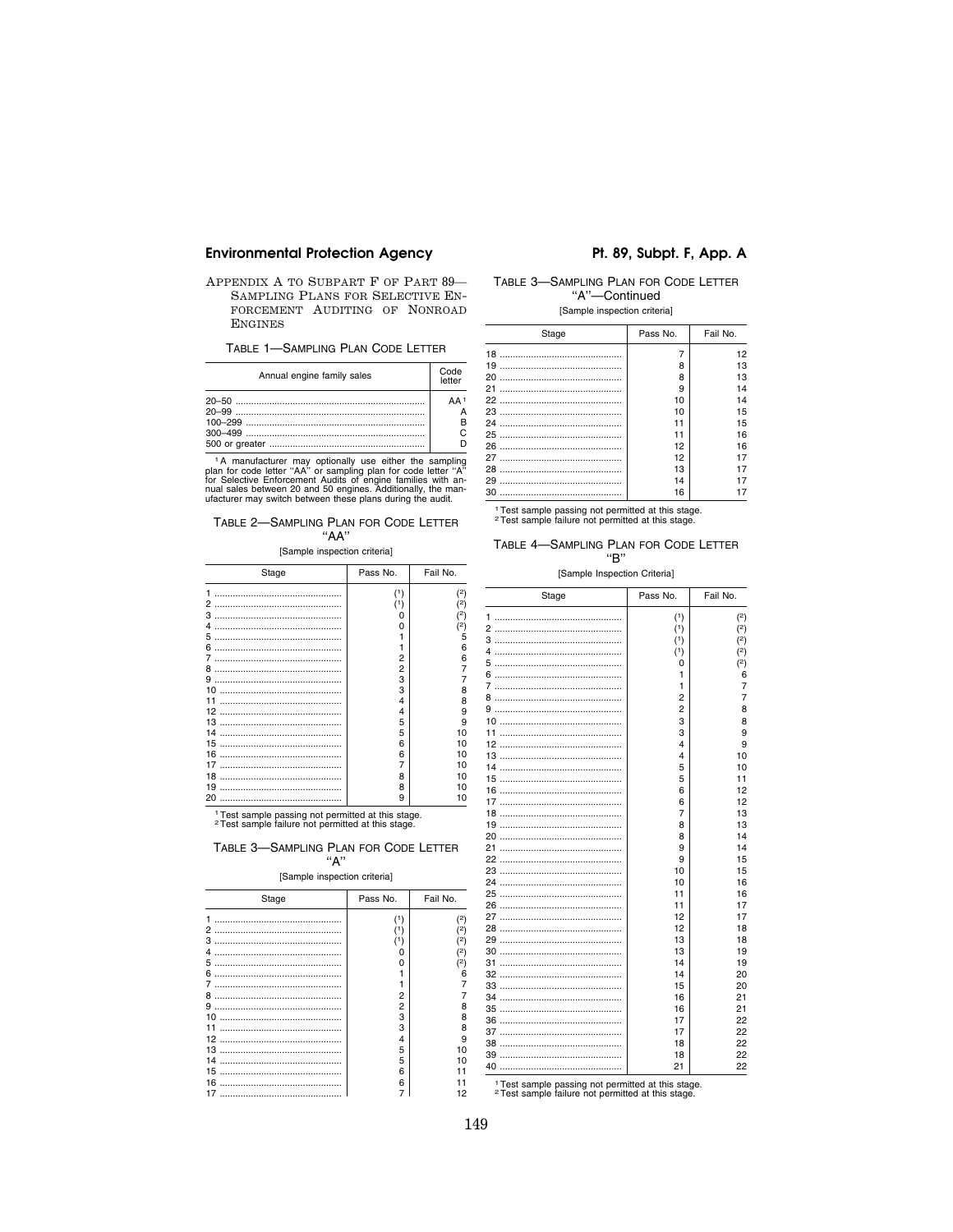# §89.601

TABLE 5-SAMPLING PLAN FOR CODE LETTER

# 40 CFR Ch. I (7-1-21 Edition)

# TA

| [Sample Inspection Criteria] |          |                     |
|------------------------------|----------|---------------------|
| Stage                        | Pass No. | Fail No.            |
| 1                            | (1)      | (2)                 |
| 2                            | (1)      | (2)                 |
| 3                            | (1)      | (2)                 |
| 4                            | (1)      | (2)                 |
| 5                            | 0        | (2)                 |
| 6                            | 0        | $\ddot{\mathbf{6}}$ |
| 7                            | 1        | 7                   |
| 8                            | 2        | 7                   |
| 9                            | 2        | 8                   |
|                              | 3        | 9                   |
| 11                           | 3        | 9                   |
| 12                           | 4        | 10                  |
|                              | 4        | 10                  |
| 14                           | 5<br>5   | 11                  |
|                              | 6        | 11                  |
| 17                           | 6        | 12<br>12            |
|                              | 7        | 13                  |
|                              | 7        | 13                  |
|                              | 8        | 14                  |
| 21                           | 8        | 14                  |
| 22                           | 9        | 15                  |
|                              | 10       | 15                  |
|                              | 10       | 16                  |
| 25                           | 11       | 16                  |
|                              | 11       | 17                  |
|                              | 12       | 17                  |
|                              | 12       | 18                  |
|                              | 13       | 18                  |
|                              | 13       | 19                  |
| 31                           | 14       | 19                  |
|                              | 14       | 20                  |
|                              | 15       | 20                  |
|                              | 15       | 21                  |
|                              | 16<br>16 | 21<br>22            |
| 37                           | 17       | 22                  |
|                              | 18       | 23                  |
|                              | 18       | 23                  |
|                              | 19       | 24                  |
| 41                           | 19       | 24                  |
|                              | 20       | 25                  |
|                              | 20       | 25                  |
|                              | 21       | 26                  |
| 45                           | 21       | 27                  |
|                              | 22       | 27                  |
| 47                           | 22       | 27                  |
| 48                           | 23       | 27                  |
| 49                           | 23       | 27                  |
|                              | 26       | 27                  |
|                              |          |                     |

<sup>1</sup> Test sample passing not permitted at this stage.<br><sup>2</sup> Test sample failure not permitted at this stage.

TABLE 6-SAMPLING PLAN FOR CODE LETTER  $"D"$ 

[Sample Inspection Criteria]

| Stage                           | Pass No. | Fail No. |
|---------------------------------|----------|----------|
| 2<br>з<br>Δ<br>5<br>6<br>я<br>g | 2        |          |

| ABLE 6—SAMPLING PLAN FOR CODE LETTER |  |
|--------------------------------------|--|
| "D"-Continued                        |  |
| [Sample Inspection Criteria]         |  |

| Stage | Pass No. | Fail No. |
|-------|----------|----------|
|       |          |          |
|       | 3        | 9        |
|       | 3        | 9        |
|       | 4        | 10       |
|       | 4        | 10       |
|       | 5        | 11       |
|       | 5        | 11       |
|       | 6        | 12       |
| 17    | 6        | 12       |
|       | 7<br>7   | 13<br>13 |
|       |          |          |
|       | 8        | 14       |
| 21    | 8        | 14       |
|       | 9<br>9   | 15<br>15 |
|       |          | 16       |
|       | 10<br>11 | 16       |
|       | 11       | 17       |
|       | 12       | 17       |
|       | 12       | 18       |
|       | 13       | 19       |
|       | 13       | 19       |
| 31    | 14       | 20       |
|       | 14       | 20       |
|       | 15       | 21       |
|       | 15       | 21       |
|       | 16       | 22       |
|       | 16       | 22       |
|       | 17       | 23       |
|       | 17       | 23       |
|       | 18       | 24       |
|       | 18       | 24       |
|       | 19       | 25       |
|       | 19       | 26       |
|       | 20       | 26       |
|       | 21       | 27       |
|       | 21       | 27       |
|       | 22       | 28       |
|       | 22       | 28       |
|       | 23       | 29       |
|       | 23       | 29       |
|       | 24       | 30       |
| 51    | 24       | 30       |
|       | 25       | 31       |
|       | 25       | 31       |
|       | 26       | 32       |
|       | 26       | 32       |
|       | 27       | 33       |
|       | 27       | 33       |
|       | 28       | 33       |
|       |          |          |
|       | 28       | 33       |

<sup>1</sup> Test sample passing not permitted at this stage.<br><sup>2</sup> Test sample failure not permitted at this stage.

[59 FR 31335, June 17, 1994, as amended at 70 FR 40446, July 13, 2005]

# **Subpart G-Importation of<br>Nonconforming Nonroad Engines**

# §89.601 Applicability.

(a) Except where otherwise indicated, this subpart is applicable to nonroad<br>engines for which the Administrator has promulgated regulations under this part prescribing emission standards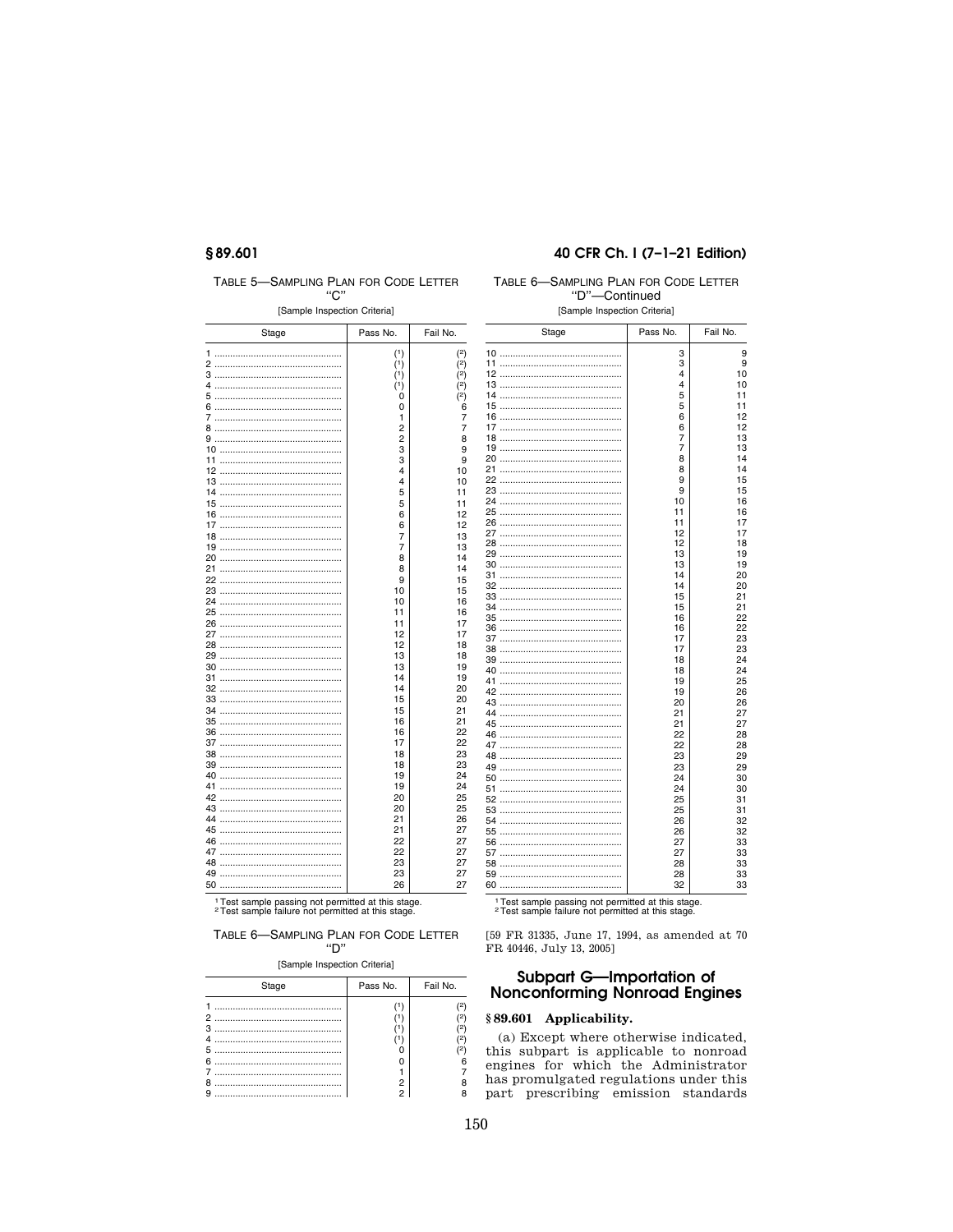and nonroad vehicles and equipment containing such nonroad engines that are offered for importation or imported into the United States, but which engines, at the time of conditional importation, are not covered by certificates of conformity issued under section 213 and section 206(a) of the Clean Air Act as amended (that is, which are nonconforming nonroad engines as defined in §89.602), and this part. Compliance with regulations under this subpart does not relieve any person or entity from compliance with other applicable provisions of the Clean Air Act.

(b) Regulations prescribing further procedures for the importation of nonroad engines and nonroad vehicles and equipment into the customs territory of the United States, as defined in 19 U.S.C. 1202, are set forth in U.S. Bureau of Customs regulations.

(c) For the purposes of this subpart, the term ''nonroad engine'' includes all nonroad engines incorporated into nonroad equipment or nonroad vehicles at the time they are imported or offered for import into the United States.

(d) Importers must complete the appropriate EPA declaration form before importing an engine. These forms are available on the Internet at *http:// www.epa.gov/OTAQ/imports/* or by phone at 734–214–4100. Importers must keep the forms for five years and make them available upon request.

[59 FR 31335, June 17, 1994. Redesignated at 63 FR 56996, Oct. 23, 1998, as amended at 72 FR 53129, Sept. 18, 2007]

### **§ 89.602 Definitions.**

The definitions in subpart A of this part apply to this subpart. The following definitions also apply to this subpart.

*Certificate of conformity.* The document issued by the Administrator under section 213 and section 206(a) of the Act.

*Currently valid certificate of conformity.* A certificate of conformity for which the current date is within the effective period as specified on the certificate of conformity, and which has not been withdrawn, superseded, voided, suspended, revoked, or otherwise rendered invalid.

*Fifteen working day hold period.* The period of time between a request for final admission and the automatic granting of final admission (unless EPA intervenes) for a nonconforming nonroad engine conditionally imported pursuant to §89.605 or §89.609. Day one of the hold period is the first working day (see definition for ''working day'' in this section) after the Engine Programs and Compliance Division of EPA receives a complete and valid application for final admission.

*Independent commercial importer (ICI).*  An importer who is not an original engine manufacturer (OEM) (see definition below), but is the entity in whose name a certificate of conformity for a class of nonroad engines has been issued.

*Model year for imported engines.* The manufacturer's annual production period (as determined by the Administrator) which includes January 1 of the calendar year; provided, that if the manufacturer has no annual production period, the term ''model year'' means the calendar year in which a nonroad engine is modified. An independent commercial importer (ICI) is deemed to have produced a nonroad engine when the ICI has modified (including labeling) the nonconforming nonroad engine to meet applicable emission requirements.

*Nonconforming nonroad engine.* A nonroad engine which is not covered by a certificate of conformity prior to final or conditional admission (or for which such coverage has not been adequately demonstrated to EPA) and which has not been finally admitted into the United States under the provisions of §89.605 or §89.609.

*Original engine manufacturer (OEM).*  The entity which originally manufactured the nonroad engine.

*Original production (OP) year.* The calendar year in which the nonroad engine was originally produced by the OEM.

*Original production (OP) years old.* The age of a nonroad engine as determined by subtracting the original production year of the nonroad engine from the calendar year of importation.

*Production changes.* Those changes in nonroad engine configuration, equipment, or calibration which are made by an OEM or ICI in the course of nonroad engine production and required to be reported under §89.123.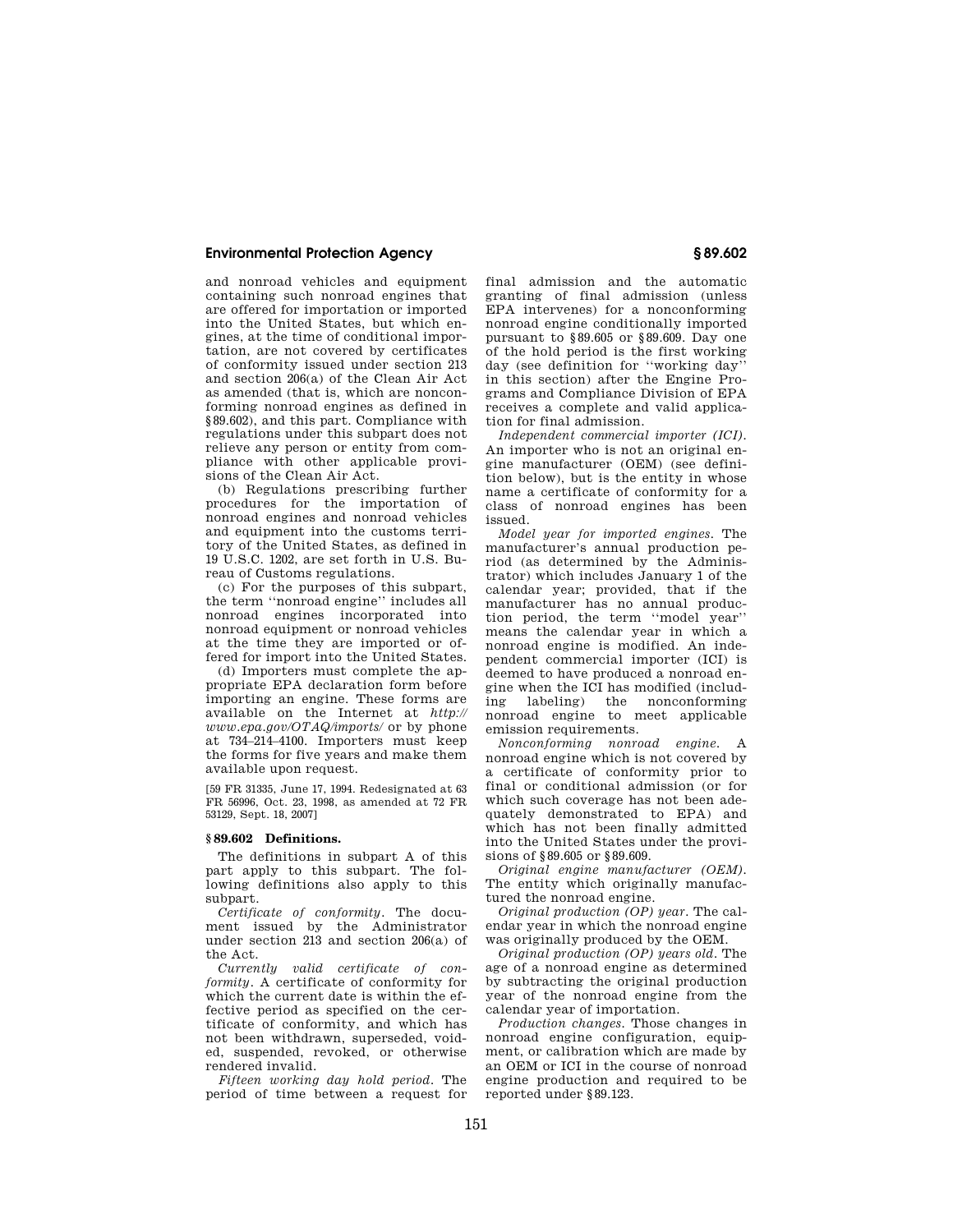*United States.* United States includes the customs territory of the United States as defined in 19 U.S.C. 1202, and the Virgin Islands, Guam, American Samoa, and the Commonwealth of the Northern Mariana Islands.

*Useful life.* A period of time as specified in subpart B of this part which for a nonconforming nonroad engine begins at the time of resale (for a nonroad engine owned by the ICI at the time of importation) or release to the owner (for a nonroad engine not owned by the ICI at the time of importation) of the nonroad engine by the ICI after modification and/or testing pursuant to §89.605 or §89.609.

*Working day.* Any day on which federal government offices are open for normal business. Saturdays, Sundays, and official federal holidays are not working days.

[59 FR 31335, June 17, 1994. Redesignated and amended at 63 FR 56996, 57021, Oct. 23, 1998]

### **§ 89.603 General requirements for importation of nonconforming nonroad engines.**

(a) A nonconforming nonroad engine offered for importation into the United States is to be imported only by an Independent Commercial Importer (ICI) who is a holder of a currently valid certificate of conformity unless an exemption or exclusion is granted by the Administrator under §89.611 of this subpart. For a nonroad engine imported pursuant to §89.605, the ICI must hold a currently valid certificate of conformity for that specific nonroad engine model.

(b) Any nonroad engine imported into the United States must have a legible unique engine identification number permanently affixed to or engraved on the engine.

(c) Final admission may not be granted unless:

(1) The nonroad engine is covered by a certificate of conformity issued under subpart B of this part in the name of the ICI and the ICI has complied with all requirements of §89.605; or

(2) The nonroad engine is modified and emission tested in accordance with the provisions of §89.609 and the ICI has complied with all other requirements of §89.609; or

# **§ 89.603 40 CFR Ch. I (7–1–21 Edition)**

(3) The nonroad engine is exempted or excluded under §89.611.

(d) The ICI must submit to the Engine Programs and Compliance Division of EPA a copy of all approved applications for certification used to obtain certificates of conformity for the purpose of importing nonconforming nonroad engines pursuant to §89.605 or §89.609. In addition, the ICI must submit to the Engine Programs and Compliance Division a copy of all approved production changes implemented pursuant to §89.605 or subpart B of this part. Documentation submitted pursuant to this paragraph (d) must be provided to the Engine Programs and Compliance Division within 10 working days of approval of the certification application (or production change) by EPA.

(e)(1) The applicable emission standards for engines imported by an ICI under this subpart are the emission standards applicable to the Original Production (OP) year of the engine.

(2) Where engine manufacturers have choices in emission standards for one or more pollutants in a given model year, the standard that applies to the ICI is the least stringent standard for that pollutant applicable to the OP year for the appropriate power category.

(3) ICIs may not generate, use or trade emission credits or otherwise participate in any way in the averaging, banking and trading program.

(4) An ICI may import no more than a total of five engines under this part for any given model year, except as allowed by paragraph (e)(5) of this section. For ICIs owned by a parent company, the importation limit includes importation by the parent company and all its subsidiaries.

(5) An ICI may exceed the limit outlined in paragraph (e)(4) of this section, provided that any engines in excess of the limit meet the emission standards and other requirements outlined in the applicable provisions of Part 89 or 1039 of this chapter for the model year in which the engine is modified (instead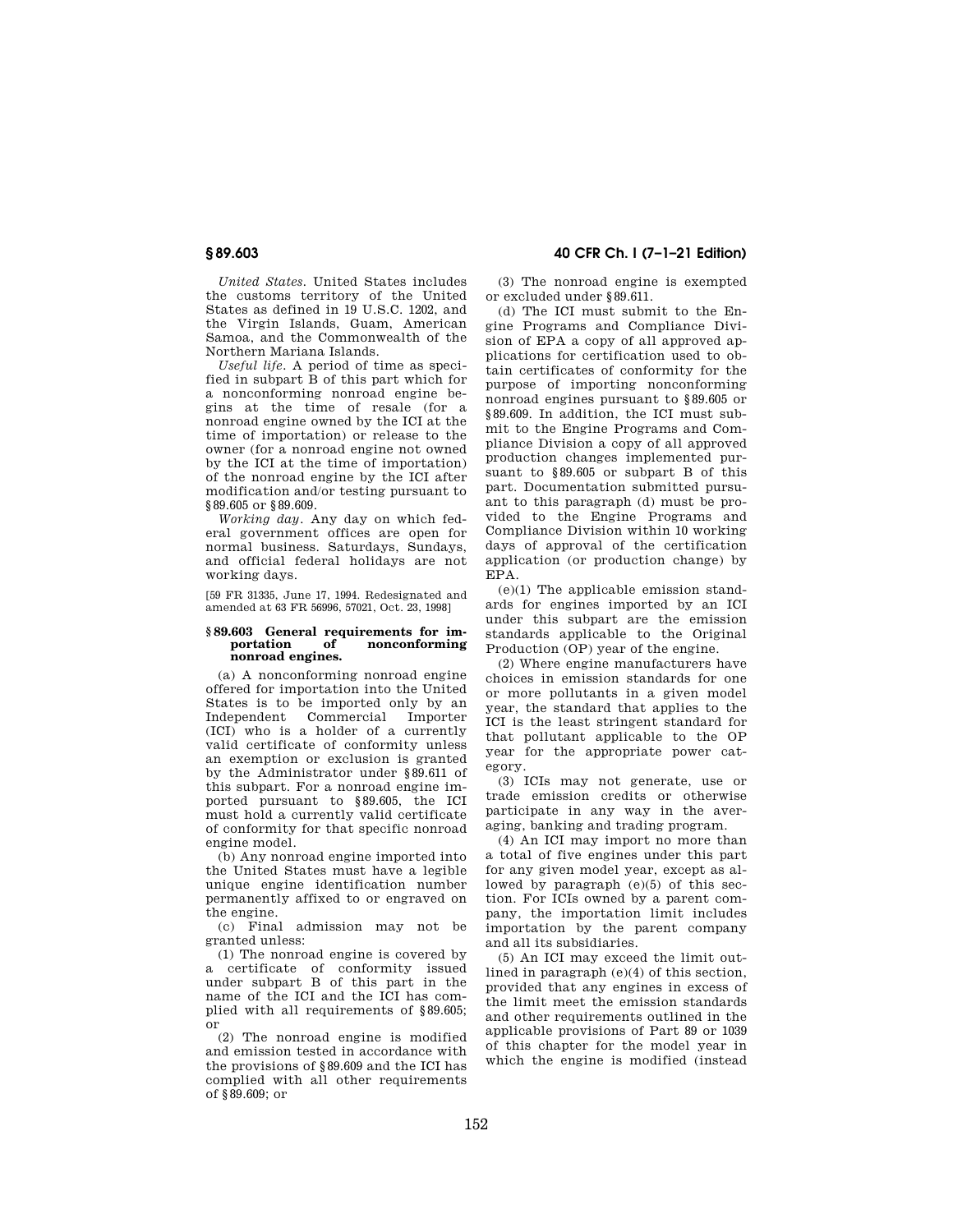of the emission standards and other requirements applicable for the OP year of the vehicle/engine).

[59 FR 31335, June 17, 1994. Redesignated and amended at 63 FR 56996, 57021, Oct. 23, 1998; 70 FR 40446, July 13, 2005]

#### **§ 89.604 Conditional admission.**

(a) A nonroad engine offered for importation under §89.605 or §89.609 may be conditionally admitted into the United States. These engines are refused final admission, unless at the time of conditional admission the importer has submitted to the Administrator a written report that the subject nonroad engine has been permitted conditional admission pending EPA approval of its application for final admission under §89.605 or §89.609. This written report is to contain the following:

(1) Identification of the importer of the nonroad engine and the importer's address, telephone number, and taxpayer identification number;

(2) Identification of the nonroad engine owner, the owner's address, telephone number, and taxpayer identification number;

(3) Identification of the nonroad engine including make, model, identification number, and original production year;

(4) Information indicating under what provision of these regulations the nonroad engine is to be imported;

(5) Identification of the place where the subject nonroad engine is to be stored until EPA approval of the importer's application to the Administrator for final admission;

(6) Authorization for EPA enforcement officers to conduct inspections or testing otherwise permitted by the Act or regulations thereunder;

(7) Identification of the Independent Commercial Importer's (ICI) certificate of conformity that permits the ICI to import that nonroad engine (for importation under §89.605 or §89.609); and

(8) Such other information as is deemed necessary by the Administrator.

(b) EPA will not require a U.S. Customs Service bond for a nonconforming nonroad engine which is imported under §89.605 or §89.609. The period of conditional admission may not exceed 120 days. Nonroad engines imported under §89.605 or §89.609 may not be operated during the period of conditional admission except for that operation necessary to comply with the requirements of this subpart. During the period of conditional admission applicable to §89.605 or §89.609, the importer must store the nonroad engine at a location where the Administrator has reasonable access to the nonroad engine for inspection.

(c) During the period of conditional admission under §89.605 or §89.609, an ICI may transfer responsibility of a nonroad engine to another qualified ICI for the purposes of complying with this subpart.

(1) The transferee ICI must be a holder of a currently valid certificate of conformity for the specific nonroad engine being transferred or be authorized to import the nonroad engine pursuant to §89.609 as of the transfer date. The transferee ICI must comply with all the requirements of §89.603, §89.604, and either §89.605 or §89.609, as applicable.

(2) For the purpose of this subpart, the transferee ICI has ''imported'' the nonroad engine as of the transfer date as designated in a written record that is signed by both ICIs.

(3) The ICI that originally imported the nonroad engine is responsible for all requirements of this subpart from the actual date of importation until the date of transfer as designated in the written record. The transferee ICI is responsible for all requirements of this subpart beginning on the date of transfer.

(4) A copy of the written record is to be submitted to the Engine Programs and Compliance Division of EPA within five working days of the transfer date.

(d) Notwithstanding any other requirement of this subpart or U.S. Customs Service regulations, an ICI may also assume responsibility for the modification and testing of a nonconforming nonroad engine which was previously imported by another party. The ICI must be a holder of a currently valid certificate of conformity for that specific nonroad engine or authorized to import it pursuant to §89.609 at the time of assuming such responsibility.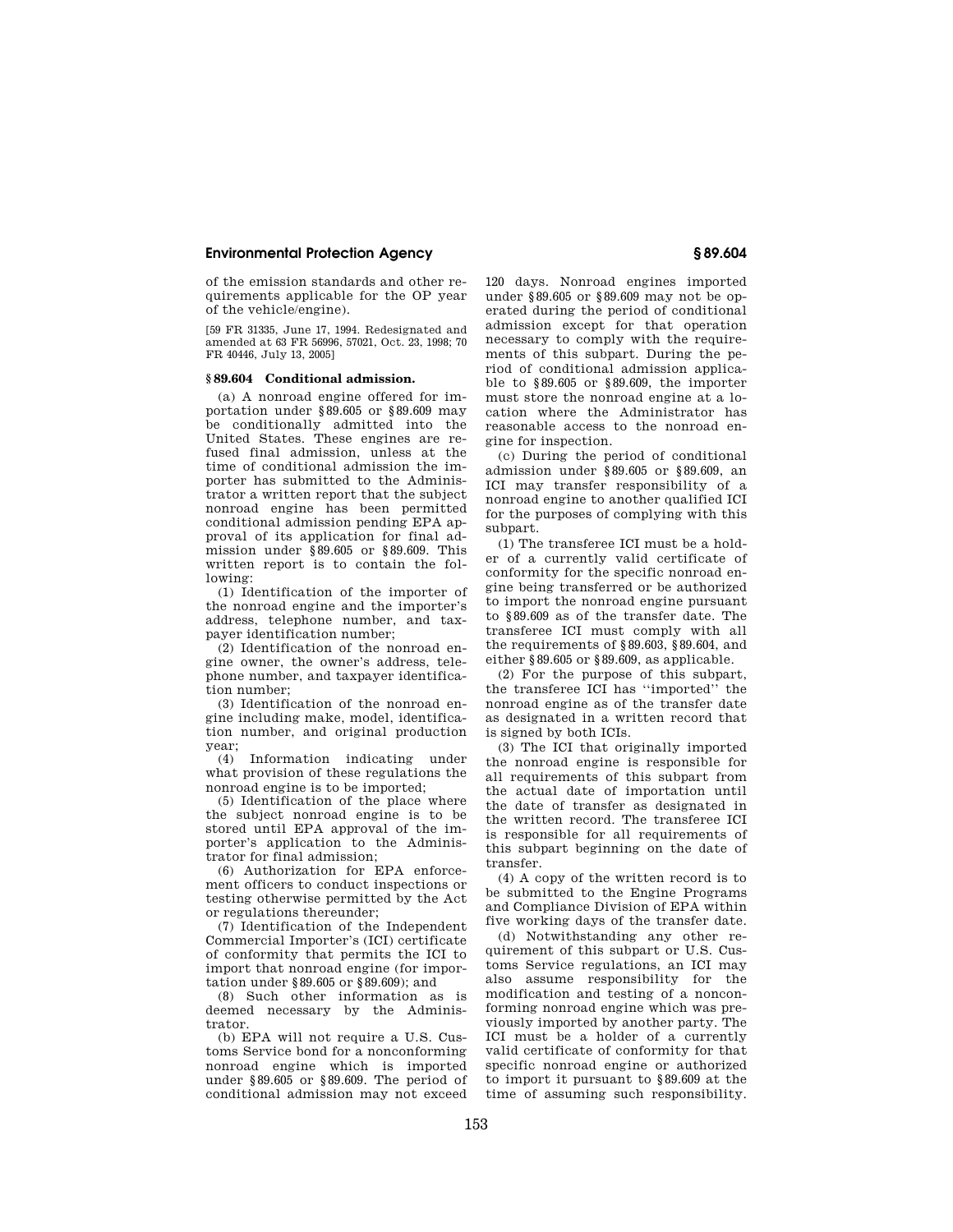The ICI must comply with all the requirements of §89.603, §89.604, and either §89.605 or §89.609, as applicable. For the purposes of this subpart, the ICI has ''imported'' the nonroad engine as of the date the ICI assumes responsibility for the modification and testing of the nonroad engine. The ICI must submit written notification to the Engine Programs and Compliance Division of EPA within 10 working days of the assumption of that responsibility.

[59 FR 31335, June 17, 1994. Redesignated and amended at 63 FR 56996, 57021, Oct. 23, 1998]

#### **§ 89.605 Final admission of certified nonroad engines.**

(a) A nonroad engine may be finally admitted into the United States upon approval of the ICI's application to the Administrator. The application is made by completing EPA forms in accordance with EPA instructions. The application contains:

(1) The information required in §89.604(a);

(2) Information demonstrating that the nonroad engine has been modified in accordance with a valid certificate of conformity. Demonstration is made in one of the following ways:

(i) The ICI attests that the nonroad engine has been modified in accordance with the provisions of the ICI's certificate of conformity; presents to EPA a statement written by the applicable Original Engine Manufacturer that the Original Engine Manufacturer must provide to the ICI, and to EPA, information concerning production changes to the class of nonroad engines described in the ICI's application for certification; delivers to the Engine Programs and Compliance Division of EPA notification by the ICI of any production changes already implemented by the Original Engine Manufacturer at the time of application and their effect on emissions; and obtains from EPA written approval to use this demonstration option; or

(ii) The ICI attests that the nonroad engine has been modified in accordance with the provisions of the ICI's certificate of conformity. The ICI also attests that it has conducted, within 120 days of entry, an applicable and valid emission test on every third nonroad engine imported under that certificate of con-

## **§ 89.605 40 CFR Ch. I (7–1–21 Edition)**

formity to demonstrate compliance with Federal emission requirements. The test is to be conducted at a laboratory located within the United States. Sequencing of the tests is determined by the date of importation of each nonroad engine beginning with the prototype nonroad engine used to obtain the applicable certificate of conformity. Should the ICI exceed a threshold of 300 nonroad engines imported under the certificate of conformity without adjustments or other changes in accordance with paragraph  $(a)(3)$  of this section, the amount of required testing is reduced to every fifth nonroad engine.

(3) The results of every emission test which the ICI conducted on the nonroad engine pursuant to paragraph  $(a)(2)(ii)$  of this section. Should a subject nonroad engine fail an emission test at any time, the following procedures are applicable:

(i) The ICI may either:

(A) Conduct one retest that involves no adjustment of the nonroad engine from the previous test (for example, adjusting the RPM, timing, air-to-fuel ratio, and so forth) other than adjustments to adjustable parameters that, upon inspection, were found to be out of tolerance. When such an allowable adjustment is made, the parameter may be reset only to the specified (that is, nominal) value (and not any other value within the tolerance band); or

(B) Initiate a change in production (production change) under the provisions of subpart B of this part that causes the nonroad engine to meet federal emission requirements.

(ii) If the ICI chooses to retest in accordance with paragraph  $(a)(3)(i)(A)$  of this section:

(A) The retests are to be completed no later than five working days subsequent to the first emission test;

(B) Should the subject nonroad engine fail the second emission test, then the ICI must initiate a change in production (a production change) under the provisions of subpart B of this part that causes the nonroad engine to meet federal emission requirements.

(iii) If the ICI chooses to initiate a change in production (a production change) under the provisions of subpart B of this part that causes the nonroad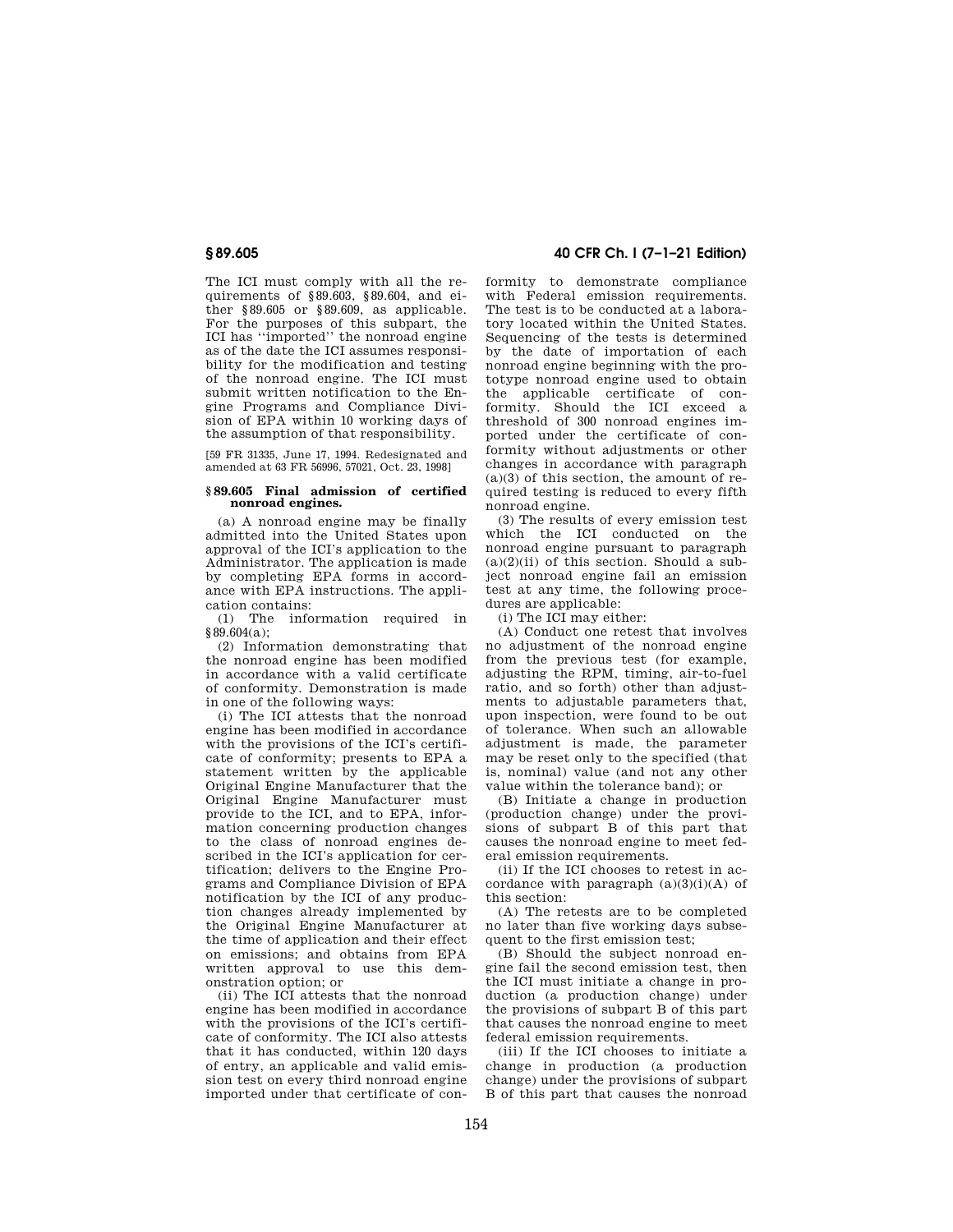engine to meet federal requirements, a change involving adjustments of adjustable nonroad engine parameters (for example, adjusting the RPM, timing, air/fuel ratio) represents a change in the specified (that is, nominal) value to be deemed acceptable by EPA.

(iv) A production change made in accordance with this section is to be implemented on all subsequent nonroad engines imported under the certificate of conformity after the date of importation of the nonroad engine which gave rise to the production change.

(v) Commencing with the first nonroad engine receiving the production change, every third nonroad engine imported under the certificate of conformity is to be emission tested to demonstrate compliance with federal emission requirements until, as in paragraph (a)(2)(ii) of this section, a threshold of 300 nonroad engines imported under the certificate of conformity is exceeded without adjustments or other changes in accordance with paragraph  $(a)(3)(i)(A)$  of this section, at which time the amount of required emission testing is reduced to every fifth nonroad engine.

(vi) A report concerning these production changes is to be made to the Engine Programs and Compliance Division of EPA within ten working days of initiation of the production change. The cause of any failure of an emission test is to be identified, if known;

(4) The applicable deterioration factor, if any;

(5) The emission test results adjusted by the deterioration factor;

(6) Other information that may be specified by applicable regulations or on the certificate of conformity under which the nonroad engine has been modified in order to assure compliance with requirements of the Act;

(7) All information required under §89.610 related to maintenance, warranties, and labeling;

(8) An attestation by the ICI that the ICI is responsible for the nonroad engine's compliance with federal emission requirements, regardless of whether the ICI owns the nonroad engine imported under this section;

(9) The name, address, and telephone number of the person who the ICI prefers to receive EPA notification under §89.605(c);

(10) An attestation by the ICI that all requirements of §89.607 and §89.610 have been met; and

(11) Other information as is deemed necessary by the Administrator.

(b) EPA approval for final admission of a nonroad engine under this section is to be presumed not to have been granted if a requirement of this subpart has not been met. This includes, but is not limited to, properly modifying the nonroad engine to be in conformity in all material respects with the description in the application for certification or not complying with the provisions of  $\S 89.605(a)(2)$  or if the final emission test results, adjusted by the deterioration factor, if applicable, do not comply with applicable emission standards.

(c) Except as provided in paragraph (b) of this section, EPA approval for final admission of a nonroad engine under this section is presumed to have been granted if the ICI does not receive oral or written notice from EPA to the contrary within 15 working days of the date that the Engine Programs and Compliance Division of EPA receives the ICI's application under paragraph (a) of this section. EPA notice of nonapproval may be made to any employee of the ICI. It is the responsibility of the ICI to ensure that the Engine Programs and Compliance Division of EPA receives the application and to confirm the date of receipt. During this 15 working day hold period, the nonroad engine is to be stored at a location where the Administrator has reasonable access to the nonroad engine for the Administrator's inspection. The storage is to be within 50 miles of the ICI's testing facility to allow the Administrator reasonable access for inspection and testing. A storage facility not meeting this criterion must be approved in writing by the Administrator prior to the submittal of the ICI's application under paragraph (a) of this section.

[59 FR 31335, June 17, 1994. Redesignated and amended at 63 FR 56996, 57021, Oct. 23, 1998]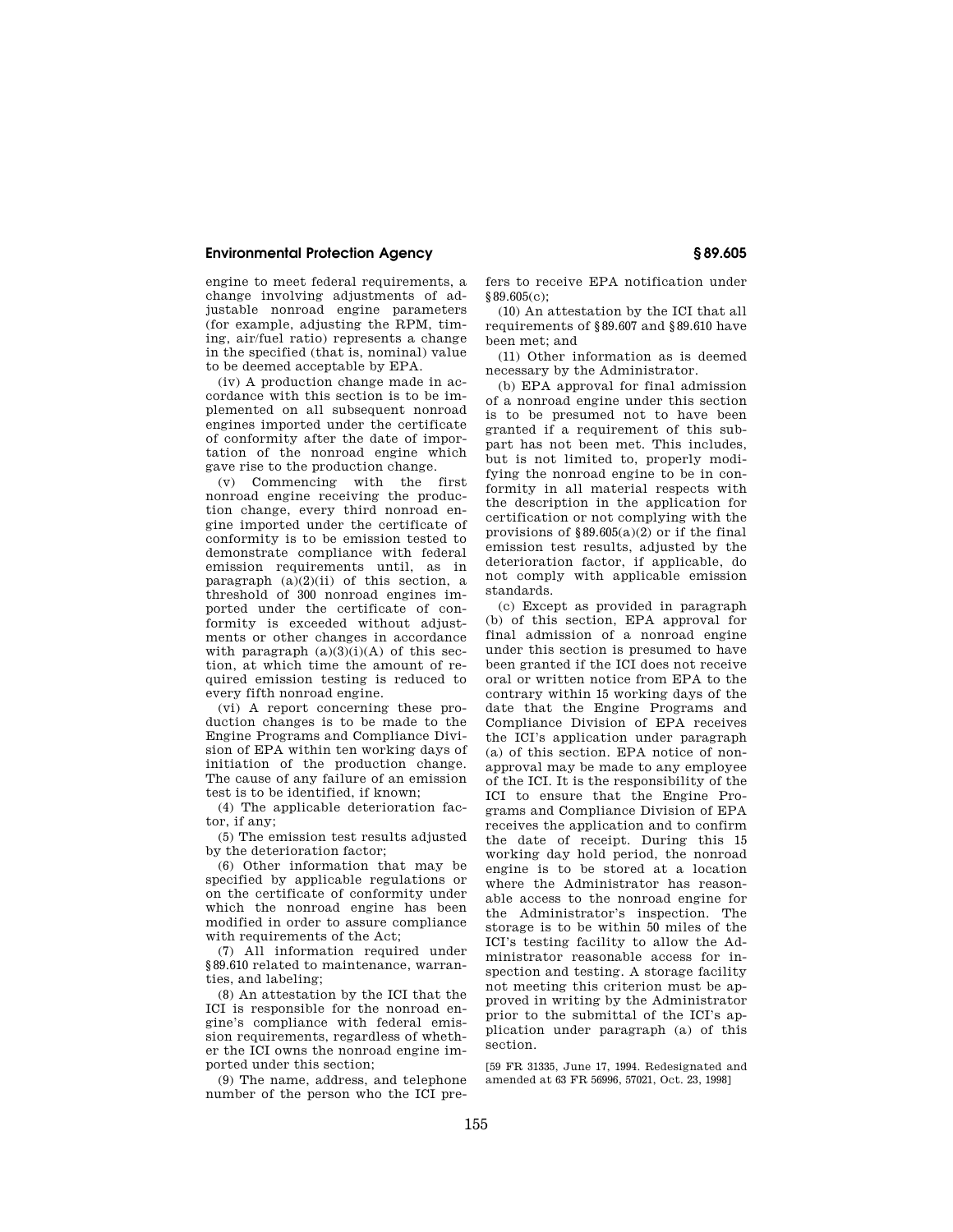#### **§ 89.606 Inspection and testing of imported nonroad engines.**

(a) In order to allow the Administrator to determine whether an ICI's production nonroad engines comply with applicable emission requirements or requirements of this subpart, an EPA enforcement officer or authorized representative is authorized to conduct inspections and/or tests of nonroad engines imported by the ICI. The ICI must admit an EPA enforcement officer or authorized representative during operating hours to any of the following places upon demand and upon presentation of credentials:

(1) Any facility where any nonroad engine imported by the ICI under this subpart was or is being modified, tested, or stored and

(2) Any facility where any record or other document relating to modification, testing, or storage of the nonroad engine, or required to be kept by §89.607, is located. EPA may require inspection or testing of nonroad engines at the test facility used by the ICI or at an EPA-designated testing facility, with transportation and/or testing costs to be borne by the ICI.

(b) Upon admission to any facility referred to in paragraph (a) of this section, an EPA enforcement officer or authorized representative is allowed during operating hours:

(1) To inspect and monitor any part or aspect of activities relating to the ICI's modification, testing, and/or storage of nonroad engines imported under this subpart;

(2) To inspect and make copies of record(s) or document(s) related to modification, testing, and storage of a nonroad engine, or required by §89.607; and

(3) To inspect and photograph any part or aspect of the nonroad engine and any component used in the assembly thereof.

(c) An EPA enforcement officer or authorized representative is to be furnished, by those in charge of a facility being inspected, with such reasonable assistance as the officer or representative may request to help discharge any function listed in this subpart. An ICI must make arrangements with those in charge of a facility operated for its benefit to furnish such reasonable as-

## **§ 89.606 40 CFR Ch. I (7–1–21 Edition)**

sistance without charge to EPA. Reasonable assistance includes, but is not limited to, clerical, copying, interpretation and translation services, and the making available on request of personnel of the facility being inspected during their working hours to inform the EPA enforcement officer or authorized representative of how the facility operates and to answer any questions.

(d) The requirements of paragraphs (a), (b), and (c) of this section apply whether or not the ICI owns or controls the facility in question. It is the ICI's responsibility to make such arrangements as may be necessary to assure compliance with paragraphs (a), (b), and (c) of this section. Failure to do so, or other failure to comply with paragraphs (a), (b), or (c), may result in sanctions as provided for in the Act or §89.612(e).

(e) Duly designated enforcement officers are authorized to proceed ex parte to seek warrants authorizing the inspection or testing of the nonroad engines described in paragraph (a) of this section whether or not the enforcement officers first attempted to seek permission from the ICI or facility owner to inspect such nonroad engines.

(f) The results of the Administrator's test under this section comprise the official test data for the nonroad engine for purposes of determining whether the nonroad engine should be permitted final entry under §89.605 or §89.609.

[59 FR 31335, June 17, 1994. Redesignated at 63 FR 56996, Oct. 23, 1998]

#### **§ 89.607 Maintenance of independent commercial importer's records.**

(a) The Independent Commercial Importer (ICI) subject to any of the provisions of this subpart must establish and maintain adequately organized and indexed records, correspondence and other applicable documents relating to the certification, modification, test, purchase, sale, storage, registration, and importation of that nonroad engine. The ICI must retain such records for 8 years from the date of final admission or exportation of a nonconforming nonroad engine imported by the ICI. These records include, but are not limited to: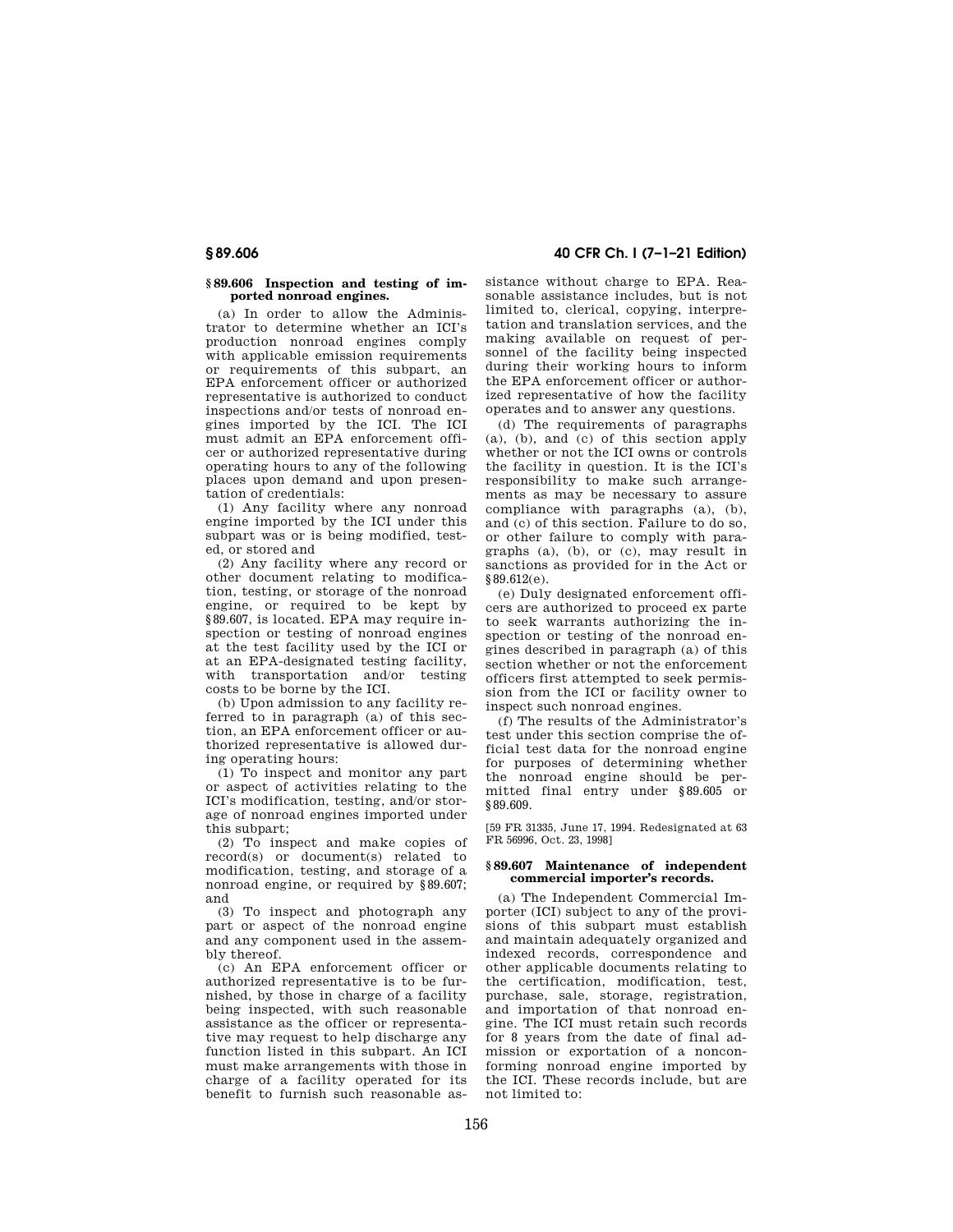(1) The declaration required by U.S. Bureau of Customs regulations.

(2) Any documents or other written information required by a federal government agency to be submitted or retained in conjunction with the certification, importation or emission testing (if applicable) of nonroad engines;

(3) All bills of sale, invoices, purchase agreements, purchase orders, principal or agent agreements, and correspondence between the ICI and the ultimate purchaser of each nonroad engine and between any agents of the above parties;

(4) For nonroad engines imported by an ICI pursuant to §89.605 or §89.609, documents providing parts identification data (including calibration changes and part numbers and location of such parts on each nonroad engine) associated with the emission control system installed on each nonroad engine demonstrating that such emission control system was properly installed on such nonroad engine;

(5) For nonroad engines imported by an ICI pursuant to §89.605 or §89.609, documents demonstrating that, where applicable, each nonroad engine was emission tested in accordance with subpart E of this part and part 86, subpart I of this chapter;

(6) Documents providing evidence that the requirements of §89.610 have been met;

(7) Documents providing evidence of compliance with all relevant requirements of the Clean Air Act;

(8) Documents providing evidence of the initiation of the 15 working day hold period (that is, evidence that the application submitted pursuant to §89.605(a) or §89.609(b) was received by EPA) for each nonroad engine imported pursuant to §89.605 or §89.609;

(9) For nonroad engines owned by the ICI at the time of importation, documents providing evidence of the date of sale and date of delivery to the ultimate purchaser, together with the name, address, and telephone number of the ultimate purchaser for each nonroad engine imported pursuant to §89.605 or §89.609;

(10) For nonroad engines not owned by the ICI at the time of importation, documents providing evidence and date of release to the owner (including own-

er's name, address, and telephone number) for each nonroad engine imported pursuant to §89.605 or §89.609;

(11) Documents providing evidence of the date of original manufacture of the nonroad engine. The importer may substitute an alternate date in lieu of the date of original manufacture, provided that the substitution of such alternate date is approved in advance by the Administrator.

(b) The ICI is responsible for ensuring the maintenance of records required by this section, regardless of whether or not facilities used by the ICI to comply with requirements of this subpart are under the control of the ICI.

[59 FR 31335, June 17, 1994. Redesignated at 63 FR 56996, Oct. 23, 1998]

#### **§ 89.608 ''In Use'' inspections and recall requirements.**

(a) Nonroad engines which have been imported by an Independent Commercial Importer (ICI) pursuant to §89.605 or §89.609 and finally admitted by EPA may be inspected and emission tested by EPA for the recall period specified in §89.104(b).

(b) ICIs must maintain for eight years, and provide to EPA upon request, a list of owners or ultimate purchasers of all nonroad engines imported by the ICI under this subpart.

(c) The Administrator must notify the ICI whenever the Administrator has determined that a substantial number of a class or category of the ICI's nonroad engines, although properly maintained and used, do not conform to the regulations prescribed under section 213 of the Act when in actual use throughout their useful lives. After such notification, the recall regulations at subpart H of this part govern the ICI's responsibilities. References to a manufacturer in the recall regulations apply to the ICI.

[59 FR 31335, June 17, 1994. Redesignated at 63 FR 56996, Oct. 23, 1998]

#### **§ 89.609 Final admission of modification nonroad engines and test nonroad engines.**

(a) A nonroad engine may be imported under this section by an Independent Commercial Importer (ICI) possessing a currently valid certificate of conformity only if: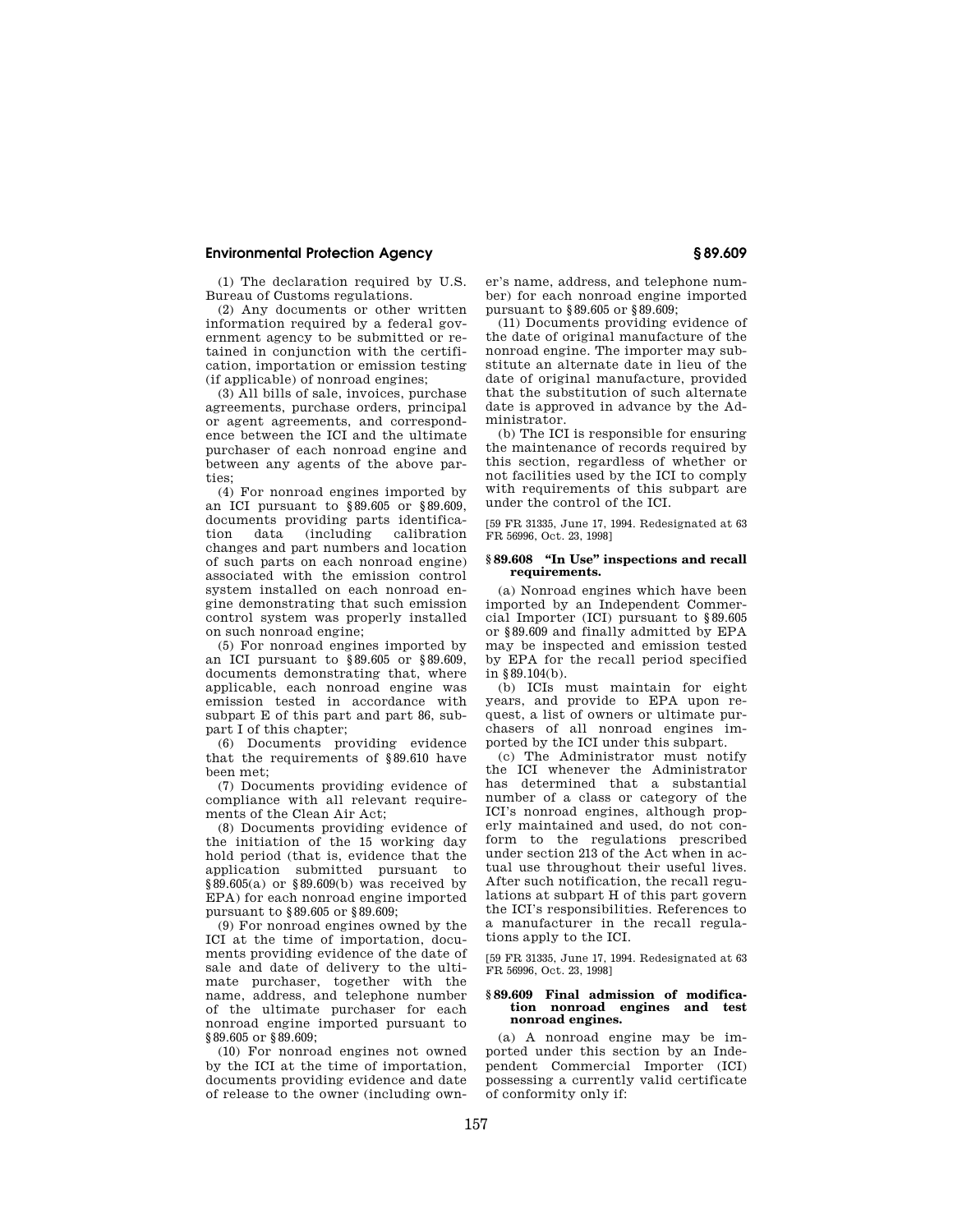(1) The nonroad engine is six original production years old or older; and

(2) The ICI's name has not been placed on a currently effective EPA list of ICIs ineligible to import such modification/test nonroad engines, as described in paragraph (e) of this section; and

(3) The ICI has a currently valid certificate of conformity for the same nonroad engine class and fuel type as the nonroad engine being imported.

(b) A nonroad engine conditionally imported under this section may be finally admitted into the United States upon approval of the ICI's application by the Administrator. The application is to be made by completing EPA forms, in accordance with EPA instructions. The ICI includes in the application:

(1) The identification information required in §89.604;

(2) An attestation by the ICI that the nonroad engine has been modified and tested in accordance with the applicable emission tests as specified in Subpart B §89.119(a) of this part at a laboratory within the United States;

(3) The results of all emission tests;

(4) The applicable deterioration factor assigned by EPA, if any;

(5) The emission test results adjusted by the applicable deterioration factor;

(6) All information required under §89.610 related to maintenance, warranties, and labeling;

(7) An attestation by the ICI that the ICI is responsible for the nonroad engine's compliance with federal emission requirements, regardless of whether the ICI owns the nonroad engine imported under this section;

(8) The applicable address and telephone number of the ICI, or the name, address, and telephone number of the person who the ICI prefers to receive EPA notification under §89.609(d);

(9) An attestation by the ICI that all requirements of §89.607–95 and §89.610 have been met; and

(10) Such other information as is deemed necessary by the Administrator.

(c) EPA approval for final admission of a nonroad engine under this section is presumed not to have been granted if any requirement of this subpart has not been met.

## **§ 89.609 40 CFR Ch. I (7–1–21 Edition)**

(d) Except as provided in paragraph (c) of this section, EPA approval for final admission of a nonroad engine under this section is presumed to have been granted if the ICI does not receive oral or written notice from EPA to the contrary within 15 working days of the date that the Engine Programs and Compliance Division of EPA receives the ICI's application under paragraph (b) of this section. Such EPA notice of nonapproval may be made to any employee of the ICI. It is the responsibility of the ICI to ensure that the Engine Programs and Compliance Division of EPA receives the application and to confirm the date of receipt. During this 15 working day hold period, the nonroad engine is stored at a location where the Administrator has reasonable access to the nonroad engine for the Administrator's inspection. The storage is to be within 50 miles of the ICI's testing facility to allow the Administrator reasonable access for inspection and testing. A storage facility not meeting this criterion must be approved in writing by the Administrator prior to the submittal of the ICI's application under paragraph (b) of this section.

(e) *EPA list of ICIs ineligible to import nonroad engines for modification/test.*  EPA maintains a current list of ICIs who have been determined to be ineligible to import nonroad engines under this section. The determination of ineligibility is made in accordance with the criteria and procedures in §89.612(e) of this subpart.

(f) *Inspections.* Prior to final admission, a nonroad engine imported under this section is subject to special inspections as described in §89.606 with these additional provisions:

(1) If, in the judgment of the Administrator, a significant number of nonroad engines imported by an ICI fail to comply with emission requirements upon inspection or retest or if the ICI fails to comply with a provision of these regulations that pertain to nonroad engines imported pursuant to §89.609, the ICI may be placed on the EPA list of ICIs ineligible to import nonroad engines under this section as specified in paragraph (e) of this section and §89.612(e).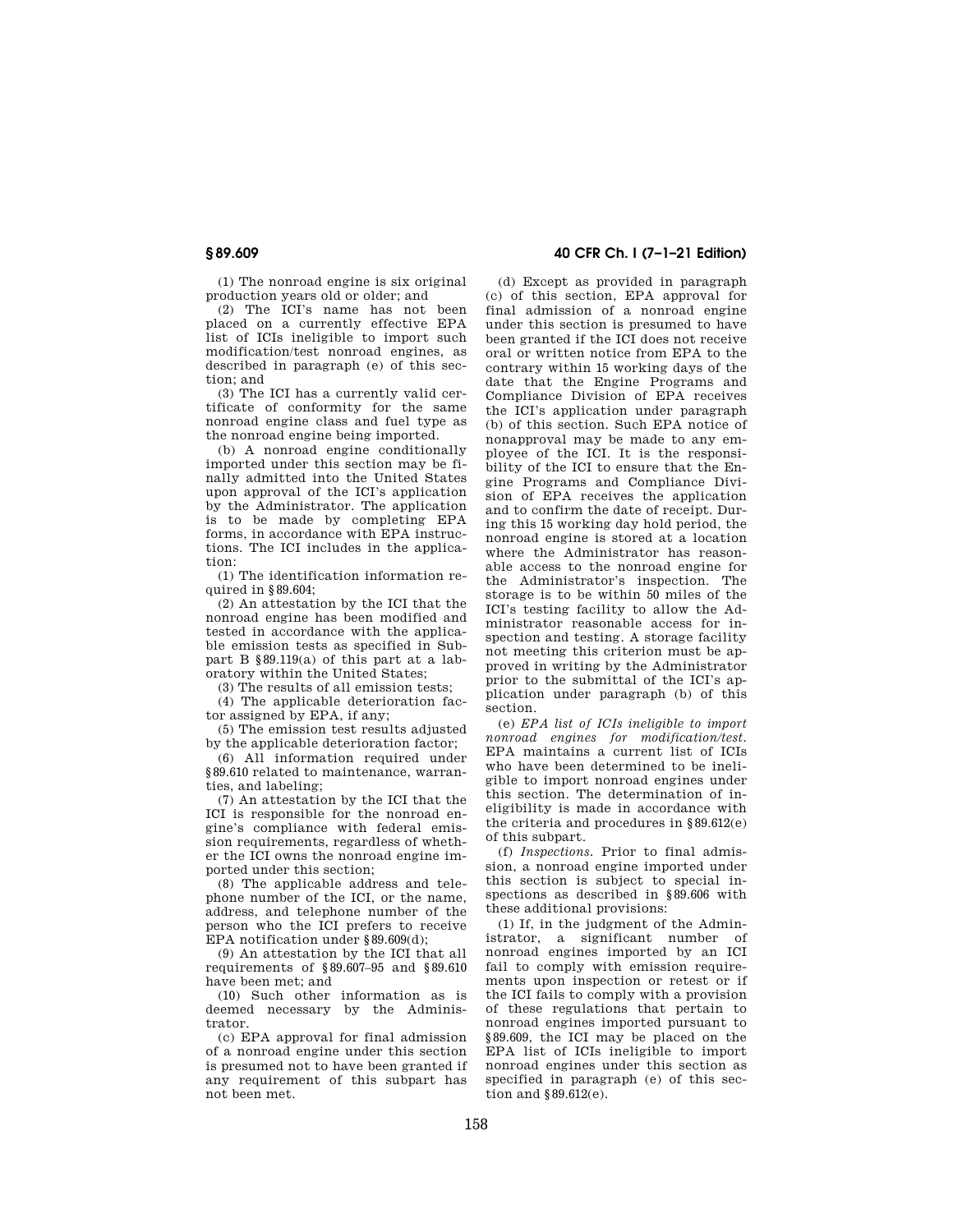(2) An individual nonroad engine which fails a retest or inspection is to be repaired and retested, as applicable, to demonstrate compliance with emission requirements before final admission is granted by EPA.

(3) Unless otherwise specified by EPA, the ICI bears the costs of all retesting under this subsection, including transportation.

(g) *In-use inspection and testing.* A nonroad engine imported under this section may be tested or inspected by EPA at any time during the recall period specified in §89.104(b), in accordance with §89.608(a). If, in the judgment of the Administrator, a significant number of properly maintained and used nonroad engines imported by the ICI pursuant to this section fail to meet emission requirements, the name of the ICI may be placed on the EPA list of ICIs ineligible to import nonroad engines under the modification/test provision as specified in paragraph (e) of this section and §89.612(e).

[59 FR 31335, June 17, 1994. Redesignated and amended at 63 FR 56996, 57021, Oct. 23, 1998]

#### **§ 89.610 Maintenance instructions, warranties, emission labeling.**

The provisions of this section are applicable to all nonroad engines imported under the provisions of §89.605 or §89.609.

(a) *Maintenance instructions.* (1) The Independent Commercial Importer (ICI) must furnish to the purchaser, or to the owner of each nonroad engine imported under §89.605 or §89.609 of this subpart, written instructions for the maintenance and use of the nonroad engine by the purchaser or owner. Each application for final admission of a nonroad engine is to provide an attestation that such instructions have been or will be (if the ultimate purchaser is unknown) furnished to the purchaser or owner of such nonroad engine at the time of sale or delivery. The ICI must maintain a record of having furnished such instructions.

(2) For each nonroad engine imported under §89.609, a copy of the maintenance and use instructions is to be maintained in a file containing the records for that nonroad engine.

(3) The maintenance and use instructions are not to contain requirements more restrictive than those set forth in §89.109 (Maintenance Instructions) and are to be in sufficient detail and clarity that a mechanic of average training and ability can maintain or repair the nonroad engine.

(4) For each nonroad engine imported pursuant to §89.605 or §89.609, ICIs must furnish with each nonroad engine a list of the emission control parts, emissionrelated parts added by the ICI, and the emission control and emission-related parts furnished by the Original Engine Manufacturer (OEM).

(5) The information required in this section to be furnished to the ultimate purchaser or owner is to be copied and maintained in a file containing the records for that nonroad engine prior to submitting each application for final admission pursuant to  $§89.605(a)$ or §89.609(b).

(b) *Warranties.* (1) ICIs must submit to the Engine Programs and Compliance Division of EPA sample copies (including revisions) of any warranty documents required by this section prior to importing nonroad engines under this subpart.

(2) ICIs must provide to nonroad engine owners emission warranties identical to those required by sections 207(a) of the Act. The warranty period for each nonroad engine is to commence on the date the nonroad engine is delivered by the ICI to the ultimate purchaser or owner.

(3) ICIs must provide warranty insurance coverage by a prepaid mandatory service insurance policy underwritten by an independent insurance company. The policy is to:

(i) Be subject to the approval of the Administrator if the insurance coverage is less than the required warranty;

(ii) At a minimum, provide coverage for emission-related components installed or modified by the ICI and, to the maximum extent possible, the emission-related components installed by the OEM;

(iii) Be transferable to each successive owner for the periods specified in §89.104(c); and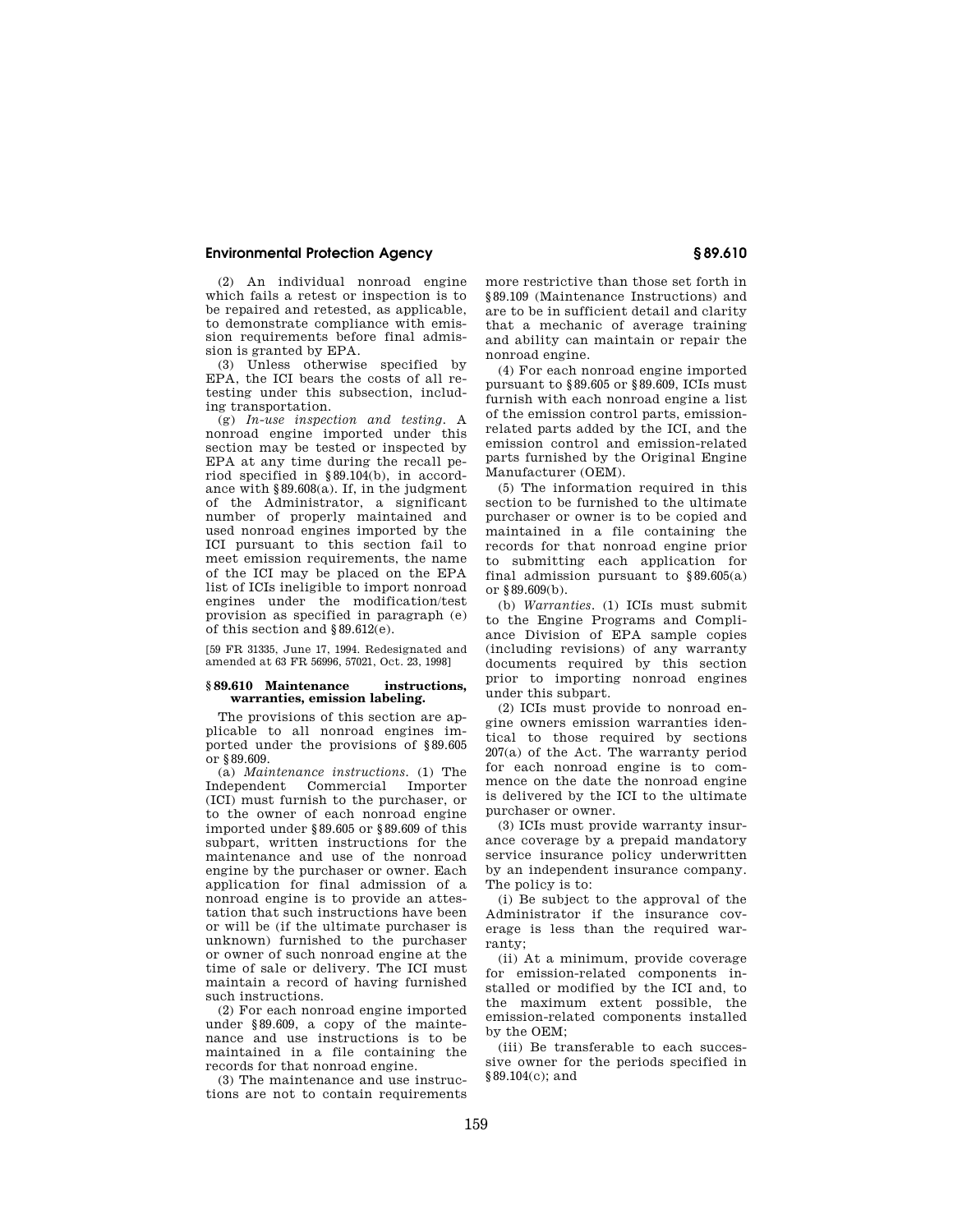(iv) Provide that in the absence of an ICI's facility being reasonably available (that is, within 50 miles) for performance of warranty repairs, the warranty repairs may be performed anywhere.

(4) ICIs must attest in each application for final admission that the warranty requirements have been met, that the mandatory insurance has been paid and is in effect, and that certificates and statements of the warranties have been or will be provided to the owner or ultimate purchaser. A copy of the warranties and evidence that the warranties are paid and in effect is to be maintained in a file containing the records for each nonroad engine prior to submitting each application for final admission pursuant to §89.605(a) or §89.609(b).

(c) *Emission labeling.* (1) For each nonroad engine imported pursuant to §89.605 or §89.609, the ICI must affix a permanent legible label which identifies each nonroad engine and also satisfies the following:

(i) The label meets all the requirements of §89.110 and contains the following statement ''This nonroad engine was originally produced in (month and year of original production). It has been imported and modified by (ICI's name, address, and telephone number) to conform to United States emission regulations applicable to the (year) model year.''

(ii) If the nonroad engine is owned by the ICI at the time of importation, the label also states ''This nonroad engine is warranted for five years or 3000 hours of operation from the date of purchase, whichever first occurs.''

(iii) If the nonroad engine is not owned by the ICI at the time of importation, the label states ''This nonroad engine is warranted for five years or 3000 hours of operation from the date of release to the owner, whichever first occurs.''

(iv) For nonroad engines imported under §89.609, the label clearly states in bold letters that ''This nonroad engine has not been manufactured under a certificate of conformity but conforms to United States emission regulations under a modification/test program.'' For all nonroad engines imported pursuant to §89.605 or §89.609,

**§ 89.611 40 CFR Ch. I (7–1–21 Edition)** 

the label contains the vacuum hose routing diagram applicable to the nonroad engines.

(2) As part of the application to the Administrator for final admission of each individual nonroad engine under §89.609, the ICI must maintain a copy of the labels for each nonroad engine in a file containing the records for that nonroad engine prior to submitting each application for final admission. ICIs importing under §89.605 or §89.609 must attest to compliance with the preceding labeling requirements of this section in each application for final admission.

[59 FR 31335, June 17, 1994. Redesignated and amended at 63 FR 56996, 57021, Oct. 23, 1998]

#### **§ 89.611 Exemptions and exclusions.**

(a) Individuals, as well as ICIs, are eligible for importing nonroad engines into the United States under the provisions of this section, unless otherwise specified.

(b) Notwithstanding other requirements of this subpart, a nonroad engine entitled to one of the temporary exemptions of this paragraph may be conditionally admitted into the United States if prior written approval for the conditional admission is obtained from the Administrator. Conditional admission is to be under bond. The Administrator may request that the U.S. Customs Service require a specific bond amount to ensure compliance with the requirements of the Act and this subpart. A written request for approval from the Administrator is to contain the identification required in §89.604(a) (except for  $§89.604(a)(5)$ ) and information that demonstrates that the importer is entitled to the exemption. Noncompliance with provisions of this section may result in the forfeiture of the total amount of the bond or exportation of the nonroad engine. The following temporary exemptions are permitted by this paragraph:

(1) *Exemption for repairs or alterations.*  A person may conditionally import under bond a nonconforming engine solely for purpose of repairs or alterations. The engine may not be operated in the United States other than for the sole purpose of repair or alteration or shipment to the point of repair or alteration and to the port of export. It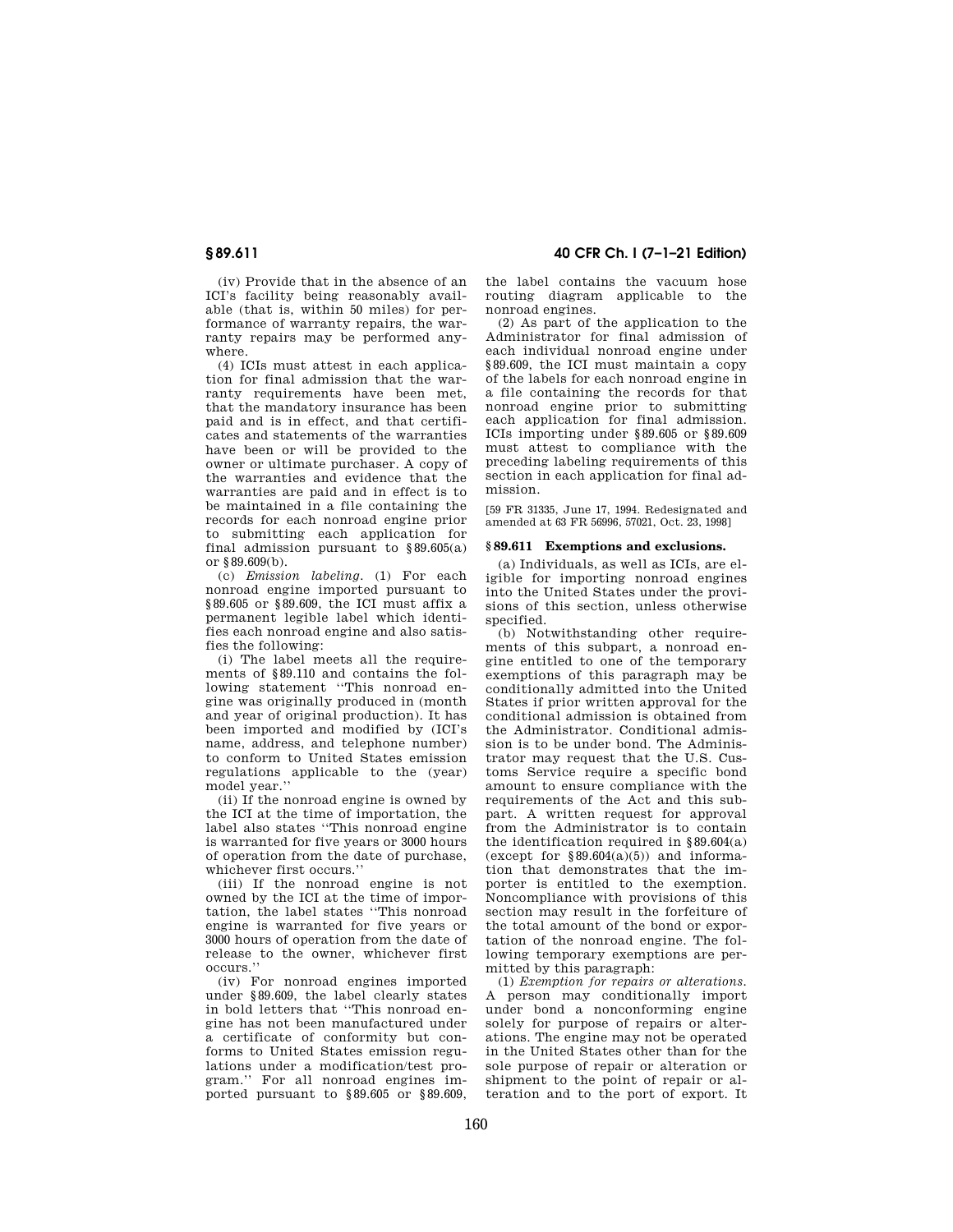may not be sold or leased in the United States and is to be exported upon completion of the repairs or alterations.

(2) *Testing exemption.* A test nonroad engine may be conditionally imported by a person subject to the requirements of §89.905. A test nonroad engine may be operated in the United States provided that the operation is an integral part of the test. This exemption is limited to a period not exceeding one year from the date of importation unless a request is made by the appropriate importer concerning the nonroad engine in accordance with §89.905(f) for a subsequent one-year period.

(3) *Precertification exemption.* A prototype nonroad engine for use in applying to EPA for certification pursuant to this subpart may be conditionally imported subject to applicable provisions of §89.906 and the following requirements:

(i) No more than one prototype nonroad engine for each engine family for which an importer is seeking certification is to be imported.

(ii) The granting of precertification exemptions by the Administrator is discretionary. Normally, no more than three outstanding precertification exemptions are allowed for each importer. No precertification exemption is allowed if the importer requesting the exemption is in noncompliance with any requirement of this subpart until the noncompliance is corrected.

(iii) Unless a certificate of conformity is issued for the prototype nonroad engine and the nonroad engine is finally admitted pursuant to the requirements of §89.605 within 180 days from the date of entry, the total amount of the bond is to be forfeited or the nonroad engine exported unless an extension is granted by the Administrator. A request for an extension is to be in writing and received by the Administrator prior to the date that the precertification exemption expires.

(iv) Such precertification nonroad engine may not be operated in the United States other than for the sole purpose of the precertification exemption.

(4) *Display exemptions.* (i) A nonroad engine intended solely for display may be conditionally imported subject to the requirements of §89.907.

(ii) A display nonroad engine may be imported by any person for purposes related to a business or the public interest. Such purposes do not include collections normally inaccessible or unavailable to the public on a daily basis, display of a nonroad engine at a dealership, private use, or other purpose that the Administrator determines is not appropriate for display exemptions. A display nonroad engine may not be sold in the United States and may not be operated in the United States except for the operation incident and necessary to the display purpose.

(iii) A temporary display exemption is granted for 12 months or for the duration of the display purpose, whichever is shorter. Two extensions of up to 12 months each are available upon approval by the Administrator. In no circumstances, however, may the total period of exemption exceed 36 months. The U.S. Customs Service bonds a temporary display exemption.

(c) Notwithstanding any other requirement of this subpart, a nonroad engine may be finally admitted into the United States under this paragraph if prior written approval for such final admission is obtained from the Administrator. Conditional admission of these nonroad engines under this subpart is not permitted for the purpose of obtaining such written approval from the Administrator. A request for approval is to contain the identification information required in §89.604(a) (except for  $§89.604(a)(5)$  and information that demonstrates that the importer is entitled to the exemption or exclusion. The following exemptions or exclusions are permitted by this paragraph:

(1) *National security exemption.* A nonroad engine may be imported under the national security exemption found at §89.908.

(2) *Hardship exemption.* The Administrator may exempt on a case-by-case basis a nonroad engine from federal emission requirements to accommodate unforeseen cases of extreme hardship or extraordinary circumstances.

(3) *Exemption for nonroad engines identical to United States certified versions.* (i)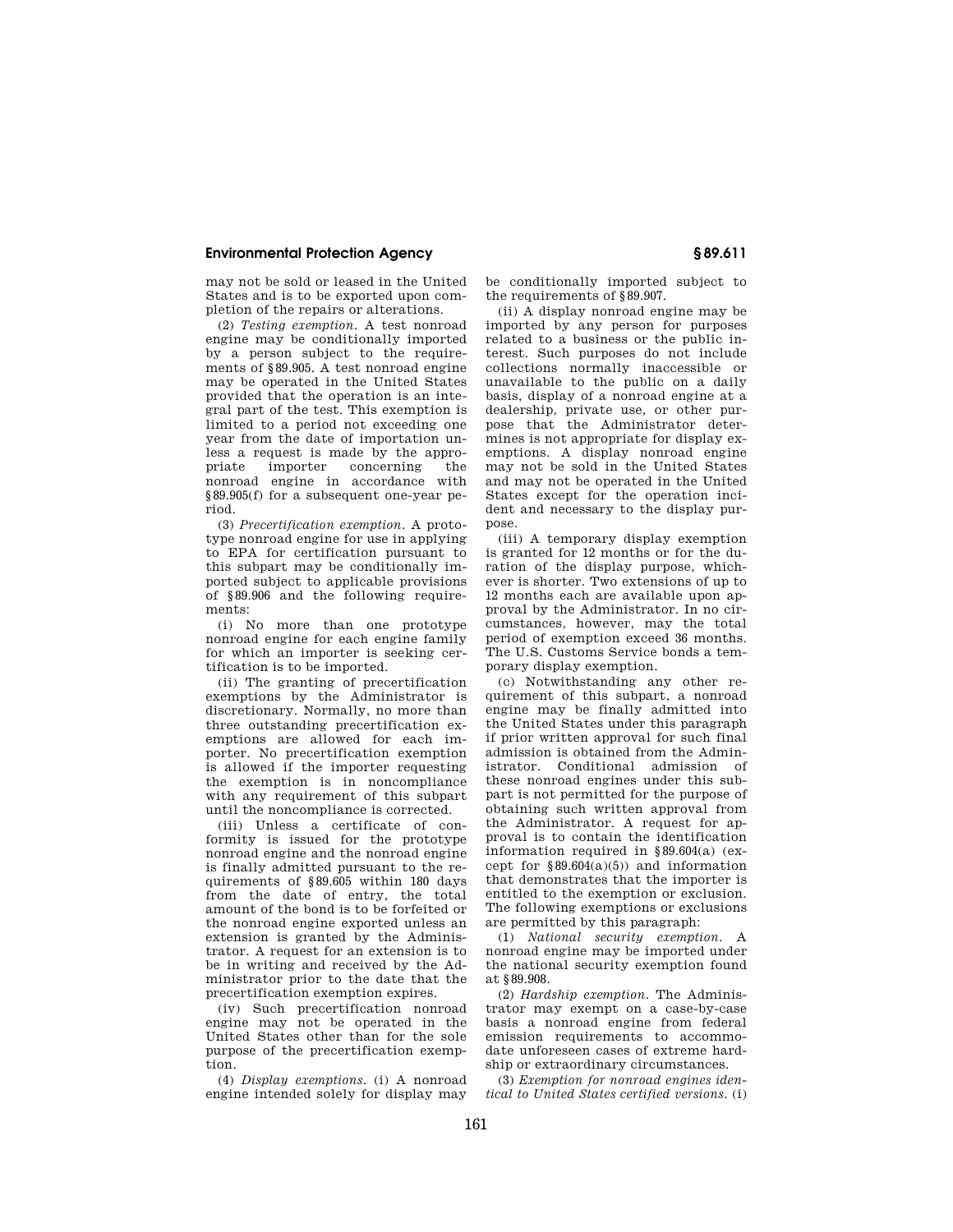A person (including businesses) is eligible for importing a nonroad engine into the United States under the provisions of this paragraph. An exemption will be granted if the nonroad engine:

(A) is owned by the importer;

(B) is not offered for importation for the purpose of resale; and

(C) is proven to be identical, in all material respects, to a nonroad engine certified by the Original Engine Manufacturer (OEM) for sale in the United States or is proven to have been modified to be identical, in all material respects, to a nonroad engine certified by the OEM for sale in the United States according to complete written instructions provided by the OEM's United States representative, or his/her designee.

(ii) *Proof of conformity.* (A) Documentation submitted pursuant to this section for the purpose of proving conformity of individual nonroad engines is to contain sufficiently organized data or evidence demonstrating that the nonroad engine identified pursuant to §89.604(a) is identical, in all material respects, to a nonroad engine identified in an OEM's application for certification.

(B) If the documentation does not contain all the information required by this part, or is not sufficiently organized, EPA notifies the importer of any areas of inadequacy, and that the documentation does not receive further consideration until the required information or organization is provided.

(C) If EPA determines that the documentation does not clearly or sufficiently demonstrate that a nonroad engine is eligible for importation, EPA notifies the importer in writing.

(D) If EPA determines that the documentation clearly and sufficiently demonstrates that a nonroad engine is eligible for importation, EPA grants approval for importation and notifies the importer in writing. Notwithstanding any other requirement of this subpart, the notice constitutes approval for final admission into the United States.

(d) Foreign diplomatic and military personnel may import a nonconforming nonroad engine without bond. At the time of admission, the importer must submit to the Administrator the writ-

**§ 89.611 40 CFR Ch. I (7–1–21 Edition)** 

ten report required in §89.604(a) (except for information required by  $§89.604(a)(5))$  and a statement from the U.S. Department of State confirming qualification for this exemption. The nonroad engine may not be sold in the United States and must be exported if the individual's diplomatic status is no longer applicable, as determined by the Department of State, unless subsequently brought into conformity in accordance with §§89.605, 89.609, or 89.611(c)(3).

(e) *Competition exclusion.* A nonconforming engine may be imported by any person provided the importer demonstrates to the Administrator that the engine is used to propel a vehicle used solely for competition and obtains prior written approval from the Administrator. A nonconforming engine imported pursuant to this paragraph may not be operated in the United States except for that operation incident and necessary for the competition purpose, unless subsequently brought into conformity with United States emission requirements in accordance with §§89.605, 89.609, or 89.611(c)(3).

(f) *Exclusions/exemptions based on date of original manufacture.* (1) Notwithstanding any other requirements of this subpart, the following nonroad engines are excluded, as determined by the engine's gross power output, from the requirements of the Act in accordance with section 213 of the Act and may be imported by any person:

(i) All nonroad engines greater than or equal to 37 kW but less than 75 kW originally manufactured prior to January 1, 1998.

(ii) All nonroad engines greater than or equal to 75 kW but less than 130 kW originally manufactured prior to January 1, 1997.

(iii) All nonroad engines greater than or equal to 130 kW but less than or equal to 560 kW originally manufactured prior to January 1, 1996.

(iv) All nonroad engines greater than 560 kW originally manufactured prior to January 1, 2000.

(v) All nonroad engines greater than or equal to 19 kW but less than 37 kW originally manufactured prior to January 1, 1999.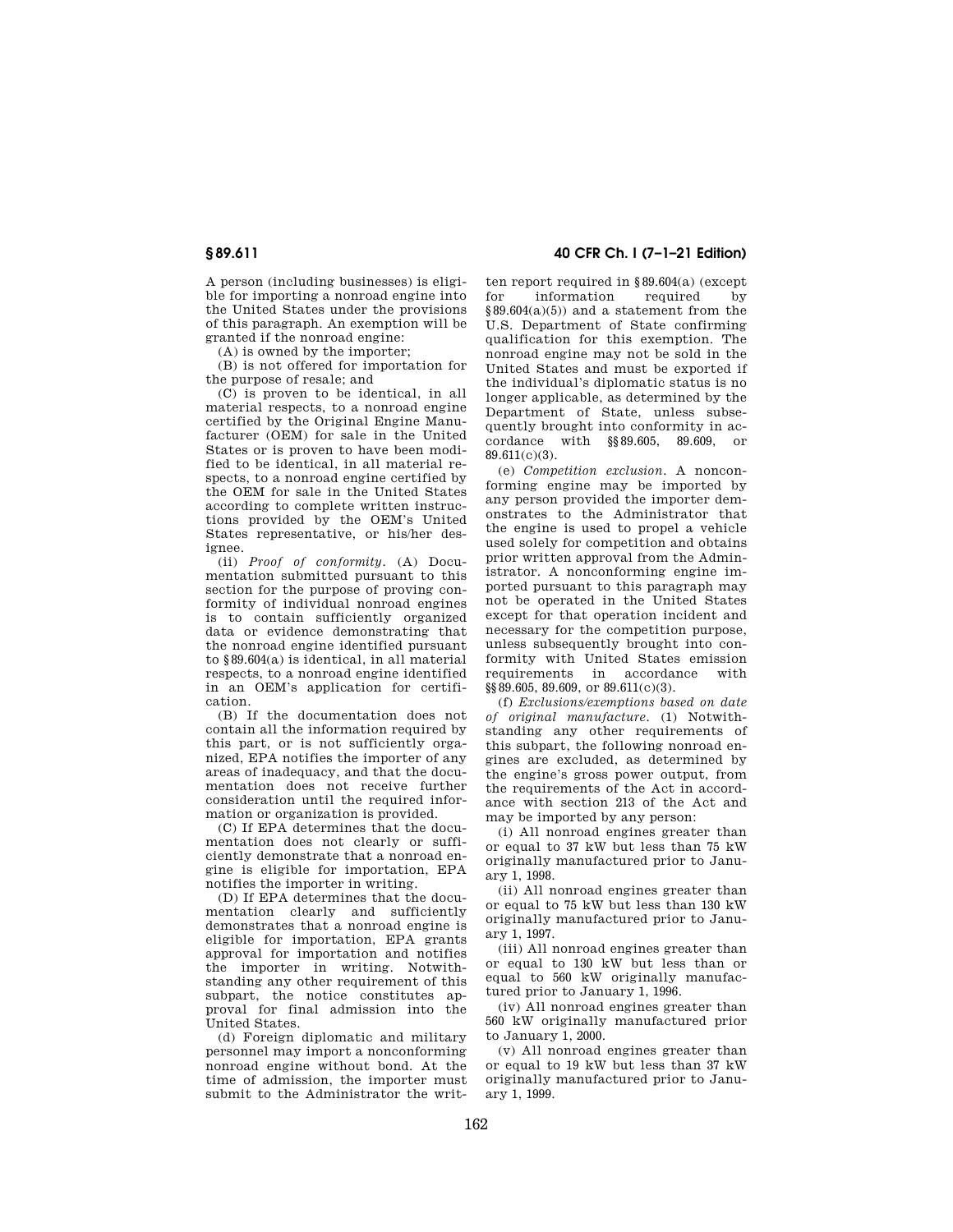(vi) All nonroad engines less than 19 kW originally manufactured prior to January 1, 2000.

(2) Notwithstanding other requirements of this subpart, a nonroad engine not subject to an exclusion under §89.611(f)(1) but greater than 20 original production (OP) years old is entitled to an exemption from the requirements of the Act, provided that it has not been modified in those 20 OP years and it is imported into the United States by an ICI. At the time of admission, the ICI must submit to the Administrator the written report required in §89.604(a) (except for information required by  $§89.604(a)(5)$ .

(g) An application for exemption and exclusion provided for in paragraphs (b), (c), and (e) of this section is to be mailed to: U.S. Environmental Protection Agency, Office of Mobile Sources, Engine Programs and Compliance Division (6405–J), 1200 Pennsylvania Ave., NW., Washington, DC 20460, Attention: Imports.

[59 FR 31335, June 17, 1994. Redesignated and amended at 63 FR 56996, 57022, Oct. 23, 1998; 70 FR 40446, July 13, 2005; 72 FR 53129, Sept. 18, 2007]

#### **§ 89.612 Prohibited acts; penalties.**

(a) The importation of a nonroad engine, including a nonroad engine incorporated into a nonroad vehicle or nonroad equipment, which is not covered by a certificate of conformity other than in accordance with this subpart and the entry regulations of the U.S. Customs Service is prohibited. Failure to comply with this section is a violation of section 213(d) and section 203 of the Act.

(b) Unless otherwise permitted by this subpart, during a period of conditional admission, the importer of a nonroad engine may not:

(1) Register, license, or operate the nonroad engine in the United States;

(2) Sell or offer the nonroad engine for sale;

(3) Store the nonroad engine on the premises of a dealer (unless approved by the Administrator), owner, or purchaser;

(4) Relinquish control of the nonroad engine to the owner or purchaser; or

(5) Cause a nonroad engine to be altered in any manner subsequent to modification and testing, if applicable, for which an application for final admission is based and submitted to the Administrator, unless approved in advance by the Administrator.

(c) A nonroad engine conditionally admitted pursuant to §89.604 and not granted final admission within 120 days of such conditional admission, or within such additional time as the Administrator and the U.S. Customs Service may allow, is deemed to be unlawfully imported into the United States in violation of section 213(d) and section 203 of the Act, unless the nonroad engine has been delivered to the U.S. Customs Service for export or other disposition under applicable Customs laws and regulations. A nonroad engine not so delivered is subject to seizure by the U.S. Customs Service.

(d) An importer who violates section 213(d) and section 203 of the Act is subject to the provisions of section 209 of the Act and is also subject to a civil penalty under section 205 of the Act of not more than \$32,500 for each nonroad engine subject to the violation.

In addition to the penalty provided in the Act, where applicable, a person or entity who imports an engine under the exemption provisions of §89.611(b) and, who fails to deliver the nonroad engine to the U.S. Customs Service is liable for liquidated damages in the amount of the bond required by applicable Customs laws and regulations. The maximum penalty value listed in this paragraph (d) is shown for calendar year 2004. Maximum penalty limits for later years may be adjusted based on the Consumer Price Index. The specific regulatory provisions for changing the maximum penalties, published in 40 CFR part 19, reference the applicable U.S. Code citation on which the prohibited action is based.

 $(e)(1)$  An ICI whose nonroad engines imported under §89.605 or §89.609 fail to conform to federal emission requirements after modification and/or testing or who fails to comply with applicable provisions of this subpart, may, in addition to any other applicable sanctions and penalties, be subject to any, or all, of the following sanctions:

(i) The ICI's currently held certificates of conformity may be revoked or suspended;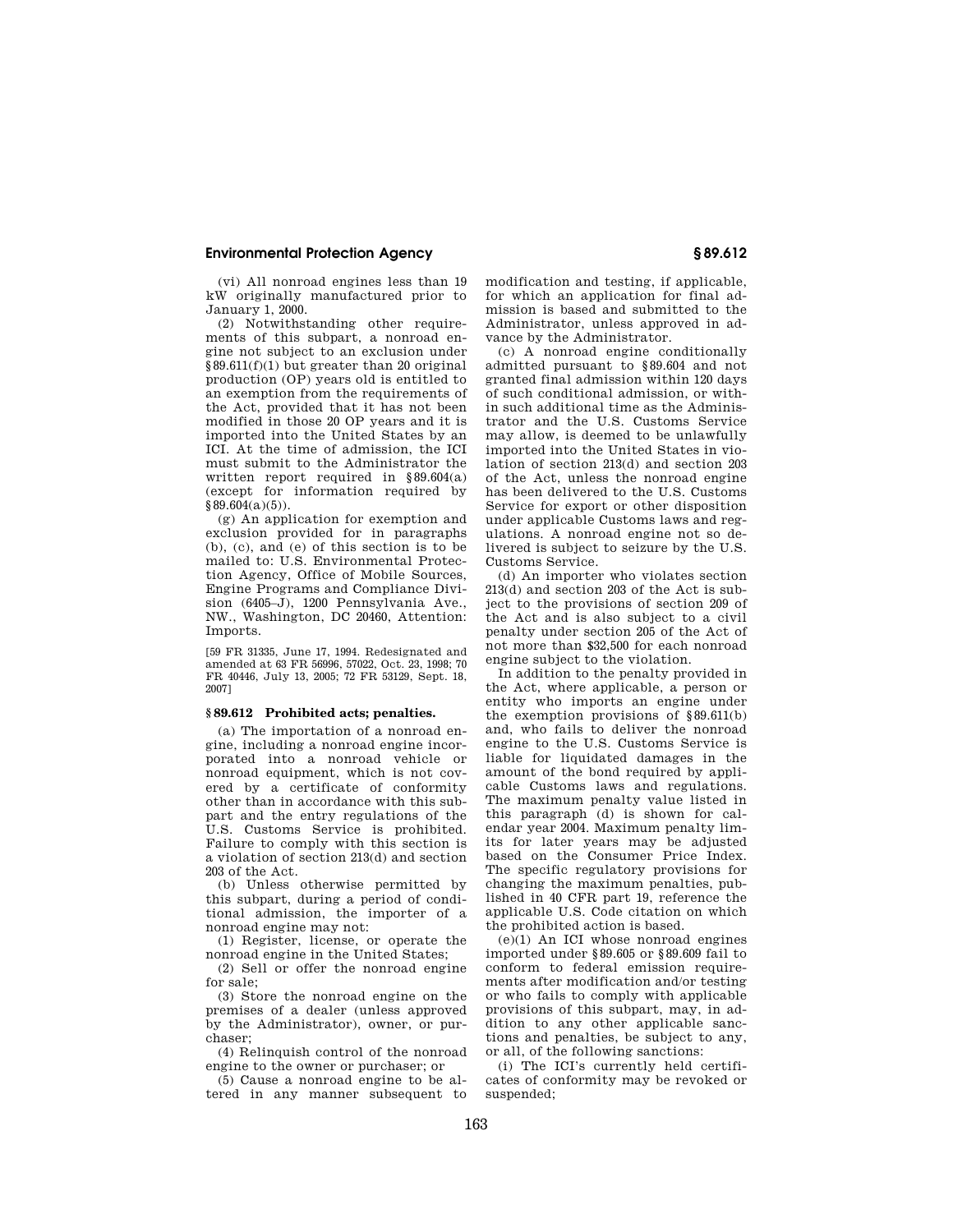(ii) The ICI may be deemed ineligible

to apply for new certificates of conformity for up to three years; and

(iii) The ICI may be deemed ineligible to import nonroad engines under §89.609 in the future and be placed on a list of ICIs ineligible to import nonroad engines under the provisions of §89.609.

(2) Grounds for the actions described in paragraph (e)(1) of this section include, but are not limited to, the following:

(i) Action or inaction by the ICI or the laboratory performing the emission test on behalf of the ICI, which results in fraudulent, deceitful, or grossly inaccurate representation of any fact or condition which affects a nonroad engine's eligibility for admission to the United States under this subpart;

(ii) Failure of a significant number of imported nonroad engines to comply with federal emission requirements upon EPA inspection or retest; or

(iii) Failure by an ICI to comply with requirements of this subpart.

(3) The following procedures govern any decision to suspend, revoke, or refuse to issue certificates of conformity under this subpart:

(i) When grounds appear to exist for the actions described in paragraph (e)(1) of this section, the Administrator must notify the ICI in writing of any intended suspension or revocation of a certificate of conformity, proposed ineligibility to apply for new certificates of conformity, or intended suspension of eligibility to conduct modification/ testing under §89.609, and the grounds for such action.

(ii) Except as provided by paragraph  $(e)(3)(iv)$ , the ICI must take the following actions before the Administrator will consider withdrawing notice of intent to suspend or revoke the ICI's certificate of conformity or to deem the ICI ineligible to apply for new certification or to deem the ICI ineligible to perform modification/testing under §89.609:

(A) Submit a written report to the Administrator which identifies the reason for the noncompliance of the nonroad engine, describes the proposed remedy, including a description of any proposed quality control and/or quality assurance measures to be taken by the ICI to prevent the future occurrence of the problem, and states the date on which the remedies are to be implemented or

(B) Demonstrate that the nonroad engine does in fact comply with applicable regulations in this chapter by retesting, if applicable, the nonroad engine in accordance with the applicable emission test specified in subpart E of this part.

(iii) An ICI may request, within 15 calendar days of the Administrator's notice of intent to suspend or revoke the ICI's certificate of conformity or to deem the ICI ineligible to apply for new certificates or to deem the ICI ineligible to perform modification/testing under §89.609, that the Administrator grant such ICI a hearing:

 $(A)$  As to whether the tests, if applicable, have been properly conducted,

(B) As to any substantial factual issue raised by the Administrator's proposed action.

(iv) If, after the Administrator notifies an ICI of the intent to suspend or revoke the ICI's certificate of conformity or to deem the ICI ineligible to apply for new certificates or to deem the ICI ineligible to perform modification/testing under §89.609 and prior to any final suspension or revocation, the ICI demonstrates to the Administrator's satisfaction that the decision to initiate suspension or revocation of the certificate of conformity or eligibility to perform modification/testing under §89.609 was based on erroneous information, the Administrator will withdraw the notice of intent.

(4) Hearings on suspensions and revocations of certificates of conformity or of eligibility to apply for new certificates or of eligibility to perform modification/testing under §89.609 will be held in accordance with the following:

(i) The procedures prescribed by this section will apply whenever an ICI requests a hearing pursuant to paragraph (e)(3)(iii) of this section.

(ii) Hearings under paragraph (e)(3)(iii) will be held in accordance with the procedures outlined in §86.614 of this chapter, where applicable, provided that where §86.612 is referred to in §86.614: §86.612(a) is replaced by §89.612(e)(2); and §86.612(i) is replaced by  $$89.612(e)(3)(iii)$ .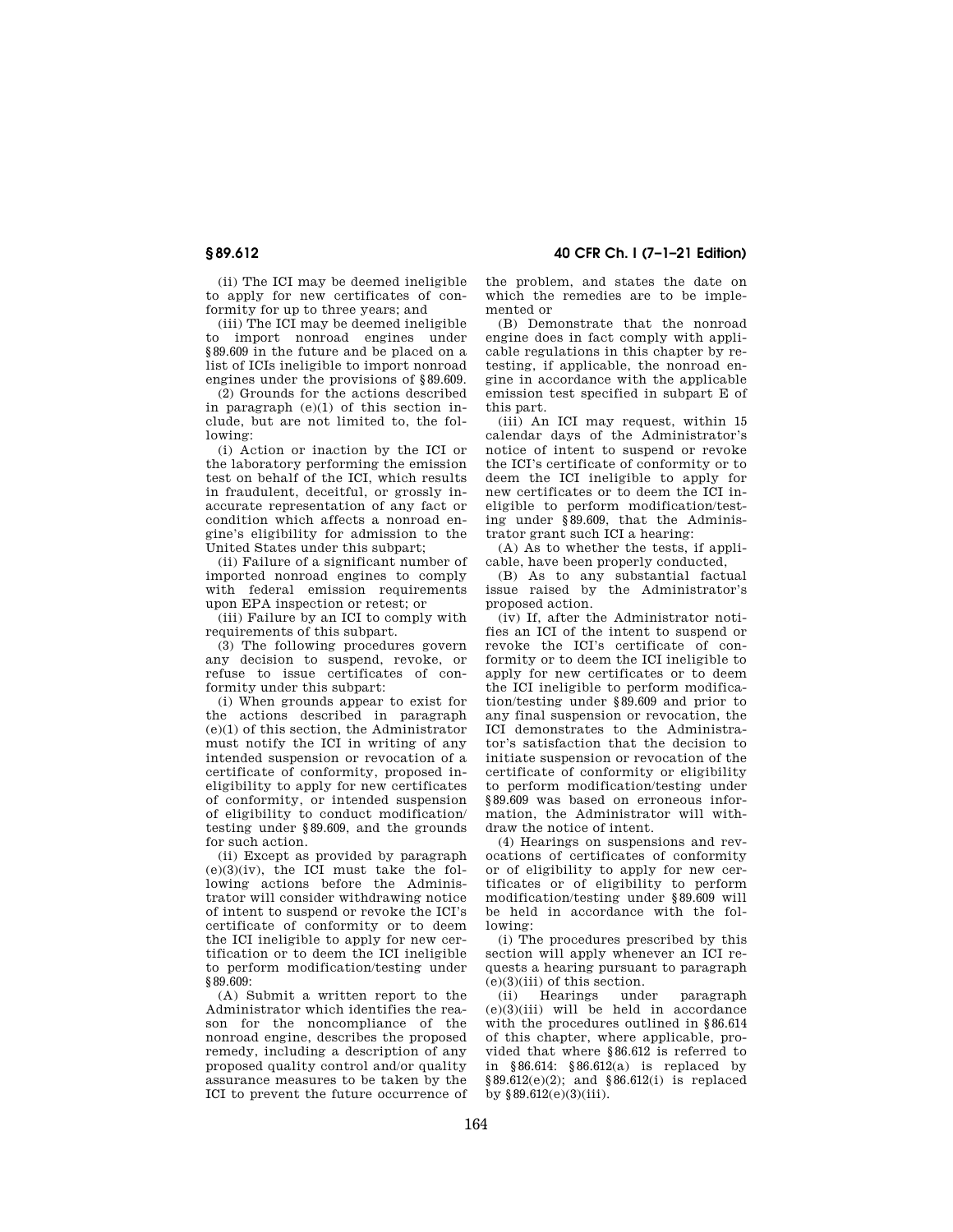(5) When a hearing is requested under this section and it clearly appears from the data or other information contained in the request for a hearing, or submitted at the hearing, that no genuine and substantial question of fact exists with respect to the issue of whether the ICI failed to comply with this subpart, the Administrator will enter an order denying the request for a hearing, or terminating the hearing, and suspending or revoking the certificate of conformity and/or deeming the ICI ineligible to apply for new certificates or to perform modification/testing under §89.609.

(6) In lieu of requesting a hearing under paragraph  $(e)(3)(iii)$  of this section, an ICI may respond in writing to EPA's charges in the notice of intent to suspend or revoke. An ICI's written response must be received by EPA within 30 days of the date of EPA's notice of intent. No final decision to suspend or revoke will be made before that time.

[59 FR 31335, June 17, 1994. Redesignated at 63 FR 56996, Oct. 23, 1998, as amended at 70 FR 40446, July 13, 2005]

#### **§ 89.613 Treatment of confidential information.**

The provisions for treatment of confidential information as described in §89.7 apply.

[59 FR 31335, June 17, 1994. Redesignated at 63 FR 56996, Oct. 23, 1998]

## **Subpart H—Recall Regulations**

## **§ 89.701 Applicability.**

The requirements of subpart H are applicable to all nonroad engines subject to the provisions of subpart A of part 89.

#### **§ 89.702 Definitions.**

The definitions in subpart A of this part apply to this subpart.

#### **§ 89.703 Applicability of part 85, subpart S.**

(a) Nonroad engines subject to provisions of subpart B of this part are subject to recall regulations specified in part 85, subpart S of this title, except for the items set forth in this section.

(b) Reference to section 214 of the Clean Air Act in §85.1801 is replaced by reference to section 216 of the Clean Air Act.

(c) Reference to section 202 of the Act in §85.1802(a) is replaced by reference to section 213 of the Act.

(d) Reference to ''family particulate emission limits as defined in Part 86 promulgated under section 202 of the Act'' in §85.1803(a) and §85.1805(a)(1) is replaced by reference to family emission limits as defined in part 89 promulgated under section 213 of the Act.

(e) Reference to ''vehicles or engines'' throughout the subpart is replaced by reference to ''engines.''

## **Subpart I—Emission Defect Reporting Requirements**

#### **§ 89.801 Applicability.**

The requirements of subpart I are applicable to all nonroad engines subject to the provisions of subpart A of part 89. The requirement to report emissionrelated defects affecting a given class or category of engines remains applicable for five years from the end of the model year in which such engines were manufactured.

#### **§ 89.802 Definitions.**

The definitions in subpart A of this part apply to this subpart.

# **§ 89.803 Applicability of part 85, sub-part T.**

(a) Nonroad engines subject to provisions of subpart B of this part are subject to emission defect reporting requirements specified in part 85, subpart T of this chapter, except for the items set forth in this section.

(b) Section 85.1901 is replaced by §89.801.

(c) Reference to the Clean Air Act, 42 U.S.C. 1857 in §85.1902(a) is replaced by reference to the Clean Air Act, 42 U.S.C. 7401.

(d) Reference to the ''approved Application for Certification required by 40 CFR 86.077–22 and like provisions of Part 85 and Part 86 of Title 40 of the Code of Federal Regulations'' in §85.1902(b) is replaced by reference to the approved application for certification required by §89.115 and like provisions of part 89 of this chapter.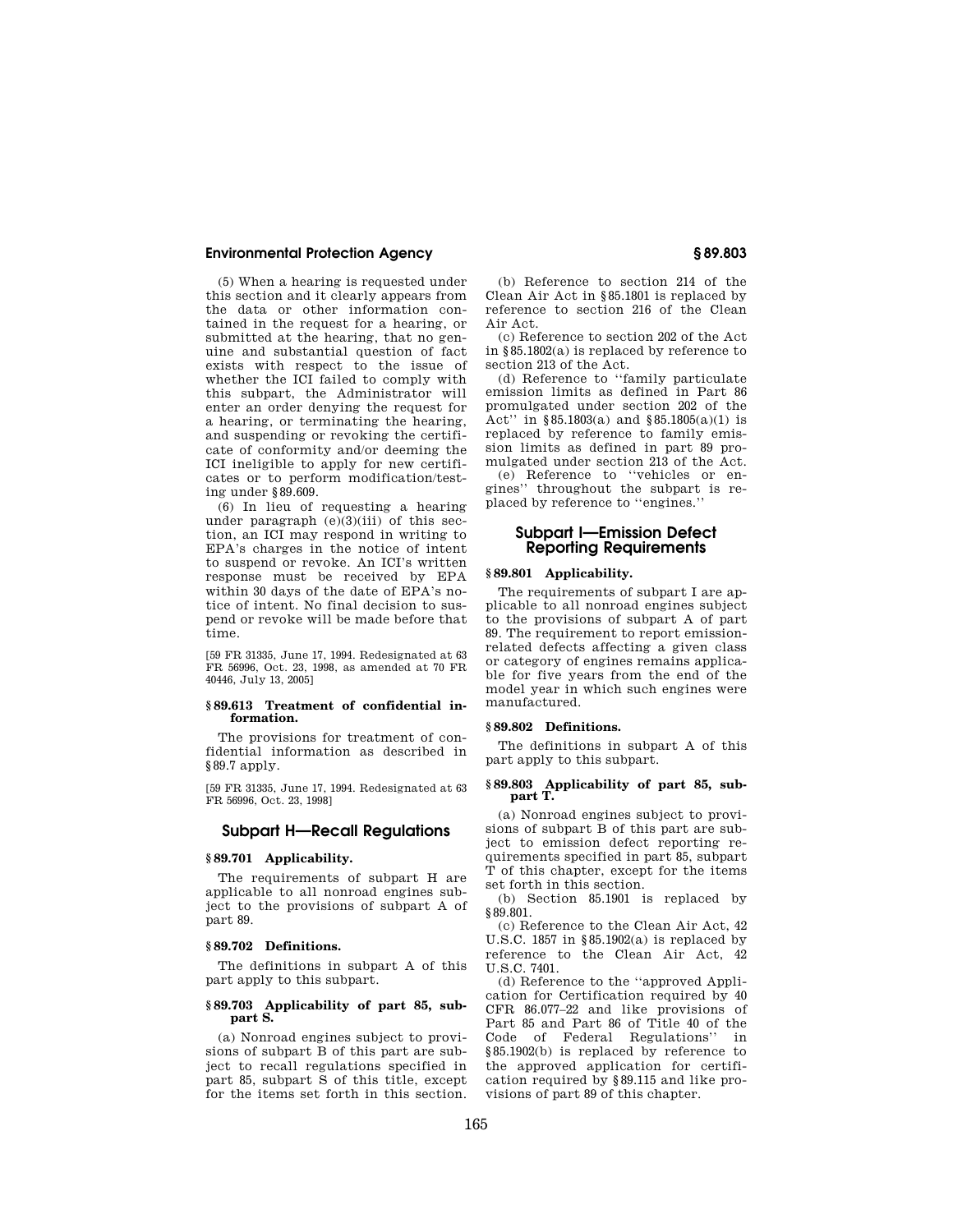(e) Reference to section 202(d) of the Act in §85.1902(c) is replaced by reference to section 202(d) and section 213 of the Act.

(f) Reference to section 214 of the Act in §85.1902 (e) and (f) is replaced by reference to section 216 of the Act.

(g) Reference to ''vehicles or engines'' throughout the subpart is replaced by reference to ''engines.''

## **Subpart J—Exemption Provisions**

## **§ 89.901 Applicability.**

The requirements of subpart J are applicable to all nonroad engines subject to the provisions of subpart A of part 89.

#### **§ 89.902 Definitions.**

The definitions in subpart A of this part apply to this subpart. The following definitions also apply to this subpart.

*Exemption* means exemption from the prohibitions of §89.1006.

*Export exemption* means an exemption granted under §89.1004(b) for the purpose of exporting new nonroad engines.

*National security exemption* means an exemption which may be granted under §89.1004(b) for the purpose of national security.

*Manufacturer-owned nonroad engine*  means an uncertified nonroad engine owned and controlled by a nonroad engine manufacturer and used in a manner not involving lease or sale by itself or in a vehicle or piece of equipment employed from year to year in the ordinary course of business for product development, production method assessment, and market promotion purposes.

*Testing exemption* means an exemption which may be granted under §89.1004(b) for the purpose of research investigations, studies, demonstrations or training, but not including national security.

#### **§ 89.903 Application of section 216(10) of the Act.**

(a) For the purpose of determining the applicability of section 216(10) of the Act, an internal combustion engine (including the fuel system) that is not used in a motor vehicle is deemed a nonroad engine if it meets the definition in subpart A of this part.

## **§ 89.901 40 CFR Ch. I (7–1–21 Edition)**

(b) EPA will maintain a list of nonroad engines that have been determined to be excluded because they are used solely for competition. This list will be available to the public and may be obtained by writing to the following address: Chief, Selective Enforcement Auditing Section, Engine Programs and Compliance Division (6405–J), Environmental Protection Agency, 1200 Pennsylvania Ave., NW., Washington, DC 20460.

(c) Upon written request, EPA will make written determinations as to whether certain engines are or are not nonroad engines. Engines that are determined not to be nonroad engines are excluded from regulations under this part.

[59 FR 31335, June 17, 1994, as amended at 63 FR 57022, Oct. 23, 1998]

#### **§ 89.904 Who may request an exemption.**

(a) Any person may request a testing exemption under §89.905.

(b) Any nonroad engine manufacturer may request a national security exemption under §89.908.

(c) For nonroad engine manufacturers, nonroad engines manufactured for export purposes are exempt without application, subject to the provisions of §89.909.

(d) For eligible manufacturers, as determined by §89.906, manufacturerowned nonroad engines are exempt without application, subject to the provisions of §89.906.

(e) For any person, display nonroad engines are exempt without application, subject to the provisions of §89.907.

#### **§ 89.905 Testing exemption.**

(a) Any person requesting a testing exemption must demonstrate the following:

(1) That the proposed test program has a purpose which constitutes an appropriate basis for an exemption in accordance with this section;

(2) That the proposed test program necessitates the granting of an exemption;

(3) That the proposed test program exhibits reasonableness in scope; and

(4) That the proposed test program exhibits a degree of control consonant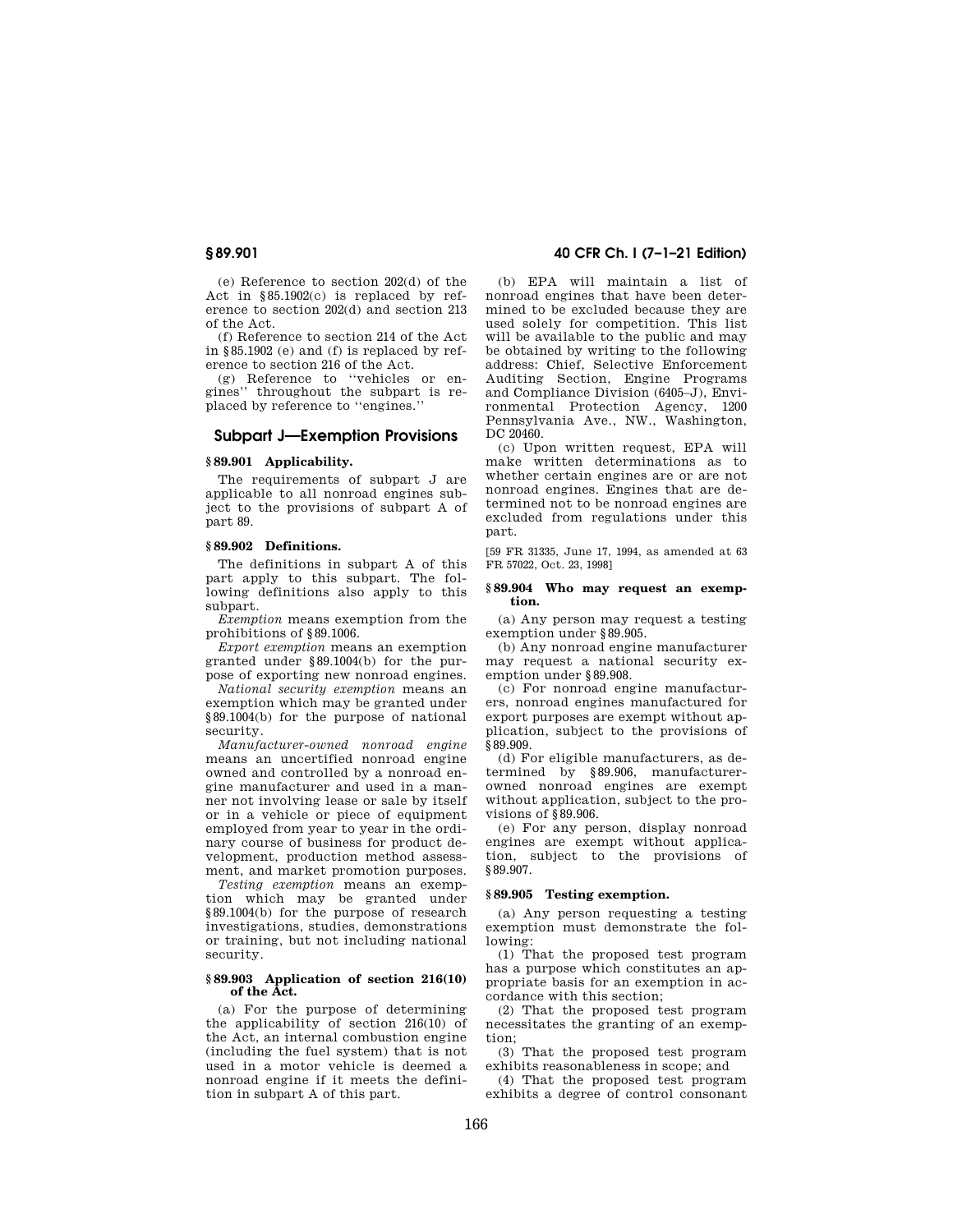with the purpose of the test program and EPA's monitoring requirements.

(5) Paragraphs (b), (c), (d), and (e) of this section describe what constitutes a sufficient demonstration for each of the four identified elements.

(b) With respect to the purpose of the proposed test program, an appropriate purpose would be research, investigations, studies, demonstrations, or training, but not national security. A concise statement of purpose is a required item of information.

(c) With respect to the necessity that an exemption be granted, necessity arises from an inability to achieve the stated purpose in a practicable manner without performing or causing to be performed one or more of the prohibited acts under §89.1003. In appropriate circumstances, time constraints may be a sufficient basis for necessity, but the cost of certification alone, in the absence of extraordinary circumstances, is not a basis for necessity.

(d) With respect to reasonableness, a test program must exhibit a duration of reasonable length and affect a reasonable number of engines. In this regard, required items of information include:

(1) An estimate of the program's duration, and

(2) The maximum number of nonroad engines involved.

(e) With respect to control, the test program must incorporate procedures consistent with the purpose of the test and be capable of affording EPA monitoring capability. As a minimum, required items of information include:

(1) The technical nature of the test;

(2) The site of the test;

(3) The time or mileage duration of the test;

(4) The ownership arrangement with regard to the engines involved in the test;

(5) The intended final disposition of the engines;

(6) The manner in which the engine identification numbers will be identified, recorded, and made available; and

(7) The means or procedure whereby test results will be recorded.

(f) A manufacturer of new nonroad engines may request a testing exemption to cover nonroad engines intended for use in test programs planned or anticipated over the course of a subsequent one-year period. Unless otherwise required by the Director, Engine Programs and Compliance Division, a manufacturer requesting such an exemption need only furnish the information required by paragraphs (a)(1) and  $(d)(2)$  of this section along with a description of the record-keeping and control procedures that will be employed to assure that the engines are used for purposes consistent with paragraph (a) of this section.

[59 FR 31335, June 17, 1994, as amended at 63 FR 57022, Oct. 23, 1998]

#### **§ 89.906 Manufacturer-owned exemption and precertification exemption.**

(a) Except as provided in paragraph (b) of this section, any manufacturerowned nonroad engine, as defined by §89.902, is exempt from §89.1003, without application, if the manufacturer complies with the following terms and conditions:

(1) The manufacturer must establish, maintain, and retain the following adequately organized and indexed information on each exempted engine:

(i) Engine identification number,

(ii) Use of the engine on exempt status and

(iii) Final disposition of any engine removed from exempt status; and

(2) The manufacturer must provide right of entry and access to these records to EPA authorized representatives as outlined in §89.506.

(3) Unless the requirement is waived or an alternate procedure is approved by the Director, Engine Programs and Compliance Division, the manufacturer must permanently affix a label to each nonroad engine on exempt status. This label should:

(i) Be affixed in a readily visible portion of the engine,

(ii) Be attached in such a manner that cannot be removed without destruction or defacement,

(iii) State in the English language and in block letters and numerals of a color that contrasts with the background of the label, the following information:

(A) The label heading ''Emission Control Information;''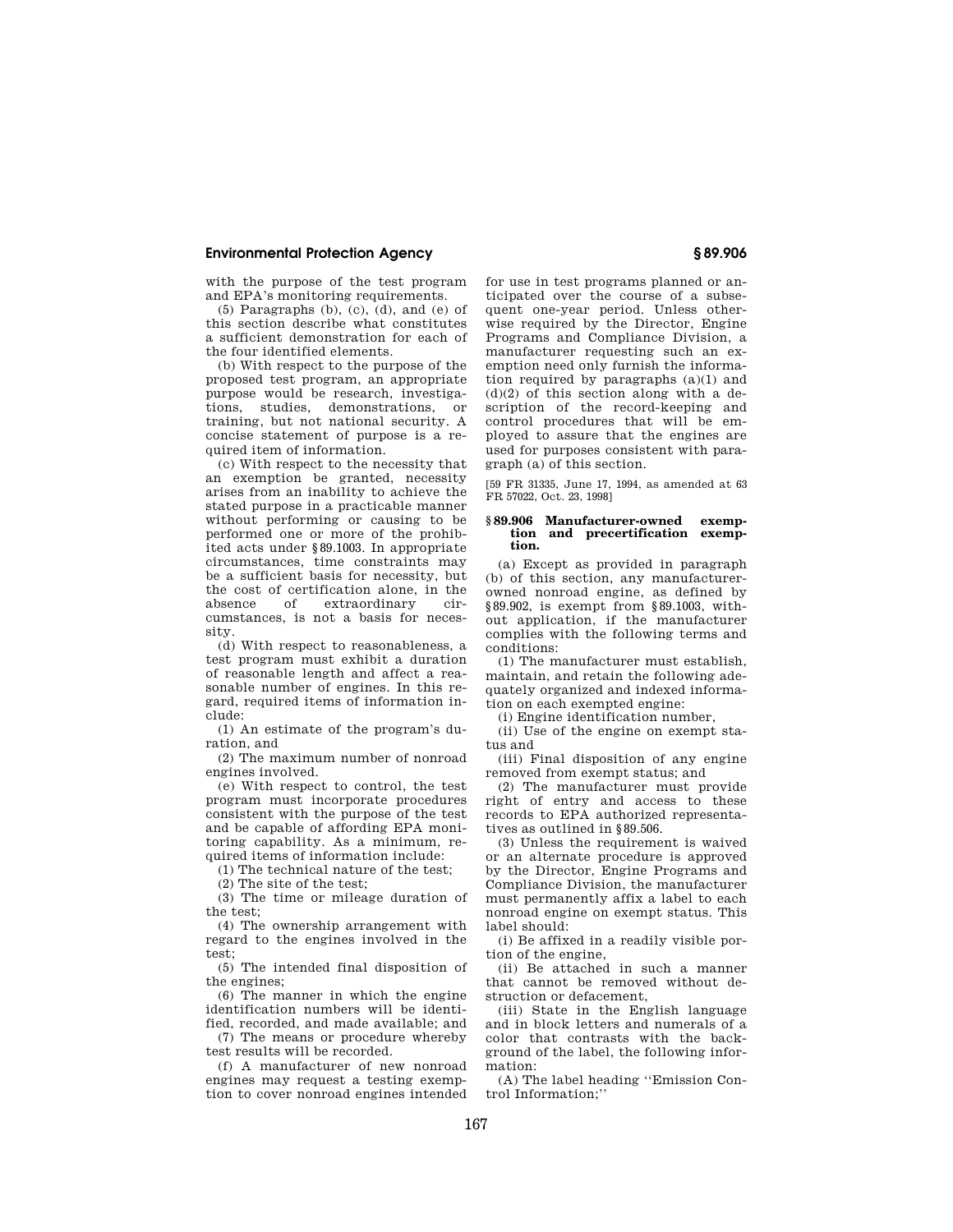(B) Full corporate name and trademark of manufacturer;

(C) Engine displacement, engine family identification, and model year of engine; or person of office to be contacted for further information about the engine;

(D) The statement ''This nonroad engine is exempt from the prohibitions of 40 CFR 89.1003.''

(4) No provision of paragraph (a)(3) of this section prevents a manufacturer from including any other information it desires on the label.

(b) Any independent commercial importer that desires a precertification exemption pursuant to §89.611(b)(3) and is in the business of importing, modifying, or testing uncertified nonroad engines for resale under the provisions of subpart G of this part, must apply to the Director, Engine Programs and Compliance Division. The Director may require such independent commercial importer to submit information regarding the general nature of the fleet activities, the number of nonroad engines involved, and a demonstration that adequate record-keeping procedures for control purposes will be employed.

[59 FR 31335, June 17, 1994, as amended at 63 FR 57022, Oct. 23, 1998]

## **§ 89.907 Display exemption.**

Where an uncertified nonroad engine is a display engine to be used solely for display purposes, will only be operated incident and necessary to the display purpose, and will not be sold unless an applicable certificate of conformity has been received or the engine has been finally admitted pursuant to subpart G of this part, no request for exemption of the engine is necessary.

#### **§ 89.908 National security exemption.**

(a)(1) Any nonroad engine, otherwise subject to this part, which is used in a vehicle that exhibits substantial features ordinarily associated with military combat such as armor and/or permanently affixed weaponry and which will be owned and/or used by an agency of the federal government with responsibility for national defense, will be considered exempt from these regulations for purposes of national security. No request for exemption is necessary.

## **§ 89.907 40 CFR Ch. I (7–1–21 Edition)**

(2) Manufacturers may request a national security exemption for any nonroad engine, otherwise subject to this part, which does not meet the conditions described in paragraph (a)(1) of this section. A manufacturer requesting a national security exemption must state the purpose for which the exemption is required and the request must be endorsed by an agency of the federal government charged with responsibility for national defense.

(b) EPA will maintain a list of models of nonroad engines (and the vehicles which use them) that have been granted a national security exemption under paragraph  $(a)(2)$  of this section. This list will be available to the public and may be obtained by writing to the following address: Group Manager, Engine Compliance Programs Group, Engine Programs and Compliance Division  $(6403J)$  Environmental Agency, 1200 Pennsylvania Ave., NW., Washington, DC 20460.

(c) Manufacturers must add a legible label, written in block letters in English, to each engine exempted under this section. The label must be permanently secured to a readily visible part of the engine needed for normal operation and not normally requiring replacement, such as the engine block. This label must include at least the following items:

(1) The label heading ''EMISSION CONTROL INFORMATION''.

(2) Your corporate name and trademark.

(3) Engine displacement, engine family identification (as applicable), and model year of the engine or whom to contact for further information.

(4) The statement ''THIS ENGINE HAS AN EXEMPTION FOR NATIONAL SECURITY UNDER 40 CFR 89.908.''.

[61 FR 52102, Oct. 4, 1996, as amended at 69 FR 39213, June 29, 2004]

#### **§ 89.909 Export exemptions.**

(a) A new nonroad engine intended solely for export, and so labeled or tagged on the outside of the container and on the engine itself, is subject to the provisions of §89.1003, unless the importing country has new nonroad engine emission standards which differ from EPA standards.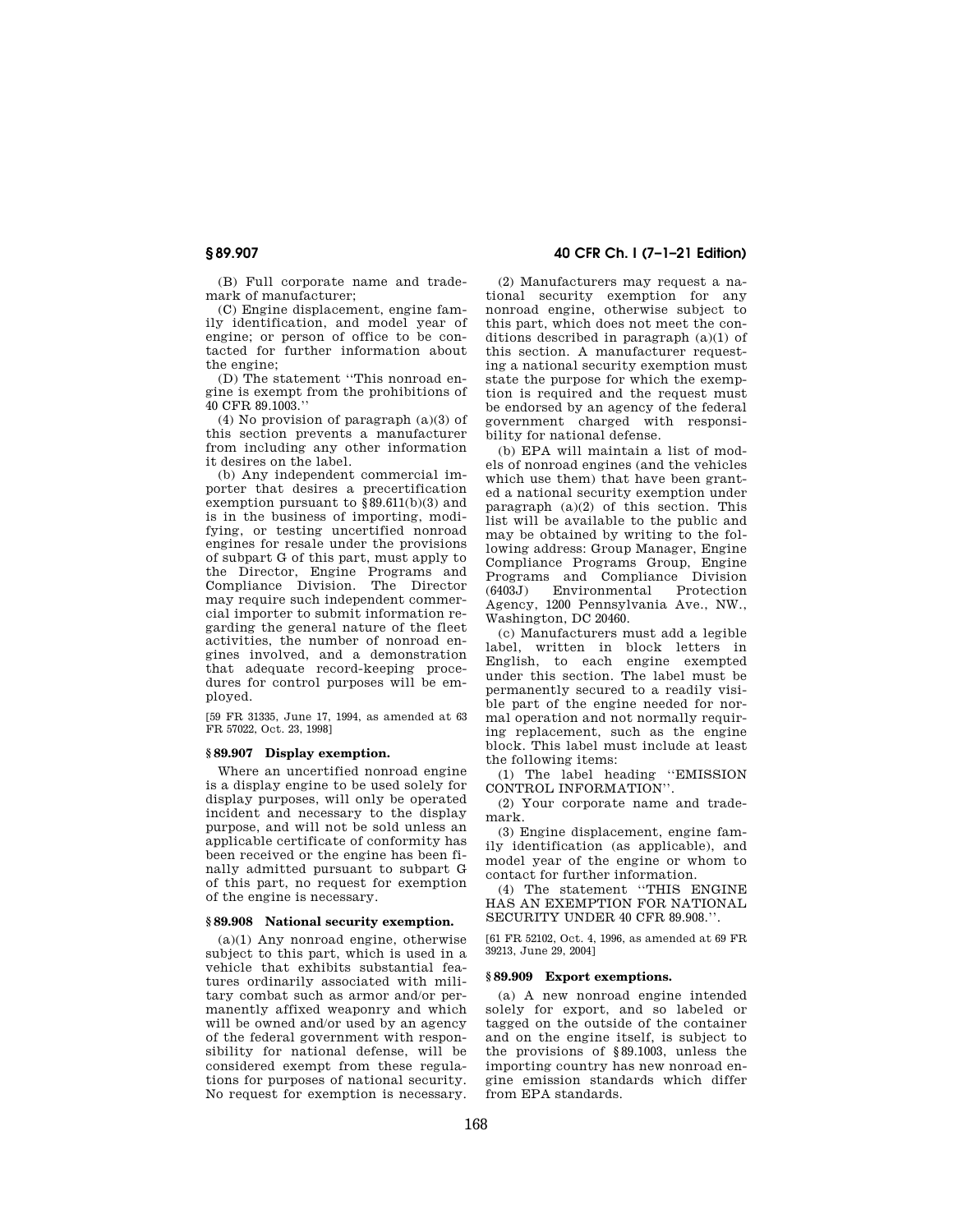(b) For the purpose of paragraph (a) of this section, a country having no standards, whatsoever, is deemed to be a country having emission standards which differ from EPA standards.

(c) EPA will maintain a list of foreign countries that have in force nonroad emission standards identical to EPA standards and have so notified EPA. This list may be obtained by writing to the following address: Chief, Selective Enforcement Auditing Section, Manufacturers Operations Division (6405–J), Environmental Protection Agency, 1200 Pennsylvania Ave., NW., Washington, DC 20460. New nonroad engines exported to such countries must comply with EPA certification regulations.

(d) It is a condition of any exemption for the purpose of export under paragraph (a) of this section, that such exemption is void ab initio with respect to a new nonroad engine intended solely for export, where such nonroad engine is sold, or offered for sale, to an ultimate purchaser or otherwise distributed or introduced into commerce in the United States for purposes other than export.

#### **§ 89.910 Granting of exemptions.**

(a) If upon completion of the review of an exemption request made pursuant to §89.905 or §89.908, EPA determines it is appropriate to grant such an exemption, a memorandum of exemption is to be prepared and submitted to the person requesting the exemption. The memorandum is to set forth the basis for the exemption, its scope, and such terms and conditions as are deemed necessary. Such terms and conditions generally include, but are not limited to, agreements by the applicant to conduct the exempt activity in the manner described to EPA, create and maintain adequate records accessible to EPA at reasonable times, employ labels for the exempt engines setting forth the nature of the exemption, take appropriate measures to assure that the terms of the exemption are met, and advise EPA of the termination of the activity and the ultimate disposition of the engines.

(b) Any exemption granted pursuant to paragraph (a) of this section is deemed to cover any subject engine

only to the extent that the specified terms and conditions are complied with. A breach of any term or condition causes the exemption to be void ab initio with respect to any engine. Consequently, the causing or the performing of an act prohibited under  $§89.1003(a)(1)$  or  $(a)(3)$ , other than in strict conformity with all terms and conditions of this exemption, renders the person to whom the exemption is granted, and any other person to whom the provisions of §89.1003(a) are applicable, liable to suit under sections 204 and 205 of the Act.

(c) Manufacturers may ask EPA to apply the provisions of 40 CFR 1068.201(i) to engines exempted or excluded under this subpart.

[59 FR 31335, June 17, 1994, as amended at 69 FR 39213, June 29, 2004]

#### **§ 89.911 Submission of exemption requests.**

Requests for exemption or further information concerning exemptions and/ or the exemption request review procedure should be addressed to: Chief, Selective Enforcement Auditing Section, Engine Programs and Compliance Division (6405–J), Environmental Protection Agency, 1200 Pennsylvania Ave., NW., Washington, DC 20460.

[63 FR 57022, Oct. 23, 1998]

#### **§ 89.912 Treatment of confidential information.**

The provisions for treatment of confidential information as described in §89.7 apply.

#### **§ 89.913 What provisions apply to engines certified under the motor-vehicle program?**

You may use the provisions of 40 CFR 1039.605 to introduce new nonroad engines into commerce if they are already certified to the requirements that apply to compression-ignition engines under 40 CFR parts 85 and 86. However, when using the provisions of 40 CFR 1039.605, references to this part 89 or sections in this part shall be used instead of references to 40 CFR part 1039 or sections in that part.

[70 FR 40447, July 13, 2005]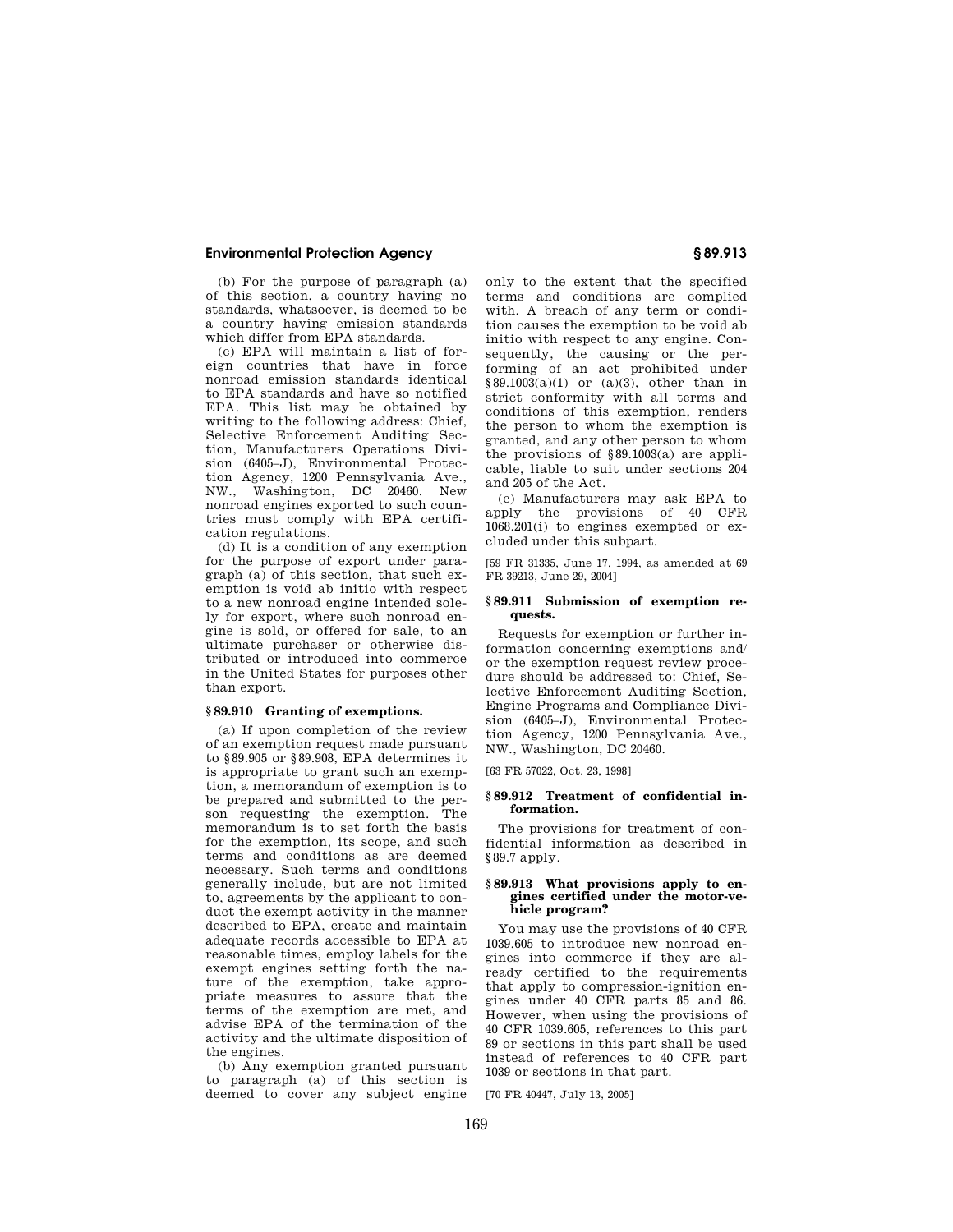#### **§ 89.914 What provisions apply to vehicles certified under the motor-vehicle program?**

You may use the provisions of 40 CFR 1039.610 to introduce new nonroad engines or equipment into commerce if the vehicle is already certified to the requirements that apply under 40 CFR parts 85 and 86. However, when using the provisions of 40 CFR 1039.610, references to this part 89 or sections in this part shall be used instead of references to 40 CFR part 1039 or sections in that part.

[70 FR 40447, July 13, 2005]

#### **§ 89.915 Staged-assembly exemption.**

You may ask us to provide a temporary exemption to allow you to complete production of your engines at different facilities, as long as you maintain control of the engines until they are in their certified configuration. We may require you to take specific steps to ensure that such engines are in their certified configuration before reaching the ultimate purchaser. You may request an exemption under this section in your application for certification, or in a separate submission.

[70 FR 40447, July 13, 2005]

#### **§ 89.916 Emergency-vessel exemption for marine engines below 37 kW.**

The prohibitions in  $§ 89.1003(a)(1)$  do not apply to new marine engines used in lifeboats and rescue boats as described in 40 CFR 94.914.

[73 FR 37194, June 30, 2008]

## **Subpart K—General Enforcement Provisions and Prohibited Acts**

#### **§ 89.1001 Applicability.**

The requirements of subpart K are applicable to all nonroad engines subject to the provisions of subpart A of part 89, and to all nonroad vehicles and equipment that contain such nonroad engines.

#### **§ 89.1002 Definitions.**

The definitions in subpart A of this part apply to this subpart.

## **§ 89.914 40 CFR Ch. I (7–1–21 Edition)**

## **§ 89.1003 Prohibited acts.**

(a) The following acts and the causing thereof are prohibited:

(1)(i) In the case of a manufacturer of new nonroad engines, vehicles, or equipment for distribution in commerce, the sale, or the offering for sale, or the introduction, or delivery for introduction, into commerce, of any new nonroad engine manufactured after the applicable effective date under this part, or any nonroad vehicle or equipment containing such engine, unless such engine is covered by a certificate of conformity issued (and in effect) under regulations found in this part.

(ii) In the case of any person, except as provided in subpart G of this part, the importation into the United States of any new nonroad engine manufactured after the applicable effective date under this part, or any nonroad vehicle or equipment containing such engine, unless such engine is covered by a certificate of conformity issued (and in effect) under regulations found in this part.

 $(2)(i)$  For a person to fail or refuse to permit access to or copying of records or to fail to make reports or provide information required under §89.1004.

(ii) For a person to fail or refuse to permit entry, testing, or inspection authorized under §§89.129, 89.506 or 89.1004.

(iii) For a person to fail or refuse to perform tests, or to have tests performed as required under §§89.119 or 89.1004.

(iv) For a person to fail to establish or maintain records as required under §89.1004.

(3)(i) For a person to remove or render inoperative a device or element of design installed on or in a nonroad engine, vehicle or equipment in compliance with regulations under this part prior to its sale and delivery to the ultimate purchaser, or for a person knowingly to remove or render inoperative such a device or element of design after the sale and delivery to the ultimate purchaser; or

(ii) For a person to manufacture, sell or offer to sell, or install, a part or component intended for use with, or as part of, a nonroad engine, vehicle or equipment, where a principal effect of the part or component is to bypass, defeat, or render inoperative a device or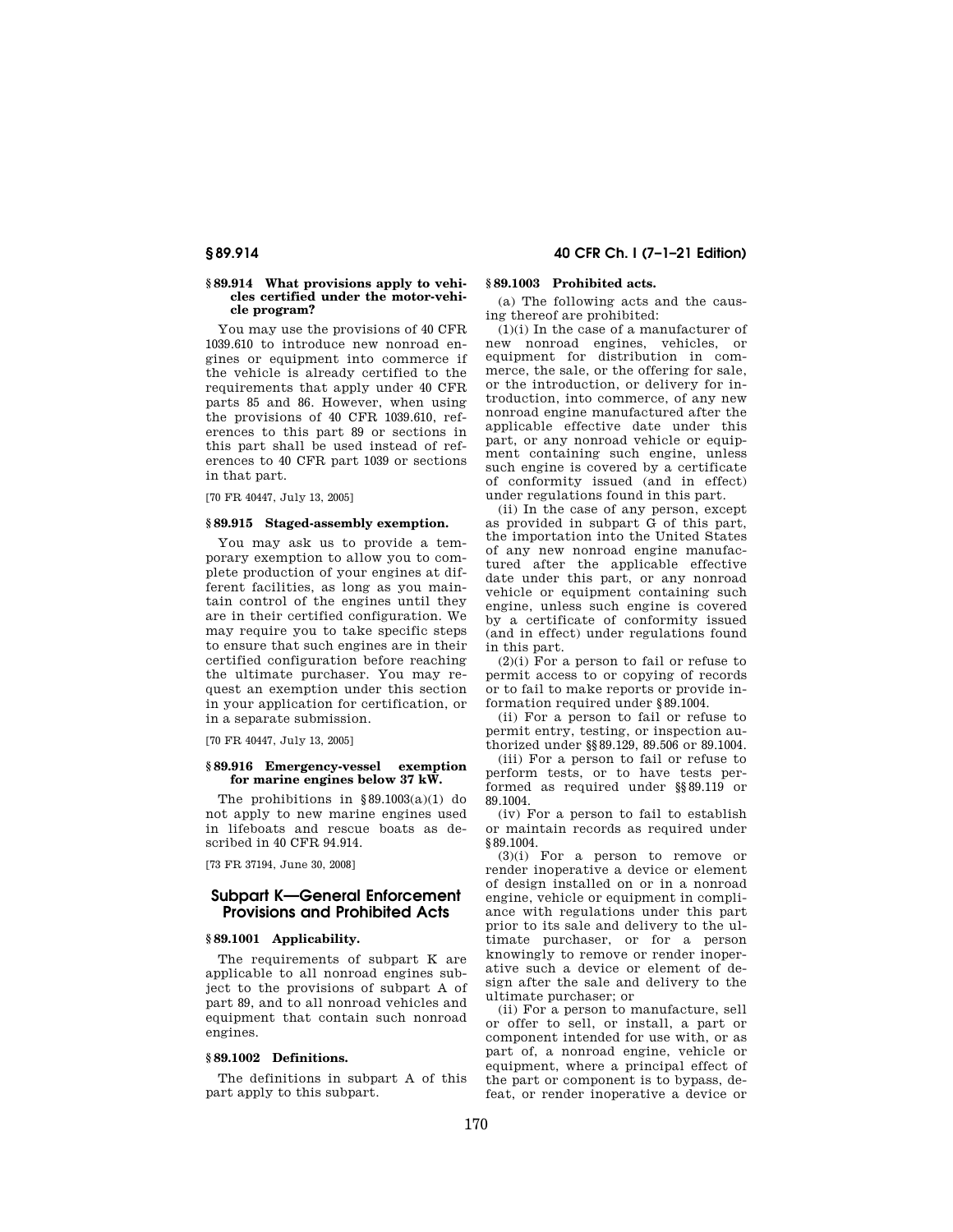element of design installed on or in a nonroad engine in compliance with regulations issued under this part, and where the person knows or should know that the part or component is being offered for sale or installed for this use or put to such use; or

(iii) For a person to deviate from the provisions of §89.130 when rebuilding an engine (or rebuilding a portion of an engine or engine system). Such a deviation violates paragraph (a)(3)(i) of this section.

(4) For a manufacturer of a new nonroad engine subject to standards prescribed under this part:

(i) To sell, offer for sale, or introduce or deliver into commerce, a nonroad engine unless the manufacturer has complied with the requirements of §89.1007.

(ii) To sell, offer for sale, or introduce or deliver into commerce, a nonroad engine unless a label or tag is affixed to the engine in accordance with §89.110.

(iii) To fail or refuse to comply with the requirements of §89.1008.

(iv) Except as provided in §89.109, to provide directly or indirectly in any communication to the ultimate purchaser or a subsequent purchaser that the coverage of a warranty under the Act is conditioned upon use of a part, component, or system manufactured by the manufacturer or a person acting for the manufacturer or under its control, or conditioned upon service performed by such persons.

(v) To fail or refuse to comply with the terms and conditions of the warranty under §89.1007.

(5) For a person to circumvent or attempt to circumvent the residence time requirements of paragraph (2)(iii) of the nonroad engine definition in §89.2.

(6) For a manufacturer of nonroad vehicles or equipment to distribute in commerce, sell, offer for sale, or introduce into commerce a nonroad vehicle or piece of equipment which contains an engine not covered by a certificate of conformity, except as otherwise allowed by this part.

(b) For the purposes of enforcement of this part, the following apply:

(1) Nothing in paragraph (a)(3) of this section is to be construed to require the use of manufacturer parts in maintaining or repairing a nonroad engine.

(2) Actions for the purpose of repair or replacement of a device or element of design or any other item are not considered prohibited acts under §89.1003(a) if the action is a necessary and temporary procedure, the device or element is replaced upon completion of the procedure, and the action results in the proper functioning of the device or element of design.

(3) Actions for the purpose of a conversion of a nonroad engine for use of a clean alternative fuel (as defined in Title II of the Act) are not considered prohibited acts under §89.1003(a) if:

(i) the vehicle complies with the applicable standard when operating on the alternative fuel, and the device or element is replaced upon completion of the conversion procedure, and

(ii) in the case of engines converted to dual fuel or flexible use, the action results in proper functioning of the device or element when the nonroad engine operates on conventional fuel.

(4) Certified nonroad engines shall be used in all vehicles and equipment manufactured on or after the applicable model years in §89.112 that are selfpropelled, portable, transportable, or are intended to be propelled while performing their function, unless the manufacturer of the vehicle or equipment can prove that the vehicle or equipment will be used in a manner consistent with paragraph (2) of the definition of nonroad engine in §89.2. After the date on which a new standard takes effect, nonroad vehicle and equipment manufacturers may continue to use nonroad engines built prior to this date that are not certified to the standard until inventories of those engines are depleted; however, stockpiling of such nonroad engines will be considered a violation of this section.

 $(5)$ – $(6)$  [Reserved]

(7) A new nonroad engine intended solely to replace a nonroad engine in a piece of nonroad equipment, where the engine requiring replacement is not certified or is certified to emission standards that are less stringent than those in effect when the replacement engine is built, shall not be subject to the prohibitions of paragraph (a)(1) of this section or to the requirements of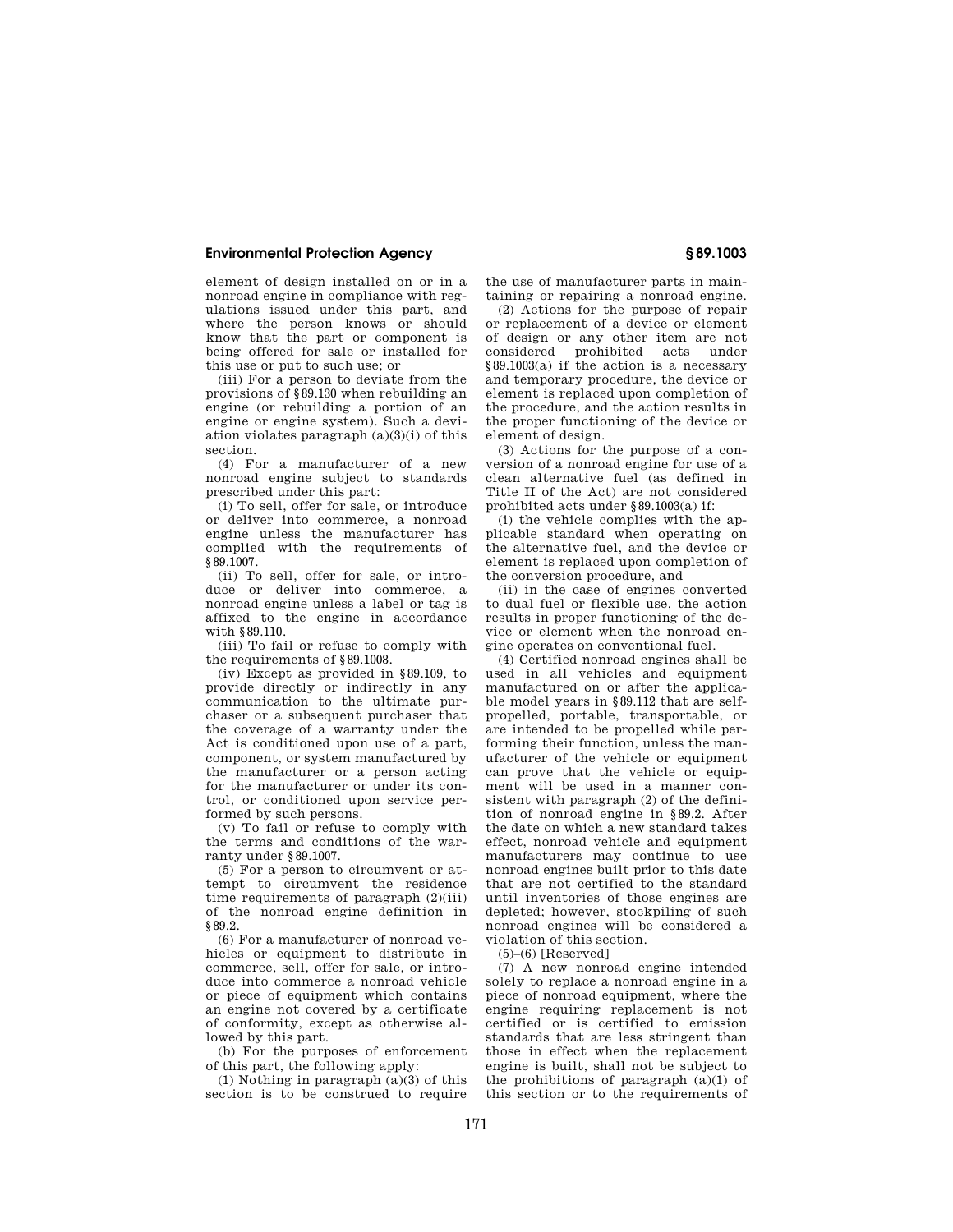§89.105 and paragraph (b)(4) of this section, provided that:

(i) The engine manufacturer has ascertained that no engine produced by itself or by the manufacturer of the engine that is being replaced, if different, and certified to the requirements of this subpart, is available with the appropriate physical or performance characteristics to repower the equipment; and

(ii) The engine manufacturer or its agent takes ownership and possession of the engine being replaced or confirms that the engine has been destroyed; and

(iii) If the engine being replaced was not subject to any emission standards under this part, the replacement engine must have a permanent label with your corporate name and trademark and the following language, or similar alternate language approved by the Administrator: THIS ENGINE DOES NOT COMPLY WITH FEDERAL NONROAD OR ON-HIGHWAY EMISSION RE-QUIREMENTS. SALE OR INSTALLA-TION OF THIS ENGINE FOR ANY PURPOSE OTHER THAN AS A RE-PLACEMENT ENGINE FOR AN EN-GINE MANUFACTURED PRIOR TO JANUARY 1 [INSERT APPROPRIATE YEAR] IS A VIOLATION OF FED-ERAL LAW SUBJECT TO CIVIL PEN-ALTY.

(iv) If the engine being replaced was subject to emission standards less stringent than those in effect when you produce the replacement engine, the replacement engine must have a permanent label with your corporate name and trademark and the following language, or similar alternate language approved by the Administrator:

THIS ENGINE COMPLIES WITH U.S. EPA NONROAD EMISSION REQUIRE-MENTS FOR [Identify the appropriate emission standards (by model year, tier, or emission levels) for the replaced engine] ENGINES UNDER 40 CFR 89.1003(b)(7). SELLING OR IN-STALLING THIS ENGINE FOR ANY PURPOSE OTHER THAN TO RE-PLACE A [Identify the appropriate emission standards (by model year, tier, or emission levels) for the replaced engine] ENGINE MAY BE A VIOLATION OF FEDERAL LAW SUB-JECT TO CIVIL PENALTY.

## **§ 89.1004 40 CFR Ch. I (7–1–21 Edition)**

(v) If the old engine was subject to emission standards less stringent than those in effect when you produce the replacement engine, you must make the replacement engine in a configuration identical in all material respects to the old engine. You may alternatively make the replacement engine in a configuration identical in all material respects to another certified engine of the same or later model year, as long as the engine is not certified with a family emission limit higher than that of the engine being replaced.

(vi) Engines sold pursuant to the provisions of this paragraph (b)(7) will neither generate nor use emission credits and will not be part of any accounting under the averaging, banking and trading program.

(vii) In cases where an engine is to be imported for replacement purposes under the provisions of this paragraph (b)(7), the term ''engine manufacturer'' shall not apply to an individual or other entity that does not possess a current Certificate of Conformity issued by EPA under this part; and

(viii) The provisions of this section may not be used to circumvent emission standards that apply to new engines under this part.

[59 FR 31335, June 17, 1994, as amended at 61 FR 58106, Nov. 12, 1996; 63 FR 57022, Oct. 23, 1998; 70 FR 40447, July 13, 2005; 73 FR 59179, Oct. 8, 2008]

#### **§ 89.1004 General enforcement provisions.**

(a) *Information collection provisions.* (1) Every manufacturer of new nonroad engines and other persons subject to the requirements of this part must establish and maintain records, perform tests where such testing is not otherwise reasonably available under this part, make reports and provide information the Administrator may reasonably require to determine whether the manufacturer or other person has acted or is acting in compliance with this part or to otherwise carry out the provisions of this part, and must, upon request of an officer or employee duly designated by the Administrator, permit the officer or employee at reasonable times to have access to and copy such records. The manufacturer shall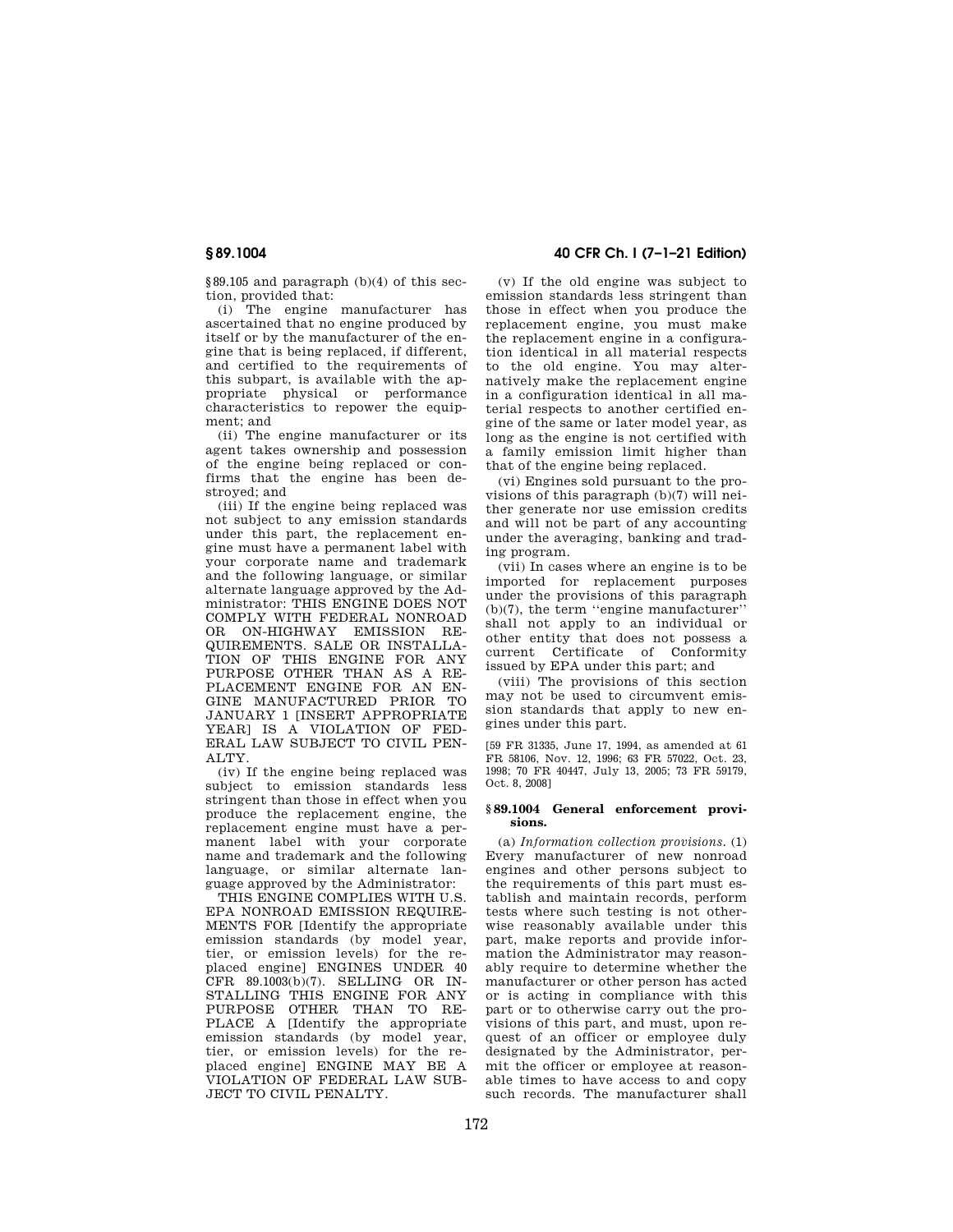comply in all respects with the requirements of subpart I of this part.

(2) For purposes of enforcement of this part, an officer or employee duly designated by the Administrator, upon presenting appropriate credentials, is authorized:

(i) To enter, at reasonable times, any establishment of the manufacturer, or of any person whom the manufacturer engaged to perform any activity required under paragraph (a) (1) of this section, for the purposes of inspecting or observing any activity conducted pursuant to paragraph (a)(1) of this section, and

(ii) To inspect records, files, papers, processes, controls, and facilities used in performing an activity required by paragraph (a)(1) of this section, by the manufacturer or by a person whom the manufacturer engaged to perform the activity.

(b) *Exemption provision.* The Administrator may exempt a new nonroad engine from §89.1003 upon such terms and conditions as the Administrator may find necessary for the purpose of export, research, investigations, studies, demonstrations, or training, or for reasons of national security.

(c) *Importation provision.* (1) A new nonroad engine, vehicle, or equipment offered for importation or imported by a person in violation of §89.1003 is to be refused admission into the United States, but the Secretary of the Treasury and the Administrator may, by joint regulation, provide for deferring a final determination as to admission and authorizing the delivery of such a nonroad engine offered for import to the owner or consignee thereof upon such terms and conditions (including the furnishing of a bond) as may appear to them appropriate to insure that the nonroad engine will be brought into conformity with the standards, requirements, and limitations applicable to it under this part.

(2) If a nonroad engine is finally refused admission under this paragraph, the Secretary of the Treasury shall cause disposition thereof in accordance with the customs laws unless it is exported, under regulations prescribed by the Secretary, within 90 days of the date of notice of the refusal or additional time as may be permitted pursuant to the regulations.

(3) Disposition in accordance with the customs laws may not be made in such manner as may result, directly or indirectly, in the sale, to the ultimate consumer, of a new nonroad engine that fails to comply with applicable standards of the Administrator under this part.

(d) *Export provision.* A new nonroad engine intended solely for export, and so labeled or tagged on the outside of the container and on the engine itself, shall be subject to the provisions of §89.1003, except that if the country that is to receive the engine has emission standards that differ from the standards prescribed under subpart B of this part, then the engine must comply with the standards of the country that is to receive the engine.

#### **§ 89.1005 Injunction proceedings for prohibited acts.**

(a) The district courts of the United States have jurisdiction to restrain violations of §89.1003(a).

(b) Actions to restrain violations of §89.1003(a) must be brought by and in the name of the United States. In an action, subpoenas for witnesses who are required to attend a district court in any district may run into any other district.

#### **§ 89.1006 Penalties.**

(a) *Violations.* A violation of the requirements of this subpart is a violation of the applicable provisions of the Act, including sections 213(d) and 203, and is subject to the penalty provisions thereunder.

(1) A person who violates §89.1003(a)(1), (a)(4), or (a)(6), or a manufacturer or dealer who violates  $§89.1003(a)(3)(i)$ , is subject to a civil penalty of not more than \$32,500 for each violation.

 $(2)$  A person other than a manufacturer or dealer who violates dealer who violates  $§89.1003(a)(3)(i)$  or any person who violates  $§89.1003(a)(3)(ii)$  is subject to a civil penalty of not more than \$2,750 for each violation.

(3) A violation with respect to  $$89.1003$  (a)(1), (a)(3)(i), (a)(4), or (a)(6) constitutes a separate offense with respect to each nonroad engine.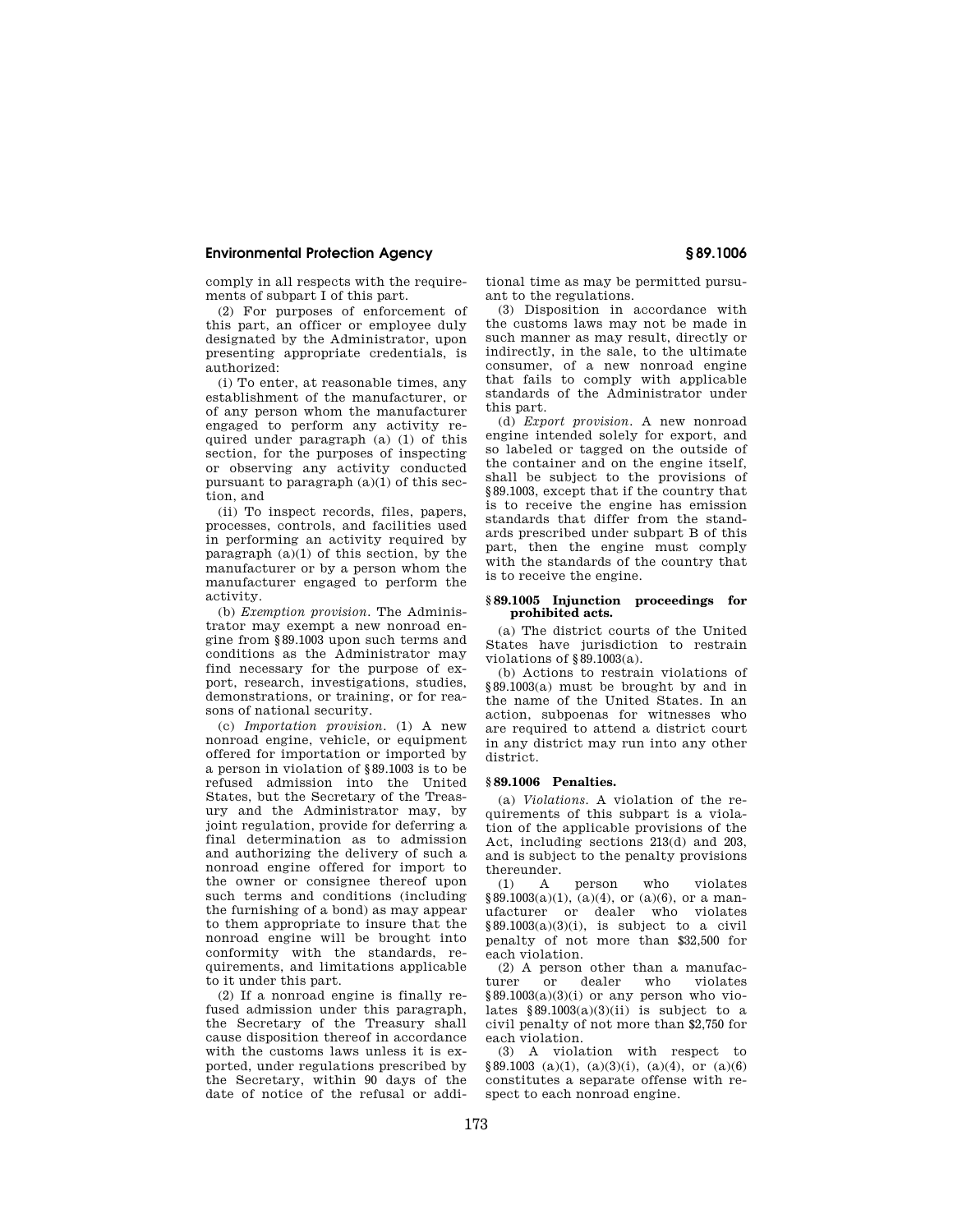(4) A violation with respect to §89.1003(a)(3)(ii) constitutes a separate offense with respect to each part or component. Each day of a violation with respect to  $\frac{89.1003(a)(5)}{c}$  constitutes a separate offense.<br>(5) A person who

(5) A person who violates  $§89.1003(a)(2)$  or  $(a)(5)$  is subject to a civil penalty of not more than \$32,500 per day of violation.

(6) The maximum penalty values listed in this section are shown for calendar year 2004. Maximum penalty limits for later years may be adjusted based on the Consumer Price Index. The specific regulatory provisions for changing the maximum penalties, published in 40 CFR part 19, reference the applicable U.S. Code citation on which the prohibited action is based.

(b) *Civil actions.* The Administrator may commence a civil action to assess and recover any civil penalty under paragraph (a) of this section.

(1) An action under this paragraph may be brought in the district court of the United States for the district in which the defendant resides or has the Administrator's principal place of business, and the court has jurisdiction to assess a civil penalty.

(2) In determining the amount of a civil penalty to be assessed under this paragraph, the court is to take into account the gravity of the violation, the economic benefit or savings (if any) resulting from the violation, the size of the violator's business, the violator's history of compliance with Title II of the Act, action taken to remedy the violation, the effect of the penalty on the violator's ability to continue in business, and such other matters as justice may require.

(3) In any such action, subpoenas for witnesses who are required to attend a district court in any district may run into any other district.

(c) *Administrative assessment of certain penalties*—(1) Administrative penalty authority. In lieu of commencing a civil action under paragraph (b) of this section, the Administrator may assess any civil penalty prescribed in paragraph (a) of this section, except that the maximum amount of penalty sought against each violator in a penalty assessment proceeding shall not exceed \$270,000, unless the Adminis-

**§ 89.1006 40 CFR Ch. I (7–1–21 Edition)** 

trator and the Attorney General jointly determine that a matter involving a larger penalty amount is appropriate for administrative penalty assessment. Any such determination by the Administrator and the Attorney General is not subject to judicial review. Assessment of a civil penalty shall be by an order made on the record after opportunity for a hearing held in accordance with the procedures found at part 22 of this chapter. The Administrator may compromise, or remit, with or without conditions, any administrative penalty which may be imposed under this section.

(2) *Determining amount.* In determining the amount of any civil penalty assessed under this paragraph, the Administrator shall take into account the gravity of the violation, the economic benefit or savings (if any) resulting from the violation, the size of the violator's business, the violator's history of compliance with Title II of the Act, action taken to remedy the violation, the effect of the penalty on the violator's ability to continue in business, and such other matters as justice may require.

(3) *Effect of administrator's action.* (i) Action by the Administrator under this paragraph does not affect or limit the Administrator's authority to enforce any provisions of the Act; except that any violation with respect to which the Administrator has commenced and is diligently prosecuting an action under this paragraph, or for which the Administrator has issued a final order not subject to further judicial review and for which the violator has paid a penalty assessment under this paragraph shall not be the subject of a civil penalty action under paragraph (b) of this section.

(ii) No action by the Administrator under this paragraph shall affect a person's obligation to comply with a section of this part.

(4) *Finality of order.* An order issued under this subsection is to become final 30 days after its issuance unless a petition for judicial review is filed under paragraph (c)(5) of this section.

(5) *Judicial review.* A person against whom a civil penalty is assessed in accordance with this subsection may seek review of the assessment in the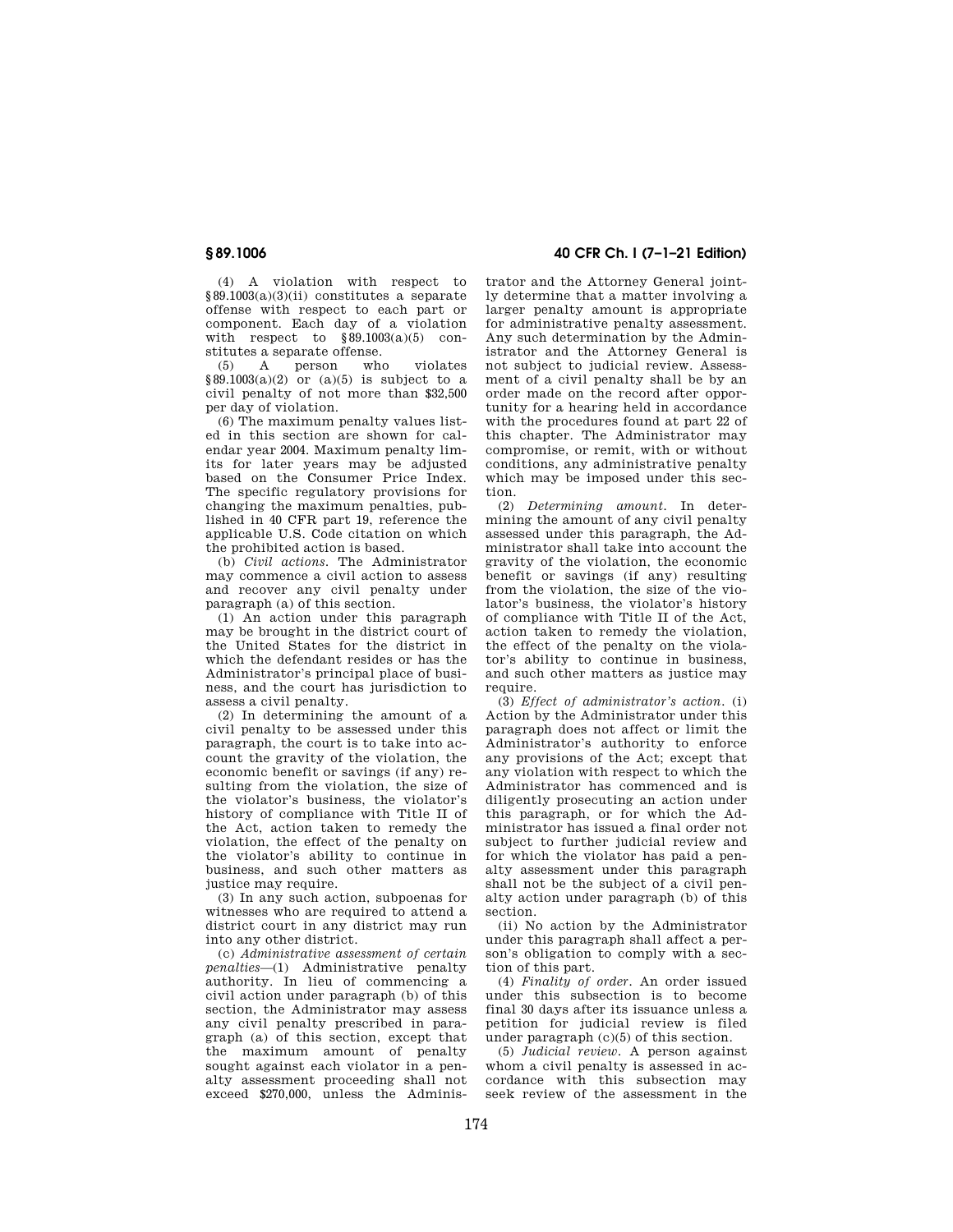United States District Court for the District of Columbia or for the district in which the violation is alleged to have occurred, in which such person resides, or where the person's principal place of business is located, within the 30-day period beginning on the date a civil penalty order is issued. The person shall simultaneously send a copy of the filing by certified mail to the Administrator and the Attorney General. The Administrator shall file in the court within 30 days a certified copy, or certified index, as appropriate, of the record on which the order was issued. The court is not to set aside or remand any order issued in accordance with the requirements of this paragraph unless substantial evidence does not exist in the record, taken as a whole, to support the finding of a violation or unless the Administrator's assessment of the penalty constitutes an abuse of discretion, and the court is not to impose additional civil penalties unless the Administrator's assessment of the penalty constitutes an abuse of discretion. In any proceedings, the United States may seek to recover civil penalties assessed under this section.

(6) *Collection.* (i) If any person fails to pay an assessment of a civil penalty imposed by the Administrator as provided in this part after the order making the assessment has become final or after a court in an action brought under paragraph (c)(5) of this section has entered a final judgment in favor of the Administrator, the Administrator shall request that the Attorney General bring a civil action in an appropriate district court to recover the amount assessed (plus interest at rates established pursuant to section 6621(a)(2) of the Internal Revenue Code of 1986 from the date of the final order or the date of final judgment, as the case may be). In such an action, the validity, amount, and appropriateness of the penalty is not subject to review.

(ii) A person who fails to pay on a timely basis the amount of an assessment of a civil penalty as described in paragraph  $(c)(6)(i)$  of this section shall be required to pay, in addition to that amount and interest, the United States' enforcement expenses, including attorney's fees and costs for collection proceedings, and a quarterly nonpayment penalty for each quarter during which the failure to pay persists. The nonpayment penalty is an amount equal to ten percent of the aggregate amount of that person's penalties and nonpayment penalties which are unpaid as of the beginning of such quarter.

[59 FR 31335, June 17, 1994, as amended at 70 FR 40447, July 13, 2005]

#### **§ 89.1007 Warranty provisions.**

(a) The manufacturer of each nonroad engine must warrant to the ultimate purchaser and each subsequent purchaser that the engine is designed, built, and equipped so as to conform at the time of sale with applicable regulations under section 213 of the Act, and is free from defects in materials and workmanship which cause such engine to fail to conform with applicable regulations for its warranty period (as determined under §89.104).

(b) In the case of a nonroad engine part, the manufacturer or rebuilder of the part may certify according to §85.2112 that use of the part will not result in a failure of the engine to comply with emission standards promulgated in this part.

(c) For the purposes of this section, the owner of any nonroad engine warranted under this part is responsible for the proper maintenance of the engine. Proper maintenance includes replacement and service, at the owner's expense at a service establishment or facility of the owner's choosing, of all parts, items, or devices related to emission control (but not designed for emission control) under the terms of the last sentence of section 207(a)(3) of the Act, unless such part, item, or device is covered by any warranty not mandated by this Act.

[59 FR 31335, June 17, 1994, as amended at 63 FR 57023, Oct. 23, 1998]

#### **§ 89.1008 In-use compliance provisions.**

(a) Effective with respect to nonroad vehicles, equipment, and engines manufactured during model years 1996 and after:

(1) If the Administrator determines that a substantial number of any class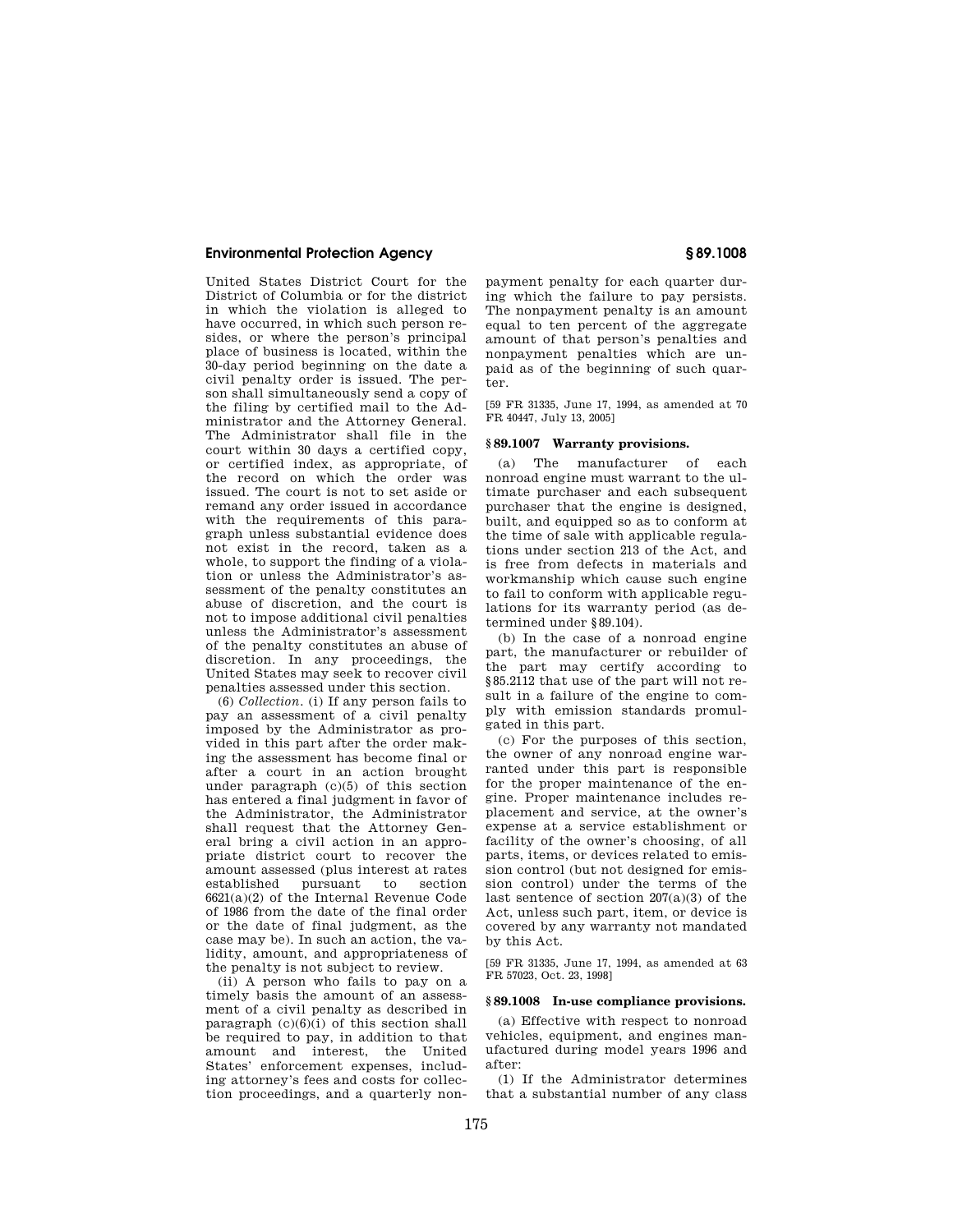or category of engines, although properly maintained and used, do not conform to the regulations prescribed under section 213 of the Act when in actual use throughout their recall period (as defined under  $$89.104(b)$ ), the Administrator shall immediately notify the manufacturer of such nonconformity and require the manufacturer to submit a plan for remedying the nonconformity of the engines with respect to which such notification is given.

(i) The manufacturer's plan shall provide that the nonconformity of any such engines which are properly used and maintained will be remedied at the expense of the manufacturer.

(ii) If the manufacturer disagrees with such determination of nonconformity and so advises the Administrator, the Administrator shall afford the manufacturer and other interested persons an opportunity to present their views and evidence in support thereof at a public hearing. Unless, as a result of such hearing, the Administrator withdraws such determination of nonconformity, the Administrator shall, within 60 days after the completion of such hearing, order the manufacturer to provide prompt notification of such nonconformity in accordance with paragraph  $(a)(2)$  of this section. The manufacturer shall comply in all respects with the requirements of subpart G of this part.

(2) Any notification required to be given by the manufacturer under paragraph (a)(1) of this section with respect to any class or category of engines shall be given to dealers, ultimate purchasers, and subsequent purchasers (if known) in such manner and containing such information as required in subparts H and I of this part.

(3)(i) The manufacturer shall furnish with each new nonroad engine written instructions for the proper maintenance and use of the engine by the ultimate purchaser as required under §89.109. The manufacturer shall provide in boldface type on the first page of the written maintenance instructions notice that maintenance, replacement, or repair of the emission control devices and systems may be performed by any nonroad engine repair establishment or individual using any nonroad engine

**§ 89.1008 40 CFR Ch. I (7–1–21 Edition)** 

part which has been certified as provided in §89.1007(a).

(ii) The instruction under paragraph (3)(i) of this section must not include any condition on the ultimate purchaser's using, in connection with such engine, any component or service (other than a component or service provided without charge under the terms of the purchase agreement) which is identified by brand, trade, or corporate name. Subject instructions also must not directly or indirectly distinguish between service performed by the franchised dealers of such manufacturer, or any other service establishments with which such manufacturer has a commercial relationship, and service performed by independent nonroad engine repair facilities with which such manufacturer has no commercial relationship.

(iii) The prohibition of paragraph  $(a)(3)(ii)$  of this section may be waived by the Administrator if:

(A) The manufacturer satisfies the Administrator that the engine will function properly only if the component or service so identified is used in connection with such engine, and

(B) The Administrator finds that such a waiver is in the public interest.

(iv) In addition, the manufacturer shall indicate by means of a label or tag permanently affixed to the engine that the engine is covered by a certificate of conformity issued for the purpose of assuring achievement of emission standards prescribed under section 213 of the Act. This label or tag shall also contain information relating to control of emissions as prescribed under §89.110.

(b) The manufacturer bears all cost obligation a dealer incurs as a result of a requirement imposed by paragraph (a) of this section. The transfer of any such cost obligation from a manufacturer to a dealer through franchise or other agreement is prohibited.

(c) If a manufacturer includes in an advertisement a statement respecting the cost or value of emission control devices or systems, the manufacturer shall set forth in the statement the cost or value attributed to these devices or systems by the Secretary of Labor (through the Bureau of Labor Statistics). The Secretary of Labor,